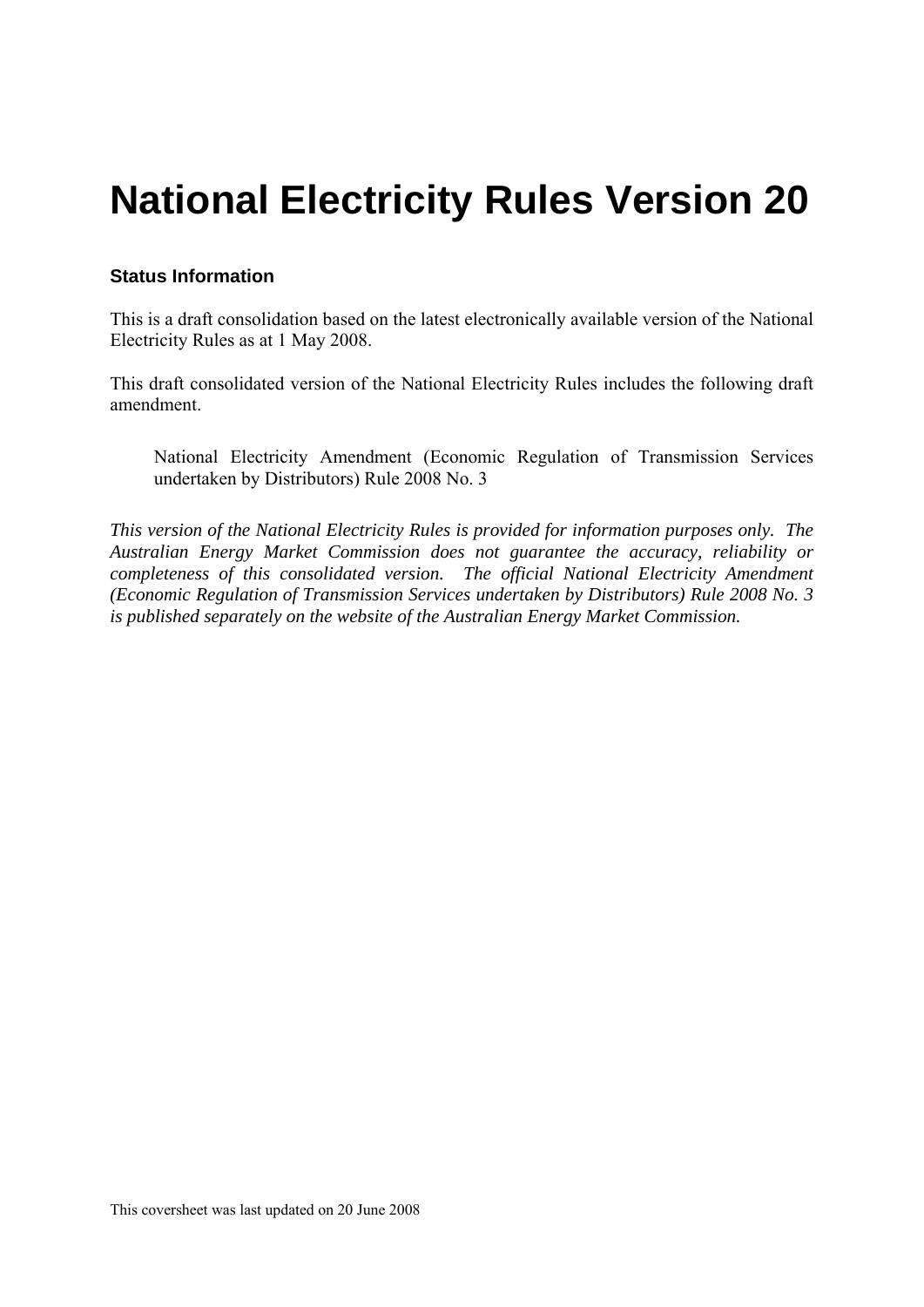# **TABLE OF CONTENTS**

| <b>Chapter 6</b>  | <b>Economic Regulation of Distribution Services</b>                                                       | 10 |
|-------------------|-----------------------------------------------------------------------------------------------------------|----|
| 6.1               | <b>Introduction to Chapter 6</b>                                                                          | 10 |
| 6.1.1             | AER's regulatory responsibility                                                                           | 10 |
| 6.1.2             | Structure of this Chapter                                                                                 | 10 |
| 6.1.3             | Access to direct control services and negotiated distribution services                                    | 11 |
| 6.1.4             | Prohibition of DUOS charges for the export of energy                                                      | 11 |
| <b>Division 1</b> | <b>Classification of distribution services</b>                                                            | 12 |
| 6.2               | <b>Classification</b>                                                                                     | 12 |
| 6.2.1             | Classification of distribution services                                                                   | 12 |
| 6.2.2             | Classification of direct control services as standard control services or<br>alternative control services | 13 |
| 6.2.3             | Term for which classification operates                                                                    | 14 |
| <b>Division 2</b> | <b>Distribution determinations</b>                                                                        | 14 |
| 6.2.4             | Duty of AER to make distribution determinations                                                           | 14 |
| 6.2.5             | Control mechanisms for direct control services                                                            | 15 |
| 6.2.6             | Basis of control mechanisms for direct control services                                                   | 16 |
| 6.2.7             | Negotiated distribution services                                                                          | 16 |
| <b>Division 3</b> | <b>Guidelines</b>                                                                                         | 16 |
| 6.2.8             | Guidelines                                                                                                | 16 |
| 6.3               | <b>Building block determinations</b>                                                                      | 17 |
| 6.3.1             | Introduction                                                                                              | 17 |
| 6.3.2             | Contents of building block determination                                                                  | 17 |
| 6.4               | Post-tax revenue model                                                                                    | 18 |
| 6.4.1             | Preparation, publication and amendment of post-tax revenue model                                          | 18 |
| 6.4.2             | Contents of post-tax revenue model                                                                        | 18 |
| 6.4.3             | Building block approach                                                                                   | 19 |
| 6.5               | Matters relevant to the making of building block                                                          |    |
|                   | determinations                                                                                            | 20 |
| 6.5.1             | Regulatory asset base                                                                                     | 20 |
| 6.5.2             | Return on capital                                                                                         | 21 |
| 6.5.3             | Estimated cost of corporate income tax                                                                    | 23 |
| 6.5.4             | Review of rate of return                                                                                  | 24 |
| 6.5.5             | Depreciation                                                                                              | 26 |
| 6.5.6             | Forecast operating expenditure                                                                            | 27 |
| 6.5.7             | Forecast capital expenditure                                                                              | 29 |
| 6.5.8             | Efficiency benefit sharing scheme                                                                         | 31 |
| 6.5.9             | The X factor                                                                                              | 32 |
| 6.6               | Adjustments after making of building block determination.                                                 | 33 |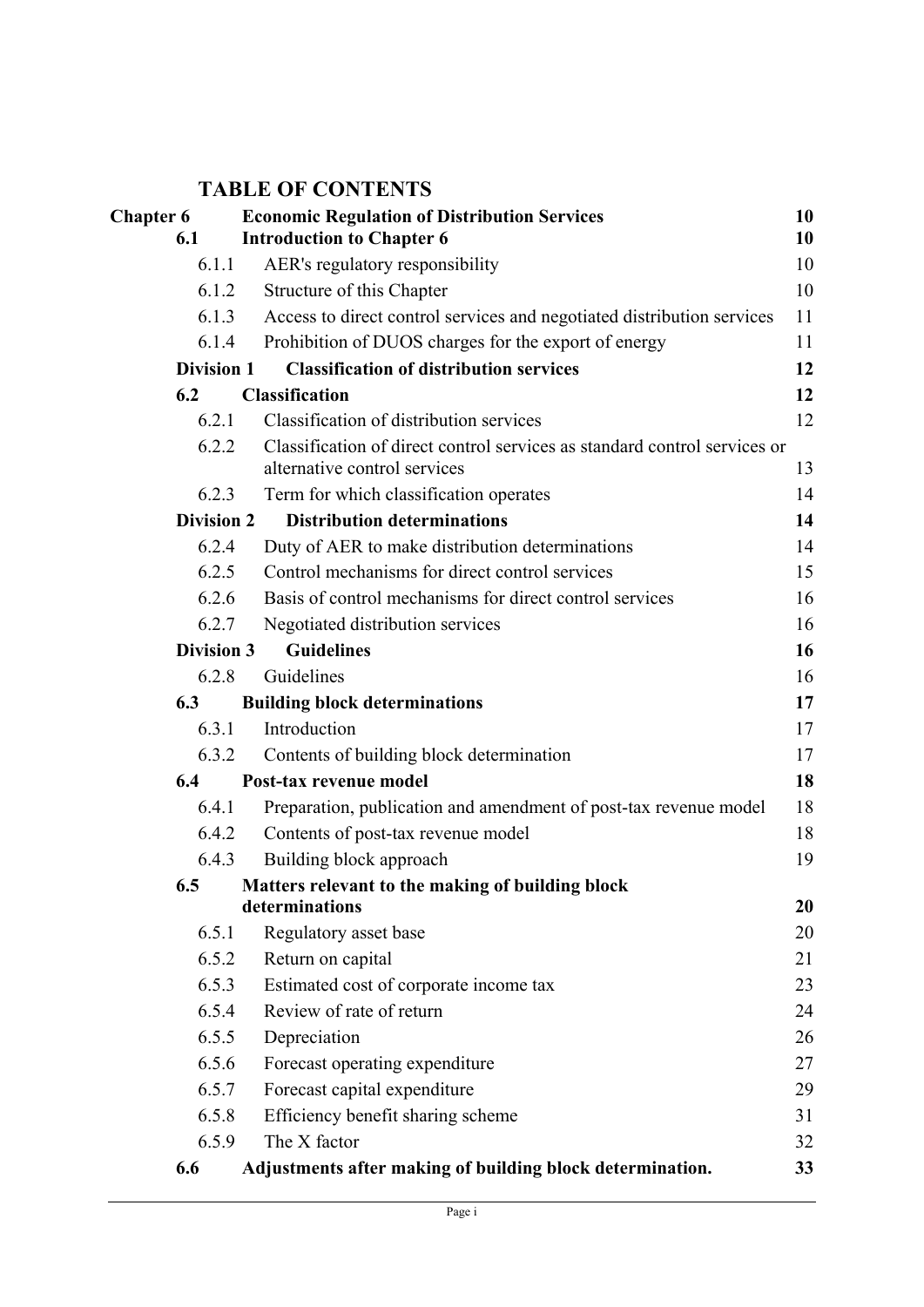| Cost pass through                                                 | 33                                                                                                                                                                                                                                                                                                                                                                                                                                                                                                                                                                                                                                                                                                                                                                                                                                                                                                                                                                                                                                                                                                                                                                           |
|-------------------------------------------------------------------|------------------------------------------------------------------------------------------------------------------------------------------------------------------------------------------------------------------------------------------------------------------------------------------------------------------------------------------------------------------------------------------------------------------------------------------------------------------------------------------------------------------------------------------------------------------------------------------------------------------------------------------------------------------------------------------------------------------------------------------------------------------------------------------------------------------------------------------------------------------------------------------------------------------------------------------------------------------------------------------------------------------------------------------------------------------------------------------------------------------------------------------------------------------------------|
| Service target performance incentive scheme                       | 36                                                                                                                                                                                                                                                                                                                                                                                                                                                                                                                                                                                                                                                                                                                                                                                                                                                                                                                                                                                                                                                                                                                                                                           |
| Demand management incentive scheme                                | 37                                                                                                                                                                                                                                                                                                                                                                                                                                                                                                                                                                                                                                                                                                                                                                                                                                                                                                                                                                                                                                                                                                                                                                           |
| <b>Negotiated distribution services</b>                           | 38                                                                                                                                                                                                                                                                                                                                                                                                                                                                                                                                                                                                                                                                                                                                                                                                                                                                                                                                                                                                                                                                                                                                                                           |
| Principles relating to access to negotiated distribution services | 38                                                                                                                                                                                                                                                                                                                                                                                                                                                                                                                                                                                                                                                                                                                                                                                                                                                                                                                                                                                                                                                                                                                                                                           |
| Determination of terms and conditions of access for negotiated    |                                                                                                                                                                                                                                                                                                                                                                                                                                                                                                                                                                                                                                                                                                                                                                                                                                                                                                                                                                                                                                                                                                                                                                              |
|                                                                   | 41                                                                                                                                                                                                                                                                                                                                                                                                                                                                                                                                                                                                                                                                                                                                                                                                                                                                                                                                                                                                                                                                                                                                                                           |
| Negotiating framework determination                               | 42                                                                                                                                                                                                                                                                                                                                                                                                                                                                                                                                                                                                                                                                                                                                                                                                                                                                                                                                                                                                                                                                                                                                                                           |
|                                                                   | 42                                                                                                                                                                                                                                                                                                                                                                                                                                                                                                                                                                                                                                                                                                                                                                                                                                                                                                                                                                                                                                                                                                                                                                           |
| distribution services                                             | 42                                                                                                                                                                                                                                                                                                                                                                                                                                                                                                                                                                                                                                                                                                                                                                                                                                                                                                                                                                                                                                                                                                                                                                           |
| Confidential information                                          | 45                                                                                                                                                                                                                                                                                                                                                                                                                                                                                                                                                                                                                                                                                                                                                                                                                                                                                                                                                                                                                                                                                                                                                                           |
| <b>Regulatory proposal</b>                                        | 45                                                                                                                                                                                                                                                                                                                                                                                                                                                                                                                                                                                                                                                                                                                                                                                                                                                                                                                                                                                                                                                                                                                                                                           |
| AER's framework and approach paper                                | 45                                                                                                                                                                                                                                                                                                                                                                                                                                                                                                                                                                                                                                                                                                                                                                                                                                                                                                                                                                                                                                                                                                                                                                           |
| Submission of regulatory proposal                                 | 47                                                                                                                                                                                                                                                                                                                                                                                                                                                                                                                                                                                                                                                                                                                                                                                                                                                                                                                                                                                                                                                                                                                                                                           |
| Preliminary examination and consultation                          | 48                                                                                                                                                                                                                                                                                                                                                                                                                                                                                                                                                                                                                                                                                                                                                                                                                                                                                                                                                                                                                                                                                                                                                                           |
| Preliminary examination                                           | 48                                                                                                                                                                                                                                                                                                                                                                                                                                                                                                                                                                                                                                                                                                                                                                                                                                                                                                                                                                                                                                                                                                                                                                           |
|                                                                   | 48                                                                                                                                                                                                                                                                                                                                                                                                                                                                                                                                                                                                                                                                                                                                                                                                                                                                                                                                                                                                                                                                                                                                                                           |
|                                                                   | 48                                                                                                                                                                                                                                                                                                                                                                                                                                                                                                                                                                                                                                                                                                                                                                                                                                                                                                                                                                                                                                                                                                                                                                           |
| Draft distribution determination and further consultation         | 49                                                                                                                                                                                                                                                                                                                                                                                                                                                                                                                                                                                                                                                                                                                                                                                                                                                                                                                                                                                                                                                                                                                                                                           |
|                                                                   | 49                                                                                                                                                                                                                                                                                                                                                                                                                                                                                                                                                                                                                                                                                                                                                                                                                                                                                                                                                                                                                                                                                                                                                                           |
|                                                                   | 49                                                                                                                                                                                                                                                                                                                                                                                                                                                                                                                                                                                                                                                                                                                                                                                                                                                                                                                                                                                                                                                                                                                                                                           |
| Submission of revised proposal                                    | 50                                                                                                                                                                                                                                                                                                                                                                                                                                                                                                                                                                                                                                                                                                                                                                                                                                                                                                                                                                                                                                                                                                                                                                           |
|                                                                   | 50                                                                                                                                                                                                                                                                                                                                                                                                                                                                                                                                                                                                                                                                                                                                                                                                                                                                                                                                                                                                                                                                                                                                                                           |
|                                                                   | 50                                                                                                                                                                                                                                                                                                                                                                                                                                                                                                                                                                                                                                                                                                                                                                                                                                                                                                                                                                                                                                                                                                                                                                           |
|                                                                   | 50                                                                                                                                                                                                                                                                                                                                                                                                                                                                                                                                                                                                                                                                                                                                                                                                                                                                                                                                                                                                                                                                                                                                                                           |
|                                                                   | 51                                                                                                                                                                                                                                                                                                                                                                                                                                                                                                                                                                                                                                                                                                                                                                                                                                                                                                                                                                                                                                                                                                                                                                           |
|                                                                   |                                                                                                                                                                                                                                                                                                                                                                                                                                                                                                                                                                                                                                                                                                                                                                                                                                                                                                                                                                                                                                                                                                                                                                              |
|                                                                   | 51                                                                                                                                                                                                                                                                                                                                                                                                                                                                                                                                                                                                                                                                                                                                                                                                                                                                                                                                                                                                                                                                                                                                                                           |
|                                                                   | 51<br>54                                                                                                                                                                                                                                                                                                                                                                                                                                                                                                                                                                                                                                                                                                                                                                                                                                                                                                                                                                                                                                                                                                                                                                     |
|                                                                   | 54                                                                                                                                                                                                                                                                                                                                                                                                                                                                                                                                                                                                                                                                                                                                                                                                                                                                                                                                                                                                                                                                                                                                                                           |
|                                                                   |                                                                                                                                                                                                                                                                                                                                                                                                                                                                                                                                                                                                                                                                                                                                                                                                                                                                                                                                                                                                                                                                                                                                                                              |
|                                                                   | 55                                                                                                                                                                                                                                                                                                                                                                                                                                                                                                                                                                                                                                                                                                                                                                                                                                                                                                                                                                                                                                                                                                                                                                           |
|                                                                   | 56                                                                                                                                                                                                                                                                                                                                                                                                                                                                                                                                                                                                                                                                                                                                                                                                                                                                                                                                                                                                                                                                                                                                                                           |
|                                                                   | 56                                                                                                                                                                                                                                                                                                                                                                                                                                                                                                                                                                                                                                                                                                                                                                                                                                                                                                                                                                                                                                                                                                                                                                           |
|                                                                   | 56                                                                                                                                                                                                                                                                                                                                                                                                                                                                                                                                                                                                                                                                                                                                                                                                                                                                                                                                                                                                                                                                                                                                                                           |
|                                                                   | 56                                                                                                                                                                                                                                                                                                                                                                                                                                                                                                                                                                                                                                                                                                                                                                                                                                                                                                                                                                                                                                                                                                                                                                           |
|                                                                   | 58                                                                                                                                                                                                                                                                                                                                                                                                                                                                                                                                                                                                                                                                                                                                                                                                                                                                                                                                                                                                                                                                                                                                                                           |
| <b>Cost Allocation Method</b>                                     | 58                                                                                                                                                                                                                                                                                                                                                                                                                                                                                                                                                                                                                                                                                                                                                                                                                                                                                                                                                                                                                                                                                                                                                                           |
| 6.8.1<br>6.9.1                                                    | 6.6.2<br>6.6.3<br>6.7.2<br>distribution services<br>6.7.3<br>6.7.4<br>Negotiated Distribution Service Criteria determination<br>Preparation of and requirements for negotiating framework for negotiated<br>6.7.5<br>6.7.6<br>6.8.2<br>Resubmission of proposal<br>6.9.2<br>Consultation<br>6.9.3<br>Making of draft distribution determination<br>6.10.1<br>Publication of draft determination and consultation<br>6.10.2<br>6.10.3<br><b>Distribution determination</b><br>Making of distribution determination<br>6.11.1<br>6.11.2 Notice of distribution determination<br>6.11.3 Commencement of distribution determination<br>Requirements relating to draft and final distribution<br>determinations<br>Constituent decisions<br>6.12.1<br>6.12.2 Reasons for decisions<br>Extent of AER's discretion in making distribution determinations<br>6.12.3<br>Revocation and substitution of distribution determination for<br>wrong information or error<br><b>Miscellaneous</b><br><b>Cost allocation</b><br>Duty to comply with Cost Allocation Method<br>6.15.1<br><b>Cost Allocation Principles</b><br>6.15.2<br><b>Cost Allocation Guidelines</b><br>6.15.3<br>6.15.4 |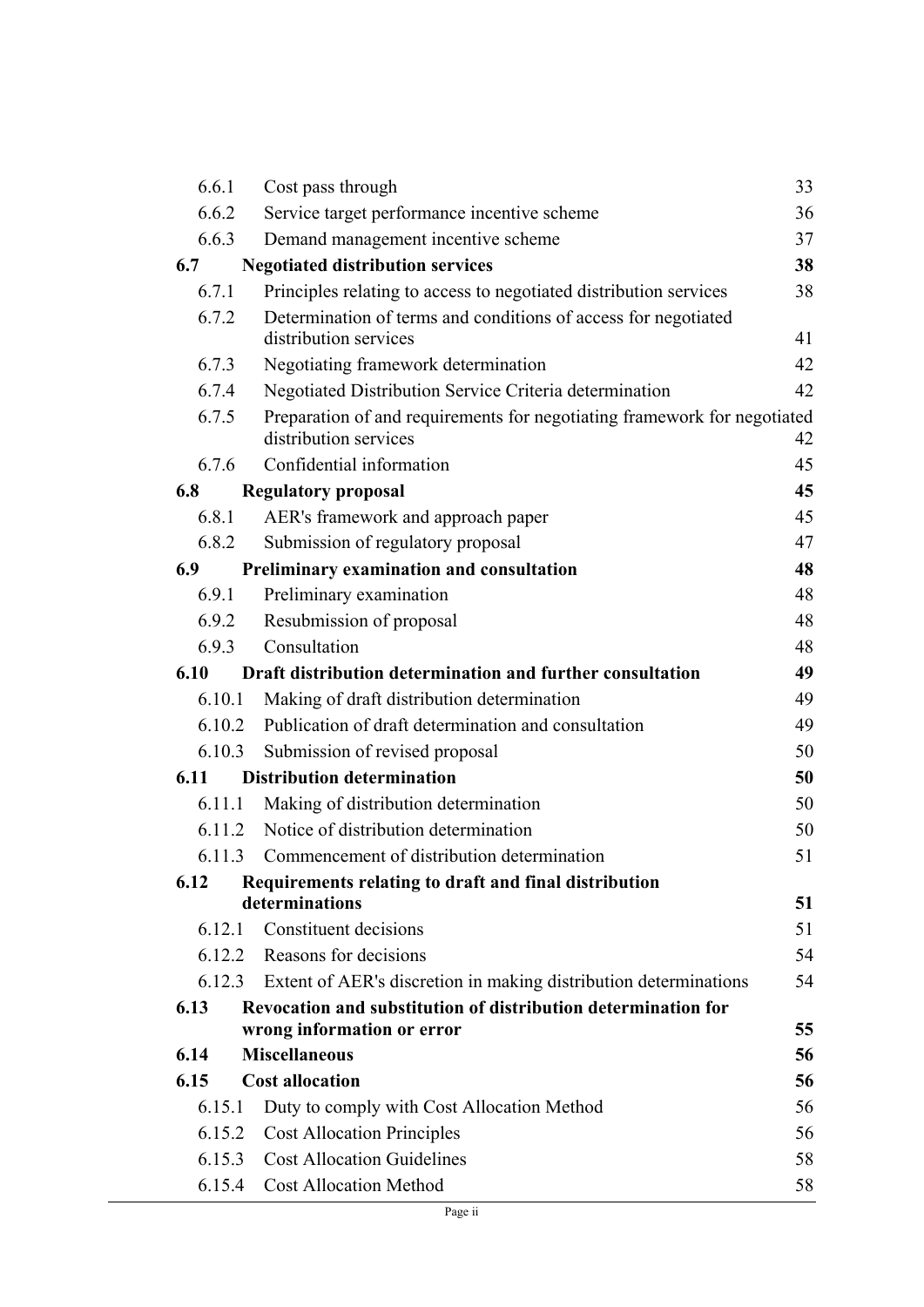| 6.16   | <b>Distribution consultation procedures</b>                                                                                       | 60 |
|--------|-----------------------------------------------------------------------------------------------------------------------------------|----|
| 6.17   | <b>Distribution Ring-Fencing Guidelines</b>                                                                                       | 61 |
| 6.17.1 | Compliance with Distribution Ring-Fencing Guidelines                                                                              | 61 |
| 6.17.2 | Development of Distribution Ring-Fencing Guidelines                                                                               | 61 |
| 6.18   | <b>Distribution Pricing Rules</b>                                                                                                 | 63 |
| 6.18.1 | Application of this Part                                                                                                          | 63 |
| 6.18.2 | Pricing proposals                                                                                                                 | 63 |
| 6.18.3 | Tariff classes                                                                                                                    | 64 |
| 6.18.4 | Principles governing assignment or re-assignment of customers to tariff<br>classes and assessment and review of basis of charging | 64 |
| 6.18.5 | Pricing principles                                                                                                                | 65 |
| 6.18.6 | Side constraints on tariffs for standard control services                                                                         | 66 |
| 6.18.7 | Recovery of charges for transmission use of system services                                                                       | 66 |
| 6.18.8 | Approval of pricing proposal                                                                                                      | 67 |
| 6.18.9 | Publication of information about tariffs and tariff classes                                                                       | 68 |
| 6.19.  | <b>Data Required for Distribution Service Pricing</b>                                                                             | 68 |
| 6.19.1 | Forecast use of networks by Distribution Customers and Embedded<br>Generators                                                     | 68 |
| 6.19.2 | Confidentiality of distribution network pricing information                                                                       | 68 |
| 6.20   | <b>Billing and Settlements Process</b>                                                                                            | 69 |
| 6.20.1 | Billing for distribution services                                                                                                 | 69 |
| 6.20.2 | Minimum information to be provided in distribution network service bills71                                                        |    |
| 6.20.3 | Settlement between Distribution Network Service Providers                                                                         | 71 |
| 6.20.4 | Obligation to pay                                                                                                                 | 71 |
| 6.21   | <b>Distribution Network Service Provider Prudential</b>                                                                           |    |
|        | <b>Requirements</b>                                                                                                               | 72 |
| 6.21.1 | Prudential requirements for distribution network service                                                                          | 72 |
| 6.21.2 | Capital contributions, prepayments and financial guarantees                                                                       | 73 |
| 6.21.3 | Treatment of past prepayments and capital contributions                                                                           | 73 |
| 6.22.1 | Dispute Resolution by the AER                                                                                                     | 74 |
| 6.22.2 | Determination of dispute                                                                                                          | 74 |
| 6.22.3 | Termination of access dispute without access determination                                                                        | 76 |
| 6.23   | Separate disclosure of transmission and distribution charges                                                                      | 76 |
| 6.24   | <b>Introduction to Part N</b>                                                                                                     | 77 |
| 6.24.1 | Application of this Part                                                                                                          | 77 |
| 6.24.2 | <b>Dual Function Assets</b>                                                                                                       | 77 |
| 6.25   | AER determination of applicable pricing regime for Dual<br><b>Function Assets</b>                                                 | 78 |
| 6.26   | <b>Division of Distribution Network Service Provider's revenue</b>                                                                | 79 |
| S6.1.1 | Information and matters relating to capital expenditure                                                                           | 81 |
|        |                                                                                                                                   |    |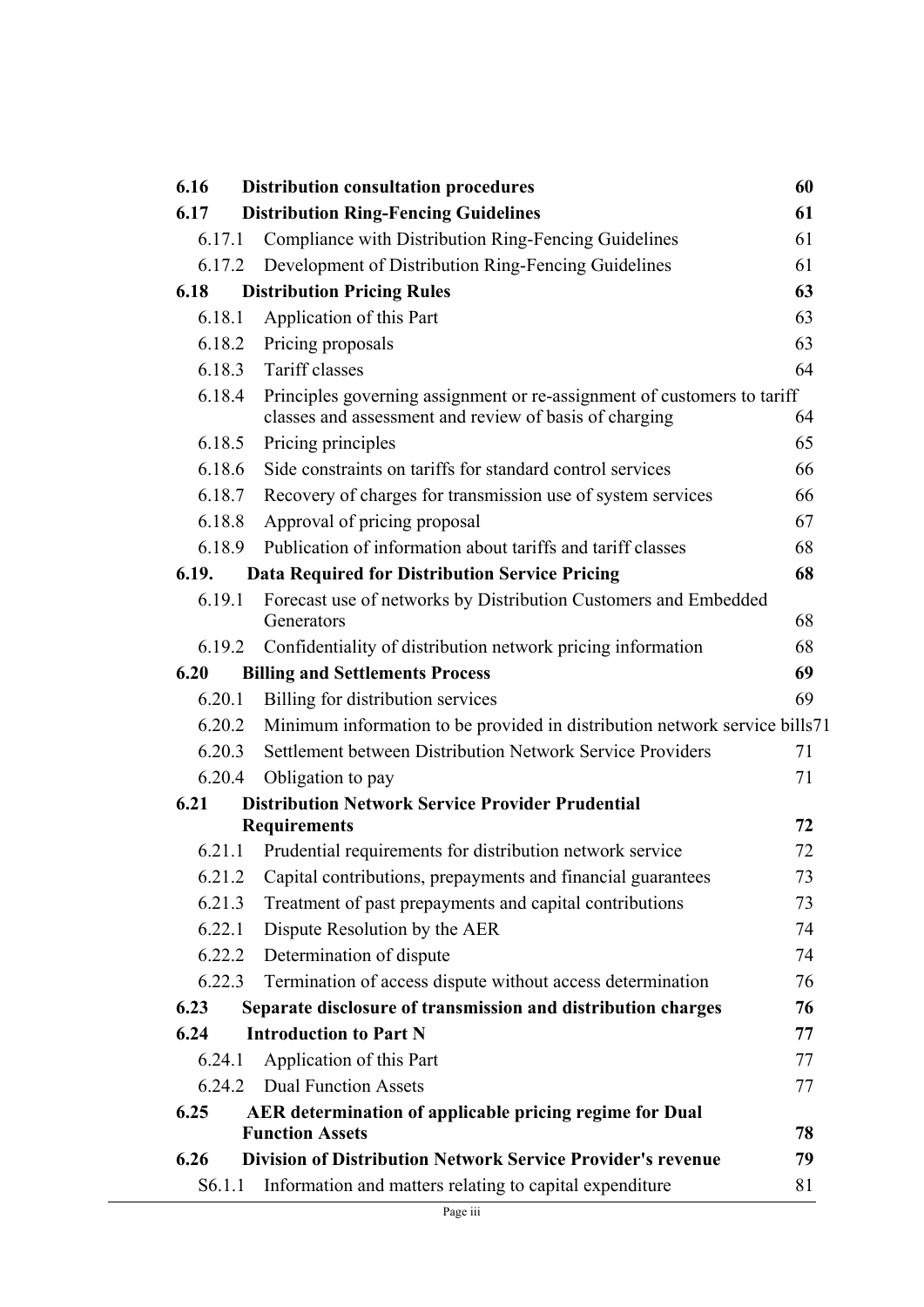|     | S6.1.2             | Information and matters relating to operating expenditure                          | 82  |
|-----|--------------------|------------------------------------------------------------------------------------|-----|
|     | S <sub>6.1.3</sub> | Additional information and matters                                                 | 83  |
|     | S6.2.1             | Establishment of opening regulatory asset base for a regulatory control<br>period  | 85  |
|     | S <sub>6.2.2</sub> | Prudency and efficiency of capital expenditure                                     | 89  |
|     | S <sub>6.2.3</sub> | Roll forward of regulatory asset base within the same regulatory control<br>period | 90  |
| 6A. |                    | <b>Economic Regulation of Transmission Services</b>                                | 93  |
|     | 6A.1               | <b>Introduction to Chapter 6A</b>                                                  | 93  |
|     |                    | 6A.1.1 Economic regulation of transmission services generally                      | 93  |
|     |                    | 6A.1.2 Meaning of terms and conditions of access for transmission services         | 94  |
|     |                    | 6A.1.3 Access to prescribed and negotiated transmission services                   | 94  |
|     |                    | 6A.1.4 National regulatory arrangements                                            | 95  |
|     |                    | 6A.1.5 Application of Chapter 6A to Market Network Service Providers               | 95  |
|     | 6A.2               | <b>Transmission determinations</b>                                                 | 96  |
|     |                    | 6A.2.1 Duty of AER to make transmission determinations                             | 96  |
|     |                    | 6A.2.2 Components of transmission determinations                                   | 96  |
|     | 6A.3               | Allowed revenue from prescribed transmission services                              | 97  |
|     | 6A.3.1             | Allowed revenue for regulatory year                                                | 97  |
|     |                    | 6A.3.2 Adjustment of maximum allowed revenue                                       | 97  |
|     | 6A.4               | <b>Revenue determinations</b>                                                      | 97  |
|     |                    | 6A.4.1 Introduction                                                                | 97  |
|     |                    | 6A.4.2 Contents of revenue determination                                           | 97  |
|     | 6A.5               | Post-tax revenue model                                                             | 98  |
|     |                    | 6A.5.1 Introduction                                                                | 98  |
|     |                    | 6A.5.2 Preparation, publication and amendment of post-tax revenue model            | 99  |
|     |                    | 6A.5.3 Contents of post-tax revenue model                                          | 99  |
|     |                    | 6A.5.4 Building blocks approach                                                    | 100 |
|     | 6A.6               | Matters relevant to the making of revenue determinations                           | 101 |
|     |                    | 6A.6.1 Regulatory asset base                                                       | 101 |
|     |                    | 6A.6.2 Return on capital                                                           | 102 |
|     |                    | 6A.6.3 Depreciation                                                                | 106 |
|     |                    | 6A.6.4 Estimated cost of corporate income tax                                      | 107 |
|     |                    | 6A.6.5 Efficiency benefit sharing scheme                                           | 108 |
|     |                    | 6A.6.6 Forecast operating expenditure                                              | 110 |
|     |                    | 6A.6.7 Forecast capital expenditure                                                | 112 |
|     |                    | 6A.6.8 The X factor                                                                | 116 |
|     | 6A.7               | Matters relevant to the adjustment of revenue cap after making                     |     |
|     |                    | of revenue determination                                                           | 117 |
|     |                    | 6A.7.1 Reopening of revenue determination for capital expenditure                  | 117 |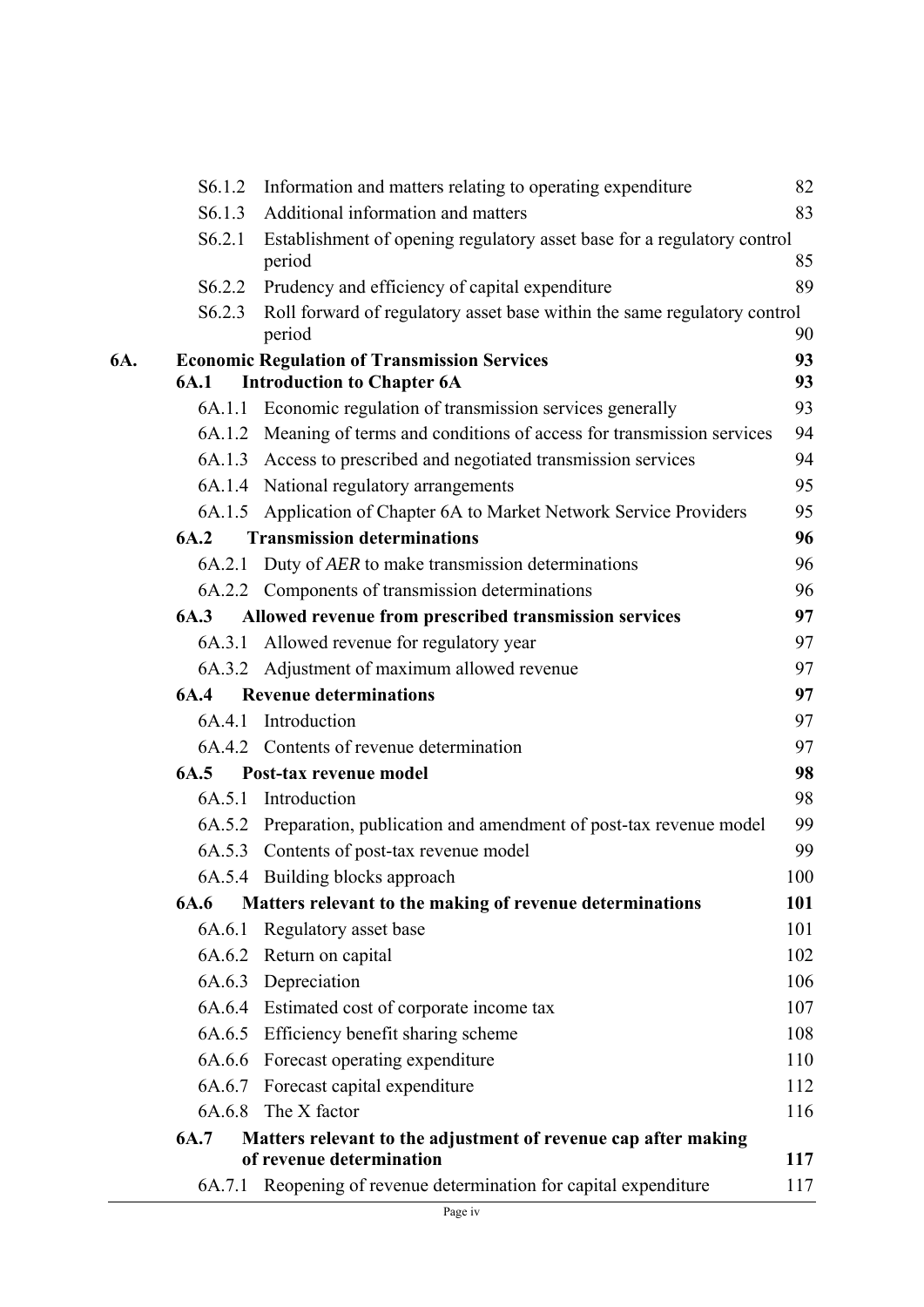|             | 6A.7.2 Network support pass through                                                               | 119 |
|-------------|---------------------------------------------------------------------------------------------------|-----|
|             | 6A.7.3 Cost pass through                                                                          | 121 |
|             | 6A.7.4 Service target performance incentive scheme                                                | 124 |
| <b>6A.8</b> | <b>Contingent Projects</b>                                                                        | 126 |
| 6A.8.1      | Acceptance of a Contingent Project in a revenue determination                                     | 126 |
|             | 6A.8.2 Amendment of revenue determination for contingent project                                  | 127 |
| 6A.9        | <b>Negotiated transmission services</b>                                                           | 131 |
| 6A.9.1      | Principles relating to access to negotiated transmission services                                 | 131 |
|             | 6A.9.2 Determination of terms and conditions of access for negotiated<br>transmission services    | 133 |
|             | 6A.9.3 Negotiating framework determination                                                        | 133 |
|             | 6A.9.4 Negotiated transmission criteria determination                                             | 134 |
| 6A.9.5      | Preparation of and requirements for negotiating framework                                         | 134 |
|             | 6A.9.6 Confidential information                                                                   | 136 |
|             | 6A.9.7 Commercial arbitration for negotiated transmission services                                | 136 |
| 6A.10       | Revenue Proposal, proposed negotiating framework and                                              |     |
|             | proposed pricing methodology                                                                      | 137 |
|             | 6A.10.1 Submission of proposal, framework, pricing methodology and                                |     |
|             | information                                                                                       | 137 |
|             | 6A.10.2 Submission guidelines                                                                     | 137 |
|             | 6A.11 Preliminary examination and consultation                                                    | 139 |
|             | 6A.11.1 Preliminary examination and determination of non-compliance with<br>relevant requirements | 139 |
|             | 6A.11.2 Resubmission of proposal, framework, pricing methodology or<br>information                | 140 |
|             |                                                                                                   |     |
|             | 6A.11.3 Resubmission of proposal, framework, pricing methodology or<br>information                | 141 |
| 6A.12       | Draft decision and further consultation                                                           | 142 |
|             | 6A.12.1 Making of draft decision                                                                  | 142 |
|             | 6A.12.2 Publication of draft decision and consultation                                            | 142 |
|             | 6A.12.3 Submission of revised proposal, framework or pricing methodology                          | 143 |
|             | <b>6A.13</b> Final decision                                                                       | 144 |
|             | 6A.13.1 Making of final decision                                                                  | 144 |
|             | 6A.13.2 Refusal to approve amounts, values, framework or pricing methodology144                   |     |
|             | 6A.13.3 Notice of final decision                                                                  | 145 |
|             | 6A.13.4 Making of transmission determination                                                      | 145 |
| 6A.14       | Requirements relating to draft and final decisions                                                | 146 |
|             | 6A.14.1 Contents of decisions                                                                     | 146 |
|             | 6A.14.2 Reasons for decisions                                                                     | 148 |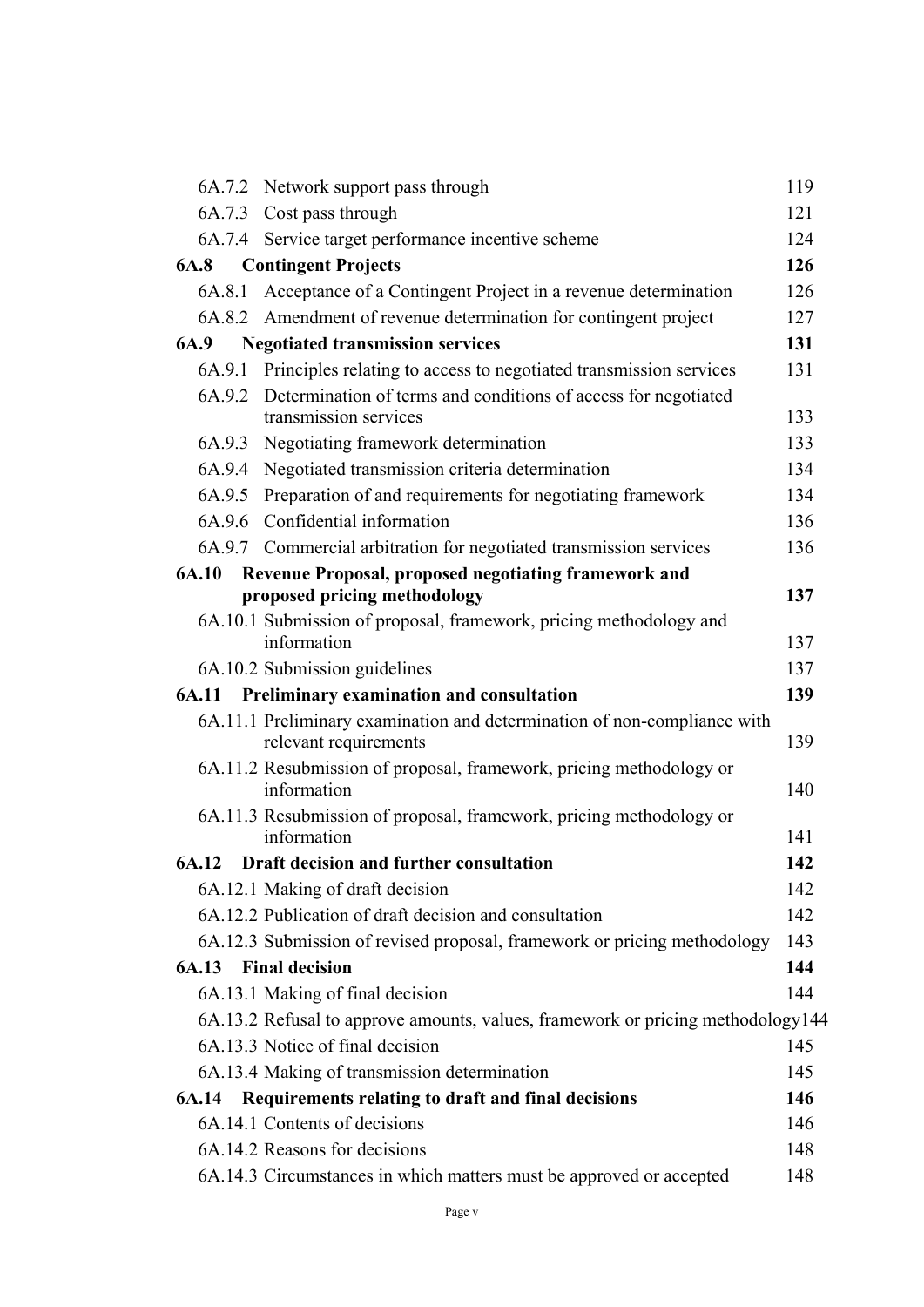| 6A.15        | Revocation of revenue determination or amendment of pricing<br>methodology for wrong information or error | 151 |
|--------------|-----------------------------------------------------------------------------------------------------------|-----|
| 6A.16        | <b>Miscellaneous</b>                                                                                      | 152 |
| 6A.17        | <b>Information disclosure by Transmission Network Service</b>                                             |     |
|              | <b>Providers</b>                                                                                          | 152 |
|              | 6A.17.1 Information to be provided to AER                                                                 | 152 |
|              | 6A.17.2 Information Guidelines                                                                            | 153 |
| 6A.18        | [Deleted]                                                                                                 | 155 |
| 6A.19        | <b>Cost allocation</b>                                                                                    | 155 |
|              | 6A.19.1 Duty to comply with Cost Allocation Methodology                                                   | 155 |
|              | 6A.19.2 Cost Allocation Principles                                                                        | 155 |
|              | 6A.19.3 Cost Allocation Guidelines                                                                        | 156 |
|              | 6A.19.4 Cost Allocation Methodology                                                                       | 157 |
| <b>6A.20</b> | <b>Transmission consultation procedures</b>                                                               | 159 |
| 6A.21        | <b>Transmission Ring-Fencing Guidelines</b>                                                               | 160 |
|              | 6A.21.1 Compliance with Transmission Ring-Fencing Guidelines                                              | 160 |
|              | 6A.21.2 Development of Transmission Ring-Fencing Guidelines                                               | 160 |
|              | 6A.22 Terms used in Part J                                                                                | 162 |
|              | 6A.22.1 Aggregate annual revenue requirement (AARR)                                                       | 162 |
|              | 6A.22.2 Annual service revenue requirement (ASRR)                                                         | 162 |
|              | 6A.22.3 Meaning of attributable cost share                                                                | 162 |
|              | 6A.22.4 Meaning of attributable connection point cost share                                               | 163 |
|              | <b>6A.23 Pricing Principles for Prescribed Transmission Services</b>                                      | 163 |
|              | 6A.23.1 Introduction                                                                                      | 163 |
|              | 6A.23.2 Principles for the allocation of the AARR to categories of prescribed<br>transmission services    | 163 |
|              | 6A.23.3 Principles for the allocation of the ASRR to transmission network                                 |     |
|              | connection points                                                                                         | 164 |
|              | 6A.23.4 Price structure principles                                                                        | 166 |
|              | 6A.24 Pricing methodology                                                                                 | 167 |
|              | 6A.24.1 Pricing methodologies generally                                                                   | 167 |
|              | 6A.24.2 Publication of pricing methodology and transmission network prices                                | 168 |
|              | 6A.24.3 Basis for setting prices pending approval of pricing methodology                                  | 168 |
| 6A.25        | Pricing methodology guidelines for prescribed transmission                                                |     |
|              | services                                                                                                  | 169 |
|              | 6A.25.1 Making and amending of pricing methodology guidelines                                             | 169 |
|              | 6A.25.2 Contents of pricing methodology guidelines                                                        | 170 |
| 6A.26        | <b>Prudent discounts</b>                                                                                  | 171 |
|              | 6A.26.1 Agreements for prudent discounts for prescribed transmission services 171                         |     |
|              | 6A.26.2 Application to AER for approval of proposed prudent discount amounts172                           |     |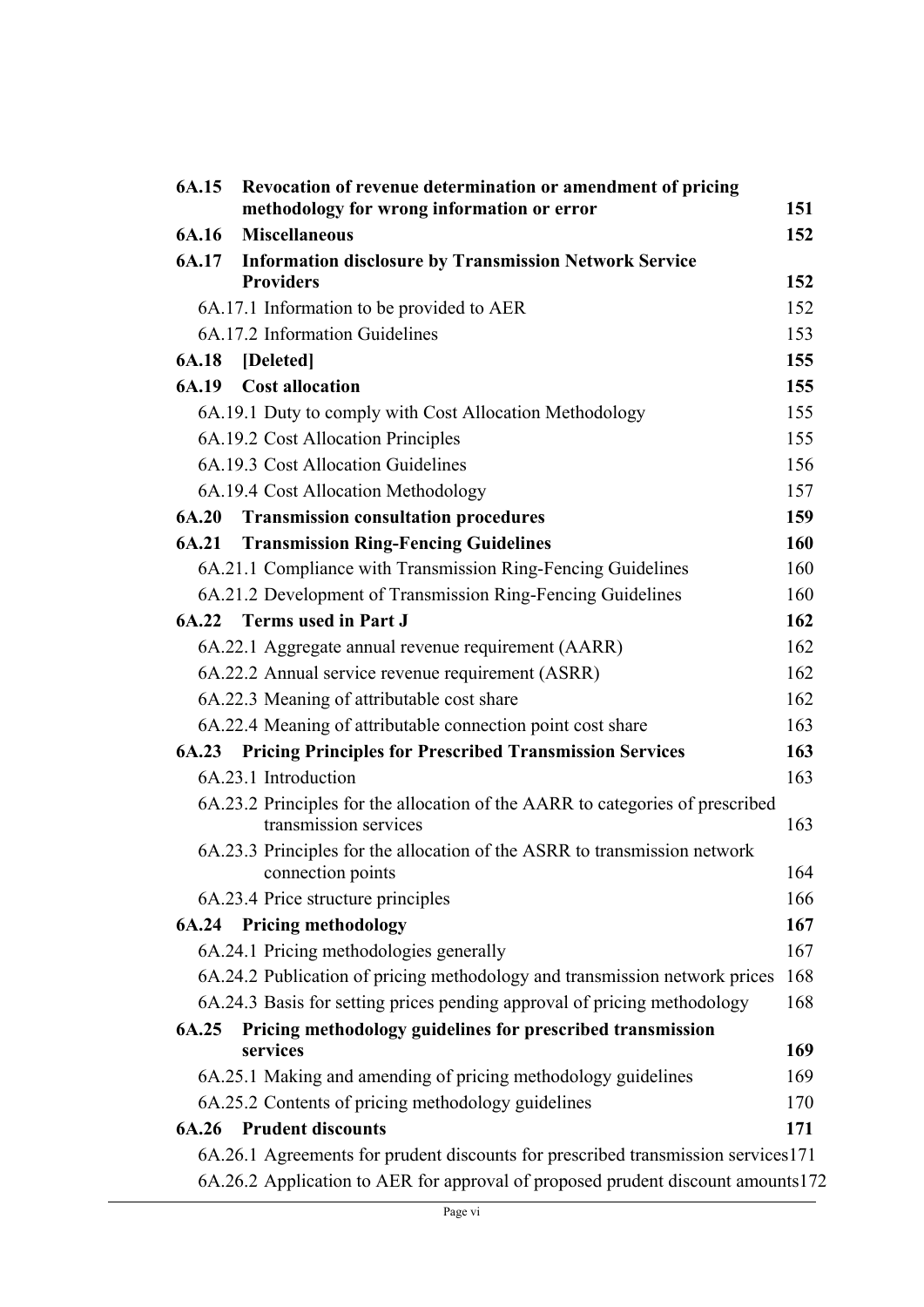| <b>6A.27 Billing Process</b>                                                     | 173 |
|----------------------------------------------------------------------------------|-----|
| 6A.27.1 Billing for prescribed transmission services                             | 173 |
| 6A.27.2 Minimum information to be provided in network service bills              | 174 |
| 6A.27.3 Obligation to pay charges for prescribed transmission services           | 174 |
| 6A.27.4 Payments between Transmission Network Service Providers                  | 175 |
| 6A.27.5 Calculation of financial transfers between Transmission Network Service  |     |
| Providers                                                                        | 175 |
| <b>6A.28</b> Prudential Requirements                                             | 175 |
| 6A.28.1 Prudential Requirements for prescribed transmission services             | 175 |
| 6A.28.2 Capital contribution or prepayment for a specific asset                  | 176 |
| 6A.28.3 Treatment of past capital contributions                                  | 176 |
| <b>Multiple Transmission Network Service Providers</b><br>6A.29                  | 176 |
| 6A.29.1 Multiple Transmission Network Service Providers within a region          | 176 |
| 6A.29.2 Single Transmission Network Service Provider within a region             | 177 |
| 6A.29.3 Allocation over several regions                                          | 177 |
| 6A.30<br>Commercial arbitration for prescribed and negotiated                    |     |
| transmission services                                                            | 177 |
| 6A.30.1 Notification of transmission services dispute                            | 178 |
| 6A.30.2 Appointment of commercial arbitrator                                     | 178 |
| 6A.30.3 Procedures of commercial arbitrator                                      | 179 |
| 6A.30.4 Powers of commercial arbitrator in determining transmission services     |     |
| access disputes                                                                  | 179 |
| 6A.30.5 Determination of transmission services access disputes                   | 181 |
| 6A.30.5 Costs of dispute                                                         | 182 |
| 6A.30.6 Enforcement of agreement or determination and requirement for reasons182 |     |
| 6A.30.7 Miscellaneous                                                            | 182 |
| <b>Schedule 6A.1 - Contents of Revenue Proposals</b>                             | 183 |
| S6A.1.1 Information and matters relating to capital expenditure                  | 183 |
| S6A.1.2 Information and matters relating to operating expenditure                | 184 |
| S6A.1.3 Additional information and matters                                       | 185 |
| <b>Schedule 6A.2 - Regulatory Asset Base</b>                                     | 187 |
| S6A.2.1 Establishment of opening regulatory asset base for a regulatory control  |     |
| period                                                                           | 187 |
| S6A.2.2 Prudency and efficiency of capital expenditure                           | 192 |
| S6A.2.3 Removal of assets from regulatory asset base                             | 193 |
| S6A.2.4 Roll forward of regulatory asset base within the same regulatory control |     |
| period                                                                           | 194 |
| Schedule 6A.3-<br><b>CRNP</b> methodology and modified CRNP                      | 195 |
| methodology                                                                      |     |
| S6A.3.1 Meaning of optimised replacement cost                                    | 195 |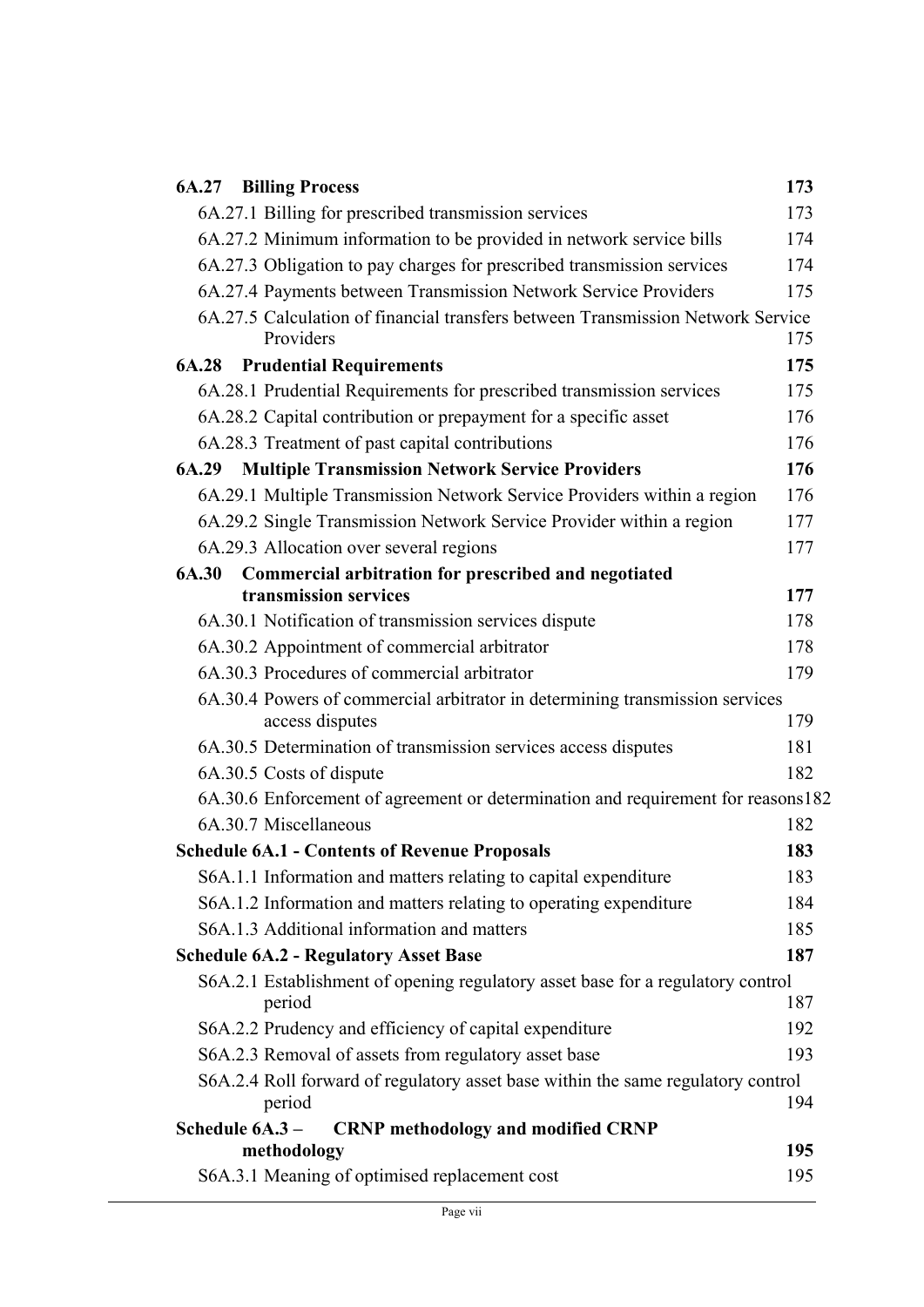| 10. | <b>GLOSSARY</b>                   | 199 |
|-----|-----------------------------------|-----|
|     | S6A.3.3 Modified CRNP methodology | 196 |
|     | S6A.3.2 CRNP methodology          | 195 |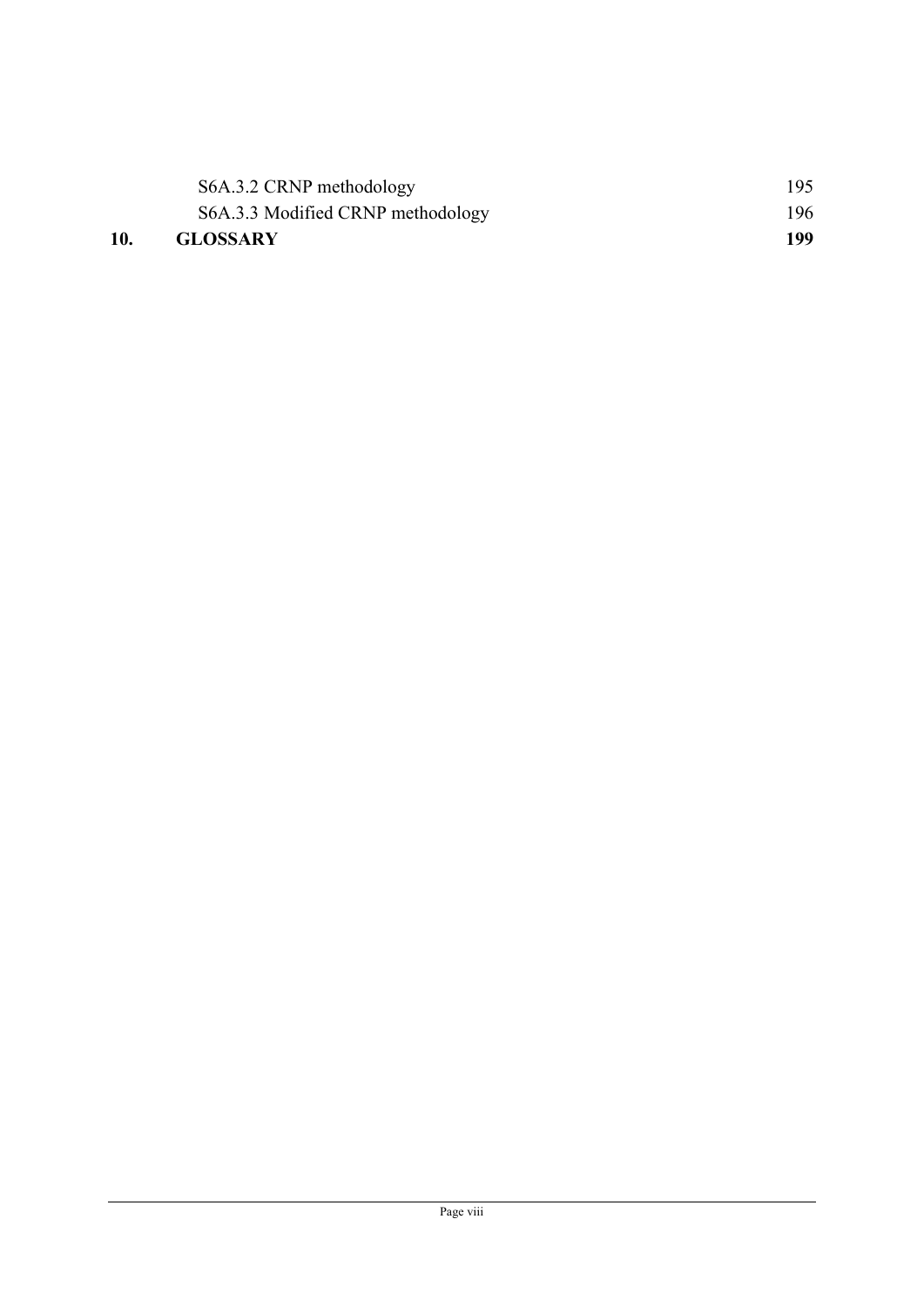# **CHAPTER 6**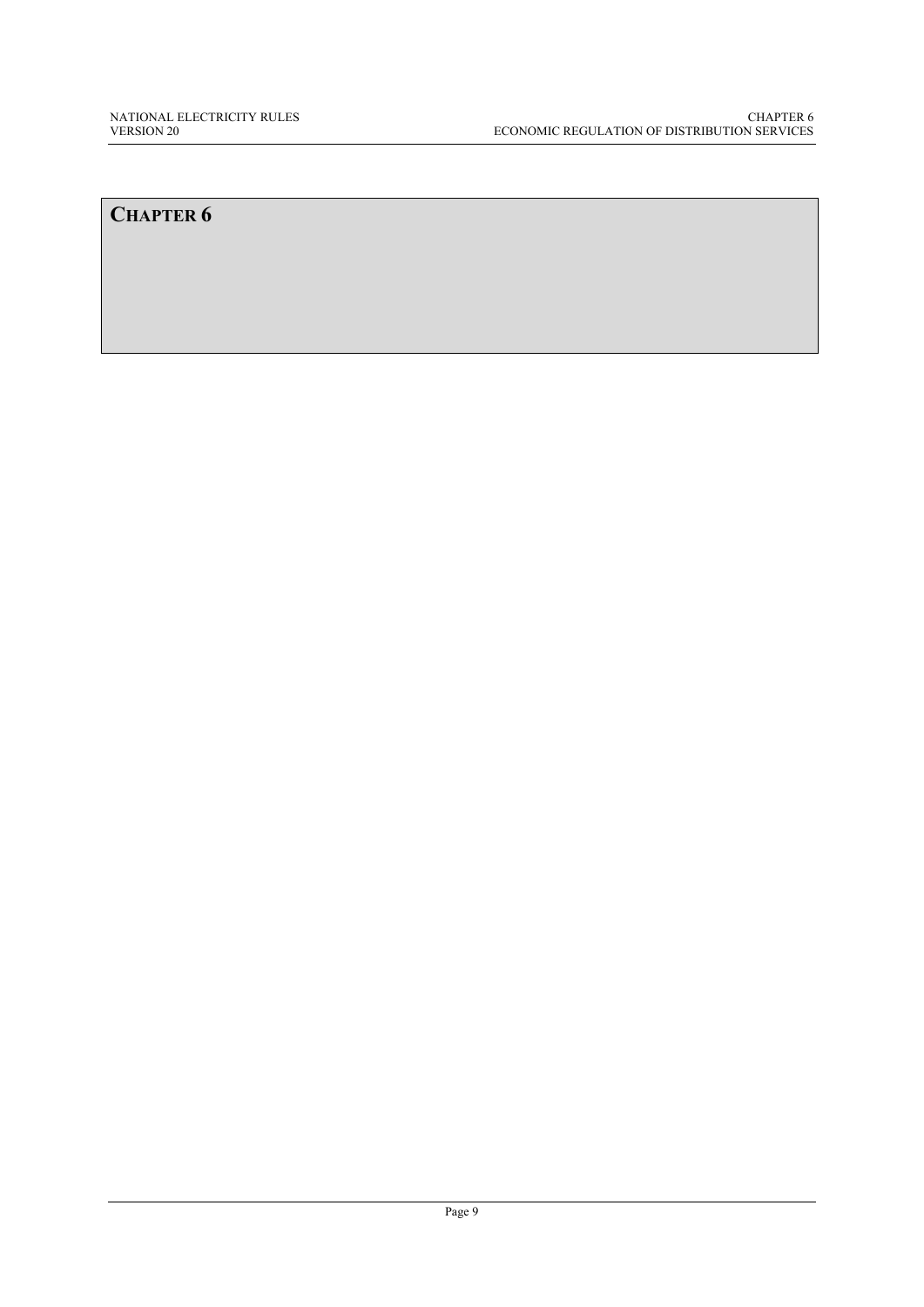# **Chapter 6 Economic Regulation of Distribution Services**

# **Part A Introduction**

# **6.1 Introduction to Chapter 6**

# **6.1.1 AER's regulatory responsibility**

The *AER* is responsible, in accordance with this Chapter, for the economic regulation of *distribution services* provided by means of, or in connection with, *distribution systems* that form part of the *national grid*.

# **6.1.2 Structure of this Chapter**

- (a) This Chapter deals with the classification and economic regulation of *distribution services*.
- (b) It is divided into parts as follows:
	- (1) this Part is introductory;
	- (2) Part B confers power on the *AER* to classify *distribution services,* to determine the forms of control for *distribution services*, and to make distribution determinations;
	- (3) Part C sets out the building block approach to the regulation of services classified as *standard control services*;
	- (4) Part D regulates the prices that may be charged by *Distribution Network Service Providers* for the provision of services classified as *negotiated distribution services*;
	- (5) Part E sets out the procedures for making a distribution determination;
	- (6) Part F regulates cost allocation;
	- (7) Part G contains the distribution consultation procedures;
	- (8) Part H deals with ring-fencing;
	- (9) Part I deals with *tariff classes* and tariffs;
	- (10) Part J deals with billing and settlements;
	- (11) Part K deals with prudential requirements, prepayments and capital contributions;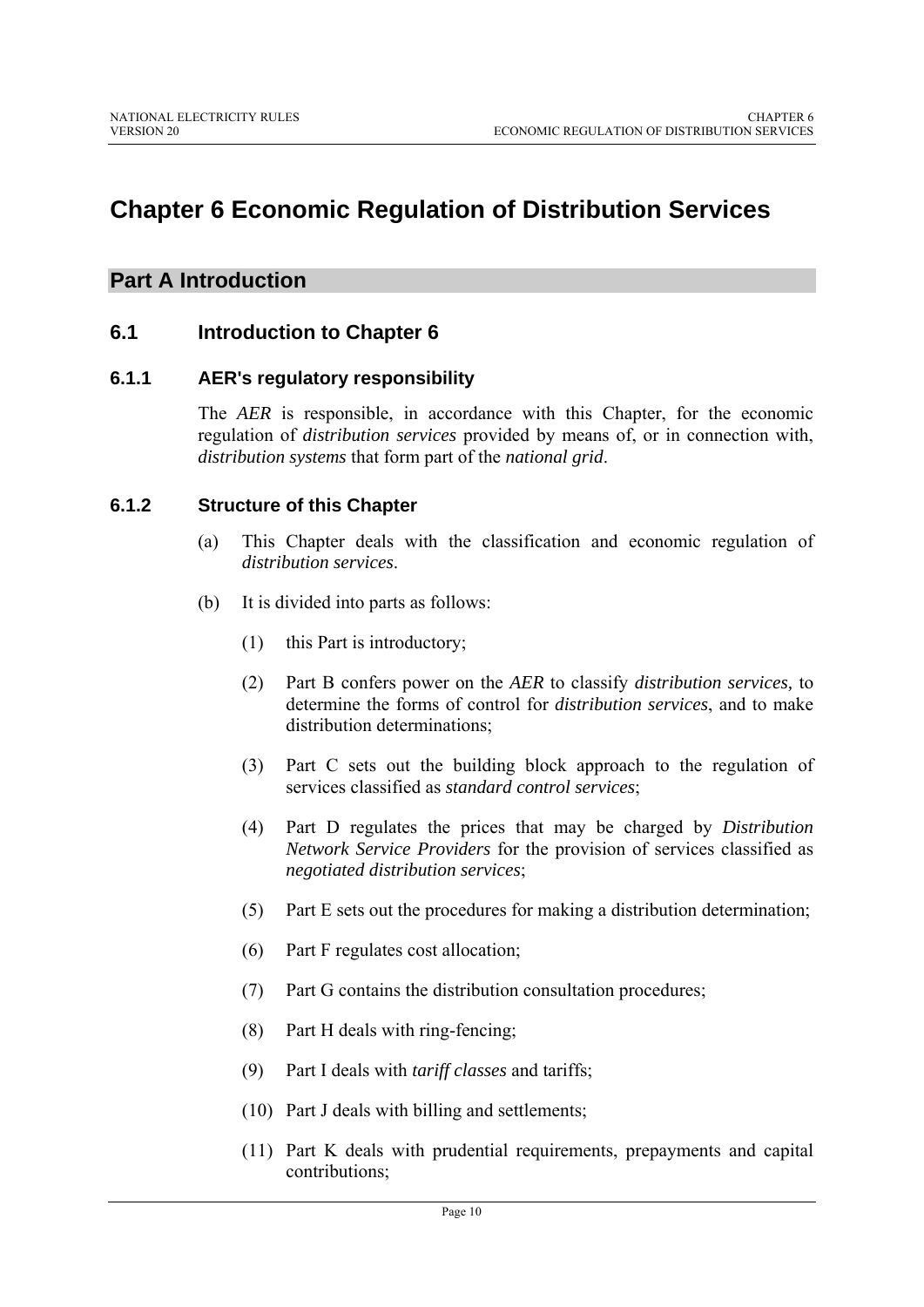- (12) Part L deals with dispute resolution;
- (13) Part M deals with the disclosure of transmission and distribution charges-; and
- (14) Part N provides for services provided by, or in connection with, *dual function assets* to be the subject of distribution determinations.

#### **6.1.3 Access to direct control services and negotiated distribution services**

- (a) Subject to and in accordance with the *Rules*:
	- (1) a person (a *Service Applicant*) may apply to a *Distribution Network Service Provider* for provision of *direct control services* or *negotiated distribution services*;
	- (2) a *Distribution Network Service Provider* must provide *direct control services* or *negotiated distribution services* (as the case may be) on *terms and conditions of access* as determined under Chapters 4, 5, this Chapter 6 and Chapter 7 of the Rules.
- (b) The *terms and conditions of access* are:
	- (1) in relation to *negotiated distribution services*:
		- (i) the price of those services (including, if relevant, *access charges*); and
		- (ii) other terms and conditions for the provision of those services;
	- (2) in relation to *direct control services*:
		- (i) the price of those services under the *approved pricing proposal*; and
		- (ii) other terms and conditions for the provision of those services.

#### **6.1.4 Prohibition of DUOS charges for the export of energy**

- (a) A *Distribution Network Service Provider* must not charge a *Distribution Network User distribution use of system* charges for the export of electricity generated by the user into the *distribution network*.
- (b) This does not, however, preclude charges for the provision of *connection services*.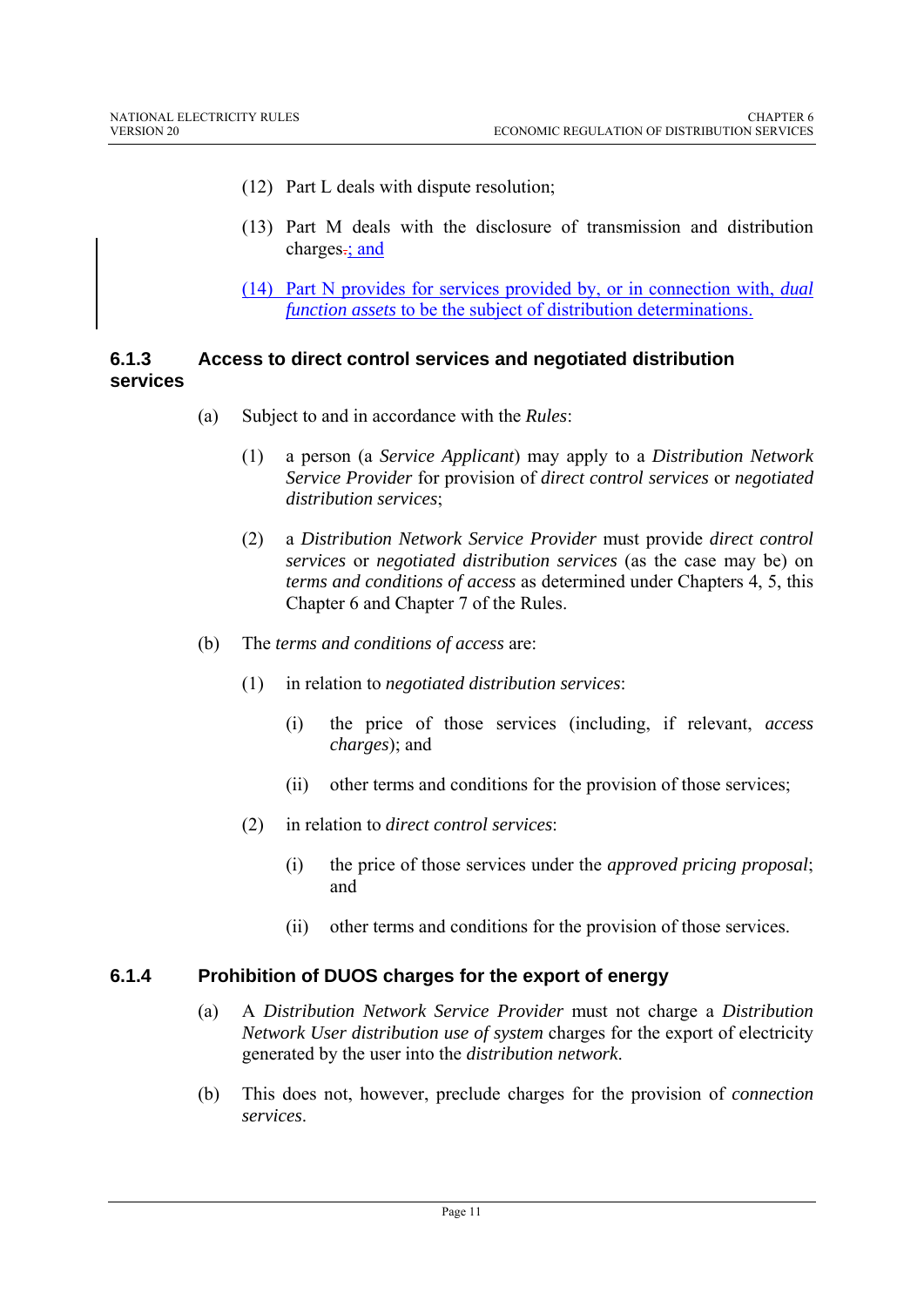# **Part B Classification of Distribution Services and Distribution Determinations**

# **Division 1Classification of distribution services**

#### **6.2 Classification**

#### **6.2.1 Classification of distribution services**

- (a) The *AER* may classify a *distribution service* to be provided by a *Distribution Network Service Provider* as:
	- (1) a *direct control service*; or
	- (2) a *negotiated distribution service*.

*Note:* 

*If the AER decides against classifying a distribution service, the service is not regulated under the Rules.* 

- (b) The *AER* may group *distribution services* together for the purpose of classification and, if it does so, a single classification made for the group applies to each service comprised in the group as if it had been separately classified.
- (c) The *AER* must, in classifying a *distribution service* or *distribution services*, have regard to:
	- (1) the form of regulation factors; and
	- (2) the form of regulation (if any) previously applicable to the relevant service or services and, in particular, any previous classification under the present system of classification or under the previous regulatory system (as the case requires); and
	- (3) the desirability of consistency in the form of regulation for similar services (both within and beyond the relevant jurisdiction); and
	- (4) any other relevant factor.
- (d) In classifying *distribution services* that have previously been subject to regulation under the present or earlier legislation, the *AER* must act on the basis that, unless a different classification is clearly more appropriate:
	- (1) there should be no departure from a previous classification (if the services have been previously classified); and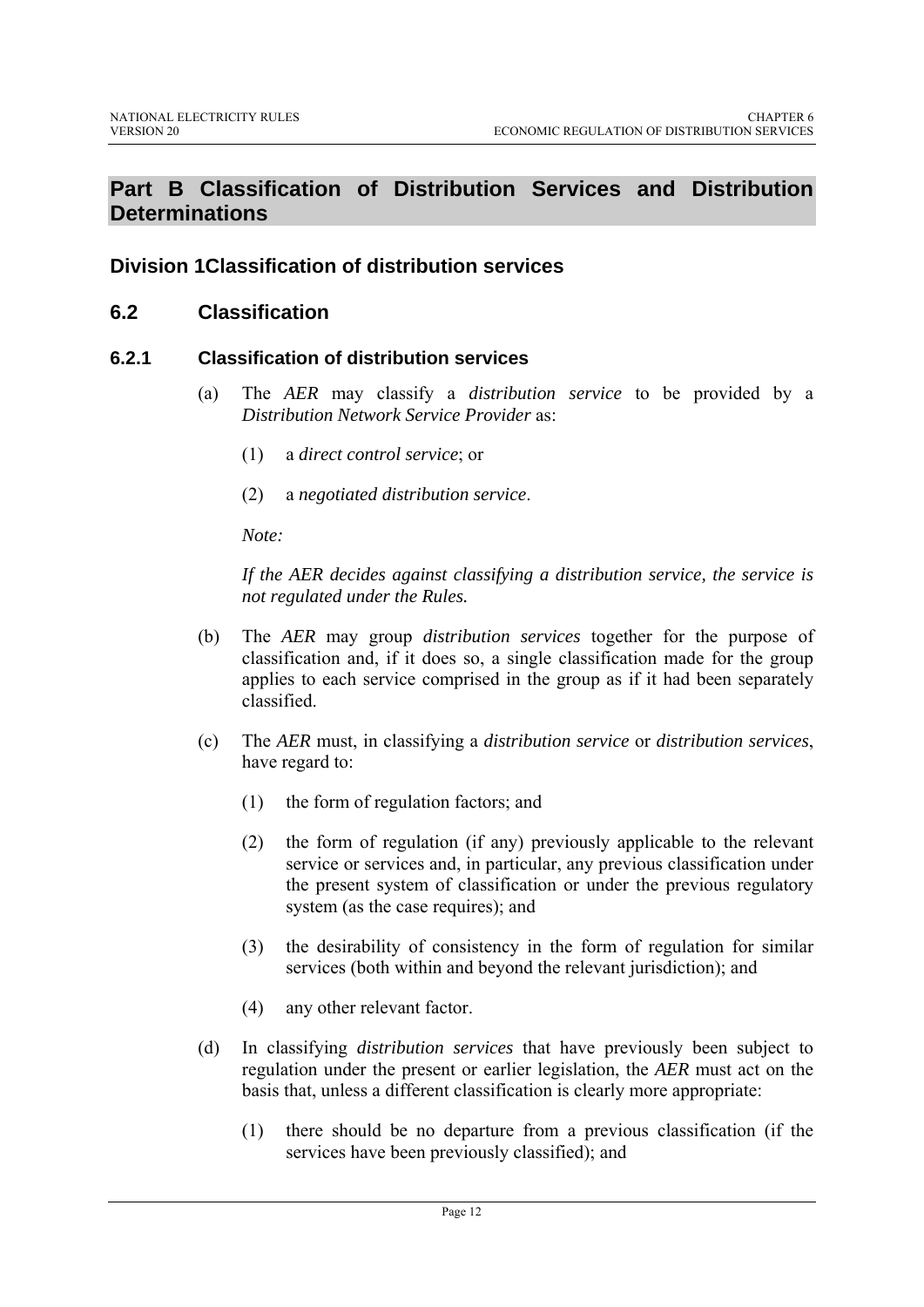- (2) if there has been no previous classification the classification should be consistent with the previously applicable regulatory approach.
- (e) If the *Rules*, however, require that a particular classification be assigned to a *distribution service* of a specified kind, a *distribution service* of the relevant kind is to be classified in accordance with that requirement.

#### **6.2.2 Classification of direct control services as standard control services or alternative control services**

- (a) *Direct control services* are to be further divided into 2 subclasses:
	- (1) *standard control services*; and
	- (2) *alternative control services*.
- (b) The *AER* may group *direct control services* together for the purpose of classification and, if it does so, a single classification made for the group applies to each service comprised in the group as if it had been separately classified.
- (c) The *AER* must, in classifying a *direct control service* as a *standard control service* or an *alternative control service*, have regard to:
	- (1) the potential for development of competition in the relevant market and how the classification might influence that potential; and
	- (2) the possible effects of the classification on administrative costs of the *AER*, the *Distribution Network Service Provider* and users or potential users; and
	- (3) the regulatory approach (if any) applicable to the relevant service immediately before the commencement of the distribution determination for which the classification is made; and
	- (4) the desirability of a consistent regulatory approach to similar services (both within and beyond the relevant jurisdiction); and
	- (5) the extent the costs of providing the relevant service are directly attributable to the customer to whom the service is provided; and

#### *Example:*

*In circumstances where a service is provided to a small number of identifiable customers on a discretionary or infrequent basis, and costs can be directly attributed to those customers, it may be more appropriate to classify the service as an alternative control service than as a standard control service.*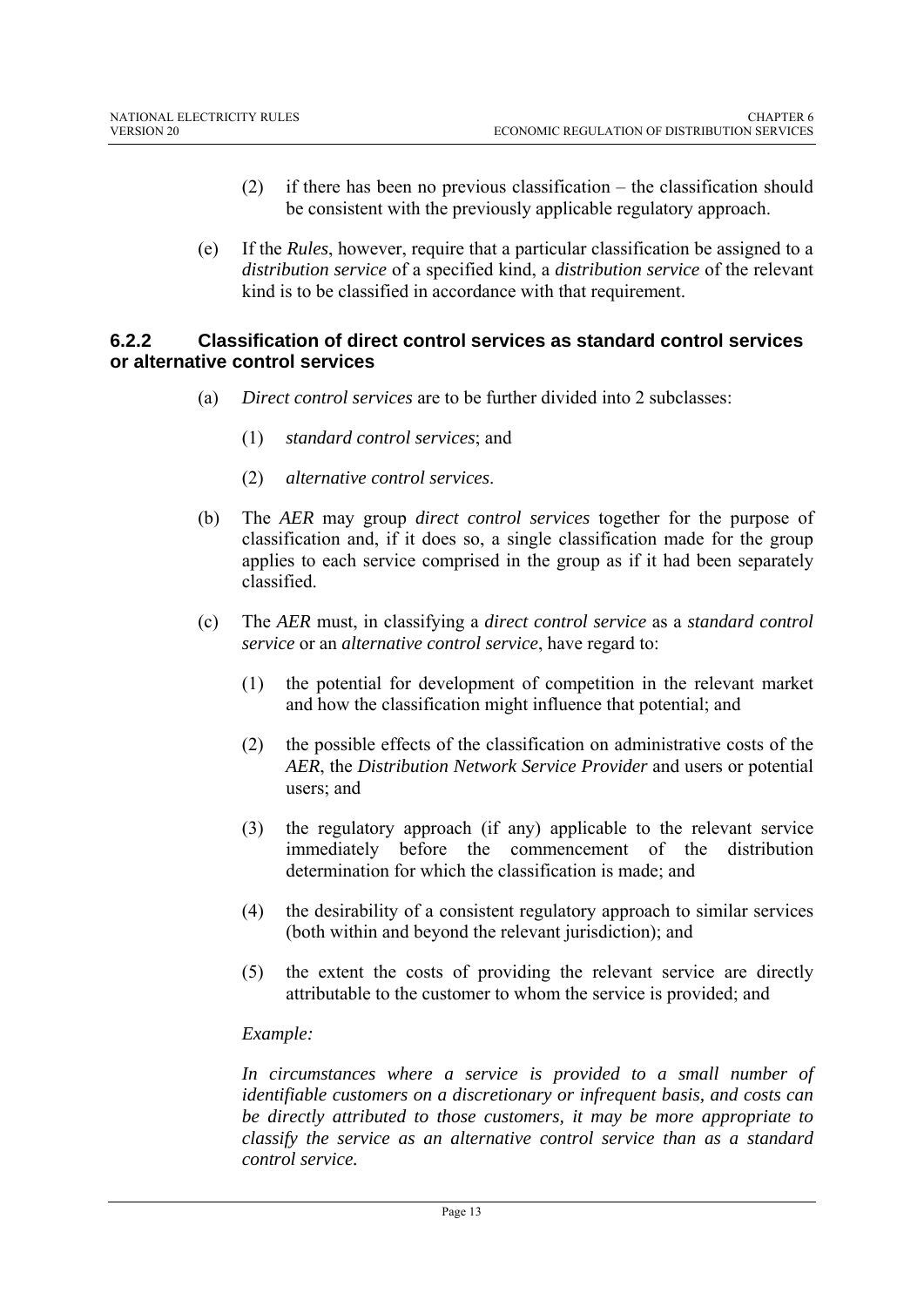- (6) any other relevant factor.
- (d) In classifying *direct control services* that have previously been subject to regulation under the present or earlier legislation, the *AER* must act on the basis that, unless a different classification is clearly more appropriate:
	- (1) there should be no departure from a previous classification (if the services have been previously classified); and
	- (2) if there has been no previous classification the classification should be consistent with the previously applicable regulatory approach.
- (e) If the *Rules*, however, require that a *direct control service* of a specified kind be classified either as a *standard control service* or as an *alternative control service*, a *direct control service* of the relevant kind is to be classified in accordance with that requirement.

#### **6.2.3 Term for which classification operates**

A classification forms part of a distribution determination and operates for the *regulatory control period* for which the distribution determination is made.

*Note:* 

*The classification is to be reviewed in the course of the making of the next distribution determination, and (subject to these Rules) a reclassification may be made for the purposes of that determination.* 

# **Division 2Distribution determinations**

#### **6.2.4 Duty of AER to make distribution determinations**

- (a) The *AER* must make a distribution determination for each *Distribution Network Service Provider*.
- (b) When the *AER* makes a distribution determination it must follow the process set out in Part E.
- (c) If more than one *distribution system* is owned, controlled or operated by a *Distribution Network Service Provider*, then, unless the *AER* otherwise determines, a separate distribution determination is to be made for each *distribution system*.
- (d) If 2 or more parts of the same *distribution system* were separately regulated at the commencement of this Chapter, then, unless the *AER* otherwise determines, a separate distribution determination is to be made for each of those parts of the *distribution system*.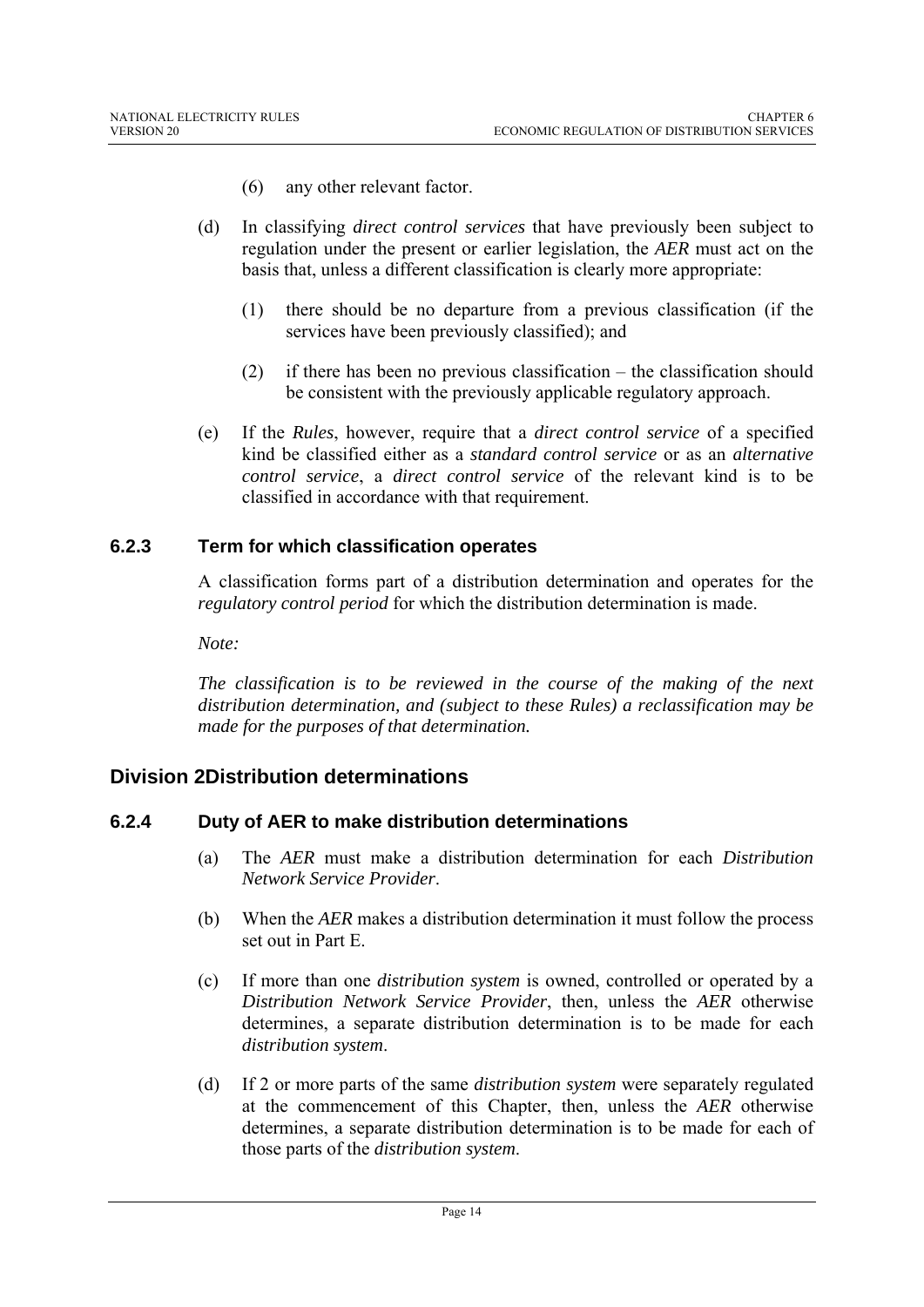#### **6.2.5 Control mechanisms for direct control services**

- (a) A distribution determination is to impose controls over the prices of *direct control services*, the revenue to be derived from *direct control services* or both.
- (b) The control mechanism may consist of:
	- (1) a schedule of fixed prices; or
	- (2) caps on the prices of individual services; or
	- (3) caps on the revenue to be derived from a particular combination of services; or
	- (4) tariff basket price control; or
	- (5) revenue yield control; or
	- (6) a combination of any of the above.
- (c) In deciding on a control mechanism for *standard control services*, the *AER* must have regard to:
	- (1) the need for efficient tariff structures; and
	- (2) the possible effects of the control mechanism on administrative costs of the *AER*, the *Distribution Network Service Provider* and users or potential users; and
	- (3) the regulatory arrangements (if any) applicable to the relevant service immediately before the commencement of the distribution determination; and
	- (4) the desirability of consistency between regulatory arrangements for similar services (both within and beyond the relevant jurisdiction); and
	- (5) any other relevant factor.
- (d) In deciding on a control mechanism for *alternative control services*, the *AER* must have regard to:
	- (1) the potential for development of competition in the relevant market and how the control mechanism might influence that potential; and
	- (2) the possible effects of the control mechanism on administrative costs of the *AER*, the *Distribution Network Service Provider* and users or potential users; and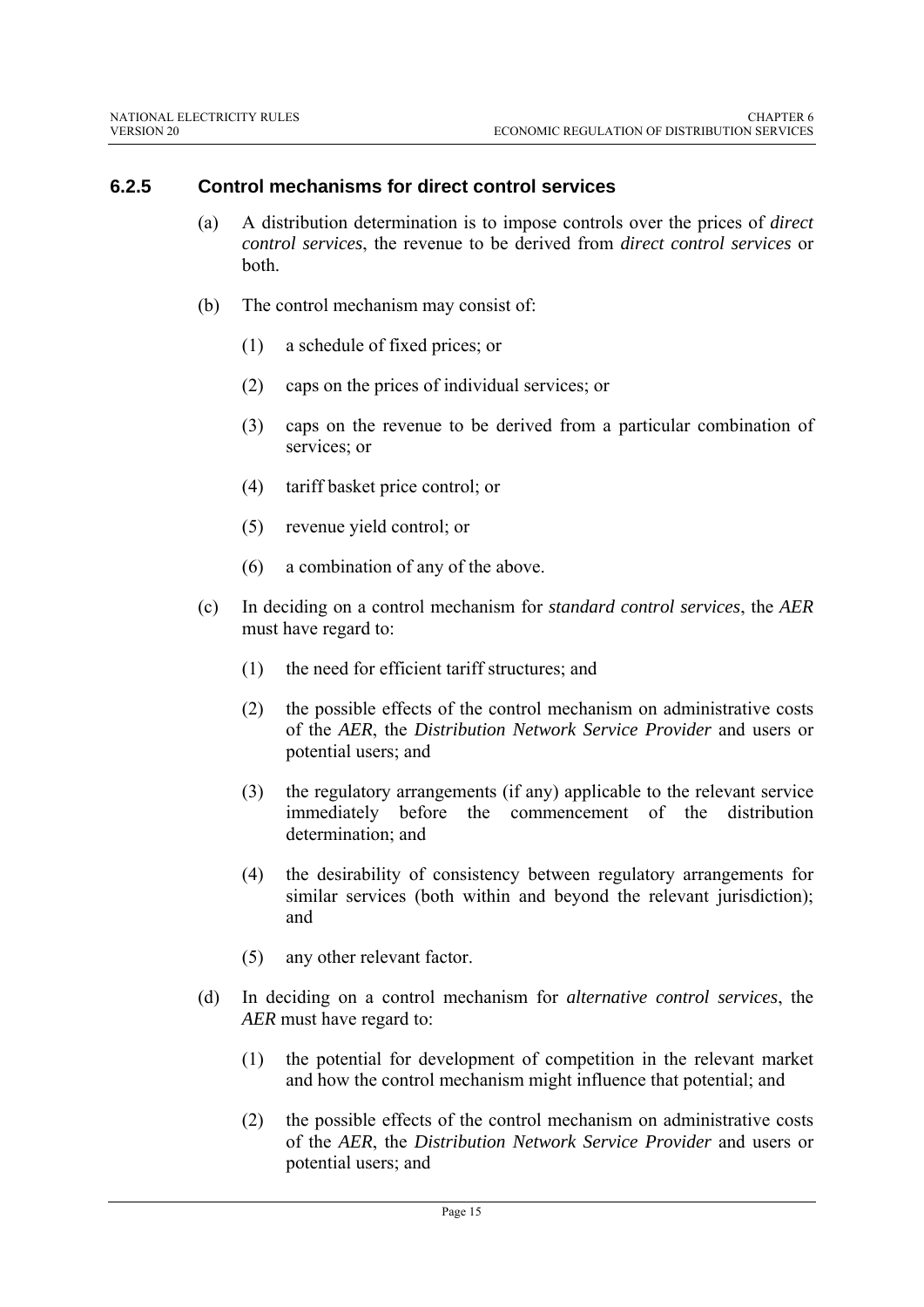- (3) the regulatory arrangements (if any) applicable to the relevant service immediately before the commencement of the distribution determination; and
- (4) the desirability of consistency between regulatory arrangements for similar services (both within and beyond the relevant jurisdiction); and
- (5) any other relevant factor.

#### **6.2.6 Basis of control mechanisms for direct control services**

- (a) For *standard control services*, the control mechanism must be of the prospective CPI minus X form, or some incentive-based variant of the prospective CPI minus X form, in accordance with Part C.
- (b) For *alternative control services*, the control mechanism must have a basis stated in the distribution determination.
- (c) The control mechanism for *alternative control services* may (but need not) utilise elements of Part C (with or without modification).

*Examples:* 

*The control mechanism might be based on the building block approach.* 

*The distribution determination might provide for the application of clause 6.6.1 to pass through events with necessary adaptations and specified modifications.* 

#### **6.2.7 Negotiated distribution services**

*Negotiated distribution services* are regulated in accordance with Part D.

# **Division 3Guidelines**

#### **6.2.8 Guidelines**

- (a) The *AER* may *publish* guidelines as to:
	- (1) the classification of *distribution services*; and
	- (2) the control mechanisms for *direct control services*; and
	- (3) the calculation of stand-alone, avoidable and long-run marginal costs; and
	- (4) the *AER's* likely approach to determining materiality in the context of possible *pass through events*; and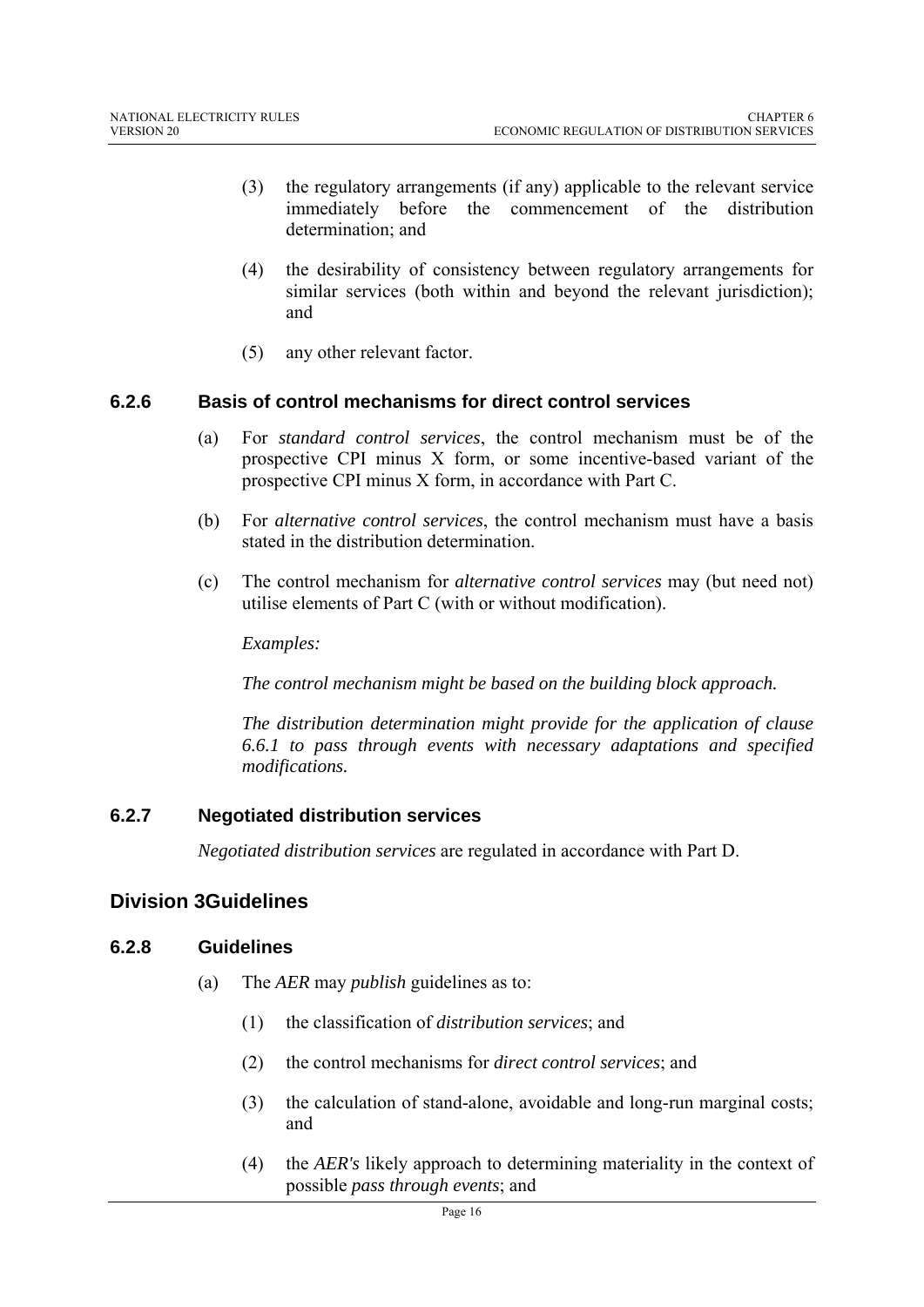- (5) other matters relevant to this Chapter.
- (b) The guidelines may relate to a specified *Distribution Network Service Provider* or *Distribution Network Service Providers* of a specified class.
- (c) The guidelines are not mandatory (and hence do not bind the *AER* or anyone else) but, if the *AER* makes a distribution determination that is not in accordance with a relevant guideline, the *AER* must state, in its reasons for the distribution determination, the reasons for departing from the guideline.
- (d) If the guidelines indicate that there may be a change of regulatory approach in future distribution determinations, the guidelines should also (if practicable) indicate how transitional issues are to be dealt with.
- (e) In making or amending a guideline, the *AER* must follow the *distribution consultation procedures* in Part G.

# **Part C Building Block Determinations for standard control services**

#### **6.3 Building block determinations**

#### **6.3.1 Introduction**

- (a) A *building block determination* is a component of a distribution determination.
- (b) The procedure for making a *building block determination* is contained in Part E of this Chapter and involves the submission of a *building block proposal* to the *AER* by the *Distribution Network Service Provider*.
- (c) The *building block proposal*:
	- (1) must be prepared in accordance with the *post-tax revenue model*, other relevant requirements of this Part, and Schedule 6.1; and
	- (2) must comply with the requirements of, and must contain or be accompanied by the information required by, any relevant *regulatory information instrument*.

# **6.3.2 Contents of building block determination**

- (a) A *building block determination* for a *Distribution Network Service Provider* is to specify, for a *regulatory control period*, the following matters:
	- (1) the *Distribution Network Service Provider*'s *annual revenue requirement* for each *regulatory year* of the *regulatory control period*;
	- (2) appropriate methods for the indexation of the regulatory asset base;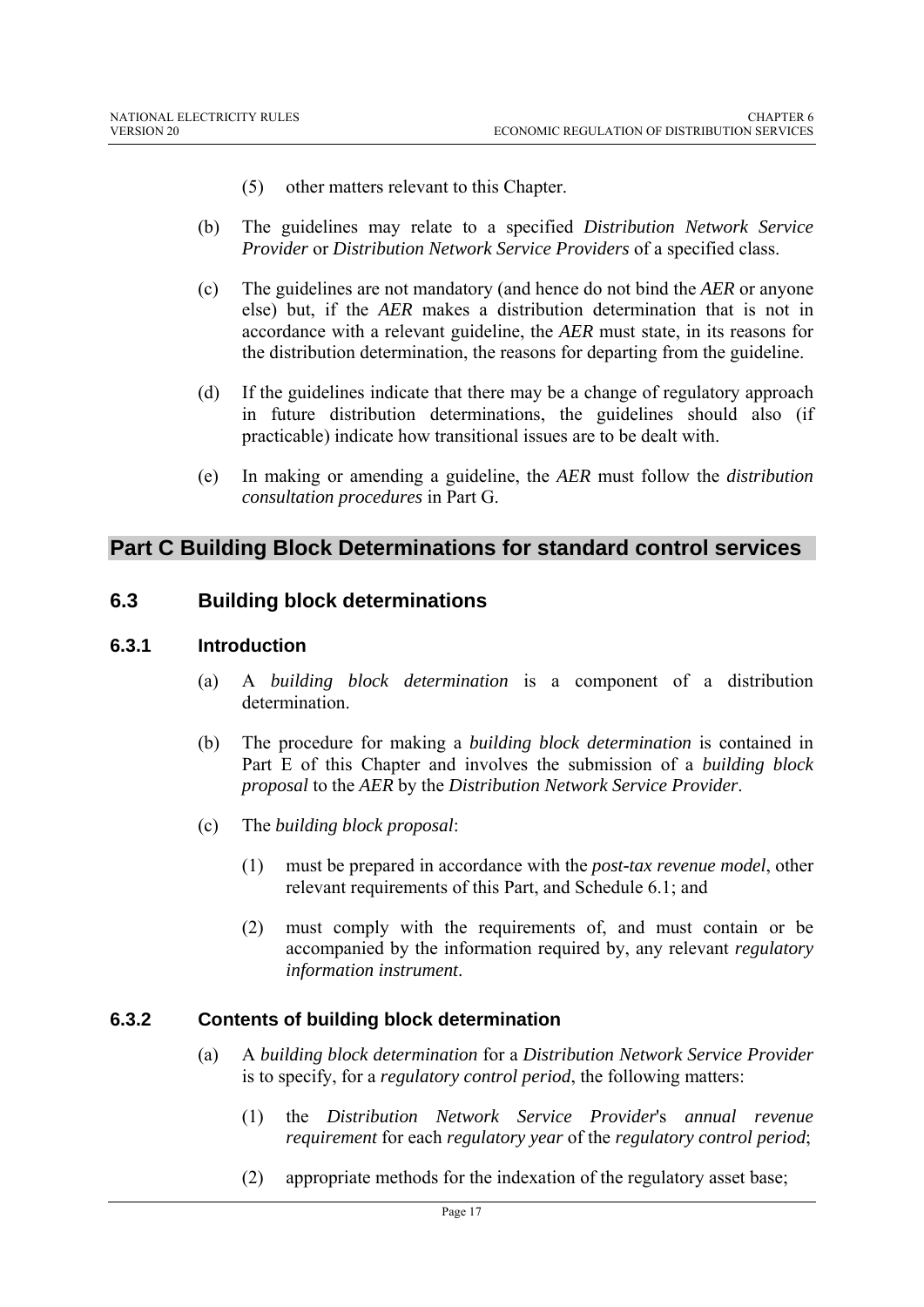- (3) how any applicable *efficiency benefit sharing scheme*, *service target performance incentive scheme*, or *demand management incentive scheme* are to apply to the *Distribution Network Service Provider*;
- (4) the commencement and length of the *regulatory control period*;
- (5) any other amounts, values or inputs on which the *building block determination* is based (differentiating between those contained in, or inferred from, the service provider's *building block proposal* and those based on the *AER*'s own estimates or assumptions).
- (b) A *regulatory control period* must be not less than 5 *regulatory years*.

#### **6.4 Post-tax revenue model**

#### **6.4.1 Preparation, publication and amendment of post-tax revenue model**

- (a) The *AER* must, in accordance with the *distribution consultation procedures*, prepare and *publish* a *post-tax revenue model*.
- (b) The *AER* may, from time to time and in accordance with the *distribution consultation procedures*, amend or replace the *post-tax revenue model.*
- (c) The *AER* must develop and *publish* the first *post-tax revenue model* within 6 months after the commencement of this clause and there must be such a model in force at all times after that date.

#### **6.4.2 Contents of post-tax revenue model**

- (a) The *post-tax revenue model* must set out the manner in which the *Distribution Network Service Provider*'s *annual revenue requirement* for each *regulatory year* of a *regulatory control period* is to be calculated.
- (b) The contents of the *post-tax revenue model* must include (but are not limited to):
	- (1) a method that the *AER* determines is likely to result in the best estimates of expected inflation; and
	- (2) the timing assumptions and associated discount rates that are to apply in relation to the calculation of the building blocks referred to in clause 6.4.3; and
	- (3) the manner in which working capital is to be treated; and
	- (4) the manner in which the estimated cost of corporate income tax is to be calculated.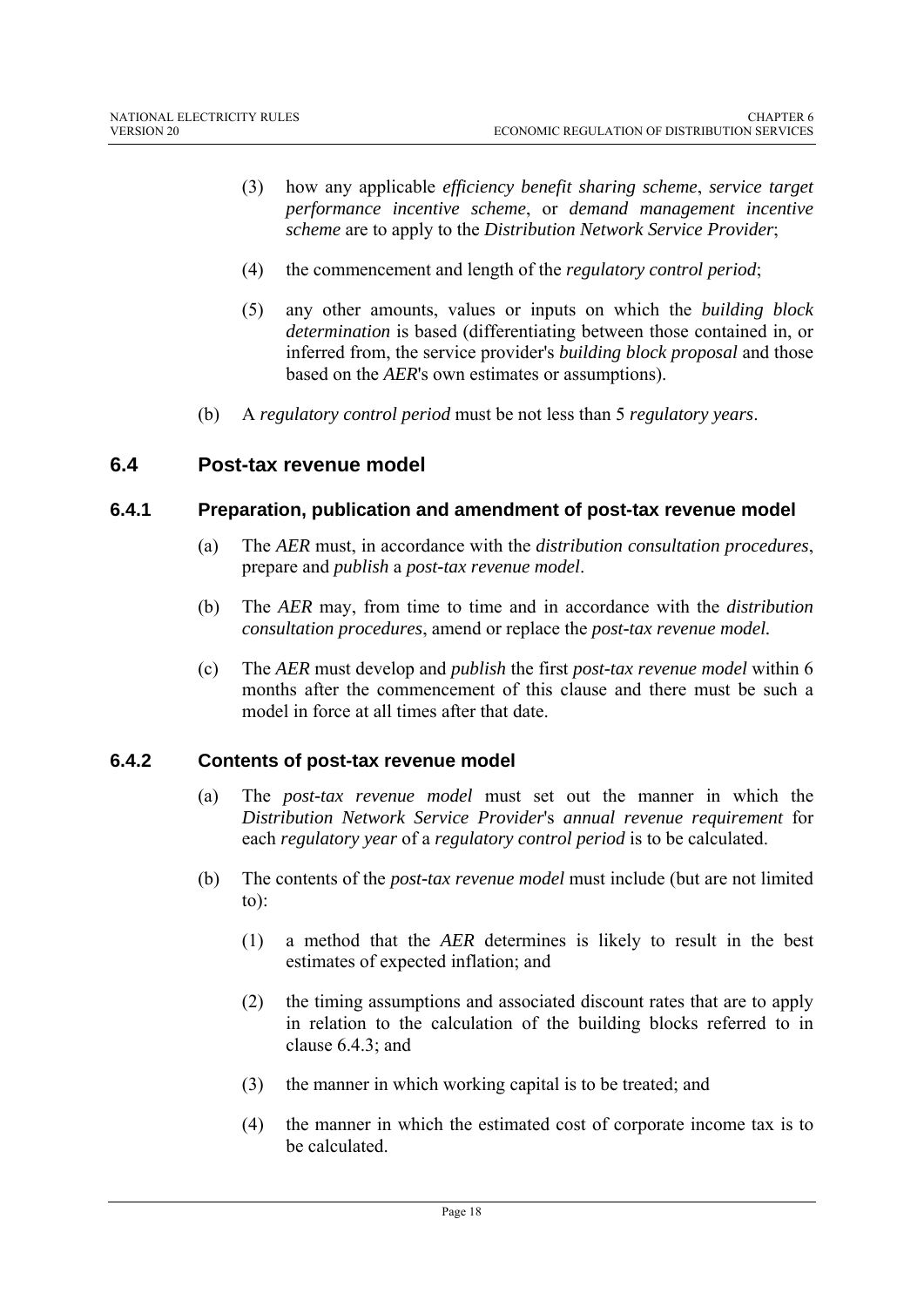# **6.4.3 Building block approach**

(a) Building blocks generally

The *annual revenue requirement* for a *Distribution Network Service Provider* for each *regulatory year* of a *regulatory control period* must be determined using a building block approach, under which the building blocks are:

- (1) indexation of the regulatory asset base see paragraph  $(b)(1)$ ; and
- (2) a return on capital for that year see paragraph  $(b)(2)$ ; and
- (3) the depreciation for that year see paragraph (b)(3); and
- (4) the estimated cost of corporate income tax of the provider for that year – see paragraph  $(b)(4)$ ; and
- (5) the revenue increments or decrements (if any) for that year arising from the application of the *efficiency benefit sharing scheme*, the *service target performance incentive scheme* and the *demand management incentive scheme* – see paragraph (b)(5); and
- (6) the other revenue increments or decrements (if any) for that year arising from the application of a control mechanism in the previous *regulatory control period* – see paragraph (b)(6); and
- (7) the forecast operating expenditure for that year see paragraph  $(b)(7)$ .
- (b) Details of the building blocks

For the purposes of paragraph (a):

- (1) for indexation of the regulatory asset base:
	- (i) the regulatory asset base is calculated in accordance with clause 6.5.1 and schedule 6.2; and
	- (ii) the building block comprises a negative adjustment equal to the amount referred to in clause S6.2.3(c)(4) for that year; and
- (2) the return on capital is calculated in accordance with clause 6.5.2; and

*Note:* 

*A statement of regulatory intent may be relevant to the calculation (See clause 6.5.4).* 

(3) the depreciation is calculated in accordance with clause 6.5.5; and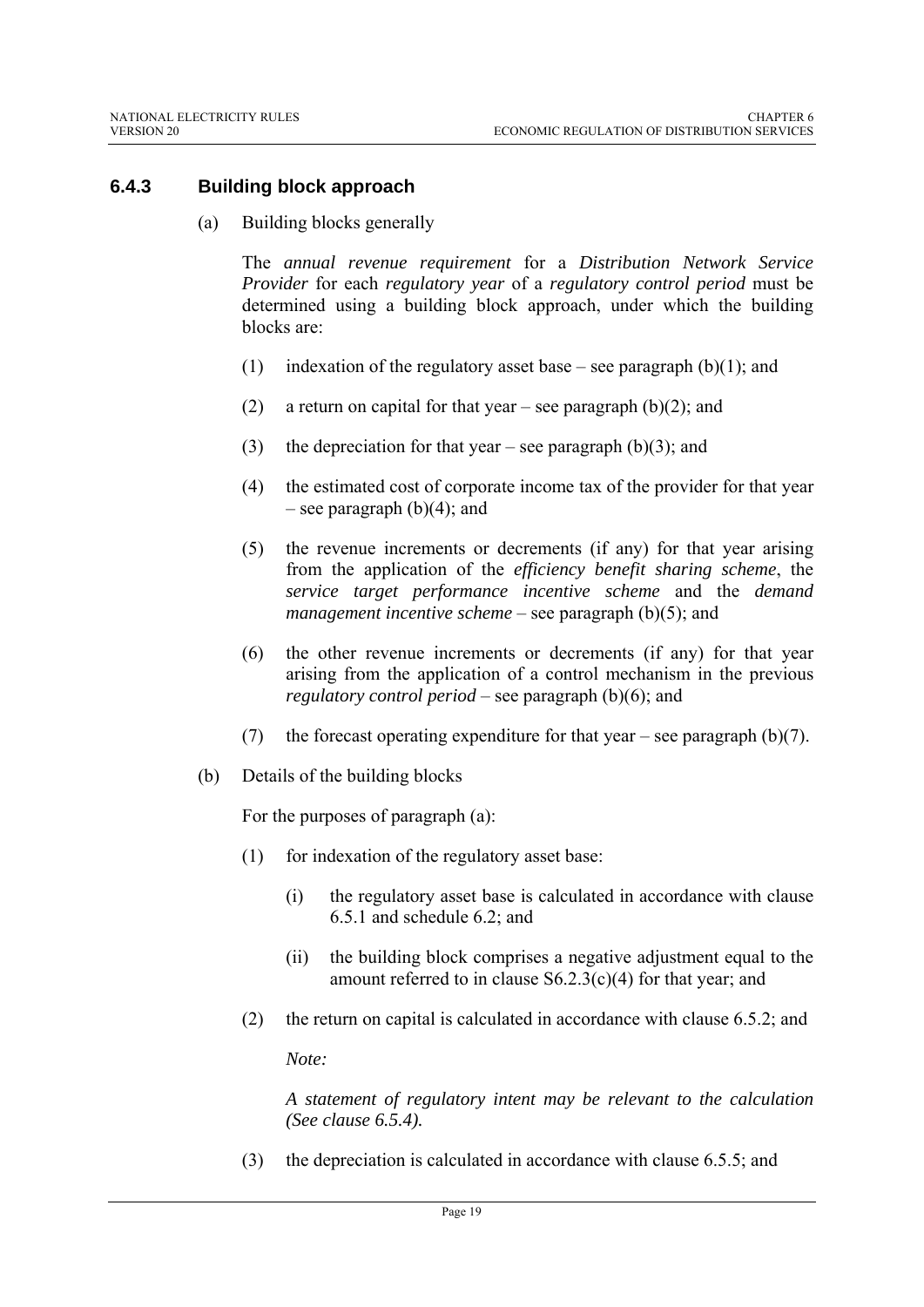(4) the estimated cost of corporate income tax is determined in accordance with clause 6.5.3; and

*Note*:

*A statement of regulatory intent may be relevant to the calculation (See clause 6.5.4).* 

- (5) the revenue increments or decrements referred to in paragraph (a)(5) are those that arise as a result of the operation of an applicable *efficiency benefit sharing scheme*, *service target performance incentive scheme* or *demand management incentive scheme* as referred to in clauses 6.5.8, 6.6.2 and 6.6.3; and
- (6) the other revenue increments or decrements referred to in paragraph (a)(6) are those that are to be carried forward to the current *regulatory control period* as a result of the application of a control mechanism in the previous *regulatory control period* and are apportioned to the relevant year under the distribution determination for the current *regulatory control period*; and
- (7) the forecast operating expenditure for the year is the forecast operating expenditure as accepted or substituted by the *AER* in accordance with clause  $6.5.6$

# **6.5 Matters relevant to the making of building block determinations**

#### **6.5.1 Regulatory asset base**

#### **Nature of regulatory asset base**

(a) The regulatory asset base for a *distribution system* owned, controlled or operated by a *Distribution Network Service Provider* is the value of those assets that are used by the provider to provide *standard control services*, but only to the extent that they are used to provide such services.

#### **Preparation, publication and amendment of model for rolling forward regulatory asset base**

- (b) The *AER* must, in accordance with the *distribution consultation procedures*, develop and *publish* a model for the roll forward of the regulatory asset base for *distribution systems*, referred to as the *roll forward model*.
- (c) The *AER* may, from time to time and in accordance with the *distribution consultation procedures*, amend or replace the *roll forward model*.
- (d) The *AER* must develop and *publish* the first *roll forward model* within 6 months after the commencement of this clause, and there must be such a model available at all times after that date.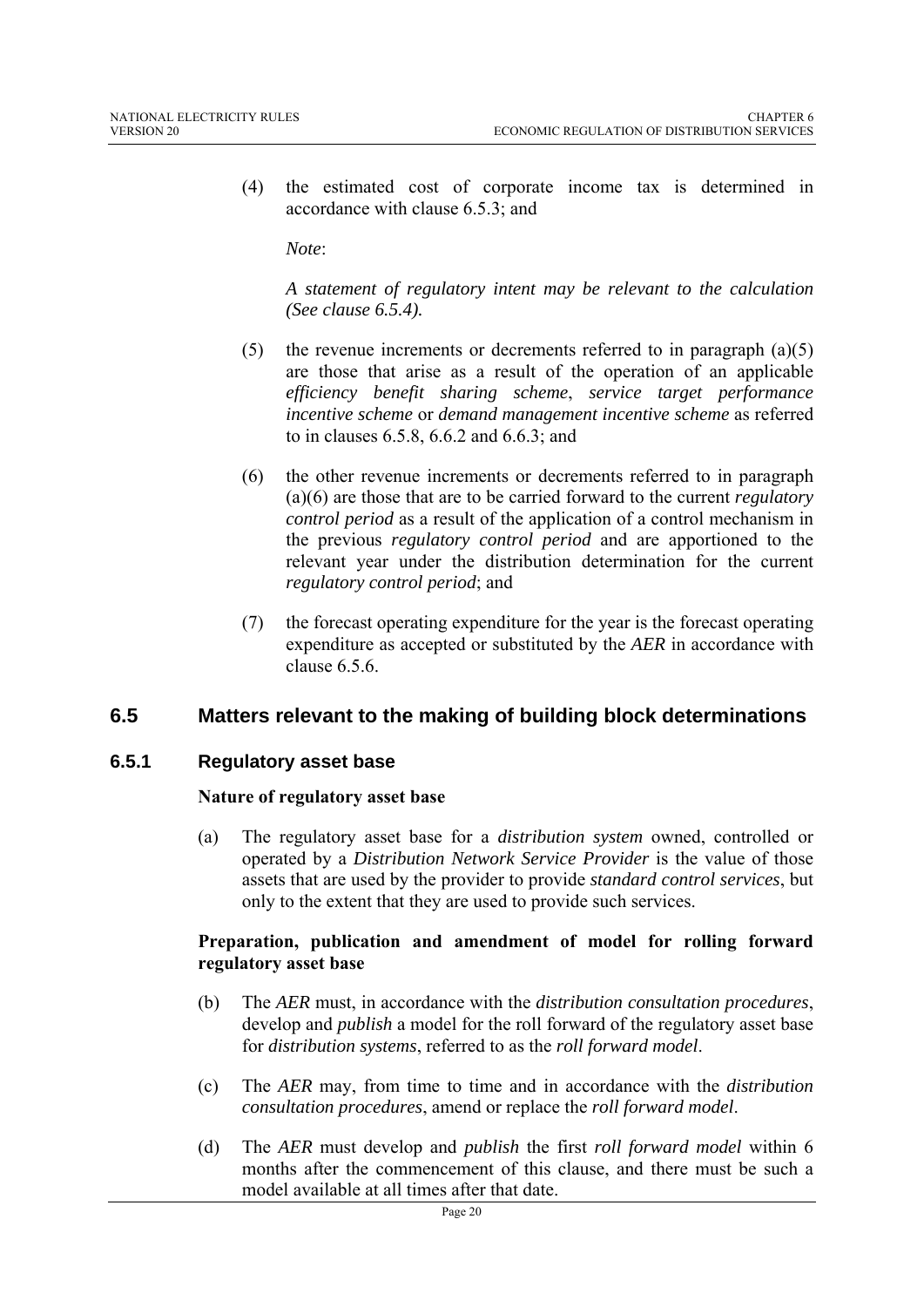#### **Contents of roll forward model**

- (e) The *roll forward model* must set out the method for determining the roll forward of the regulatory asset base for *distribution systems*:
	- (1) from the immediately preceding *regulatory control period* to the beginning of the first year of the subsequent *regulatory control period*, so as to establish the value of the regulatory asset base as at the beginning of the first *regulatory year* of that subsequent *regulatory control period*; and
	- (2) from one *regulatory year* in a *regulatory control period* to a subsequent *regulatory year* in that same *regulatory control period*, so as to establish the value of the regulatory asset base as at the beginning of that subsequent *regulatory year*;

#### under which:

(3) the roll forward of the regulatory asset base from the immediately preceding *regulatory control period* to the beginning of the first *regulatory year* of a subsequent *regulatory control period* entails the value of the first mentioned regulatory asset base being adjusted for actual inflation, consistently with the method used for the indexation of the control mechanism (or control mechanisms) for *standard control services* during the preceding *regulatory control period*.

#### **Other provisions relating to regulatory asset base**

(f) Other provisions relating to regulatory asset bases are set out in schedule 6.2.

#### **6.5.2 Return on capital**

#### **Calculation of return on capital**

(a) The return on capital for each *regulatory year* must be calculated by applying a rate of return for the relevant *Distribution Network Service Provider* for that *regulatory control period* (calculated in accordance with this clause 6.5.2) to the value of the regulatory asset base for the relevant *distribution system* as at the beginning of that *regulatory year* (as established in accordance with clause 6.5.1 and schedule 6.2).

#### **Weighted average cost of capital**

(b) The rate of return for a *Distribution Network Service Provider* for a *regulatory control period* is the cost of capital as measured by the return required by investors in a commercial enterprise with a similar nature and degree of non-diversifiable risk as that faced by the *distribution* business of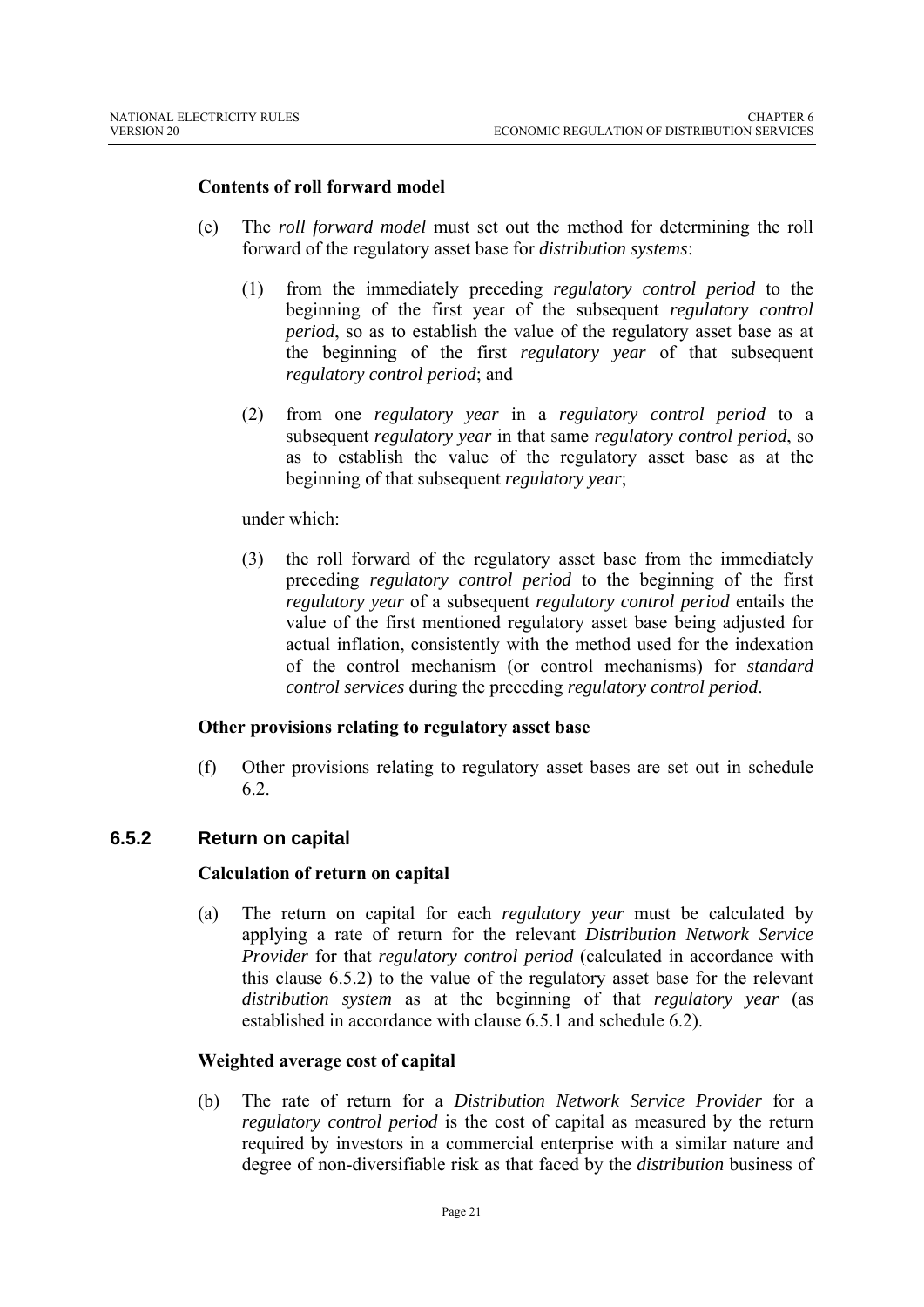the provider and must be calculated as a nominal post-tax *weighted average cost of capital* ("*WACC*") in accordance with the following formula:

WACC = 
$$
k_e \frac{E}{V} + k_d \frac{D}{V}
$$

where:

**ke** is the return on equity (determined using the Capital Asset Pricing Model) and is calculated as:

 $r_f + \beta_e \times MRP$ 

where:

rf is the nominal risk free rate for the *regulatory control period* determined in accordance with paragraph (c);

 $\beta_e$  is the equity beta; and

MRP is the market risk premium;

 $k_d$  is the return on debt and is calculated as:

 $r_f$  + DRP

where:

DRP is the debt risk premium for the *regulatory control period* determined in accordance with paragraph (e);

*E/V* is the value of equity as a proportion of the value of equity and debt, which is 1 - D/V; and

*D/V* is the value of debt as a proportion of the value of equity and debt.

# **Meaning of nominal risk free rate**

- (c) The nominal risk free rate for a *regulatory control period* is (unless some different provision is made by a relevant *statement of regulatory intent)* the rate determined for that *regulatory control period* by the *AER* on a moving average basis from the annualised yield on Commonwealth Government bonds with a maturity of 10 years using:
	- (1) the indicative mid rates published by the Reserve Bank of Australia; and
	- (2) a period of time which is either: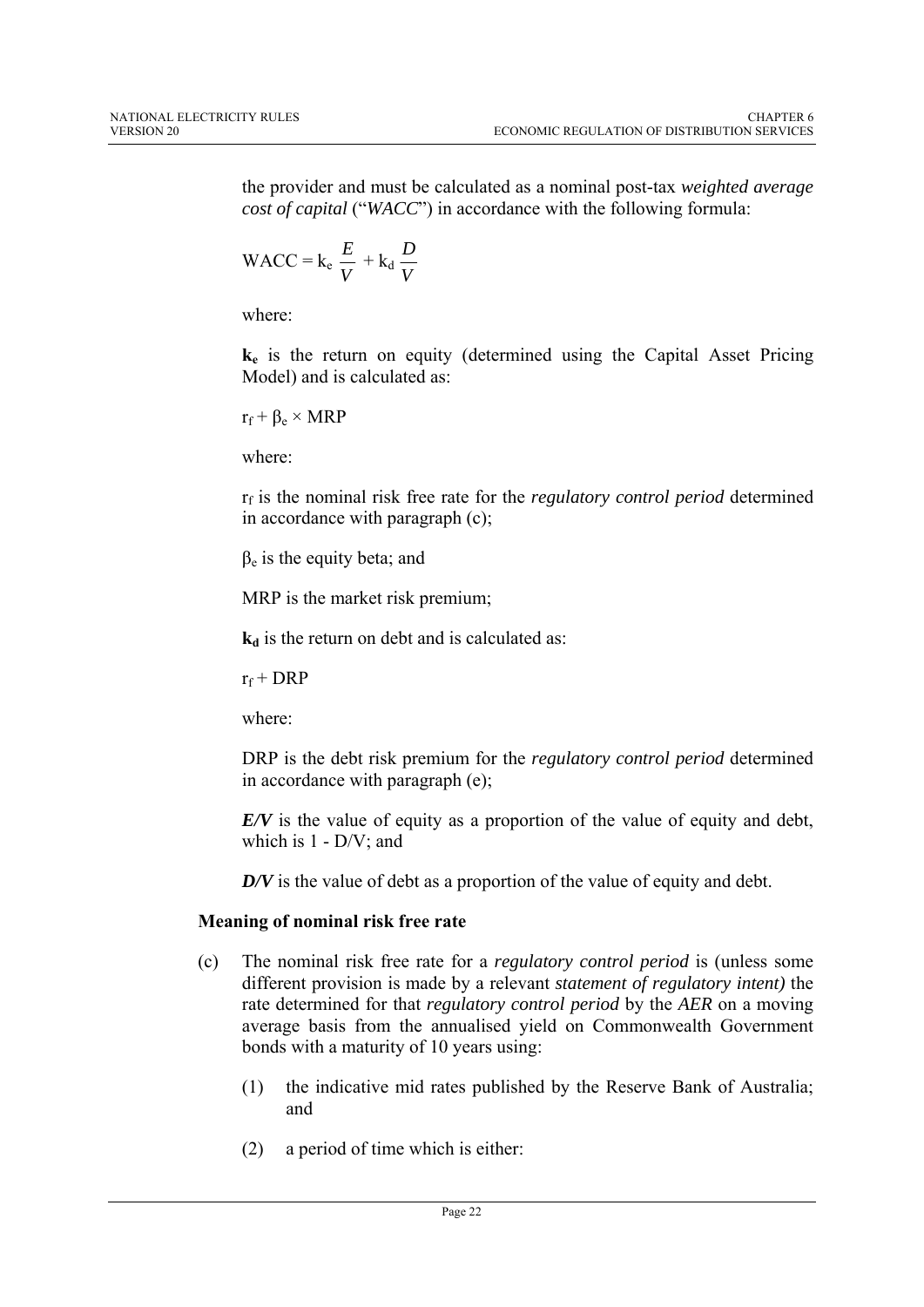- (i) a period ('the **agreed period'**) proposed by the relevant *Distribution Network Service Provider*, and agreed by the *AER*  (such agreement is not to be unreasonably withheld); or
- (ii) a period specified by the *AER*, and notified to the provider within a reasonable time prior to the commencement of that period, if the period proposed by the provider is not agreed by the *AER* under subparagraph (i),

and, for the purposes of subparagraph (i):

- (iii) the start date and end date for the agreed period may be kept confidential, but only until the expiration of the agreed period; and
- (iv) the *AER* must notify the *Distribution Network Service Provider*  whether or not it agrees with the proposed period within 30 *business days* of the date of submission of the *building block proposal*.
- (d) If there are no Commonwealth Government bonds with a maturity of 10 years on any day in the period referred to in paragraph (c)(2), the *AER* must (unless some different provision is made by a relevant *statement of regulatory intent)* determine the nominal risk free rate for the *regulatory control period* by interpolating on a straight line basis from the two Commonwealth Government bonds closest to the 10 year term and which also straddle the 10 year expiry date.

#### **Meaning of debt risk premium**

(e) The debt risk premium for a *regulatory control period* is the premium determined for that *regulatory control period* by the *AER* as the margin between the 10 year Commonwealth annualised bond rate and the observed annualised Australian benchmark corporate bond rate for corporate bonds which have a maturity of 10 years and a credit rating from a recognised credit rating agency.

# **6.5.3 Estimated cost of corporate income tax**

The estimated cost of corporate income tax of a *Distribution Network Service Provider* for each *regulatory year* (ETC<sub>t</sub>) must be calculated in accordance with the following formula:

 $ETC_t = (ETI_t \times r_t) (1 - \gamma)$ 

where:

**ETI**<sub>t</sub> is an estimate of the taxable income for that *regulatory year* that would be earned by a benchmark efficient entity as a result of the provision of *standard*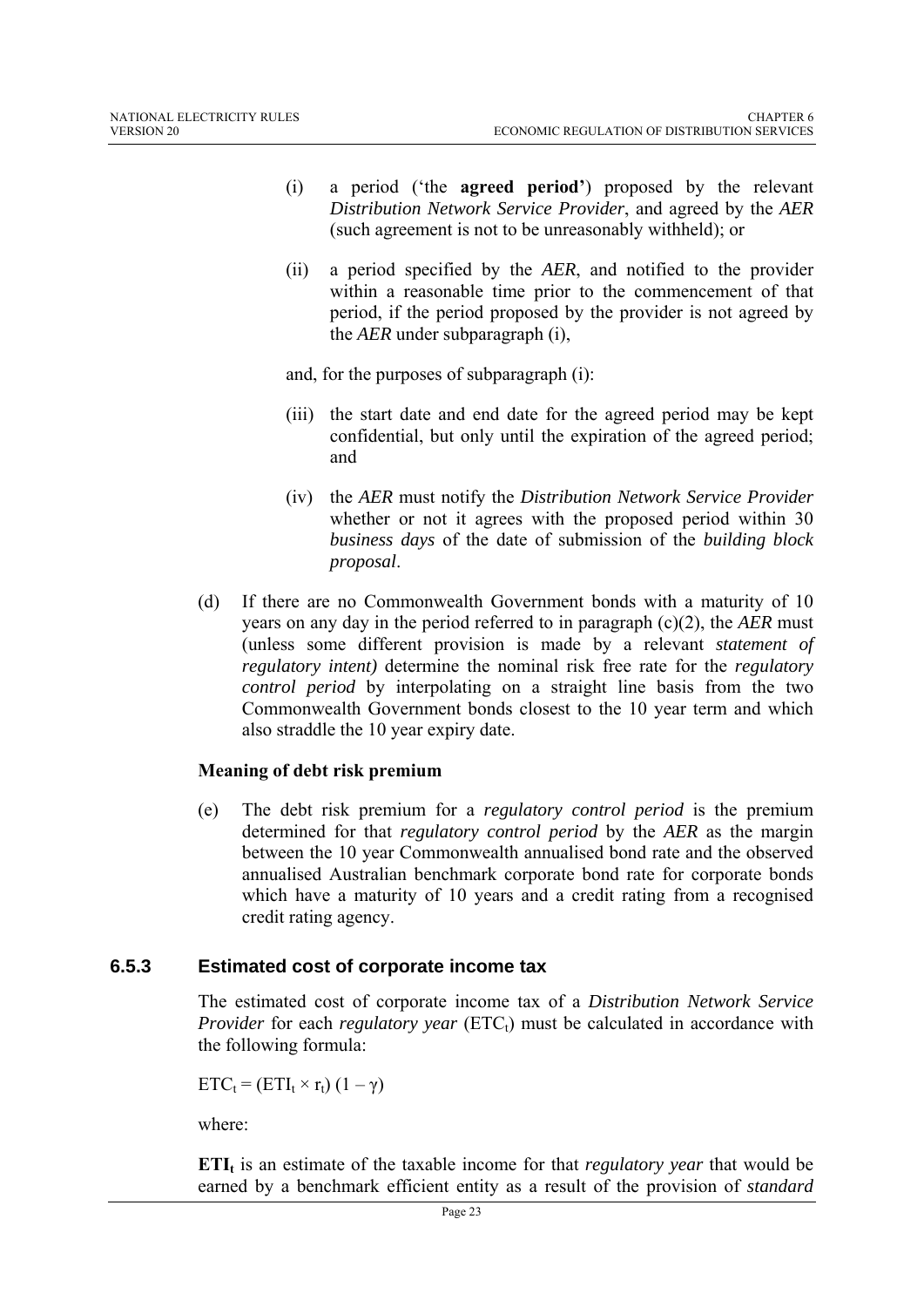*control services* if such an entity, rather than the *Distribution Network Service Provider,* operated the business of the *Distribution Network Service Provider,*  such estimate being determined in accordance with the *post-tax revenue model*;

 $r_t$  is the expected statutory income tax rate for that *regulatory year* as determined by the *AER*; and

**γ** is the assumed utilisation of imputation credits.

For these purposes:

- (1) the cost of debt must be based on that of a benchmark efficient *Distribution Network Service Provider*; and
- (2) the estimate must take into account the estimated depreciation for that *regulatory year* for *tax* purposes, for a benchmark efficient *Distribution Network Service Provider*, of assets where the value of those assets is included in the regulatory asset base for the relevant *distribution system* for that *regulatory year*.

#### **6.5.4 Review of rate of return**

- (a) The *AER* must, in accordance with the *distribution consultation procedures* and this clause, carry out reviews of the matters referred to in paragraph (d).
- (b) The first review is to be concluded by 31 March 2009 and further reviews are to follow at intervals not exceeding, in any case, 5 years.
- (c) The *AER* must, in consequence of a review, issue a statement (a *statement of regulatory intent*) adopting values, methods and credit rating levels for *Distribution Network Service Providers* or for specified classes of *Distribution Network Service Providers*.
- (d) The following matters (and the method of their calculation) may form the subject of a review:
	- (1) the nominal risk free rate referred to in clause  $6.5.2(c)$ ;
	- (2) the equity beta referred to in clause  $6.5.2(b)$ ;
	- (3) the market risk premium referred to in clause  $6.5.2(b)$ ;
	- (4) the maturity period and bond rates referred to in clause  $6.5.2(d)$ ;
	- (5) the ratio of the value of debt to the value of equity and debt referred to in clause 6.5.2(b);
	- (6) credit rating levels referred to in clause  $6.5.2(e)$ ;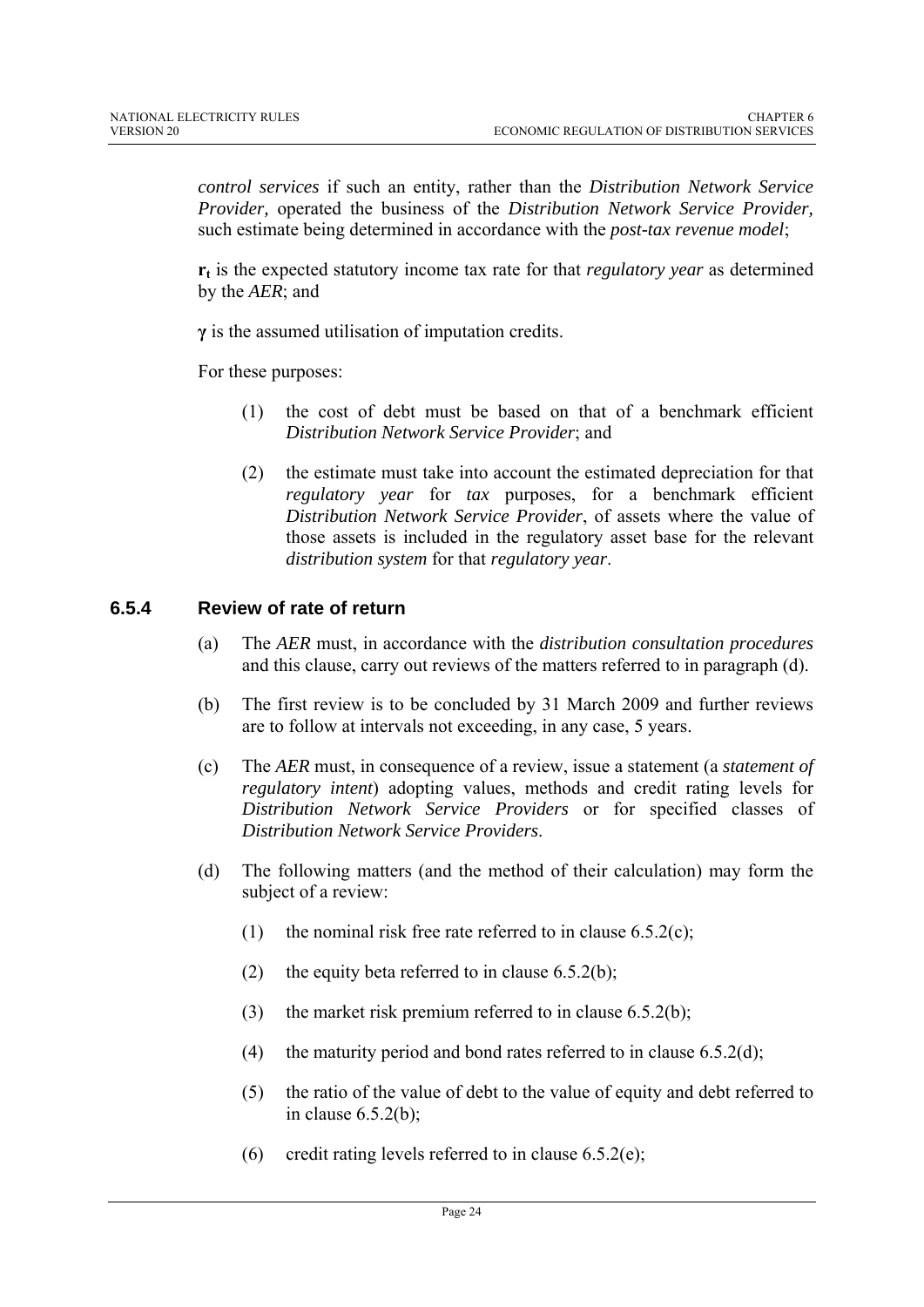- (7) the assumed utilisation of imputation credits referred to in clause 6.5.3.
- (e) In undertaking a review, the *AER* must have regard to:
	- (1) the need for the rate of return calculated for the purposes of clause 6.5.2(b) to be a forward looking rate of return that is commensurate with prevailing conditions in the market for funds and the risk involved in providing *standard control services*; and
	- (2) the need for the value of debt to reflect the current cost of borrowings for comparable debt; and
	- (3) the need for the values attributable to the parameters referred to in paragraph (d) that vary according to the efficiency of the *Distribution Network Service Provider* to be based on a benchmark efficient *Distribution Network Service Provider*; and
	- (4) where the values attributable to parameters referred to in paragraph (d) cannot be determined with certainty:
		- (i) the need to achieve an outcome that is consistent with the *national electricity objective*; and
		- (ii) the need for persuasive evidence before adopting a value for that parameter that differs from the value that has previously been adopted for it.
- (f) A *statement of regulatory intent* adopting a revised value, method, or credit rating level applies only for the purposes of a *building block proposal* submitted to the *AER* after publication of the *statement of regulatory intent*.
- (g) A distribution determination to which a *statement of regulatory intent* is applicable must be consistent with the statement unless there is persuasive evidence justifying a departure, in the particular case, from a value, method or credit rating level set in the statement.
- (h) In deciding whether a departure from a value, method or credit rating level set in a *statement of regulatory intent* is justified in a distribution determination, the *AER* must consider:
	- (1) the criteria on which the value, method or credit rating level was set in the *statement of regulatory intent* (the *underlying criteria*); and
	- (2) whether, in the light of the underlying criteria, a material change in circumstances since the date of the statement, or any other relevant factor, now makes a value, method or credit rating level set in the statement inappropriate.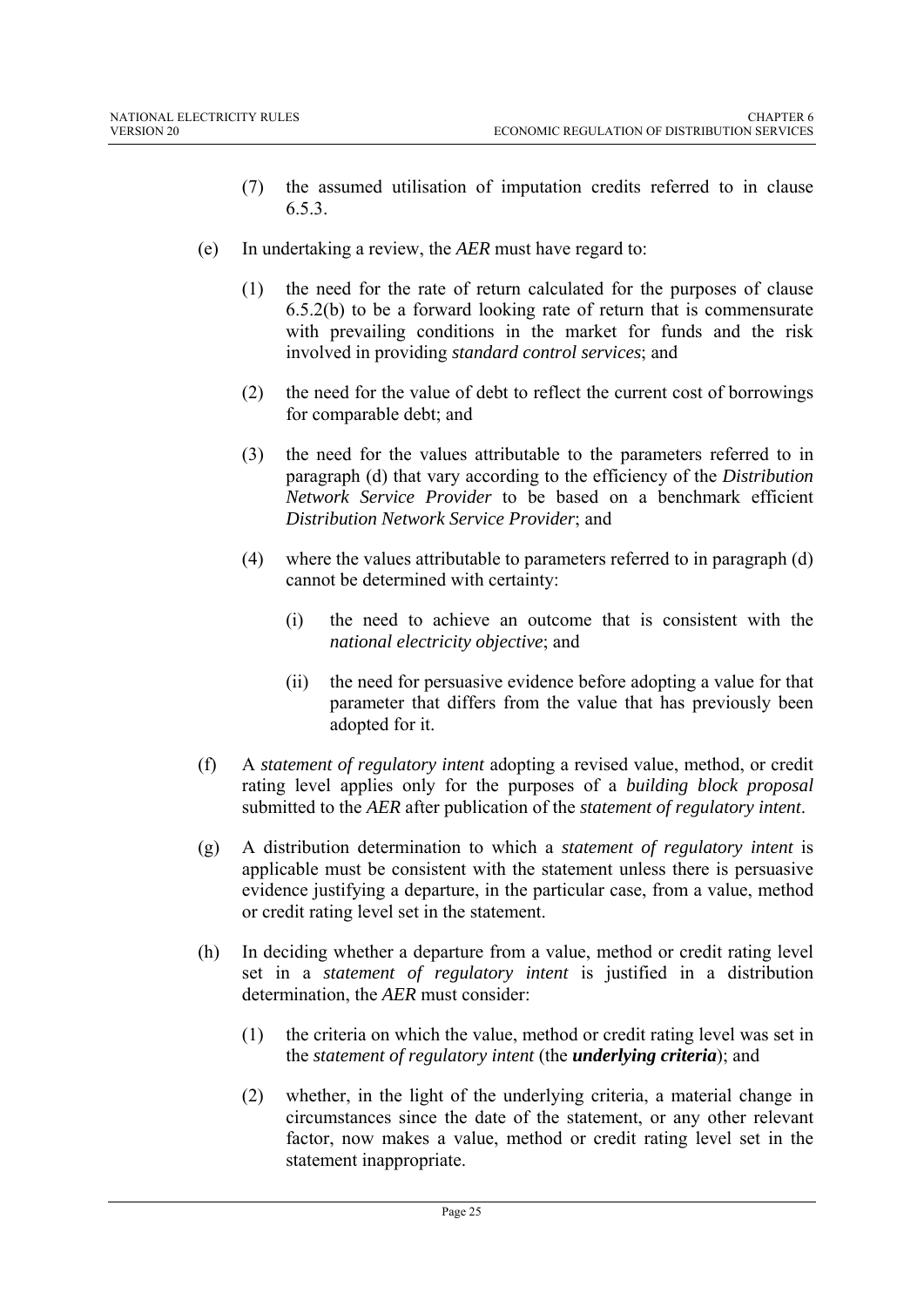- (i) If the *AER*, in making a distribution determination, in fact departs from a value, method or credit rating level set in a *statement of regulatory intent*, it must:
	- (1) state the substitute value, method or credit rating level in the determination; and
	- (2) demonstrate, in its reasons for the departure, that the departure is justified on the basis of the underlying criteria.

# **6.5.5 Depreciation**

- (a) The depreciation for each *regulatory year*:
	- (1) must be calculated on the value of the assets as included in the regulatory asset base, as at the beginning of that *regulatory year*, for the relevant *distribution system*; and
	- (2) must be calculated:
		- (i) providing such depreciation schedules conform with the requirements set out in paragraph (b), using the depreciation schedules for each asset or category of assets that are nominated in the relevant *Distribution Network Service Provider*'s *building block proposal*; or
		- (ii) to the extent the depreciation schedules nominated in the provider's *building block proposal* do not so conform, using the depreciation schedules determined for that purpose by the *AER*.
- (b) The depreciation schedules referred to in paragraph (a) must conform to the following requirements:
	- (1) the schedules must depreciate using a profile that reflects the nature of the assets or category of assets over the economic life of that asset or category of assets;
	- (2) the sum of the real value of the depreciation that is attributable to any asset or category of assets over the economic life of that asset or category of assets (such real value being calculated as at the time the value of that asset or category of assets was first included in the regulatory asset base for the relevant *distribution system*) must be equivalent to the value at which that asset or category of assets was first included in the regulatory asset base for the relevant *distribution system;*
	- (3) the economic life of the relevant assets and the depreciation methods and rates underpinning the calculation of depreciation for a given *regulatory control period* must be consistent with those determined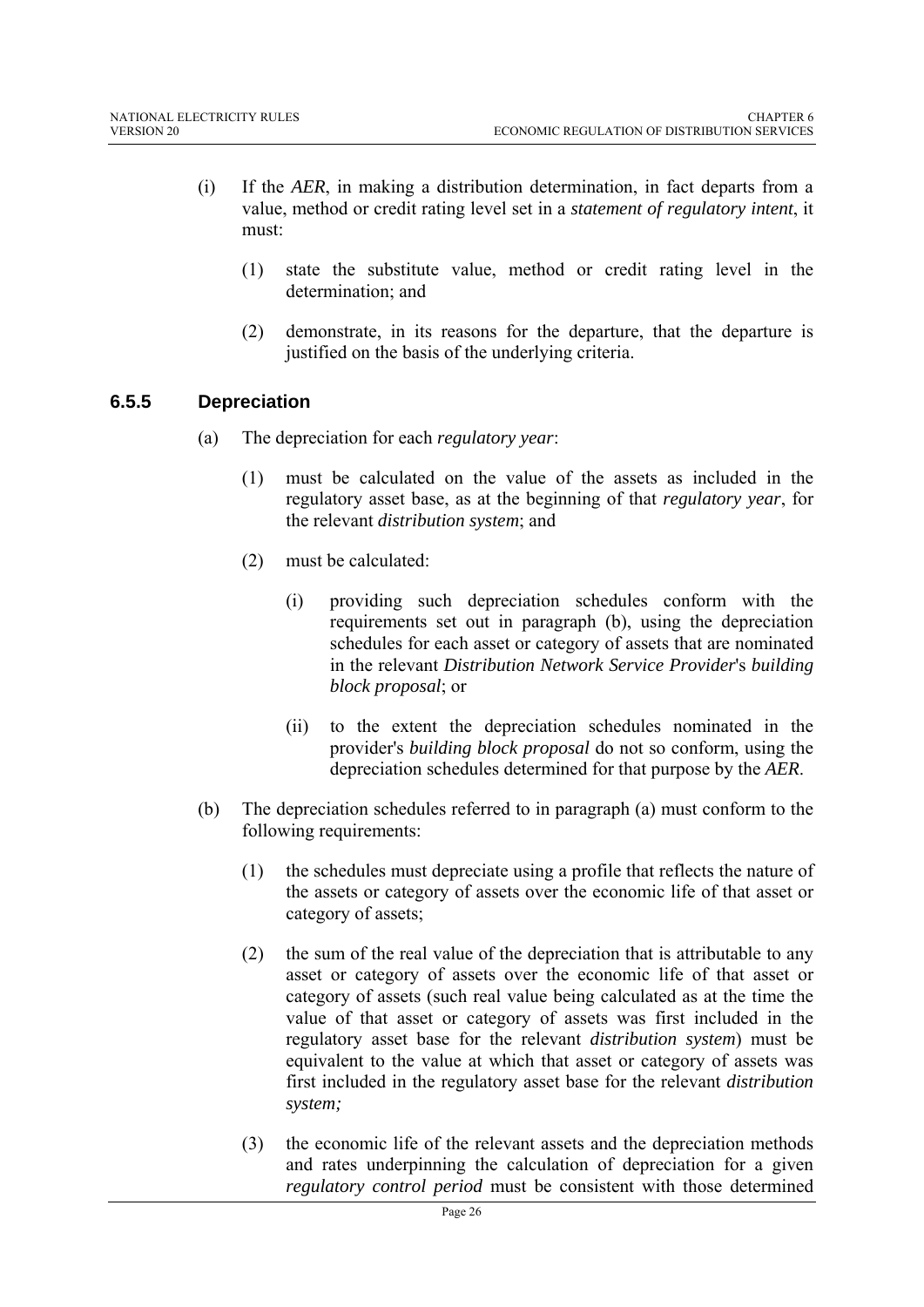for the same assets on a prospective basis in the distribution determination for that period.

# **6.5.6 Forecast operating expenditure**

- (a) A *building block proposal* must include the total forecast operating expenditure for the relevant *regulatory control period* which the *Distribution Network Service Provider* considers is required in order to achieve each of the following (the *operating expenditure objectives*):
	- (1) meet or manage the expected demand for *standard control services* over that period;
	- (2) comply with all applicable *regulatory obligations or requirements* associated with the provision of *standard control services*;
	- (3) maintain the quality, reliability and security of supply of *standard control services*;
	- (4) maintain the reliability, safety and security of the *distribution system* through the supply of *standard control services*.
- (b) The forecast of required operating expenditure of a *Distribution Network Service Provider* that is included in a *building block proposal* must:
	- (1) comply with the requirements of any relevant *regulatory information instrument*; and
	- (2) be for expenditure that is properly allocated to *standard control services* in accordance with the principles and policies set out in the *Cost Allocation Method* for the *Distribution Network Service Provider*; and
	- (3) include both:
		- (i) the total of the forecast operating expenditure for the relevant *regulatory control period*; and
		- (ii) the forecast of the operating expenditure for each *regulatory year* of the relevant *regulatory control period*.
- (c) The *AER* must accept the forecast of required operating expenditure of a *Distribution Network Service Provider* that is included in a *building block proposal* if the *AER* is satisfied that the total of the forecast operating expenditure for the *regulatory control period* reasonably reflects:
	- (1) the efficient costs of achieving the *operating expenditure objectives*; and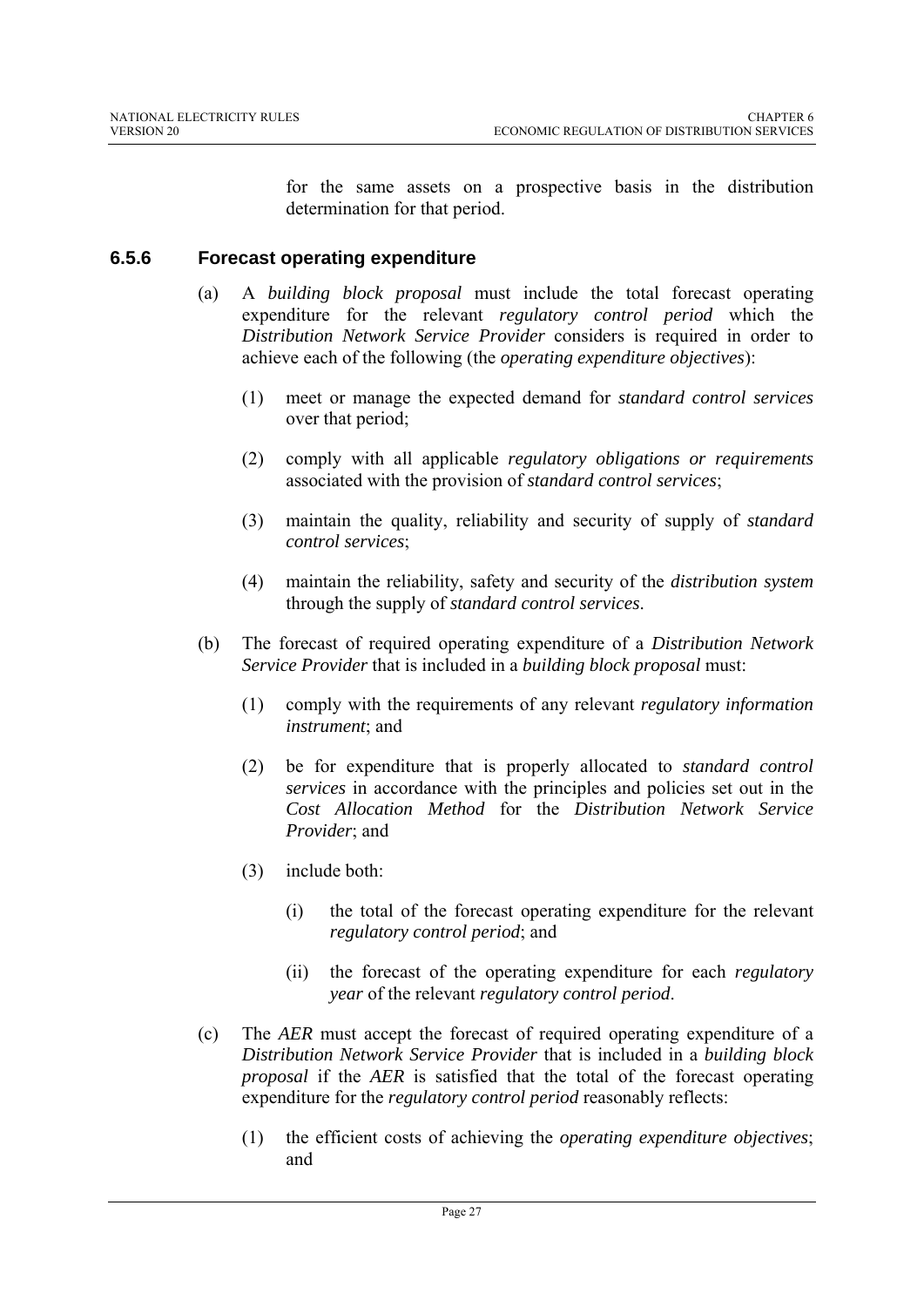- (2) the costs that a prudent operator in the circumstances of the relevant *Distribution Network Service Provider* would require to achieve the *operating expenditure objectives*; and
- (3) a realistic expectation of the demand forecast and cost inputs required to achieve the *operating expenditure objectives*.

(the *operating expenditure criteria*).

- (d) If the *AER* is not satisfied as referred to in paragraph (c), it must not accept the forecast of required operating expenditure of a *Distribution Network Service Provider* that is included in a *building block proposal.*
- (e) In deciding whether or not the *AER* is satisfied as referred to in paragraph (c), the *AER* must have regard to the following (the *operating expenditure factors*):
	- (1) the information included in or accompanying the *building block proposal*;
	- (2) submissions received in the course of consulting on the *building block proposal*;
	- (3) analysis undertaken by or for the *AER* and *published* before the distribution determination is made in its final form;
	- (4) benchmark operating expenditure that would be incurred by an efficient *Distribution Network Service Provider* over the *regulatory control period*;
	- (5) the actual and expected operating expenditure of the *Distribution Network Service Provider* during any preceding *regulatory control periods*;
	- (6) the relative prices of operating and capital inputs;
	- (7) the substitution possibilities between operating and capital expenditure;
	- (8) whether the total labour costs included in the capital and operating expenditure forecasts for the *regulatory control period* are consistent with the incentives provided by the applicable *service target performance incentive scheme* in respect of the *regulatory control period*;
	- (9) the extent the forecast of required operating expenditure of the *Distribution Network Service Provider* is referable to arrangements with a person other than the provider that, in the opinion of the *AER*, do not reflect arm's length terms;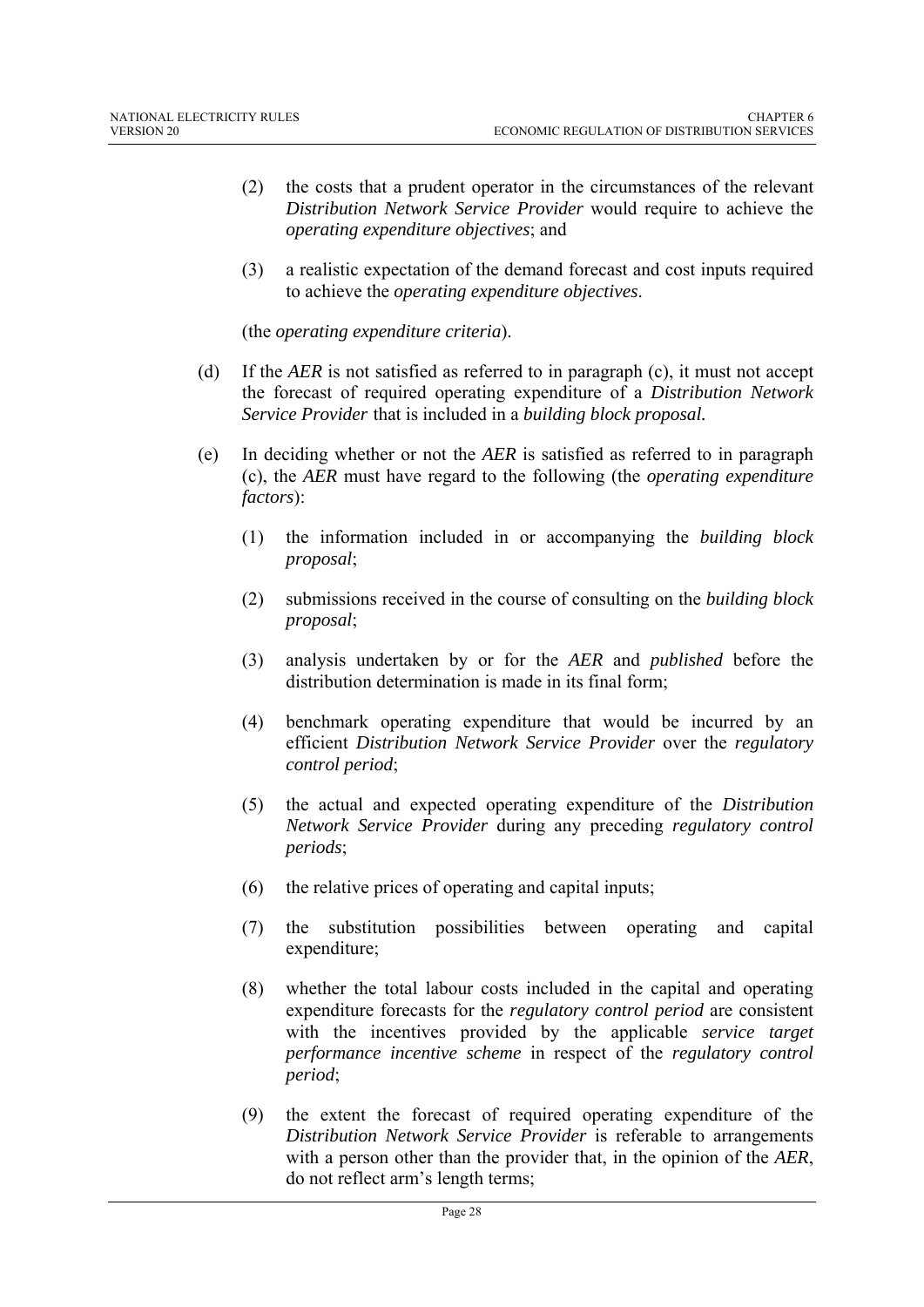(10) the extent the *Distribution Network Service Provider* has considered, and made provision for, efficient non-network alternatives.

# **6.5.7 Forecast capital expenditure**

- (a) A *building block proposal* must include the total forecast capital expenditure for the relevant *regulatory control period* which the *Distribution Network Service Provider* considers is required in order to achieve each of the following (the *capital expenditure objectives*):
	- (1) meet or manage the expected demand for *standard control services* over that period;
	- (2) comply with all applicable *regulatory obligation*s *or requirements* associated with the provision of *standard control services*;
	- (3) maintain the quality, reliability and security of supply of *standard control services*;
	- (4) maintain the reliability, safety and security of the *distribution system* through the supply of *standard control services*.
- (b) The forecast of required capital expenditure of a *Distribution Network Service Provider* that is included in a *building block proposal* must:
	- (1) comply with the requirements of any relevant *regulatory information instrument*; and
	- (2) be for expenditure that is properly allocated to *standard control services* in accordance with the principles and policies set out in the *Cost Allocation Method* for the *Distribution Network Service Provider*; and
	- (3) include both:
		- (i) the total of the forecast capital expenditure for the relevant *regulatory control period*; and
		- (ii) the forecast of the capital expenditure for each *regulatory year* of the relevant *regulatory control period*; and
	- (4) identify any forecast capital expenditure that is for an option that has satisfied the *regulatory test*.
- (c) The *AER* must accept the forecast of required capital expenditure of a *Distribution Network Service Provider* that is included in a *building block proposal* if the *AER* is satisfied that the total of the forecast capital expenditure for the *regulatory control period* reasonably reflects: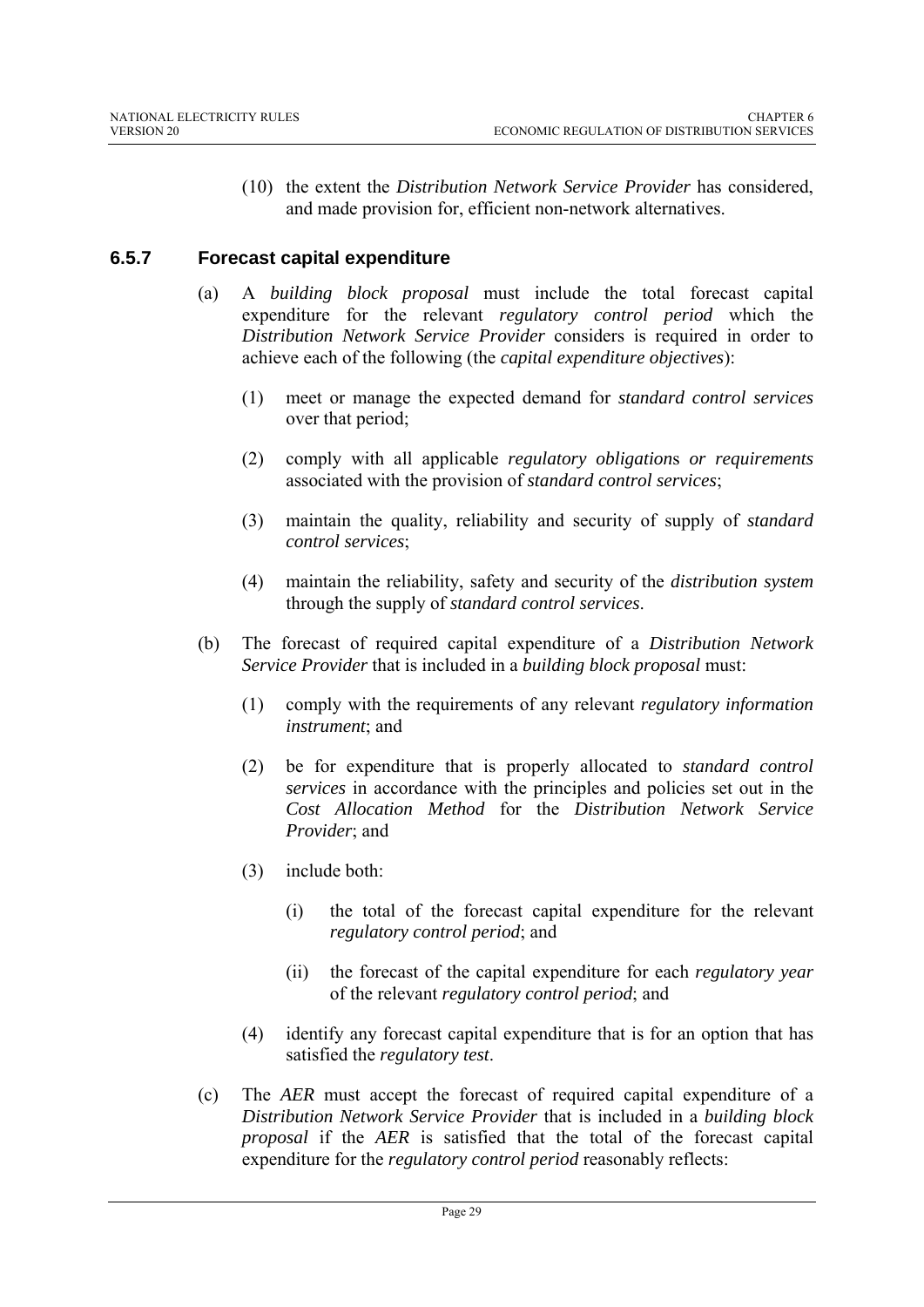- (1) the efficient costs of achieving the *capital expenditure objectives*; and
- (2) the costs that a prudent operator in the circumstances of the relevant *Distribution Network Service Provider* would require to achieve the *capital expenditure objectives*; and
- (3) a realistic expectation of the demand forecast and cost inputs required to achieve the *capital expenditure objectives*.

(the *capital expenditure criteria*)

- (d) If the *AER* is not satisfied as referred to in paragraph (c), it must not accept the forecast of required capital expenditure of a *Distribution Network Service Provider.*
- (e) In deciding whether or not the *AER* is satisfied as referred to in paragraph (c), the *AER* must have regard to the following ('the *capital expenditure factors'*):
	- (1) the information included in or accompanying the *building block proposal*;
	- (2) submissions received in the course of consulting on the *building block proposal*;
	- (3) analysis undertaken by or for the *AER* and *published* before the distribution determination is made in its final form;
	- (4) benchmark capital expenditure that would be incurred by an efficient *Distribution Network Service Provider* over the *regulatory control period*;
	- (5) the actual and expected capital expenditure of the *Distribution Network Service Provider* during any preceding *regulatory control periods*;
	- (6) the relative prices of operating and capital inputs;
	- (7) the substitution possibilities between operating and capital expenditure;
	- (8) whether the total labour costs included in the capital and operating expenditure forecasts for the *regulatory control period* are consistent with the incentives provided by the applicable *service target performance incentive scheme* in respect of the *regulatory control period*;
	- (9) the extent the forecast of required capital expenditure of the *Distribution Network Service Provider* is referable to arrangements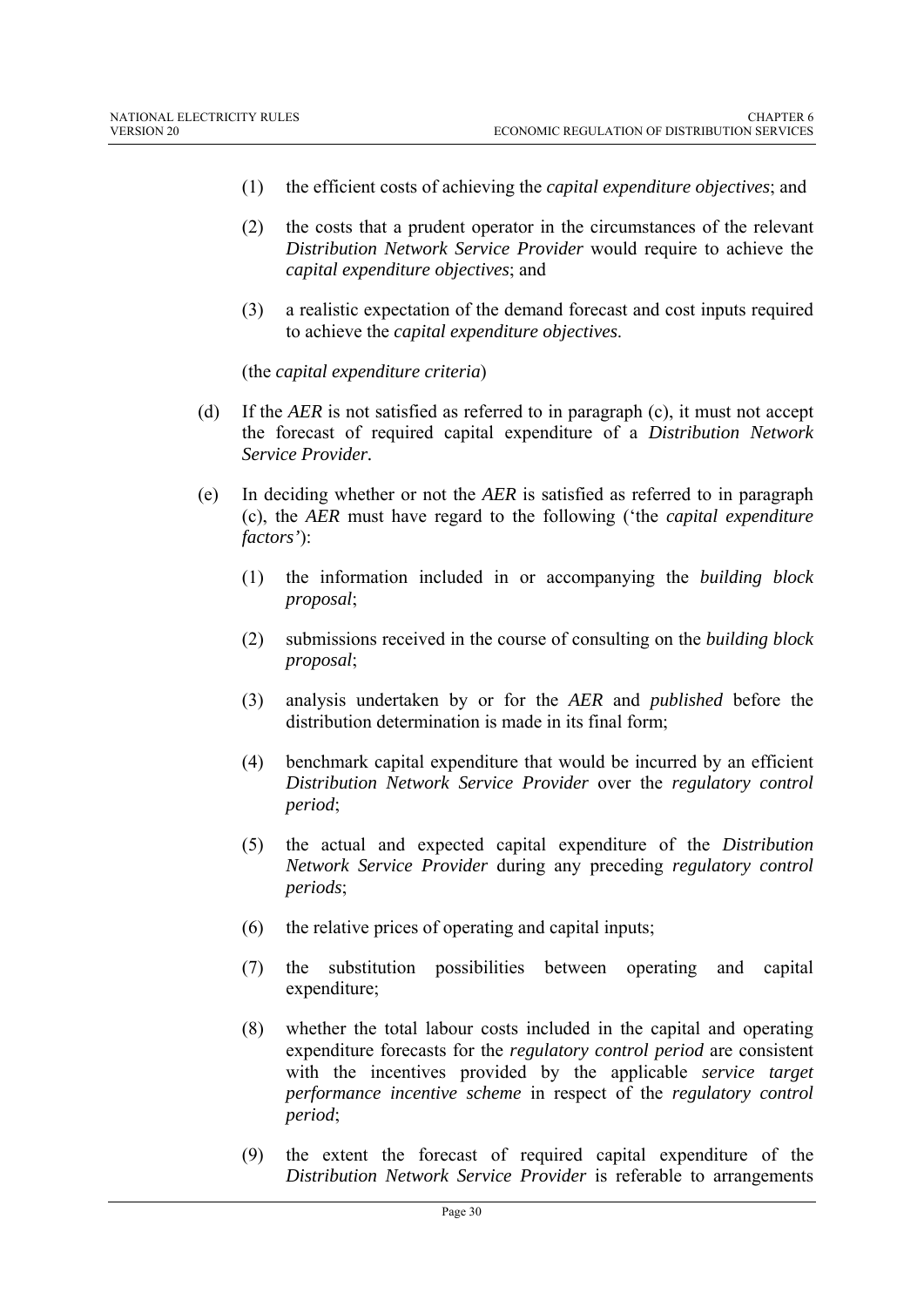with a person other than the provider that, in the opinion of the *AER*, do not reflect arm's length terms;

(10) the extent the *Distribution Network Service Provider* has considered, and made provision for, efficient non-network alternatives.

#### **6.5.8 Efficiency benefit sharing scheme**

- (a) The *AER* must, in accordance with the *distribution consultation procedures*, develop and *publish* a scheme or schemes (*efficiency benefit sharing scheme*) that provide for a fair sharing between *Distribution Network Service Providers* and *Distribution Network Users* of:
	- (1) the efficiency gains derived from the operating expenditure of *Distribution Network Service Providers* for a *regulatory control period* being less than; and
	- (2) the efficiency losses derived from the operating expenditure of *Distribution Network Service Providers* for a *regulatory control period* being more than,

the forecast operating expenditure accepted or substituted by the *AER* for that *regulatory control period*.

- (b) An *efficiency benefit sharing scheme* may (but is not required to) be developed to cover efficiency gains and losses related to capital expenditure or *distribution losses*.
- (c) In developing and implementing an *efficiency benefit sharing scheme*, the *AER* must have regard to:
	- (1) the need to ensure that benefits to consumers likely to result from the scheme are sufficient to warrant any reward or penalty under the scheme for *Distribution Network Service Providers*; and
	- (2) the need to provide *Distribution Network Service Providers* with a continuous incentive, so far as is consistent with economic efficiency, to reduce operating expenditure and, if the scheme extends to capital expenditure, capital expenditure; and
	- (3) the desirability of both rewarding *Distribution Network Service Providers* for efficiency gains and penalising *Distribution Network Service Providers* for efficiency losses; and
	- (4) any incentives that *Distribution Network Service Providers* may have to capitalise expenditure; and
	- (5) the possible effects of the scheme on incentives for the implementation of non-network alternatives.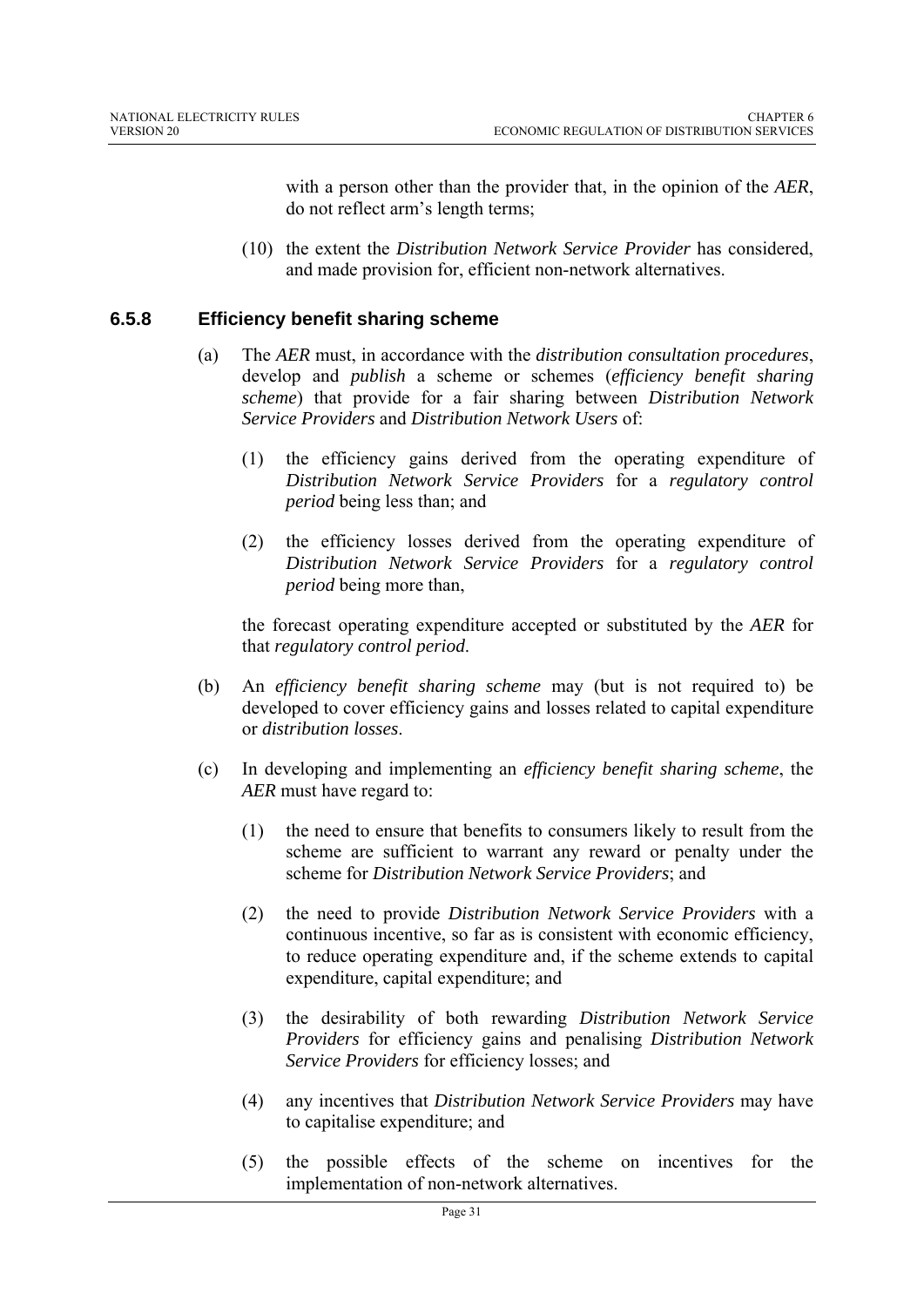(d) The *AER* may, from time to time and in accordance with the *distribution consultation procedures*, amend or replace an *efficiency benefit sharing scheme*.

# **6.5.9 The X factor**

- (a) A *building block determination* is to include the X factor for each control mechanism for each *regulatory year* of the *regulatory control period*.
- (b) The X factor:
	- (1) must be set by the *AER* with regard to the *Distribution Network Service Provider*'s *total revenue requirement* for the *regulatory control period*; and
	- (2) must be such as to minimise, as far as reasonably possible, variance between expected revenue for the last *regulatory year* of the *regulatory control period* and the *annual revenue requirement* for that last *regulatory year*; and
	- (3) must conform with whichever of the following requirements is applicable:
		- (i) if the control mechanism relates generally to *standard control services –* the X factor must be designed to equalise (in terms of net present value) the revenue to be earned by the *Distribution Network Service Provider* from the provision of *standard control services* over the *regulatory control period* with the provider's *total revenue requirement* for the *regulatory control period*;
		- (ii) if there are separate control mechanisms for different *standard control services* – the X factor for each control mechanism must be designed to equalise (in terms of net present value) the revenue to be earned by the *Distribution Network Service Provider* from the provision of *standard control services* to which the control mechanism relates over the *regulatory control period* with the portion of the provider's *total revenue requirement* for the *regulatory control period* attributable to those services.
- (c) There may be different X factors:
	- (1) for different regulatory years of the regulatory control period; and
	- (2) if there are 2 or more control mechanisms for each control mechanism.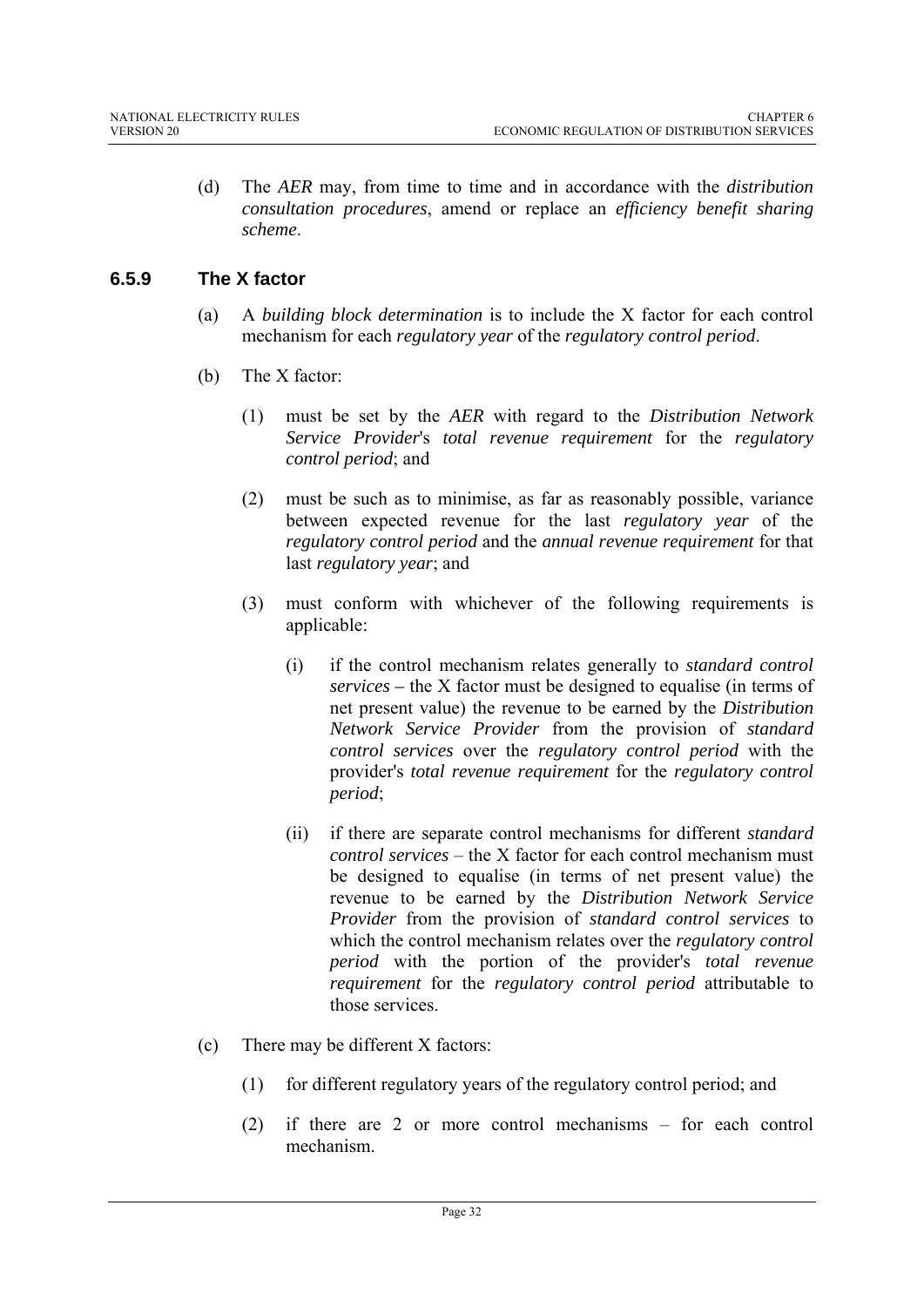# **6.6 Adjustments after making of building block determination.**

#### **6.6.1 Cost pass through**

- (a) If a *positive change event* occurs, a *Distribution Network Service Provider* may seek the approval of the *AER* to pass through to *Distribution Network Users* a *positive pass through amount*.
- (b) If a *negative change event* occurs, the *AER* may require the *Distribution Network Service Provider* to pass through to *Distribution Network Users* a *negative pass through amount* as determined by the *AER* under paragraph  $(g)$ .

#### **Positive pass through**

- (c) To seek the approval of the *AER* to pass through a *positive pass through amount*, a *Distribution Network Service Provider* must submit to the *AER*, within 90 *business days* of the relevant *positive change event* occurring, a written statement which specifies:
	- (1) the details of the *positive change event*; and
	- (2) the date on which the *positive change event* occurred; and
	- (3) the *eligible pass through amount* in respect of that *positive change event*; and
	- (4) the *positive pass through amount* the provider proposes in relation to the *positive change event*; and
	- (5) the amount of the *positive pass through amount* that the provider proposes should be passed through to *Distribution Network Users* in each *regulatory year* during the *regulatory control period*; and
	- (6) evidence:
		- (i) of the actual and likely increase in costs referred to in subparagraph (3); and
		- (ii) that such costs occur solely as a consequence of the *positive change event*; and
	- (7) such other information as may be required under any relevant *regulatory information instrument*.
- (d) If the *AER* determines that a *positive change event* has occurred in respect of a statement under paragraph (c), the *AER* must determine:
	- (1) the *approved pass through amount*; and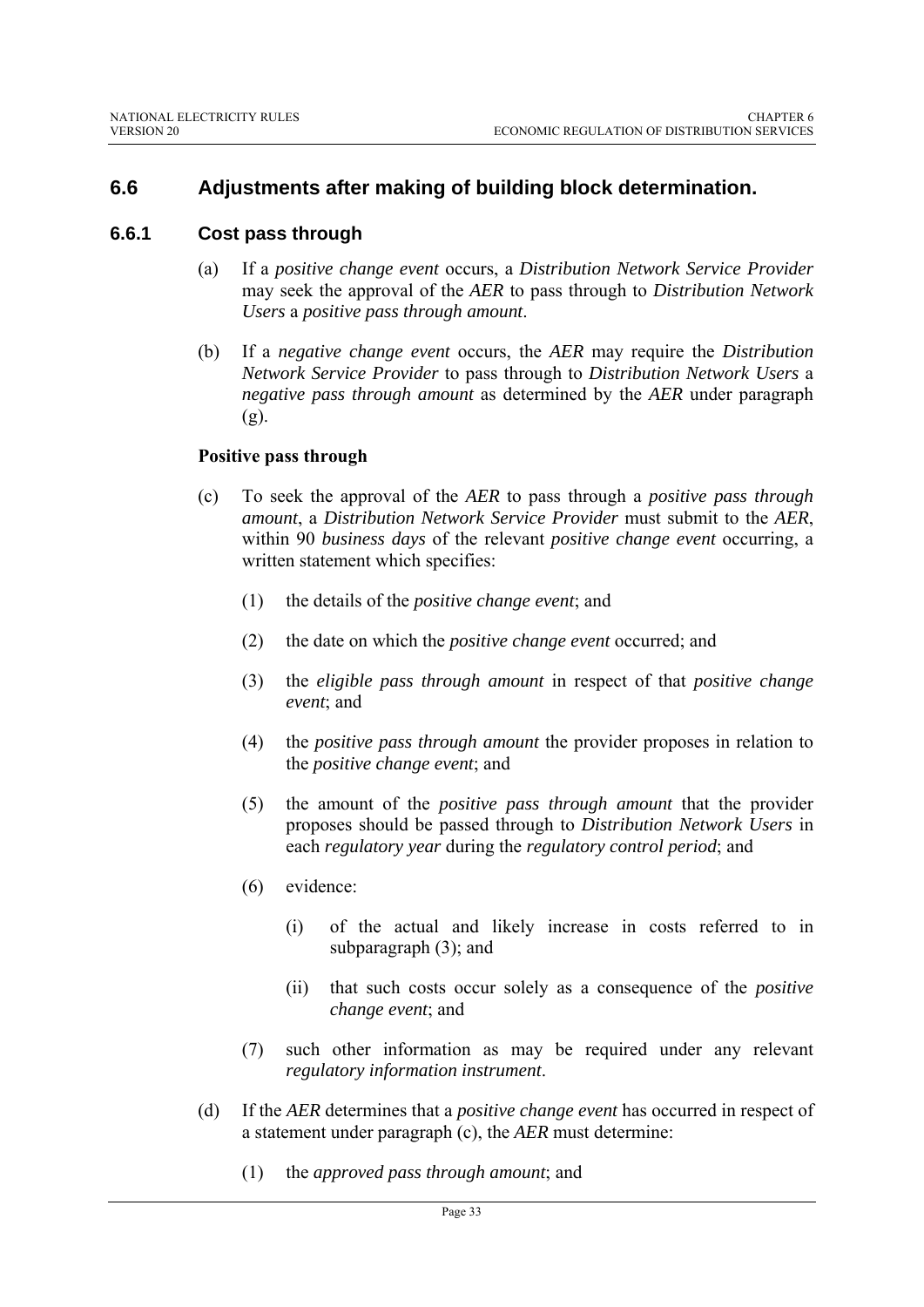(2) the amount of that *approved pass through amount* that should be passed through to *Distribution Network Users* in each *regulatory year* during the *regulatory control period*,

taking into account the matters referred to in paragraph (j).

- (e) If the *AER* does not make the determinations referred to in paragraph (d) within 60 *business days* from the date it receives the *Distribution Network Service Provider's* statement and accompanying evidence under paragraph (c), then, on the expiry of that period, the *AER* is taken to have determined that:
	- (1) the *positive pass through amount* as proposed in the provider's statement under paragraph (c) is the *approved pass through amount* in respect of that *positive change event*; and
	- (2) the amount of that *positive pass through amount* that the provider proposes in its statement under paragraph (c) should be passed through to *Distribution Network User*s in each *regulatory year* during the *regulatory control period*, is the amount that should be so passed through in each such *regulatory year*.

#### **Negative pass through**

- (f) A *Distribution Network Service Provider* must submit to the *AER*, within 90 *business days* of becoming aware of the occurrence of a *negative change event* for the provider, a written statement which specifies:
	- (1) the details of the *negative change event* concerned; and
	- (2) the date the *negative change event* occurred; and
	- (3) the costs in the provision of *standard control services* that the provider has saved and is likely to save until the end of the *regulatory control period* as a result of the *negative change event*; and
	- (4) the aggregate amount of those saved costs that the provider proposes should be passed through to *Distribution Network User*s; and
	- (5) the amount of the costs referred to in subparagraph (4) the provider proposes should be passed through to *Distribution Network User*s in each *regulatory year* during the *regulatory control period*; and
	- (6) such other information as may be required under any relevant *regulatory information instrument*.
- (g) If a *negative change event* occurs (whether or not the occurrence of that *negative change event* is notified by the provider to the *AER* under paragraph (f)) and the *AER* determines to impose a requirement on the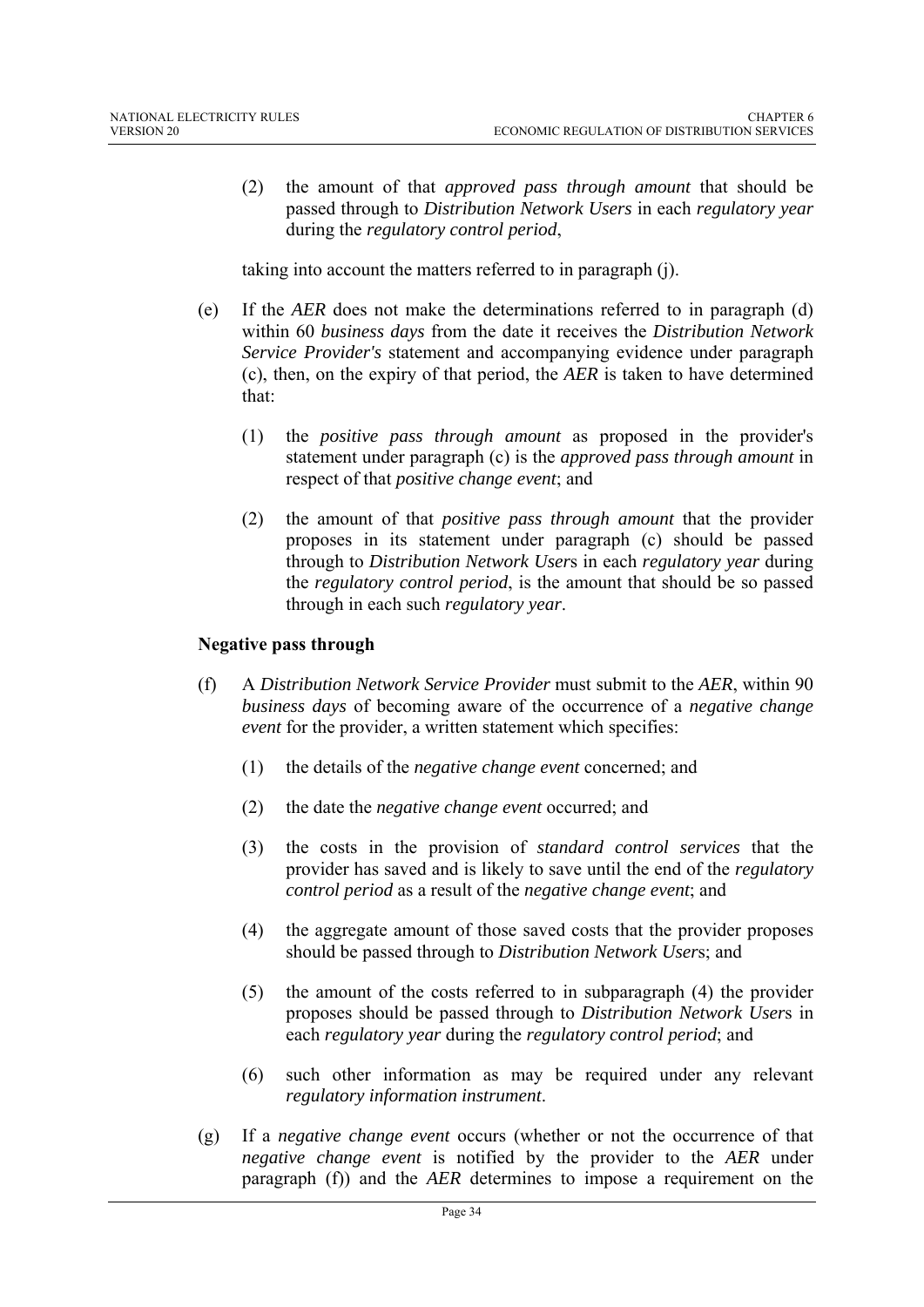provider in relation to that *negative change event* as described in paragraph (b), the *AER* must determine:

- (1) the *required pass through amount*; and
- (2) taking into account the matters referred to in paragraph (j):
	- (i) how much of that *required pass through amount* should be passed through to *Distribution Network Users* (the *negative pass through amount*); and
	- (ii) the amount of that *negative pass through amount* that should be passed through to *Distribution Network Users* in each *regulatory year* during the *regulatory control period*.
- (h) A *Distribution Network Service Provider* must provide the *AER* with such information as the *AER* requires for the purpose of making a determination under paragraph (g) within the time specified by the *AER* in a notice provided to the provider by the *AER* for that purpose.

#### **Consultation**

(i) Before making a determination under paragraph (d) or (g), the *AER* may consult with the relevant *Distribution Network Service Provider* and such other persons as the *AER* considers appropriate, on any matters arising out of the relevant *pass through event* the *AER* considers appropriate.

#### **Relevant factors**

- (j) In making a determination under paragraph (d) or (g) in respect of a *Distribution Network Service Provider*, the *AER* must take into account:
	- (1) the matters and proposals set out in any statement given to the *AER* by the provider under paragraph (c) or (f); and
	- (2) in the case of a *positive change event*, the increase in costs in the provision of *standard control services* that the provider has incurred and is likely to incur until the end of the *regulatory control period* as a result of the *positive change event*; and
	- (3) in the case of a *positive change event*, the efficiency of the provider's decisions and actions in relation to the risk of the *positive change event*, including whether the provider has failed to take any action that could reasonably be taken to reduce the magnitude of the *eligible pass through amount* in respect of that *positive change event* and whether the provider has taken or omitted to take any action where such action or omission has increased the magnitude of the amount in respect of that *positive change event*; and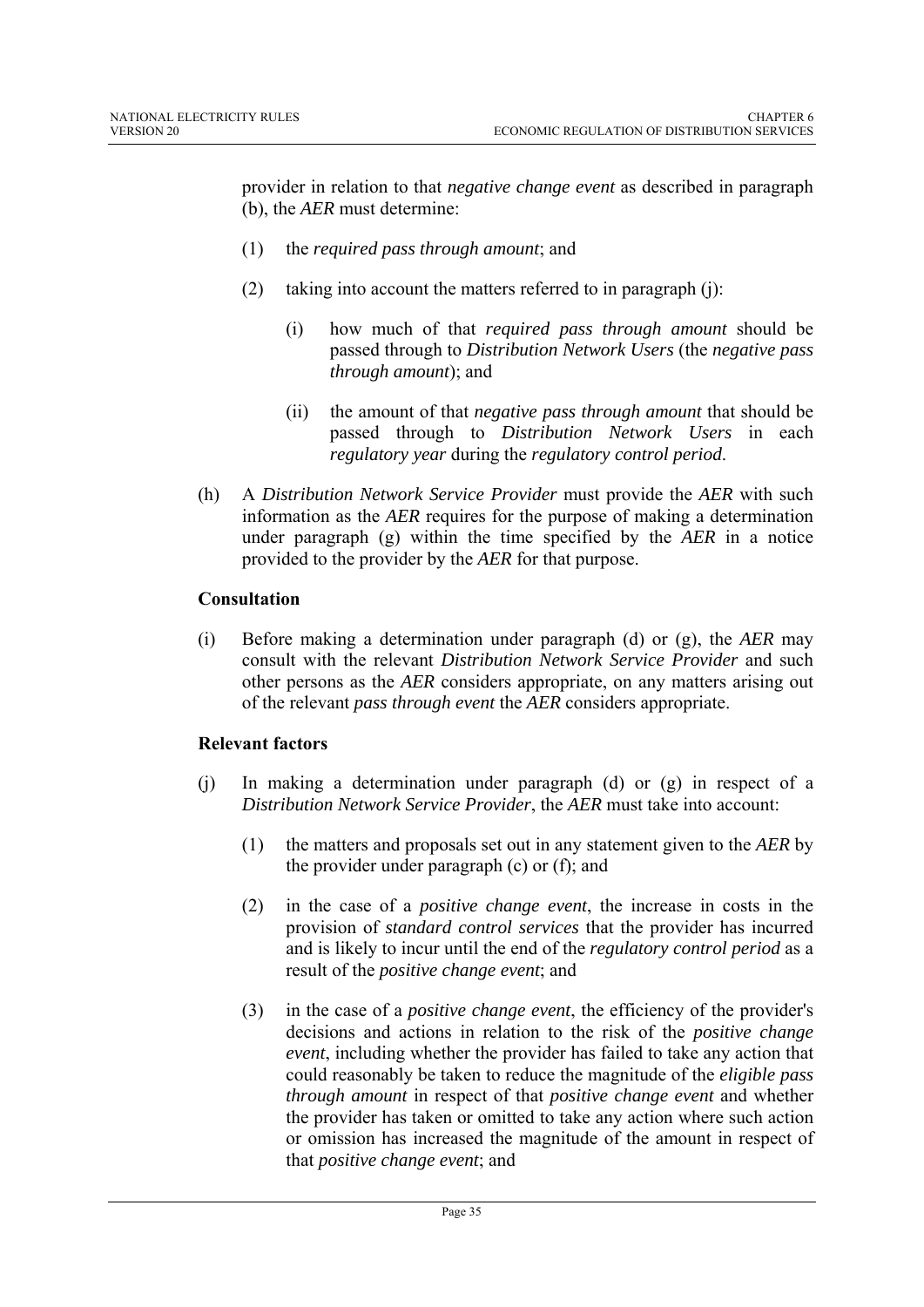- (4) the time cost of money based on the *weighted average cost of capital* for the provider for the relevant *regulatory control period*; and
- (5) the need to ensure that the provider only recovers any actual or likely increment in costs under this paragraph (j) to the extent that such increment is solely as a consequence of a *pass through event*; and
- (6) in the case of a *tax change event*, any change in the way another *tax* is calculated, or the removal or imposition of another *tax*, which, in the *AER*'s opinion, is complementary to the *tax change event* concerned; and
- (7) whether the costs of the *pass through event* have already been factored into the calculation of the provider's *annual revenue requirement*; and
- (8) any other factors the *AER* considers relevant.

#### **Extension of time limits**

(k) The *AER* must, by written notice to a *Distribution Network Service Provider*, extend a time limit fixed in clause 6.6.1(c) or clause 6.6.1(f) if the *AER* is satisfied that the difficulty of assessing or quantifying the effect of the relevant *pass through event* justifies the extension.

#### **6.6.2 Service target performance incentive scheme**

- (a) The *AER* must, in accordance with the *distribution consultation procedures*, develop and *publish* an incentive scheme or incentive schemes (*service target performance incentive scheme*) to provide incentives (which may include targets) for *Distribution Network Service Providers* to maintain and improve performance.
- (b) In developing and implementing a *service target performance incentive scheme*, the *AER*:
	- (1) must consult with the authorities responsible for the administration of relevant *jurisdictional electricity legislation*; and
	- (2) must ensure that service standards and service targets (including guaranteed service levels) set by the scheme do not put at risk the *Distribution Network Service Provider's* ability to comply with relevant service standards and service targets (including guaranteed service levels) as specified in *jurisdictional electricity legislation*; and

#### *Note:*

*A service target performance incentive scheme operates concurrently with any average or minimum service standards and guaranteed service level*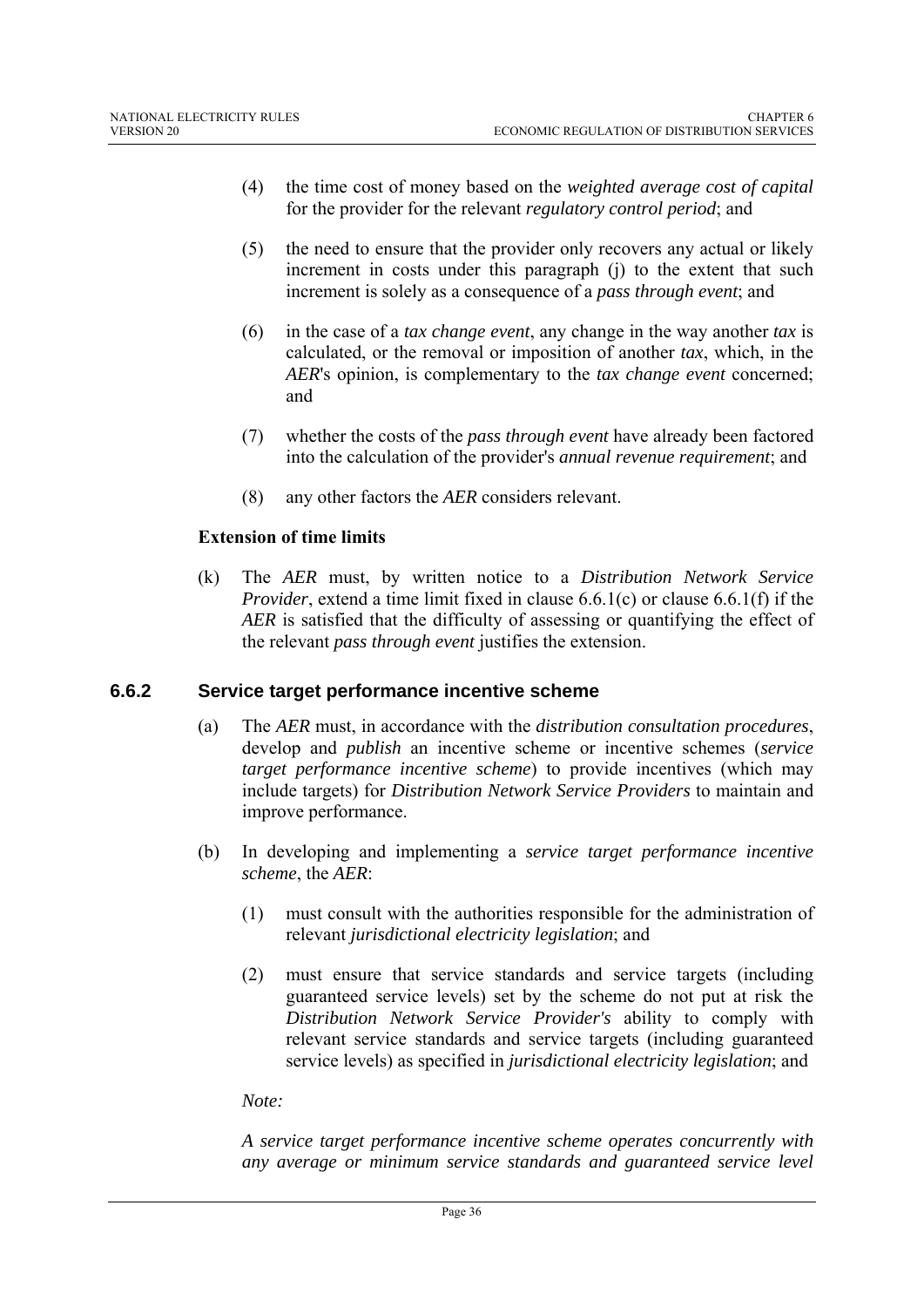*schemes that apply to the Distribution Network Service Provider under jurisdictional electricity legislation.* 

- (3) must take into account:
	- (i) the need to ensure that benefits to consumers likely to result from the scheme are sufficient to warrant any reward or penalty under the scheme for *Distribution Network Service Providers*; and
	- (ii) any *regulatory obligation or requirement* to which the *Distribution Network Service Provider* is subject; and
	- (iii) the past performance of the *distribution network*; and
	- (iv) any other incentives available to the *Distribution Network Service Provider* under the *Rules* or a relevant distribution determination; and
	- (v) the need to ensure that the incentives are sufficient to offset any financial incentives the service provider may have to reduce costs at the expense of service levels; and
	- (vi) the willingness of the customer or end user to pay for improved performance in the delivery of services; and
	- (vii) the possible effects of the scheme on incentives for the implementation of non-network alternatives.
- (c) The *AER* may, from time to time and in accordance with the *distribution consultation procedures*, amend or replace any scheme that is developed and *published* under this clause.

*Note:* 

*A Distribution Network Service Provider is not precluded from entering into a contract with a third party (such as a network support service provider) under which the benefits of a service target performance incentive scheme are passed on to the third party, or the third party is required to indemnify the provider for penalties to which the provider becomes liable under the scheme.*

## **6.6.3 Demand management incentive scheme**

(a) The *AER* may, in accordance with the *distribution consultation procedures*, develop and *publish* an incentive scheme or schemes (*demand management incentive scheme*) to provide incentives for *Distribution Network Service Providers* to implement efficient non-network alternatives or to manage the expected demand for *standard control services* in some other way.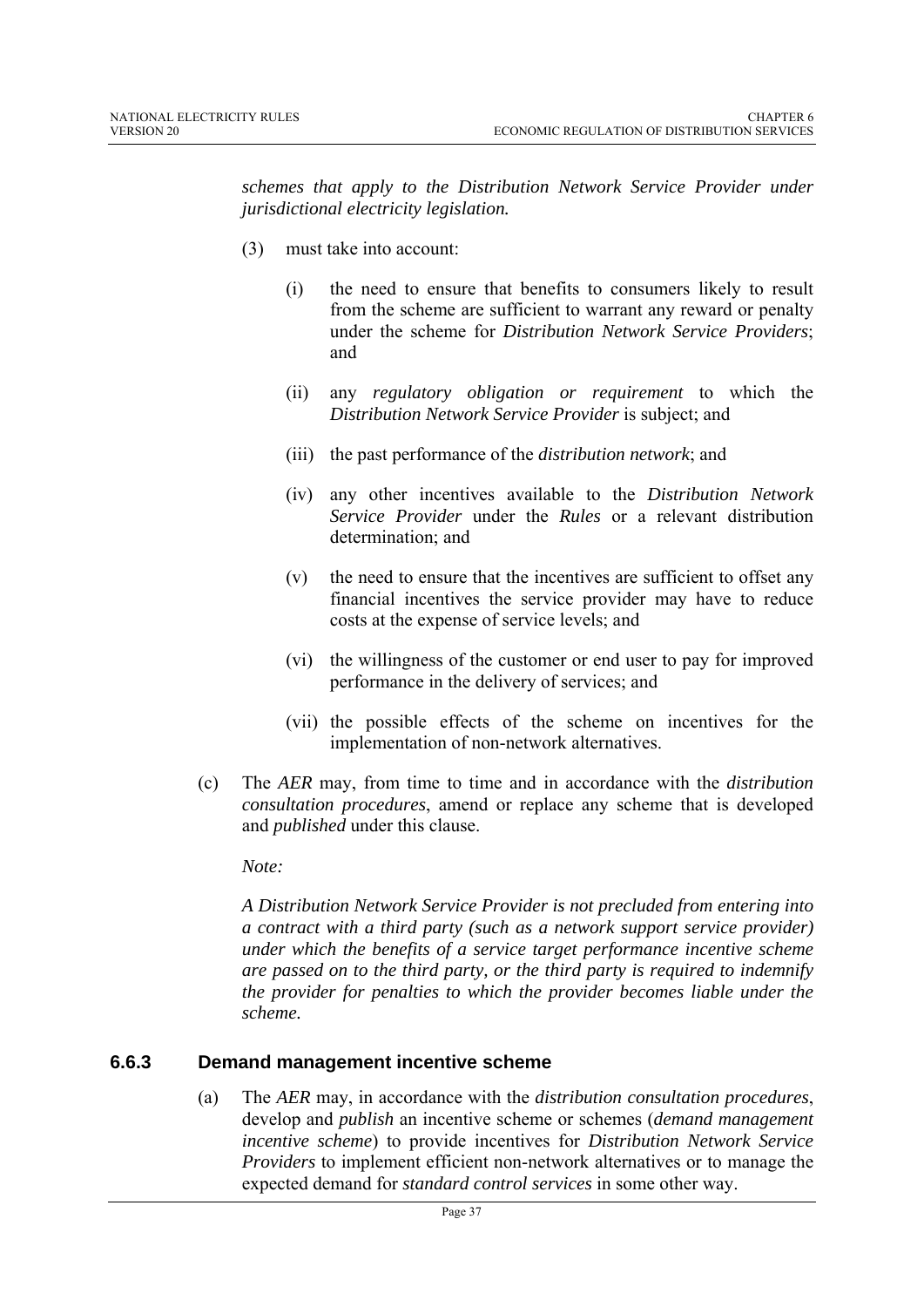- (b) In developing and implementing a *demand management incentive scheme*, the *AER* must have regard to:
	- (1) the need to ensure that benefits to consumers likely to result from the scheme are sufficient to warrant any reward or penalty under the scheme for *Distribution Network Service Providers*; and
	- (2) the effect of a particular control mechanism (i.e. price as distinct from revenue – regulation) on a *Distribution Network Service Provider's* incentives to adopt or implement efficient non-network alternatives; and
	- (3) the extent the *Distribution Network Service Provider* is able to offer efficient pricing structures; and
	- (4) the possible interaction between a *demand management incentive scheme* and other incentive schemes; and
	- (5) the willingness of the customer or end user to pay for increases in costs resulting from implementation of the scheme.
- (c) The *AER* may, from time to time and in accordance with the *distribution consultation procedures*, amend or replace any scheme that is developed and *published* under this clause.
- (d) Nothing in this clause limits the content of an *efficiency benefit sharing scheme*.

# **Part D Negotiated distribution services**

## **6.7 Negotiated distribution services**

## **6.7.1 Principles relating to access to negotiated distribution services**

The following principles constitute the *Negotiated Distribution Service Principles*:

- (1) the price for a *negotiated distribution service* should be based on the costs incurred in providing that service, determined in accordance with the principles and policies set out in the *Cost Allocation Method* for the relevant *Distribution Network Service Provider*;
- (2) subject to subparagraphs (3) and (4), the price for a *negotiated distribution service* should be at least equal to the cost that would be avoided by not providing the service but no more than the cost of providing it on a stand alone basis;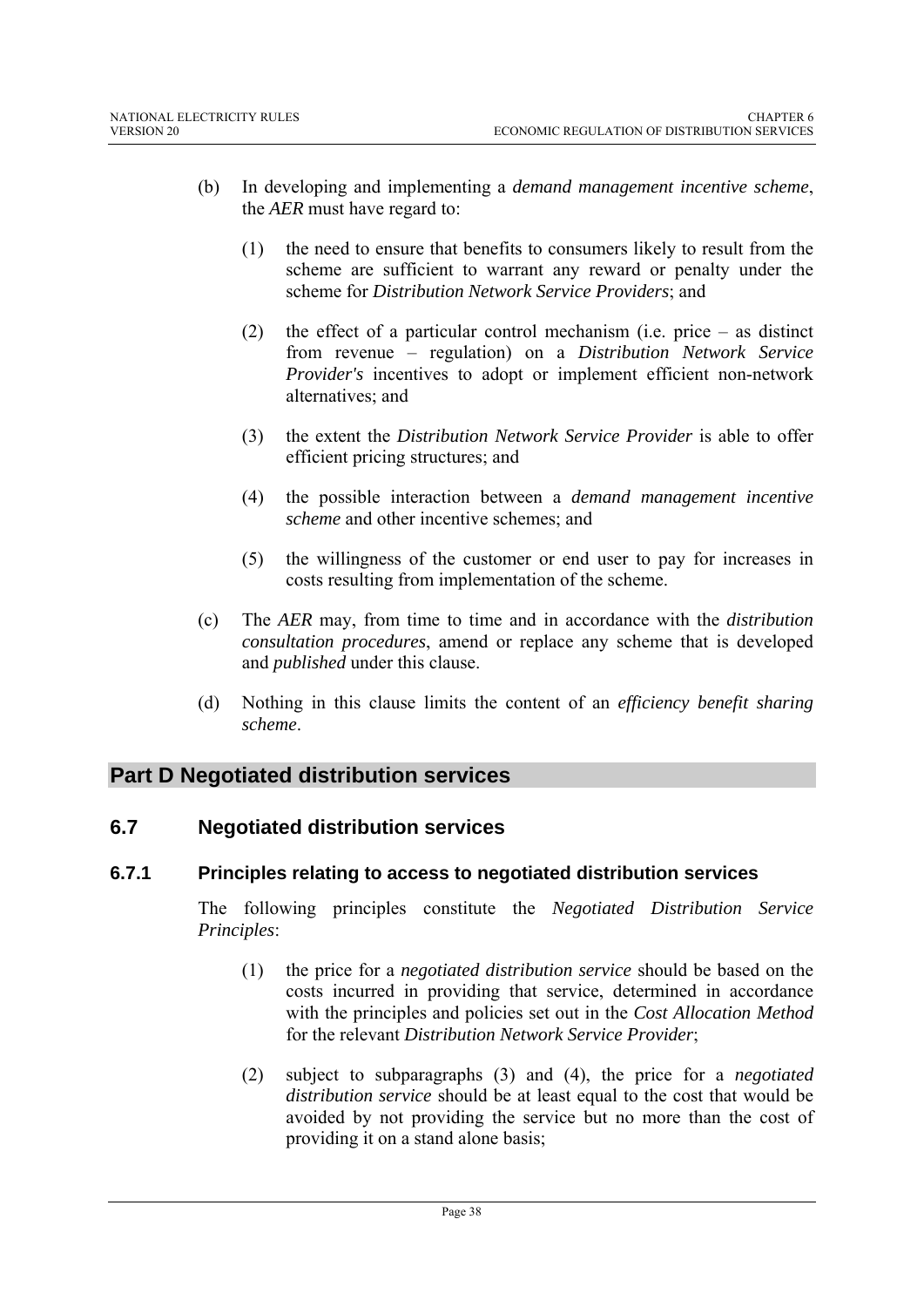- (3) if the *negotiated distribution service* is the provision of a *shared distribution service* that:
	- (i) exceeds the *network* performance requirements (if any) which that *shared distribution service* is required to meet under any *jurisdictional electricity legislation*; or
	- (ii) exceeds the *network* performance requirements set out in schedules 5.1a and 5.1

then the differential between the price for that service and the price for the *shared distribution service* which meets (but does not exceed) the *network* performance requirements under any *jurisdictional electricity legislation* or as set out in schedules 5.1a and 5.1 (as the case may be) should reflect the increase in the *Distribution Network Service Provider's* incremental cost of providing that service;

- (4) if the *negotiated distribution service* is the provision of a *shared distribution service* that does not meet (and does not exceed) the *network* performance requirements set out in schedules 5.1a and 5.1, the differential between the price for that service and the price for the *shared distribution service* which meets (but does not exceed) the *network* performance requirements set out in schedules 5.1a and 5.1 should reflect the cost the *Distribution Network Service Provider* would avoid by not providing that service;
- (5) the price for a *negotiated distribution service* must be the same for all *Distribution Network User*s unless there is a material difference in the costs of providing the *negotiated distribution service* to different *Distribution Network User*s or classes of *Distribution Network User*s;
- (6) the price for a *negotiated distribution service* should be subject to adjustment over time to the extent that the assets used to provide that service are subsequently used to provide services to another person, in which case the adjustment should reflect the extent to which the costs of that asset are being recovered through charges to that other person;
- (7) the price for a *negotiated distribution service* should be such as to enable the *Distribution Network Service Provider* to recover the efficient costs of complying with all *regulatory obligations or requirements* associated with the provision of the *negotiated distribution service*;
- (8) any *access charges*:
	- (A) in respect of providing *distribution network user access* to *negotiated distribution services* which would have been *negotiated distribution services* regardless of the operation of clause 6.24.2(c) should be based on the costs reasonably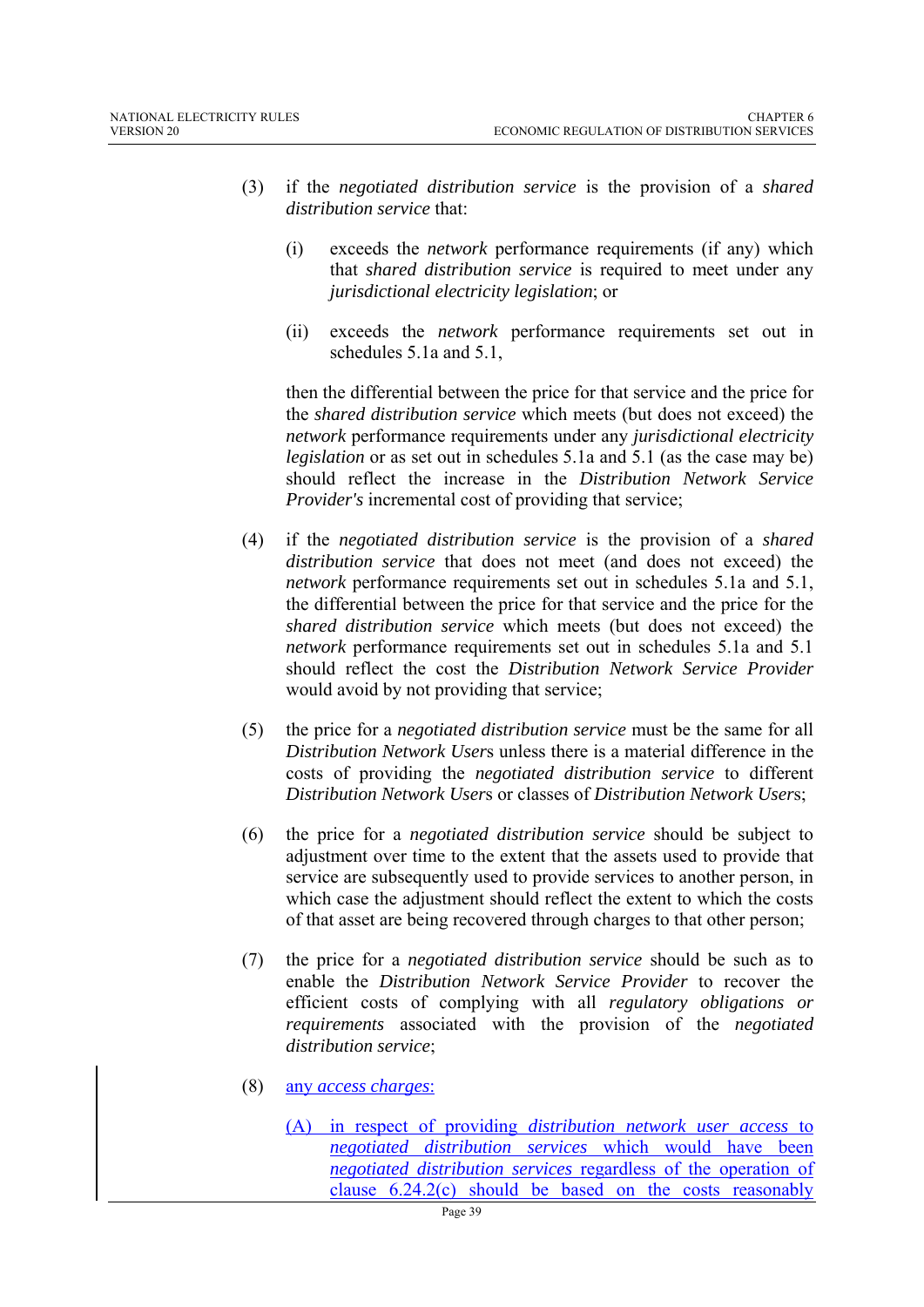incurred by the *Distribution Network Service Provider* in providing that access and, in the case of compensation referred to in clauses  $5.5(f)(4)(ii)$  and (iii), on the revenue that is likely to be foregone and the costs that are likely to be incurred by a person referred to in those provisions where an event referred to in those provisions occurs; and

(B) in respect of providing *transmission network user access* to *negotiated distribution services* which would have been treated as *negotiated transmission services* were it not for the operation of clause 6.24.2(c) should be based on the costs reasonably incurred by the *Distribution Network Service Provider* in providing that access and, in the case of compensation referred to in clauses  $5.4A(h)$  - (j), on the revenue that is likely to be foregone and the costs that are likely to be incurred by a person referred to in those provisions where an event referred to in those provisions occurs;

any *access charges* should be based on the costs reasonably incurred by the *Distribution Network Service Provider* in providing *distribution network user access* and, in the case of compensation referred to in clause  $5.5(f)(4)(ii)$  and (iii), on the revenue that is likely to be foregone and the costs that are likely to be incurred by a person referred to in those provisions where an event referred to in those provisions occurs;

- (9) the *terms and conditions of access* for a *negotiated distribution service* should be fair and reasonable and consistent with the safe and reliable operation of the *power system* in accordance with the *Rules* (for these purposes, the price for a *negotiated distribution service* is to be treated as being fair and reasonable if it complies with principles (1) to (7) of this clause;
- (10) the *terms and conditions of access* for a *negotiated distribution service* (including, in particular, any exclusions and limitations of liability and indemnities) must not be unreasonably onerous taking into account the allocation of risk between the *Distribution Network Service Provider* and the other party, the price for the *negotiated distribution service* and the costs to the *Distribution Network Service Provider* of providing the *negotiated distribution service*;
- (11) the *terms and conditions of access* for a *negotiated distribution service* should take into account the need for the service to be provided in a manner that does not adversely affect the safe and reliable operation of the *power system* in accordance with the *Rules*.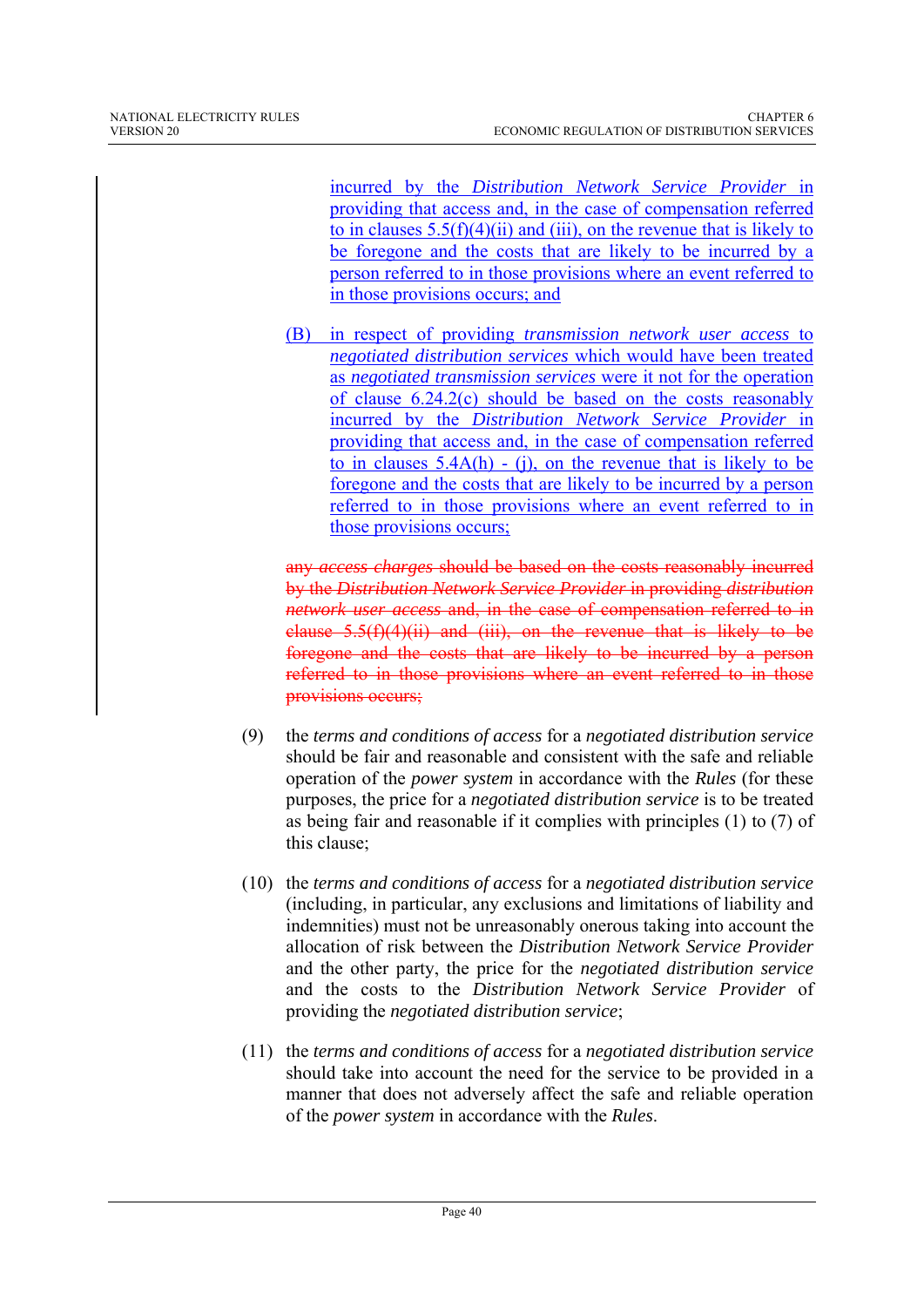### **6.7.2 Determination of terms and conditions of access for negotiated distribution services**

- (a) A *Distribution Network Service Provider* must comply with:
	- (1) the provider's *negotiating framework*; and
	- (2) the provider's *Negotiated Distribution Service Criteria*,

when the provider is negotiating the *terms and conditions of access* to *negotiated distribution services*.

- (b) The *Distribution Network Service Provider* must also comply with any other applicable requirements of the *Rules*, including the requirements of:
	- (1) rules 5.3 and 5.5, when negotiating for the provision of *connection services* and the associated *connection service* charges in respect of the provision of *negotiated distribution services* which would have been *negotiated distribution services* regardless of the operation of clause  $6.24.2(c)$ ;
	- (2) rules 5.3 and 5.4A, when negotiating for the provision of *connection services* and the associated *connection service* charges in respect of the provision of *negotiated distribution services* which would have been treated as *negotiated transmission services* were it not for the operation of clause 6.24.2(c);
	- (3) rule 5.5, when negotiating the *use of system services charges* and *access charges* to be paid to or by a *Distribution Network User* in respect of the provision of *negotiated distribution services* which would have been *negotiated distribution services* regardless of the operation of clause 6.24.2(c); and
	- (4) rule 5.4A, when negotiating the *use of system services charges* and *access charges* to be paid to or by a *Distribution Network User* in respect of the provision of *negotiated distribution services* which would have been treated as *negotiated transmission services* were it not for the operation of clause 6.24.2(c).

The *Distribution Network Service Provider* must also comply with any other applicable requirements of the *Rules*, including the requirements of:

- (1) rules 5.3 and 5.5, when negotiating for the provision of *connection services* and the associated *connection service* charges; and
- (2) rule 5.5 when negotiating the *use of system services charges* and *access charges* to be paid to or by a *Distribution Network User*.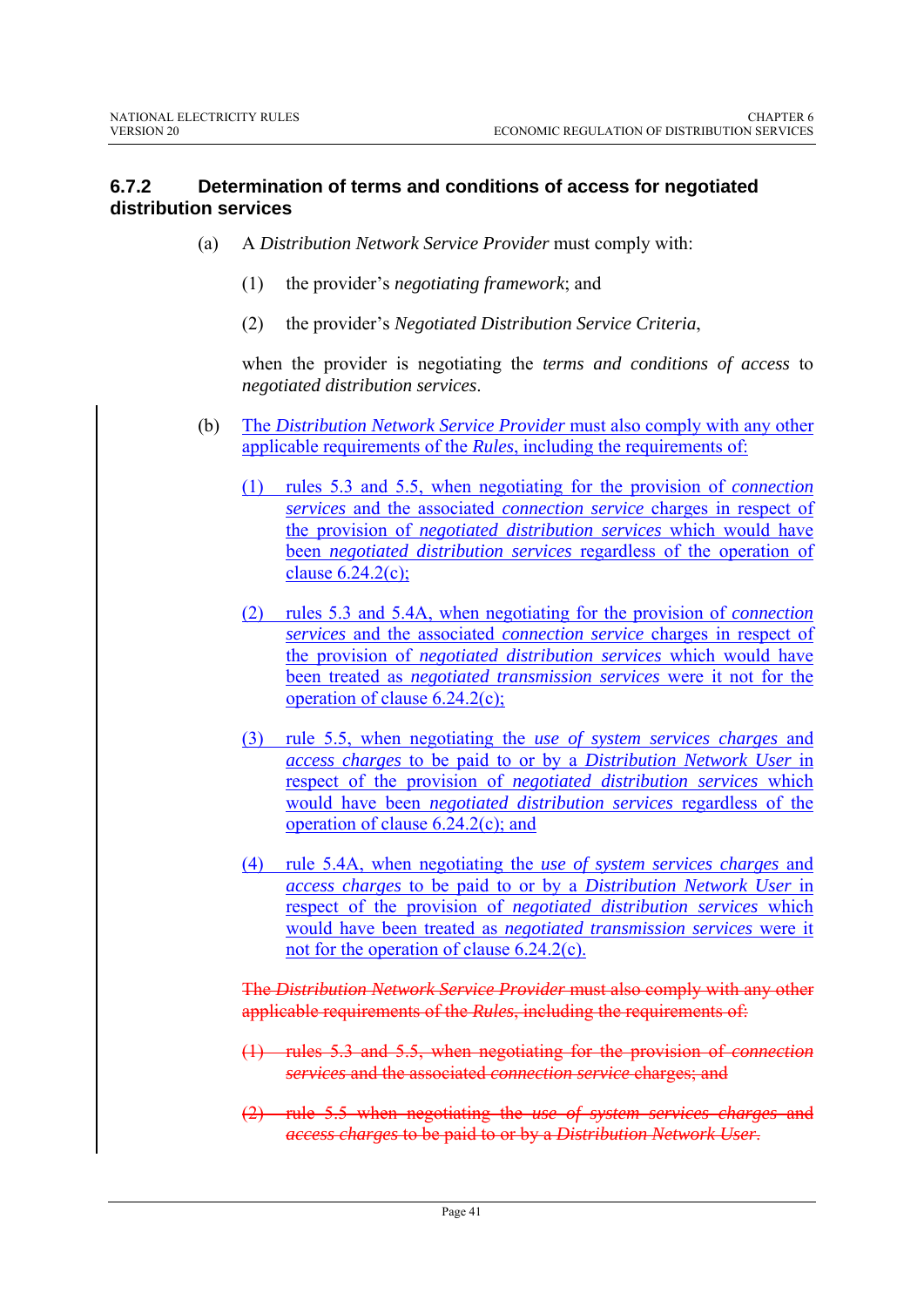### **6.7.3 Negotiating framework determination**

The determination specifying requirements relating to the *negotiating framework* forming part of a distribution determination for a *Distribution Network Service Provider* is to set out requirements that are to be complied with in respect of the preparation, replacement, application or operation of its *negotiating framework*.

### **6.7.4 Negotiated Distribution Service Criteria determination**

- (a) The determination by the *AER* specifying the *Negotiated Distribution Service Criteria* forming part of a distribution determination for a *Distribution Network Service Provider* is to set out the criteria that are to be applied:
	- (1) by the provider in negotiating *terms and conditions of access* including:
		- (i) the prices that are to be charged for the provision of *negotiated distribution services* by the provider for the relevant *regulatory control period*; or
		- (ii) any *access charges* which are negotiated by the provider during that *regulatory control period*; and
	- (2) by the *AER* in resolving an access dispute about *terms and conditions of access* including:
		- (i) the price that is to be charged for the provision of a *negotiated distribution service* by the provider; or
		- (ii) any *access charges* that are to be paid to or by the provider.
- (b) The *Negotiated Distribution Service Criteria* must give effect to and be consistent with the *Negotiated Distribution Service Principles* set out in clause 6.7.1.

#### **6.7.5 Preparation of and requirements for negotiating framework for negotiated distribution services**

- (a) A *Distribution Network Service Provider* must prepare a document (the *negotiating framework*) setting out the procedure to be followed during negotiations between that provider and any person (the *Service Applicant* or applicant) who wishes to receive a *negotiated distribution service* from the provider, as to the *terms and conditions of access* for the provision of the service.
- (b) The *negotiating framework* for a *Distribution Network Service Provider* must comply with and be consistent with: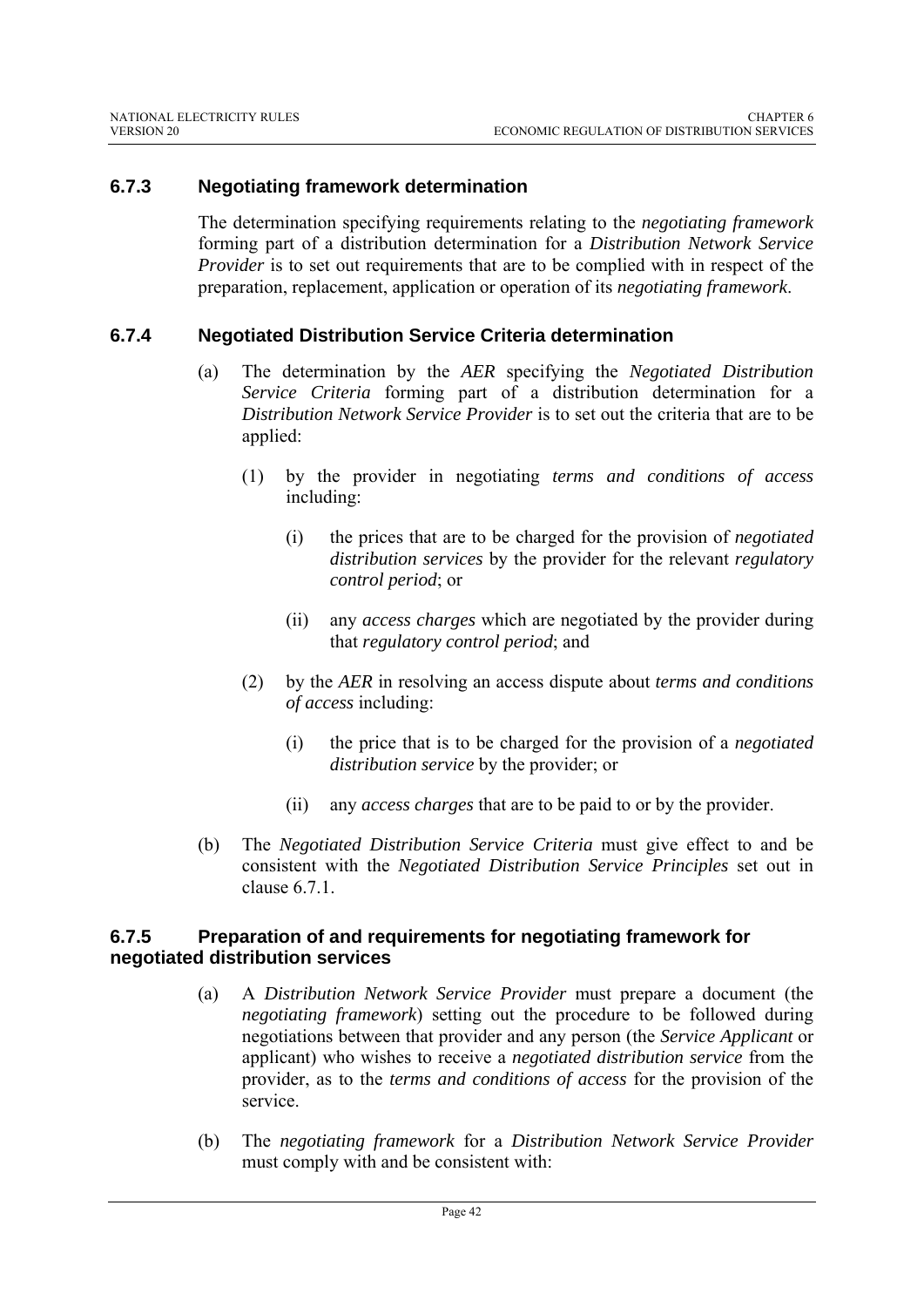(1) the applicable requirements of the relevant distribution determination; and

*Note:* 

*See clause 6.7.3.* 

- (2) paragraph (c), which sets out the minimum requirements for a *negotiating framework*.
- (c) The *negotiating framework* for a *Distribution Network Service Provider* must specify:
	- (1) a requirement for the provider and a *Service Applicant* to negotiate in good faith the *terms and conditions of access* to a *negotiated distribution service*; and
	- (2) a requirement for the provider to provide all such commercial information a *Service Applicant* may reasonably require to enable that applicant to engage in effective negotiation with the provider for the provision of the *negotiated distribution service*, including the cost information described in subparagraph (3); and
	- (3) a requirement for the provider:
		- (i) to identify and inform a *Service Applicant* of the reasonable costs and/or the increase or decrease in costs (as appropriate) of providing the *negotiated distribution service*; and
		- (ii) to demonstrate to a *Service Applicant* that the charges for providing the *negotiated distribution service* reflect those costs and/or the cost increment or decrement (as appropriate); and
		- (iii) to have appropriate arrangements for assessment and review of the charges and the basis on which they are made; and

#### *Note:*

*If (for example) a charge, or an element of a charge, is based on a customer's actual or assumed maximum demand, the assessment and review arrangements should allow for a change to the basis of the charge so that it more closely reflects the customer's load profile where a reduction or increase in maximum demand has been demonstrated.* 

(4) a requirement for a *Service Applicant* to provide all commercial information the provider may reasonably require to enable the provider to engage in effective negotiation with that applicant for the provision of the *negotiated distribution service*; and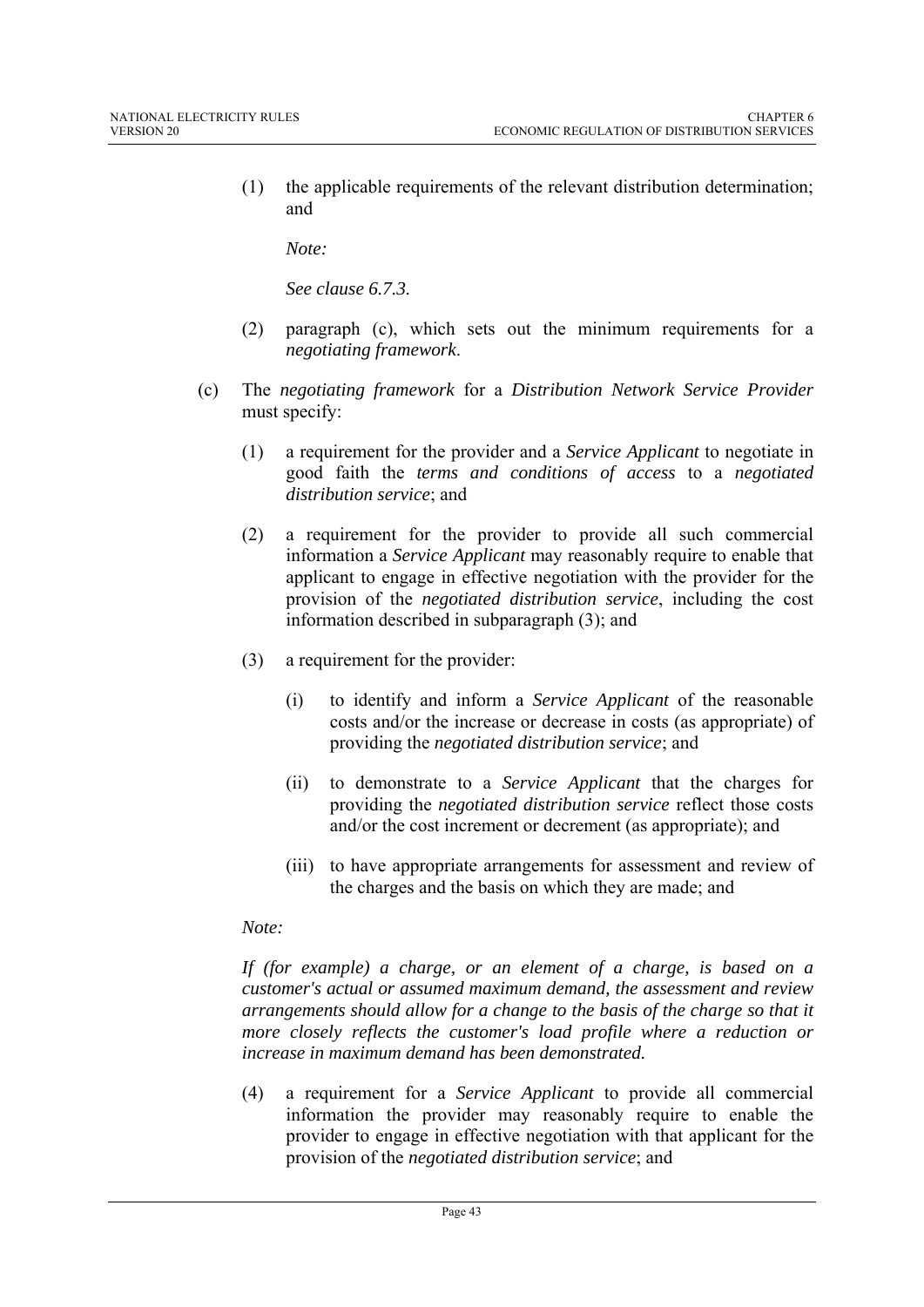- (5) a requirement that negotiations with a *Service Applicant* for the provision of the *negotiated distribution service* be commenced and finalised within specified periods and a requirement that each party to the negotiations must make reasonable endeavours to adhere to the specified time limits; and
- (6) a process for dispute resolution which provides that all disputes as to the *terms and conditions of access* for the provision of *negotiated distribution services* are to be dealt with in accordance with the relevant provisions of the Law and the *Rules* for dispute resolution; and
- (7) the arrangements for payment by a *Service Applicant* of the provider's reasonable direct expenses incurred in processing the application to provide the *negotiated distribution service*; and
- (8) a requirement that the *Distribution Network Service Provider* determine the potential impact on other *Distribution Network User*s of the provision of the *negotiated distribution service*; and
- (9) a requirement that the *Distribution Network Service Provider* must notify and consult with any affected *Distribution Network User*s and ensure that the provision of *negotiated distribution services* does not result in non-compliance with obligations in relation to other *Distribution Network User*s under the *Rules*; and
- (10) a requirement that the *Distribution Network Service Provider publish* the results of negotiations on its website.
- (d) Notwithstanding the foregoing, the *negotiating framework* must not be inconsistent with any of the requirements of:
	- (1) rules 5.3 and 5.5 insofar as the *negotiating framework* applies to *negotiated distribution services* which would have been *negotiated distribution services* regardless of the operation of clause 6.24.2(c); and
	- (2) rules 5.3 and 5.4A insofar as the *negotiating framework* applies to *negotiated distribution services* which would have been treated as *negotiated transmission services* were it not for the operation of clause  $6.24.2(c)$ ,

and any other relevant provisions of this Chapter 6 and, in the event of any inconsistency, those requirements prevail.

Notwithstanding the foregoing, the *negotiating framework* must not be inconsistent with any of the requirements of *Rules* 5.3 and 5.5 and other relevant provisions of this Chapter 6 and, in the event of any inconsistency, those requirements prevail.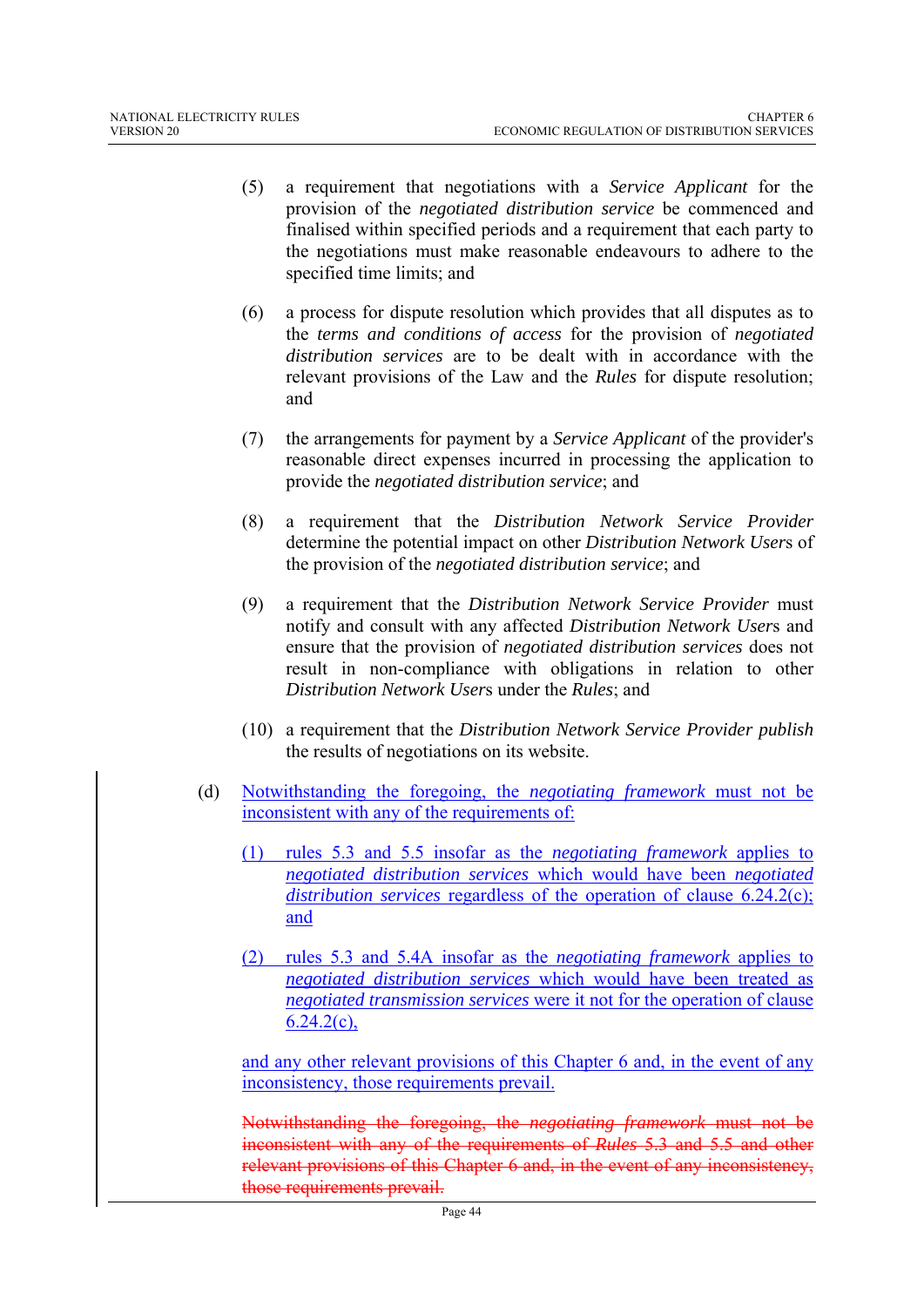(e) Each *Distribution Network Service Provider* and *Service Applicant* who is negotiating for the provision of a *negotiated distribution service* by the provider must comply with the requirements of the *negotiating framework* in accordance with its terms.

## **6.7.6 Confidential information**

- (a) Commercial information to be provided to a *Service Applicant* in accordance with clause  $6.7.5(c)(2)$ :
	- (1) does not include *confidential information* provided to the *Distribution Network Service Provider* by another person; and
	- (2) may be provided subject to a condition that the *Service Applicant* must not provide any part of that commercial information to any other person without the consent of the *Distribution Network Service Provider*.
- (b) Commercial information to be provided to a *Distribution Network Service Provider* in accordance with clause 6.7.5(c)(4):
	- (1) does not include *confidential information* provided to a *Service Applicant* by another person; and
	- (2) may be provided subject to a condition that the provider must not provide any part of that commercial information to any other person without the consent of the *Service Applicant*.

# **Part E Regulatory proposal**

## **6.8 Regulatory proposal**

#### **6.8.1 AER's framework and approach paper**

- (a) The *AER* must prepare and *publish* a document (a *framework and approach paper*) in anticipation of every distribution determination.
- (b) The *framework and approach paper* should set out the *AER*'s likely approach (together with its reasons for the likely approach), in the forthcoming distribution determination, to:
	- (1) the classification of *distribution services* in accordance with Part B; and
	- (2) the application to the *Distribution Network Service Provider* of a *service target performance incentive scheme* or *schemes*; and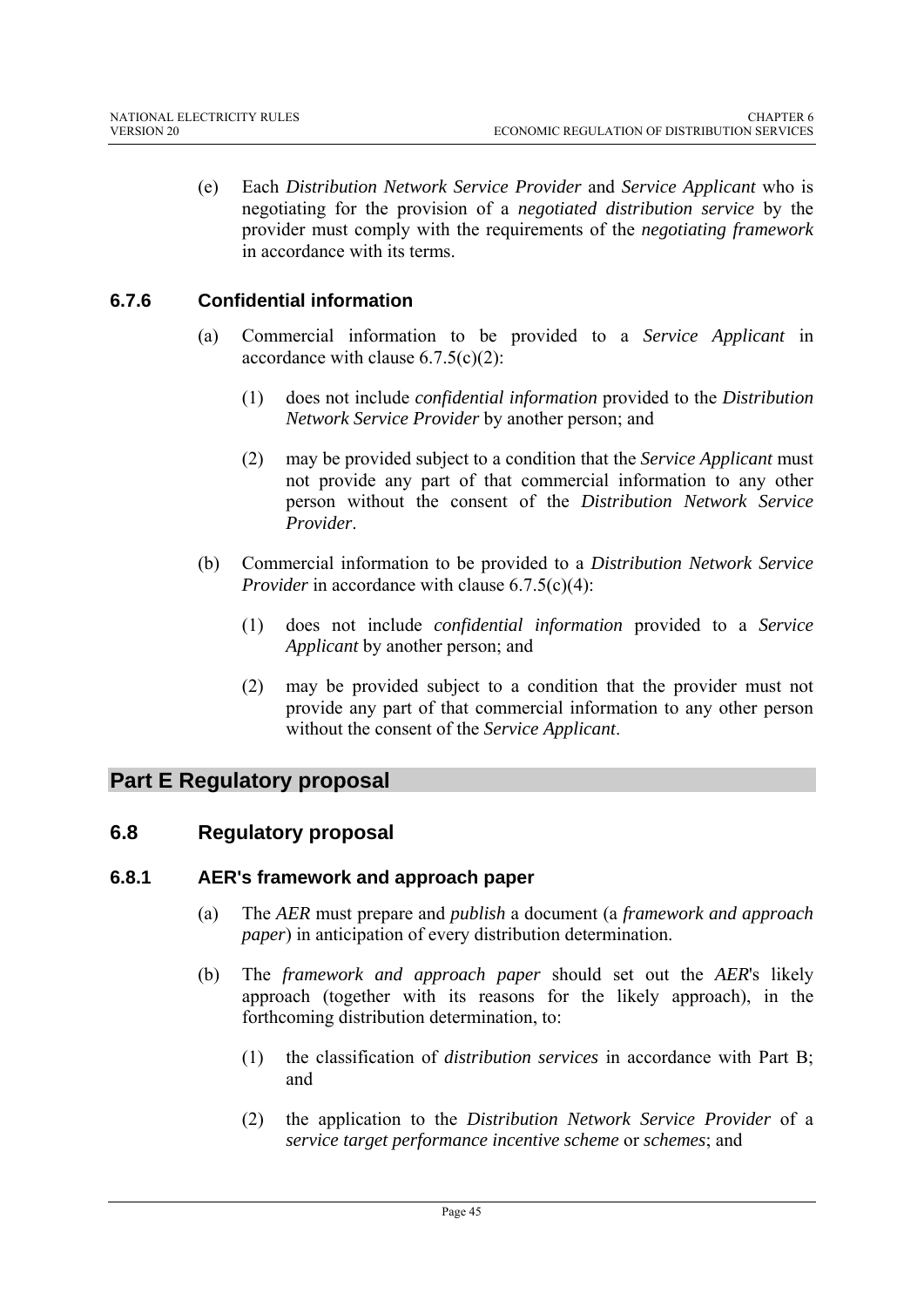- (3) the application to the *Distribution Network Service Provider* of an *efficiency benefit sharing scheme* or *schemes*; and
- (4) the application to the *Distribution Network Service Provider* (if applicable) of a *demand management incentive scheme* or *schemes*; and
- (5) any other matters on which the *AER* thinks fit to give an indication of its likely approach.
- (c) The *framework and approach paper* must state the form (or forms) of the control mechanisms to be applied by the distribution determination and the *AER's* reasons for deciding on control mechanisms of the relevant form (or forms).
- (ca) The *framework and approach paper* must include the *AER's* determination under clause 6.25(b) as to whether or not Part J of Chapter 6A is to be applied to determine the pricing of *transmission standard control services* provided by any *dual function assets* owned, controlled or operated by the *Distribution Network Service Provider*.
- (d) A *framework and approach paper* is to be prepared in consultation with the relevant *Distribution Network Service Provider* and with other interested stakeholders.
- (e) The *AER* should complete its *framework and approach paper* for a particular *distribution network* sufficiently in advance of the making of the relevant distribution determination to enable it to be of use to the *Distribution Network Service Provider* in preparing its *regulatory proposal*.
- (f) If a distribution determination is currently in force, the *AER* must commence preparation of, and consultation on, the *framework and approach paper* for the distribution determination that is to supersede it at least 24 months before the end of the current *regulatory control period* and must complete preparation at least 19 months before the end of that *regulatory control period*.
- (g) On completing its *framework and approach paper*, the *AER* must:
	- (1) give a copy to the *Distribution Network Service Provider*; and
	- (2) *publish* it.
- (h) Subject to clause 6.12.3, a *framework and approach paper* is not binding on the *AER* or a *Distribution Network Service Provider*.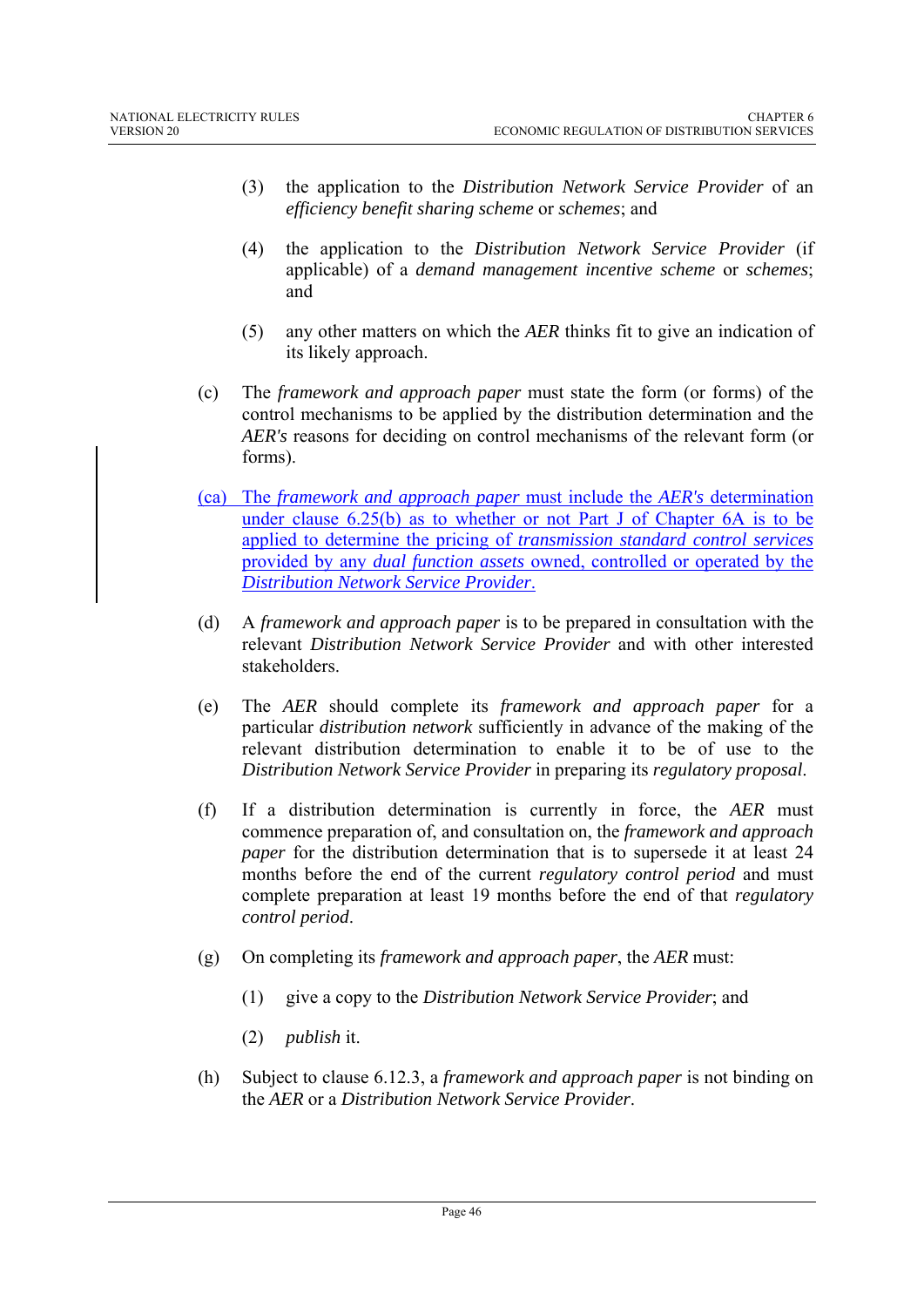### **6.8.2 Submission of regulatory proposal**

- (a) A *Distribution Network Service Provider* must, whenever required to do so under paragraph (b), submit a *regulatory proposal* to the *AER* for *distribution services* provided by means of, or in connection with, the provider's *distribution system*.
- (b) A *regulatory proposal* must be submitted:
	- (1) at least 13 months before the expiry of a distribution determination that applies to the service provider; or
	- (2) if no distribution determination applies to the service provider, within 3 months after being required to do so by the *AER*.
- (c) A *regulatory proposal* must include (but need not be limited to) the following elements:
	- (1) a classification proposal:
		- (i) showing how the *distribution services* to be provided by the *Distribution Network Service Provider* should, in the provider's opinion, be classified under this Chapter; and
		- (ii) if the proposed classification differs from the classification suggested in the relevant *framework and approach paper* – including the reasons for the difference; and
	- (2) for *direct control services* classified under the proposal as *standard control services* – a *building block proposal*; and
	- (3) for *direct control services* classified under the proposal as *alternative control services* – a demonstration of the application of the control mechanism, as set out in the *framework and approach paper*, and the necessary supporting information; and
	- (4) for *direct control services* indicative prices for each year of the *regulatory control period*; and
	- (5) for services classified under the proposal as *negotiated distribution services* – the proposed *negotiating framework*; and
	- (6) an indication of the parts of the proposal (if any) the *Distribution Network Service Provider* claims to be confidential and wants suppressed from publication on that ground.
- (d) The *regulatory proposal* must comply with the requirements of, and must contain or be accompanied by the information required by any relevant *regulatory information instrument*.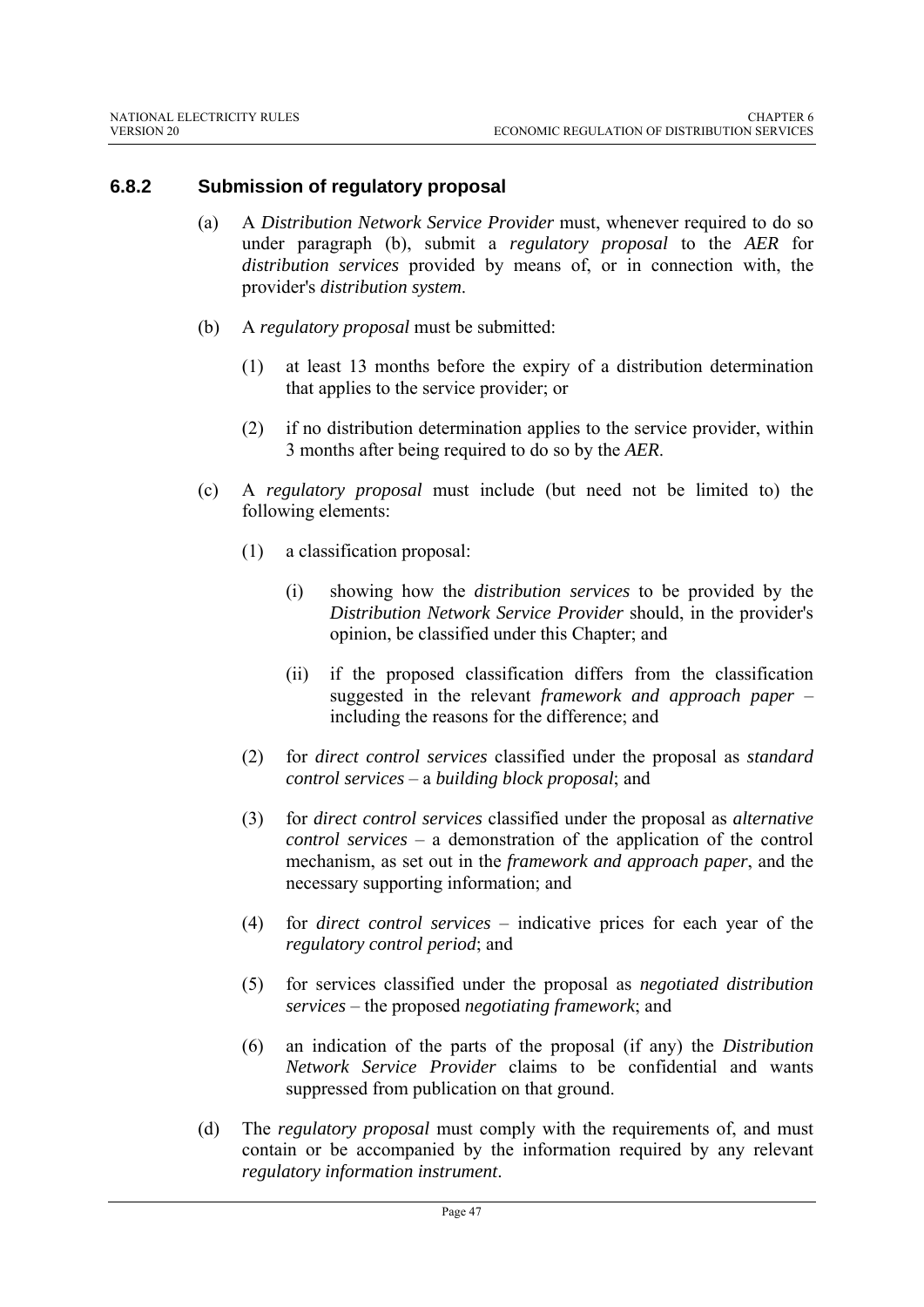- (e) If more than one *distribution system* is owned, controlled or operated by a *Distribution Network Service Provider*, then, unless the *AER* otherwise determines, a separate *regulatory proposal* is to be submitted for each *distribution system*.
- (f) If, at the commencement of this Chapter, different parts of the same *distribution system* were separately regulated, then, unless the *AER* otherwise determines, a separate *regulatory proposal* is to be submitted for each part as if it were a separate *distribution system*.

## **6.9 Preliminary examination and consultation**

#### **6.9.1 Preliminary examination**

- (a) If the *AER* considers that a *regulatory proposal* (or the accompanying information) does not comply, in any respect, with a requirement of the Law or the *Rules*, the *AER* may notify the provider that it requires resubmission of the proposal.
- (b) The notice must be given as soon as practicable and must state why, and in what respects, the *AER* considers the *regulatory proposal* to be noncompliant.

#### **6.9.2 Resubmission of proposal**

- (a) A *Distribution Network Service Provider* must, within 20 *business days* after receiving a notice under clause 6.9.1, resubmit its *regulatory proposal* in an amended form that complies with the relevant requirements set out in the notice.
- (b) A *Distribution Network Service Provider* may only make changes to its *regulatory proposal* to address the deficiencies identified in the notice.

## **6.9.3 Consultation**

- (a) Subject to the provisions of the Law and the *Rules* about the disclosure of *confidential information*, the *AER* must *publish* a *regulatory proposal* submitted or resubmitted to it by the provider under this Part, together with:
	- (1) the *AER*'s proposed *Negotiated Distribution Service Criteria* for the provider; and
	- (2) an invitation for written submissions on the *regulatory proposal* and the proposed *Negotiated Distribution Service Criteria*,

after the *AER* decides that the *regulatory proposal* complies (or that there is sufficient compliance) with the requirements of the Law and the *Rules*.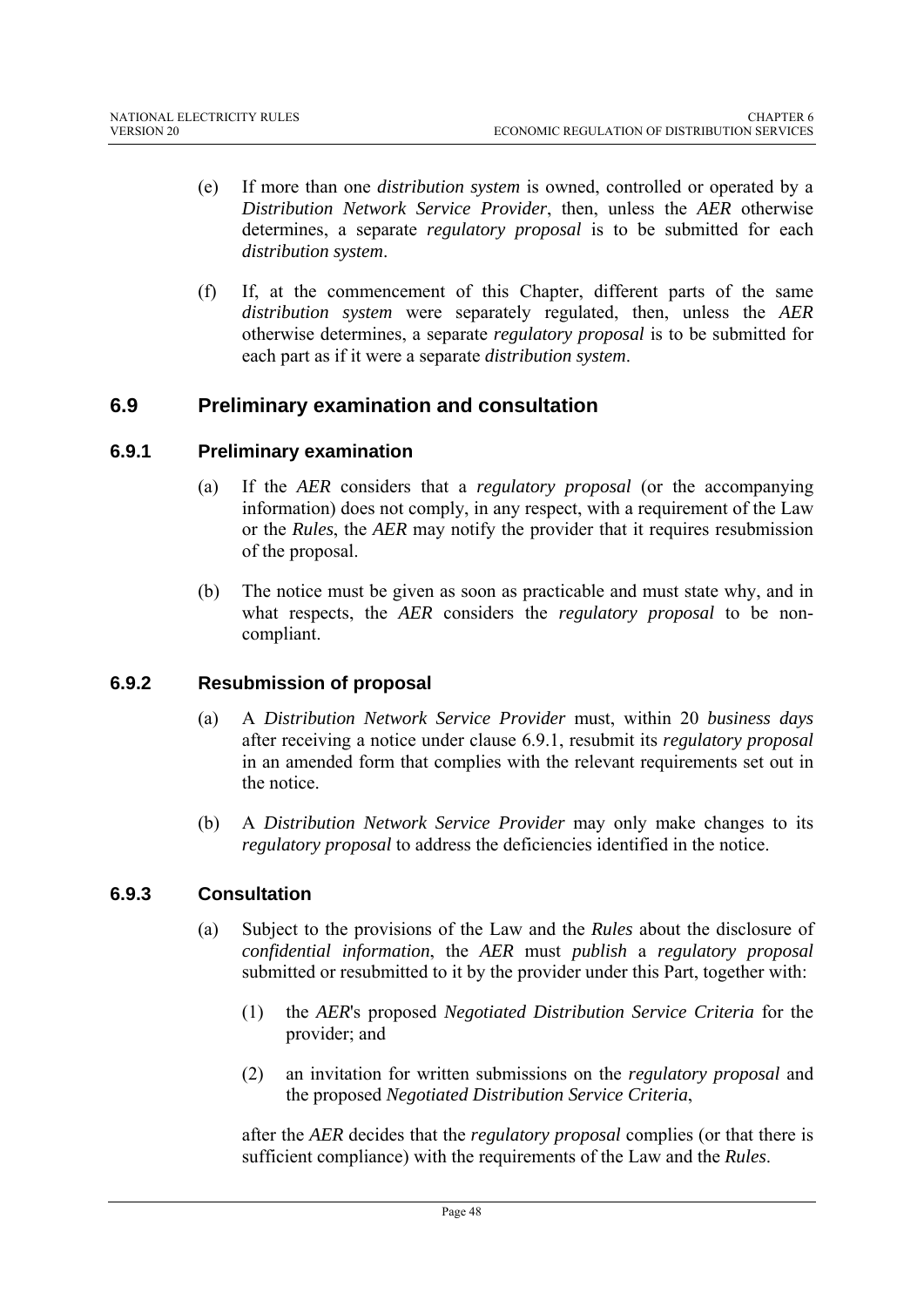- (b) The *AER* may *publish* an issues paper examining issues related to the *regulatory proposal* and the proposed *Negotiated Distribution Service Criteria,* at the same time as, or subsequent to, *publication* of the invitation referred to in paragraph (a)(2).
- (c) Any person may make a written submission to the *AER* on the *regulatory proposal* or the proposed *Negotiated Distribution Service Criteria* within the time specified in the invitation referred to in paragraph  $(a)(2)$ , which must be not earlier than 30 *business days* after the invitation for submissions is *published* under that paragraph.

# **6.10 Draft distribution determination and further consultation**

#### **6.10.1 Making of draft distribution determination**

Subject to rule 6.14(a), the *AER* must consider any written submissions made under rule 6.9 and must make a draft distribution determination in relation to the *Distribution Network Service Provider*.

### **6.10.2 Publication of draft determination and consultation**

- (a) The *AER* must *publish*:
	- (1) the draft distribution determination; and
	- (2) notice of the making of the draft distribution determination; and
	- (3) the *AER*'s reasons for suggesting that the distribution determination should be made as proposed including the draft constituent decisions i.e. the decisions made in accordance with rule 6.12 on which the draft distribution determination is predicated; and
	- (4) notice of a predetermination conference; and
	- (5) an invitation for written submissions on its draft distribution determination.
- (b) The *AER* must hold a predetermination conference at the time, date and place specified in the notice under paragraph (a)(4) for the purpose of explaining the draft distribution determination and receiving oral submissions from interested parties. Any person may attend such a predetermination conference but the procedure to be adopted at the conference will be at the discretion of the senior *AER* representative in attendance.
- (c) Any person may make a written submission to the *AER* on the draft distribution determination within the time specified in the invitation referred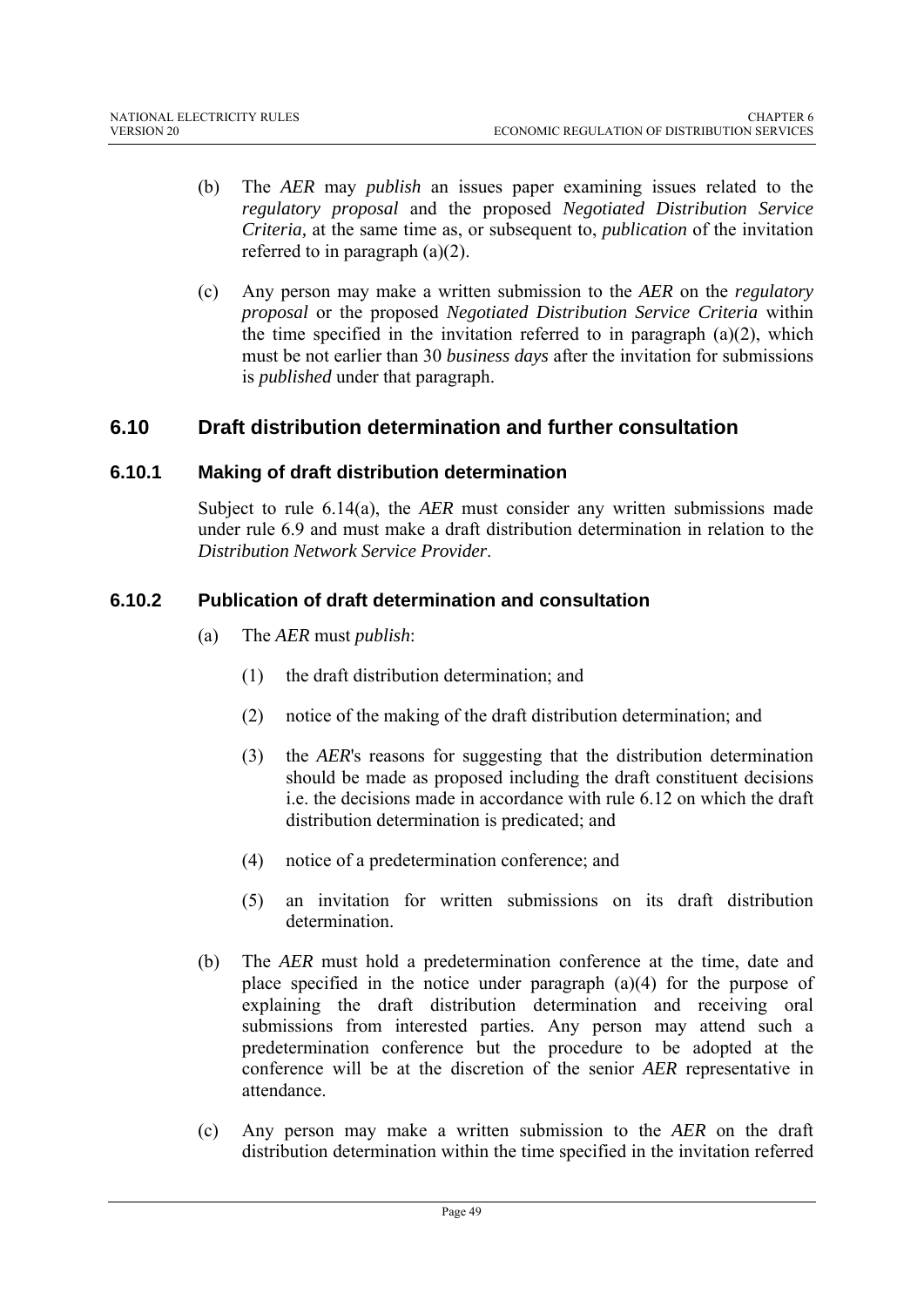to in paragraph (a)(5), which must be not earlier than 30 *business days* after the making of the draft determination.

## **6.10.3 Submission of revised proposal**

- (a) In addition to making written submissions, the *Distribution Network Service Provider* may, not more than 30 *business days* after the publication of the draft distribution determination, submit a revised *regulatory proposal* to the *AER*.
- (b) A *Distribution Network Service Provider* may only make the revisions referred to in paragraph (a) so as to incorporate the substance of any changes required to address matters raised by the draft distribution determination or the *AER*'s reasons for it.
- (c) A revised *regulatory proposal* must comply with the requirements of, and must contain or be accompanied by the information required by, any relevant *regulatory information instrument*.
- (d) Subject to the provisions of the Law and the *Rules* about the disclosure of *confidential information*, the *AER* must *publish* a revised *regulatory proposal* submitted by the *Distribution Network Service Provider* under paragraph (a), together with the accompanying information, as soon as practicable after receipt by the *AER*.
- (e) The *AER* may, but need not, invite written submissions on the revised *regulatory proposal*.

# **6.11 Distribution determination**

## **6.11.1 Making of distribution determination**

Subject to rule 6.14(a), the *AER* must consider any submissions made on the draft distribution determination, or on any revised *regulatory proposal* submitted to it under clause 6.10.3, and must make a distribution determination in relation to the *Distribution Network Service Provider*.

## **6.11.2 Notice of distribution determination**

The *AER* must as soon as practicable, but not later than 2 months before the commencement of the relevant *regulatory control period*, *publish*:

- (1) notice of the making of the distribution determination; and
- (2) the distribution determination itself; and
- (3) the *AER*'s reasons for making the distribution determination in its final form including the constituent decisions i.e. the decisions made in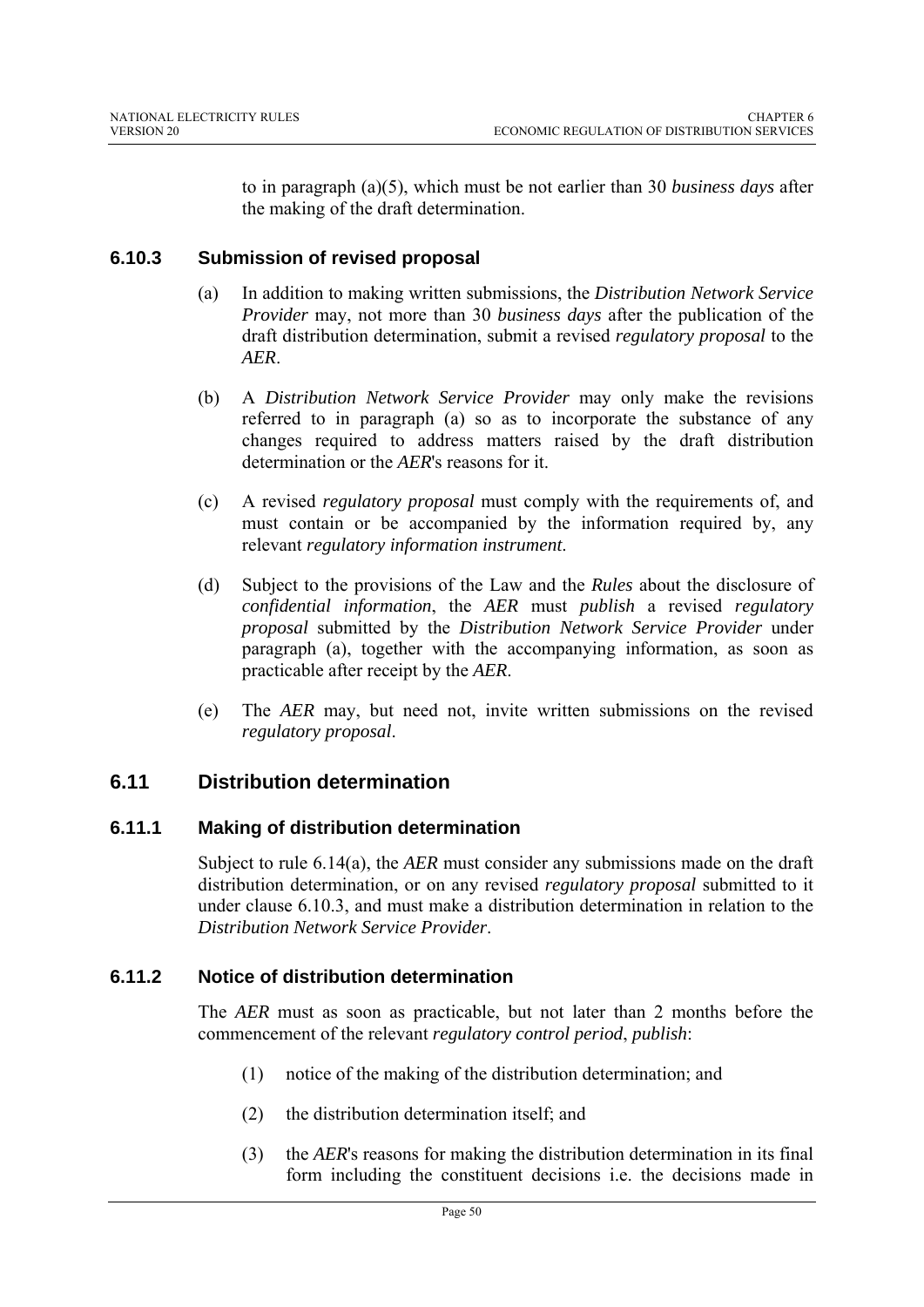accordance with rule 6.12 on which the distribution determination is predicated.

## **6.11.3 Commencement of distribution determination**

- (a) A distribution determination takes effect at the commencement of the *regulatory control period* to which it relates.
- (b) If a period intervenes between the end of one *regulatory control period* and the commencement of a new distribution determination providing for the next *regulatory control period*:
	- (1) the previous distribution determination continues in force during the intervening period; and
	- (2) the previous *approved pricing proposal* continues in force (despite any contrary provision of these *Rules*) during the intervening period and the first *regulatory year* of the later *regulatory control period*; and
	- (3) the later distribution determination is to make provision for appropriate adjustments to the *approved pricing proposals* for subsequent *regulatory years* of the *regulatory control period*.

# **6.12 Requirements relating to draft and final distribution determinations**

## **6.12.1 Constituent decisions**

A distribution determination is predicated on the following decisions by the *AER* (*constituent decisions*):

- (1) a decision on the classification of the services to be provided by the *Distribution Network Service Provider* during the course of the *regulatory control period*;
- (2) a decision on the *Distribution Network Service Provider's* current *building block proposal* in which the *AER* either approves or refuses to approve:
	- (i) the *annual revenue requirement* for the provider, as set out in the *building block proposal*, for each *regulatory year* of the regulatory *control period*; and
	- (ii) the commencement and length of the *regulatory control period* as proposed in the *building block proposal*;
- (3) a decision in which the *AER* either: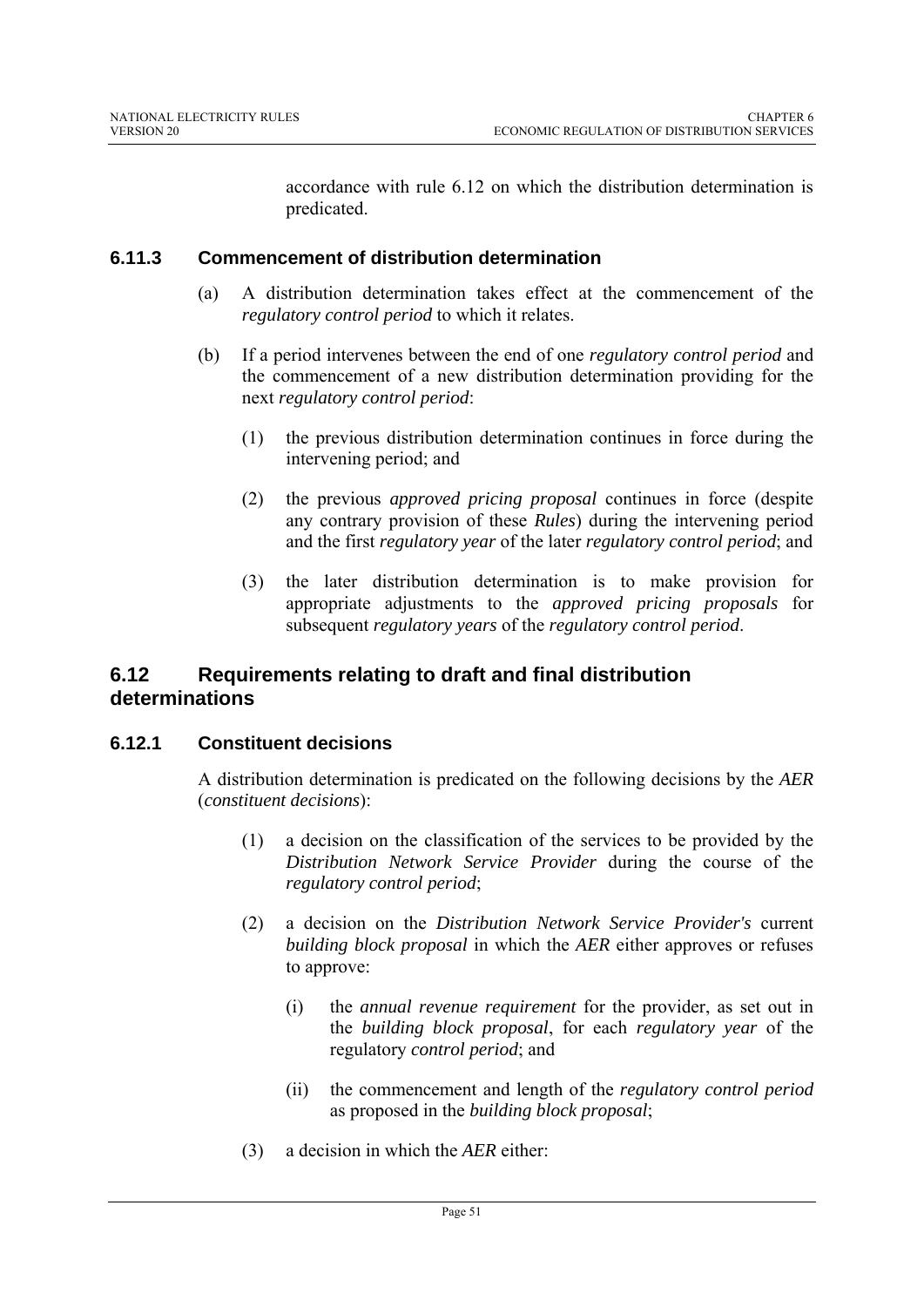- (i) acting in accordance with clause  $6.5.7(c)$ , accepts the total of the forecast capital expenditure for the *regulatory control period* that is included in the current *building block proposal*; or
- (ii) acting in accordance with clause 6.5.7(d), does not accept the total of the forecast capital expenditure for the *regulatory control period* that is included in the current *building block proposal,* in which case the *AER* must set out its reasons for that decision and an estimate of the total of the *Distribution Network Service Provider's* required capital expenditure for the *regulatory control period* that the *AER* is satisfied reasonably reflects the *capital expenditure criteria*, taking into account the *capital expenditure factors*;
- (4) a decision in which the *AER* either:
	- (i) acting in accordance with clause  $6.5.6(c)$ , accepts the total of the forecast operating expenditure for the *regulatory control period* that is included in the current *building block proposal*; or
	- (ii) acting in accordance with clause 6.5.6(d), does not accept the total of the forecast operating expenditure for the *regulatory control period* that is included in the current *building block proposal*, in which case the *AER* must set out its reasons for that decision and an estimate of the total of the *Distribution Network Service Provider's* required operating expenditure for the *regulatory control period* that the *AER* is satisfied reasonably reflects the *operating expenditure criteria*, taking into account the *operating expenditure factors*;
- (5) a decision in relation to the rate of return on whether to apply or depart from a value, method or credit rating level set out in a *statement of regulatory intent* in accordance with clause 6.5.4;
- (6) a decision on the regulatory asset base as at the commencement of the *regulatory control period* in accordance with clause 6.5.1 and schedule 6.2;
- (7) a decision on the estimated cost of corporate income tax to the provider for each *regulatory year* of the *regulatory control period* in accordance with clause 6.5.3 and, where relevant, a *statement of regulatory intent* under clause 6.5.4;
- (8) a decision on whether or not to approve the depreciation schedules submitted by the *Distribution Network Service Provider* and, if the *AER* decides against approving them, a decision determining depreciation schedules in accordance with clause 6.5.5(b);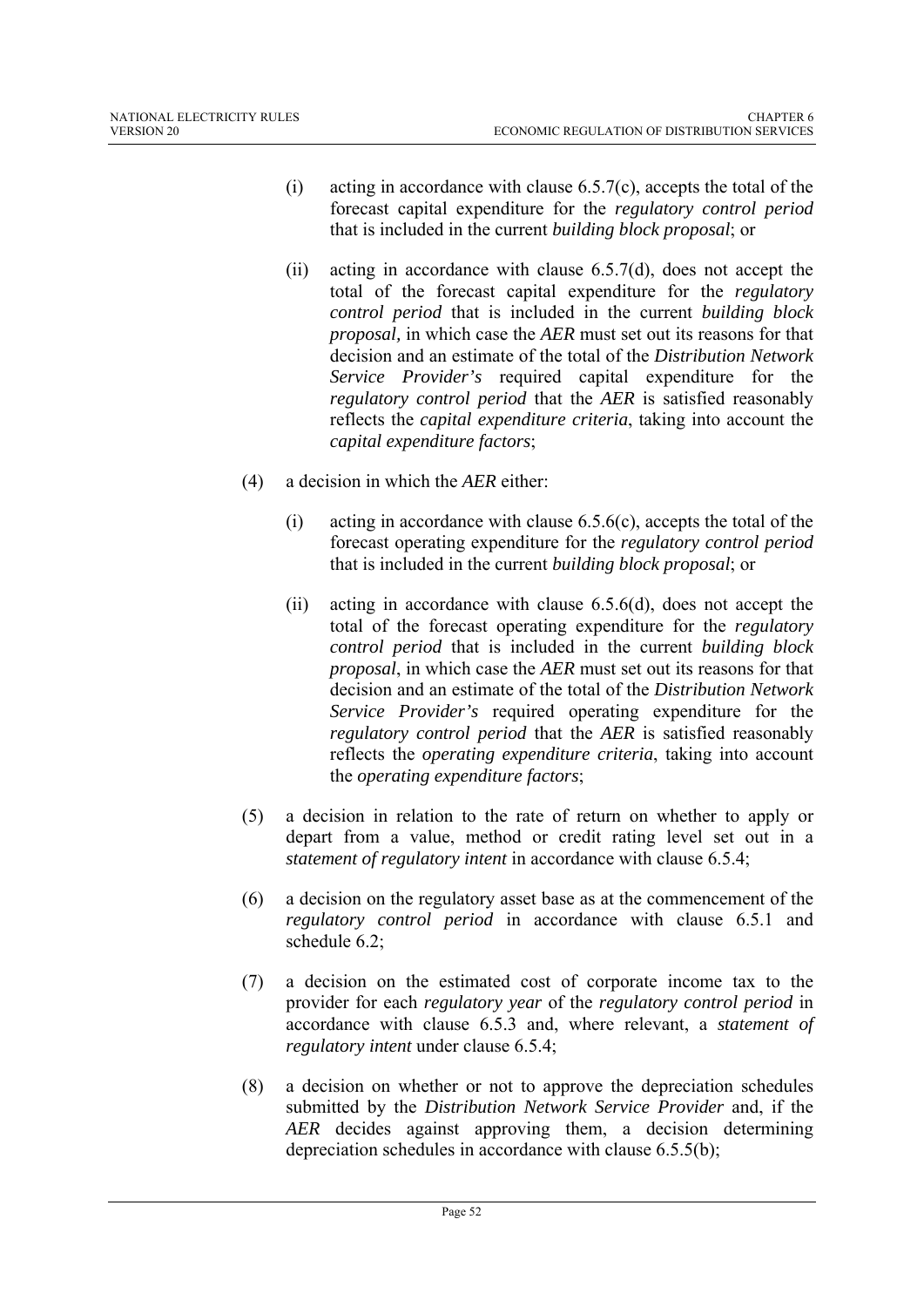- (9) a decision on how any applicable *efficiency benefit sharing scheme*, *service target performance incentive scheme*, or *demand management incentive scheme* is to apply to the *Distribution Network Service Provider*;
- (10) a decision in which the *AER* decides other appropriate amounts, values or inputs;
- (11) a decision on the control mechanism (including the X factor) for *standard control services* (to be in accordance with the relevant *framework and approach paper*);
- (12) a decision on the control mechanism for *alternative control services* (to be in accordance with the relevant *framework and approach paper*);
- (13) a decision on how compliance with a relevant control mechanism is to be demonstrated:
- (14) a decision on the additional *pass through events* that are to apply for the *regulatory control period*;
- (15) a decision on the *negotiating framework* that is to apply to the *Distribution Network Service Provider* for the *regulatory control period* (which may be the *negotiating framework* as proposed by the provider, some variant of it, or a framework substituted by the *AER*);
- (16) a decision in which the *AER* decides the *Negotiated Distribution Service Criteria* for the *Distribution Network Service Provider*;
- (17) a decision on the procedures for assigning customers to *tariff classes*, or reassigning customers from one *tariff class* to another (including any applicable restrictions);
- (17A) a decision on the approval of the proposed *pricing methodology* for *transmission standard control services* (if rule 6.26 applies);
- (18) a decision on whether depreciation for establishing the regulatory asset base as at the commencement of the following *regulatory control period* is to be based on actual or forecast capital expenditure;
- (19) a decision on how the *Distribution Network Service Provider* is to report to the *AER* on its recovery of *Transmission Use of System*  charges for each *regulatory year* of the *regulatory control period* and on the adjustments to be made to subsequent *pricing proposals* to account for over or under recovery of those charges.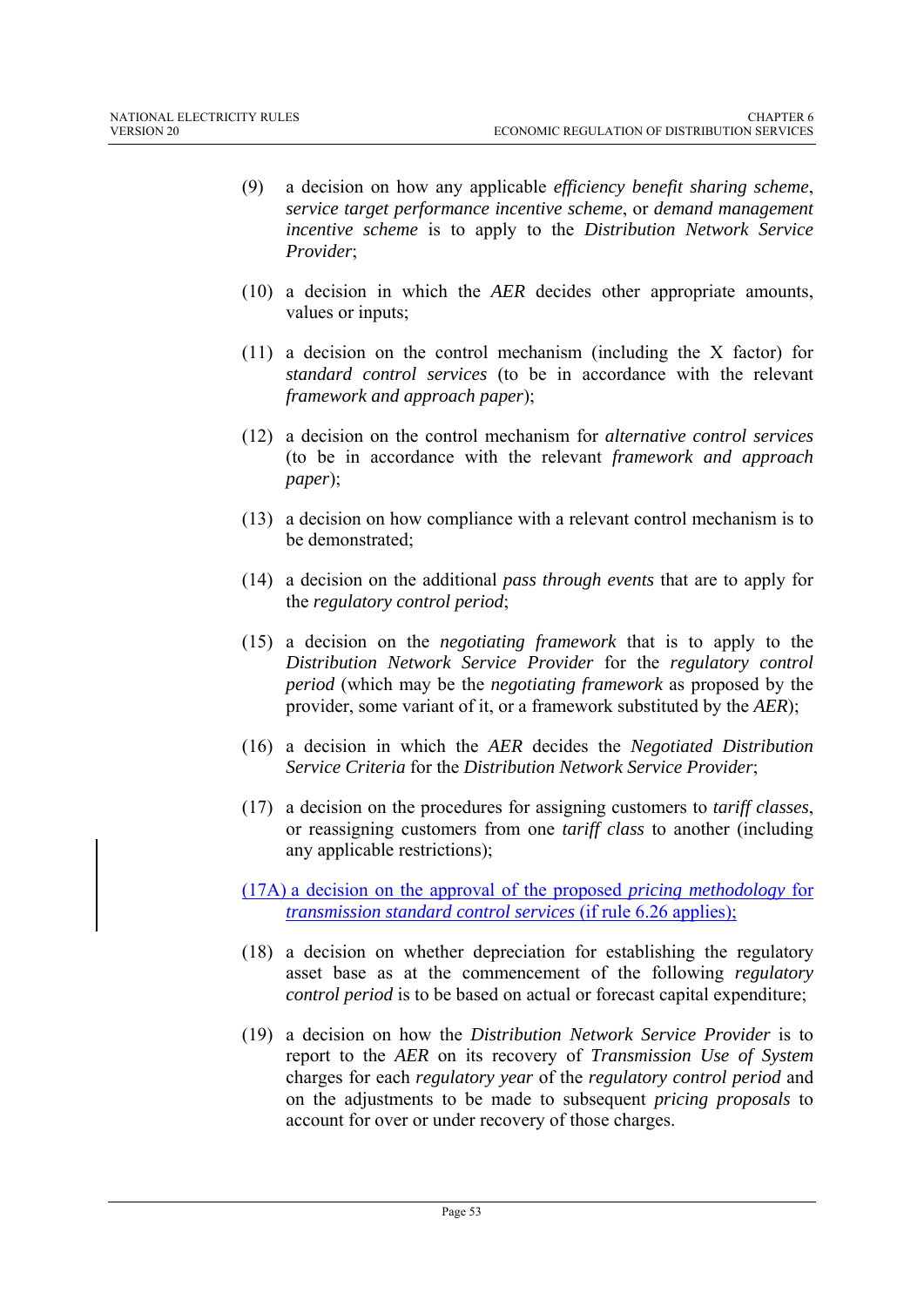### **6.12.2 Reasons for decisions**

The reasons given by the *AER* for a draft distribution determination under rule 6.10 or a final distribution determination under rule 6.11 must set out the basis and rationale of the determination, including:

- (1) details of the qualitative and quantitative methods applied in any calculations and formulae made or used by the *AER*; and
- (2) the values adopted by the *AER* for each of the input variables in any calculations and formulae, including:
	- (i) whether those values have been taken or derived from the provider's current *building block proposal*; and
	- (ii) if not, the rationale for the adoption of those values; and
- (3) details of any assumptions made by the *AER* in undertaking any material qualitative and quantitative analyses; and
- (4) reasons for the making of any decisions, the giving or withholding of any approvals, and the exercise of any discretions, as referred to in this Chapter 6, for the purposes of the determination.

#### **6.12.3 Extent of AER's discretion in making distribution determinations**

- (a) Subject to this clause and other provisions of this Chapter 6 explicitly negating or limiting the *AER*'s discretion, the *AER* has a discretion to accept or approve, or to refuse to accept or approve, any element of a *regulatory proposal*.
- (b) The classification of services must be as set out in the relevant *framework and approach paper* unless the *AER* considers that, in the light of the *Distribution Network Service Provider*'s *regulatory proposal* and the submissions received, there are good reasons for departing from the classification proposed in that paper.
- (c) The control mechanisms must be as set out in the relevant *framework and approach paper*.
- (d) The *AER* must approve the *total revenue requirement* for a *Distribution Network Service Provider* for a *regulatory control period*, and the *annual revenue requirement* for each *regulatory year* of the *regulatory control period*, as set out in the provider's current *building block proposal*, if the *AER* is satisfied that those amounts have been properly calculated using the *post-tax revenue model* on the basis of amounts calculated, determined or forecast in accordance with the requirements of Part C of this Chapter 6.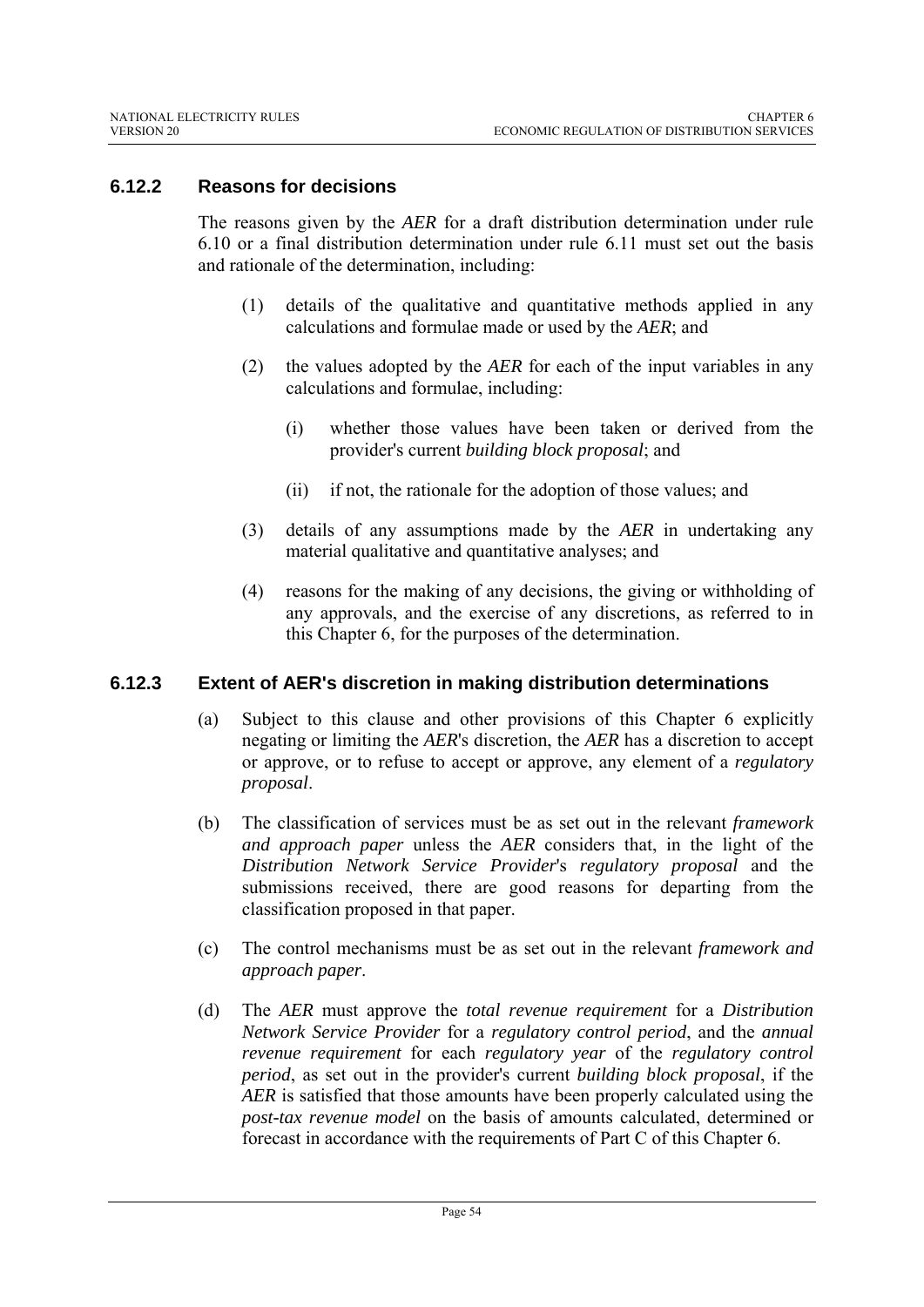- (e) The *AER* must approve a proposed *regulatory control period* if the proposed period consists of 5 *regulatory years*.
- (f) If the *AER* refuses to approve an amount or value referred to in clause 6.12.1, the substitute amount or value on which the distribution determination is based must be:
	- (1) determined on the basis of the current *regulatory proposal*; and
	- (2) amended from that basis only to the extent necessary to enable it to be approved in accordance with the *Rules*.
- (g) The *AER* must approve a proposed *negotiating framework* if the *AER* is satisfied that it adequately complies with the requirements of Part D.
- (h) If the *AER* refuses to approve the proposed *negotiating framework*, the approved amended *negotiating framework* must be:
	- (1) determined on the basis of the current proposed *negotiating framework*; and
	- (2) amended from that basis only to the extent necessary to enable it to be approved in accordance with the *Rules*.

## **6.13 Revocation and substitution of distribution determination for wrong information or error**

- (a) The *AER* may (but is not required to) revoke a distribution determination during a *regulatory control period* if it appears to the *AER* that the determination is affected by a material error or deficiency of one or more of the following kinds:
	- (1) a clerical mistake or an accidental slip or omission;
	- (2) a miscalculation or misdescription;
	- (3) a defect in form;
	- (4) a deficiency resulting from the provision of false or materially misleading information to the *AER*.
- (b) If the *AER* revokes a distribution determination under paragraph (a), the *AER* must make a new distribution determination in substitution for the revoked determination to apply for the remainder of the *regulatory control period* for which the revoked determination was to apply.
- (c) If the *AER* revokes a distribution determination under paragraph (a), the substituted determination must only vary from the revoked determination to the extent necessary to correct the relevant error or deficiency.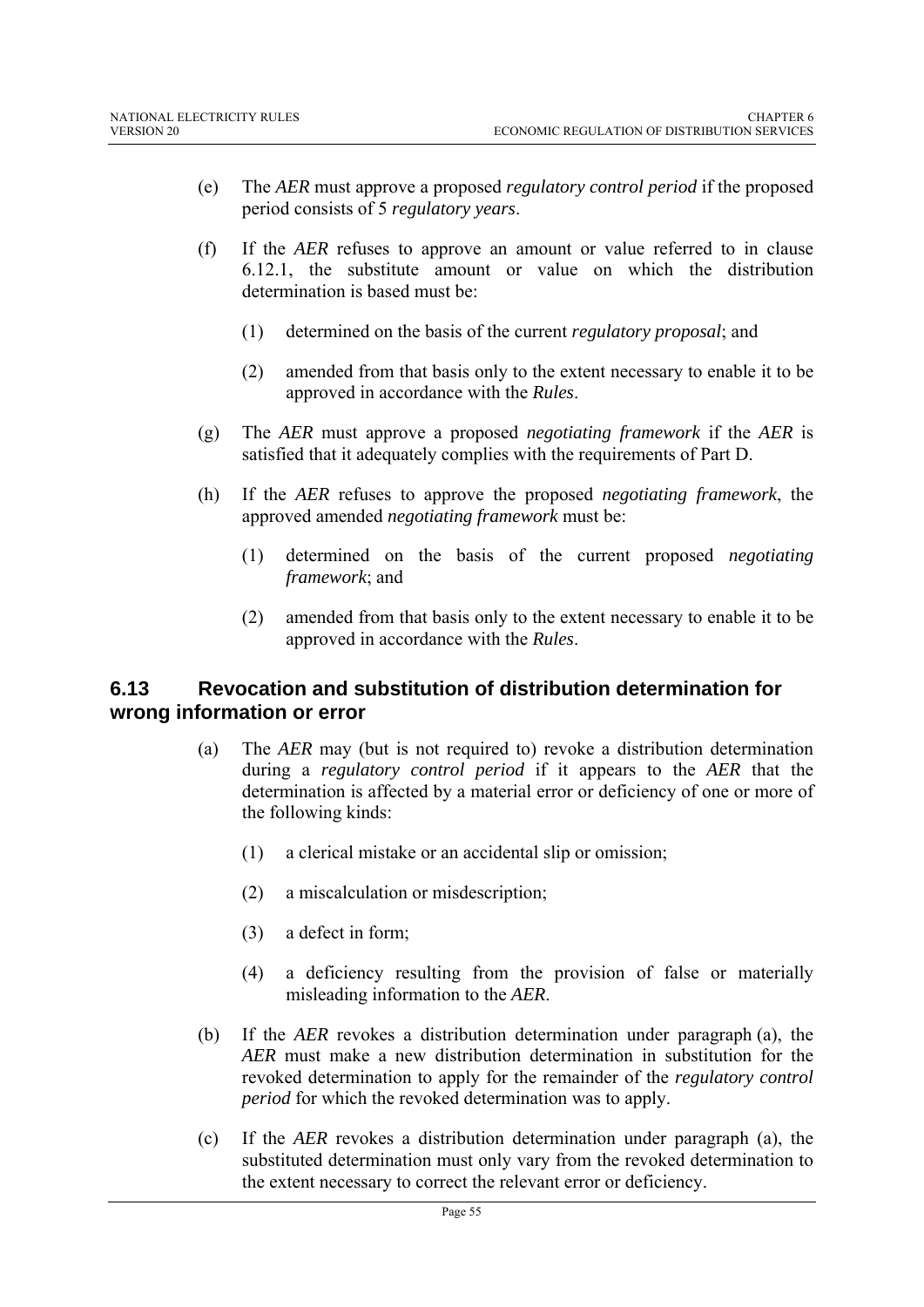(d) The *AER* may only revoke and substitute a distribution determination under this rule 6.13, if it has first consulted with the relevant *Distribution Network Service Provider* and such other persons as it considers appropriate.

## **6.14 Miscellaneous**

- (a) The *AER* may, but is not required to, consider any submission made pursuant to an invitation for submissions after the time for making the submission has expired.
- (b) Nothing in this Part E is to be construed as precluding the *AER* from *publishing* any issues, consultation and discussion papers, or holding any conferences and information sessions, that the *AER* considers appropriate.
- (c) Subject to paragraph (d), as soon as practicable after the *AER* receives a submission in response to an invitation referred to in clause  $6.9.3(a)(2)$  or 6.10.2(a)(5) (whether or not the submission was made before the time for making it has expired), the *AER* must *publish* that submission.
- (d) The *AER* must not *publish* a submission referred to in paragraph (c) to the extent it contains information which has been clearly identified as confidential by the person making the submission.
- (e) The *AER* may give such weight to *confidential information* identified in accordance with paragraph (d) in a submission as it considers appropriate, having regard to the fact that such information has not been made publicly available.
- (f) Paragraph (d) does not apply to the extent that any other provision of the Law or the *Rules* permits or requires such information to be publicly released by the *AER*.

# **Part F Cost Allocation**

## **6.15 Cost allocation**

#### **6.15.1 Duty to comply with Cost Allocation Method**

A *Distribution Network Service Provider* must comply with the *Cost Allocation Method* that has been approved in respect of that provider from time to time by the *AER* under this rule 6.15.

#### **6.15.2 Cost Allocation Principles**

The following principles constitute the *Cost Allocation Principles*:

(1) the detailed principles and policies used by a *Distribution Network Service Provider* to allocate costs between different categories of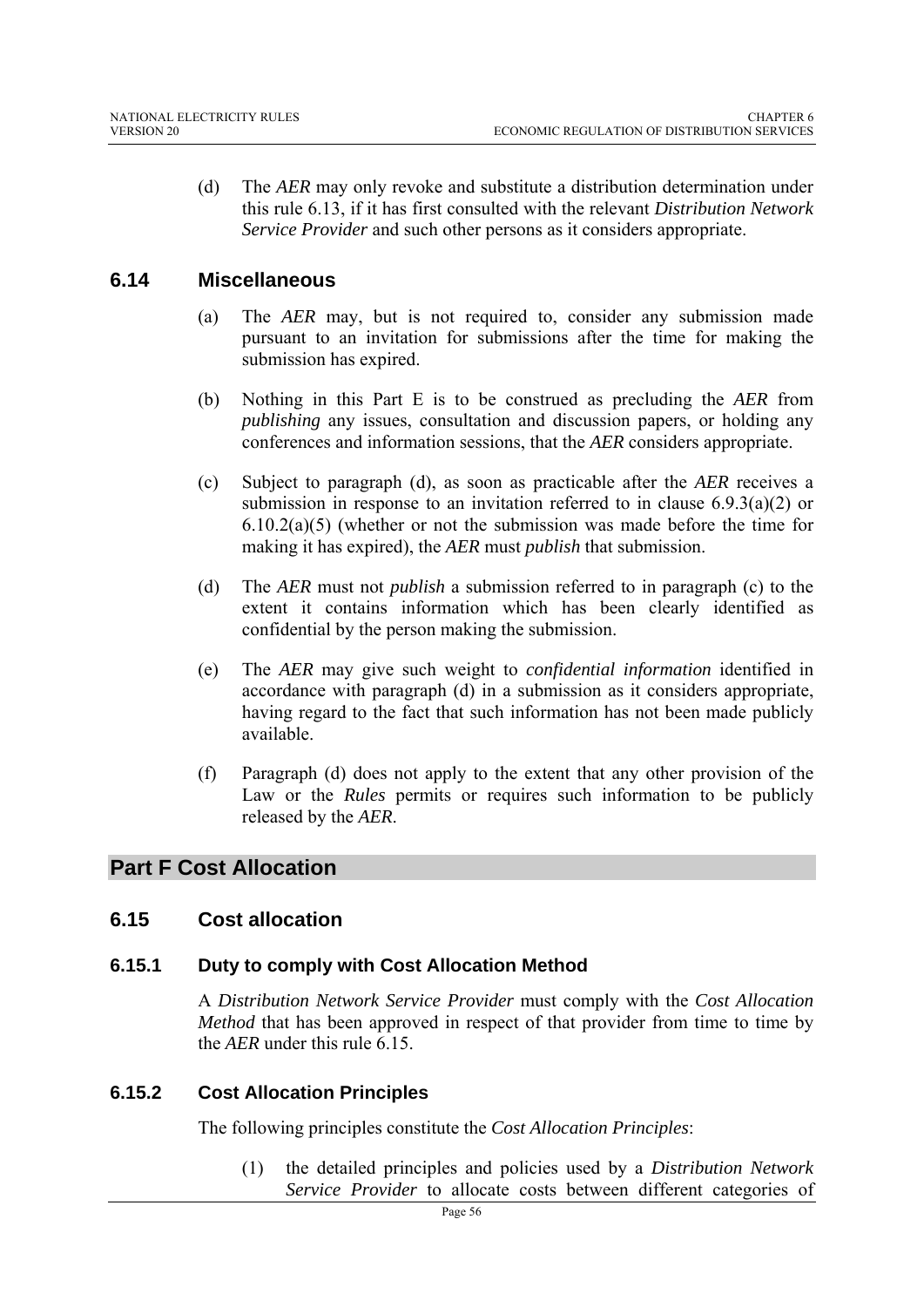*distribution services* must be described in sufficient detail to enable the *AER* to replicate reported outcomes through the application of those principles and policies;

- (2) the allocation of costs must be determined according to the substance of a transaction or event rather than its legal form;
- (3) only the following costs may be allocated to a particular category of *distribution services*:
	- (i) costs which are directly attributable to the provision of those services;
	- (ii) costs which are not directly attributable to the provision of those services but which are incurred in providing those services, in which case such costs must be allocated to the provision of those services using an appropriate allocator which should:
		- (A) except to the extent the cost is immaterial or a causal based method of allocation cannot be established without undue cost and effort, be causation based; and
		- (B) to the extent the cost is immaterial or a causal based method of allocation cannot be established without undue cost and effort, be an allocator that accords with a well accepted cost allocation method;
- (4) any cost allocation method which is used, the reasons for using that method and the numeric quantity (if any) of the chosen allocator must be clearly described;
- (5) the same cost must not be allocated more than once;
- (6) the principles, policies and approach used to allocate costs must be consistent with the *Distribution Ring-Fencing Guidelines*;
- (7) costs which have been allocated to a particular service cannot be reallocated to another service during the course of a *regulatory control period*.

## *Note*

*The Cost Allocation Guidelines are required by clause 6.15.3 to give effect to and be consistent with, the Cost Allocation Principles.*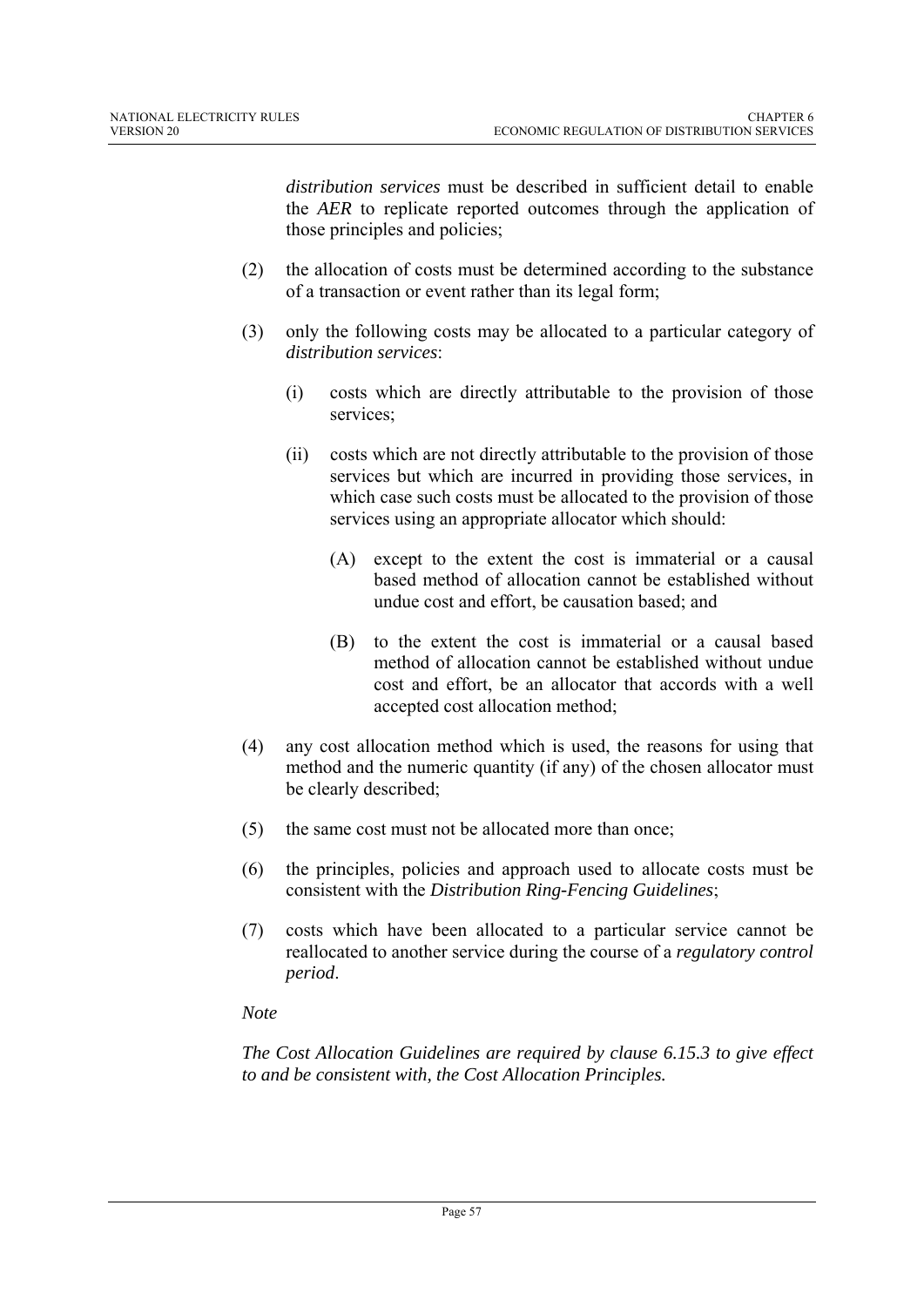## **6.15.3 Cost Allocation Guidelines**

- (a) The *AER* must, in accordance with the *distribution consultation procedures*, make guidelines (the *Cost Allocation Guidelines*) relating to the preparation by a *Distribution Network Service Provider* of its *Cost Allocation Method*.
- (b) The *Cost Allocation Guidelines*:
	- (1) must give effect to and be consistent with the *Cost Allocation Principles*; and
	- (2) may be amended by the *AER* from time to time in accordance with the *distribution consultation procedures*.
- (c) Without limiting the generality of paragraph (b), the *Cost Allocation Guidelines* may specify:
	- (1) the format of a *Cost Allocation Method*; and
	- (2) the detailed information that is to be included in a *Cost Allocation Method*; and
	- (3) the categories of *distribution services* which are to be separately addressed in a *Cost Allocation Method*, such categories being determined by reference to the nature of those services, the persons to whom those services are provided or such other factors as the *AER* considers appropriate; and
	- (4) the allocation methods which are acceptable and the supporting information that is to be included in relation to such methodologies in a *Cost Allocation Method*.
- (d) The *AER* may, from time to time and in accordance with the *distribution consultation procedures*, amend or replace the *Cost Allocation Guidelines*.
- (e) The *AER* must, in accordance with the *distribution consultation procedures,* develop and *publish* the first *Cost Allocation Guidelines* within 6 months after the commencement of these *Rules* and there must be *Cost Allocation Guidelines* available at all times after that date.

#### **6.15.4 Cost Allocation Method**

- (a) Each *Distribution Network Service Provider* must submit to the *AER* for its approval a document setting out its proposed *Cost Allocation Method*:
	- (1) within 12 months after the commencement of these *Rules*; or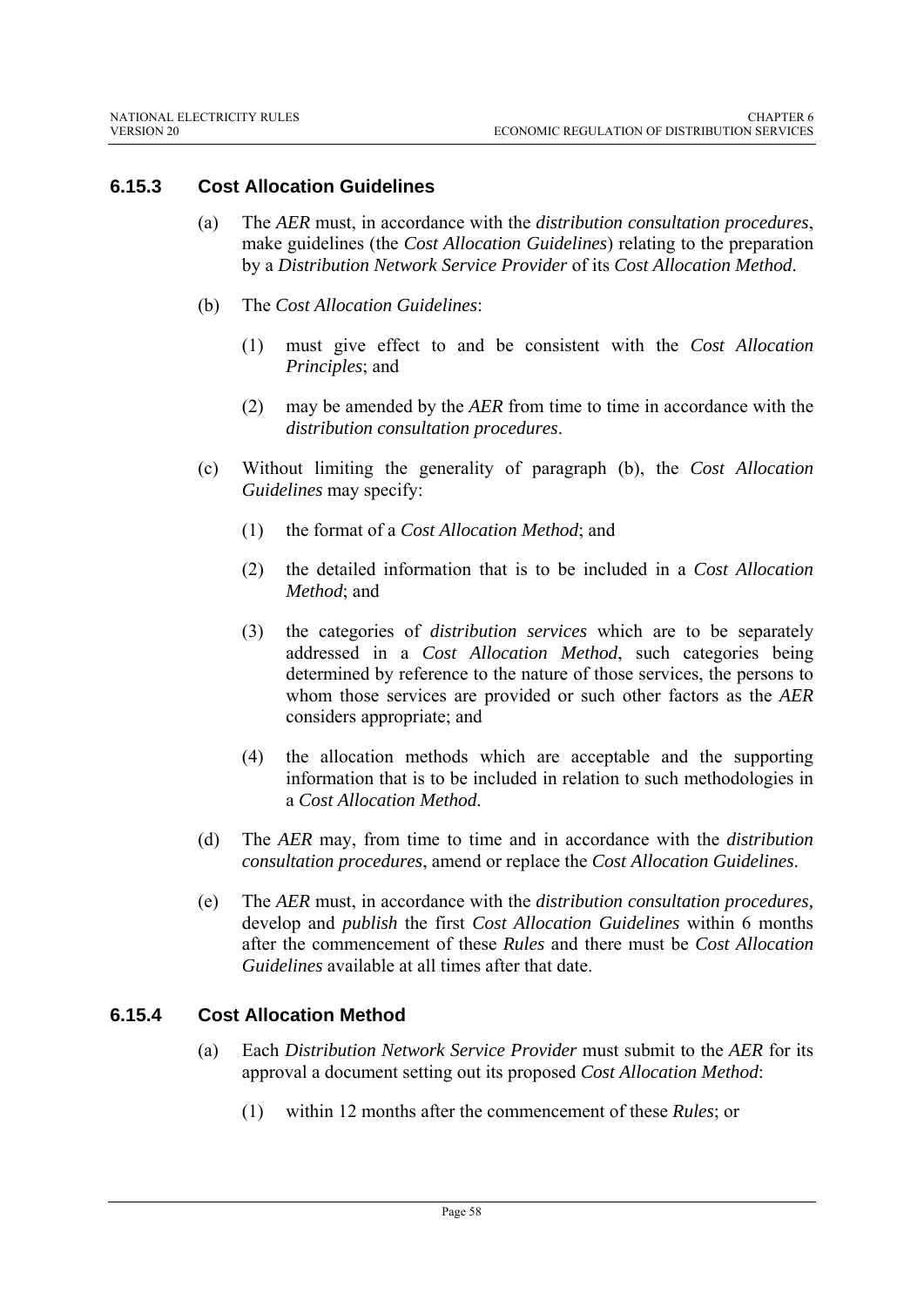- (2) in the case of an entity that becomes a *Distribution Network Service Provider* more than 6 months after the commencement of these *Rules*, within 6 months of being required to do so by the *AER*.
- (b) The *Cost Allocation Method* proposed by a *Distribution Network Service Provider* must give effect to and be consistent with the *Cost Allocation Guidelines*.
- (c) The *AER* may approve or refuse to approve a *Cost Allocation Method* submitted under paragraph (a).
- (d) The *AER* must notify the relevant *Distribution Network Service Provider* of its decision to approve or refuse to approve the *Cost Allocation Method*  submitted to it under paragraph (a) within 6 months of its submission, failing which the *AER* will be taken to have approved it.
- (e) As part of giving any approval referred to in paragraph (c), the *AER* may, after consulting with the relevant *Distribution Network Service Provider*, amend the *Cost Allocation Method* submitted to it, in which case the *Cost Allocation Method* as so amended will be taken to be approved by the *AER*.
- (f) A *Distribution Network Service Provider* may, with the *AER*'s approval, amend its *Cost Allocation Method* from time to time but:
	- (1) the amendment:
		- (i) may be approved on condition that the *Distribution Network Service Provider* agree to incorporate into the amendment specified additional changes to the *Cost Allocation Method* the *AER* reasonably considers necessary or desirable as a result of the amendment as submitted; and
		- (ii) if approved on such a condition, does not take effect unless and until the *Distribution Network Service Provider* notifies the *AER* of its agreement; and
	- (2) if 6 months elapse from the date of the submission of the amendment and the *AER* has not notified the *Distribution Network Service Provider* within that period of its approval or refusal to approve the amendment, the amendment is, at the end of that period, conclusively presumed to have been unconditionally approved.
- (g) A *Distribution Network Service Provider* must amend its *Cost Allocation Method* where the amendment is required by the *AER* to take into account any change to the *Cost Allocation Guidelines,* but the amendment only comes into effect:
	- (1) on the date that the *AER* approves that amendment, or 3 months after the submission of the amendment, whichever is the earlier; and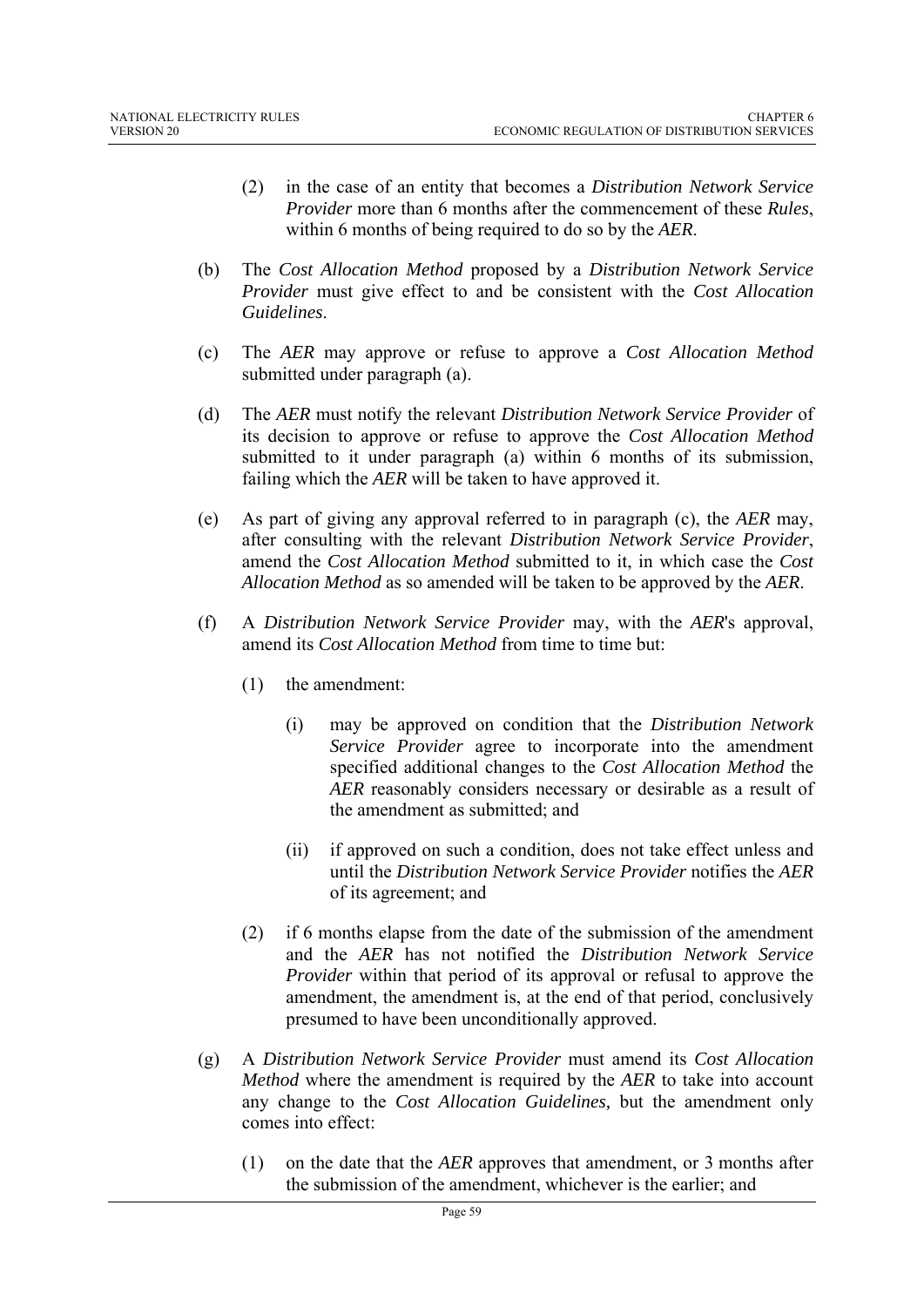- (2) subject to additional changes to the *Cost Allocation Method* (if any) the *AER* reasonably considers necessary or desirable as a result of the amendment and notifies to the *Distribution Network Service Provider* before the amendment takes effect.
- (h) A *Distribution Network Service Provider* must maintain a current copy of its *Cost Allocation Method* on its website.

## **Part G Distribution consultation procedures**

### **6.16 Distribution consultation procedures**

- (a) This rule 6.16 applies wherever the *AER* is required to comply with the *distribution consultation procedures*. For the avoidance of doubt, the *distribution consultation procedures* are separate from, and (where they are required to be complied with) apply to the exclusion of, the *Rules* consultation procedures under rule 8.9.
- (b) If the *AER* is required to comply with the *distribution consultation procedures* in making, developing or amending any guidelines, models or schemes, or in reviewing any values or methods, it must *publish:*
	- (1) the proposed guideline, model, scheme, amendment or revised value or method; and
	- (2) an explanatory statement that sets out the provision of the *Rules* under or for the purposes of which the guideline, model, scheme or amendment is proposed to be made or developed or the value or method is required to be reviewed, and the reasons for the proposed guideline, model, scheme, amendment or revised value or method; and
	- (3) an invitation for written submissions on the proposed guideline, model, scheme, amendment or revised value or method.
- (c) The invitation must allow no less than 30 *business days* for the making of submissions, and the *AER* is not required to consider any submission made pursuant to that invitation after this time period has expired.
- (d) The *AER* may *publish* such issues, consultation and discussion papers, and hold such conferences and information sessions, in relation to the proposed guideline, model, scheme, amendment or revised value or method as it considers appropriate.
- (e) Within 80 *business days* of *publishing* the documents referred to in paragraph (b), the *AER* must *publish*:
	- (1) its final decision on the guideline, model, scheme, amendment, value or method that sets out: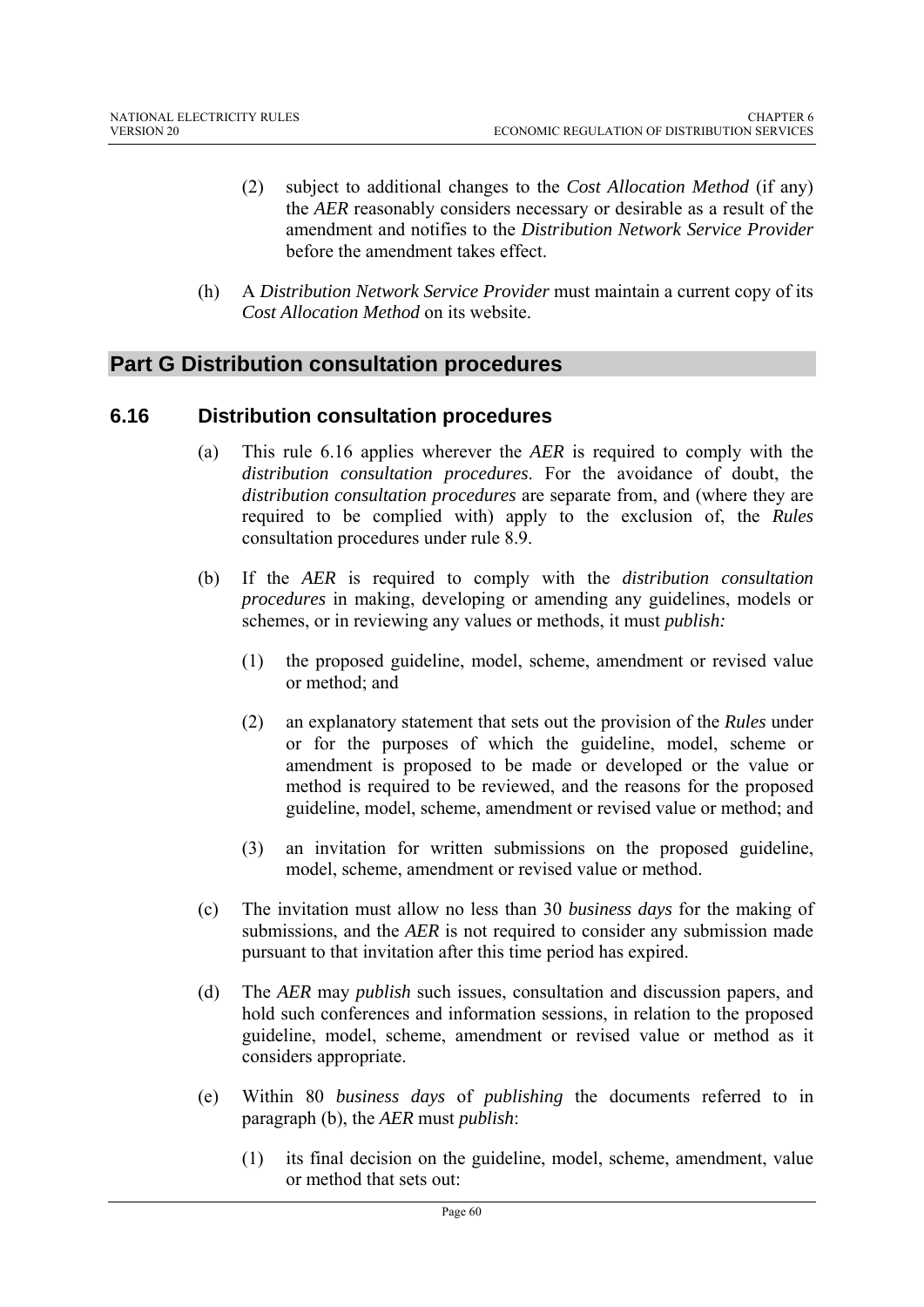- (i) the guideline, model, scheme, amendment or revised value or method (if any); and
- (ii) the provision of the *Rules* under which or for the purposes of which the guideline, model, scheme or amendment is being made or developed or the value or method is being reviewed; and
- (iii) the reasons for the guideline, model, scheme, amendment value or method; and
- (2) notice of the making of the final decision on the guideline, model, scheme, amendment, value or method.
- (f) Subject to paragraph (c), the *AER* must, in making its final decision referred to in paragraph  $(e)(1)$ , consider any submissions made pursuant to the invitation for submissions referred to in paragraph  $(b)(3)$ , and the reasons referred to in paragraph  $(e)(1)(iii)$  must include:
	- (1) a summary of each issue raised in those submissions that the *AER* reasonably considers to be material; and
	- (2) the *AER*'s response to each such issue.
- (g) The *AER* may extend the time within which it is required to publish its final decision if:
	- (1) the consultation involves questions of unusual complexity or difficulty; or
	- (2) the extension of time has become necessary because of circumstances beyond the *AER*'s control.

# **Part H Ring-Fencing Arrangements for Distribution Network Service Providers**

# **6.17 Distribution Ring-Fencing Guidelines**

## **6.17.1 Compliance with Distribution Ring-Fencing Guidelines**

All *Distribution Network Service Providers* must comply with the *Distribution Ring-Fencing Guidelines* prepared in accordance with clause 6.17.2.

## **6.17.2 Development of Distribution Ring-Fencing Guidelines**

(a) Guidelines may be developed by the *AER* for the accounting and functional separation of the provision of *direct control services* by *Distribution Network Service Providers* from the provision of other services by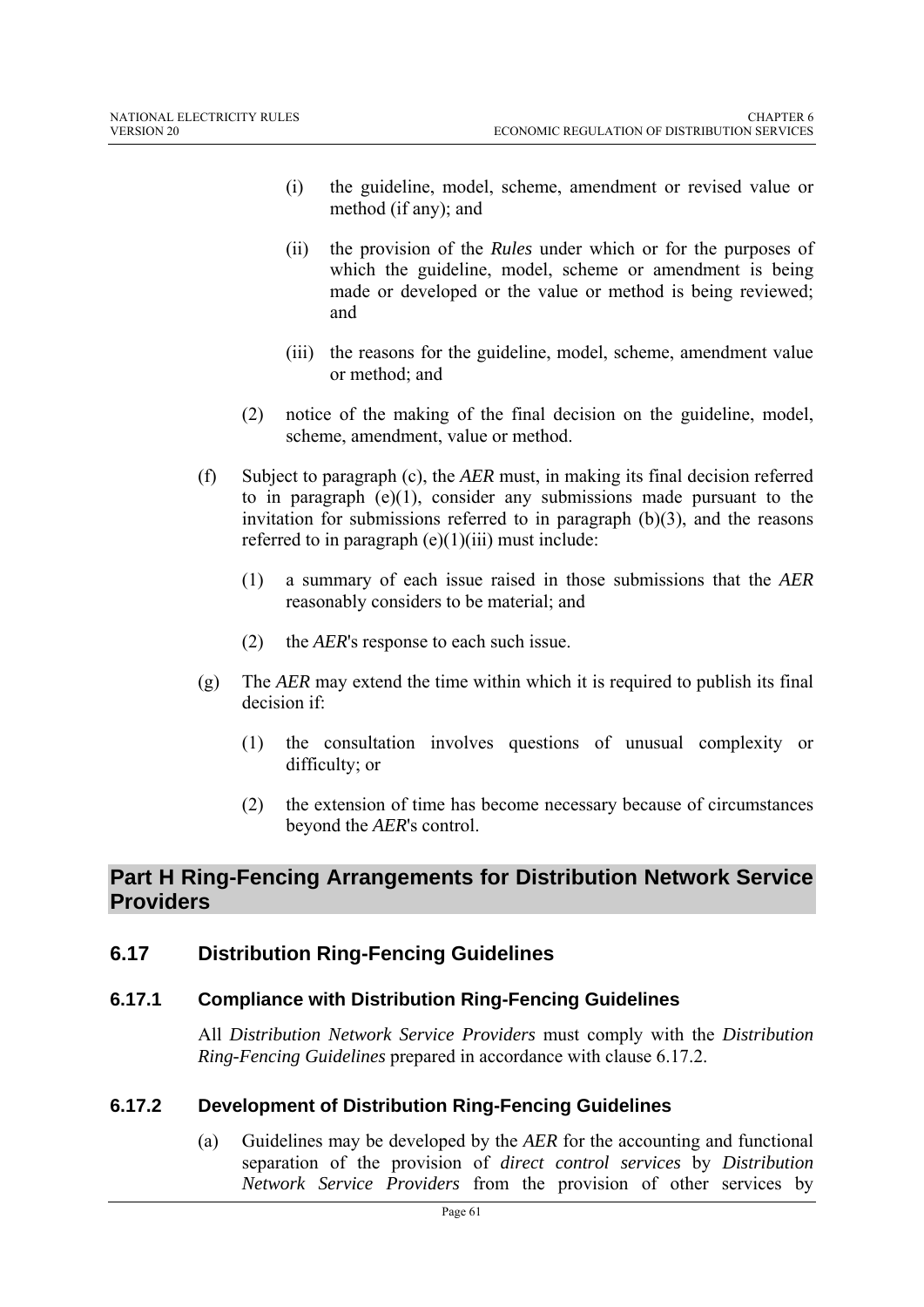*Distribution Network Service Providers* (the *Distribution Ring-Fencing Guidelines*). The guidelines may vary in application as between different *participating jurisdiction*s.

*Note:* 

*Clause 11.14.5 will have a bearing on the application of these guidelines in certain cases.* 

- (b) The *Distribution Ring-Fencing Guidelines* may include, but are not limited to:
	- (1) provisions defining the need for and extent of:
		- (i) legal separation of the entity through which a *Distribution Network Service Provider* provides *network services* from any other entity through which it conducts business; and
		- (ii) the establishment and maintenance of consolidated and separate accounts for *standard control services, alternative control services* and other services provided by the *Distribution Network Service Provider*; and
		- (iii) allocation of costs between *standard control services*, *alternative control services* and other services provided by the *Distribution Network Service Provider*; and
		- (iv) limitations on the flow of information between the *Distribution Network Service Provider* and any other person; and
		- (v) limitations on the flow of information where there is the potential for a competitive disadvantage between those parts of the *Distribution Network Service Provider's* business which provide *direct control services* and parts of the provider's business which provide any other services; and
	- (2) provisions allowing the AER to add to or to waive a Distribution Network Service Provider's obligations under the Distribution Ring-Fencing Guidelines.
- (c) In developing or amending the *Distribution Ring-Fencing Guidelines* the *AER* must consider, without limitation, the need, so far as practicable, for consistency between the *Distribution Ring-Fencing Guidelines* and the *Transmission Ring-Fencing Guidelines*.
- (d) In developing or amending the *Distribution Ring-Fencing Guidelines*, the *AER* must consult with *participating jurisdictions*, *Registered Participants*, *NEMMCO* and other *interested parties*, and such consultation must be otherwise in accordance with the *distribution consultation procedures*.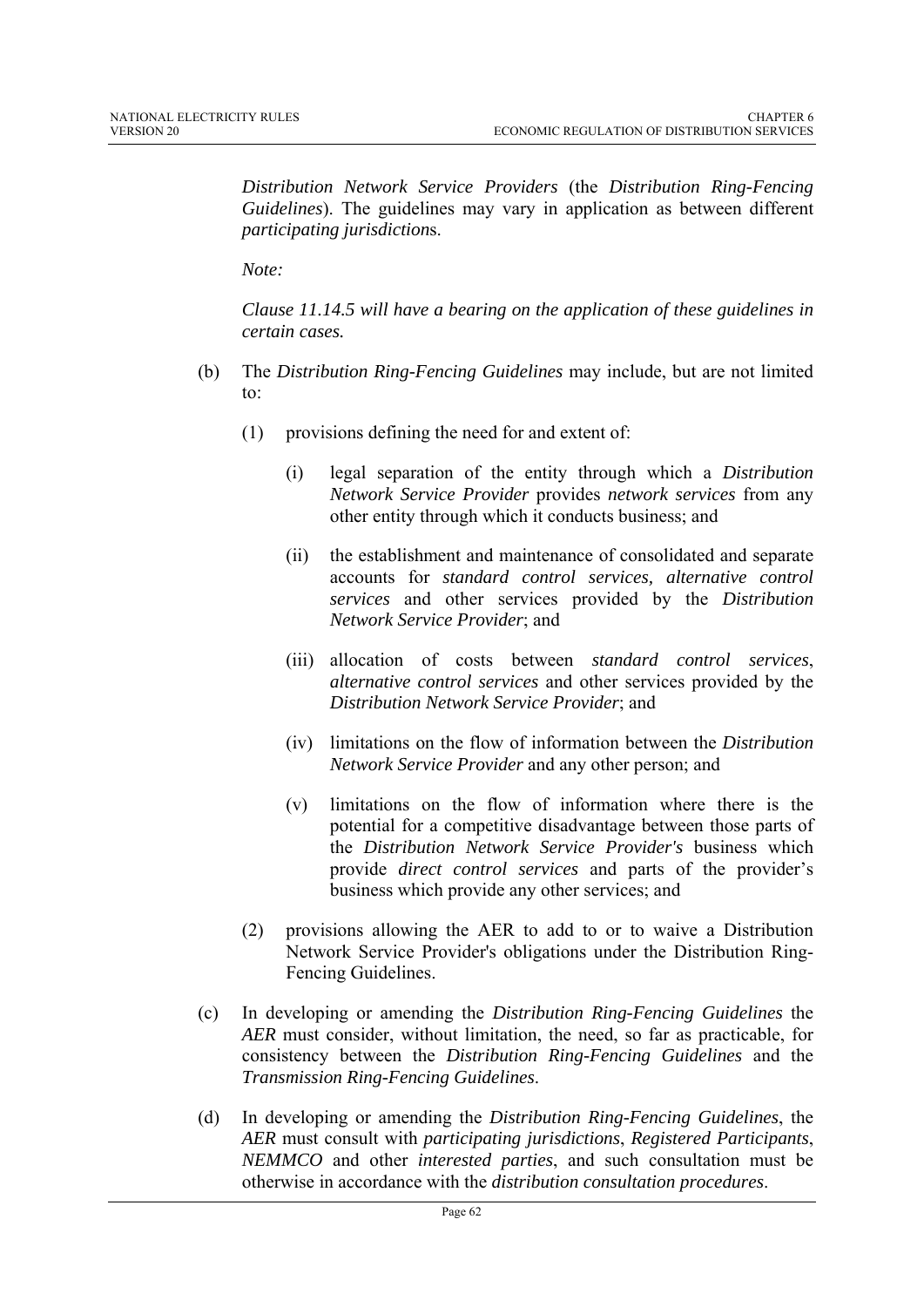# **Part I Distribution Pricing Rules**

# **6.18 Distribution Pricing Rules**

### **6.18.1 Application of this Part**

This Part applies to tariffs and *tariff classes* related to *direct control services*.

### **6.18.2 Pricing proposals**

- (a) A *Distribution Network Service Provider* must:
	- (1) submit to the *AER*, as soon as practicable, and in any case within 15 *business days*, after *publication* of the distribution determination, a *pricing proposal* (the "initial *pricing proposal*") for the first *regulatory year* of the *regulatory control period*; and
	- (2) submit to the *AER*, at least 2 months before the commencement of the second and each subsequent *regulatory year* of the *regulatory control period*, a further *pricing proposal* (an "annual *pricing proposal*') for the relevant *regulatory year*.
- (b) A *pricing proposal* must:
	- (1) set out the *tariff classes* that are to apply for the relevant *regulatory year*; and
	- (2) set out the proposed tariffs for each *tariff class*; and
	- (3) set out, for each proposed tariff, the *charging parameters* and the elements of service to which each *charging parameter* relates; and
	- (4) set out, for each *tariff class* related to *standard control services*, the expected weighted average revenue for the relevant *regulatory year* and also for the current *regulatory year*; and
	- (5) set out the nature of any variation or adjustment to the tariff that could occur during the course of the *regulatory year* and the basis on which it could occur; and
	- (6) set out how charges incurred by the *Distribution Network Service Provider* for *transmission use of system services* are to be passed on to customers and any adjustments to tariffs resulting from over or under recovery of those charges in the previous *regulatory year*; and
	- (7) demonstrate compliance with the *Rules* and any applicable distribution determination; and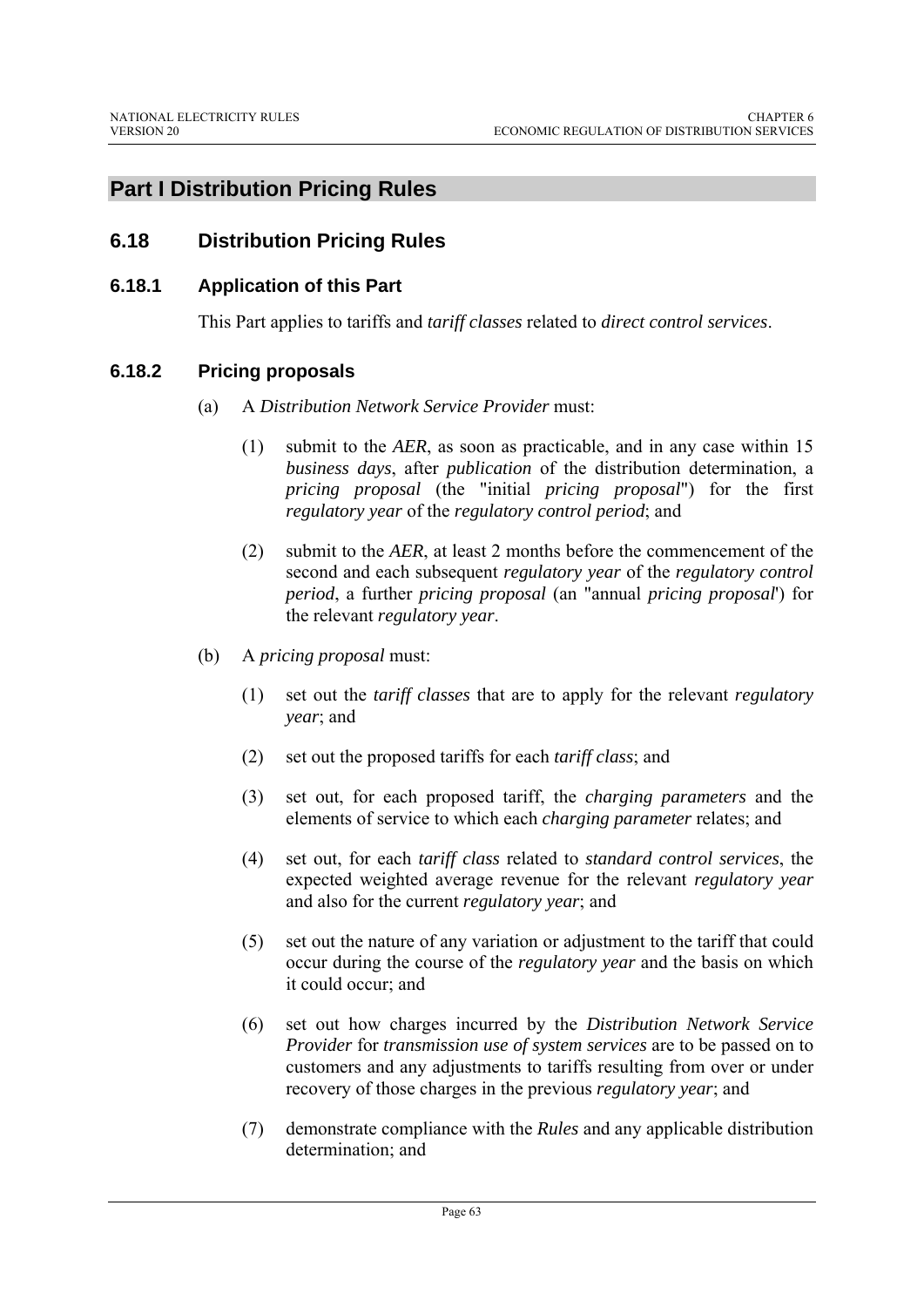- (8) describe the nature and extent of change from the previous *regulatory year* and demonstrate that the changes comply with the *Rules* and any applicable distribution determination.
- (c) The *AER* must on receipt of a *pricing proposal* from a *Distribution Network Service Provider publish* the proposal.

## **6.18.3 Tariff classes**

- (a) A *pricing proposal* must define the *tariff classes* into which customers for *direct control services* are divided.
- (b) Each customer for *direct control services* must be a member of 1 or more *tariff classes*.
- (c) Separate *tariff classes* must be constituted for customers to whom *standard control services* are supplied and customers to whom *alternative control services* are supplied (but a customer for both *standard control services* and *alternative control services* may be a member of 2 or more *tariff classes*).
- (d) A *tariff class* must be constituted with regard to:
	- (1) the need to group customers together on an economically efficient basis; and
	- (2) the need to avoid unnecessary transaction costs.

## **6.18.4 Principles governing assignment or re-assignment of customers to tariff classes and assessment and review of basis of charging**

- (a) In formulating provisions of a distribution determination governing the assignment of customers to *tariff classes* or the re-assignment of customers from one *tariff class* to another, the *AER* must have regard to the following principles:
	- (1) customers should be assigned to *tariff classes* on the basis of one or more of the following factors:
		- (i) the nature and extent of their usage;
		- (ii) the nature of their *connection* to the *network*;
		- (iii) whether remotely-read interval metering or other similar metering technology has been installed at the customer's premises as a result of a *regulatory obligation or requirement*;
	- (2) customers with a similar *connection* and usage profile should be treated on an equal basis;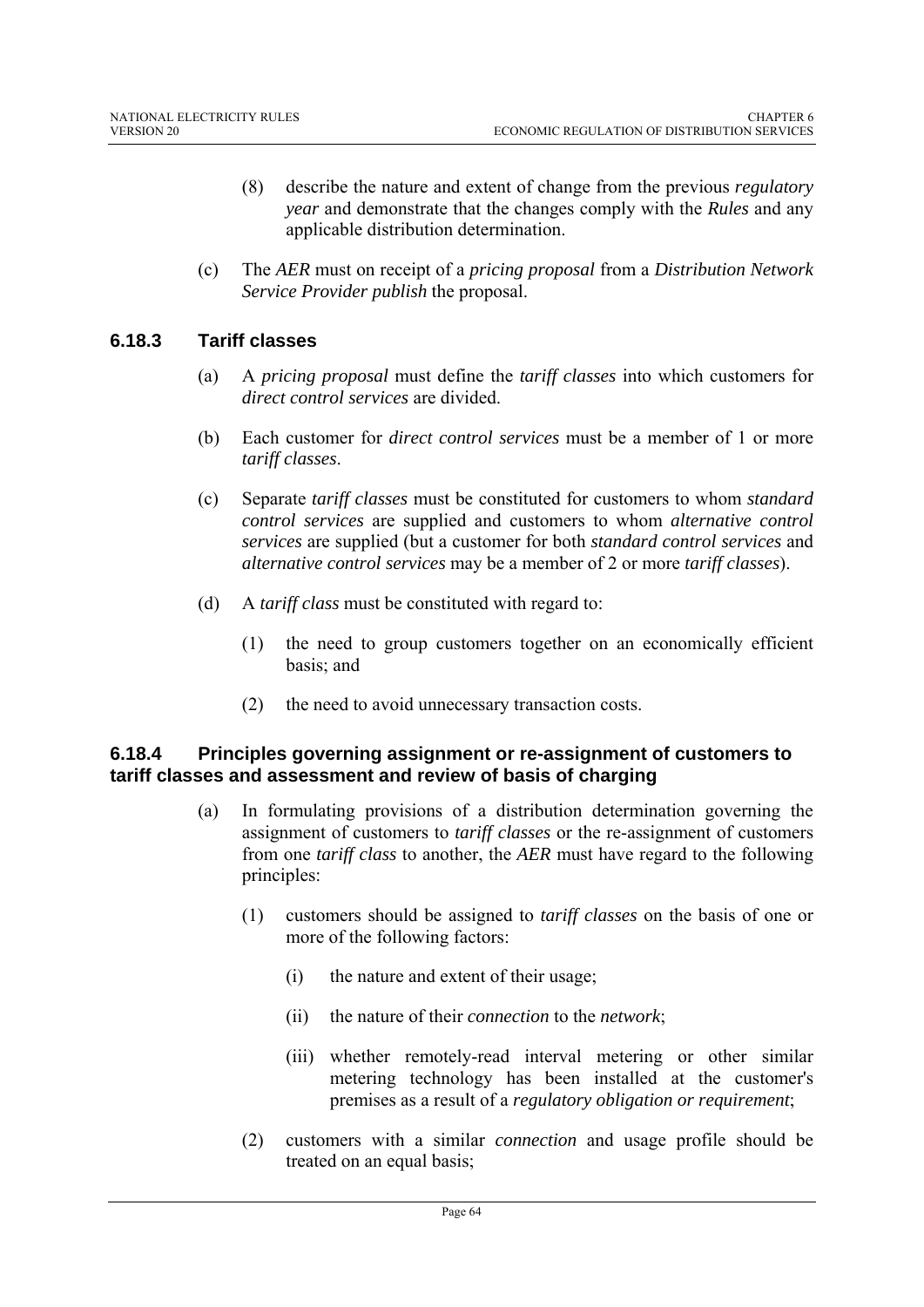- (3) however, customers with micro-generation facilities should be treated no less favourably than customers without such facilities but with a similar load profile;
- (4) a *Distribution Network Service Provider's* decision to assign a customer to a particular *tariff class*, or to re-assign a customer from one *tariff class* to another should be subject to an effective system of assessment and review.

#### *Note:*

*If (for example) a customer is assigned (or reassigned) to a tariff class on the basis of the customer's actual or assumed maximum demand, the system of assessment and review should allow for the reassignment of a customer who demonstrates a reduction or increase in maximum demand to a tariff class that is more appropriate to the customer's load profile.* 

(b) If the *charging parameters* for a particular tariff result in a basis of charge that varies according to the usage or load profile of the customer, a distribution determination must contain provisions for an effective system of assessment and review of the basis on which a customer is charged.

## **6.18.5 Pricing principles**

- (a) For each *tariff class*, the revenue expected to be recovered should lie on or between:
	- (1) an upper bound representing the stand alone cost of serving the customers who belong to that class; and
	- (2) a lower bound representing the avoidable cost of not serving those customers.
- (b) A tariff, and if it consists of 2 or more *charging parameters*, each *charging parameter* for a *tariff class*:
	- (1) must take into account the long run marginal cost for the service or, in the case of a *charging parameter*, for the element of the service to which the *charging parameter* relates; and
	- (2) must be determined having regard to:
		- (i) transaction costs associated with the tariff or each *charging parameter*; and
		- (ii) whether customers of the relevant *tariff class* are able or likely to respond to price signals.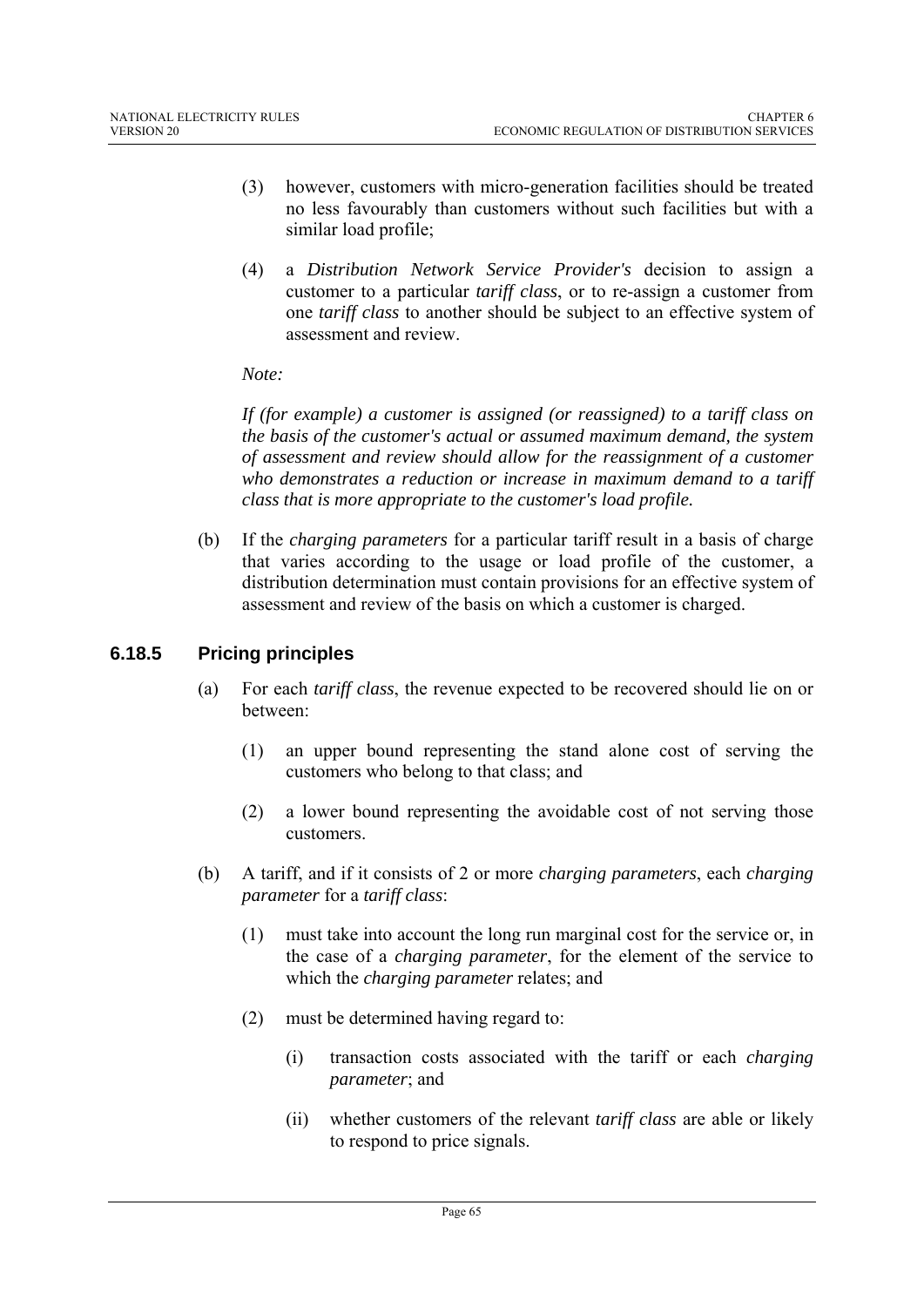(c) If, however, as a result of the operation of paragraph (b), the *Distribution Network Service Provider* may not recover the expected revenue, the provider must adjust its tariffs so as to ensure recovery of expected revenue with minimum distortion to efficient patterns of consumption.

### **6.18.6 Side constraints on tariffs for standard control services**

- (a) This clause applies only to *tariff classes* related to the provision of *standard control services*.
- (b) The expected weighted average revenue to be raised from a *tariff class* for a particular *regulatory year* of a *regulatory control period* must not exceed the corresponding expected weighted average revenue for the preceding *regulatory year* by more than the permissible percentage.
- (c) The permissible percentage is the greater of the following:
	- (1) the CPI-X limitation on any increase in the *Distribution Network Service Provider*'s expected weighted average revenue between the two *regulatory year*s plus 2%;

*Note:* 

*The calculation is of the form*  $(1 + CPI)(1 - X)(1 + 2\%)$ 

(2) CPI plus 2%.

*Note:* 

*The calculation is of the form*  $(1 + CPI)(1 + 2\%)$ 

- (d) In deciding whether the permissible percentage has been exceeded in a particular *regulatory year*, the following are to be disregarded:
	- (1) the recovery of revenue to accommodate a variation to the distribution determination under rule 6.6 or 6.13;
	- (2) the recovery of revenue to accommodate pass through of charges for *transmission use of system services* to customers.
- (e) This clause does not, however, limit the extent a tariff for customers with remotely-read interval metering or other similar metering technology may vary according to the time or other circumstances of the customer's usage.

## **6.18.7 Recovery of charges for transmission use of system services**

(a) A *pricing proposal* must provide for tariffs designed to pass on to customers the charges to be incurred by the *Distribution Network Service Provider* for *transmission use of system services*.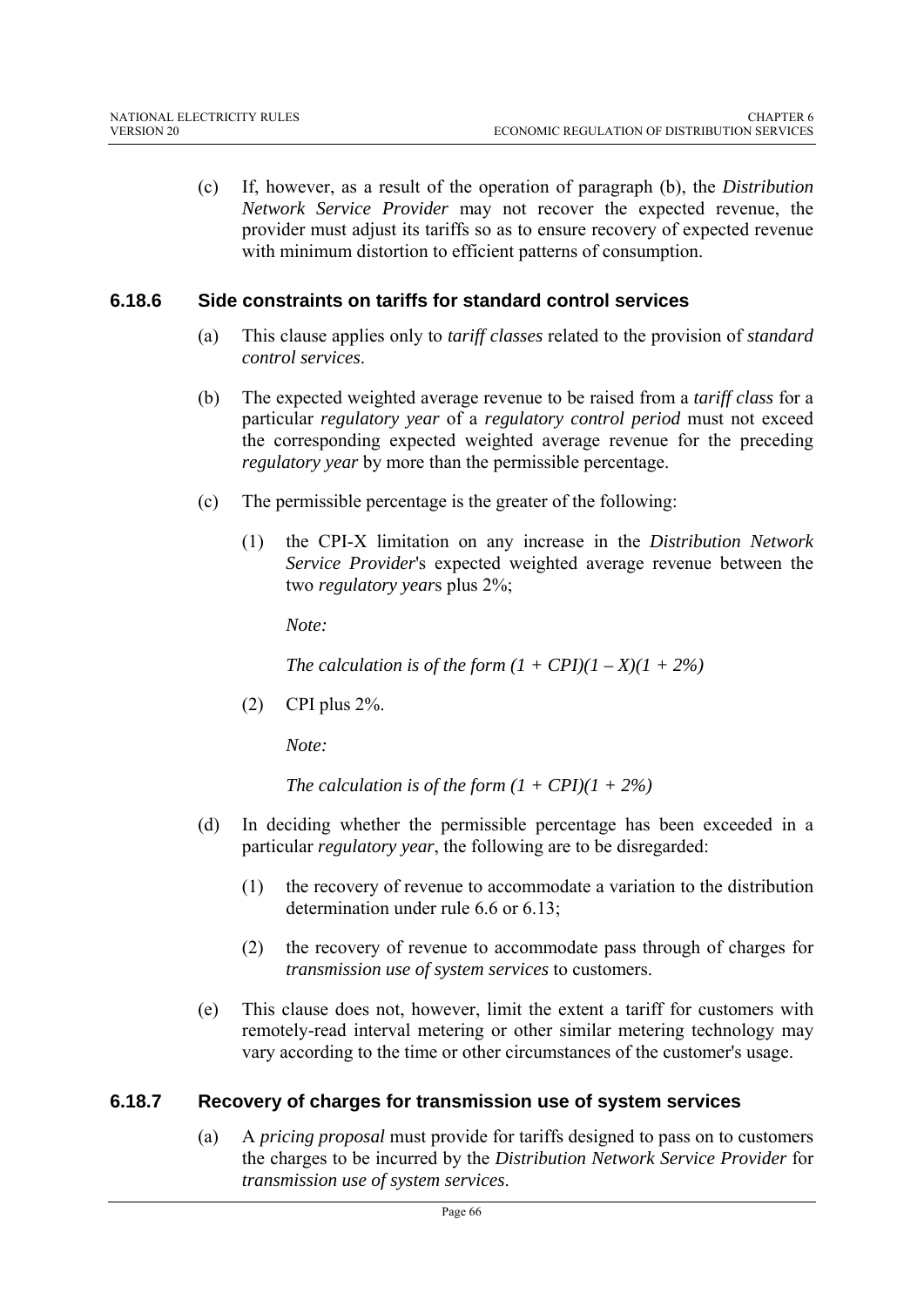- (b) The amount to be passed on to customers for a particular *regulatory year*  must not exceed the estimated amount of the *transmission use of system*  charges for the relevant *regulatory year* adjusted for over or under recovery in the previous *regulatory year*.
- (c) The extent of the over or under recovery is the difference between:
	- (1) the amount actually paid by the *Distribution Network Service Provider* by way of *transmission use of system* charges in the previous *regulatory year*; and
	- (2) the amount passed on to customers by way of *transmission use of system* charges by the *Distribution Network Service Provider* in the previous *regulatory year*.

## **6.18.8 Approval of pricing proposal**

- (a) The *AER* must approve a *pricing proposal* if the *AER* is satisfied that:
	- (1) the proposal complies with this Part and any applicable distribution determination; and
	- (2) all forecasts associated with the proposal are reasonable.
- (b) If the *AER* determines that a *pricing proposal* is deficient:
	- (1) the *AER* may require the *Distribution Network Service Provider*, within 10 *business days* after receiving notice of the determination, to re-submit the proposal with the amendments necessary to correct the deficiencies identified in the determination and (unless the *AER* permits further amendment) no further amendment; or
	- (2) the *AER* may itself make the amendments necessary to correct the deficiencies.
- (c) If the service provider fails to comply with a requirement under paragraph (b), or the resubmitted proposal fails to correct the deficiencies in the former proposal, the *AER* may itself amend the proposal to bring it into conformity with the requirements of this Part and any applicable distribution determination.
- (d) An *approved pricing proposal* takes effect:
	- (1) in the case of an initial *pricing proposal* at the commencement of the first *regulatory year* of the *regulatory control period* for which the distribution determination is made; and
	- (2) in the case of an annual *pricing proposal* at the commencement of the *regulatory year* to which the proposal relates.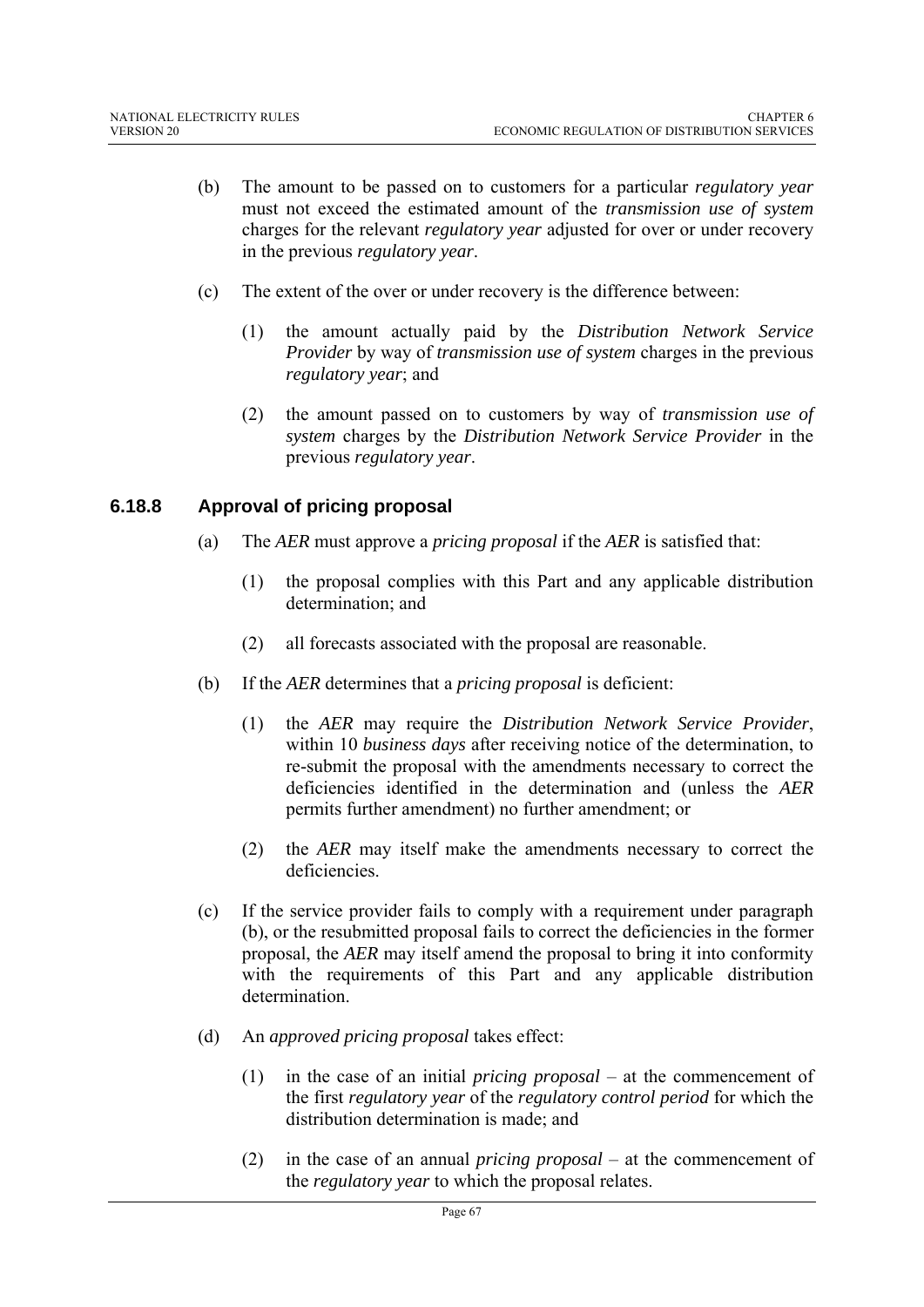*Note:* 

*The operation of this paragraph may, in some instances, be displaced or modified by clause 6.11.3(b).* 

### **6.18.9 Publication of information about tariffs and tariff classes**

- (a) A *Distribution Network Service Provider* must maintain on its website:
	- (1) a statement of the provider's *tariff classes* and the tariffs applicable to each class; and
	- (2) for each tariff the *charging parameters* and the elements of the service to which each *charging parameter* relates; and
	- (3) a statement of expected price trends (to be updated for each *regulatory year*) giving an indication of how the *Distribution Network Service Provider* expects prices to change over the *regulatory control period* and the reasons for the expected changes.
- (b) The information for a particular *regulatory year* must, if practicable, be posted on the website 20 *business days* before the commencement of the relevant *regulatory year* and, if that is not practicable, as soon as practicable thereafter.

# **6.19. Data Required for Distribution Service Pricing**

### **6.19.1 Forecast use of networks by Distribution Customers and Embedded Generators**

Any information required by *Distribution Network Service Providers* must be provided by *Service Applicants* as part of the *connection* and access requirements set out in Chapter 5.

## **6.19.2 Confidentiality of distribution network pricing information**

- (a) Subject to the Law and the *Rules*, all information about a *Service Applicant* or *Distribution Network User* used by *Distribution Network Service Providers* for the purposes of *distribution service* pricing is confidential information and must be treated in accordance with rule 8.6.
- (b) No requirement in this Chapter 6 to publish information about a *tariff class* is to be construed as requiring publication of information about an individual customer.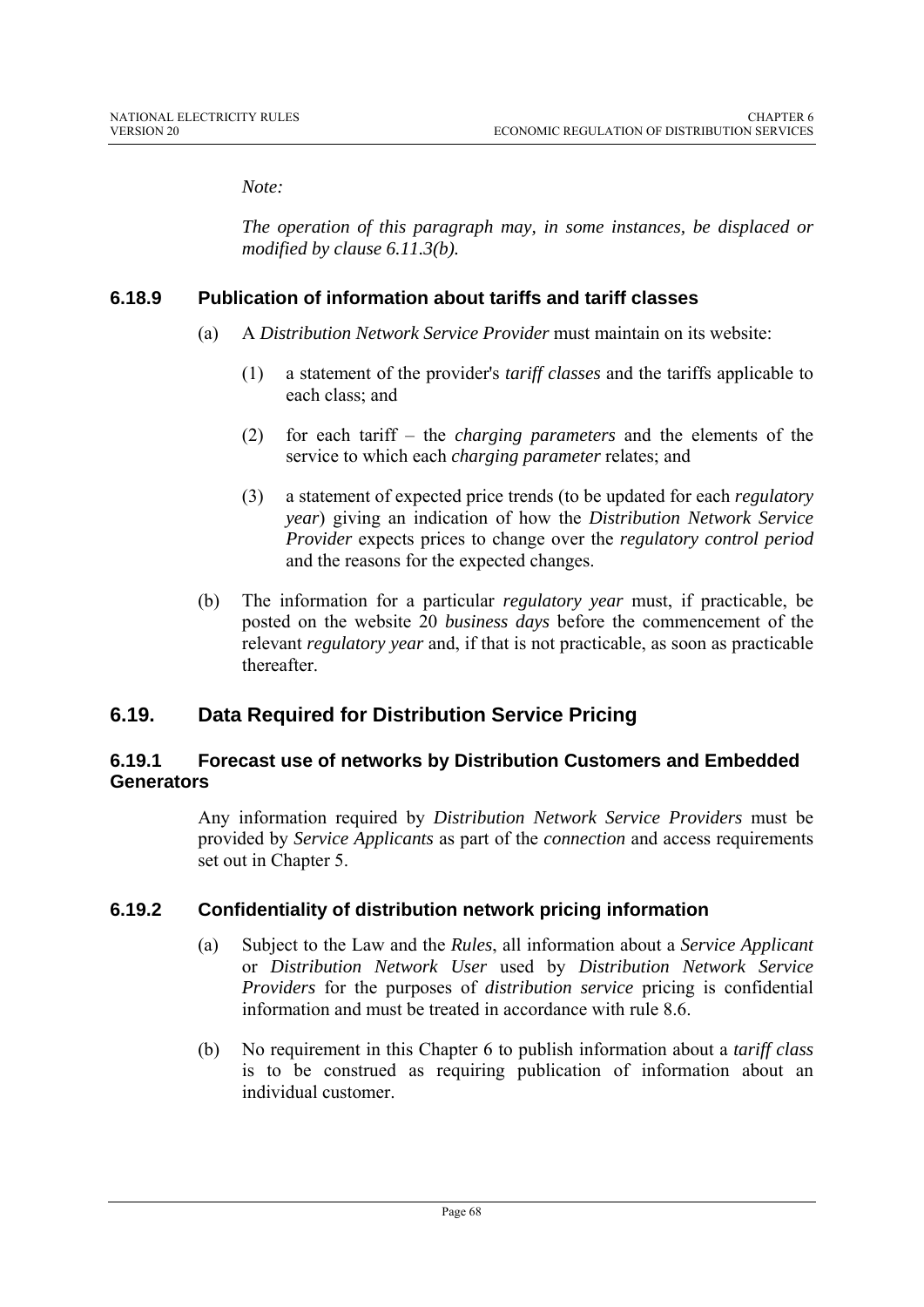# **Part J Billing and Settlements**

### **6.20 Billing and Settlements Process**

This clause describes the manner in which *Distribution Customers* and *Embedded Generators* are billed by *Distribution Network Service Providers* for *distribution services* and how payments for *distribution services* are settled.

#### **6.20.1 Billing for distribution services**

- (a) A *Distribution Network Service Provider* must bill *Distribution Network Users* for *distribution services* as follows:
	- (1) *Embedded Generators*:
		- (i) by applying the *entry charge* as a fixed annual charge to each *Embedded Generator*; and
		- (ii) by applying any other charge the *Distribution Network Service Provider* makes consistently with these *Rules* and the applicable distribution determination.
	- (2) *Distribution Customers*:

The charges to *Distribution Customers* must be determined according to use of the *distribution network* as determined in accordance with a *metrology procedure* or, in the absence of a *metrology procedure* allowing such a determination to be made, by *meter* or by agreement between the *Distribution Customer* and the *Distribution Network Service Provider* by applying one or more of the following measures:

- (i) demand-based prices to the *Distribution Customer*'s metered or agreed half-hourly demand;
- (ii) energy-based prices to the *Distribution Customer*'s metered or agreed energy;
- (iii) the *Distribution Customer* charge determined under this clause as a fixed periodic charge to each *Distribution Customer*;
- (iv) a fixed periodic charge, a prepayment or other charge determined by agreement with the *Distribution Customer*;
- (v) any other measure the *Distribution Network Service Provider* is authorised to apply by the applicable distribution determination.
- (b) Subject to paragraph (c), where a *Distribution Customer* (other than a *Market Customer*) incurs *distribution service* charges, the *Distribution Network Service Provider* must bill the *Market Customer* from whom the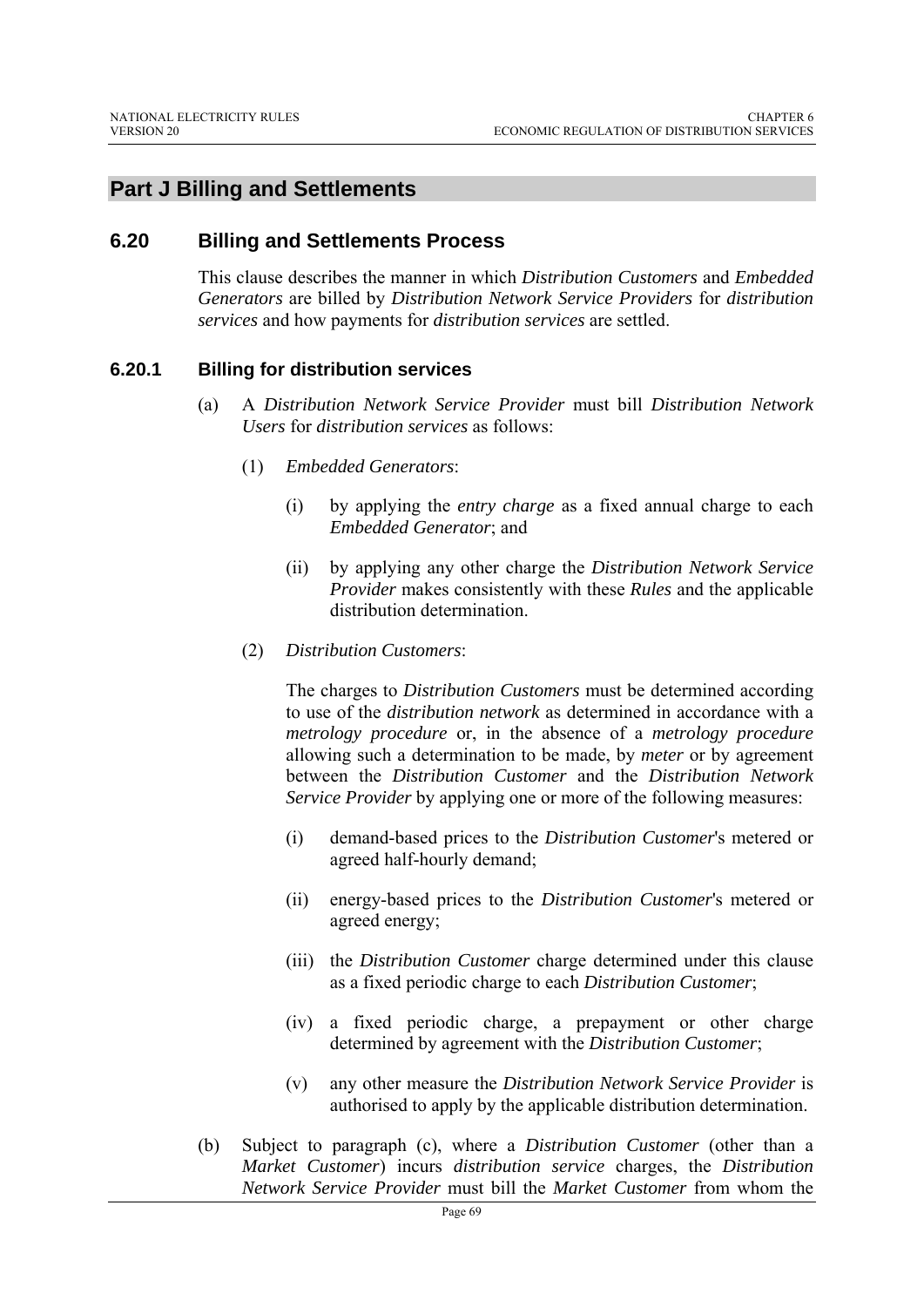*Distribution Customer* purchases electricity directly or indirectly for such *distribution services* in accordance with paragraph (a)(2).

- (c) If a *Distribution Customer* and the *Market Customer* from whom it purchases electricity agree, the *Distribution Network Service Provider* may bill the *Distribution Customer* directly for *distribution services* used by that *Distribution Customer* in accordance with paragraph (a)(2).
- (d) *Distribution Network Service Providers* must:
	- (1) calculate *transmission service charges* and *distribution service charges* for all *connection points* in their *distribution network*; and
	- (2) pay to *Transmission Network Service Providers* the *transmission service charges* incurred in respect of use of a *transmission network* at each *connection point* on the relevant *transmission network*.
- (e) Charges for *distribution services* based on metered kW, kWh, kVA, or kVAh for:
	- (1) *Embedded Generators* that are *Market Generators*; and
	- (2) *Market Customer*; and
	- (3) *Second-Tier Customers*;

must be calculated by the *Distribution Network Service Provider* from:

- (1) *settlements ready data* obtained from *NEMMCO*'*s metering database*, for those *Embedded Generators*, *Market Customers* and *Second-Tier Customers* with *connection points* that have a type 1, 2, 3 or 4 *metering installation*; and
- (2) *energy data*, in accordance with a *metrology procedure* that allows the *Distribution Network Service Provider* to use *energy data* for this purpose, or otherwise *settlements ready data* obtained from *NEMMCO's metering database*, for those *Embedded Generators*, *Market Customers* and *Second-Tier Customers* with *connection points* that have a type 5, 6 or 7 *metering installation*.
- (f) Charges for *distribution services* based on metered kW, kWh, kVA or kVAh for:
	- (1) *Embedded Generators* that are not *Market Generators*; and
	- (2) *Non-Registered Customers*; and
	- (3) *franchise customers*,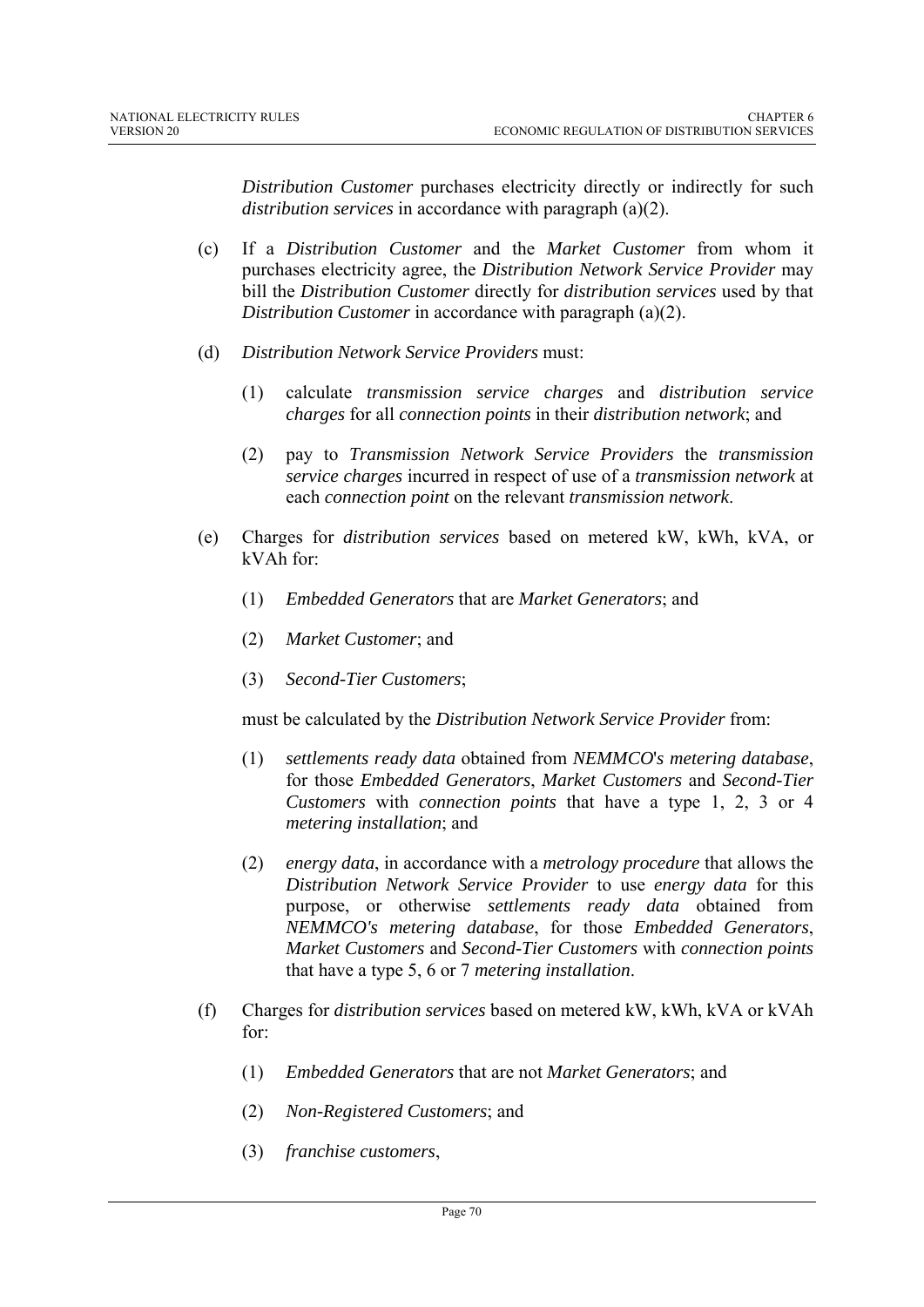must be calculated by the *Distribution Network Service Provider* using data that is consistent with the *metering data* used by the relevant *Local Retailer* in determining *energy settlements*.

- (g) The *Distribution Network Service Provider* may bill the relevant *Local Retailer* for *distribution services* used by *Non-Registered Customers* and *franchise customers*.
- (h) Where the billing for a *Distribution Customer* for a particular *financial year* is based on quantities which are undefined until after the commencement of the *financial year*, charges must be estimated from the previous year's billing quantities with a reconciliation to be made when the actual billing quantities are known.
- (i) Where the previous year's billing quantities are unavailable or no longer suitable, nominated quantities may be used as agreed between the parties.

## **6.20.2 Minimum information to be provided in distribution network service bills**

The following is the minimum information that must be provided with a bill for a *network coupling point* issued by a *Distribution Network Service Provider* directly to a *Registered Participant*:

- (1) the *network coupling point* identifier; and
- (2) the dates on which the billing period starts and ends; and
- (3) the identifier of the *distribution service* price from which the *network coupling point* charges are calculated; and
- (4) measured quantities, billed quantities, prices and amounts charged for each component of the total *distribution service* account.

# **6.20.3 Settlement between Distribution Network Service Providers**

The billing and settlement process specified in this clause must be applied to all *Distribution Customers* including other *Distribution Network Service Providers*.

## **6.20.4 Obligation to pay**

A *Distribution Network User* must pay *distribution service* charges properly charged to it and billed in accordance with this clause by the due date specified in the bill.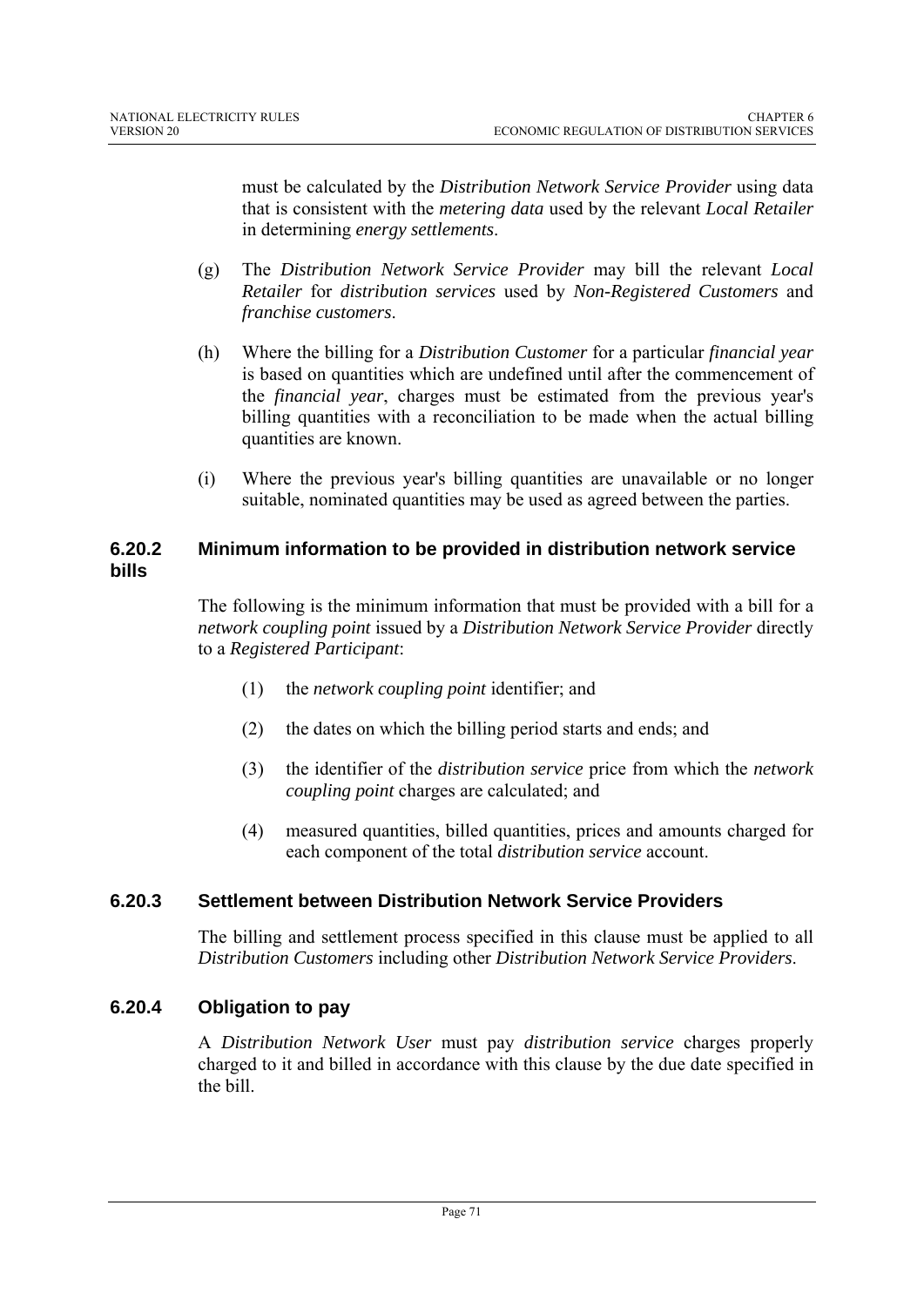## **Part K Prudential requirements, capital contributions and prepayments**

### **6.21 Distribution Network Service Provider Prudential Requirements**

This clause sets out the arrangements by which *Distribution Network Service Providers* may minimise financial risks associated with investment in *network assets* and provides for adoption of cost-reflective payment options in conjunction with the use of average distribution prices. The clause also prevents *Distribution Network Service Providers* from receiving income twice for the same assets through prudential requirements and *distribution service* prices.

#### **6.21.1 Prudential requirements for distribution network service**

- (a) A *Distribution Network Service Provider* may require an *Embedded Generator* or *Distribution Customer* that requires a new *connection* or a modification in service for an existing *connection* to establish prudential requirements for *connection service* and/or *distribution use of system service*.
- (b) Prudential requirements for *connection service* and/or *distribution use of system service* are a matter for negotiation between the *Distribution Network Service Provider* and the *Embedded Generator* or *Distribution Customer* and the terms agreed must be set out in the *connection agreement* between the *Distribution Network Service Provider* and the *Embedded Generator* or *Distribution Customer*.
- (c) The *connection agreement* may include one or more of the following provisions:
	- (1) the conditions under which and the time frame within which other *Distribution Network User*s who use that part of the *distribution network* contribute to refunding all or part of the payments;
	- (2) the conditions under which financial arrangements may be terminated; and
	- (3) the conditions applying in the event of default by the *Distribution Customer* or *Embedded Generator*.
- (d) The prudential requirements may incorporate, but are not limited to, one or more of the following arrangements:
	- (1) financial capital contributions;
	- (2) non-cash contributions;
	- (3) *distribution service* charge prepayments;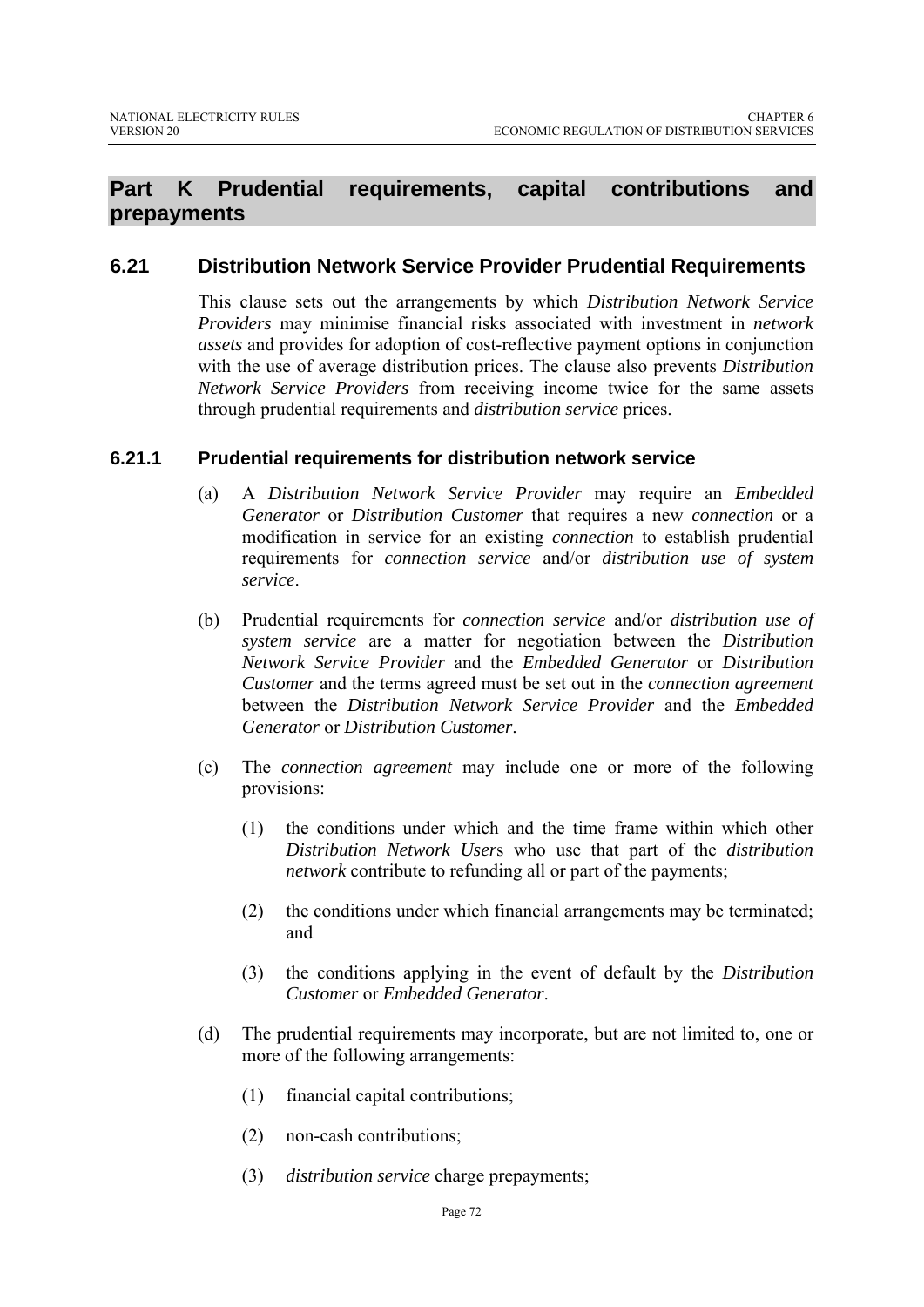- (4) guaranteed minimum *distribution service charges* for an agreed period;
- (5) guaranteed minimum *distribution service* quantities for an agreed period;
- (6) provision for financial guarantees for *distribution service charges*.

### **6.21.2 Capital contributions, prepayments and financial guarantees**

Despite any other provision in this Chapter, in relation to capital contributions, prepayments and financial guarantees:

- (1) the *Distribution Network Service Provider* is not entitled to recover, under a mechanism for the economic regulation of *direct control services*, any component representing asset related costs for assets provided by *Distribution Network User*s; and
- (2) the *Distribution Network Service Provider* may receive a capital contribution, prepayment and/or financial guarantee up to the provider's future revenue related to the provision of *direct control services* for any new assets installed as part of a new *connection* or modification to an existing *connection*, including any *augmentation* to the *distribution network*; and
- (3) where assets have been the subject of a contribution or prepayment, the *Distribution Network Service Provider* must amend the provider's revenue related to the provision of *direct control services*.

### **6.21.3 Treatment of past prepayments and capital contributions**

- (a) Payments made by *Distribution Customers* and *Embedded Generators* for *distribution service* prior to 13 December 1998 must be made in accordance with any contractual arrangements with the relevant *Distribution Network Service Providers* applicable at that time.
- (b) Where contractual arrangements referred to in clause 6.22.2(a) are not in place, past *distribution service* prepayments or capital contributions may be incorporated in the capital structure of the *Distribution Network Service Provider*'s business.
- (c) The *AER* may intervene in and resolve any dispute under this clause which cannot be resolved between the relevant *Distribution Network Service Provider* and *Distribution Customer* or *Embedded Generator*.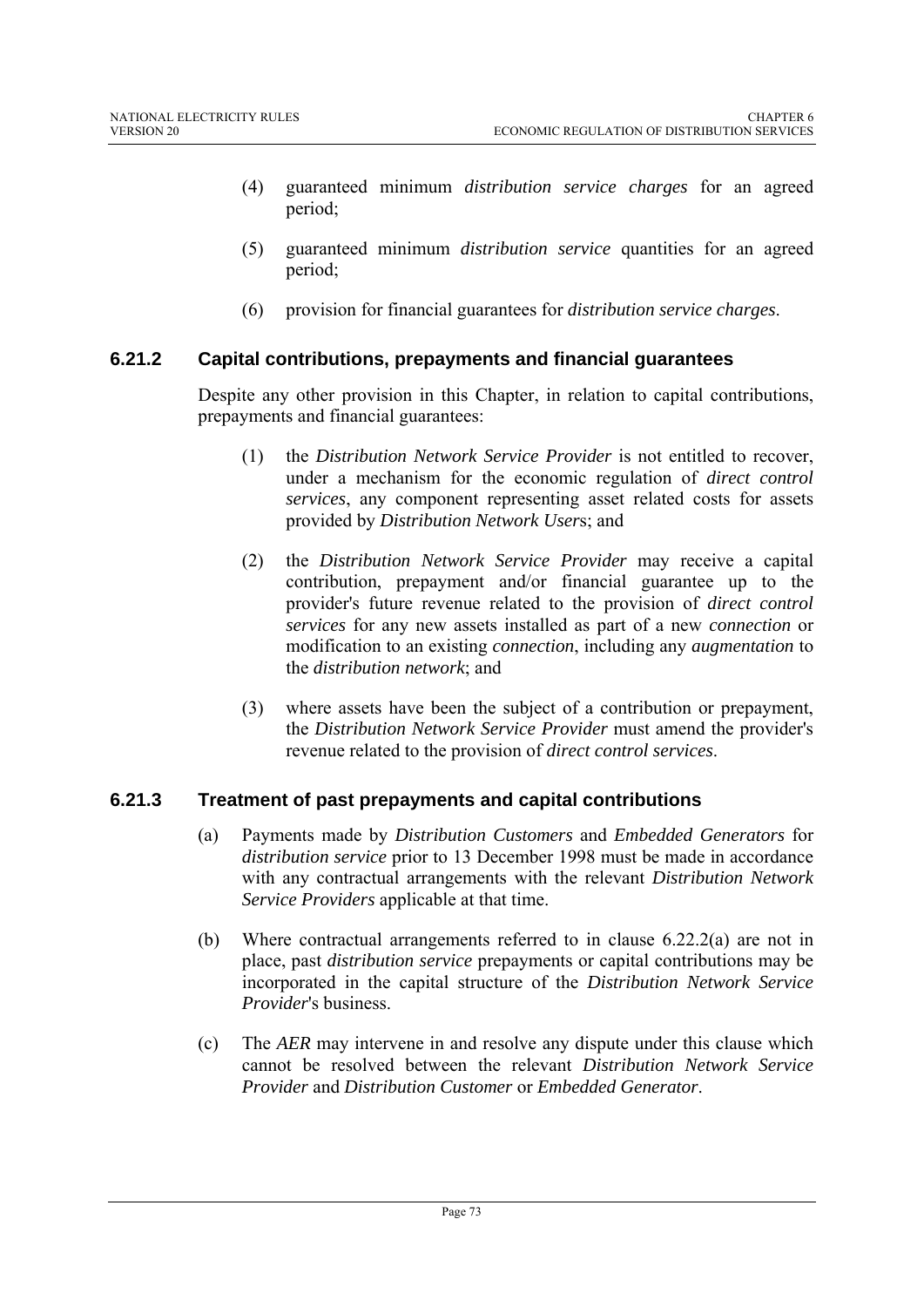## **Part LDispute resolution**

### **6.22.1 Dispute Resolution by the AER**

- (a) A dispute between a *Distribution Network Service Provider* and a *Service Applicant* as to the *terms and conditions of access* to a *direct control service* or to a *negotiated distribution service* is an access dispute for the purposes of Part 10 of the Law.
- (b) A dispute between a *Distribution Network Service Provider* and a *Service Applicant* about *access charges* is an access dispute for the purposes of Part 10 of the Law.
- (c) A dispute between a *Distribution Network Service Provider* and a *Connection Applicant* about matters referred to in clause 5.5(f) or clause 5.5(h) is an access dispute for the purposes of Part 10 of the Law.

### **6.22.2 Determination of dispute**

- (a) In determining an access dispute about *terms and conditions of access* to a *direct control service*, the *AER* must apply:
	- (1) in relation to price, the *Distribution Network Service Provider's approved pricing proposal* or, in respect of the *Distribution Network Service Provider's transmission standard control services* in respect of which the *AER* has made a determination under clause 6.25(b) that pricing in respect of those services should be regulated under Part J of Chapter 6A through the application of rule 6.26, the *Distribution Network Service Provider's approved pricing methodology*;

in relation to price, the *Distribution Network Service Provider*'s *approved pricing proposal*; and

- (2) in relation to other terms and conditions, Chapters 4, 5, this Chapter 6 and Chapter 7 of the *Rules* and any other *applicable regulatory instrument*; and
- (3) in relation to all *terms and conditions of access* (including price) the decisions of *NEMMCO* or the *AER* where those decisions relate to those terms and conditions and are made under Chapters 4, 5, this Chapter 6 and Chapter 7 of the *Rules*.
- (b) In determining an access dispute about the *terms and conditions of access* to a *direct control service*, the *AER* may:
	- (1) have regard to other matters the *AER* considers relevant; and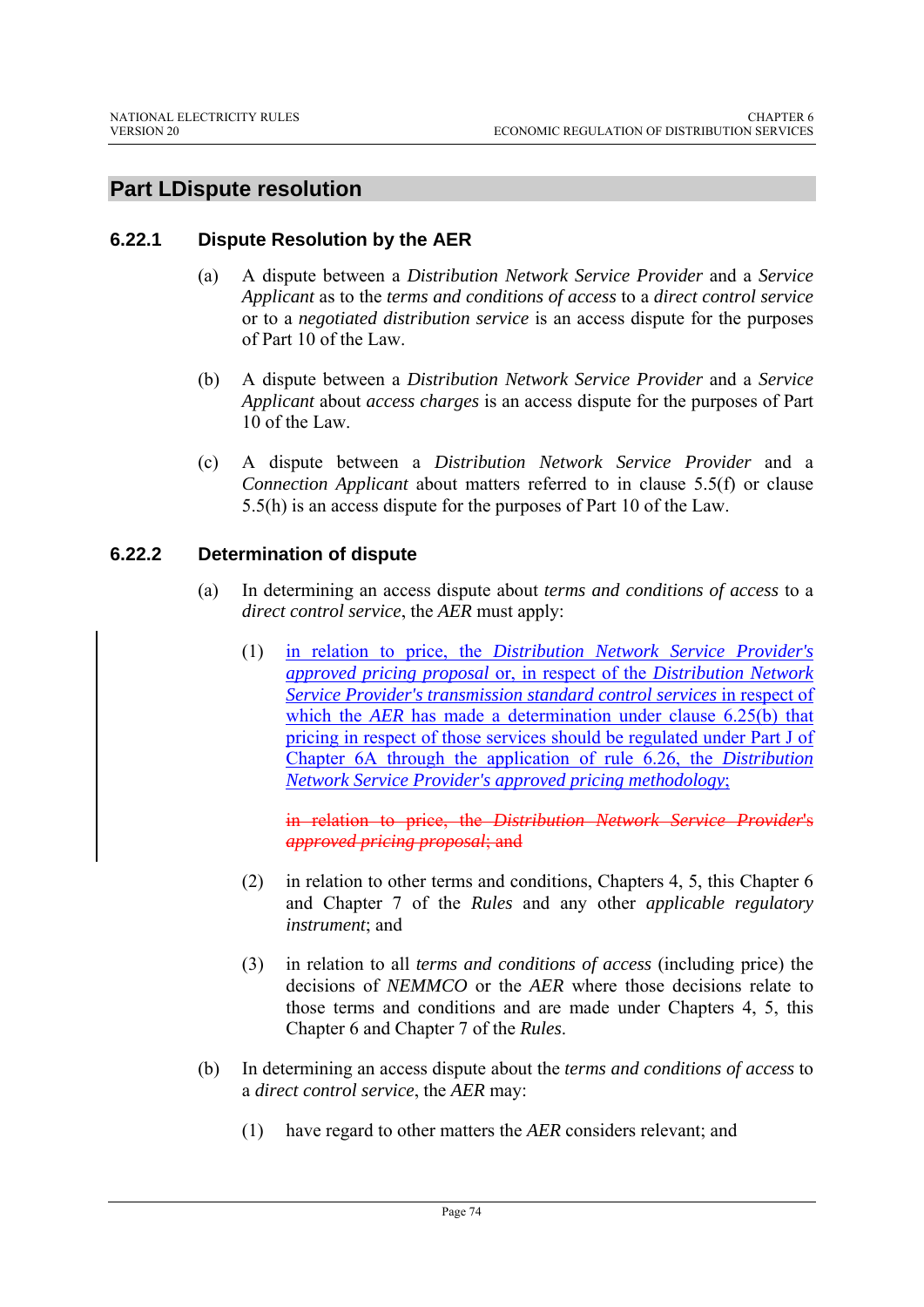(2) hear evidence or receive submissions from *NEMMCO* about *power system security* and from *Distribution Network User*s who may be adversely affected.

#### *Note:*

*Section 130 of the Law requires the AER, in making an access determination, to give effect to a network revenue or pricing determination applicable to the services that are the subject of the dispute even though the determination may not have been in force when the dispute arose.* 

- (c) In determining an access dispute about *terms and conditions of access* to a *negotiated distribution service*, the *AER* must apply:
	- (1) in relation to price (including *access charges*), the *Negotiated Distribution Service Criteria* that are applicable to the dispute in accordance with the relevant distribution determination; and
	- (2) in relation to other terms and conditions, the *Negotiated Distribution Service Criteria* that are applicable to the dispute and Chapters 4, 5, this Chapter 6 and Chapter 7 of the *Rules*; and
	- (3) in relation to all *terms and conditions of access* (including price) the decisions of *NEMMCO* or the *AER* where those decisions relate to those terms and conditions and are made under Chapters 4, 5, this Chapter 6 and Chapter 7 of the *Rules*;

and must have regard:

- (4) to the relevant *negotiating framework* prepared by the *Distribution Network Service Provider* and approved by the *AER*.
- (d) In determining an access dispute about the *terms and conditions of access* to a *negotiated distribution service*, the *AER* may:
	- (1) have regard to other matters the *AER* considers relevant; and
	- (2) hear evidence or receive submissions from *NEMMCO* and *Distribution Network Users* notified and consulted under the *Distribution Network Service Provider*'s *negotiating framework*.
- (e) In determining an access dispute about *access charges*, or involving *access charges*, the *AER* must give effect to the following principle:

*Access charges* should be based on the costs reasonably incurred by the *Distribution Network Service Provider* in providing *distribution network user access* and, where they consist of compensation referred to in clause  $5.5(f)(4)(ii)$  and (iii), on the revenue that is likely to be foregone and the costs that are likely to be incurred by a person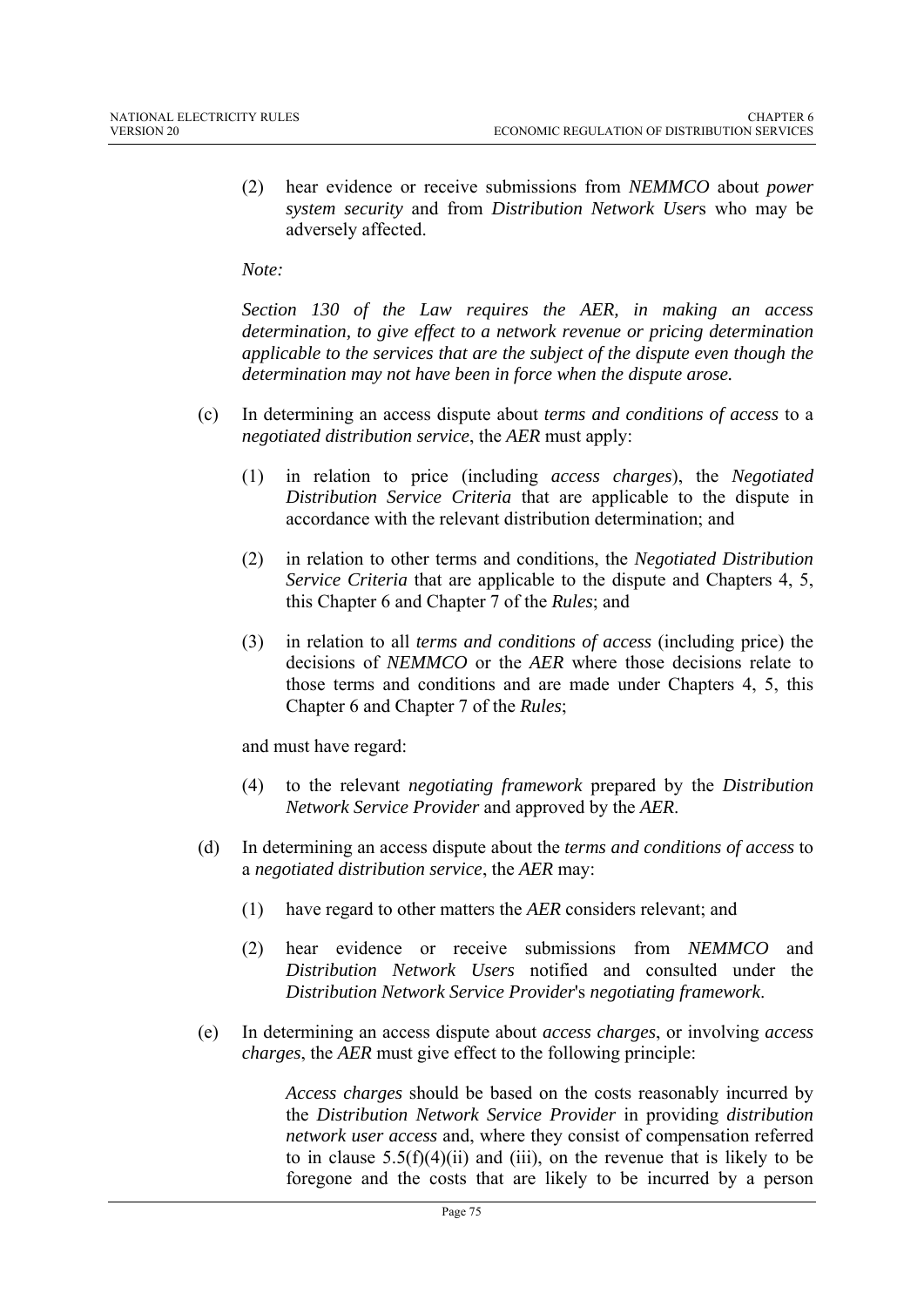referred to in those provisions where an event referred to in those provisions occurs.

### **6.22.3 Termination of access dispute without access determination**

(a) If the *AER* considers that an access dispute could be effectively resolved by some means other than an access determination, the *AER* may give the parties to the dispute notice of the alternative means of resolving the dispute.

*Example:* 

*The AER might give such a notice if of the opinion that a particular dispute could be dealt with more efficiently, and with less expense, by a jurisdictional ombudsman.* 

(b) The giving of such a notice is a specified dispute termination circumstance for the purposes of section 131(3) of the Law.

*Note*:

*It follows that the AER may exercise its power to terminate the dispute without making an access determination (See section 131(1)(d) of the Law).* 

## **Part M Separate disclosure of transmission and distribution charges**

### **6.23 Separate disclosure of transmission and distribution charges**

- (a) A *Distribution Customer*:
	- (1) with a *load* greater than 10MW or 40GWh per annum; or
	- (2) with *metering* equipment capable of capturing relevant *transmission* and *distribution system* usage data,

may make a request (a *TUOS/DUOS disclosure request*) to a *Distribution Network Service Provider* to provide the *Distribution Customer* with a statement (a *TUOS/DUOS disclosure statement*) identifying the separate components of the *transmission use of system* and *distribution use of system* charges comprised in the charges for electricity supplied to the *Distribution Customer's connection points*.

(b) Within 10 *business days* of receipt of a *TUOS/DUOS disclosure request*, a *Distribution Network Service Provider* must notify the *Distribution Customer* of the estimated charge (including details of how the charge is calculated) for providing the *TUOS/DUOS disclosure statement*. The charge must be no greater than the reasonable costs directly incurred by the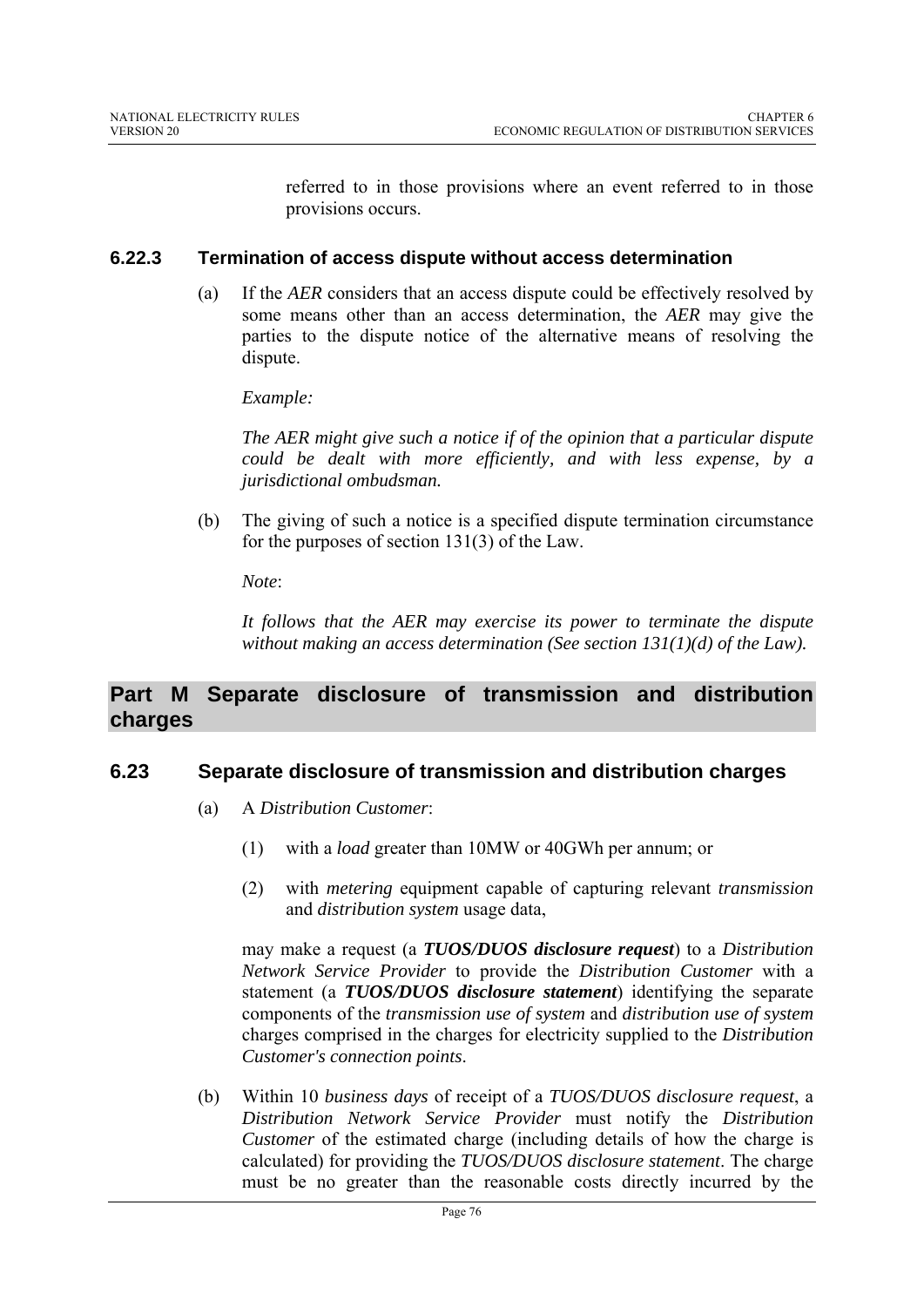*Distribution Network Service Provider* in preparing the statement for the *Distribution Customer*.

- (c) If the *Distribution Customer* advises the *Distribution Network Service Provider* within 20 *business days* of receipt of the notice referred to in paragraph (b) that it still requires the requested *TUOS/DUOS disclosure statement*, the *Distribution Network Service Provider* must prepare the statement and provide it to the *Distribution Customer* within 20 *business days* of being so advised. The *TUOS/DUOS disclosure statement* must include detailed information on the method used to determine the *distribution use of system* charges and the allocation of the *transmission use of system* charges to the *Distribution Customer* for electricity supplied to its *connection points.* The information must be sufficient to allow the *Distribution Customer* to assess the impact on its *network* charges of a change in its *network* use.
- (d) The *TUOS/DUOS disclosure statement* must also separately identify the amounts that have been allocated to the *Distribution Customer's connection points* under Part J of Chapter 6A in respect of each of the *categories of prescribed transmission services*, where the *Distribution Customer* requests this information.
- (e) Where the *Distribution Customer* requests the information referred to in paragraph (d), the *Distribution Network Service Provider* must separately identify the component of the charge notified under paragraph (b) that relates to the provision of the additional information.
- (f) Each *Distribution Network Service Provider* must publish information annually disclosing the *transmission use of system* and *distribution use of system* charges for each of the classes of *Distribution Customers* identified for this purpose by the *Distribution Network Service Provider*, or as required by the *AER*.

## **Part N - Dual Function Assets**

## **6.24 Introduction to Part N**

## **6.24.1Application of this Part**

This Part applies to *Distribution Network Service Providers* which own, control or operate both a *distribution system* and a *dual function asset*.

## **6.24.2Dual Function Assets**

Subject to rule 6.26, for the purposes of Chapters 6 and 6A: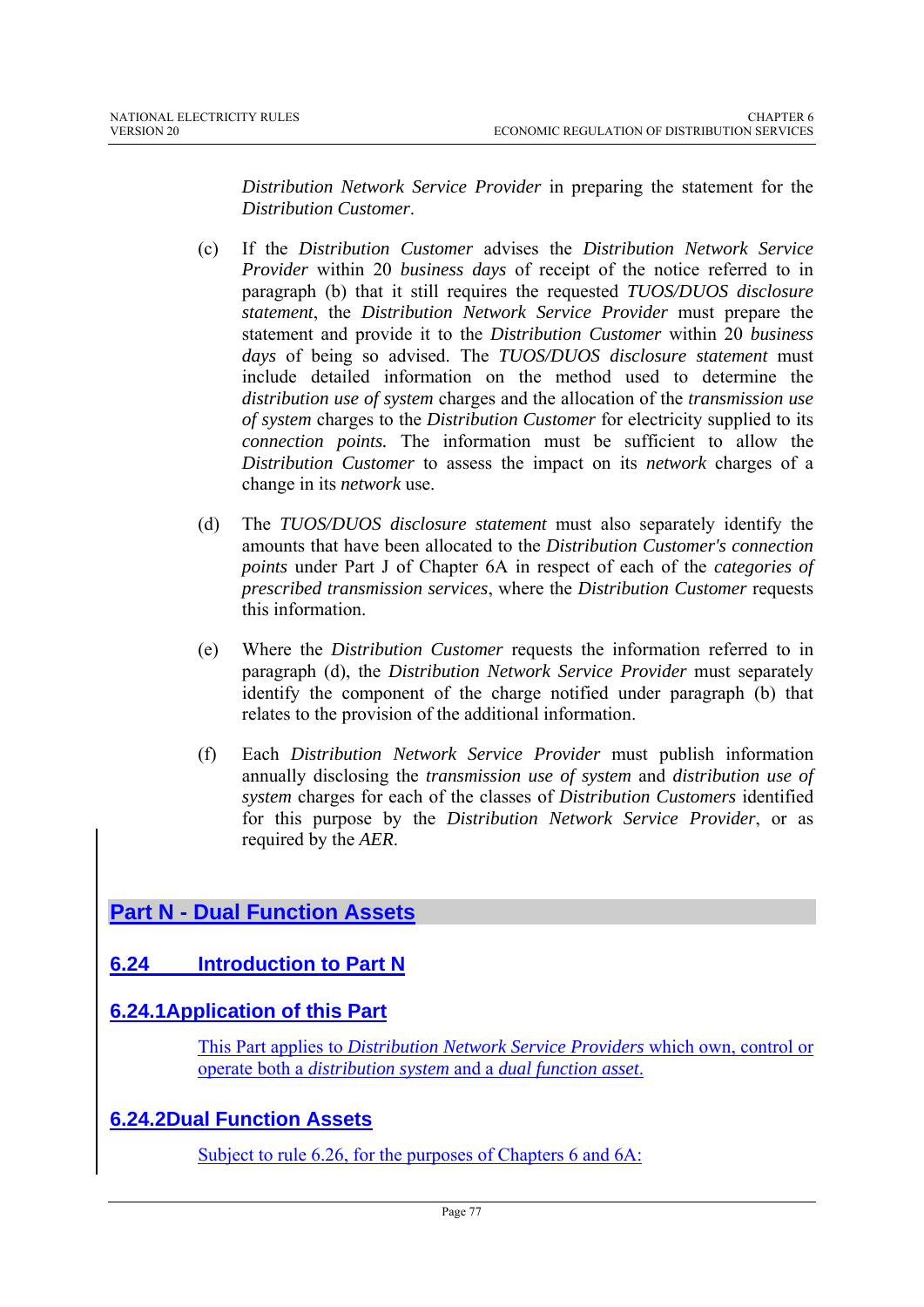- (a) any part of a *network* owned, operated or controlled by a *Distribution Network Service Provider* which operates between 66 kV and 220 kV and which operates in parallel, and provides support, to the higher voltage *transmission network* is deemed to be a *dual function asset*;
- (b) any service that is provided by a *Distribution Network Service Provider* by means of, or in connection with, the *Distribution Network Service Provider*'s *dual function assets* that, but for this Part, would be a *prescribed transmission service* for the purposes of Chapter 6A is deemed to be a *standard control service*;
- (c) any service that is provided by a *Distribution Network Service Provider* by means of, or in connection with, the *Distribution Network Service Provider*'s *dual function assets* that, but for this Part, would be a *negotiated transmission service* under Chapter 6A is deemed to be a *negotiated distribution service*; and
- (d) references to *prescribed transmission services* do not include a service provided by means of, or in connection with, a *dual function asset*.

### **6.25 AER determination of applicable pricing regime for Dual Function Assets**

- (a) A *Distribution Network Service Provider* which owns, controls or operates *dual function assets* must advise the *AER* at least 24 months prior to the end of the current *regulatory control period* of the value of that *Distribution Network Service Provider's dual function assets* which provide *standard control services* that would be *prescribed transmission services* were it not for the operation of clause 6.24.2 (referred to as *transmission standard control services*). The value to be advised is the value ascribed to the relevant *dual function assets* in the relevant *Distribution Network Service Provider's* regulatory asset base as at the start of the *regulatory year* which commences 24 months prior to the end of the current *regulatory control period*.
- (b) The *AER* must review the information provided under paragraph (a) and determine, following consultation with the relevant *Distribution Network Service Provider* and with other interested parties in the course of preparing the *framework and approach paper* for that *Distribution Network Service Provider*, whether the value of that *Distribution Network Service Provider's dual function assets* which provide *transmission standard control services* comprise such a material proportion of that *Distribution Network Service Provider's* regulatory asset base that pricing in respect of those services should be regulated under Part J of Chapter 6A through the application of rule 6.26.
- (c) In making its determination under paragraph (b) the *AER* must consider: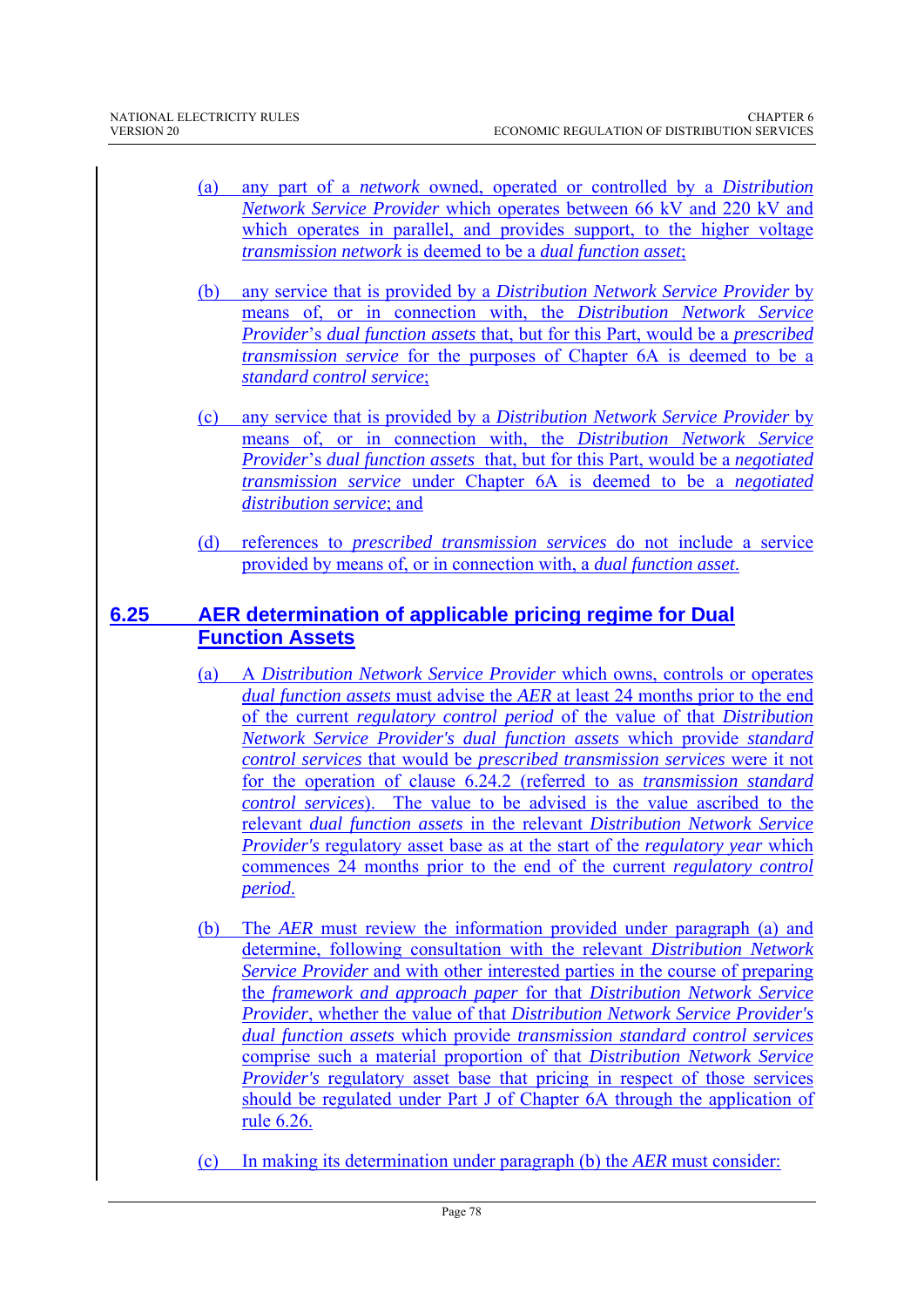- (1) whether regulating the pricing of the *transmission standard control services* provided by a *Distribution Network Service Provider's dual function assets*:
	- (i) under Part I of Chapter 6 as though they were *prescribed distribution services*; rather than
	- (ii) under Part J of Chapter 6A as though they were *prescribed transmission services*,

will result in materially different prices for *Distribution Customers*  (including those connected directly to the relevant *dual function assets* and those connected to other *distribution networks*);

- (2) whether the materiality of the different prices is likely to impact on future consumption, production and investment decisions by actual or potential *Network Users*; and
- (3) any other matter that the *AER* considers relevant.
- (d) The *AER*'s determination under paragraph (b) must be notified to the relevant *Distribution Network Service Provider* in the *framework and approach paper* applicable to that *Distribution Network Service Provider*.

### **6.26 Division of Distribution Network Service Provider's revenue**

- (a) This rule 6.26 applies if the AER has determined under clause 6.25(b) that pricing in respect of *transmission standard control services* provided by a *Distribution Network Service Provider's dual function assets* should be regulated under Part J of Chapter 6A.
- (b) The AER must, for the purposes of the distribution determination for the relevant *Distribution Network Service Provider*, divide the revenue calculated under Part C of Chapter 6 into the following two portions:
	- (1) a portion relevant to the *Distribution Network Service Provider's transmission standard control services* provided by its *dual function assets.* This portion is defined as its *transmission standard control service revenue*; and
	- (2) a portion relevant to the other *standard control services* provided by the *Distribution Network Service Provider*. This portion is defined as its *distribution standard control service revenue*,

based on the *Distribution Network Service Provider*'s approved *Cost Allocation Method*.

(c) The relevant *Distribution Network Service Provider* must submit a proposed *pricing methodology* to the *AER* in respect of its *transmission standard*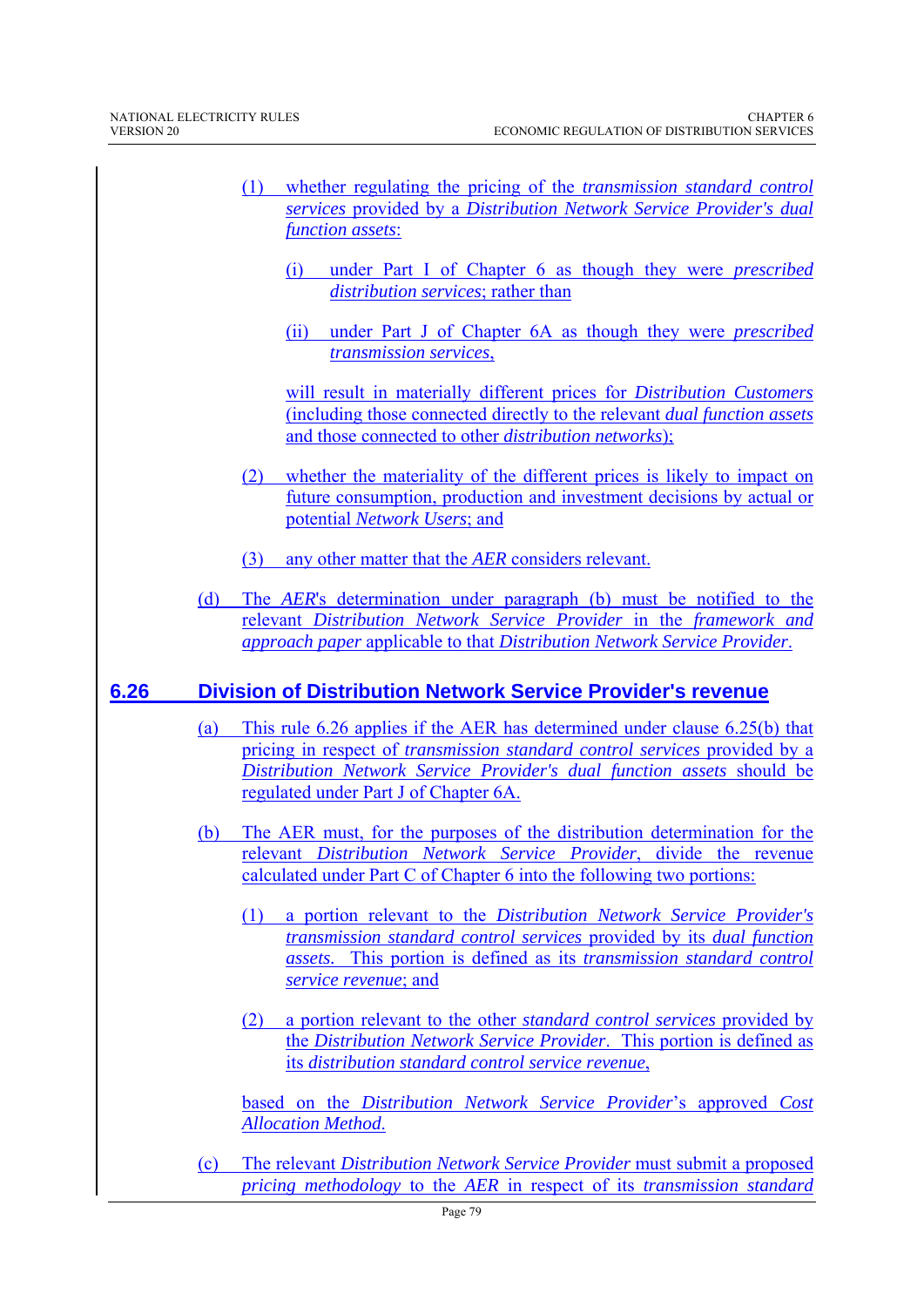*control service revenue* as if it were a *Transmission Network Service Provider* as part of its regulatory proposal under chapter 6, and Part E of Chapter 6A applies in respect of that *pricing methodology* (with the necessary changes).

- (d) The *AER* and the relevant *Distribution Network Service Provider* must apply and comply with all aspects of Part J of Chapter 6A instead of, and to the exclusion of, Parts I, J and K of Chapter 6 in respect of the *dual function assets* which provide *transmission standard control services*, subject to the following:
	- (1) for the purposes of Part J of Chapter 6A:
		- (i) the *dual function assets* are relevantly deemed to be *transmission network* assets which provide *prescribed transmission services*;
		- (ii) the *Distribution Network Service Provider* which owns, controls or operates the relevant *dual function assets* is relevantly deemed to be a *Transmission Network Service Provider*;
	- (2) the *maximum allowed revenue* referred to in clause 6A.22.1 is taken to be the *transmission standard control service revenue*;
	- (3) the reference in clause 6A.22.1(1) to clause 6A.3.2 is taken to be a reference to rules 6.6 and 6.13;
	- (4) references to "*transmission determination*" are to be read as references to the relevant "distribution determination", with the *AER* being required to include in the distribution determination a decision to approve a proposed *pricing methodology* in relation to the *transmission standard control services* provided by the relevant *dual function assets*; and
	- (5) if there is no previous method to establish prices under clause 6A.24.3(b)(3), the relevant *Distribution Network Service Provider* must apply the pricing methodology of the largest *Transmission Network Service Provider* operating in the *participating jurisdiction* in which that *Distribution Network Service Provider* operates the relevant *dual function assets*.
- (e) The pricing rules in Part I of Chapter 6 are to be applied to the *Distribution Network Service Provider's distribution standard control service revenue*.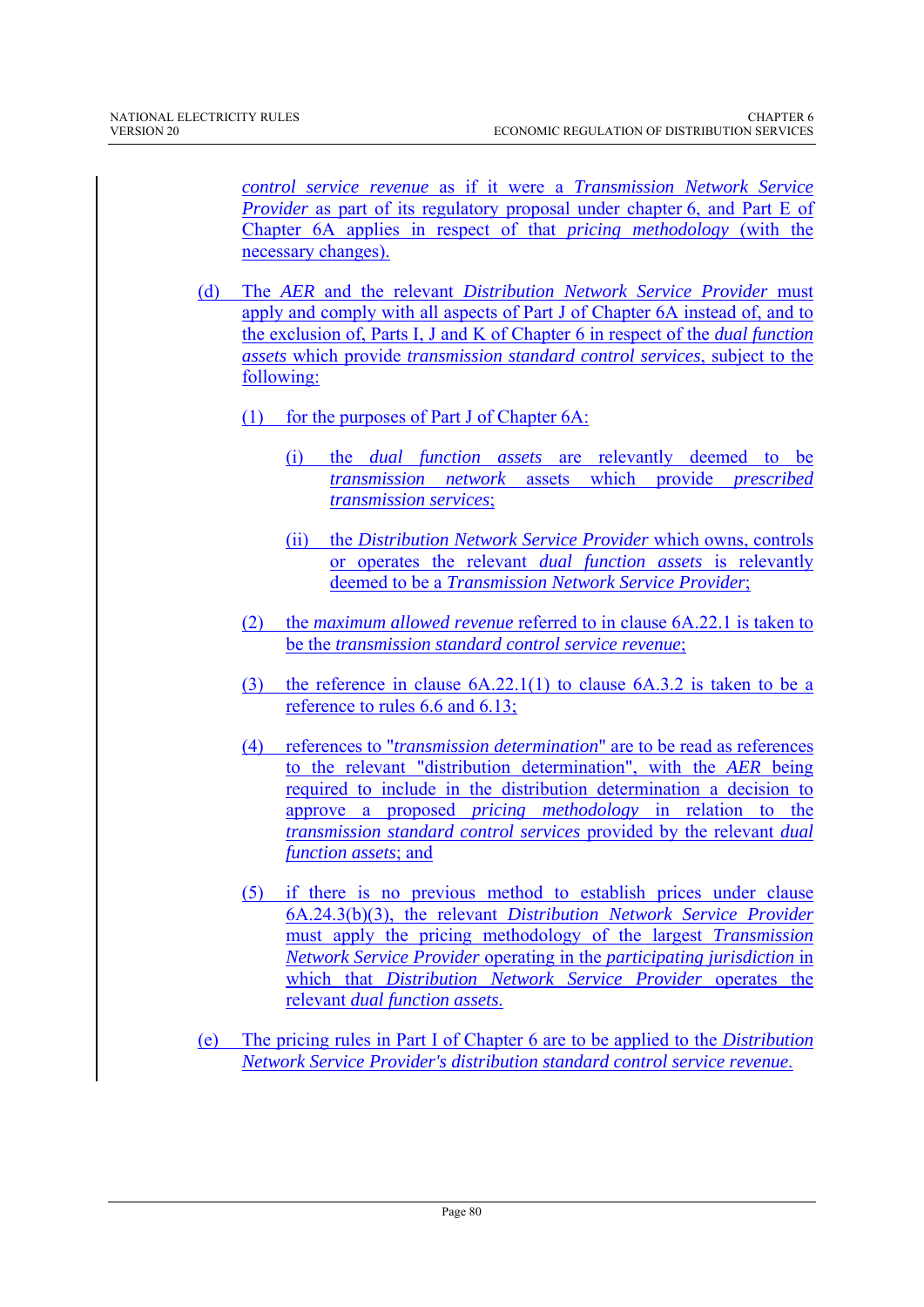## **Schedule 6.1 Contents of building block proposals**

#### **S6.1.1 Information and matters relating to capital expenditure**

A *building block proposal* must contain at least the following information and matters relating to capital expenditure:

- (1) a forecast of the required capital expenditure that complies with the requirements of clause 6.5.7 of the *Rules* and identifies the forecast capital expenditure by reference to well accepted categories such as:
	- (i) asset class (eg. *distribution lines*, *substations* etc); or
	- (ii) category driver (eg. *regulatory obligation or requirement*, replacement, *reliability*, net market benefit, business support etc),

and identifies, in respect of proposed material assets:

- (iii) the location of the proposed asset; and
- (iv) the anticipated or known cost of the proposed asset; and
- (v) the categories of *distribution services* which are to be provided by the proposed asset;
- (2) the method used for developing the capital expenditure forecast;
- (3) the forecasts of load growth relied upon to derive the capital expenditure forecasts and the method used for developing those forecasts of load growth;
- (4) the key assumptions that underlie the capital expenditure forecast;
- (5) a certification of the reasonableness of the key assumptions by the directors of the *Distribution Network Service Provider*;
- (6) capital expenditure for each of the past *regulatory year*s of the previous and current *regulatory control period*, and the expected capital expenditure for each of the last two *regulatory year*s of the current *regulatory control period*, categorised in the same way as for the capital expenditure forecast;
- (7) an explanation of any significant variations in the forecast capital expenditure from historical capital expenditure.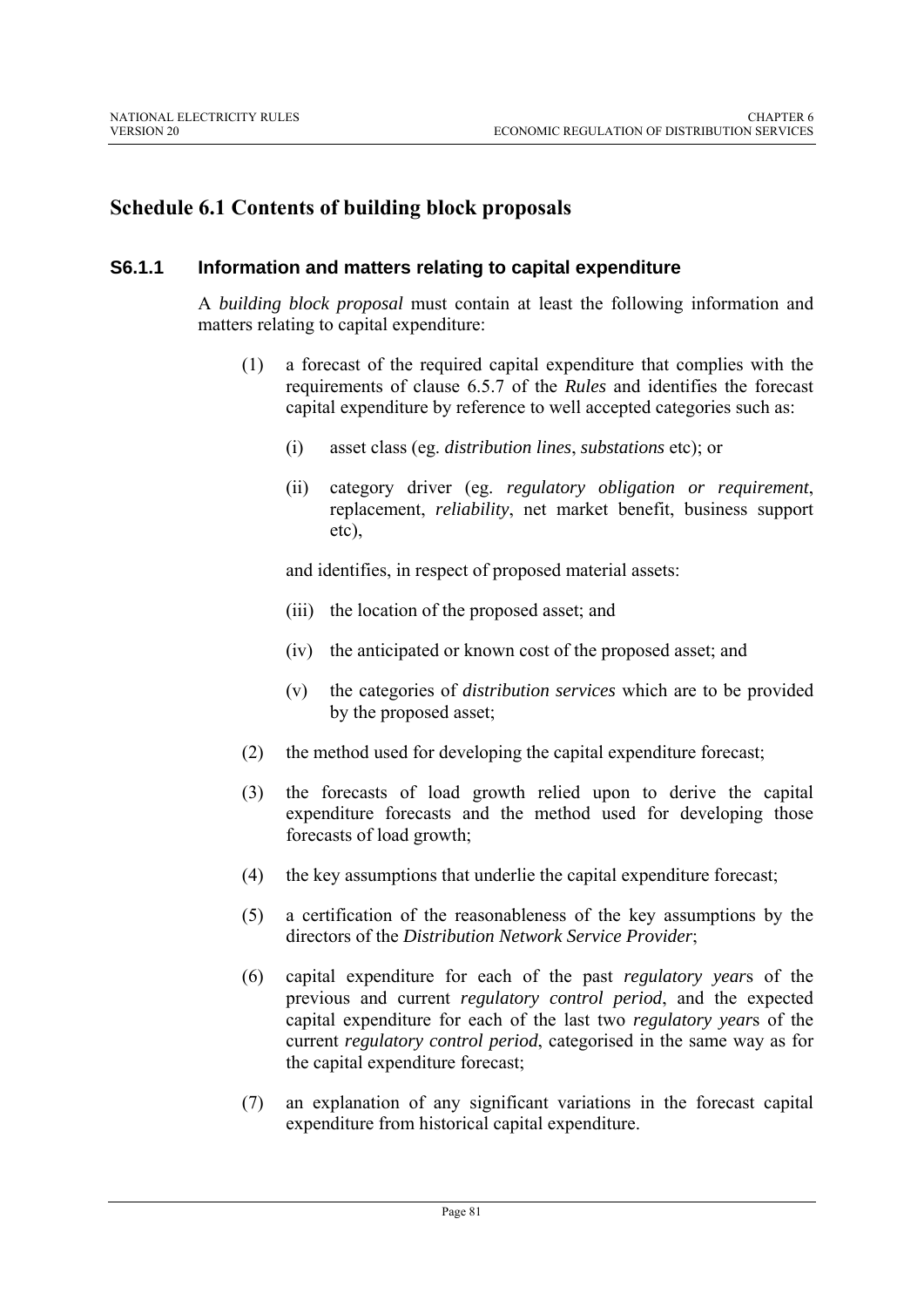#### **S6.1.2 Information and matters relating to operating expenditure**

A *building block proposal* must contain at least the following information and matters relating to operating expenditure:

- (1) a forecast of the required operating expenditure that complies with the requirements of clause 6.5.6 of the *Rules* and identifies the forecast operating expenditure by reference to well accepted categories such as:
	- (i) particular programs; or
	- (ii) types of operating expenditure (eg. maintenance, payroll, materials etc),

and identifies in respect of each such category:

- (iii) to what extent that forecast expenditure is on costs that are fixed and to what extent it is on costs that are variable; and
- (iv) the categories of *distribution services* to which that forecast expenditure relates;
- (2) the method used for developing the operating expenditure forecast;
- (3) the forecasts of key variables relied upon to derive the operating expenditure forecast and the method used for developing those forecasts of key variables;
- (4) the method used for determining the cost associated with planned maintenance programs designed to improve the performance of the relevant *distribution system* for the purposes of any *service target performance incentive scheme* that is to apply to the *Distribution Network Service Provider* in respect of the relevant *regulatory control period*;
- (5) the key assumptions that underlie the operating expenditure forecast;
- (6) a certification of the reasonableness of the key assumptions by the directors of the *Distribution Network Service Provider*;
- (7) operating expenditure for each of the past *regulatory year*s of the previous and current *regulatory control period*, and the expected operating expenditure for each of the last two *regulatory year*s of the current *regulatory control period*, categorised in the same way as for the operating expenditure forecast;
- (8) an explanation of any significant variations in the forecast operating expenditure from historical operating expenditure.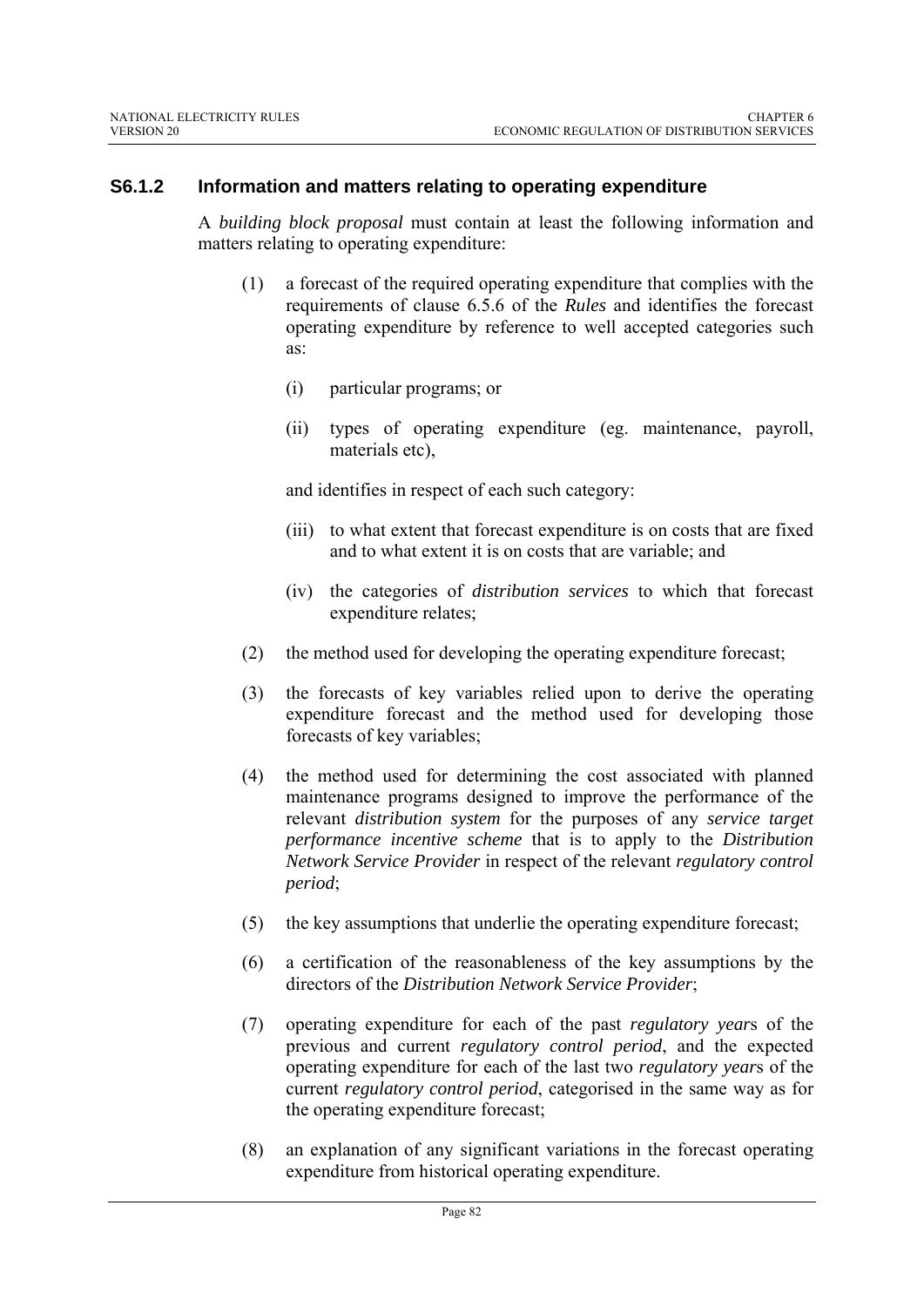### **S6.1.3 Additional information and matters**

A *building block proposal* must contain at least the following additional information and matters:

- (1) an identification and explanation of any significant interactions between the forecast capital expenditure and forecast operating expenditure programs;
- (2) a proposed pass through clause with a proposal as to the events that should be defined as *pass through events*;
- (3) a description, including relevant explanatory material, of how the *Distribution Network Service Provider* proposes the *efficiency benefit sharing scheme* should apply for the relevant *regulatory control period*;
- (4) a description, including relevant explanatory material, of how the *Distribution Network Service Provider* proposes the *service target performance incentive scheme* should apply for the relevant *regulatory control period*;
- (5) a description, including relevant explanatory material, of how the *Distribution Network Service Provider* proposes the *demand management incentive scheme* (if applicable) should apply for the relevant *regulatory control period*;
- (6) the provider's calculation of revenues or prices for the purposes of the control mechanism proposed by the provider together with:
	- (i) details of all amounts, values and inputs (including X factors) relevant to the calculation; and
	- (ii) an explanation of the calculation and the amounts, values and inputs involved in the calculation; and
	- (iii) a demonstration that the calculation and the amounts, values and inputs on which it is based comply with relevant requirements of the Law and the *Rules*;
- (7) the provider's calculation of the regulatory asset base for the relevant *distribution system* for each *regulatory year* of the relevant *regulatory control period* using the *roll forward model* referred to in clause 6.5.1 of the *Rules*, together with:
	- (i) details of all amounts, values and other inputs used by the provider for that purpose; and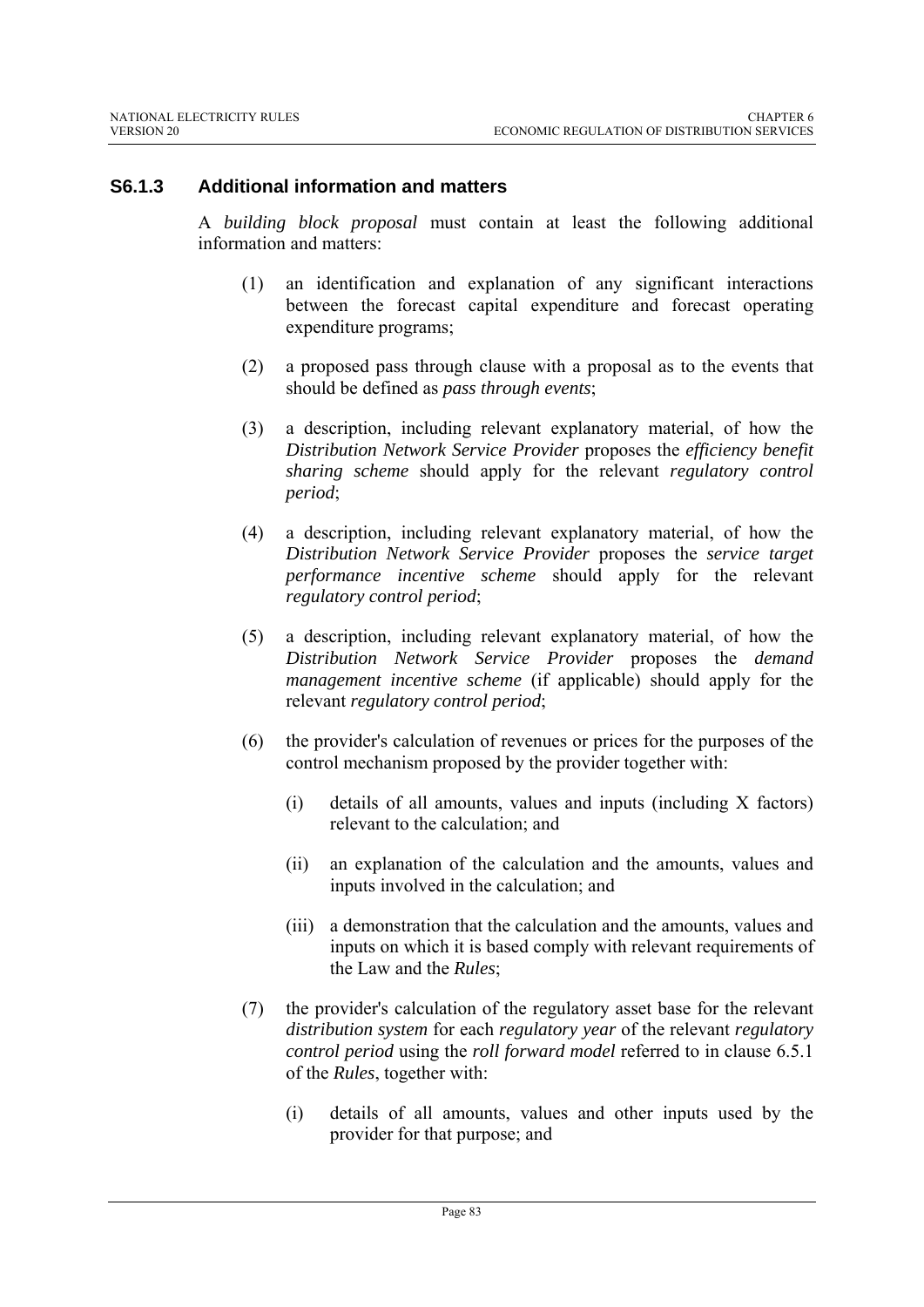- (ii) a demonstration that any such amounts, values and other inputs comply with the relevant requirements of Part C of Chapter 6 of the *Rules*; and
- (iii) an explanation of the calculation of the regulatory asset base for each *regulatory year* of the relevant *regulatory control period* and of the amounts, values and inputs referred to in subparagraph (i);
- (8) the commencement and length of the period nominated by the *Distribution Network Service Provider* for the purposes of clause 6.5.2(c)(2) of the *Rules*;
- (9) the provider's calculation of the proposed rate of return, including any proposed departure from the values, methods or credit rating levels set out in an applicable *statement of regulatory intent*;
- (10) the *post-tax revenue model* completed to show its application to the *Distribution Network Service Provider* and the completed *rollforward model*;
- (11) the provider's estimate of the cost of corporate income tax for each *regulatory year* of the *regulatory control period*;
- (12) the depreciation schedules nominated by the *Distribution Network Service Provider* for the purposes of clause 6.5.5 of the *Rules*, which categorise the relevant assets for these purposes by reference to well accepted categories such as:
	- (i) asset class (eg *distribution lines* and *substation*s); or
	- (ii) category driver (eg *regulatory obligation or requirement*, replacement, *reliability*, net market benefit, and business support),

together with:

- (iii) details of all amounts, values and other inputs used by the provider to compile those depreciation schedules; and
- (iv) a demonstration that those depreciation schedules conform with the requirements set out in clause 6.5.5(b) of the *Rules*; and
- (v) an explanation of the calculation of the amounts, values and inputs referred to in subparagraph (iii);
- (13) the commencement and length of the *regulatory control period* proposed by the *Distribution Network Service Provider*.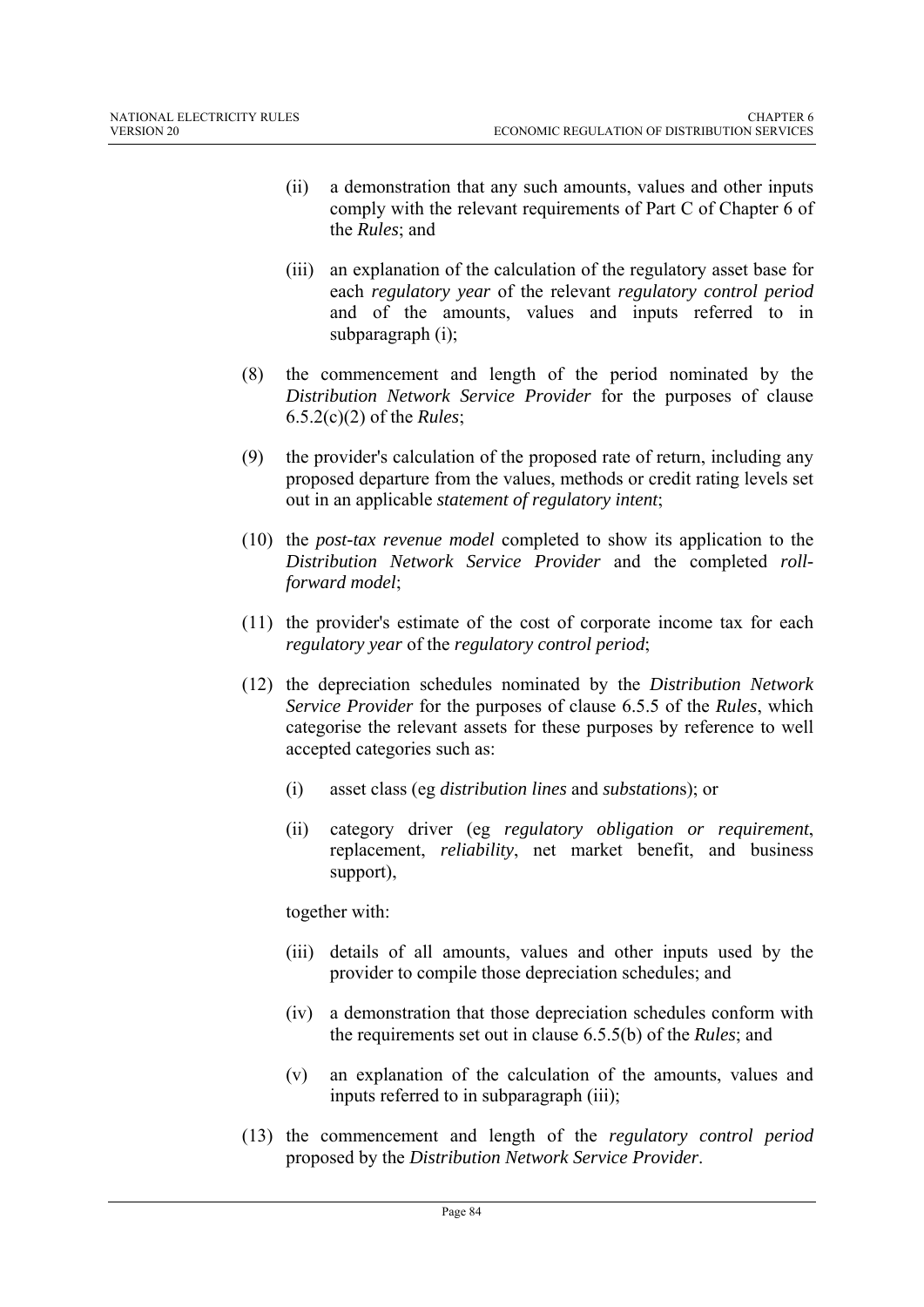### **Schedule 6.2 Regulatory Asset Base**

#### **S6.2.1 Establishment of opening regulatory asset base for a regulatory control period**

(a) Application of this clause

This clause S6.2.1

- (1) applies to the establishment of the value of the regulatory asset base for a *distribution system* as at the beginning of a *regulatory control period* on the roll forward of the regulatory asset base to that *regulatory control period* from the previous *regulatory control period*; and
- (2) also applies to the establishment of the value of the regulatory asset base for a *distribution system* as at the beginning of a *regulatory control period* where the *distribution system* was not immediately before that time the subject of a *building block determination*.
- (b) Roll forward model to comply with this clause

The values to be used for completing the *roll forward model* must be established in accordance with this clause and clauses S6.2.2 and S6.2.3.

- (c) Distribution systems of specific providers
	- (1) In the case of a *distribution system* owned, controlled or operated by one of the following *Distribution Network Service Providers* as at the commencement of this schedule, the value of the regulatory asset base for that *distribution system* as at the beginning of that first *regulatory year* must be determined by rolling forward the regulatory asset base for that *distribution system*, as set out in the table below, in accordance with this schedule:

| Jurisdiction                    | <b>Distribution Network</b><br><i>Service Provider</i> | Regulatory Asset Base (\$m)                         |
|---------------------------------|--------------------------------------------------------|-----------------------------------------------------|
| Australian Capital<br>Territory | ActewAGL                                               | 510.54 (as at 1 July 2004 in July<br>2004 dollars)  |
| New South Wales                 | Country Energy                                         | $2,440$ (as at 1 July 2004 in July<br>2004 dollars) |
|                                 | EnergyAustralia                                        | $4,116$ (as at 1 July 2004 in July<br>2004 dollars) |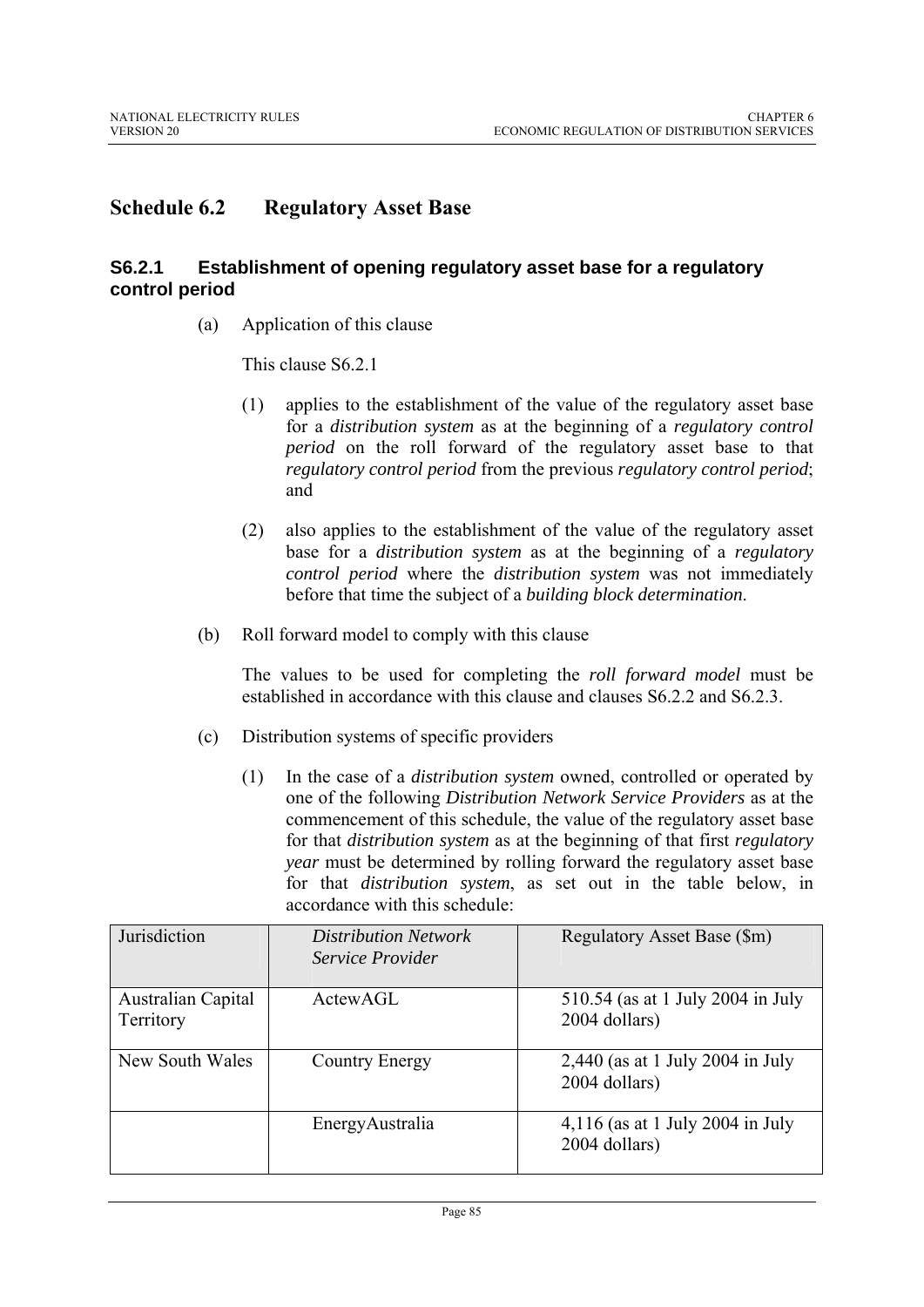| Jurisdiction    | <b>Distribution Network</b><br>Service Provider | Regulatory Asset Base (\$m)                                                                                                                                                                                               |
|-----------------|-------------------------------------------------|---------------------------------------------------------------------------------------------------------------------------------------------------------------------------------------------------------------------------|
|                 | <b>Integral Energy</b>                          | 2,283 (as at 1 July 2004 in July<br>2004 dollars)                                                                                                                                                                         |
| Queensland      | <b>ENERGEX</b>                                  | 4,308.1 (as at 1 July 2005 in July<br>2005 dollars)                                                                                                                                                                       |
|                 | <b>Ergon Energy</b>                             | 4,198.2 (as at 1 July 2005 in July<br>2005 dollars) but, if the<br>Queensland Competition<br>Authority nominates a different<br>amount in writing to the AER, the<br>regulatory asset base is the<br>amount so nominated. |
| South Australia | <b>ETSA Utilities</b>                           | 2,466 (as at 1 July 2005 in<br>December 2004 dollars)                                                                                                                                                                     |
| Tasmania        | <b>Aurora Energy</b>                            | 981.108 (as at 1 January 2008 in<br>July 2006 dollars)                                                                                                                                                                    |
| Victoria        | <b>AGL Electricity</b>                          | 578.4 (as at 1 January 2006 in<br>July 2004 dollars)                                                                                                                                                                      |
|                 | Citipower                                       | 990.9 (as at 1 January 2006 in<br>July 2004 dollars)                                                                                                                                                                      |
|                 | Powercor                                        | 1,626.5 (as at 1 January 2006 in<br>July 2004 dollars)                                                                                                                                                                    |
|                 | <b>SP AusNet</b>                                | 1,307.2 (as at 1 January 2006 in<br>July 2004 dollars)                                                                                                                                                                    |
|                 | <b>United Energy</b>                            | 1,220.3 (as at 1 January 2006 in<br>July 2004 dollars)                                                                                                                                                                    |

- (2) The values in the table above are to be adjusted for the difference between:
	- (i) any estimated capital expenditure that is included in those values for any part of a previous *regulatory control period*; and
	- (ii) the actual capital expenditure for that part of the previous *regulatory control period*.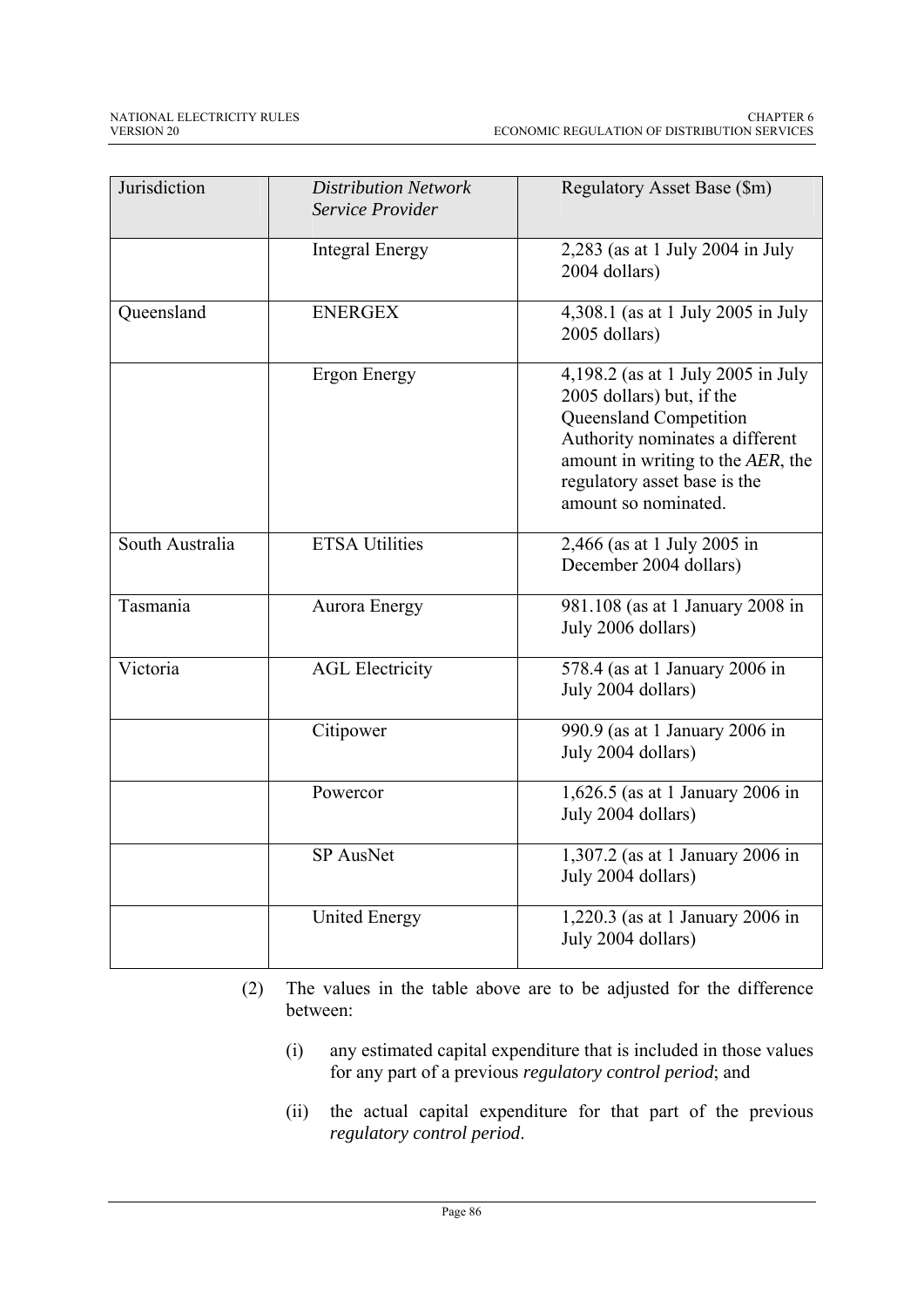This adjustment must also remove any benefit or penalty associated with any difference between the estimated and actual capital expenditure.

- (3) When rolling forward a regulatory asset base under subparagraph (1), the *AER* must take into account the derivation of the values in the above table from past regulatory decisions and the consequent fact that they relate only to the regulatory asset base identified in those decisions.
- (d) Other distribution systems
	- (1) This paragraph (d) applies to a *distribution system* not referred to in paragraphs (c) when *standard control services* that are provided by means of, or in connection with, that system are to be regulated under a *building block determination.*
	- (2) The value of the regulatory asset base for that *distribution system* as at the beginning of the first *regulatory year* of the first *regulatory control period* for the relevant *Distribution Network Service Provider*  is the prudent and efficient value of the assets that are used by the provider to provide those *standard control services* (but only to the extent that they are used to provide such services), as determined by the *AER*. In determining this value, the *AER* must have regard to the matters referred to in clause S6.2.2.
	- (3) The value of the regulatory asset base for that *distribution system* as at the beginning of the first *regulatory year* of any subsequent *regulatory control period* must be determined by rolling forward the value of the regulatory asset base for that *distribution system* as at the beginning of the first *regulatory year* of the first *regulatory control period* in accordance with this schedule.
- (e) Method of adjustment of value of regulatory asset base

Except as otherwise provided in paragraph (c) or (d), the value of the regulatory asset base for a *distribution system* as at the beginning of the first *regulatory year* of a *regulatory control period* must be calculated by adjusting the value (the '**previous value**') of the regulatory asset base for that *distribution system* as at the beginning of the first *regulatory year* of the immediately preceding *regulatory control period* (the '**previous control period**') as follows:

- (1) The previous value of the regulatory asset base must be increased by the amount of all capital expenditure incurred during the previous control period.
- (2) The previous value of the regulatory asset base must be increased by the amount of the estimated capital expenditure approved by the *AER*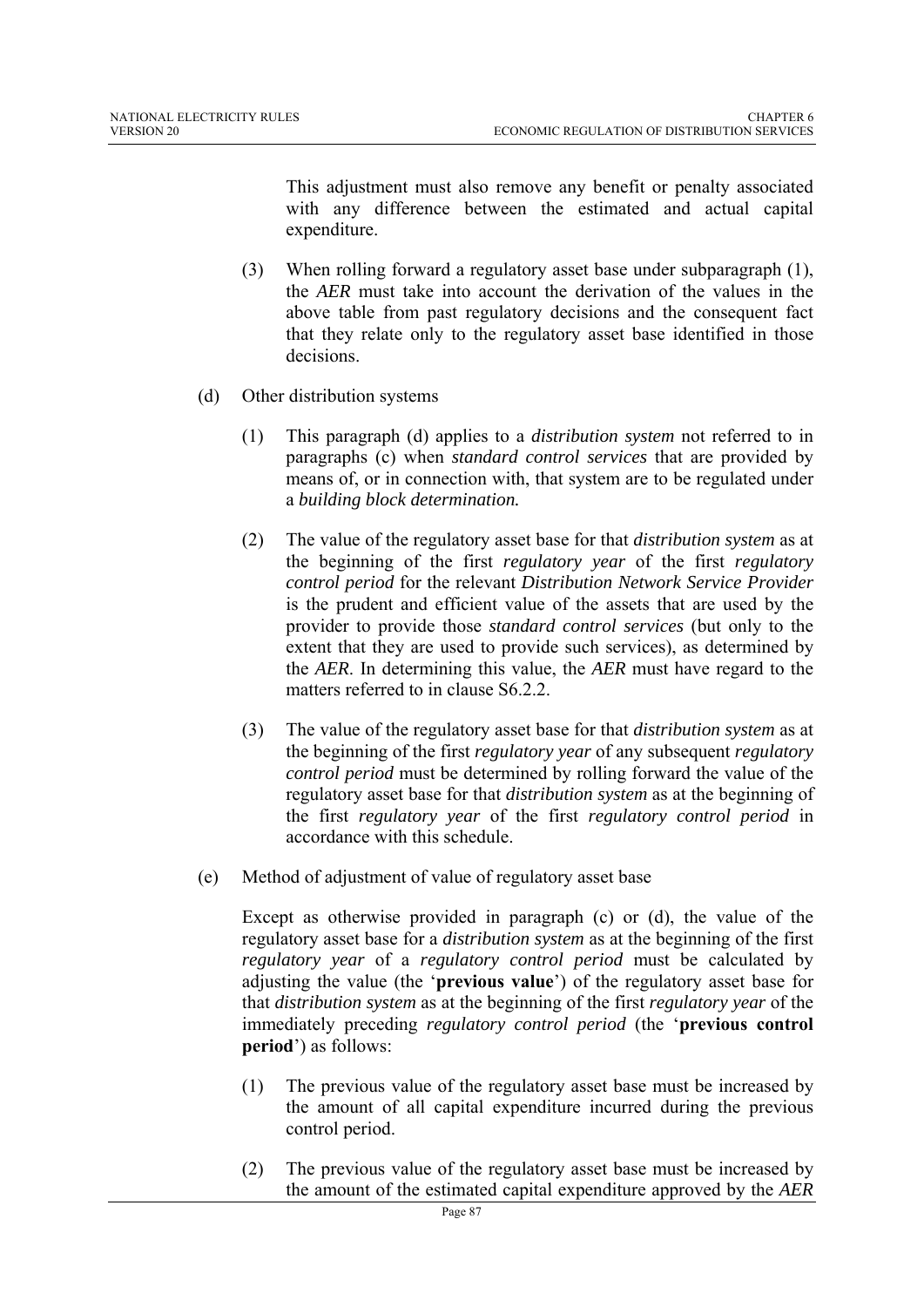for any part of the previous control period for which actual capital expenditure is not available.

- (3) The previous value of the regulatory asset base must be adjusted for the difference between:
	- (i) the estimated capital expenditure for any part of a previous *regulatory control period* where that estimated capital expenditure has been included in that value; and
	- (ii) the actual capital expenditure for that part of the previous *regulatory control period*.

This adjustment must also remove any benefit or penalty associated with any difference between the estimated and actual capital expenditure.

- (4) The previous value of the regulatory asset base must only be increased by actual or estimated capital expenditure to the extent that all such capital expenditure is properly allocated to the provision of *standard control services* in accordance with the *Cost Allocation Method* for the relevant *Distribution Network Service Provider*.
- (5) The previous value of the regulatory asset base must be reduced by the amount of depreciation of the regulatory asset base during the previous *regulatory control period*, calculated in accordance with the distribution determination for that period.
- (6) The previous value of the regulatory asset base must be reduced by the disposal value of any asset where that asset has been disposed of during the previous *regulatory control period*.
- (7) The previous value of the regulatory asset base must be reduced by the value of an asset where the asset was previously used to provide *standard control services* (or their equivalent under the previous regulatory system) but, as a result of a change to the classification of a particular service under Part B, is not to be used for that purpose for the relevant *regulatory control period*.
- (8) The previous value of the regulatory asset base may be increased by the value of an asset to which this subparagraph applies to the extent that:
	- (i) the *AER* considers the asset to be reasonably required to achieve one or more of the *capital expenditure objectives*; and
	- (ii) the value of the asset has not been otherwise recovered.

This subparagraph applies to an asset that: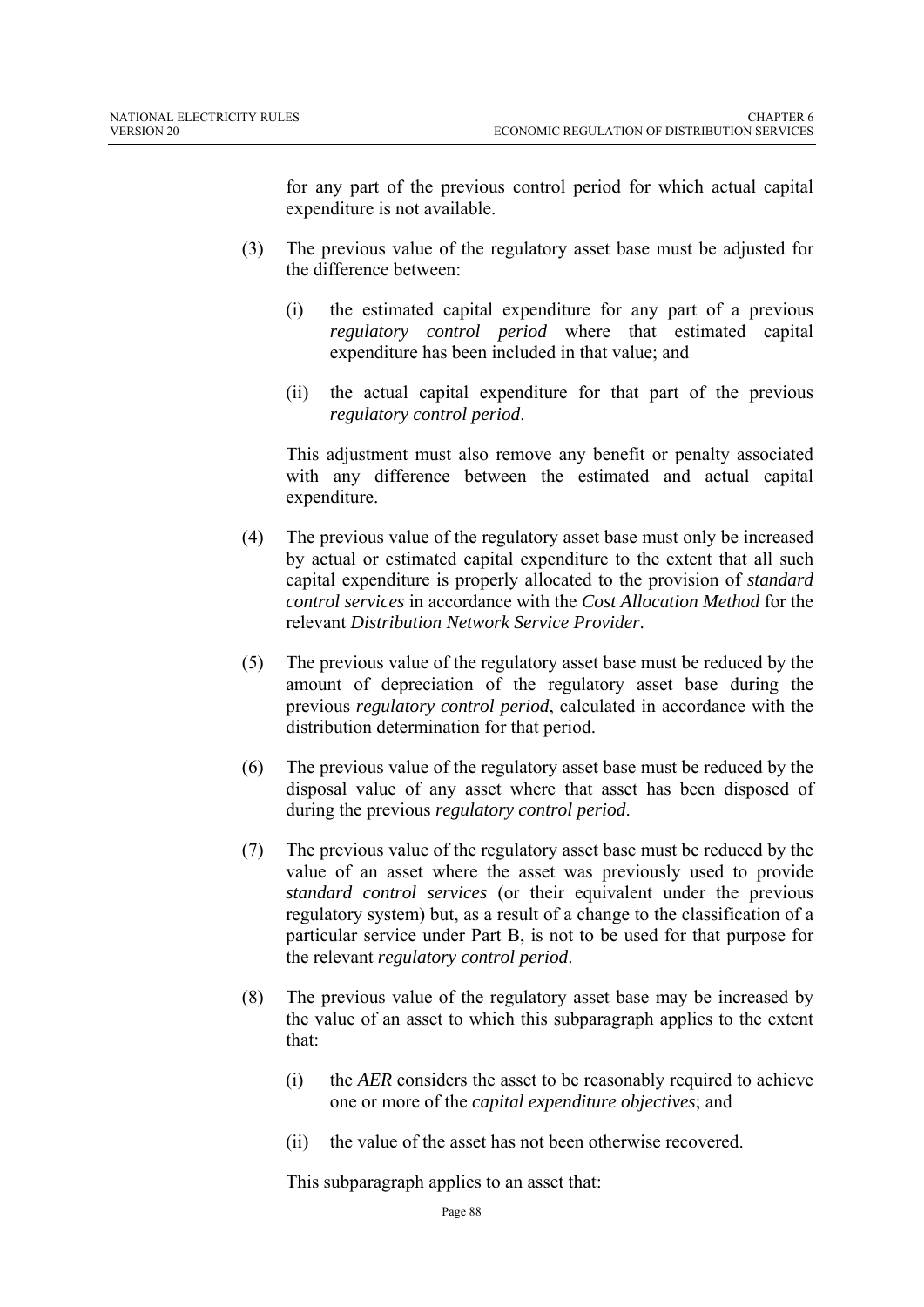- (i) was not used to provide *standard control services* (or their equivalent under the previous regulatory system) in the previous *regulatory control period* but, as a result of a change to the classification of a particular service under Part B, is to be used for that purpose for the relevant *regulatory control period*; or
- (ii) was never previously used to provide *standard control services* (or their equivalent under the previous regulatory system) but is to be used for that purpose for the relevant *regulatory control period.*
- (f) An increase or reduction in the value of the regulatory asset base under subparagraph (7) or (8) of paragraph (e) is to be based on the portion of the value of the asset properly allocated, or formerly properly allocated, to *standard control services* in accordance with the principles and policies set out in the *Cost Allocation Method* for the relevant *Distribution Network Service Provider*. The value of the relevant asset is taken to be its value as shown in independently audited and published accounts.

### **S6.2.2 Prudency and efficiency of capital expenditure**

In determining the prudency or efficiency of capital expenditure under clause S6.2.1(d)(2), the *AER* must have regard to the following:

- (1) the need to provide a reasonable opportunity for the relevant *Distribution Network Service Provider* to recover the efficient costs of complying with all applicable *regulatory obligations or requirements* associated with the provision of *standard control services*;
- (2) the need to provide effective incentives to the provider to promote economic efficiency in the provision of *standard control services*;
- (3) whether the relevant project in respect of which capital expenditure was made was evaluated against, and satisfied, the *regulatory test*;
- (4) whether the provider undertook the capital expenditure in a manner consistent with good business practice and so as to practicably achieve the lowest sustainable cost of delivering the *standard control services* to be provided as a consequence of that capital expenditure;
- (5) the desirability of minimising investment uncertainty for the provider;
- (6) the need to provide incentives to the provider to avoid undertaking inefficient capital expenditure;
- (7) the value of the relevant asset as shown in independently audited and published accounts.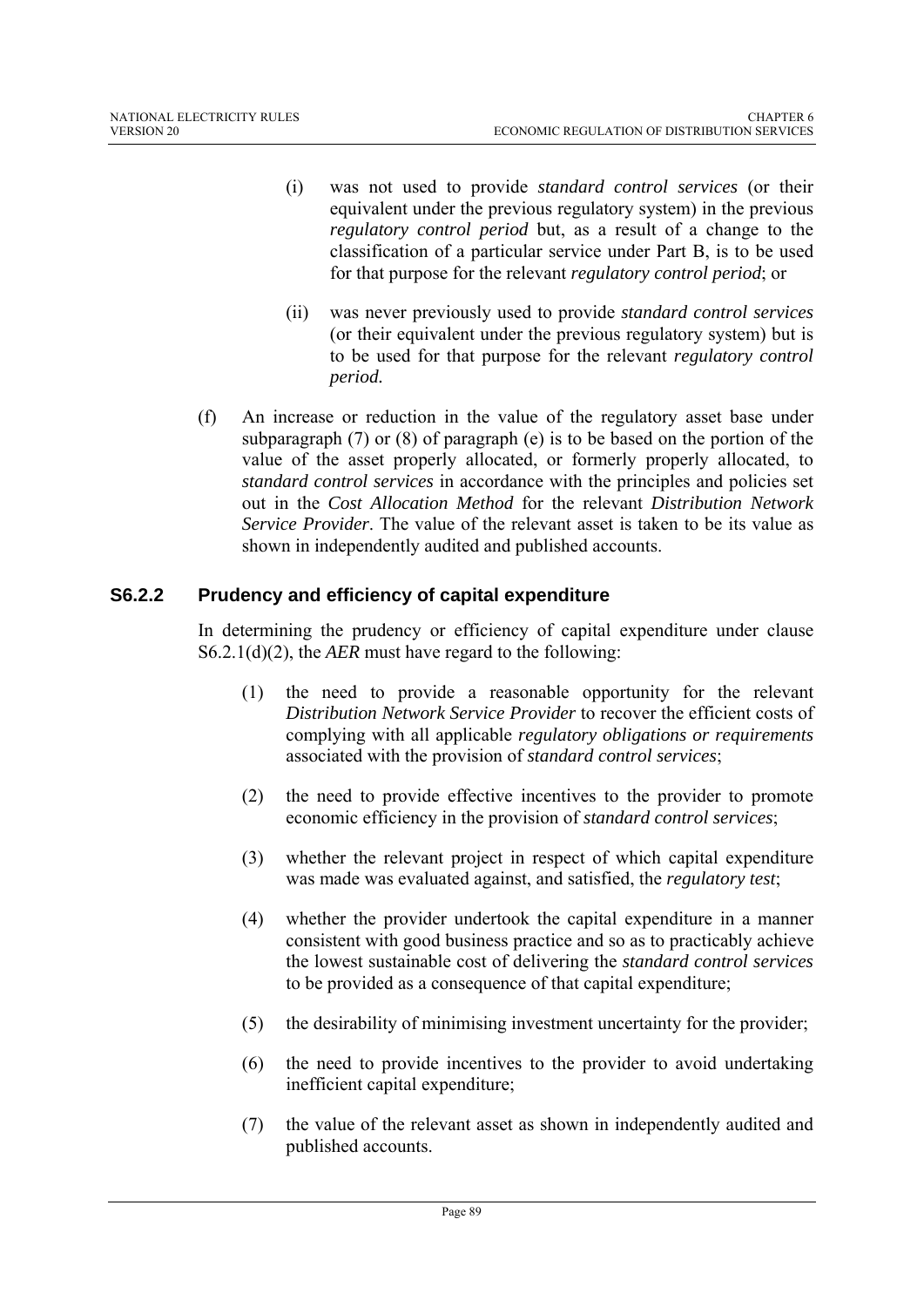In determining the prudency or efficiency of capital expenditure the *AER* must only take into account information and analysis that the provider could reasonably be expected to have considered or undertaken at the time that it undertook the relevant capital expenditure.

### **S6.2.3 Roll forward of regulatory asset base within the same regulatory control period**

(a) Application of this clause

This clause applies to the establishment of the value of the regulatory asset base for a *distribution system* as at the beginning of one *regulatory year* in a *regulatory control period* on the roll forward of the regulatory asset base to that *regulatory year* from the immediately preceding *regulatory year* (if any) in that *regulatory control period*.

(b) Roll forward model to comply with this clause

The *roll forward model* referred to in clause 6.5.1 of the *Rules* must provide for that value to be established in accordance with the requirements of this clause.

(c) Method of adjustment of value of regulatory asset base

The value of the regulatory asset base for a *distribution system* as at the beginning of the second or a subsequent year ('the **later year**') in a *regulatory control period* must be calculated by adjusting the value ('the **previous value**') of the regulatory asset base for that *distribution system* as at the beginning of the immediately preceding *regulatory year* ('the **previous year**') in that *regulatory control period* as follows:

- (1) The previous value of the regulatory asset base must be increased by the amount of forecast capital expenditure accepted or substituted by the *AER* for the previous year in accordance with clause 6.5.7(c) or clause  $6.12.1(3)$  (as the case may be).
- (2) The previous value of the regulatory asset base must be reduced by the amount of depreciation included in the *Distribution Network Service Provider*'s *annual revenue requirement* for the previous year.
- (3) The previous value of the regulatory asset base must be reduced by the disposal value of any asset included in that value where the asset is forecast to be disposed of during the previous year.
- (4) The previous value of the regulatory asset base must be increased by an amount necessary to maintain the real value of the regulatory asset base as at the beginning of the later year by adjusting that value for inflation.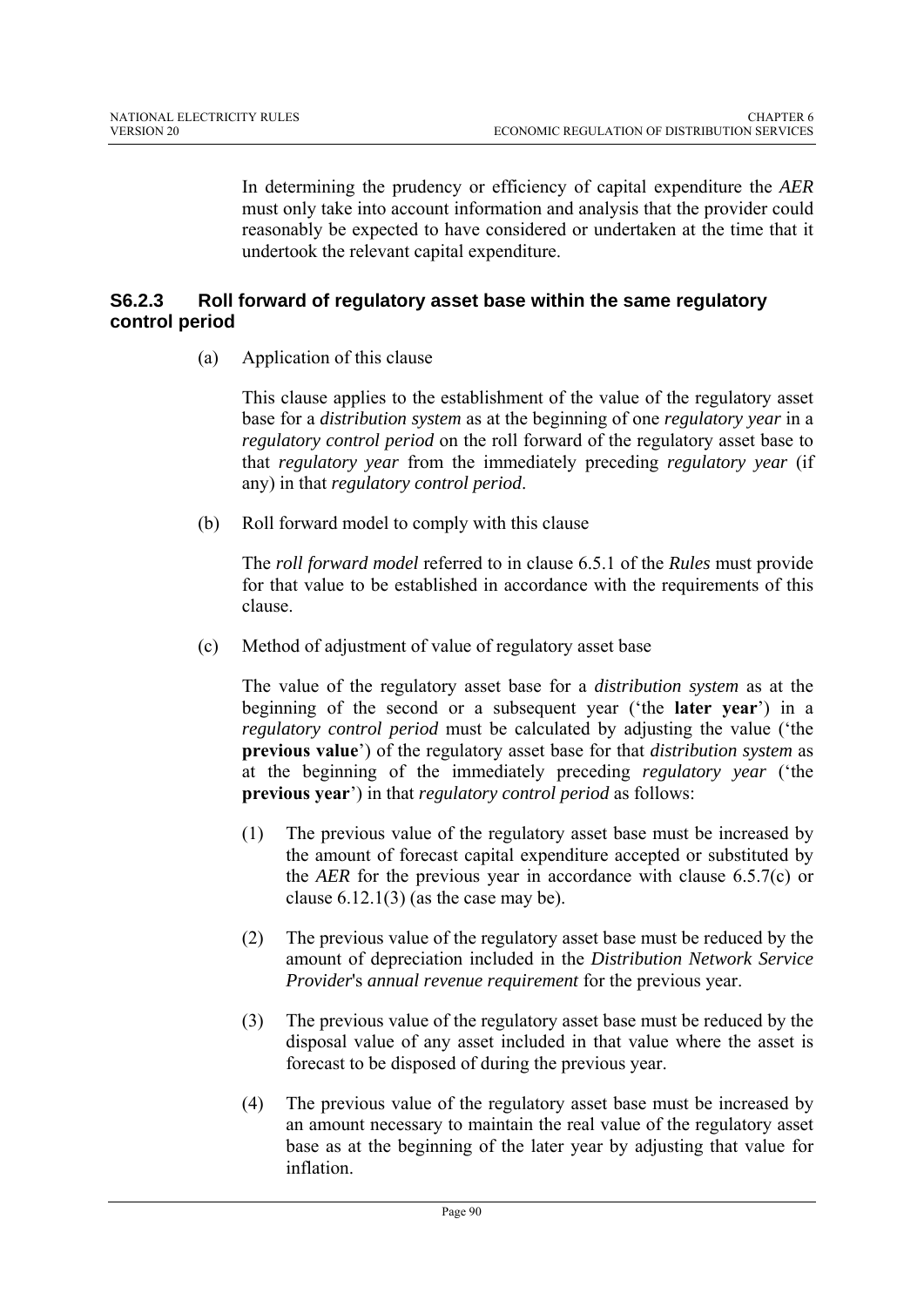(d) Allowance for working capital

If the *AER* determines that it is appropriate to do so, it may include an allowance for working capital in the regulatory asset base for a *distribution system* which is rolled forward in accordance with this clause.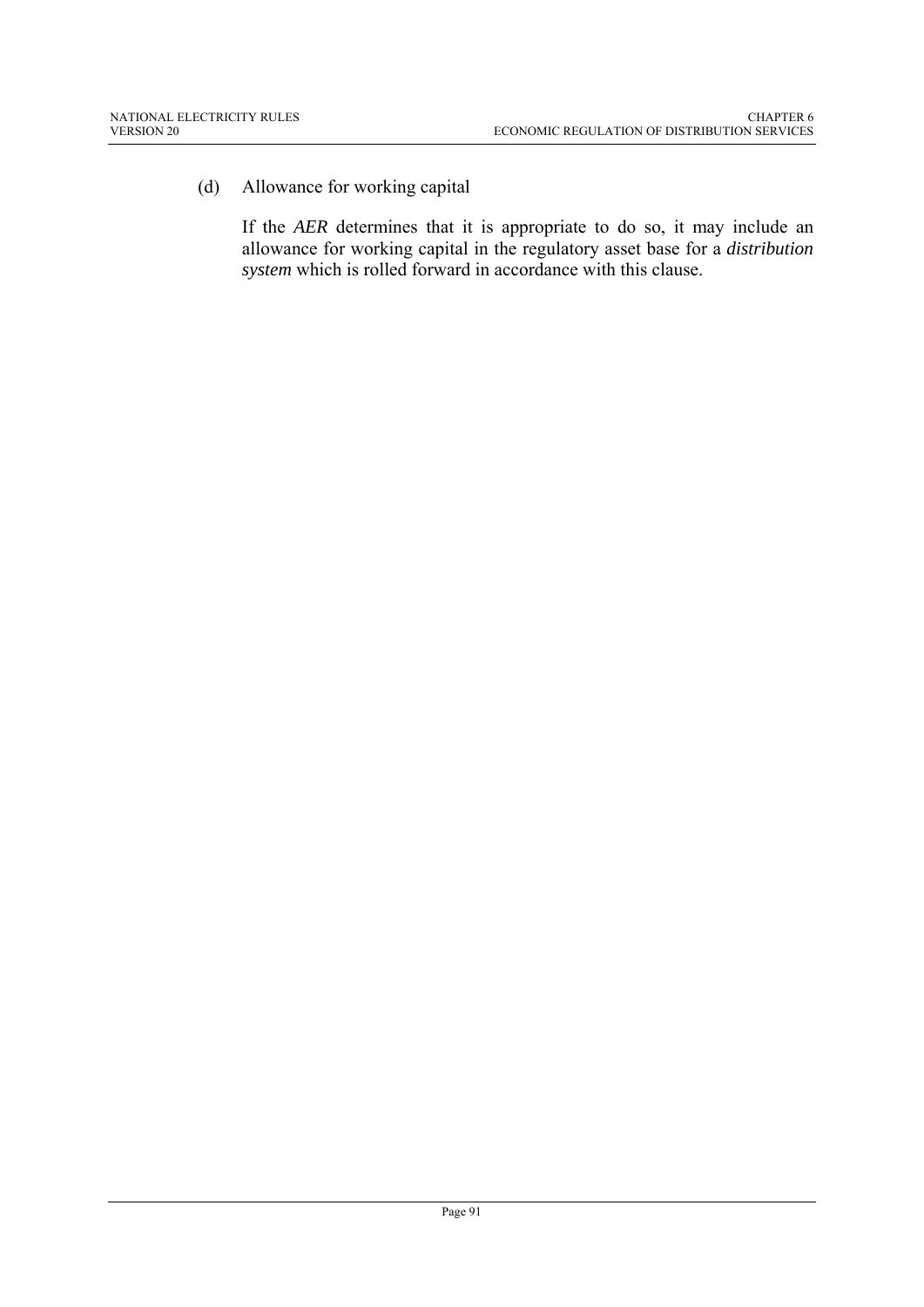## **CHAPTER 6A**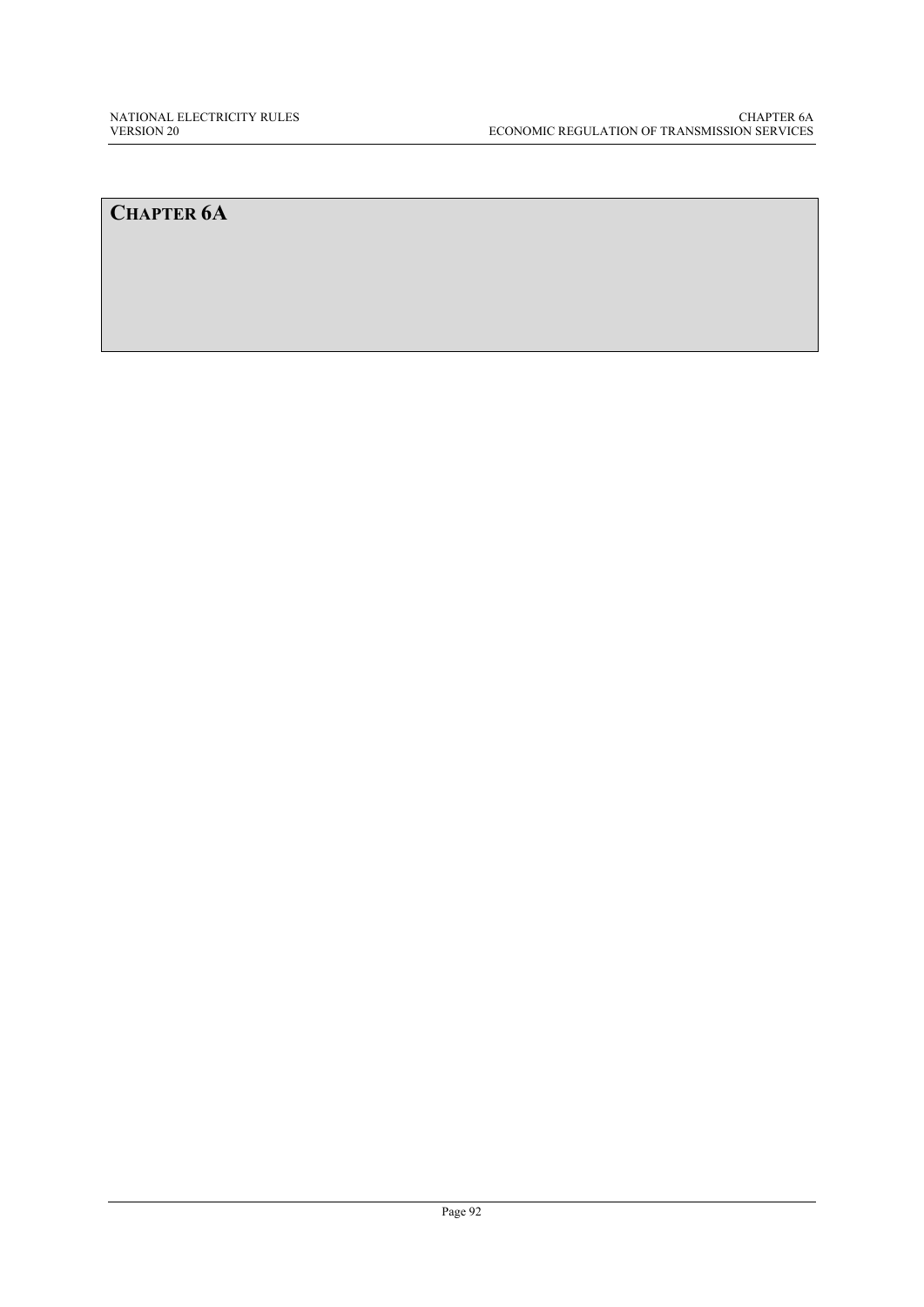# **6A. Economic Regulation of Transmission Services**

### **Part A - Introduction**

### **6A.1 Introduction to Chapter 6A**

#### **6A.1.1 Economic regulation of transmission services generally**

- (a) Part B of this Chapter 6A states the general obligation of the *AER* to make *transmission determinations* for *Transmission Network Service Provider*s in respect of:
	- (1) *prescribed transmission services*; and
	- (2) *negotiated transmission services*.
- (b) Part C of this Chapter 6A regulates the revenues that may be earned by *Transmission Network Service Providers* from the provision by them of *transmission services* that are the subject of *transmission determinations*.
- (c) Part D of this Chapter 6A regulates the *terms and conditions of access* to be applied (including the prices that may be charged) by *Transmission Network Service Provider*s for the provision by them of *negotiated transmission services*.
- (d) Part E of this Chapter 6A sets out the procedure that applies for the purposes of the *AER* making a *transmission determination*.
- (d) Part F of this Chapter 6A contains provisions regarding the disclosure, use and protection of information.
- (e) Part G of this Chapter 6A contains provisions regarding cost allocation.
- (f) Part H of this Chapter 6A contains provisions regarding the *transmission consultation procedures*.
- (g) Part I of this Chapter 6A contains provisions regarding *Transmission Ring-Fencing Guidelines.*
- (h) Part J of this Chapter 6A regulates the prices that may be charged by *Transmission Network Service Providers* for the provision of *prescribed transmission services* and establishes principles to be applied by providers in setting prices that allow those providers to earn the whole of the *aggregate annual revenue requirement*.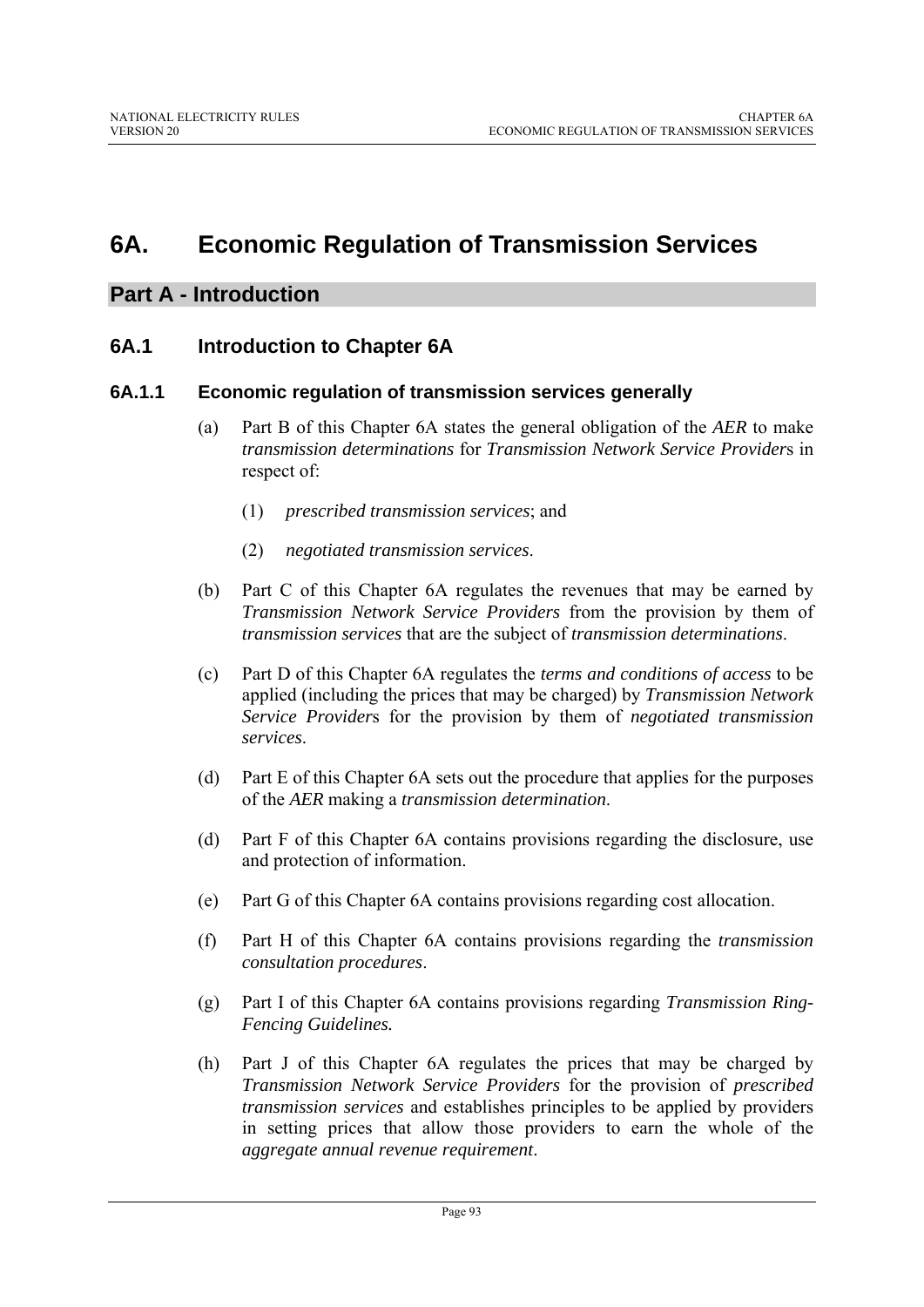- (i) Part K of this Chapter 6A provides for a *commercial arbitrator* to be appointed to resolve *transmission services access disputes* in relation to the *terms and conditions of access* for the provision of *negotiated transmission services* and for *prescribed transmission services*.
- (j) Other *transmission services* provided by *Transmission Network Service Providers* ('*non-regulated transmission* services') are not subject to regulation under this Chapter 6A.
- (k) Services provided by *dual function assets* are not subject to regulation under this Chapter 6A except to the extent provided in Part N of Chapter 6.

#### **6A.1.2 Meaning of terms and conditions of access for transmission services**

For the purposes of the economic regulation of *prescribed transmission services* and *negotiated transmission services*, the *terms and conditions of access*:

- (a) in relation to *negotiated transmission services*, are:
	- (1) the price of those services (including, for services provided under rule 5.4A, *access charges*); and
	- (2) other terms and conditions for the provision of those *negotiated transmission services*,

under Chapters 4, 5 and this Chapter 6A of the *Rules*; and

- (b) in relation to *prescribed transmission services*, are:
	- (1) the price of those services as determined under the *pricing methodology* of the relevant *Transmission Network Service Provider;*  and
	- (2) other terms and conditions for the provision of those *prescribed transmission services*,

under Chapters 4, 5 and this Chapter 6A of the *Rules.*

#### **6A.1.3 Access to prescribed and negotiated transmission services**

Subject to and in accordance with the *Rules*:

(1) a person who is an existing or intending *Registered Participant*, or a person who is eligible to become a *Registered Participant* ('a *Service Applicant*') may apply to a *Transmission Network Service Provider* for provision of *prescribed transmission services* or *negotiated transmission services*.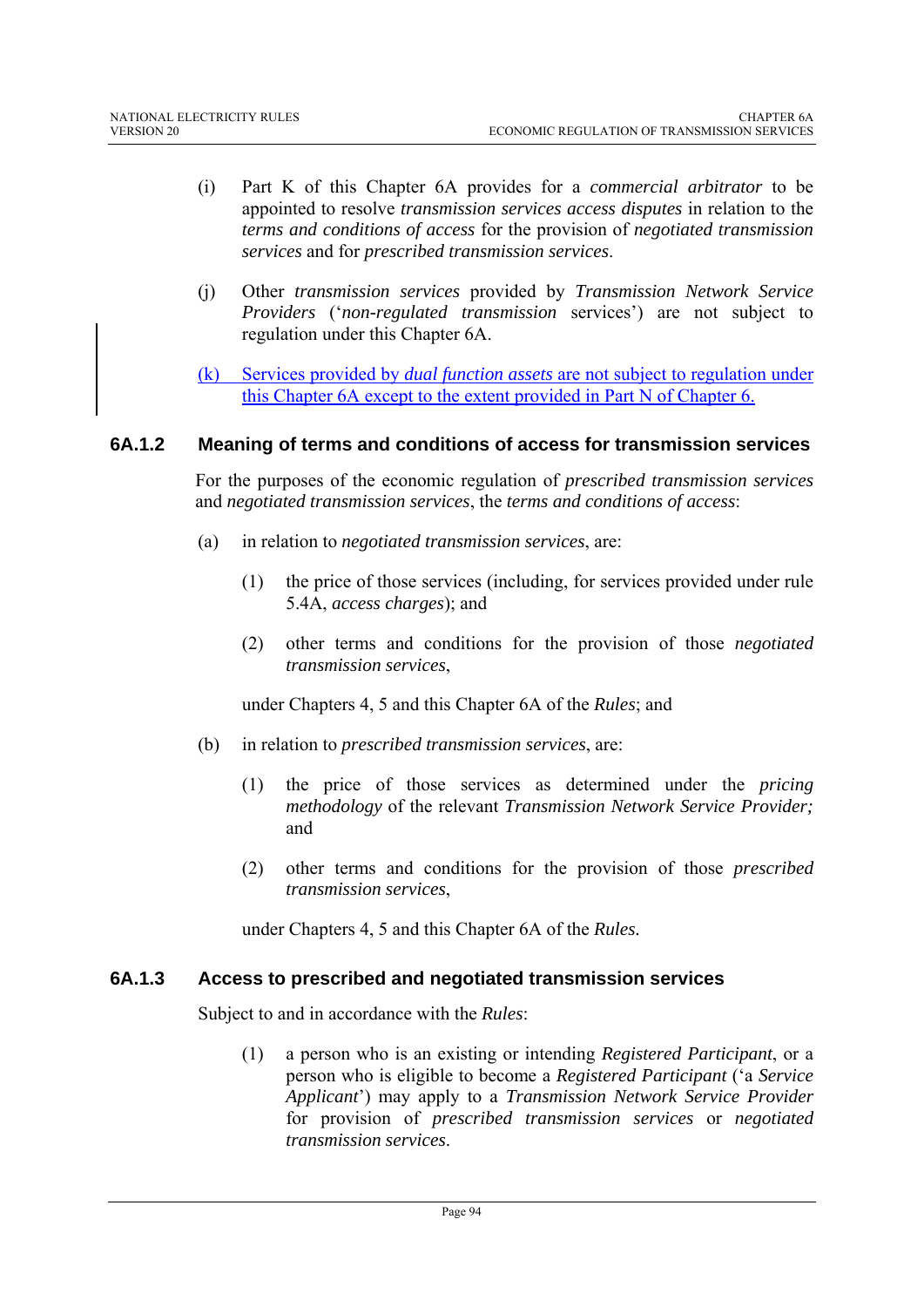- (2) a *Transmission Network Service Provider* must provide *prescribed transmission services* or *negotiated transmission services* (as the case may be) on *terms and conditions of access* that are consistent with the requirements of Chapters 4, 5 and this Chapter 6A of the *Rules*.
- (3) a *Transmission Network Service Provider* or a person who is provided *prescribed transmission services* or *negotiated transmission services* (whether the person is provided those services under an agreement, as a result of a determination of a *commercial arbitrator* or otherwise under the *Rules*) must not engage in conduct for the purpose of preventing or hindering access to those services.

### **6A.1.4 National regulatory arrangements**

- (a) The *AER* is, in accordance with this Chapter 6A, responsible for the economic regulation of *prescribed transmission services* provided by *Transmission Network Service Provider*s by means of, or in connection with, *transmission systems* that form part of the *national grid*.
- (b) Subject to any contrary determination by the *AER*, those parts of a *transmission network* operating at nominal *voltages* between 66kV and 220kV that:
	- (1) do not operate in parallel to; and
	- (2) do not provide support to,

the higher *voltage transmission network* may be deemed by the relevant *Transmission Network Service Provider* to be subject to the regulatory arrangements for *distribution service* pricing set out in Chapter 6.

### **6A.1.5 Application of Chapter 6A to Market Network Service Providers**

- (a) Notwithstanding anything contained in this Chapter 6A:
	- (1) Parts B, C, D and J do not regulate the revenues that may be earned by *Market Network Service Providers* from, or the prices that may be charged by *Market Network Service Providers* for, the provision by them of *market network service*s; and
	- (2) Part E does not apply to *Market Network Service Providers*.
- (b) Part D of this Chapter 6A does not regulate the terms and conditions of access for provision by *Transmission Network Service Provider*s of *network services* provided to:
	- (1) a *Market Network Service Provider*; or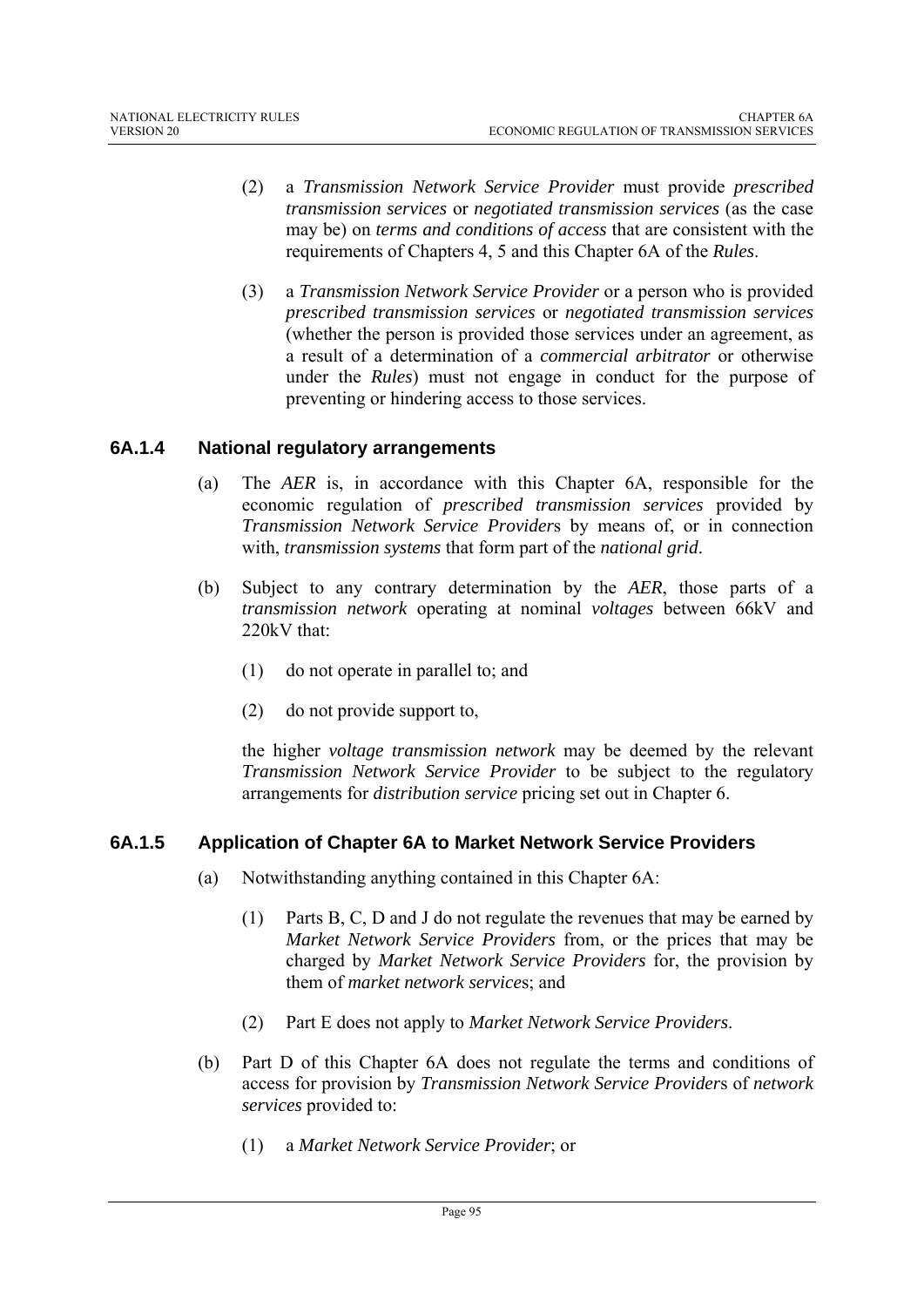- (2) another *Network Service Provider* for electricity delivered to a *Market Network Service Provider* through the *network* of the other *Network Service Provider* (except for any such electricity which is ultimately consumed within the other *Network Service Provider's network*).
- (c) Charges for the *network services* referred to in paragraph (b) are governed by the applicable provisions of rule 5.4A.
- (d) Part K of this Chapter 6A does not apply to disputes relating to the terms and conditions of access for *network services* referred to under this clause 6A.1.5.

## **Part B - Transmission Determinations Generally**

### **6A.2 Transmission determinations**

### **6A.2.1 Duty of** *AER* **to make transmission determinations**

The *AER* must make *transmission determinations* for *Transmission Network Service Provider*s in accordance with this Chapter 6A in respect of:

- (1) *prescribed transmission services*; and
- (2) *negotiated transmission services*.

### **6A.2.2 Components of transmission determinations**

A *transmission determination* for a *Transmission Network Service Provider* consists of:

- (1) a *revenue determination* for the provider in respect of the provision by the provider of *prescribed transmission services*;
- (2) a determination relating to the provider's *negotiating framework*;
- (3) a determination that specifies the *Negotiated Transmission Service Criteria* that apply to the provider; and
- (4) a determination that specifies the *pricing methodology* that applies to the provider.

## **Part C - Regulation of Revenue - Prescribed Transmission Services**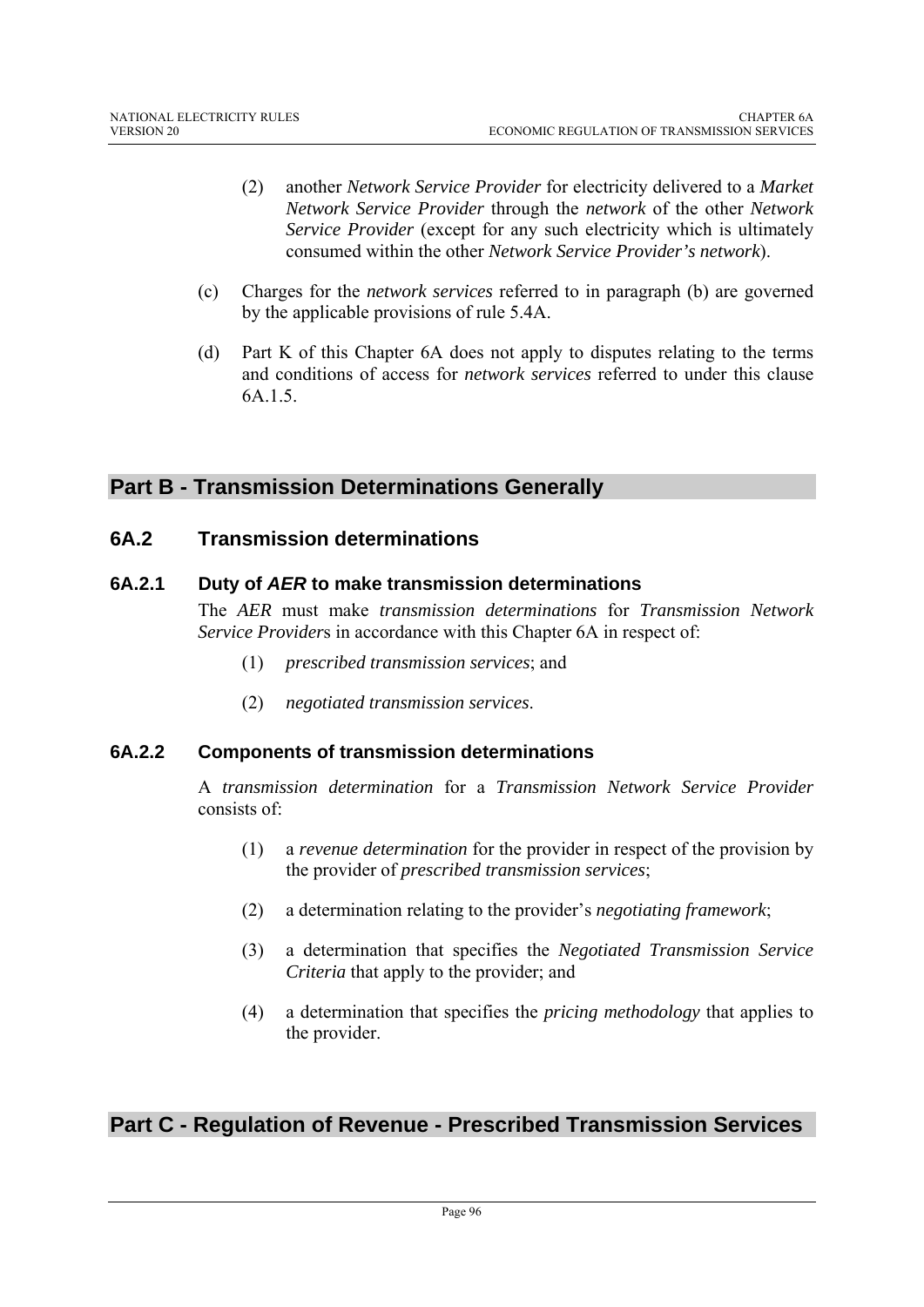### **6A.3 Allowed revenue from prescribed transmission services**

### **6A.3.1 Allowed revenue for regulatory year**

The revenue that a *Transmission Network Service Provider* may earn in any *regulatory year* of a *regulatory control period* from the provision of *prescribed transmission services* is the *maximum allowed revenue* subject to any adjustments referred to in clause 6A.3.2, and is to be determined in accordance with:

- (1) the *revenue determination* forming part of the applicable *transmission determination*; and
- (2) the provisions of this Part C.

#### **6A.3.2 Adjustment of maximum allowed revenue**

The *maximum allowed revenue* that a *Transmission Network Service Provider* may earn in any *regulatory year* of a *regulatory control period* from the provision of *prescribed transmission services* is subject to adjustment in accordance with rules 6A.7, 6A.8 or 6A.15.

### **6A.4 Revenue determinations**

#### **6A.4.1 Introduction**

- (a) The procedure for making a *revenue determination* for a *Transmission Network Service Provider* is contained in Part E of this Chapter 6A, and involves the submission to the *AER* of a *Revenue Proposal* by the provider.
- (b) Such a *Revenue Proposal* must comply with the requirements of this Chapter 6A, and in particular must:
	- (1) be prepared using the *post-tax revenue model* referred to in rule 6A.5; and
	- (2) comply with the requirements of the *submission guidelines* referred to in clause 6A.10.2.

#### **6A.4.2 Contents of revenue determination**

- (a) A *revenue determination* for a *Transmission Network Service Provider* is to specify, for a *regulatory control period*, the following matters:
	- (1) the amount of the estimated *total revenue cap* for the *regulatory control period* or the method of calculating that amount;
	- (2) the *annual building block revenue requirement* for each *regulatory year* of the *regulatory control period;*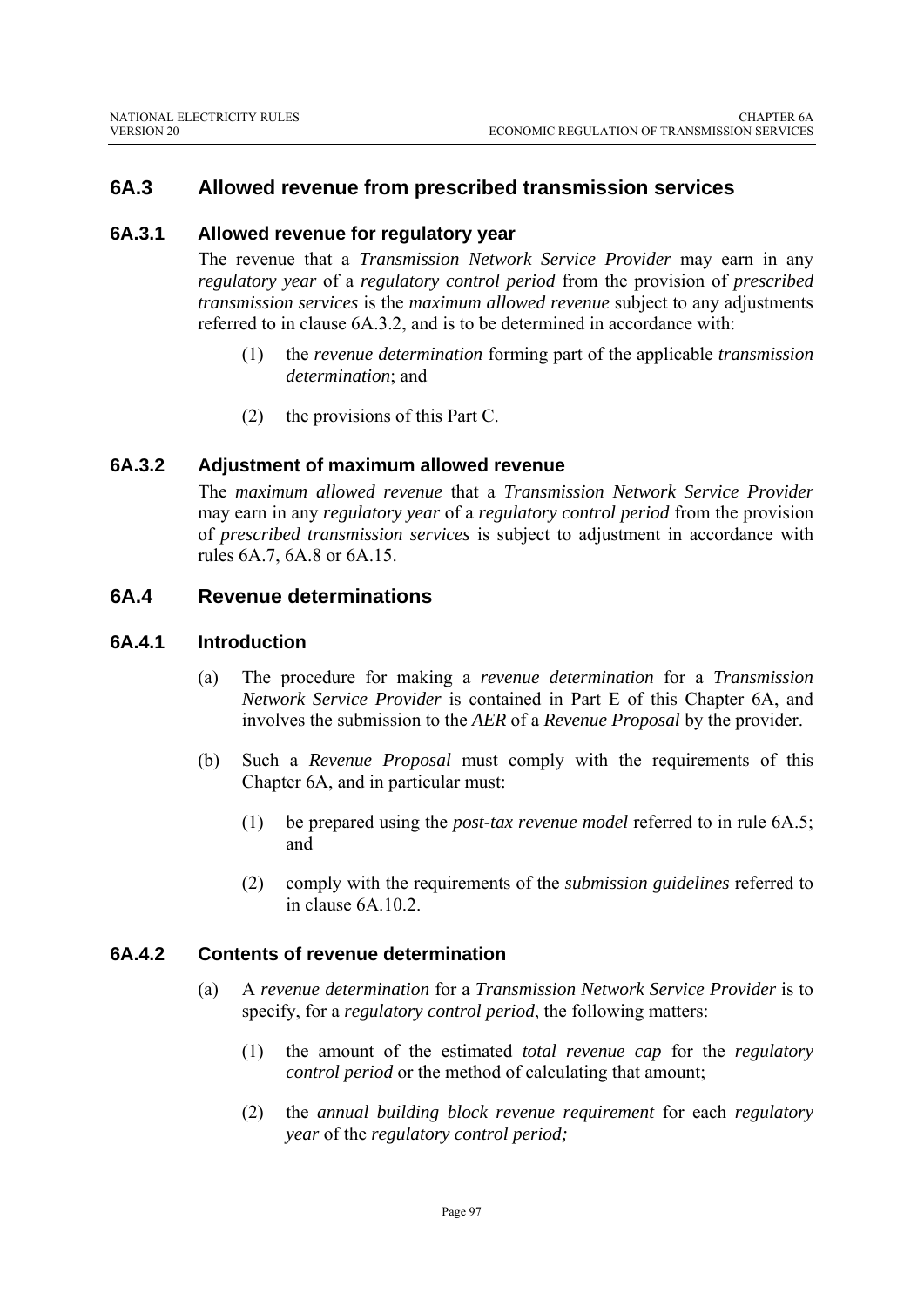- (3) the amount of the *maximum allowed revenue* for each *regulatory year* of the *regulatory control period* or the method of calculating that amount;
- (4) appropriate methodologies for the indexation of the regulatory asset base;
- (5) the values that are to be attributed to the *performance incentive scheme parameters* for the purposes of the application to the provider of any *service target performance incentive scheme* that applies in respect of the *regulatory control period*;
- (6) the values that are to be attributed to the *efficiency benefit sharing scheme parameters* for the purposes of the application to the provider of any *efficiency benefit sharing scheme* that applies in respect of the *regulatory control period*;
- (7) the commencement and length of the *regulatory control period*; and
- (8) such amounts, values or inputs as have been used by the *AER* in place of those referred to in clause 6A.10.2(b)(9).
- (b) Unless otherwise determined by the *AER*:
	- (1) the *total revenue cap* may not relate to more than one *transmission system* that is owned, controlled or operated by a *Transmission Network Service Provider*; and
	- (2) there is to be a separate *total revenue cap* for each such *transmission system*.
- (c) A *regulatory control period* in respect of a *Transmission Network Service Provider* must be not less than 5 *regulatory year*s.

### **6A.5 Post-tax revenue model**

### **6A.5.1 Introduction**

- (a) The process of preparing a *revenue determination* for a *Transmission Network Service Provider* involves the submission of a *Revenue Proposal* to the *AER* by the provider under clause 6A.10.1. The provider is required to prepare the *Revenue Proposal* using a *post-tax revenue model* in relation to that proposal, in accordance with the requirements of this Chapter 6A.
- (b) The principal purpose of the *post-tax revenue model* is to calculate the *maximum allowed revenue* under the *revenue determination*.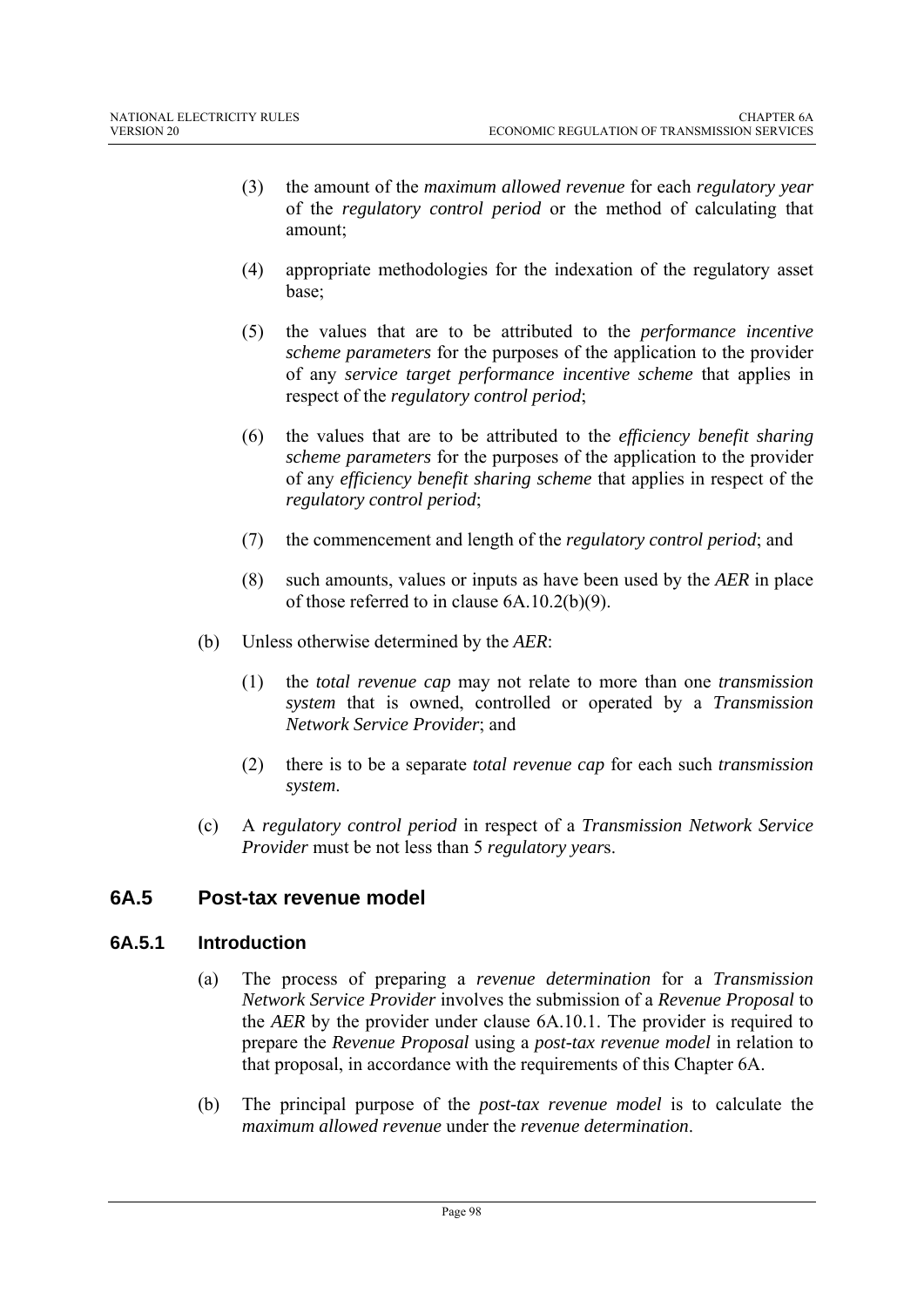(c) The *post-tax revenue model*, together with the *Revenue Proposal,* form the basis on which the *AER* assesses a *Revenue Proposal* and makes a *revenue determination*.

### **6A.5.2 Preparation, publication and amendment of post-tax revenue model**

- (a) The *AER* must, in accordance with the *transmission consultation procedures*, prepare and *publish* a *post-tax revenue model*.
- (b) The *AER* may, from time to time and in accordance with the *transmission consultation procedures*, amend or replace the *post-tax revenue model.*
- (c) The *AER* must develop and *publish* the first *post-tax revenue model* by 28 September 2007, and there must be such a model in force at all times after that date.

### **6A.5.3 Contents of post-tax revenue model**

- (a) The *post-tax revenue model* must set out the manner in which the following matters, referable only to the provision of *prescribed transmission services*, are to be calculated in respect of a *Transmission Network Service Provider* for a *regulatory control period*:
	- (1) the *total revenue cap* for the provider for the period;
	- (2) the *maximum allowed revenue* for the provider for each *regulatory year* of the period; and
	- (3) the *annual building block revenue requirement* for the provider for each *regulatory year*, determined in accordance with clause 6A.5.4.
- (b) The *post-tax revenue model* must specify:
	- (1) a methodology that the *AER* determines is likely to result in the best estimates of expected inflation;
	- (2) the timing assumptions and associated discount rates that are to apply in relation to the calculation of the building blocks referred to in clause 6A.5.4;
	- (3) the manner (if any) in which working capital is to be treated;
	- (4) the manner in which the estimated cost of corporate income tax is to be calculated; and
	- (5) the CPI X methodology that is to be applied in escalating the *maximum allowed revenue* for the provider for each *regulatory year* (other than the first *regulatory year*) of a *regulatory control period*.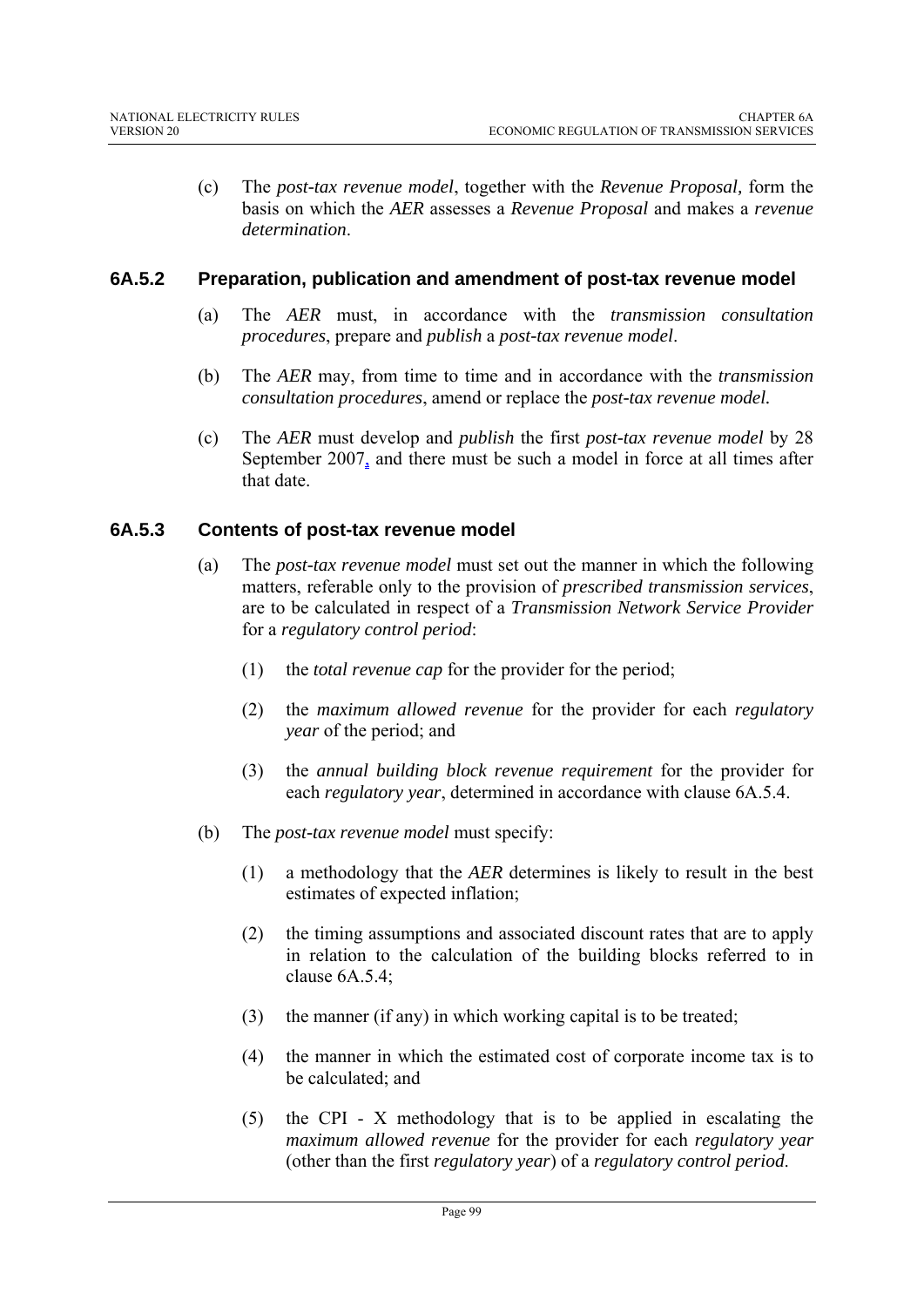- (c) The *post-tax revenue model* must be such that:
	- (1) the net present value of the expected *maximum allowed revenue* for the provider for each *regulatory year* of the *regulatory control period* is equal to the net present value of the *annual building block revenue requirement* for the provider for each *regulatory year*;
	- (2) the *maximum allowed revenue* for the provider for the first *regulatory year* is expressed as a dollar amount;
	- (3) the *maximum allowed revenue* for the provider for each *regulatory year* (other than the first *regulatory year*) is calculated by escalating the *maximum allowed revenue* for the provider for the previous *regulatory year* using a CPI - X methodology; and
	- (4) the *total revenue cap* for the provider for a *regulatory control period* is calculated as the sum of the *maximum allowed revenues* for the provider for each *regulatory year*.
- (d) For the purposes of this clause 6A.5.3, the X factor is that determined in accordance with clause 6A.6.8.

#### **6A.5.4 Building blocks approach**

#### (a) **Building blocks generally**

The *annual building block revenue requirement* for a *Transmission Network Service Provider* for each *regulatory year* of a *regulatory control period* must be determined using a building blocks approach, under which the building blocks are:

- (1) indexation of the regulatory asset base see paragraph  $(b)(1)$ ;
- (2) a return on capital for that year see paragraph  $(b)(2)$ ;
- (3) the depreciation for that year see paragraph  $(b)(3)$ ;
- (4) the estimated cost of corporate income tax of the provider for that year - see paragraph  $(b)(4)$ ;
- (5) certain revenue increments or decrements for that year arising from the *efficiency benefit sharing scheme* - see paragraph (b)(5);
- (6) the forecast operating expenditure accepted or substituted by the *AER* for that year – see paragraph  $(b)(6)$ ; and
- (7) compensation for other risks see paragraph (b)(7).

#### (b) **Details about the building blocks**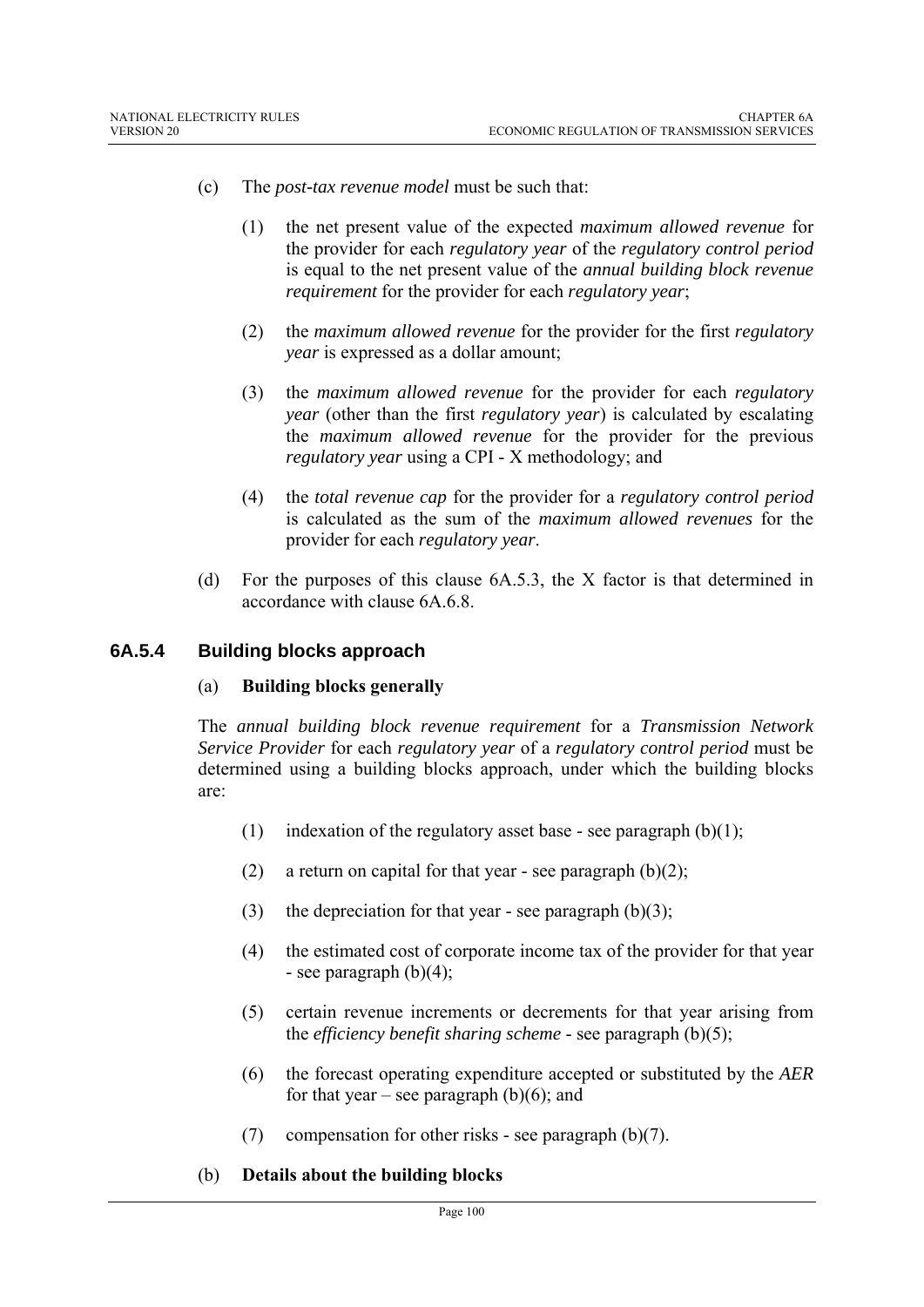For the purposes of paragraph (a):

- (1) for indexation of the regulatory asset base:
	- (i) the regulatory asset base is calculated in accordance with clause 6A.6.1 and schedule 6A.2; and
	- (ii) the building block comprises a negative adjustment equal to the amount referred to in clause S6A.2.4(c)(4) for that year;
- (2) the return on capital is calculated in accordance with clause 6A.6.2;
- (3) the depreciation is calculated in accordance with clause 6A.6.3;
- (4) the estimated cost of corporate income tax is determined in accordance with clause 6A.6.4;
- (5) the revenue increments or decrements are those that arise as a result of the operation of the applicable *efficiency benefit sharing scheme*, as referred to in clause 6A.6.5;
- (6) the forecast operating expenditure is accepted or substituted by the *AER* in accordance with clause 6A.6.6(c) or clause 6A.13.2(b)(3) and (5) (as the case may be); and
- (7) the compensation for other risks is such amounts as the *AER* determines are necessary for that year to compensate a *Transmission Network Service Provider* for risks that are not otherwise compensated for in the return on capital, including the risk referred to in clause S6A.2.3(b) of schedule 6A.2.

### **6A.6 Matters relevant to the making of revenue determinations**

#### **6A.6.1 Regulatory asset base**

#### **Nature of regulatory asset base**

(a) The regulatory asset base for a *transmission system* owned, controlled or operated by a *Transmission Network Service Provider* is the value of those assets that are used by the provider to provide *prescribed transmission services*, but only to the extent that they are used to provide such services.

#### **Preparation, publication and amendment of model for rolling forward regulatory asset base**

(b) The *AER* must, in accordance with the *transmission consultation procedures*, develop and *publish* a model for the roll forward of the regulatory asset base for *transmission systems*, referred to as the *roll forward model*.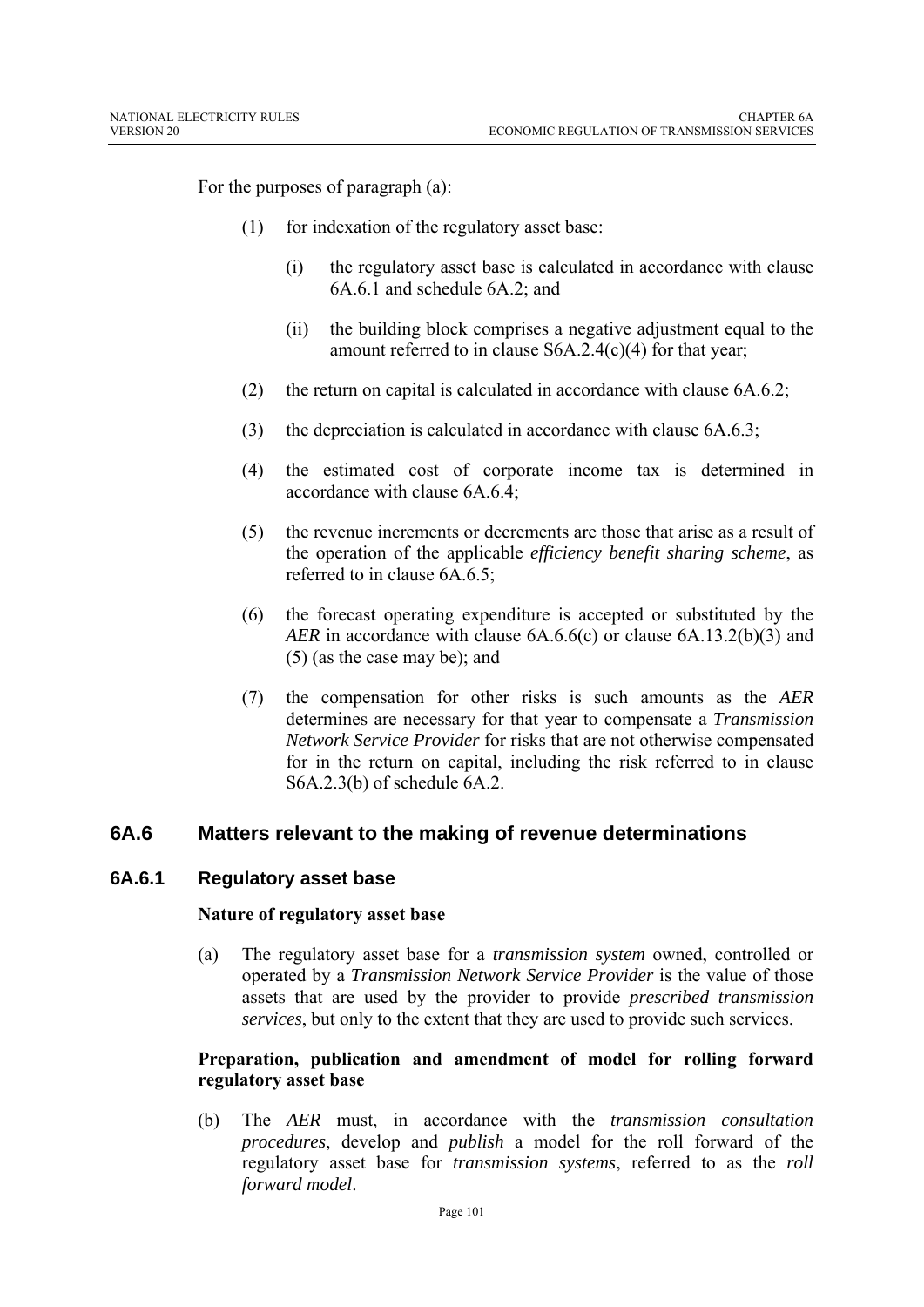- (c) The *AER* may, from time to time and in accordance with the *transmission consultation procedures*, amend or replace the *roll forward model*.
- (d) The *AER* must develop and *publish* the first *roll forward model* by 28 September 2007, and there must be such a model available at all times after that date.

#### **Contents of roll forward model**

- (e) The *roll forward model* must set out the method for determining the roll forward of the regulatory asset base for *transmission systems*:
	- (1) from the immediately preceding *regulatory control period* to the beginning of the first year of the subsequent *regulatory control period*, so as to establish the value of the regulatory asset base as at the beginning of the first *regulatory year* of that subsequent *regulatory control period*; and
	- (2) from one *regulatory year* in a *regulatory control period* to a subsequent *regulatory year* in that same *regulatory control period*, so as to establish the value of the regulatory asset base as at the beginning of the subsequent *regulatory year* of that *regulatory control period*;

under which:

(3) the roll forward of the regulatory asset base from the immediately preceding *regulatory control period* to the beginning of the first *regulatory year* of a subsequent *regulatory control period* entails the value of the first mentioned regulatory asset base being adjusted for outturn inflation, consistent with the methodology that was used in the *transmission determination* (if any) for the first mentioned *regulatory control period* for the indexation of the *maximum allowed revenue* during that *regulatory control period*.

#### **Other provisions relating to regulatory asset base**

(f) Other provisions relating to regulatory asset bases are set out in schedule 6A.2.

### **6A.6.2 Return on capital**

#### **Calculation of return on capital**

(a) The return on capital for each *regulatory year* must be calculated by applying a rate of return for the relevant *Transmission Network Service Provider* for that *regulatory control period* (calculated in accordance with this clause 6A.6.2) to the value of the regulatory asset base for the relevant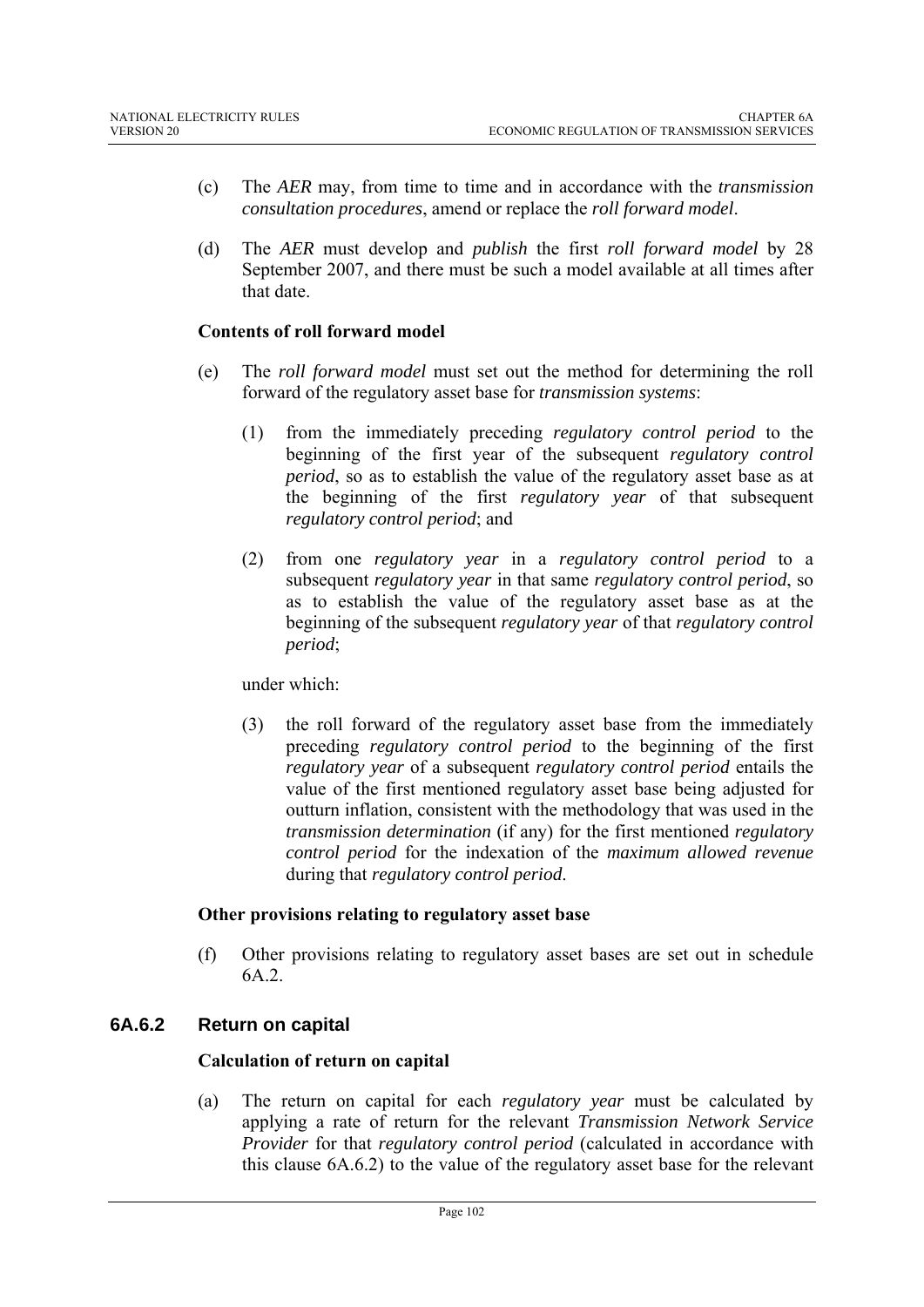*transmission system* as at the beginning of that *regulatory year* (as established in accordance with clause 6A.6.1 and schedule 6A.2).

#### **Weighted average cost of capital**

(b) The rate of return for a *Transmission Network Service Provider* for a *regulatory control period* is the cost of capital as measured by the return required by investors in a commercial enterprise with a similar nature and degree of non-diversifiable risk as that faced by the *transmission* business of the provider and, subject to any revised values, methodologies and levels arising from a review under paragraphs  $(f)-(i)$ , must be calculated as a nominal post-tax *weighted average cost of capital* ("*WACC*") in accordance with the following formula:

$$
WACC = k_e \frac{E}{V} + k_d \frac{D}{V}
$$

where:

**ke** is the return on equity (determined using the Capital Asset Pricing Model) and is calculated as:

$$
r_f + \beta_e \: x \: MRP
$$

where:

rf is the nominal risk free rate for the *regulatory control period* determined in accordance with paragraph (c);

 $\beta_e$  is the equity beta, which is deemed to be 1.0; and

MRP is the market risk premium, which is deemed to be 6.0%;

 $k_d$  is the return on debt and is calculated as:

 $r_f$  + DRP

where:

DRP is the debt risk premium for the *regulatory control period* determined in accordance with paragraph (e);

*E/V* is the market value of equity as a proportion of the market value of equity and debt, which is 1 - D/V; and

*D/V* is the market value of debt as a proportion of the market value of equity and debt, which is deemed to be 0.6.

#### **Meaning of nominal risk free rate**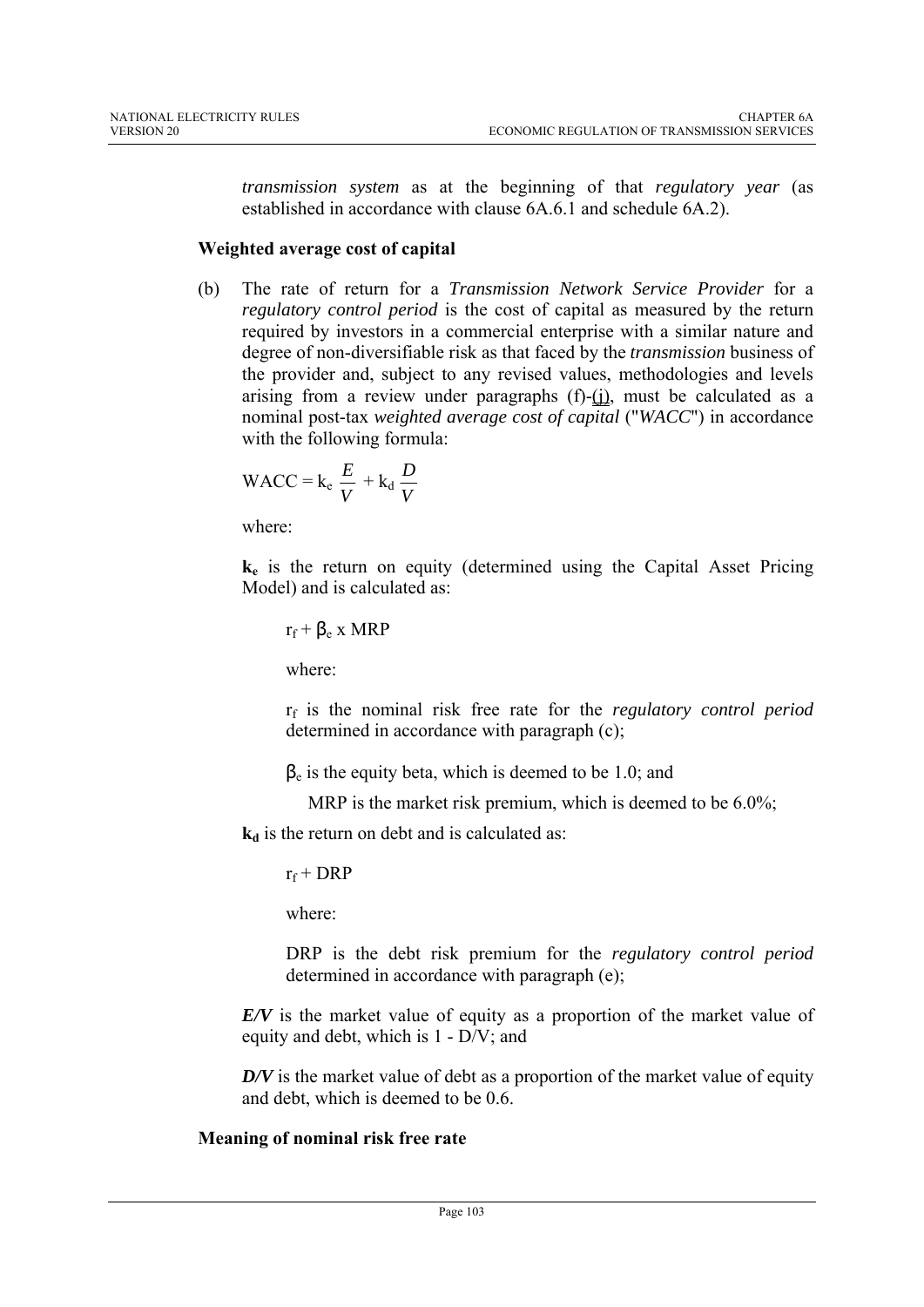- (c) The nominal risk free rate for a *regulatory control period* is the rate determined for that *regulatory control period* by the *AER* on a moving average basis from the annualised yield on Commonwealth Government bonds with a maturity of 10 years using:
	- (1) the indicative mid rates published by the Reserve Bank of Australia; and
	- (2) a period of time which is either:
		- (i) a period ('the **agreed period**') proposed by the relevant *Transmission Network Service Provider*, and agreed by the *AER*  (such agreement is not to be unreasonably withheld); or
		- (ii) a period specified by the *AER*, and notified to the provider prior to the commencement of that period, if the period proposed by the provider is not agreed by the *AER* under subparagraph (i),

and, for the purposes of subparagraph (i):

- (iii) the start date and end date for the agreed period may be kept confidential, but only until the expiration of the agreed period; and
- (iv) the *AER* must notify the *Transmission Network Service Provider*  whether or not it agrees with the proposed period within 30 *business days* of the date of submission of the *Revenue Proposal* under clause 6A.10.1(a).
- (d) If there are no Commonwealth Government bonds with a maturity of 10 years on any day in the period referred to in paragraph (c)(2), the *AER* must determine the nominal risk free rate for the *regulatory control period* by interpolating on a straight line basis from the two Commonwealth Government bonds closest to the 10 year term and which also straddle the 10 year expiry date.

### **Meaning of debt risk premium**

(e) The debt risk premium for a *regulatory control period* is the premium determined for that *regulatory control period* by the *AER* as the margin between the 10 year Commonwealth annualised bond rate and the observed annualised Australian benchmark corporate bond rate for corporate bonds which have a BBB+ credit rating from Standard and Poors and a maturity of 10 years.

### **Review of rate of return parameters**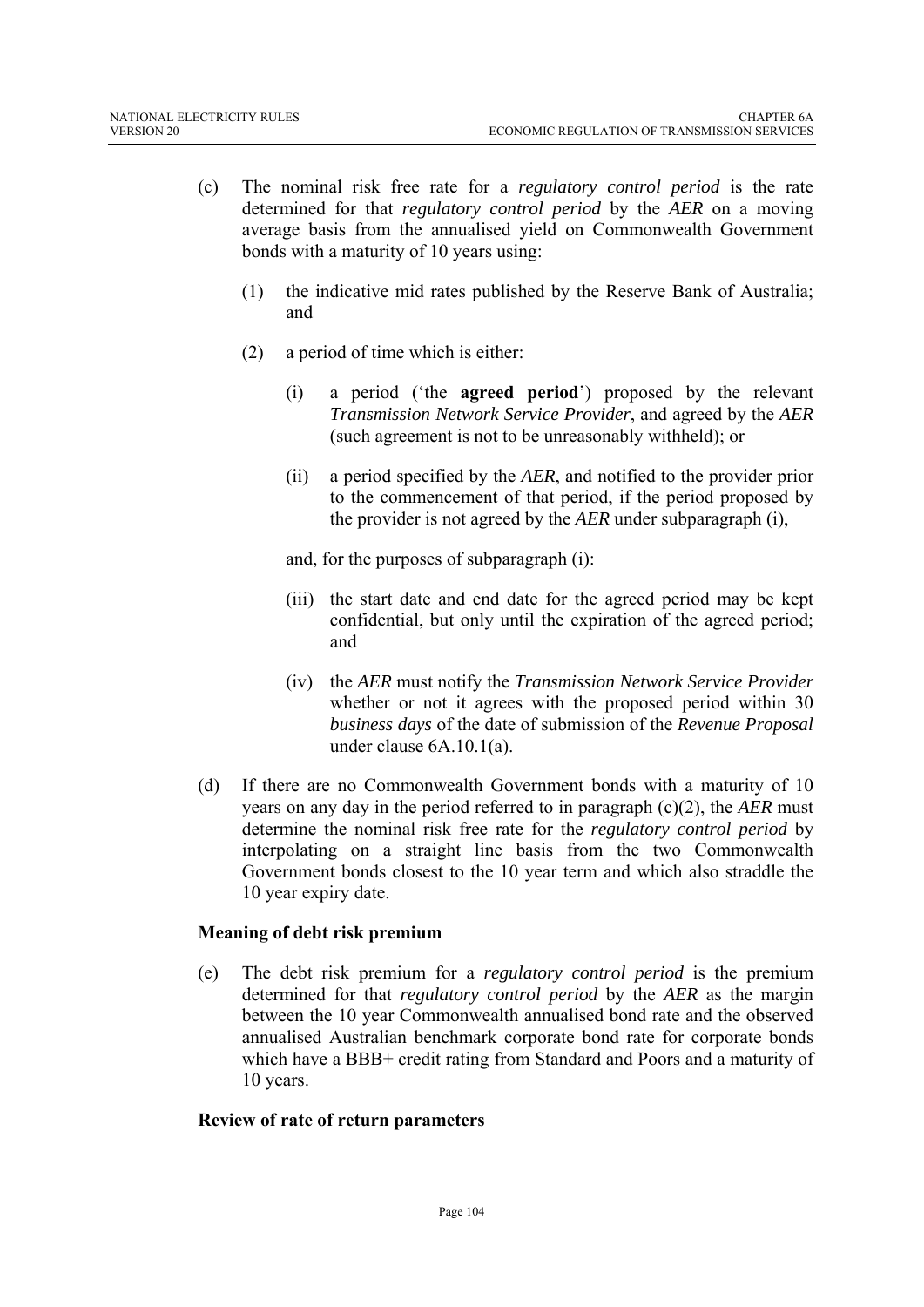- (f) The *AER* must, in accordance with the *transmission consultation procedures* and paragraphs  $(g)-(i)$ , carry out reviews of the matters referred to in paragraph (i).
- (g) The *AER* must initiate the first review on 1 July 2009 and every five years thereafter.
- (h) The *AER* may, as a consequence of a review, adopt revised values, methodologies or credit rating levels, and, if it does so, it must use those revised values, methodologies and levels, but only for the purposes of a *Revenue Proposal* that is submitted to the *AER* under clause 6A.10.1(a) after the completion of the first review or after completion of the five yearly reviews (as the case may be).
- (i) The *AER* may only review:
	- (1) the values of and methodologies used to calculate:
		- (i) the nominal risk free rate;
		- (ii) the equity beta;
		- (iii) the market risk premium;
		- (iv) the maturity period and bond rates referred to in paragraph (d); and
		- (v) the ratio of the market value of debt to the market value of equity and debt,

as set out in this clause 6A.6.2 or as subsequently revised under paragraph (h); and

- (2) the credit rating level as referred to in paragraph (e) or as subsequently revised under paragraph (h).
- (j) In undertaking a review under this clause 6A.6.2 and under clause 6A.6.4(b), the *AER* must have regard to:
	- (1) the need for the rate of return calculated for the purposes of paragraph (b) to be a forward looking rate of return that is commensurate with prevailing conditions in the market for funds and the risk involved in providing *prescribed transmission services*;
	- (2) the need for the market value of debt to reflect the current cost of borrowings for comparable debt;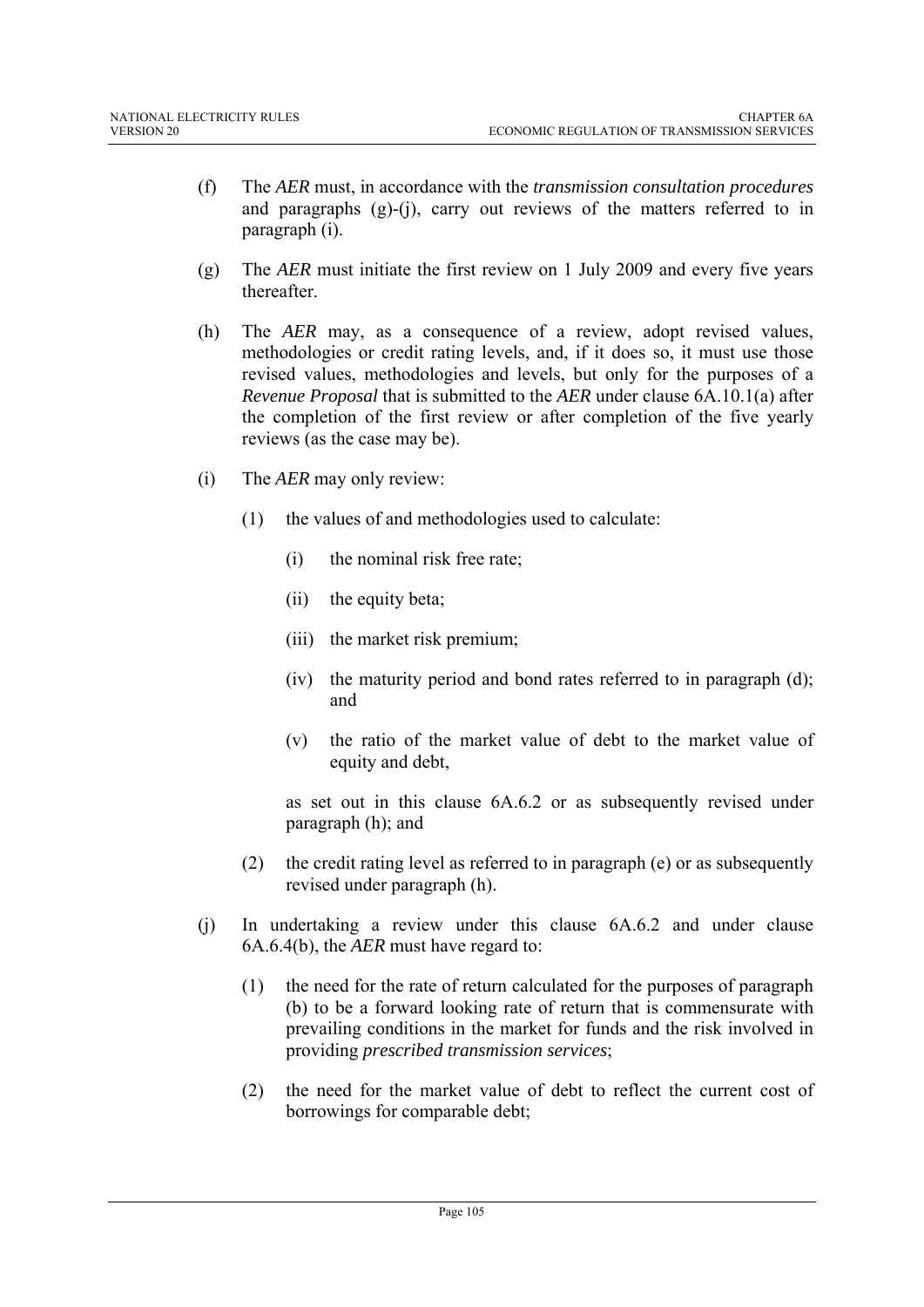- (3) the need for the values attributable to the parameters referred to in paragraphs  $(i)(1)(ii)$ ,  $(iv)$ ,  $(v)$  and  $(i)(2)$  to be based on a benchmark efficient *Transmission Network Service Provider*; and
- (4) where the values that are attributable to parameters referred to in paragraph (i) cannot be determined with certainty:
	- (i) the need to achieve an outcome that is consistent with the *national electricity objective*; and
	- (ii) the need for persuasive evidence before adopting a value for that parameter that differs from the value that has previously been adopted for it.

### **6A.6.3 Depreciation**

- (a) The depreciation for each *regulatory year*:
	- (1) must be calculated on the value of the assets as included in the regulatory asset base, as at the beginning of that *regulatory year*, for the relevant *transmission system*; and
	- (2) must be calculated:
		- (i) providing such depreciation schedules conform with the requirements set out in paragraph (b), using the depreciation schedules for each asset or category of assets that are nominated in the relevant *Transmission Network Service Provider*'s *Revenue Proposal*; or
		- (ii) to the extent the depreciation schedules nominated in the provider's Revenue Proposal do not so conform, using the depreciation schedules determined for that purpose by the *AER* in its final decision on the provider's Revenue Proposal**.**
- (b) The depreciation schedules referred to in paragraph (a) must conform to the following requirements:
	- (1) except as provided in paragraph (c), the schedules must depreciate using a profile that reflects the nature of the assets or category of assets over the economic life of that asset or category of assets;
	- (2) the sum of the real value of the depreciation that is attributable to any asset or category of assets over the economic life of that asset or category of assets (such real value being calculated as at the time the value of that asset or category of assets was first included in the regulatory asset base for the relevant *transmission system*) must be equivalent to the value at which that asset or category of assets was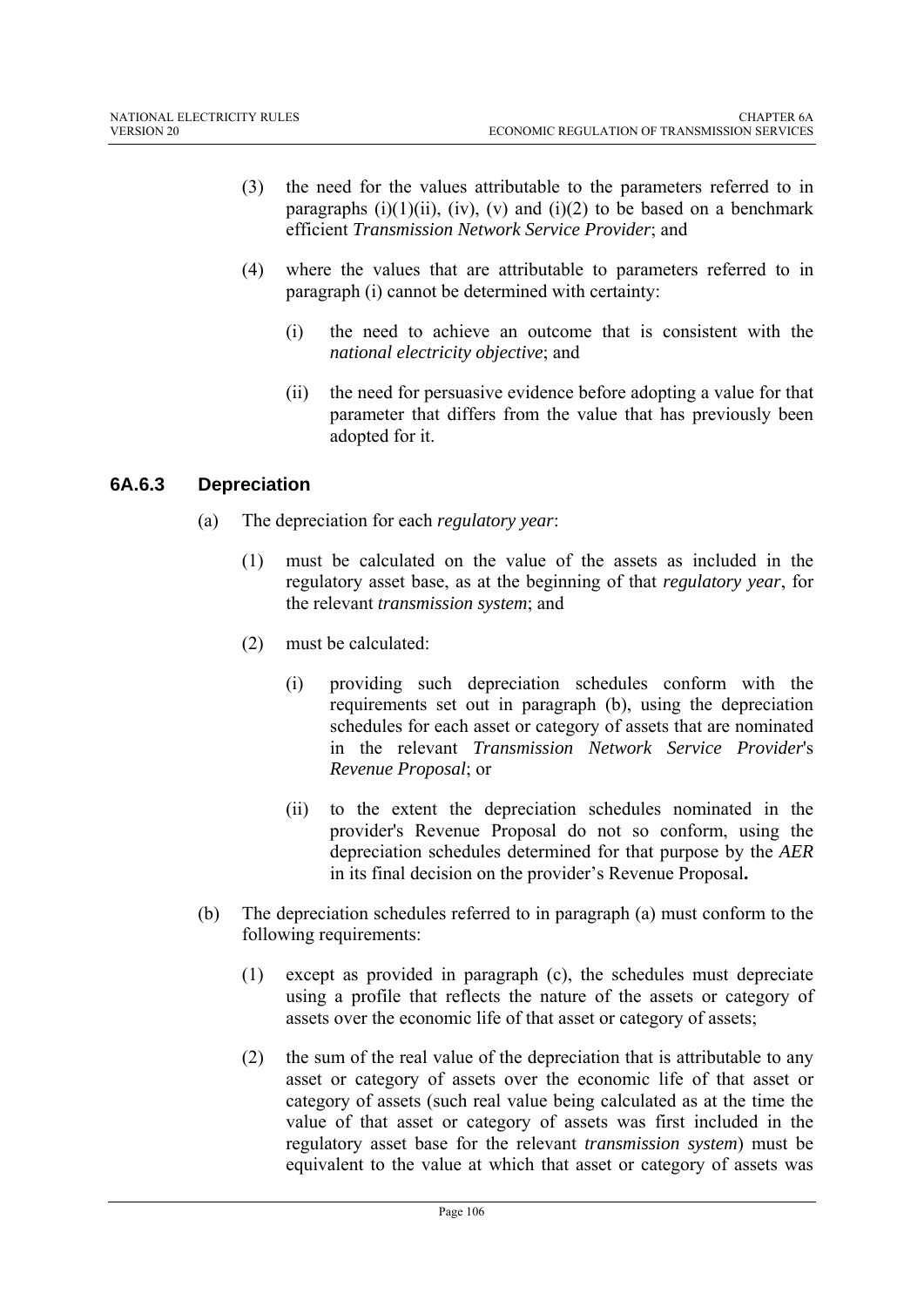first included in the regulatory asset base for the relevant *transmission system;* and

- (3) the economic life of the relevant assets and the depreciation methodologies and rates underpinning the calculation of actual depreciation for a given *regulatory control period* must be consistent with those determined for the same assets on a prospective basis in the *transmission determination* for that period.
- (c) To the extent that:
	- (1) an asset (or group of assets) the value of which forms part of the regulatory asset base for a *transmission system* is dedicated to one *Transmission Network User* (not being a *Distribution Network Service Provider*) or a small group of *Transmission Network User*s; and
	- (2) the value of the assets (or group of assets), as included in the value of that regulatory asset base as at the beginning of the first *regulatory year* of the current *regulatory control period*, exceeds the *indexed amount*, as at the commencement of that *regulatory control period*, of \$20 million.

that asset (or group of assets) must be depreciated on a straight line basis over the life at which that asset (or group of assets) was first included in the regulatory asset base for that *transmission system*.

### **6A.6.4 Estimated cost of corporate income tax**

(a) The estimated cost of corporate income tax of a *Transmission Network Service Provider* for each *regulatory year* (ETC<sub>t</sub>) must be calculated in accordance with the following formula:

 $ETC_t = (ETI_t \times r_t) (1 - \gamma)$ 

where:

**ETI**<sub>t</sub> is an estimate of the taxable income for that *regulatory year* that would be earned by a benchmark efficient entity as a result of the provision of *prescribed transmission services* if such an entity, rather than the *Transmission Network Service Provider,* operated the business of the *Transmission Network Service Provider,* such estimate being determined in accordance with the *post-tax revenue model*;

**rt** is the expected statutory income tax rate for that *regulatory year* as determined by the *AER*; and

**γ** is the assumed utilisation of imputation credits, which is deemed to be 0.5.

For these purposes: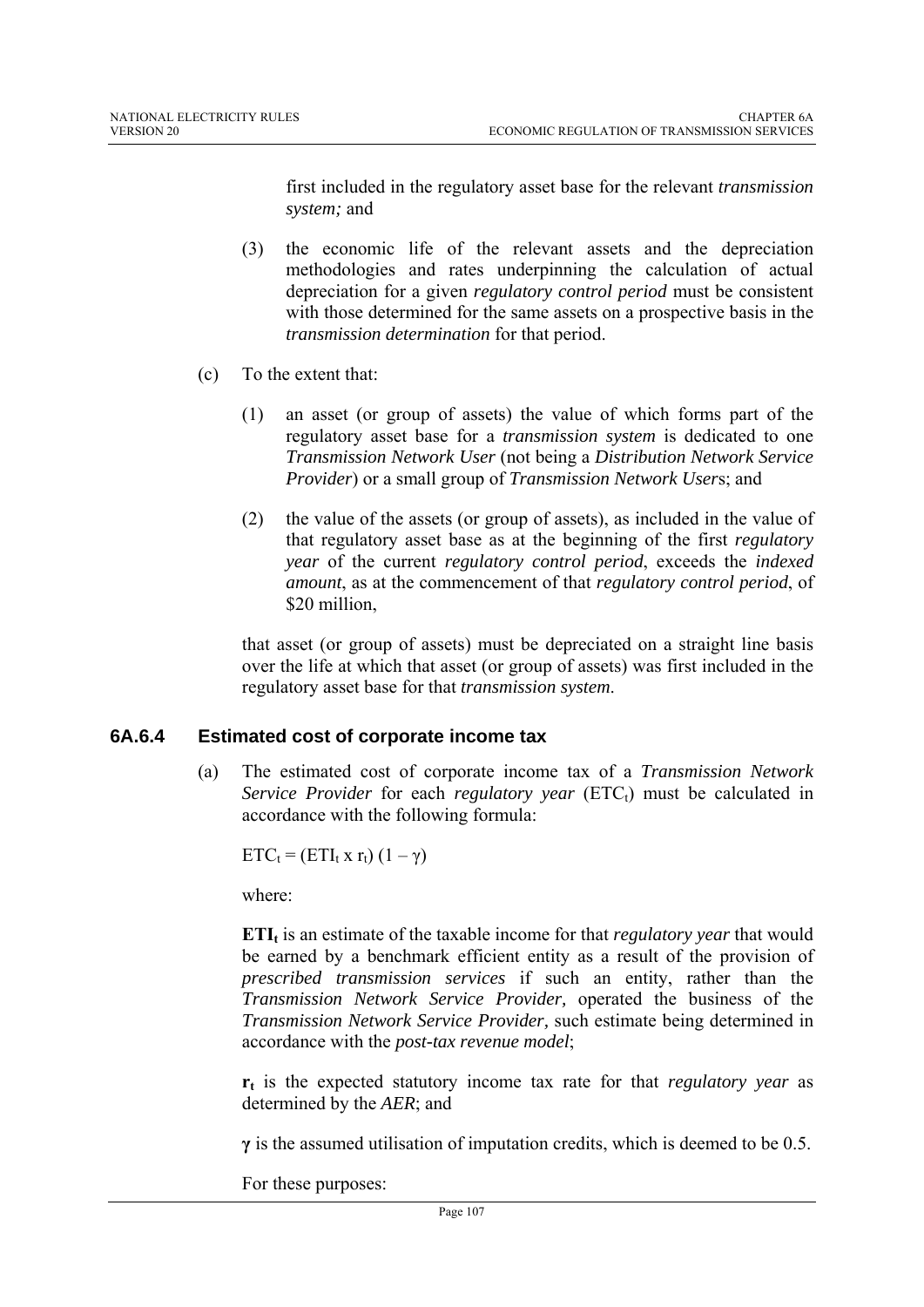- (1) the cost of debt must be based on that of a benchmark efficient *Transmission Network Service Provider*; and
- (2) the estimate must take into account the estimated depreciation for that *regulatory year* for *tax* purposes, for a benchmark efficient *Transmission Network Service Provider*, of assets where the value of those assets is included in the regulatory asset base for the relevant *transmission system* for that *regulatory year*.
- (b) The *AER* must, in accordance with the *transmission consultation procedures* and clause 6A.6.2(j), carry out reviews of the matters referred to in paragraph (d).
- (c) The *AER* must initiate the first review on 1 July 2009 and every five years thereafter.
- (d) The *AER* may only review the value of and methodology used to calculate the assumed utilisation of imputation credits as referred to in paragraph (a) (or as subsequently revised under this clause 6A.6.4).
- (e) Where the value of the assumed utilisation of imputation credits referred to in paragraph (d) cannot be determined with certainty, the *AER* must have regard to:
	- (1) the need to achieve an outcome that is consistent with the *national electricity objective*; and
	- (2) the need for persuasive evidence before adopting a value that differs from the value that has previously been adopted for it.
- (f) If, as a consequence of a review, the *AER* decides to adopt a revised value or methodology, it must use that revised value or methodology, but only for the purposes of a *Revenue Proposal* that is submitted to the *AER* under clause 6A.10.1(a) after the completion of the first review or after completion of the five yearly reviews (as the case may be).

#### **6A.6.5 Efficiency benefit sharing scheme**

- (a) The *AER* must, in accordance with the *transmission consultation procedures*, develop and *publish* a scheme (an *efficiency benefit sharing scheme*) that provides for a fair sharing between *Transmission Network Service Provider*s and *Transmission Network User*s of:
	- (1) the efficiency gains derived from the operating expenditure of *Transmission Network Service Providers* for a *regulatory control period* being less than; and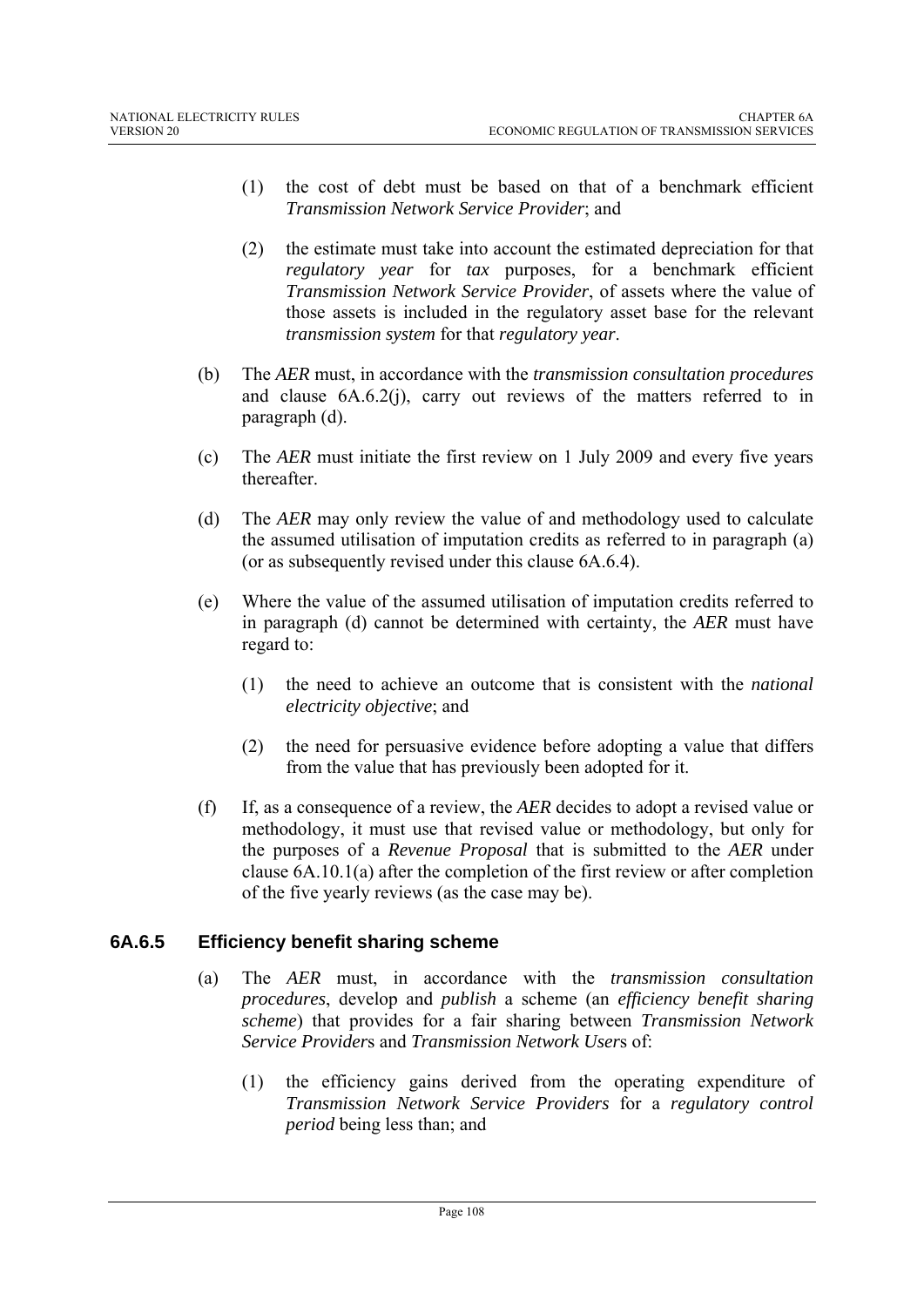(2) the efficiency losses derived from the operating expenditure of *Transmission Network Service Provider*s for a *regulatory control period* being more than,

the forecast operating expenditure accepted or substituted by the *AER* for that *regulatory control period* in accordance with clause 6A.6.6(c) or clause  $6A.13.2(b)(3)$  and  $(5)$  (as the case may be).

- (b) In developing and implementing an *efficiency benefit sharing scheme*, the *AER* must have regard to:
	- (1) the need to provide *Transmission Network Service Provider*s with a continuous incentive (that is equal in each year of any *regulatory control period*) to reduce operating expenditure;
	- (2) the desirability of both rewarding *Transmission Network Service Provider*s for efficiency gains and penalising *Transmission Network Service Provider*s for efficiency losses; and
	- (3) any incentives that *Transmission Network Service Provider*s may have to inappropriately capitalise operating expenditure.
- (c) At the same time as it *publishes* an *efficiency benefit sharing scheme* under this clause 6A.6.5, the *AER* must also *publish* parameters ('the *efficiency benefit sharing scheme parameters'*) for the scheme. For the avoidance of doubt, unless the *AER* provides otherwise in that scheme, such values may differ as between *Transmission Network Service Provider*s and over time.
- (d) The *AER* must set out in each *efficiency benefit sharing scheme* any requirements with which the values attributed to the *efficiency benefit sharing scheme parameters* must comply, but such requirements must not be inconsistent with those factors to which the *AER* must have regard under paragraph (b).
- (e) The *AER* must develop and *publish* the first *efficiency benefit sharing scheme* by 28 September 2007, and there must be an *efficiency benefit sharing scheme* in force at all times after that date.
- (f) The *AER* may, from time to time and in accordance with the *transmission consultation procedures*, amend or replace an *efficiency benefit sharing scheme*, except that no such amendment or replacement may change the application of the scheme to a *Transmission Network Service Provider* in respect of a *regulatory control period* that has commenced before, or that will commence within 15 months of, the amendment or replacement coming into operation.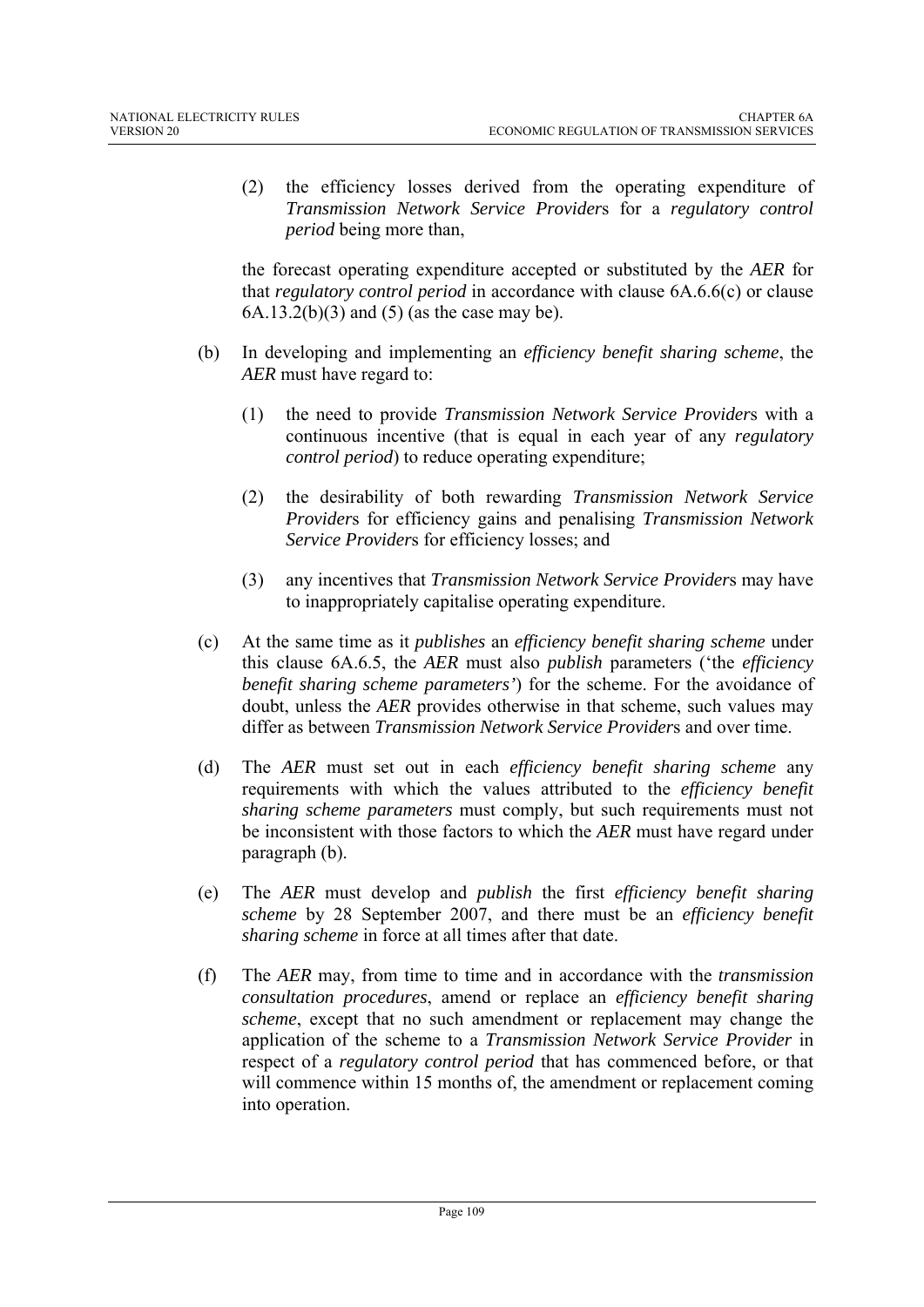- (g) Subject to paragraph (h) the *AER* may, from time to time and in accordance with the *transmission consultation procedures*, amend or replace the values to be attributed to the *efficiency benefit sharing scheme parameters*.
- (h) An amendment or replacement referred to in paragraph (g) must not change the values to be attributed to the *efficiency benefit sharing scheme parameters* where:
	- (1) those values must be included in information accompanying a *Revenue Proposal;* and
	- (2) the *Revenue Proposal* is required to be submitted under clause 6A.10.1(a) at a time that is within 2 months of the *publication* of the amended or replaced *efficiency benefit sharing scheme parameters.*

## **6A.6.6 Forecast operating expenditure**

- (a) A *Revenue Proposal* must include the total forecast operating expenditure for the relevant *regulatory control period* which the *Transmission Network Service Provider* considers is required in order to achieve each of the following ('the *operating expenditure objectives'*):
	- (1) meet the expected demand for *prescribed transmission services* over that period;
	- (2) comply with all applicable *regulatory obligations or requirements* associated with the provision of *prescribed transmission services*;
	- (3) maintain the quality, reliability and security of supply of *prescribed transmission services*; and
	- (4) maintain the reliability, safety and security of the *transmission system* through the supply of *prescribed transmission services*.
- (b) The forecast of required operating expenditure of a *Transmission Network Service Provider* that is included in a *Revenue Proposal* must:
	- (1) comply with the requirements of the *submission guidelines*;
	- (2) be for expenditure that is properly allocated to *prescribed transmission services* in accordance with the principles and policies set out in the *Cost Allocation Methodology* for the *Transmission Network Service Provider*; and
	- (3) include both:
		- (i) the total of the forecast operating expenditure for the relevant *regulatory control period*; and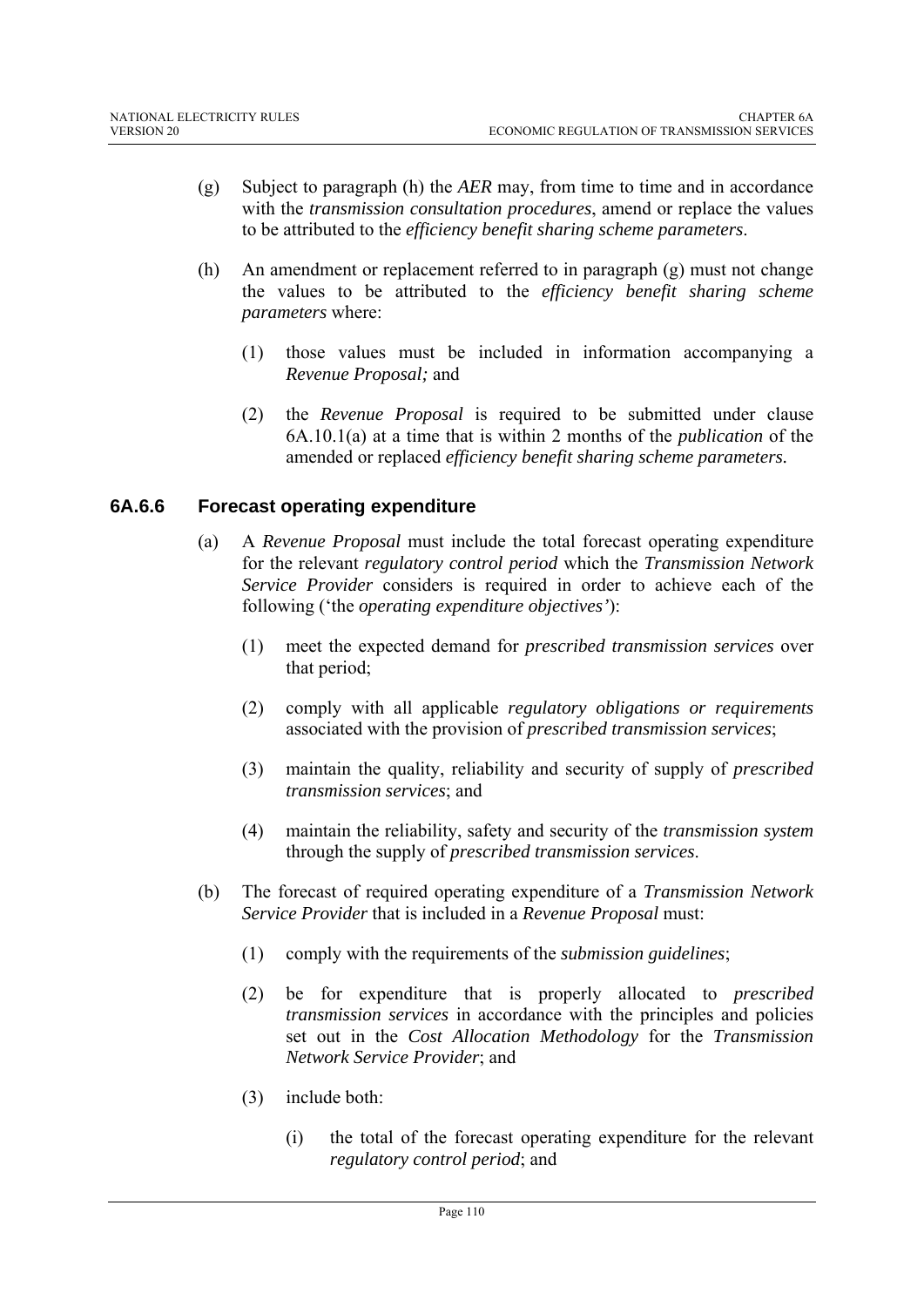- (ii) the forecast of the operating expenditure for each *regulatory year* of the relevant *regulatory control period*.
- (c) The *AER* must accept the forecast of required operating expenditure of a *Transmission Network Service Provider* that is included in a *Revenue Proposal* if the *AER* is satisfied that the total of the forecast operating expenditure for the *regulatory control period* reasonably reflects:
	- (1) the efficient costs of achieving the *operating expenditure objectives*;
	- (2) the costs that a prudent operator in the circumstances of the relevant *Transmission Network Service Provider* would require to achieve the *operating expenditure objectives*; and
	- (3) a realistic expectation of the demand forecast and cost inputs required to achieve the *operating expenditure objectives*.

('the *operating expenditure criteria'*).

- (d) If the *AER* is not satisfied as referred to in paragraph (c), it must not accept the forecast of required operating expenditure of a *Transmission Network Service Provider* that is included in a *Revenue Proposal.*
- (e) In deciding whether or not the *AER* is satisfied as referred to in paragraph (c), the *AER* must have regard to the following ('the *operating expenditure factors'*):
	- (1) the information included in or accompanying the *Revenue Proposal*;
	- (2) submissions received in the course of consulting on the *Revenue Proposal*;
	- (3) such analysis as is undertaken by or for the *AER* and is *published* prior to or as part of the draft decision of the *AER* on the *Revenue Proposal* under rule 6A.12 or the final decision of the *AER* on the *Revenue Proposal* under rule 6A.13 (as the case may be);
	- (4) benchmark operating expenditure that would be incurred by an efficient *Transmission Network Service Provider* over the *regulatory control period*;
	- (5) the actual and expected operating expenditure of the provider during any preceding *regulatory control periods*;
	- (6) the relative prices of operating and capital inputs;
	- (7) the substitution possibilities between operating and capital expenditure;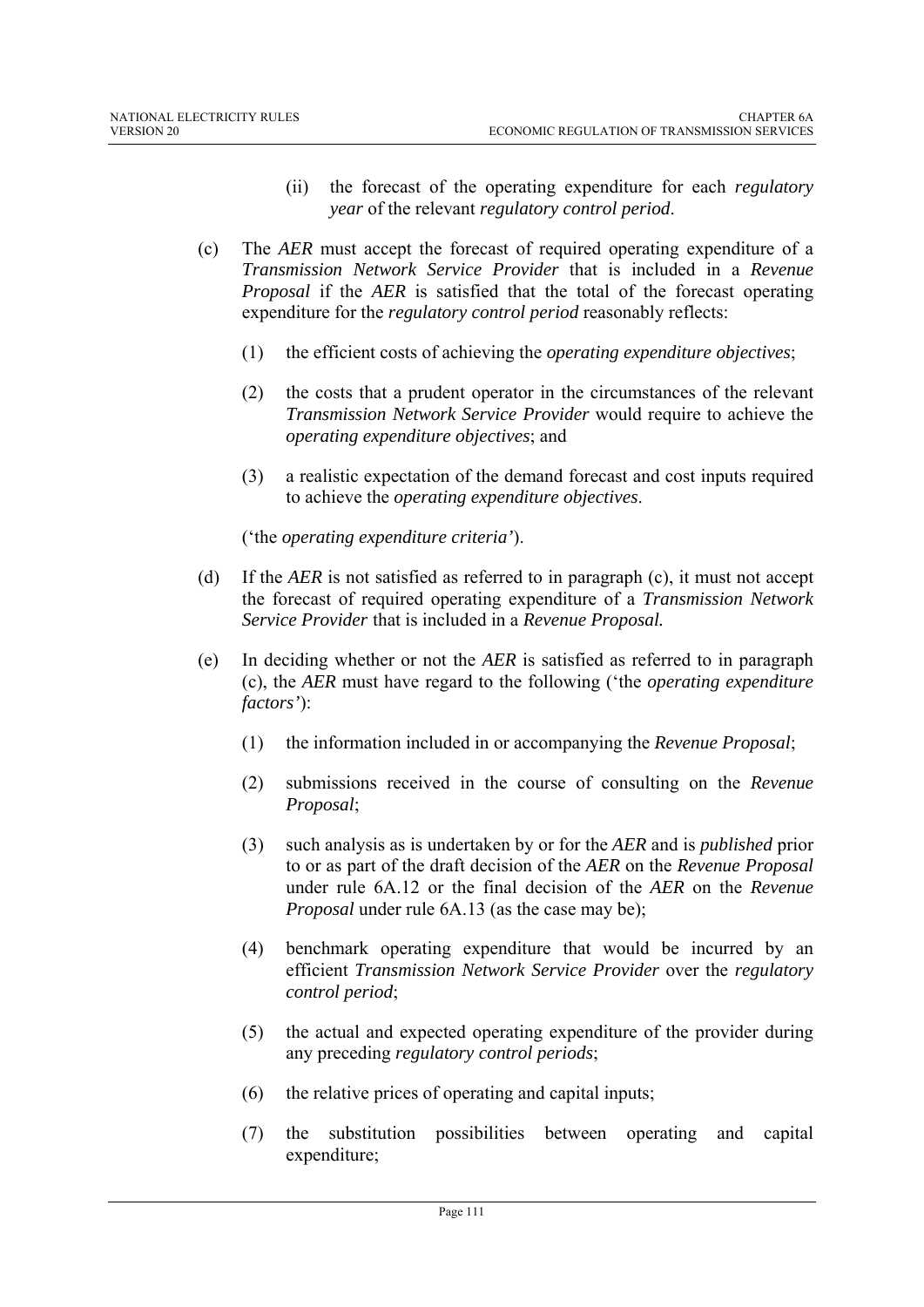- (8) whether the total labour costs included in the capital and operating expenditure forecasts for the *regulatory control period* are consistent with the incentives provided by the applicable *service target performance incentive scheme* in respect of the *regulatory control period*;
- (9) the extent to which the forecast of required operating expenditure of the *Transmission Network Service Provider* is referable to arrangements with a person other than the provider that, in the opinion of the *AER*, do not reflect arm's length terms; and
- (10) whether the forecast of required operating expenditure includes amounts relating to a project that should more appropriately be included as a *contingent project* under clause 6A.8.1(b).
- (f) If, in its final decision on the *Revenue Proposal* under rule 6A.13, the *AER*  does not accept the total of the forecast required operating expenditure for the *regulatory control period* under paragraph (d), then the *AER* must, in accordance with clause 6A.13.2(b), use a substituted forecast of required operating expenditure.

## **6A.6.7 Forecast capital expenditure**

- (a) A *Revenue Proposal* must include the total forecast capital expenditure for the relevant *regulatory control period* which the *Transmission Network Service Provider* considers is required in order to achieve each of the following ('the *capital expenditure objectives'*):
	- (1) meet the expected demand for *prescribed transmission services* over that period;
	- (2) comply with all applicable *regulatory obligations or requirements* associated with the provision of *prescribed transmission services*;
	- (3) maintain the quality, reliability and security of supply of *prescribed transmission services*; and
	- (4) maintain the reliability, safety and security of the *transmission system* through the supply of *prescribed transmission services*.
- (b) The forecast of required capital expenditure of a *Transmission Network Service Provider* that is included in a *Revenue Proposal* must:
	- (1) comply with the requirements of the *submission guidelines*;
	- (2) be for expenditure that is properly allocated to *prescribed transmission services* in accordance with the principles and policies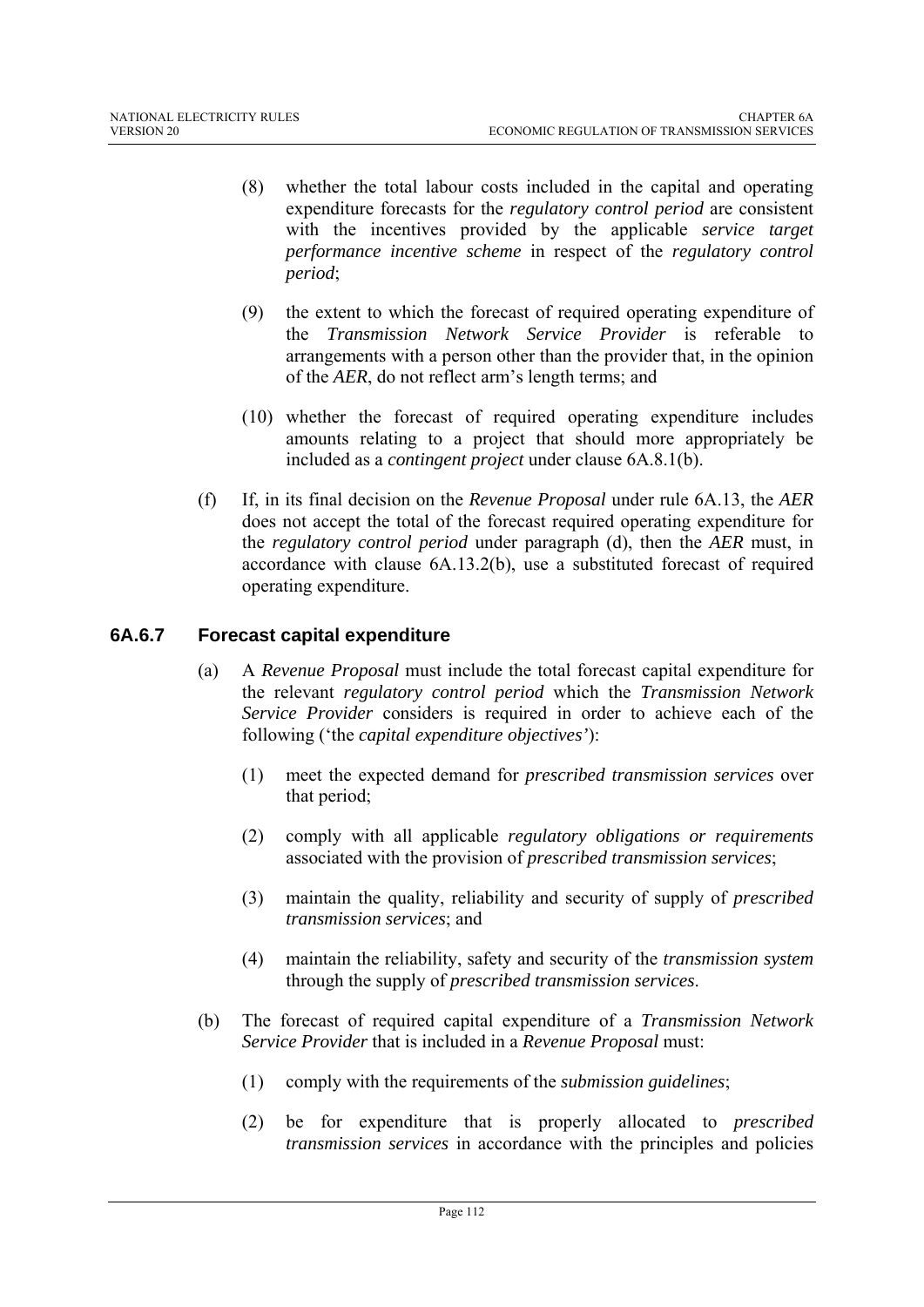set out in the *Cost Allocation Methodology* for the *Transmission Network Service Provider*;

- (3) include both:
	- (i) the total of the forecast capital expenditure for the relevant *regulatory control period*; and
	- (ii) the forecast of the capital expenditure for each *regulatory year* of the relevant *regulatory control period*; and
- (4) identify any forecast capital expenditure:
	- (i) that is for a *reliability augmentation*; or
	- (ii) that is for an option that has satisfied the *regulatory test*.
- (c) The *AER* must accept the forecast of required capital expenditure of a *Transmission Network Service Provider* that is included in a *Revenue Proposal* if the *AER* is satisfied that the total of the forecast capital expenditure for the *regulatory control period* reasonably reflects:
	- (1) the efficient costs of achieving the *capital expenditure objectives*;
	- (2) the costs that a prudent operator in the circumstances of the relevant *Transmission Network Service Provider* would require to achieve the *capital expenditure objectives*; and
	- (3) a realistic expectation of the demand forecast and cost inputs required to achieve the *capital expenditure objectives*.

('the *capital expenditure criteria'*).

- (d) If the *AER* is not satisfied as referred to in paragraph (c), it must not accept the forecast of required capital expenditure of a *Transmission Network Service Provider.*
- (e) In deciding whether or not the *AER* is satisfied as referred to in paragraph (c), the *AER* must have regard to the following ('the *capital expenditure factors'*):
	- (1) the information included in or accompanying the *Revenue Proposal*;
	- (2) submissions received in the course of consulting on the *Revenue Proposal*;
	- (3) such analysis as is undertaken by or for the *AER* and is *published* prior to or as part of the draft decision of the *AER* on the *Revenue Proposal*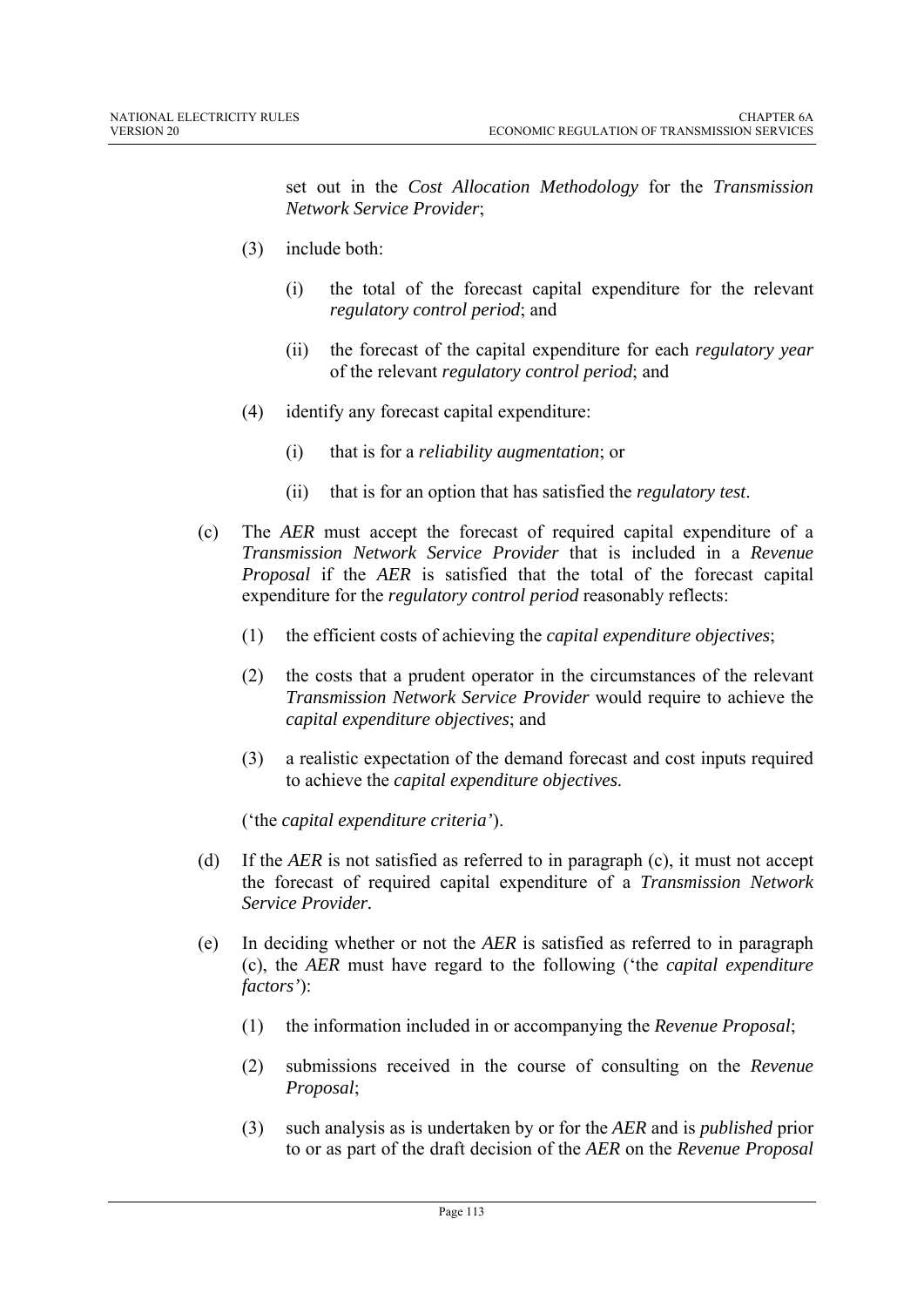under rule 6A.12 or the final decision of the *AER* on the *Revenue Proposal* under rule 6A.13 (as the case may be);

- (4) benchmark capital expenditure that would be incurred by an efficient *Transmission Network Service Provider* over the *regulatory control period*;
- (5) the actual and expected capital expenditure of the *Transmission Network Service Provider* during any preceding *regulatory control periods*;
- (6) the relative prices of operating and capital inputs;
- (7) the substitution possibilities between operating and capital expenditure;
- (8) whether the total labour costs included in the capital and operating expenditure forecasts for the *regulatory control period* are consistent with the incentives provided by the applicable *service target performance incentive scheme* in respect of the *regulatory control period*;
- (9) the extent to which the forecast of required capital expenditure of the *Transmission Network Service Provider* is referable to arrangements with a person other than the provider that, in the opinion of the *AER*, do not reflect arm's length terms; and
- (10) whether the forecast of required capital expenditure includes amounts relating to a project that should more appropriately be included as a *contingent project* under clause 6A.8.1(b).
- (f) If, in its final decision on the *Revenue Proposal* made under rule 6A.13, the *AER* does not accept the total of the forecast of required capital expenditure for the *regulatory control period* under paragraph (d), then the *AER* must, in accordance with clause 6A.13.2(b), use a substitute forecast of required capital expenditure.

#### **Forecast capital expenditure and contingent projects**

- (g) Paragraphs  $(h) (k)$  apply where:
	- (1) in a *regulatory control period* (the **first** *regulatory control period*) the *AER* determines under clause 6A.8.2(e)(1)(iii) that the likely completion date for a *contingent project* is a date which occurs in the immediately following *regulatory control period* (the **second**  *regulatory control period*); and
	- (2) there is an unspent amount of capital expenditure for that *contingent project* under paragraph (h).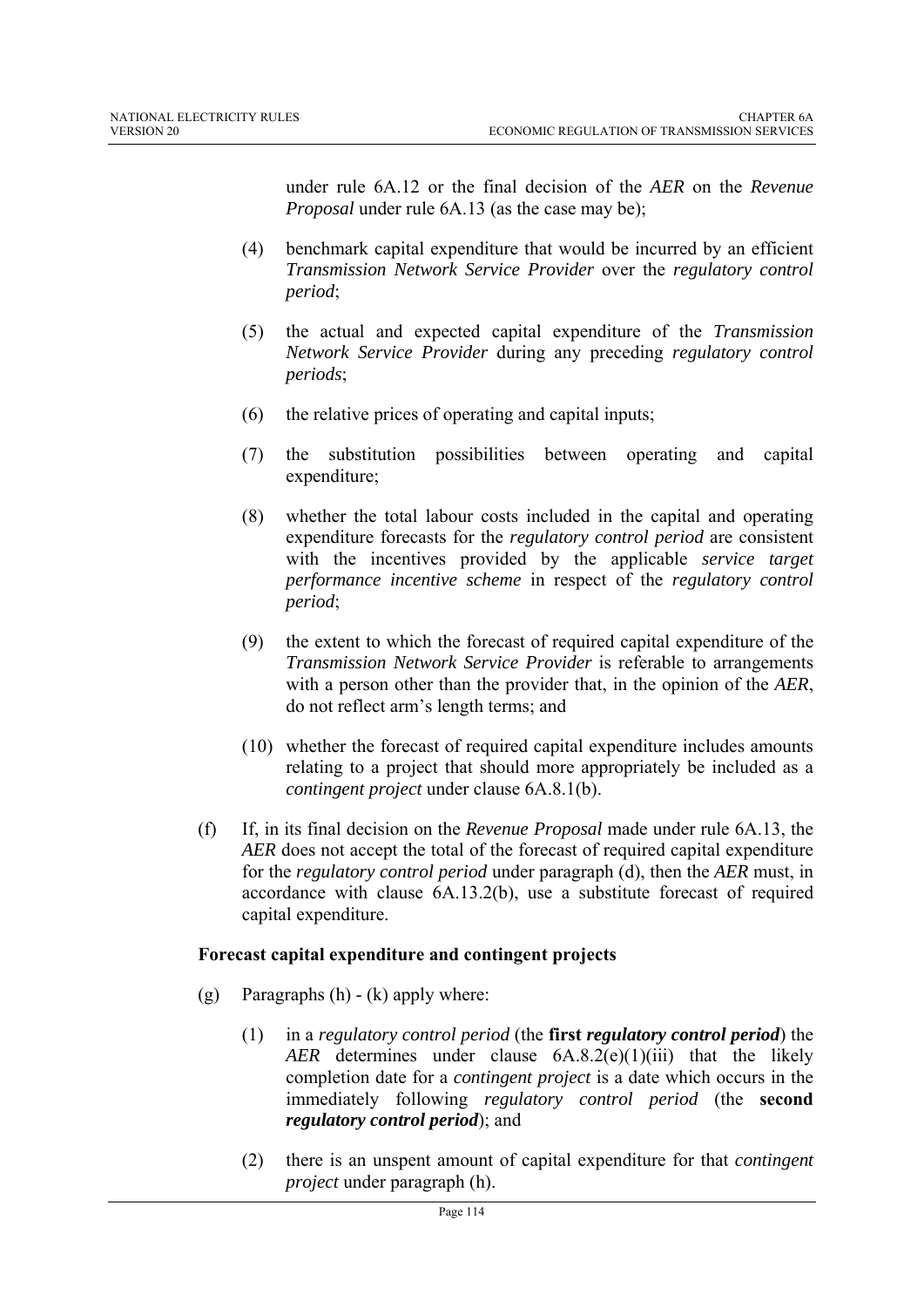- (h) A *Transmission Network Service Provider*'s *Revenue Proposal* for the second *regulatory control period,* must include in the forecast of required capital expenditure referred to in paragraph (a) an amount of any unspent capital expenditure for each *contingent project* as described in paragraph  $(g)(2)$ , that equals the difference (if any) between:
	- (1) the total capital expenditure for that *contingent project*, as determined by the *AER* in the first *regulatory control period* under clause  $6A.8.2(e)(1)(ii)$ ; and
	- (2) the total of the capital expenditure actually incurred (or estimated capital expenditure for any part of the first *regulatory control period*  for which actual capital expenditure is not available) in the first *regulatory control period* for that *contingent project*.
- (i) The *AER* must include in any forecast capital expenditure for the second *regulatory control period* which is accepted in accordance with paragraph (c), estimated in accordance with clause 6A.14.1(2)(ii) or substituted in accordance with clause  $6A.13.2(b)(4)$  and  $(5)$  (as the case may be), the amount of any unspent capital expenditure calculated in accordance with paragraph (h).
- (j) Without limiting the requirement in paragraph (i), in deciding whether or not to accept the forecast of required capital expenditure of a *Transmission Network Service Provider* for the second *regulatory control period* in accordance with this clause 6A.6.7, the *AER* must not:
	- (1) assess the reasonableness of the amount of unspent capital expenditure for a *contingent project* referred to in paragraph (h) or the remaining period to which the *contingent project* applies;
	- (2) assess the reasonableness of the timing of the unspent capital expenditure within the remaining period for a *contingent project* referred to in paragraph (h) except as part of the assessment of the total forecast capital expenditure under paragraph (c); or
	- (3) take into account any amount which represents for a *contingent project* referred to in paragraph (h) the difference between:
		- (i) the amount representing the sum of the forecast capital expenditure for that *contingent project* for each year of the immediately preceding *regulatory control period* referred to in clause  $6A.8.2(e)(1)(i)$ ; and
		- (ii) the total capital expenditure actually incurred (or estimated capital expenditure for any part of the preceding *regulatory control period* for which actual capital expenditure is not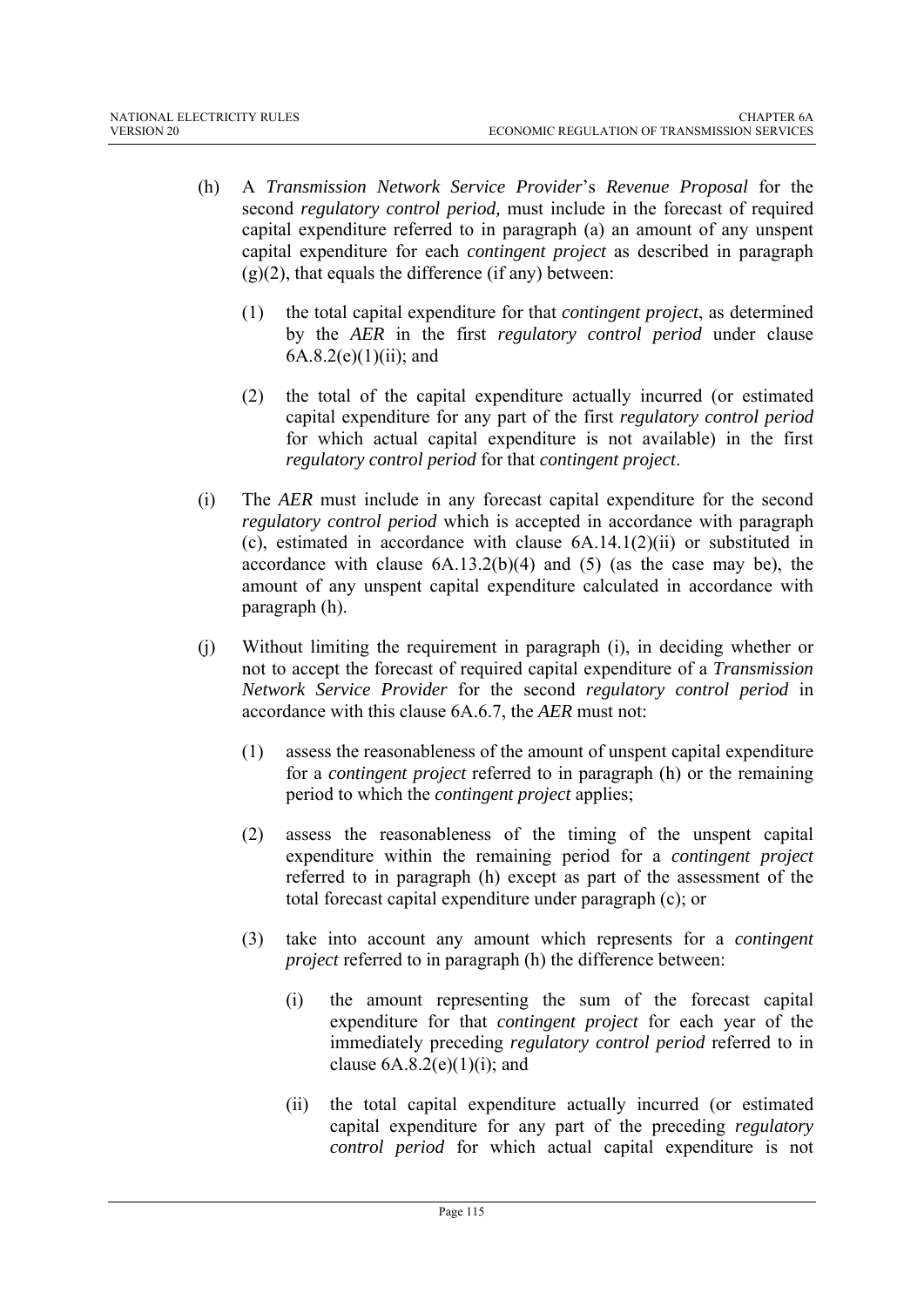available) in the immediately preceding *regulatory control period* for that *contingent project*.

- (k) A *Revenue Proposal* in respect of the second *regulatory control period* must not include in the forecast of required capital expenditure referred to in paragraph (a) any capital expenditure for a *contingent project* for the first *regulatory control period*:
	- (1) to the extent that the capital expenditure was included in the amount of capital expenditure for that *contingent project* as determined in the first *regulatory control period* under clause 6A.8.2(e)(1)(i); and
	- (2) the capital expenditure actually incurred (or estimated capital expenditure for any part of the first *regulatory control period* for which actual capital expenditure is not available) in the first *regulatory control period* for that *contingent project* exceeded the capital expenditure referred to in subparagraph (1).

## **6A.6.8 The X factor**

- (a) A *revenue determination* is to include the X factor for each *regulatory year* for a *Transmission Network Service Provider*.
- (b) The X factors for each *regulatory year* must be:
	- (1) providing they comply with the requirements set out in paragraph (c), the X factors for those *regulatory year*s that are nominated in the *Transmission Network Service Provider*'s *Revenue Proposal*; or
	- (2) to the extent that the X factors nominated in the *Transmission Network Service Provider*'s *Revenue Proposal* do not so comply, the X factors determined for that purpose by the *AER* in its final decision on the *Transmission Network Service Provider*'s *Revenue Proposal*.
- (c) The X factor for each *regulatory year* must be such that:
	- (1) the net present value of the expected *maximum allowed revenue* for the relevant *Transmission Network Service Provider* for each *regulatory year* (as calculated in accordance with the *post-tax revenue model*) is equal to the net present value of the *annual building block revenue requirement* for the provider for each *regulatory year* (as calculated in accordance with the *post-tax revenue model*); and
	- (2) the expected *maximum allowed revenue* for the provider for the last *regulatory year* (as calculated in accordance with the *post-tax revenue model*) is as close as reasonably possible to the *annual building block revenue requirement* for the provider for that *regulatory year* (as calculated in accordance with the *post-tax revenue model*).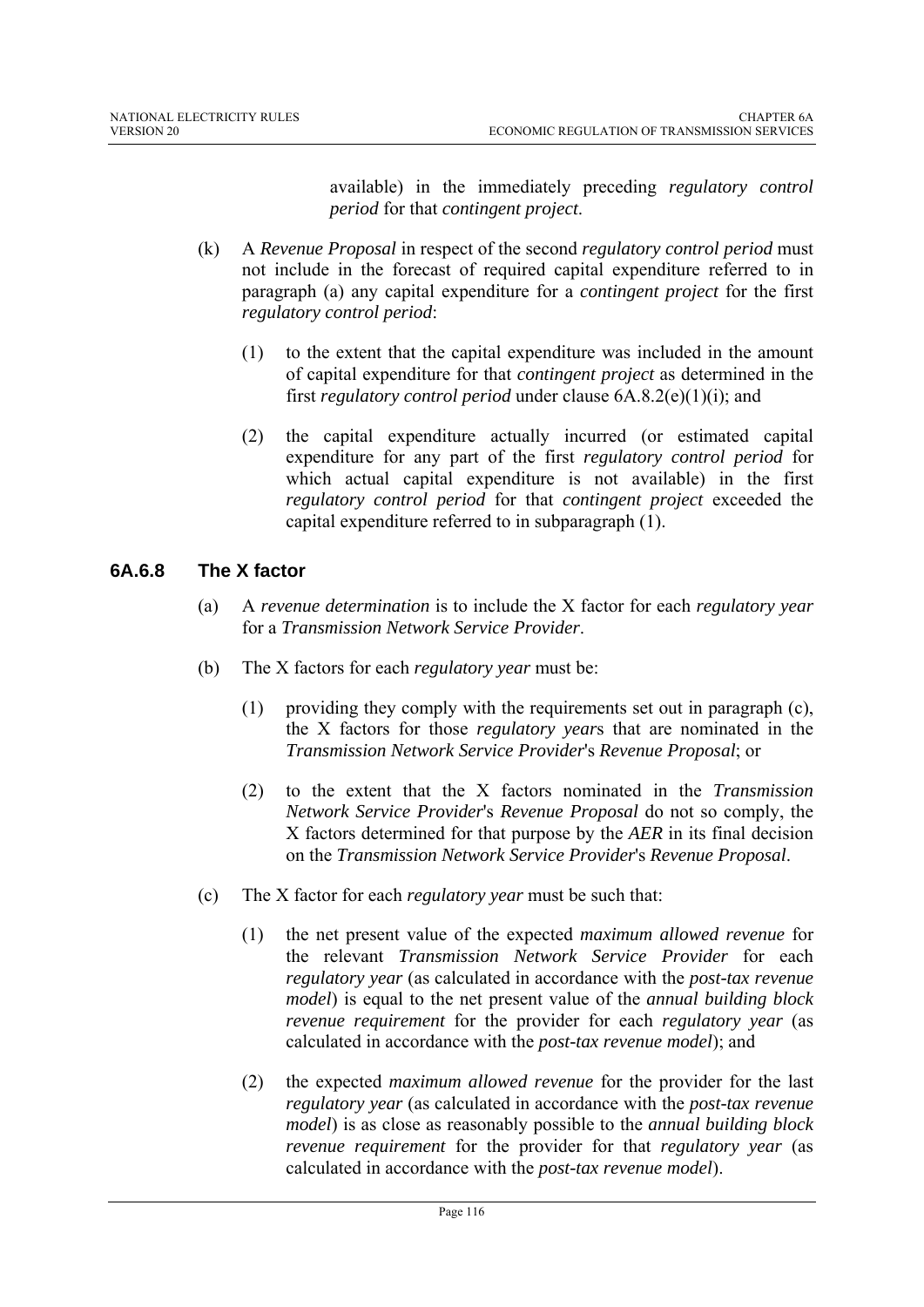(d) For the avoidance of doubt, there may be a different X factor that applies for different *regulatory year*s of the *regulatory control period*.

## **6A.7 Matters relevant to the adjustment of revenue cap after making of revenue determination**

## **6A.7.1 Reopening of revenue determination for capital expenditure**

- (a) Subject to paragraph (b), a *Transmission Network Service Provider* may, during a *regulatory control period*, apply to the *AER* to revoke and substitute a *revenue determination* that applies to it where:
	- (1) an event that is beyond the reasonable control of the provider has occurred during that *regulatory control period* and the occurrence of that event during that period (or of an event of a similar kind) could not reasonably have been foreseen by the provider at the time of the making of the *revenue determination* ('the **event'**);
	- (2) no forecast capital expenditure was accepted or substituted by the *AER* for that period under clause  $6A.6.7(c)$  or clause  $6A.13.2(b)(4)$  and  $(5)$ (as the case may be) in relation to the event that has occurred;
	- (3) the provider proposes to undertake capital expenditure to rectify the adverse consequences of the event;
	- (4) the total of the capital expenditure required during the *regulatory control period* to rectify the adverse consequences of the event:
		- (i) exceeds 5% of the value of the regulatory asset base for the relevant *Transmission Network Service Provider* for the first year of the relevant *regulatory control period*;
		- (ii) is such that, if undertaken, it is reasonably likely (in the absence of any other reduction in capital expenditure) to result in the total actual capital expenditure for that *regulatory control period*  exceeding the total of the forecast capital expenditure for that *regulatory control period* as accepted or substituted by the *AER* in accordance with clause  $6A.6.7(c)$  or clauses  $6A.13.2(b)(4)$ and (5) (as the case may be); and
	- (5) the provider can demonstrate that it is not able to reduce capital expenditure in other areas to avoid the consequence referred to in clause  $6A.7.1(a)(4)(ii)$  without materially adversely affecting the *reliability* and security of the relevant *transmission system*;
	- (6) a failure to rectify the adverse consequences of the event would be likely to materially adversely affect the *reliability* and security of the relevant *transmission system*; and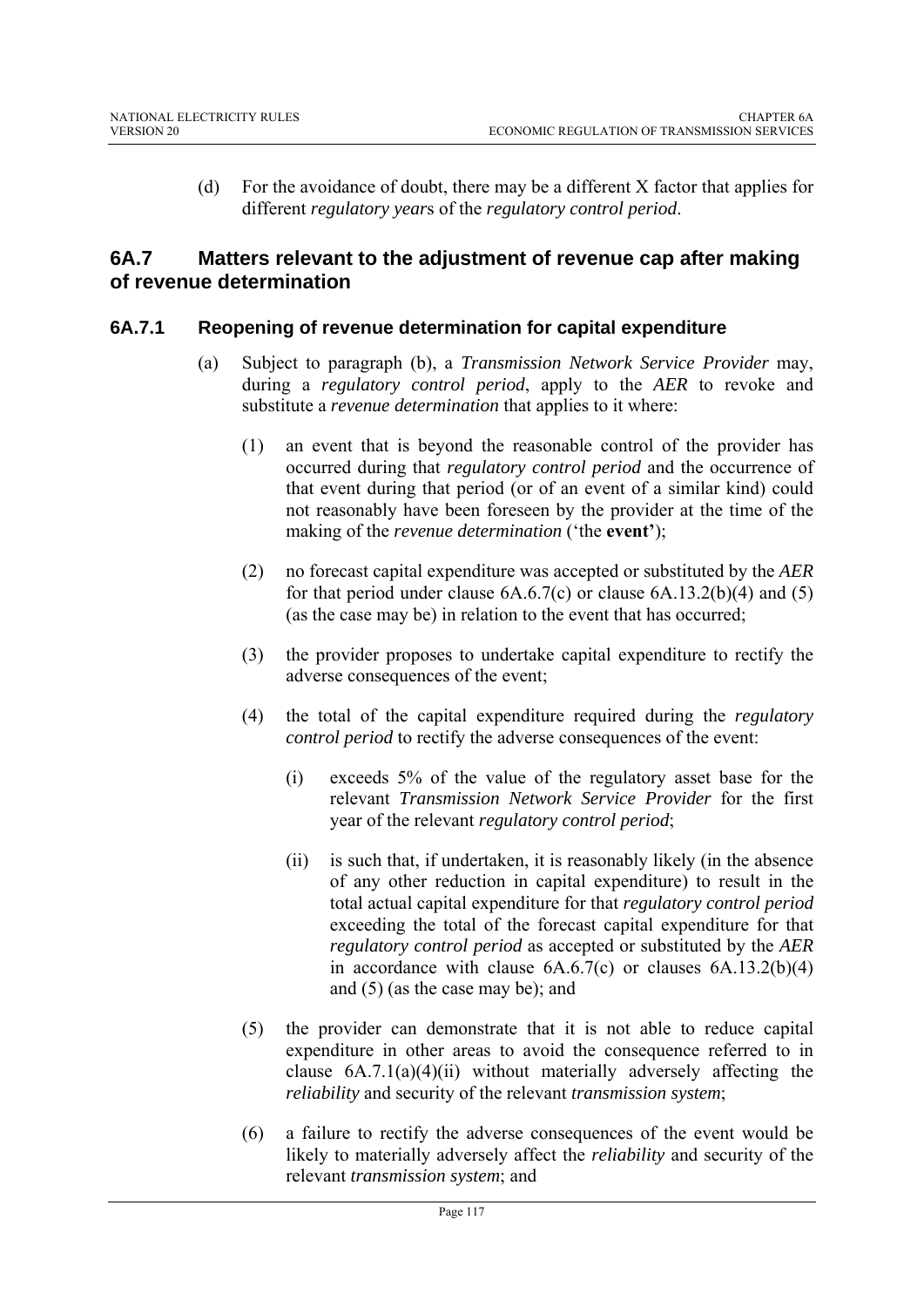(7) the event is not a *pass through event* or a *contingent project.*

In this paragraph (a), a reference to an event includes a series of events or a state of affairs, which may include a greater than anticipated increase in demand.

- (b) An application referred to in paragraph (a) must not be made within 90 *business days* prior to the end of a *regulatory year*.
- (c) Following its receipt of an application made in accordance with paragraphs (a) and (b), the *AER* must:
	- (1) consult with the *Transmission Network Service Provider* and such other persons as it considers appropriate in relation to the application; and
	- (2) make its decision on the application within 60 *business days* of that application being made.
- (d) The *AER* must, and must only, revoke a *revenue determination* following an application made in accordance with paragraphs (a) and (b) if the *AER* is satisfied of each of the matters referred to in paragraph (a).
- (e) If the *AER* revokes a *revenue determination* under paragraph (d), the *AER* must make a new *revenue determination* in substitution for the revoked determination to apply for the remainder of the *regulatory control period* for which the revoked determination was to apply.
- (f) The substituted *revenue determination* must only vary from the revoked *revenue determination* to the extent necessary:
	- (1) to adjust the forecast capital expenditure for that *regulatory control period* to accommodate the amount of such additional capital expenditure as the *AER* determines is appropriate (in which case the amount of that adjustment will be taken to be accepted by the *AER* under clause 6A.6.7(c)); and
	- (2) to reflect the effect of any resultant increase in forecast capital expenditure on:
		- (i) the forecast operating expenditure for the remainder of the *regulatory control period*;
		- (ii) the *maximum allowed revenue* for each *regulatory year* in the remainder of the *regulatory control period*; and
		- (iii) the X factor for each of the remaining *regulatory years* of the *regulatory control period*.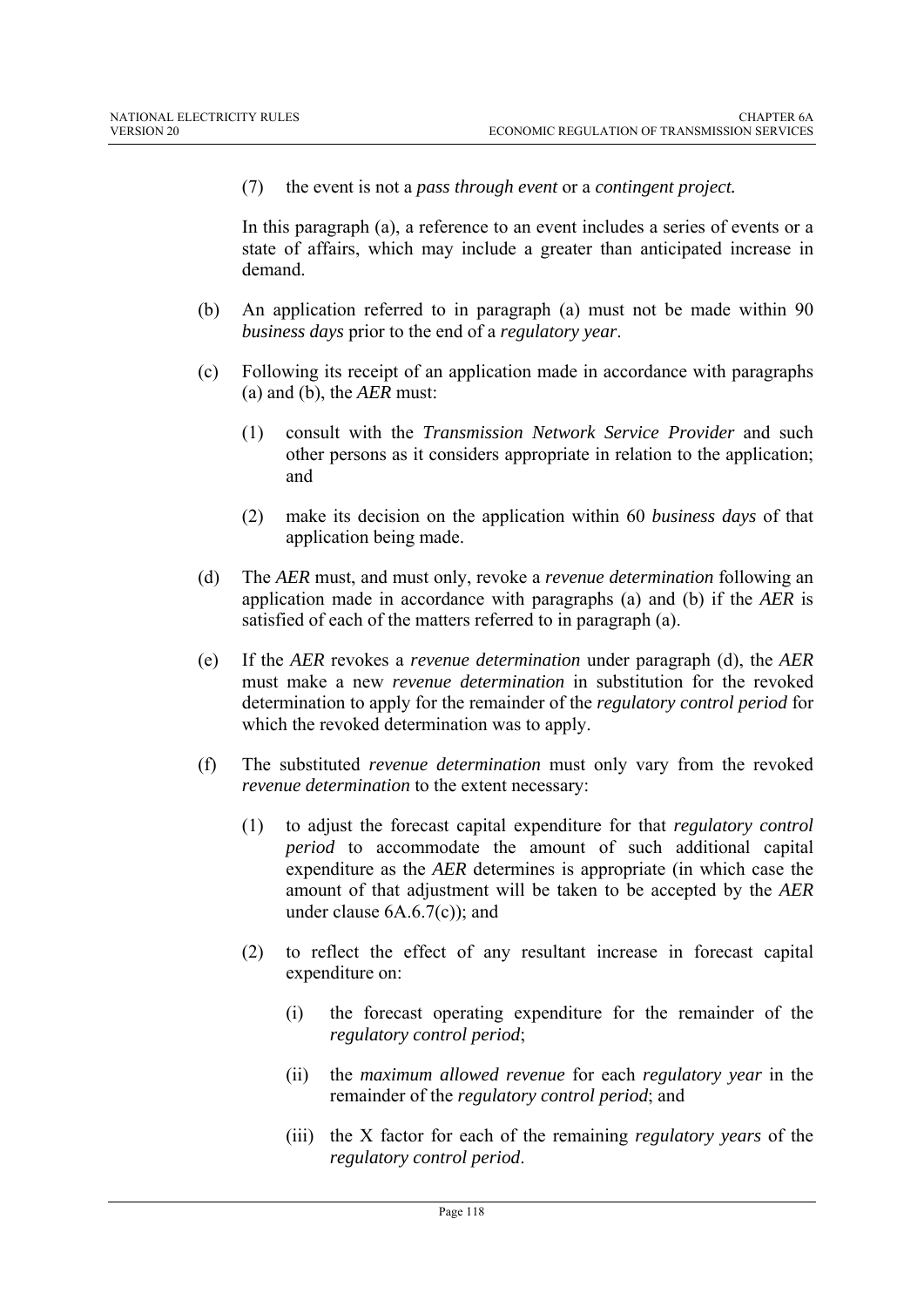(g) If the *AER* revokes and substitutes a *revenue determination* under paragraph (e), that revocation and substitution must take effect from the commencement of the next *regulatory year*.

### **6A.7.2 Network support pass through**

- (a) This clause applies where a *network support event* occurs with respect to a *regulatory year* ('the **previous** *regulatory year'*).
- (b) If a *network support event* occurs, a *Transmission Network Service Provider* must seek a determination by the *AER* to pass through to *Transmission Network Users* a *network support pass through amount*.
- (c) Where a *Transmission Network Service Provider* seeks a determination as referred to in paragraph (b), the provider must, within 60 *business days* of the end of the previous *regulatory year*, submit to the *AER* a written statement which specifies:
	- (1) the details of the *network support event* including whether the event was a *negative network support event* or a *positive network support event;*
	- (2) the amount that the provider proposes should be passed through to *Transmission Network Users* in the *regulatory year* following the previous *regulatory year* as a result of the *network support event*;
	- (3) evidence:
		- (i) of the actual increase in the amount of *network support payment*s, including certification by an independent and appropriately qualified expert; and
		- (ii) that such amounts occur solely as a consequence of the positive *network support event*; and
	- (4) such other information as may be required pursuant to the *information guidelines* in force under clause 6A.17.2.
- (d) If the *AER* determines that a *positive network support event* has occurred in respect of a statement under paragraph (c), the *AER* must determine the *network support pass through amount*, taking into account the matters referred to in paragraph (i).
- (e) If the *AER* does not make the determination referred to in paragraph (d) within 60 *business days* from the date it receives the *Transmission Network Service Provider's* statement and accompanying evidence under paragraph (c), then, on the expiry of that period, the *AER* is taken to have determined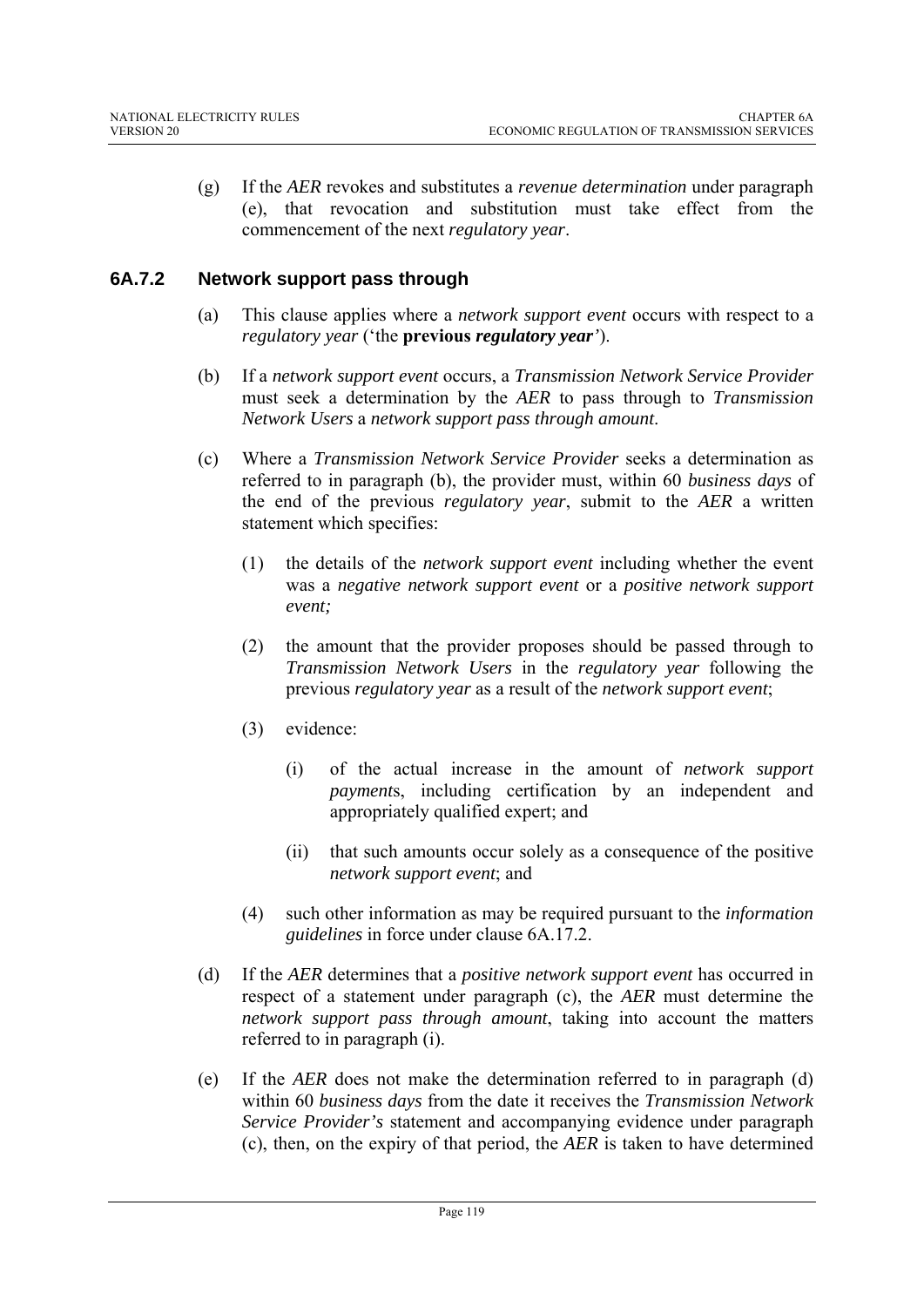that the amount as proposed in the provider's statement under paragraph (c) is the *network support pass through amount*.

- (f) If a *negative network support event* occurs (whether or not the occurrence of that event is notified by the provider to the *AER* under paragraph (c)) and the *AER* determines to impose a requirement on the *Transmission Network Service Provider* in relation to that *negative network support event*, the *AER* must determine the *network support pass through amount* taking into account the matters referred to in paragraph (i).
- (g) A *Transmission Network Service Provider* must provide the *AER* with such information as the *AER* requires for the purpose of making a determination under paragraph (f) within the time specified by the *AER* in a notice provided to the provider by the *AER* for that purpose.

### **Consultation**

(h) Before making a determination under paragraph (d) or (f), the *AER* may consult with the relevant *Transmission Network Service Provider* and such other persons as the *AER* considers appropriate, on any matters arising out of the relevant *network support event* as the *AER* considers appropriate.

### **Relevant factors**

- (i) In making a determination under paragraph (d) or (f), the *AER* must take into account:
	- (1) the matters and proposals set out in any statement given to the *AER* by the *Transmission Network Service Provider* under paragraph (c);
	- (2) in the case of a *positive network support event*, the increase in costs in the provision of *prescribed transmission services* that the provider has incurred in the preceding *regulatory year* as a result of the *positive network support event*;
	- (3) in the case of a *positive network support event*, the efficiency of the provider's decisions and actions in relation to the risk of the event, including whether the provider has failed to take any action that could reasonably be taken to reduce the magnitude of the *positive network support event* and whether the provider has taken or omitted to take any action where such action or omission has increased the magnitude of the amount in respect of that event;
	- (4) the time cost of money based on the *weighted average cost of capital* for the provider for the relevant *regulatory control period*;
	- (5) the need to ensure that the provider only recovers any actual increment in costs under this paragraph (i) to the extent that such increment is solely as a consequence of a *network support event*; and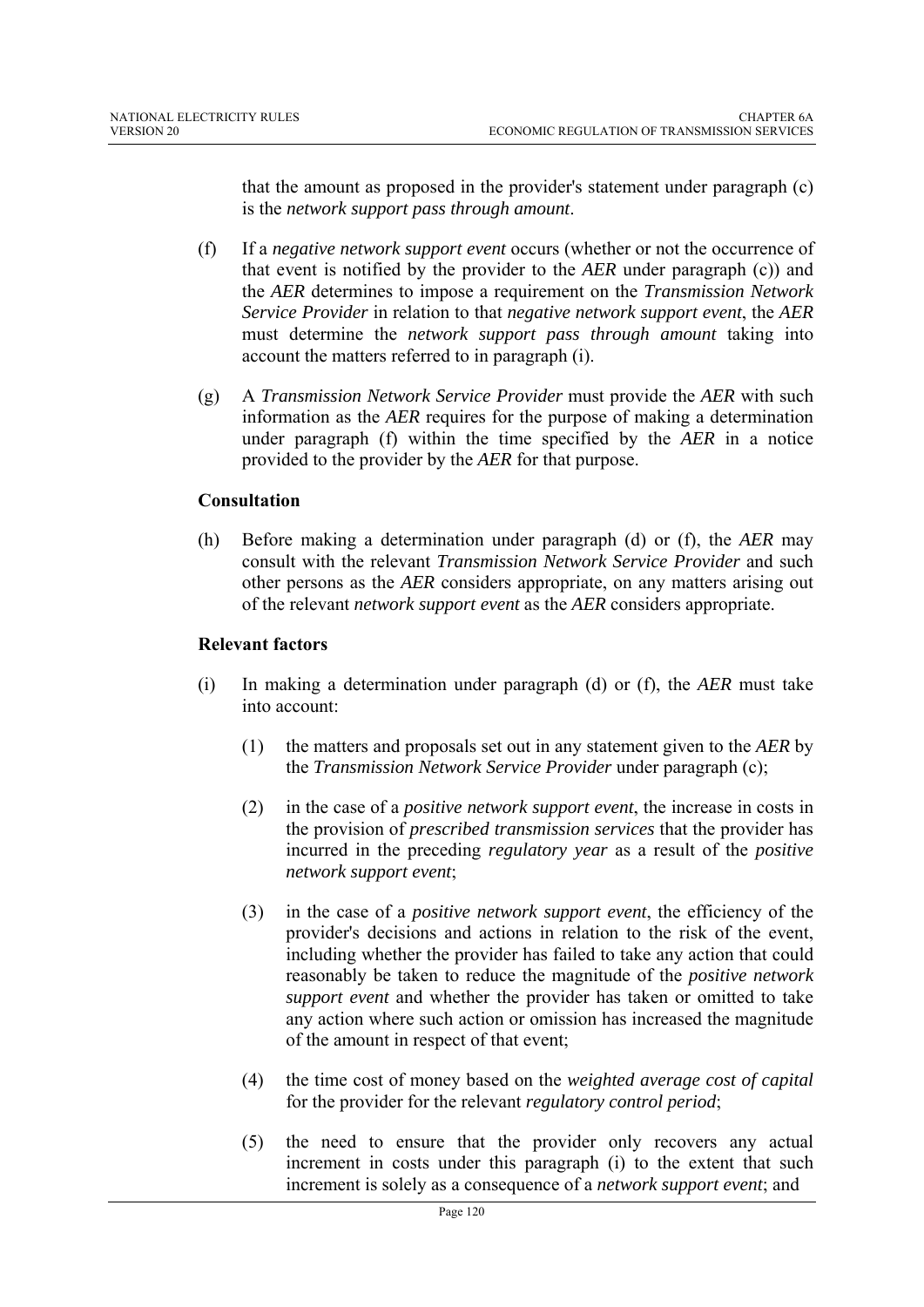(6) any other factors the *AER* considers relevant.

## **6A.7.3 Cost pass through**

- (a) If a *positive change event* occurs, a *Transmission Network Service Provider* may seek the approval of the *AER* to pass through to *Transmission Network Users* a *positive pass through amount*.
- (b) If a *negative change event* occurs, the *AER* may require the *Transmission Network Service Provider* to pass through to *Transmission Network Users* a *negative pass through amount* as determined by the *AER* under paragraph (g).

### **Positive pass through**

- (c) To seek the approval of the *AER* to pass through a *positive pass through amount*, a *Transmission Network Service Provider* must submit to the *AER*, within 90 *business days* of the relevant *positive change event* occurring, a written statement which specifies:
	- (1) the details of the *positive change event*;
	- (2) the date on which the *positive change event* occurred;
	- (3) the *eligible pass through amount* in respect of that *positive change event*;
	- (4) the *positive pass through amount* the provider proposes in relation to the *positive change event*;
	- (5) the amount of the *positive pass through amount* that the provider proposes should be passed through to *Transmission Network Users* in each *regulatory year* during the *regulatory control period*;
	- (6) evidence:
		- (i) of the actual and likely increase in costs referred to in subparagraph (3); and
		- (ii) that such costs occur solely as a consequence of the *positive change event*; and
	- (7) such other information as may be required pursuant to *information guidelines* in force under clause 6A.17.2.
- (d) If the *AER* determines that a *positive change event* has occurred in respect of a statement under paragraph (c), the *AER* must determine:
	- (1) the *approved pass through amount*; and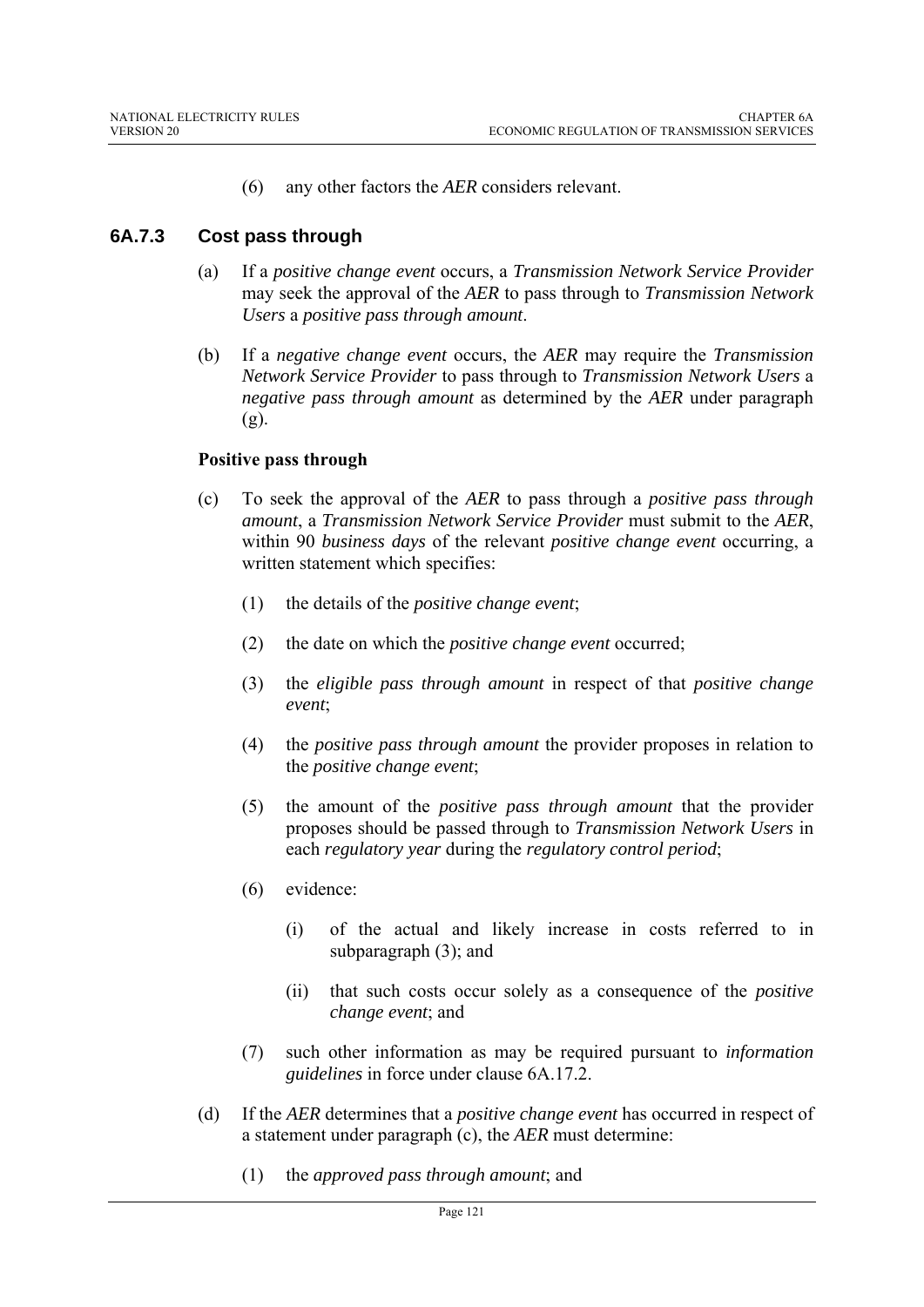(2) the amount of that *approved pass through amount* that should be passed through to *Transmission Network Users* in each *regulatory year* during the *regulatory control period*,

taking into account the matters referred to in paragraph (j).

- (e) If the *AER* does not make the determinations referred to in paragraph (d) within 60 *business days* from the date it receives the *Transmission Network Service Provider's* statement and accompanying evidence under paragraph (c), then, on the expiry of that period, the *AER* is taken to have determined that:
	- (1) the *positive pass through amount* as proposed in the provider's statement under paragraph (c) is the *approved pass through amount* in respect of that *positive change event*; and
	- (2) the amount of that *positive pass through amount* that the provider proposes in its statement under paragraph (c) should be passed through to *Transmission Network User*s in each *regulatory year* during the *regulatory control period*, is the amount that should be so passed through in each such *regulatory year*.

### **Negative pass through**

- (f) A *Transmission Network Service Provider* must submit to the *AER*, within 60 *business days* of becoming aware of the occurrence of a *negative change event* for the provider, a written statement which specifies:
	- (1) the details of the *negative change event* concerned;
	- (2) the date the *negative change event* occurred;
	- (3) the costs in the provision of *prescribed transmission services* that the provider has saved and is likely to save until the end of the *regulatory control period* as a result of the *negative change event*;
	- (4) the aggregate amount of those saved costs that the provider proposes should be passed through to *Transmission Network User*s;
	- (5) the amount of the costs referred to in subparagraph (4) the provider proposes should be passed through to *Transmission Network User*s in each *regulatory year* during the *regulatory control period*; and
	- (6) such other information as may be required pursuant to *information guidelines* in force under clause 6A.17.2.
- (g) If a *negative change event* occurs (whether or not the occurrence of that *negative change event* is notified by the provider to the *AER* under paragraph (f)) and the *AER* determines to impose a requirement on the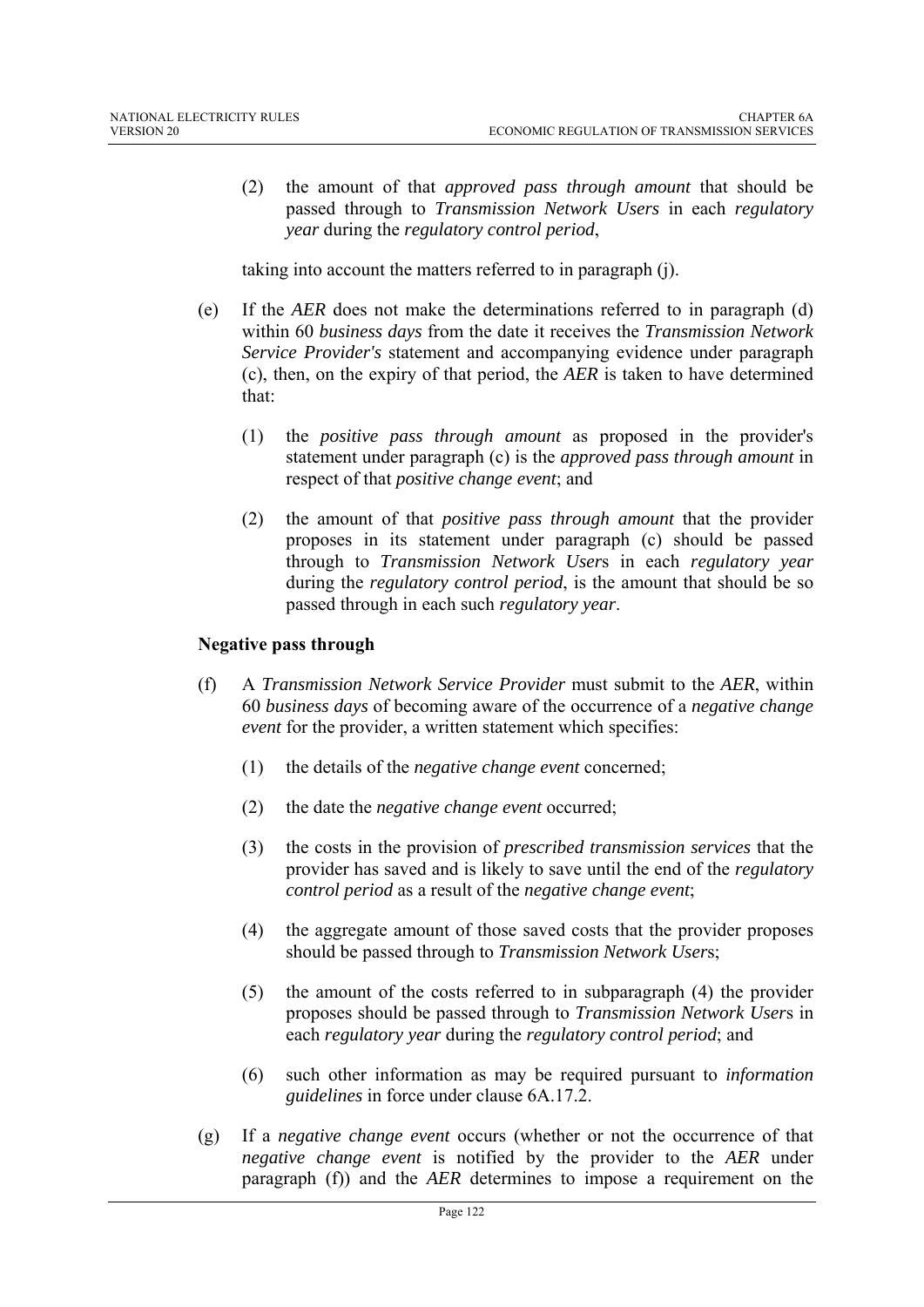provider in relation to that *negative change event* as described in paragraph (b), the *AER* must determine:

- (1) the *required pass through amount*; and
- (2) taking into account the matters referred to in paragraph (j):
	- (i) how much of that *required pass through amount* should be passed through to *Transmission Network Users* ('the *negative pass through amount'*); and
	- (ii) the amount of that *negative pass through amount* that should be passed through to *Transmission Network Users* in each *regulatory year* during the *regulatory control period*.
- (h) A *Transmission Network Service Provider* must provide the *AER* with such information as the *AER* requires for the purpose of making a determination under paragraph (g) within the time specified by the *AER* in a notice provided to the provider by the *AER* for that purpose.

### **Consultation**

(i) Before making a determination under paragraph (d) or (g), the *AER* may consult with the relevant *Transmission Network Service Provider* and such other persons as the *AER* considers appropriate, on any matters arising out of the relevant *pass through event* as the *AER* considers appropriate.

#### **Relevant factors**

- (j) In making a determination under paragraph (d) or (g) in respect of a *Transmission Network Service Provider*, the *AER* must take into account:
	- (1) the matters and proposals set out in any statement given to the *AER* by the provider under paragraphs (c) or (f) (as the case may be);
	- (2) in the case of a *positive change event*, the increase in costs in the provision of *prescribed transmission services* that the provider has incurred and is likely to incur until the end of the *regulatory control period* as a result of the *positive change event*;
	- (3) in the case of a *positive change event*, the efficiency of the provider's decisions and actions in relation to the risk of the *positive change event*, including whether the provider has failed to take any action that could reasonably be taken to reduce the magnitude of the *eligible pass through amount* in respect of that *positive change event* and whether the provider has taken or omitted to take any action where such action or omission has increased the magnitude of the amount in respect of that *positive change event*;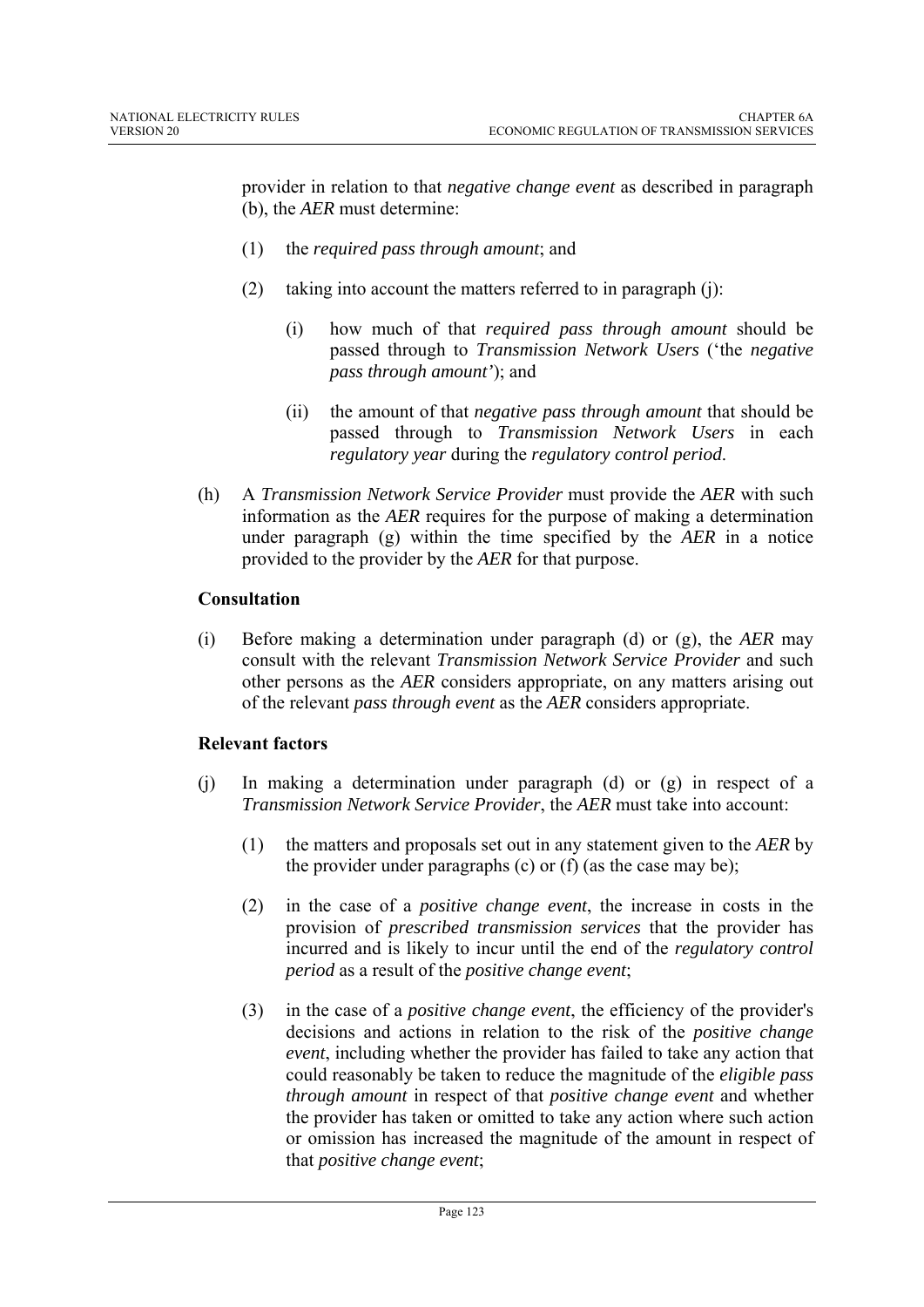- (4) the time cost of money based on the *weighted average cost of capital* for the provider for the relevant *regulatory control period*;
- (5) the need to ensure that the provider only recovers any actual or likely increment in costs under this paragraph (j) to the extent that such increment is solely as a consequence of a *pass through event*;
- (6) in the case of a *tax change event*, any change in the way another *tax* is calculated, or the removal or imposition of another *tax*, which, in the *AER*'s opinion, is complementary to the *tax change event* concerned; and
- (7) any other factors the *AER* considers relevant.

### **6A.7.4 Service target performance incentive scheme**

- (a) The *AER* must, in accordance with the *transmission consultation procedures*, develop and *publish* an incentive scheme ('a *service target performance incentive scheme'*) that complies with the principles in paragraph (b).
- (b) The principles are that the *service target performance incentive scheme* should:
	- (1) provide incentives for each *Transmission Network Service Provider*  $\mathsf{to}$ :
		- (i) provide greater *reliability* of the *transmission system* that is owned, controlled or operated by it at all times when *Transmission Network Users* place greatest value on the *reliability* of the *transmission system*; and
		- (ii) improve and maintain the *reliability* of those elements of the *transmission system* that are most important to determining *spot prices*;
	- (2) result in a potential adjustment to the revenue that the *Transmission Network Service Provider* may earn, from the provision of *prescribed transmission services*, in each *regulatory year* in respect of which the *service target performance incentive scheme* applies;
	- (3) ensure that the maximum revenue increment or decrement as a result of the operation of the *service target performance incentive scheme* will fall within a range that is between 1% and 5% of the *maximum allowed revenue* for the relevant *regulatory year*;
	- (4) take into account the *regulatory obligations or requirements* with which *Transmission Network Service Providers* must comply;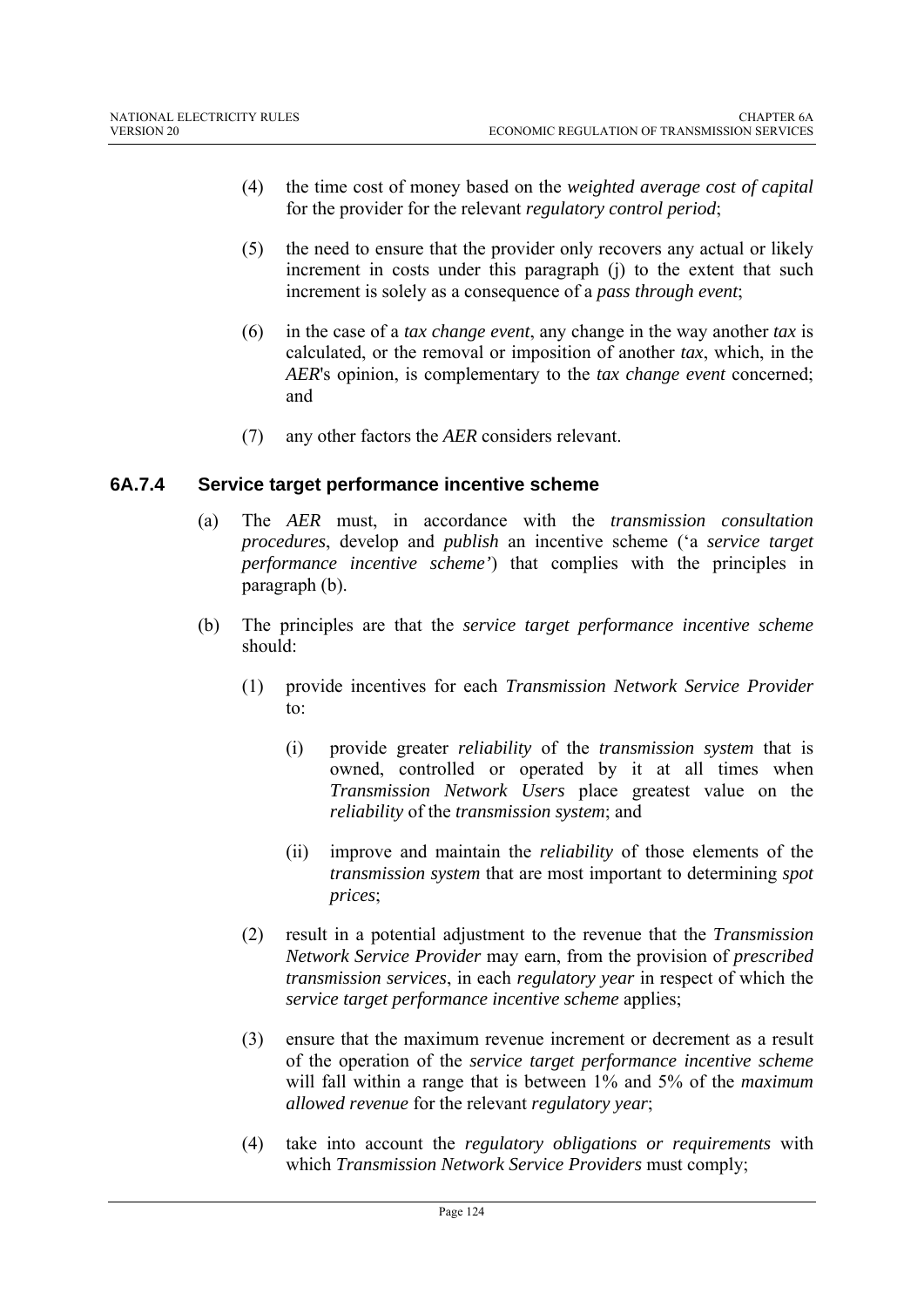- (5) take into account any other incentives provided for in the *Rules* that *Transmission Network Service Providers* have to minimise capital or operating expenditure; and
- (6) take into account the age and ratings of the assets comprising the relevant *transmission system*.
- (c) At the same time as it *publishes* a *service target performance incentive scheme*, the *AER* must also *publish* parameters (the *performance incentive scheme parameters*) for the scheme. For the avoidance of doubt, the parameters may differ as between *Transmission Network Service Provider*s and over time.
- (d) The *AER* must set out in each *service target performance incentive scheme* any requirements with which the values attributed to the *performance incentive scheme parameters* must comply, and those requirements must be consistent with the principles set out in paragraph (b).
- (e) The *AER* must develop and *publish* the first *service target performance incentive scheme* under the *Rules* by 28 September 2007 and there must be a *service target performance incentive scheme* in force at all times after that date.
- (f) The *AER* may, from time to time and in accordance with the *transmission consultation procedures*, amend or replace any scheme that is developed and *published* under this clause, except that no such amendment or replacement may change the application of the scheme to a *Transmission Network Service Provider* in respect of a *regulatory control period* that has commenced before, or that will commence within 15 months of, the amendment or replacement coming into operation.
- (g) Subject to paragraph (h) the *AER* may, from time to time and in accordance with the *transmission consultation procedures*, amend or replace the values to be attributed to the *performance incentive scheme parameters*.
- (h) An amendment or replacement referred to in paragraph (g) must not change the values to be attributed to the *performance incentive scheme parameters*  where:
	- (1) those values must be included in information accompanying a *Revenue Proposal;* and
	- (2) the *Revenue Proposal* is required to be submitted under clause 6A.10.1(a) at a time that is within 2 months of the *publication* of the amended or replaced *performance incentive scheme parameters.*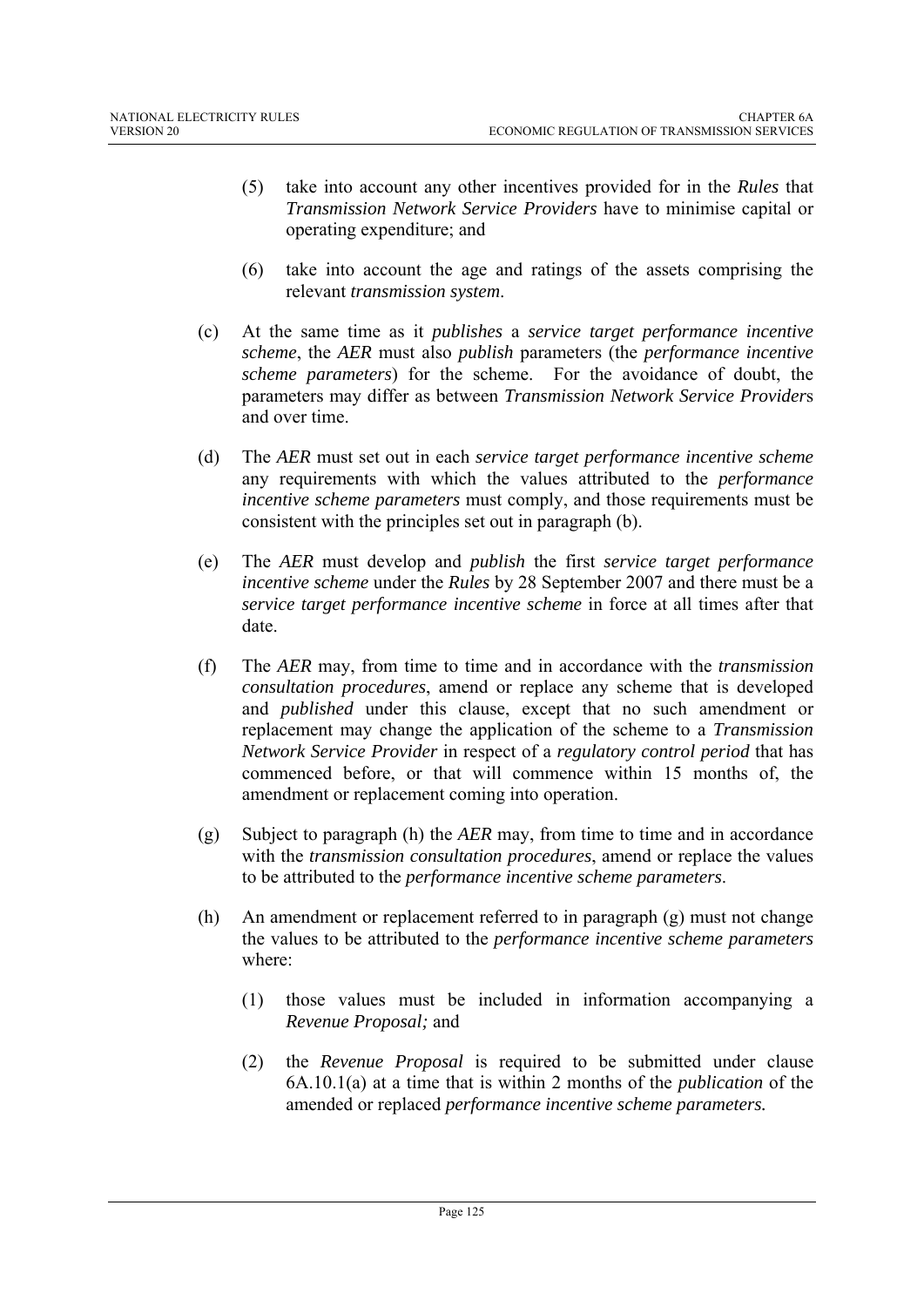# **6A.8 Contingent Projects**

#### **6A.8.1 Acceptance of a Contingent Project in a revenue determination**

- (a) A *Revenue Proposal* may include *proposed contingent capital expenditure*, which the *Transmission Network Service Provider* considers is reasonably required for the purpose of undertaking a *proposed contingent project*.
- (b) The *AER* must determine that a *proposed contingent project* is a *contingent project* if the *AER* is satisfied that:
	- (1) the *proposed contingent project* is reasonably required to be undertaken in order to achieve any of the *capital expenditure objectives*;
	- (2) the *proposed contingent capital expenditure*:
		- (i) is not otherwise provided for (either in part or in whole) in the total of the forecast capital expenditure for the relevant *regulatory control period* which is accepted in accordance with clause 6A.6.7(c) or substituted in accordance with clauses  $6A.13.2(b)(4)$  and  $(5)$  (as the case may be);
		- (ii) reasonably reflects the *capital expenditure criteria*, taking into account the *capital expenditure factors*, in the context of the *proposed contingent project* as described in the *Revenue Proposal*; and
		- (iii) exceeds either \$10 million or 5% of the value of the *maximum allowed revenue* for the relevant *Transmission Network Service Provider* for the first year of the relevant *regulatory control period* whichever is the larger amount;
	- (3) the *proposed contingent project* and the *proposed contingent capital expenditure*, as described or set out in the *Revenue Proposal*, and the information provided in relation to these matters, complies with the requirements of *submission guidelines* made under clause 6A.10.2; and
	- (4) the *trigger events* in relation to the *proposed contingent project* which are proposed by the *Transmission Network Service Provider* in its *Revenue Proposal* are appropriate.
- (c) In determining whether a *trigger event* in relation to a *proposed contingent project* is appropriate for the purposes of subparagraph (b)(5), the *AER* must have regard to the need for:
	- (1) a *trigger event* to be reasonably specific and capable of objective verification;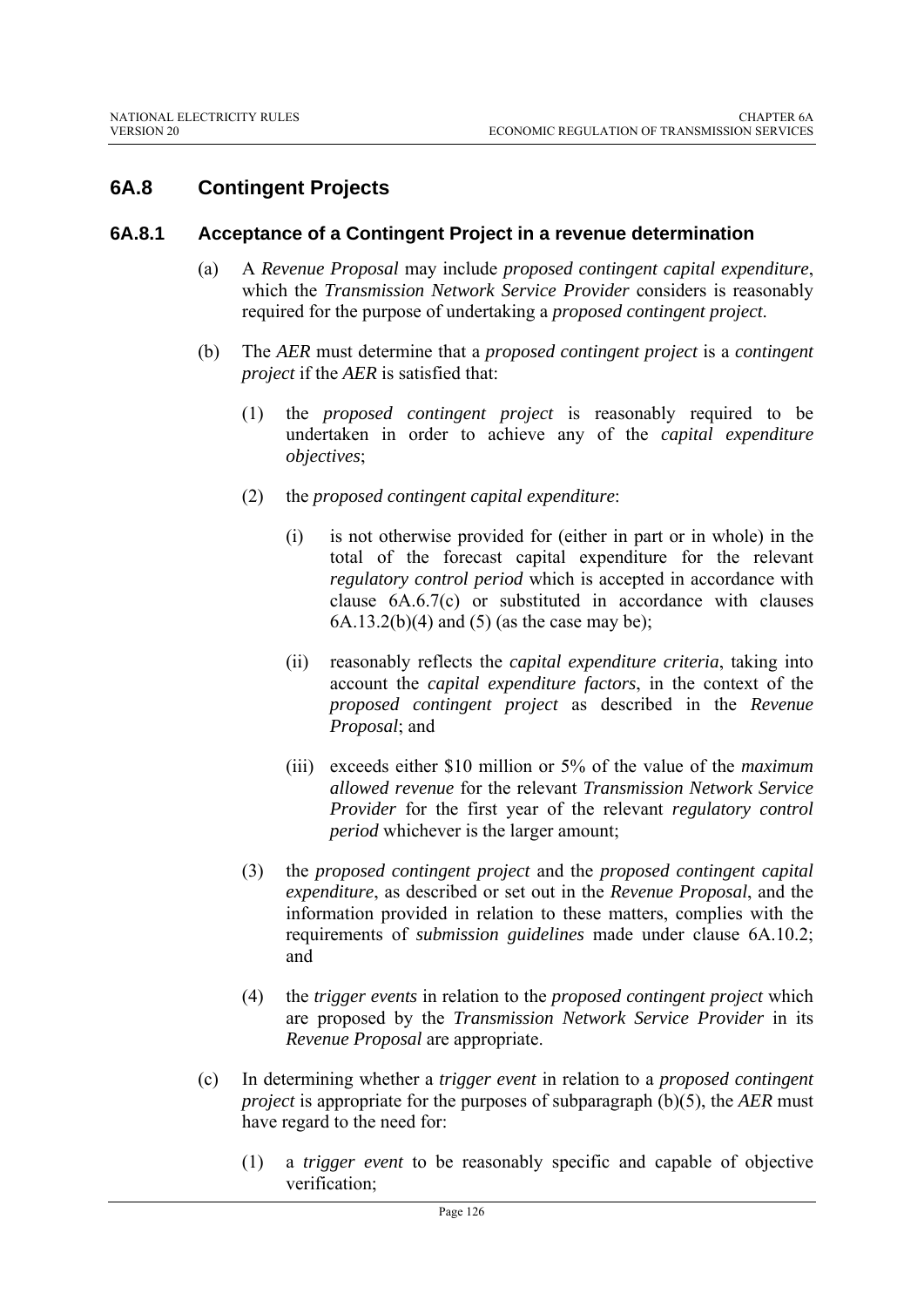- (2) a *trigger event* to be a condition or event, which, if it occurs, makes the undertaking of the *proposed contingent project* reasonably necessary in order to achieve any of the *capital expenditure objectives*;
- (3) a *trigger event* to be a condition or event that generates increased costs or categories of costs that relate to a specific location rather than a condition or event that affects the *transmission network* as a whole;
- (4) a *trigger event* to be described in such terms that the occurrence of that event or condition is all that is required for the *revenue determination* to be amended under clause 6A.8.2; and
- (5) a *trigger event* to be an event or condition, the occurrence of which is probable during the *regulatory control period*, but the inclusion of capital expenditure in relation to it under clause 6A.6.7 is not appropriate because:
	- (i) it is not sufficiently certain that the event or condition will occur during the *regulatory control period* or if it may occur after that *regulatory control period* or not at all; or
	- (ii) subject to the requirement to satisfy clause  $6A.8.1(b)(2)(iii)$ , the costs associated with the event or condition are not sufficiently certain.

## **6A.8.2 Amendment of revenue determination for contingent project**

- (a) Subject to paragraph (b), a *Transmission Network Service Provider* may, during a *regulatory control period*, apply to the *AER* to amend a *revenue determination* that applies to that provider where a *trigger event* for a *contingent project* in relation to that *revenue determination* has occurred.
- (b) An application referred to in paragraph (a):
	- (1) must not be made within 90 *business days* prior to the end of a *regulatory year*;
	- (2) subject to subparagraph (1), must be made as soon as practicable after the occurrence of the *trigger event*;
	- (3) must contain the following information:
		- (i) an explanation that substantiates the occurrence of the *trigger event*;
		- (ii) a forecast of the total capital expenditure for the *contingent project*;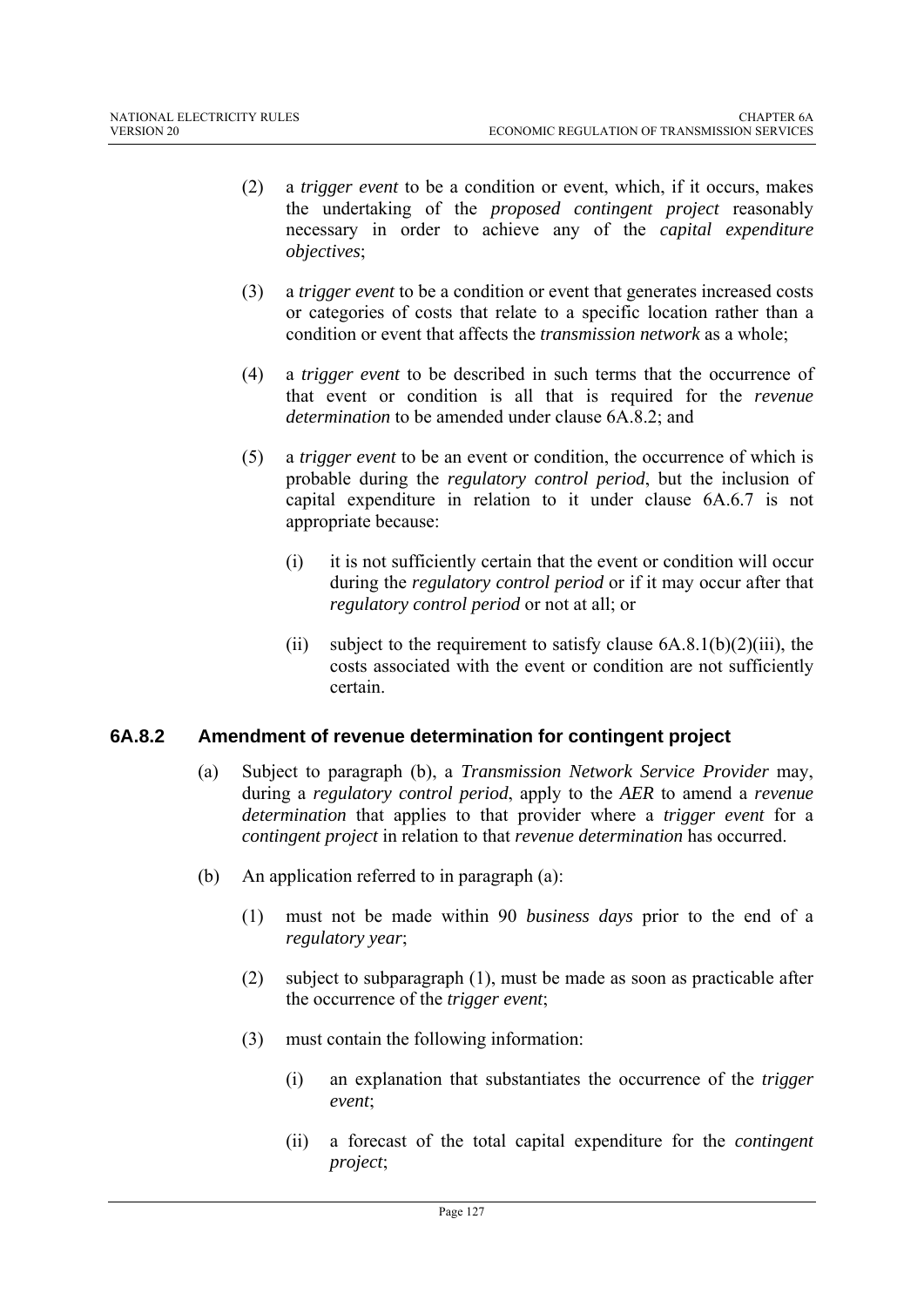- (iii) a forecast of the capital and incremental operating expenditure, for each remaining *regulatory year* which the *Transmission Network Service Provider* considers is reasonably required for the purpose of undertaking the *contingent project*;
- (iv) how the forecast of the total capital expenditure for the *contingent project* meets the threshold as referred to in clause  $6A.8.1(b)(2)(iii)$ ;
- (v) the intended date for commencing the *contingent project* (which must be during the *regulatory control period*);
- (vi) the anticipated date for completing the *contingent project* (which may be after the end of the *regulatory control period*); and
- (vii) an estimate of the incremental revenue which the *Transmission Network Service Provider* considers is likely to be required to be earned in each remaining *regulatory year* of the *regulatory control period* as a result of the *contingent project* being undertaken as described in clause 6A.8.2(b)(3)(iii); and
- (4) the estimate referred to in clause  $(6A.8.2(b)(3)(vi))$  must be calculated:
	- (i) on the basis of the capital expenditure referred to in clause  $6A.8.2(b)(3)(iii);$
	- (ii) on the basis of the rate of return for that *Transmission Network Service Provider* for the *regulatory control period* as determined pursuant to clause 6A.6.2;
	- (iii) consistently with the manner in which depreciation is calculated under clause 6A.6.3;
	- (iv) to include the incremental operating expenditure referred to in clause  $6A.8.2(b)(3)(iii)$ ; and
	- (v) in accordance with the requirements for roll forward in the *rollforward model* and revenue calculation in the *post-tax revenue model*.
- (c) As soon as practicable after its receipt of an application made in accordance with paragraphs (a) and (b), the *AER* must *publish* the application, together with an invitation for written submissions on the application.
- (d) The *AER* must consider any written submissions made under paragraph (c) and must make its decision on the application within 30 *business days* of its receipt of that application. In doing so the *AER* may also take into account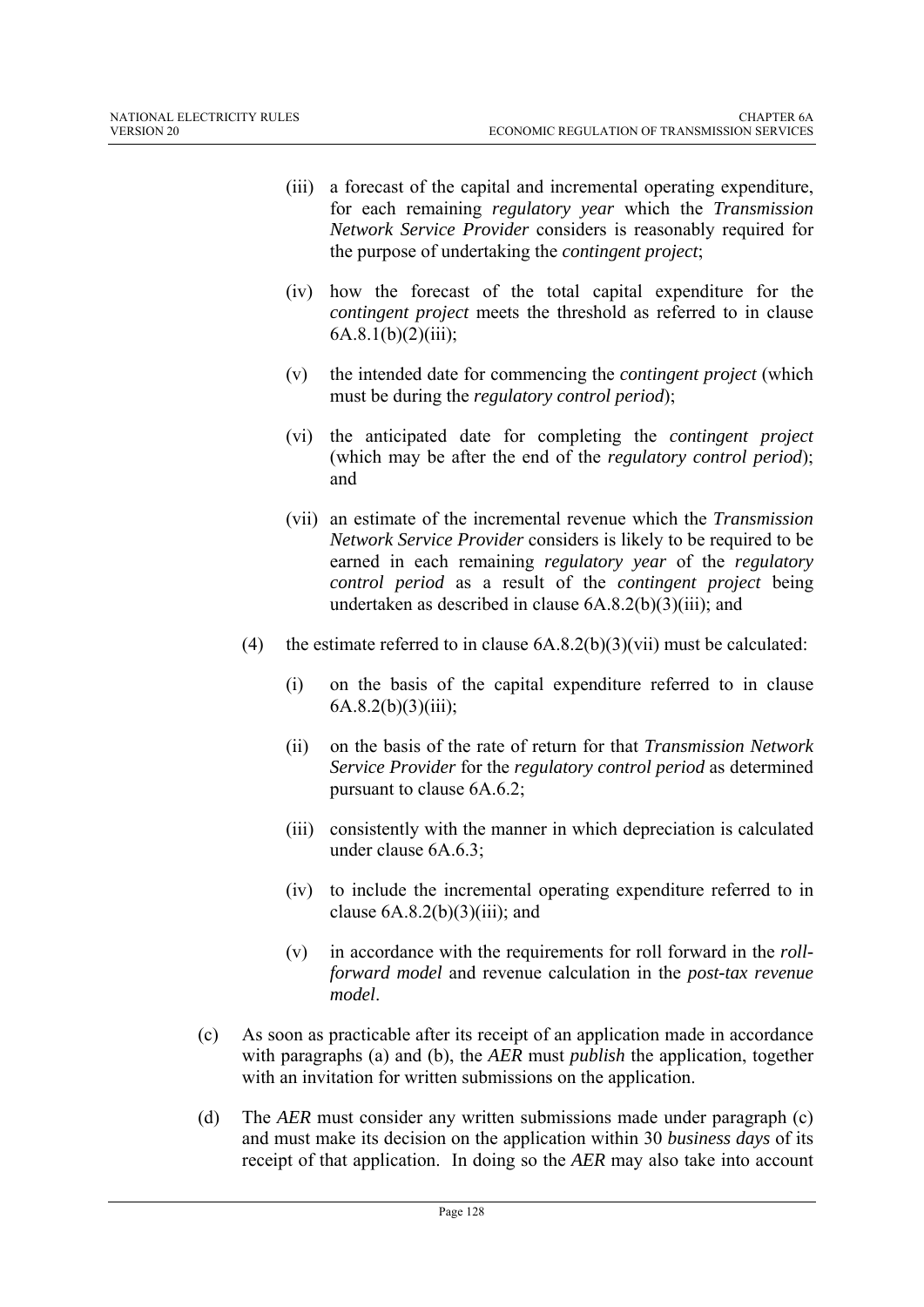such other information as it considers appropriate, including any analysis (such as benchmarking) that is undertaken by it for that purpose.

- (e) If the *AER* is satisfied that the *trigger event* has occurred, and that the forecast of the total capital expenditure for the *contingent project* meets the threshold as referred to in clause  $6A.8.1(b)(2)(iii)$ , it must:
	- (1) determine:
		- (i) the amount of capital and incremental operating expenditure, for each remaining *regulatory year* which the *AER* considers is reasonably required for the purpose of undertaking the *contingent project*;
		- (ii) the total capital expenditure which the *AER* considers is reasonably required for the purpose of undertaking the *contingent project*;
		- (iii) the likely commencement and completion dates for the *contingent project*; and
		- (iv) the incremental revenue which is likely to be required by the *Transmission Network Service Provider* in each remaining *regulatory year* as a result of the *contingent project* being undertaken as described in clause  $6A.8.2(e)(1)(i)$  and (ii), such estimate being calculated in accordance with subparagraph (2);
	- (2) calculate the estimate referred to in clause  $6A.8.2(e)(1)(iv)$ :
		- (i) on the basis of the capital expenditure referred to in clause  $6A.8.2(e)(1)(i)$ ;
		- (ii) to include the incremental operating expenditure referred to in clause  $6A.8.2(e)(1)(i)$ ; and
		- (iii) otherwise in accordance with subparagraph  $(b)(4)$ ; and
	- (3) amend the *revenue determination* in accordance with paragraph (h).
- (f) In making the determinations referred to in subparagraph (e)(1), the *AER* must accept the relevant amounts and dates, contained in the *Transmission Network Service Provider*'s application, as referred to in clauses  $6A.8.2(b)(3)(ii) - (vii)$ , if the *AER* is satisfied that:
	- (1) the forecast of the total capital expenditure for the *contingent project* meets the threshold as referred to in clause 6A.8.1(b)(2)(iii);
	- (2) the amounts of forecast capital expenditure and incremental operating expenditure reasonably reflect the *capital expenditure criteria* and the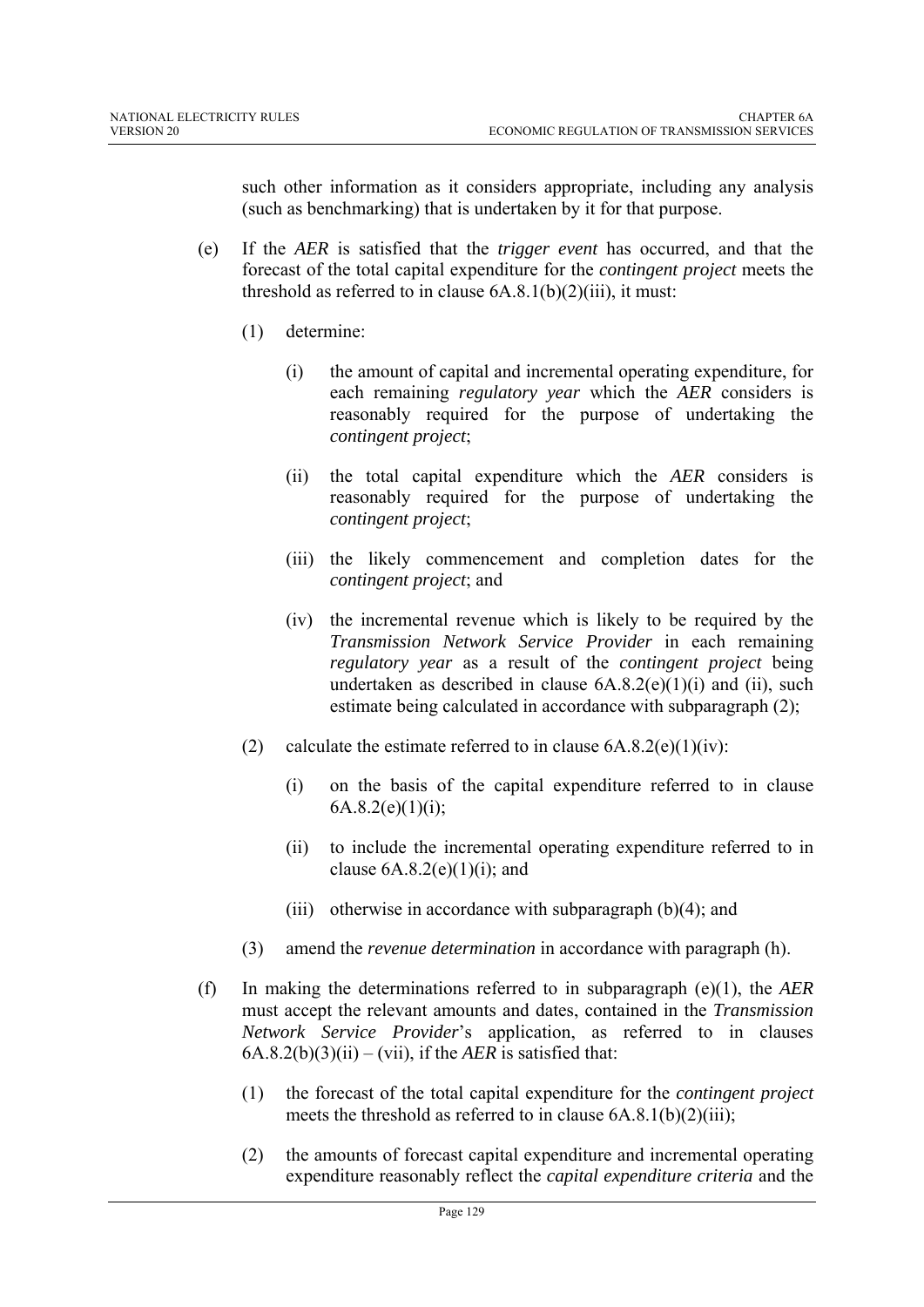*operating expenditure criteria,* taking into account the *capital expenditure factors* and the *operating expenditure factors* respectively, in the context of the *contingent project;*

- (3) the estimates of incremental revenue are reasonable; and
- (4) the dates are reasonable.
- (g) In making the determinations referred to in paragraphs  $(e)(1)$  and  $(f)$ , the *AER* must take into account:
	- (1) the information included in or accompanying the application;
	- (2) submissions received in the course of consulting on the application;
	- (3) such analysis as is undertaken by or for the *AER*;
	- (4) the expenditure that would be incurred in respect of a *contingent project* by an efficient and prudent operator in the circumstances of the *Transmission Network Service Provider;*
	- (5) the actual and expected capital expenditure of the *Transmission Network Service Provider* for *contingent projects* during any preceding *regulatory control periods*;
	- (6) the extent to which the forecast capital expenditure for the *contingent project* is referable to arrangements with a person other than the *Transmission Network Service Provider* that, in the opinion of the *AER*, do not reflect arm's length terms;
	- (7) the relative prices of operating and capital inputs in relation to the *contingent project*;
	- (8) efficient substitution possibilities between operating and capital expenditure in relation to the *contingent project*; and
	- (9) whether the total labour costs included in the capital and operating expenditure forecasts for the *regulatory control period* are consistent with the incentives provided by the *service target performance incentive scheme* that is to apply to the provider in respect of the *regulatory control period*.
- (h) Amendments to a *revenue determination* referred to in paragraph (e)(3) must only vary the determination to the extent necessary:
	- (1) to adjust the forecast capital expenditure for that *regulatory control period* to accommodate the amount of capital expenditure determined under clause  $6A.8.2(e)(1)(i)$  (in which case the amount of that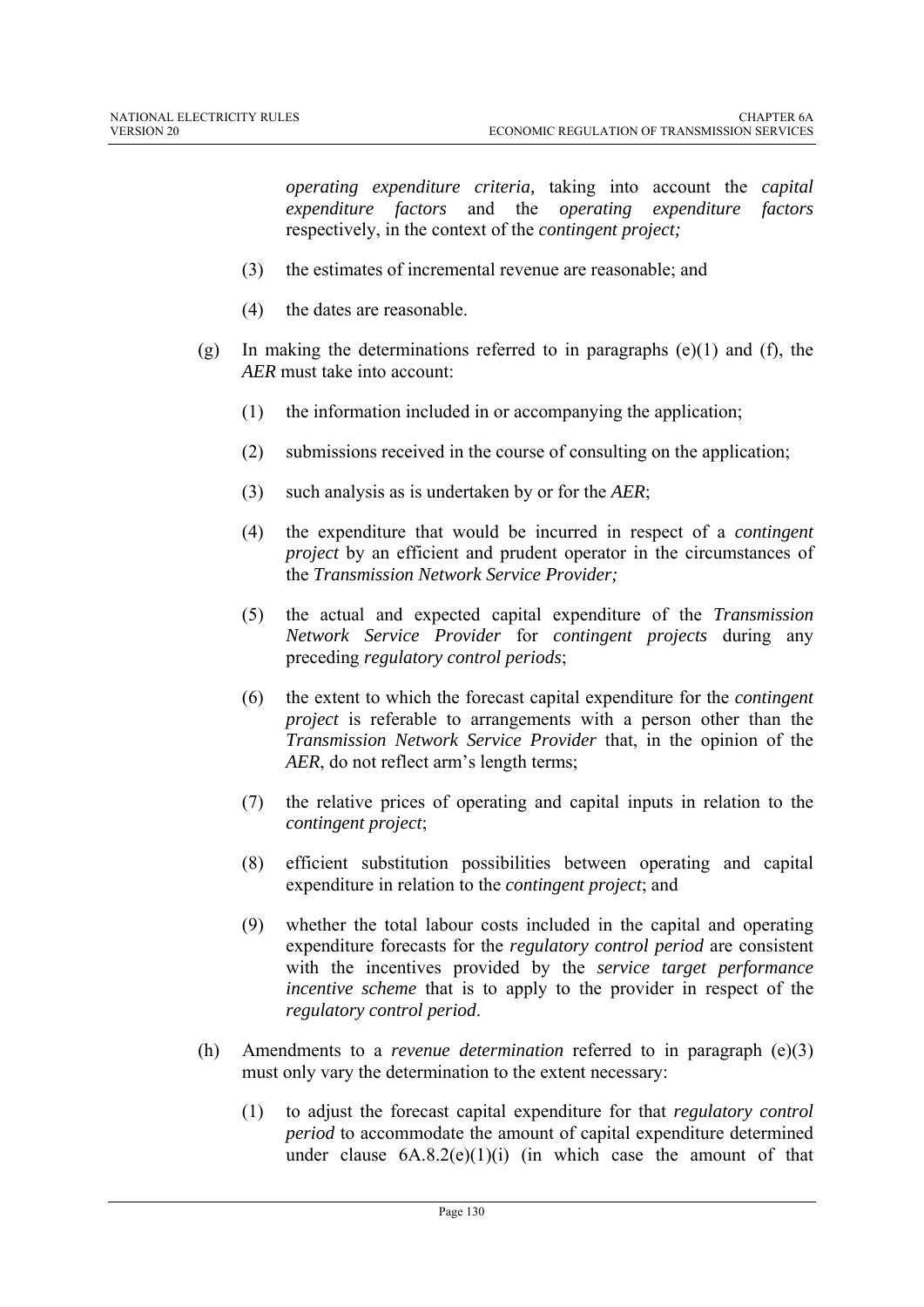adjustment will be taken to be accepted by the *AER* under clause  $6A.6.7(c)$ ;

- (2) to adjust the forecast operating expenditure for that *regulatory control period* to accommodate the amount of incremental operating expenditure determined under clause  $6A.8.2(e)(1)(i)$  (in which case the amount of that adjustment will be taken to be accepted by the *AER* under clause 6A.6.6(c));
- (3) to reflect the effect of any resultant increase in forecast capital and operating expenditure on:
	- (i) the *maximum allowed revenue* for each *regulatory year* in the remainder of the *regulatory control period*; and
	- (ii) the X factor for each of the remaining *regulatory years* of the *regulatory control period*.
- (i) Amendments to a *revenue determination* take effect from the commencement of the next *regulatory year* of the *regulatory control period*.

# **Part D - Negotiated Transmission Services**

## **6A.9 Negotiated transmission services**

## **6A.9.1 Principles relating to access to negotiated transmission services**

The following principles constitute the *Negotiated Transmission Services Principles*:

- (1) the price for a *negotiated transmission service* should be based on the costs incurred in providing that service, determined in accordance with the principles and policies set out in the *Cost Allocation Methodology* for the relevant *Transmission Network Service Provider*;
- (2) subject to subparagraphs (3) and (4), the price for a *negotiated transmission service* should be at least equal to the avoided cost of providing it but no more than the cost of providing it on a stand alone basis;
- (3) if the *negotiated transmission service* is the provision of a *shared transmission service* that:
	- (i) exceeds the network performance requirements (if any) which that *shared transmission service* is required to meet under any *jurisdictional electricity legislation*; or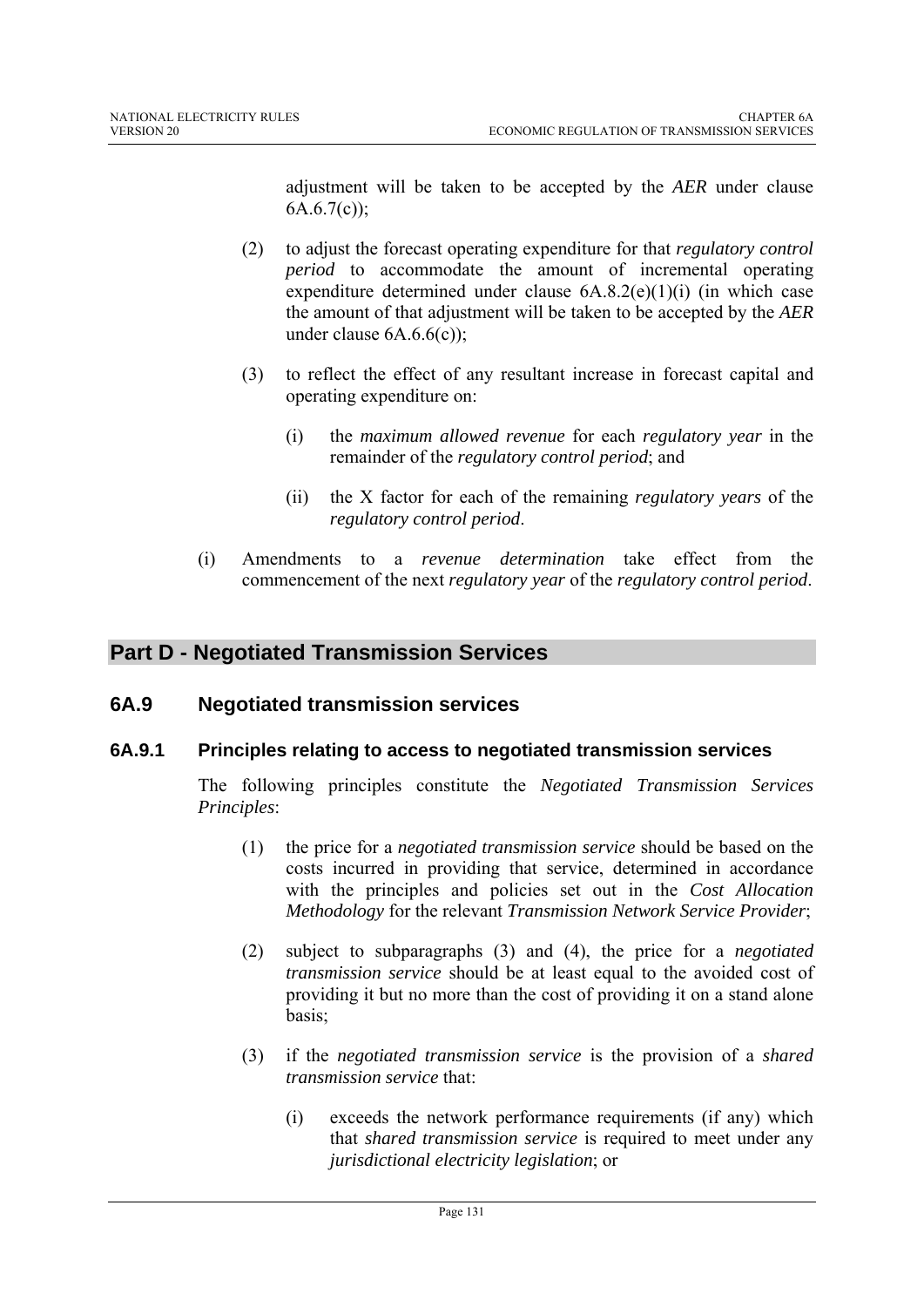(ii) exceeds the *network* performance requirements set out in schedules 5.1a and 5.1,

then the differential between the price for that service and the price for the *shared transmission service* which meets (but does not exceed) the *network* performance requirements under any *jurisdictional electricity legislation* or as set out in schedules 5.1a and 5.1 (as the case may be) should reflect the increase in the *Transmission Network Service Provider's* incremental cost of providing that service;

- (4) if the *negotiated transmission service* is the provision of a *shared transmission service* that does not meet (and does not exceed) the *network* performance requirements set out in schedules 5.1a and 5.1, the differential between the price for that service and the price for the *shared transmission service* which meets (but does not exceed) the *network* performance requirements set out in schedules 5.1a and 5.1 should reflect the amount of the *Transmission Network Service Provider's* avoided cost of providing that service;
- (5) the price for a *negotiated transmission service* must be the same for all *Transmission Network User*s unless there is a material difference in the costs of providing the *negotiated transmission service* to different *Transmission Network User*s or classes of *Transmission Network User*s;
- (6) the price for a *negotiated transmission service* should be subject to adjustment over time to the extent that the assets used to provide that service are subsequently used to provide services to another person, in which case such adjustment should reflect the extent to which the costs of that asset is being recovered through charges to that other person;
- (7) the price for a *negotiated transmission service* should be such as to enable the *Transmission Network Service Provider* to recover the efficient costs of complying with all *regulatory obligations or requirements* associated with the provision of the *negotiated transmission service*;
- (8) any *access charges* should be based on the costs reasonably incurred by the *Transmission Network Service Provider* in providing *transmission network user access* and (in the case of compensation referred to in rules  $5.4A(h) - (i)$  on the revenue that is likely to be foregone and the costs that are likely to be incurred by a person referred to in rule 5.4A(h)-(j) where an event referred to in those paragraphs occurs;
- (9) the *terms and conditions of access* for a *negotiated transmission service* should be fair and reasonable and consistent with the safe and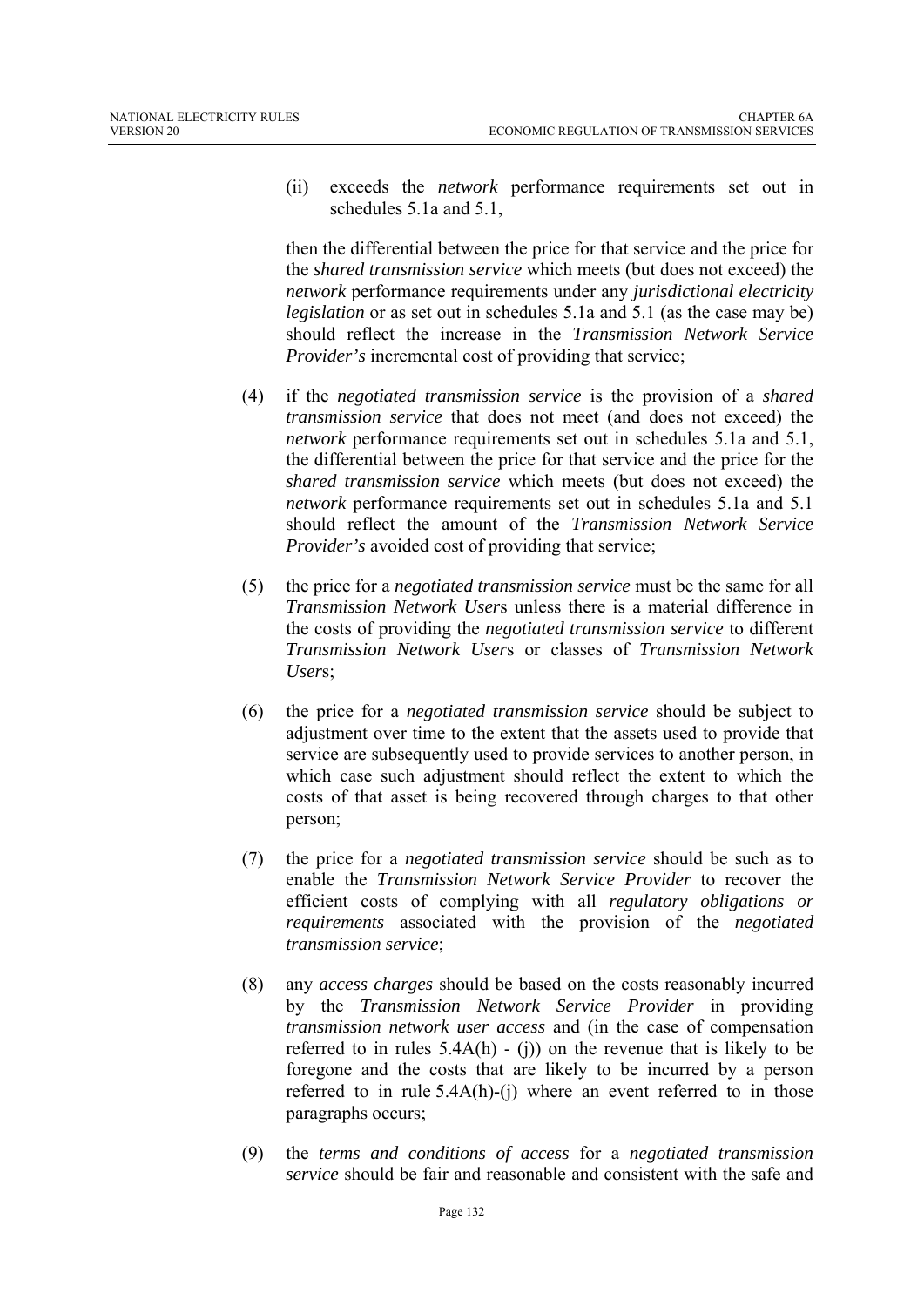*reliable* operation of the *power system* in accordance with the *Rules* (for these purposes, the price for a *negotiated transmission service* is to be treated as being fair and reasonable if it complies with principles (1) to (7) of this clause 6A.9.1);

- (10) the *terms and conditions of access* for a *negotiated transmission service* (including, in particular, any exclusions and limitations of liability and indemnities) must not be unreasonably onerous taking into account the allocation of risk between the *Transmission Network Service Provider* and the other party, the price for the *negotiated transmission service* and the costs to the *Transmission Network Service Provider* of providing the *negotiated transmission service*; and
- (11) the *terms and conditions of access* for a *negotiated transmission service* should take into account the need for the service to be provided in a manner that does not adversely affect the safe and *reliable* operation of the *power system* in accordance with the *Rules*.

## **6A.9.2 Determination of terms and conditions of access for negotiated transmission services**

- (a) A *Transmission Network Service Provider* must comply with:
	- (1) the provider's *negotiating framework*; and
	- (2) the provider's *Negotiated Transmission Service Criteria,*

when the provider is negotiating the *terms and conditions of access* for *negotiated transmission services* to be provided to a person.

- (b) The *Transmission Network Service Provider* must also comply with Chapters 4, 5, and this Chapter 6A of the *Rules*, including the requirements of:
	- (1) rules 5.3 and 5.4A, when negotiating for the provision of *connection services* and the associated *connection service* charges; and
	- (2) rule 5.4A when negotiating the *use of system services charges* and *access charge*s to be paid to or by a *Transmission Network User*.

# **6A.9.3 Negotiating framework determination**

The determination specifying requirements relating to the *negotiating framework* forming part of a *transmission determination* for a *Transmission Network Service Provider* is to set out requirements that are to be complied with in respect of the preparation, replacement, application or operation of the provider's *negotiating framework*.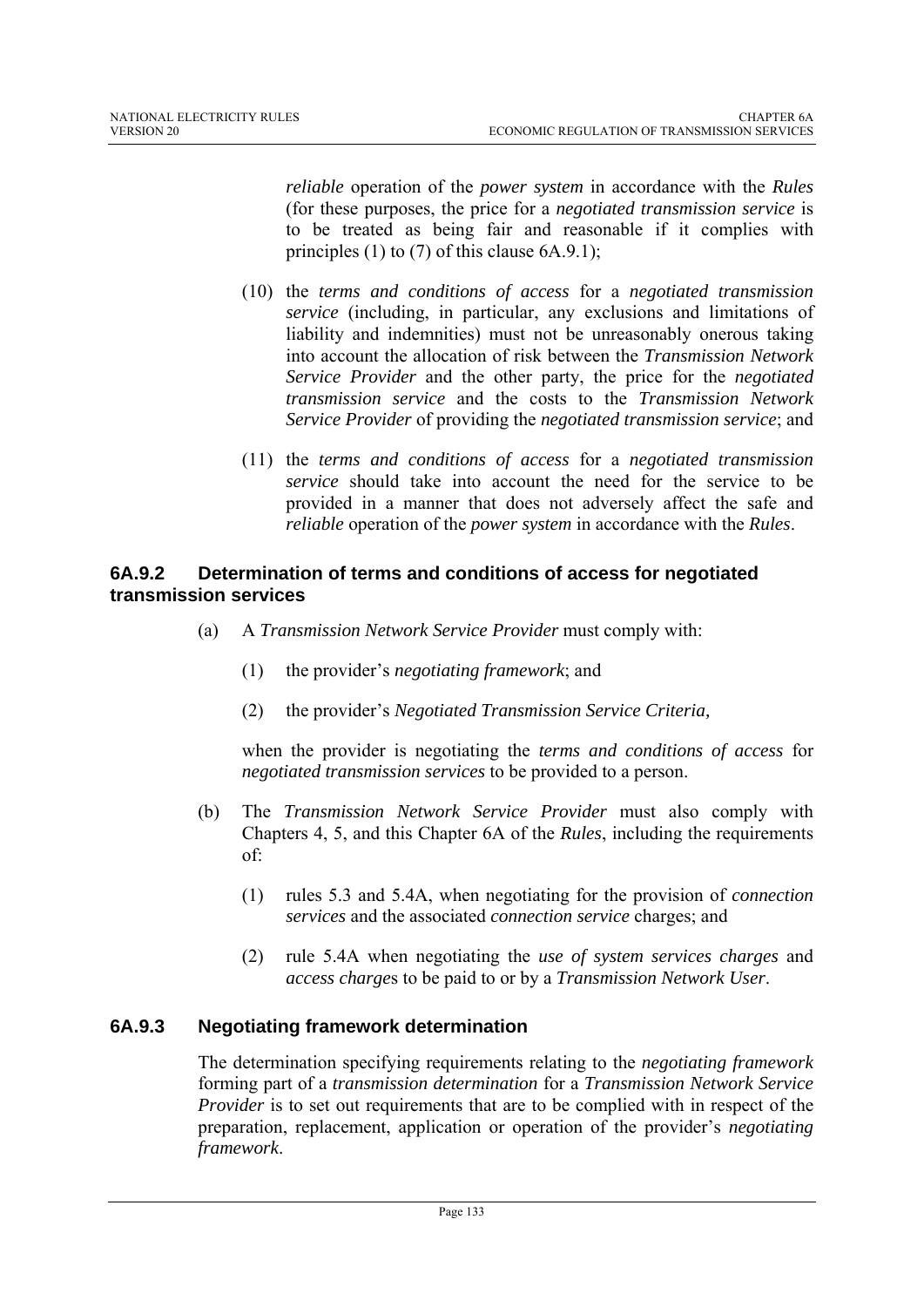### **6A.9.4 Negotiated transmission criteria determination**

- (a) The determination by the *AER* specifying the *Negotiated Transmission Service Criteria* forming part of a *transmission determination* for a *Transmission Network Service Provider* is to set out the criteria that are to be applied:
	- (1) by the provider in negotiating:
		- (i) the *terms and conditions of access* for *negotiated transmission services,* including the prices that are to be charged for the provision of those services by the provider for the relevant *regulatory control period*;
		- (ii) any *access charge*s which are negotiated by the provider during that *regulatory control period*; and
	- (2) by a *commercial arbitrator* in resolving any dispute, between the *Transmission Network Service Provider* and a person who wishes to receive a *negotiated transmission service*, in relation to:
		- (i) the *terms and conditions of access* for the *negotiated transmission service,* including the price that is to be charged for the provision of that service by the provider;
		- (ii) any *access charge*s that are to be paid to or by the provider.
- (b) The *Negotiated Transmission Service Criteria* must give effect to and be consistent with the *Negotiated Transmission Service Principles* set out in clause 6A.9.1.

## **6A.9.5 Preparation of and requirements for negotiating framework**

- (a) A *Transmission Network Service Provider* must prepare a document (the *negotiating framework*) setting out the procedure to be followed during negotiations between that provider and any person (the *Service Applicant* or applicant) who wishes to receive a *negotiated transmission service* from the provider, as to the *terms and conditions of access* for provision of the service.
- (b) The *negotiating framework* for a *Transmission Network Service Provider* must comply with and be consistent with:
	- (1) the applicable requirements of a *transmission determination* applying to the provider; and
	- (2) paragraph (c), which sets out the minimum requirements for a *negotiating framework*.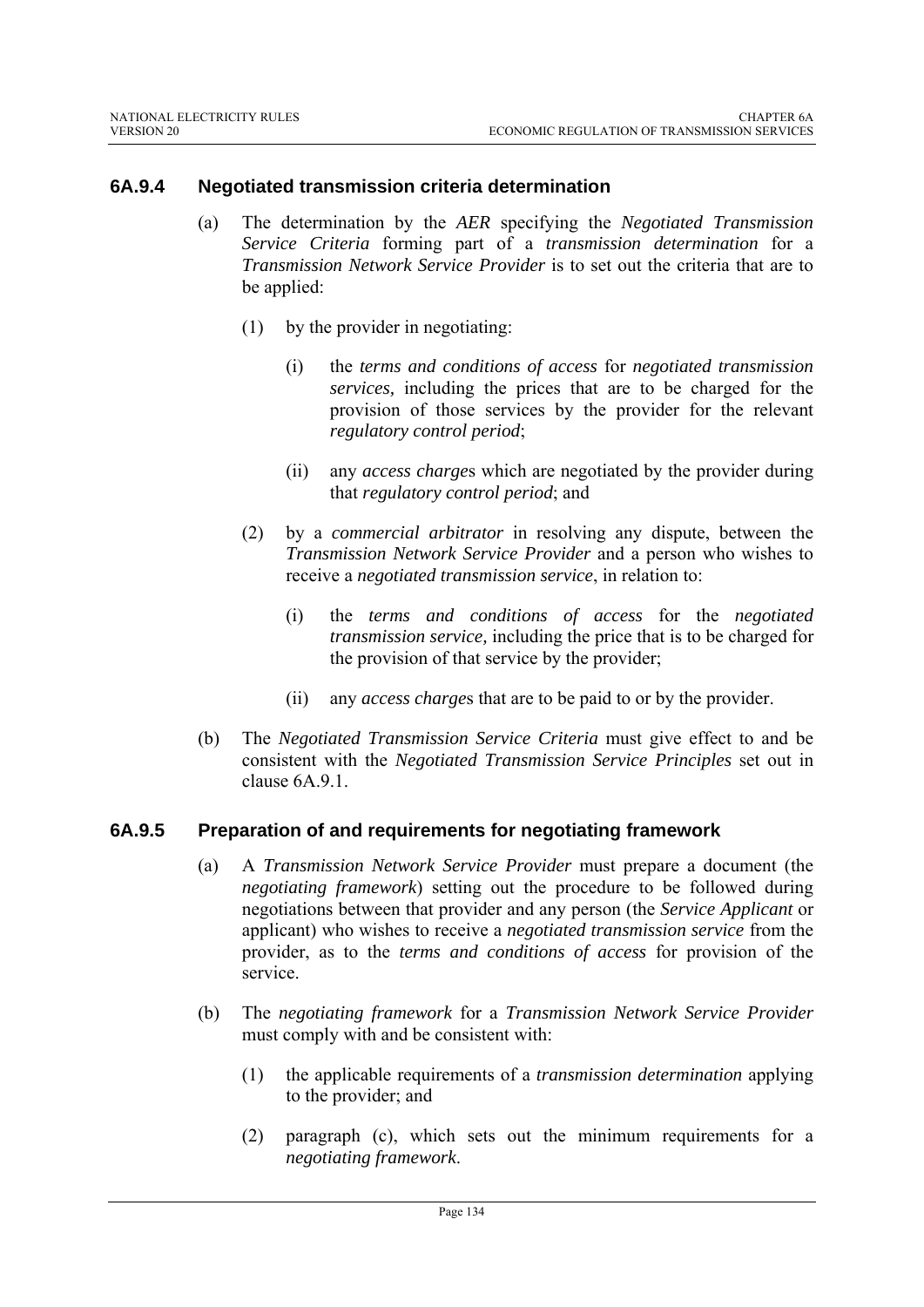- (c) The *negotiating framework* for a *Transmission Network Service Provider* must specify:
	- (1) a requirement for the provider and a *Service Applicant* to negotiate in good faith the *terms and conditions of access* for provision of the *negotiated transmission service*;
	- (2) a requirement for the provider to provide all such commercial information as a *Service Applicant* may reasonably require to enable that applicant to engage in effective negotiation with the provider for the provision of the *negotiated transmission service*, including the cost information described in subparagraph (3);
	- (3) a requirement for the provider:
		- (i) to identify and inform a *Service Applicant* of the reasonable costs and/or the increase or decrease in costs (as appropriate) of providing the *negotiated transmission service*; and
		- (ii) to demonstrate to a *Service Applicant* that the charges for providing the *negotiated transmission service* reflect those costs and/or the cost increment or decrement (as appropriate);
	- (4) a requirement for a *Service Applicant* to provide all such commercial information as the provider may reasonably require to enable the provider to engage in effective negotiation with that applicant for the provision of the *negotiated transmission service*;
	- (5) a reasonable period of time for commencing, progressing and finalising negotiations with a *Service Applicant* for the provision of the *negotiated transmission service*, and a requirement that each party to the negotiation must use its reasonable endeavours to adhere to those time periods during the negotiation;
	- (6) a process for dispute resolution which provides that all disputes as to the *terms and conditions of acces*s for provision of *negotiated transmission services* are to be dealt with in accordance with Part K of this Chapter 6A;
	- (7) the arrangements for payment by a *Service Applicant* of the provider's reasonable direct expenses incurred in processing the application to provide the *negotiated transmission service*;
	- (8) a requirement that the *Transmission Network Service Provider* determine the potential impact on other *Transmission Network Users* of the provision of the *negotiated transmission service*; and
	- (9) a requirement that the *Transmission Network Service Provider* must notify and consult with any affected *Transmission Network Users* and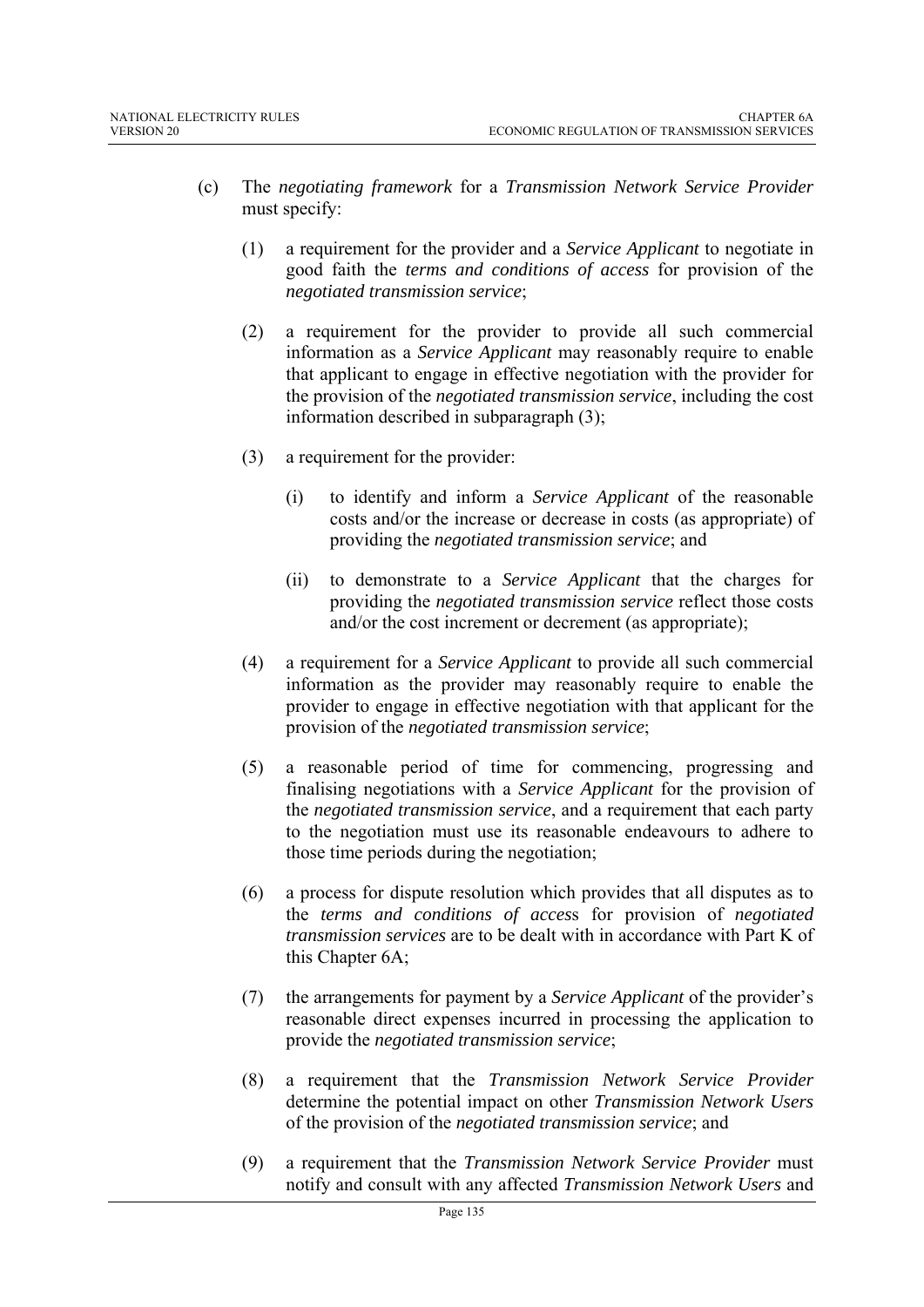ensure that the provision of the *negotiated transmission services* does not result in non-compliance with obligations in relation to other *Transmission Network Users* under the *Rules.* 

- (d) Notwithstanding the foregoing, the *negotiating framework* must not be inconsistent with any of the other requirements of Chapters 4, 5 and this Chapter 6A of the *Rules* and, in the event of any inconsistency, the other requirements in the *Rules* prevail.
- (e) Each *Transmission Network Service Provider* and *Service Applicant* who is negotiating for the provision of a *negotiated transmission service* by the provider must comply with the requirements of the *negotiating framework* in accordance with its terms.

## **6A.9.6 Confidential information**

- (a) Commercial information which is required to be provided to a *Service Applicant* in accordance with clause 6A.9.5(c)(2):
	- (1) does not include confidential information provided to the *Transmission Network Service Provider* by another person; and
	- (2) may be provided subject to a condition that a *Service Applicant* must not provide any part of that commercial information to any other person without the consent of the *Transmission Network Service Provider* which provided the information to that applicant.
- (b) Commercial information which is required to be provided to a *Transmission Network Service Provider* in accordance with clause 6A.9.5(c)(4):
	- (1) does not include confidential information provided to a *Service Applicant* by another person; and
	- (2) may be provided subject to a condition that the provider must not provide any part of that commercial information to any other person without the consent of the *Service Applicant* which provided the information to the provider.

## **6A.9.7 Commercial arbitration for negotiated transmission services**

Part K of this Chapter 6A applies to any dispute which may arise between a *Transmission Network Service Provider* and a *Service Applicant* as to the *terms and conditions of access* which the provider proposes to apply to the *Service Applicant* for the provision of a *negotiated transmission service*.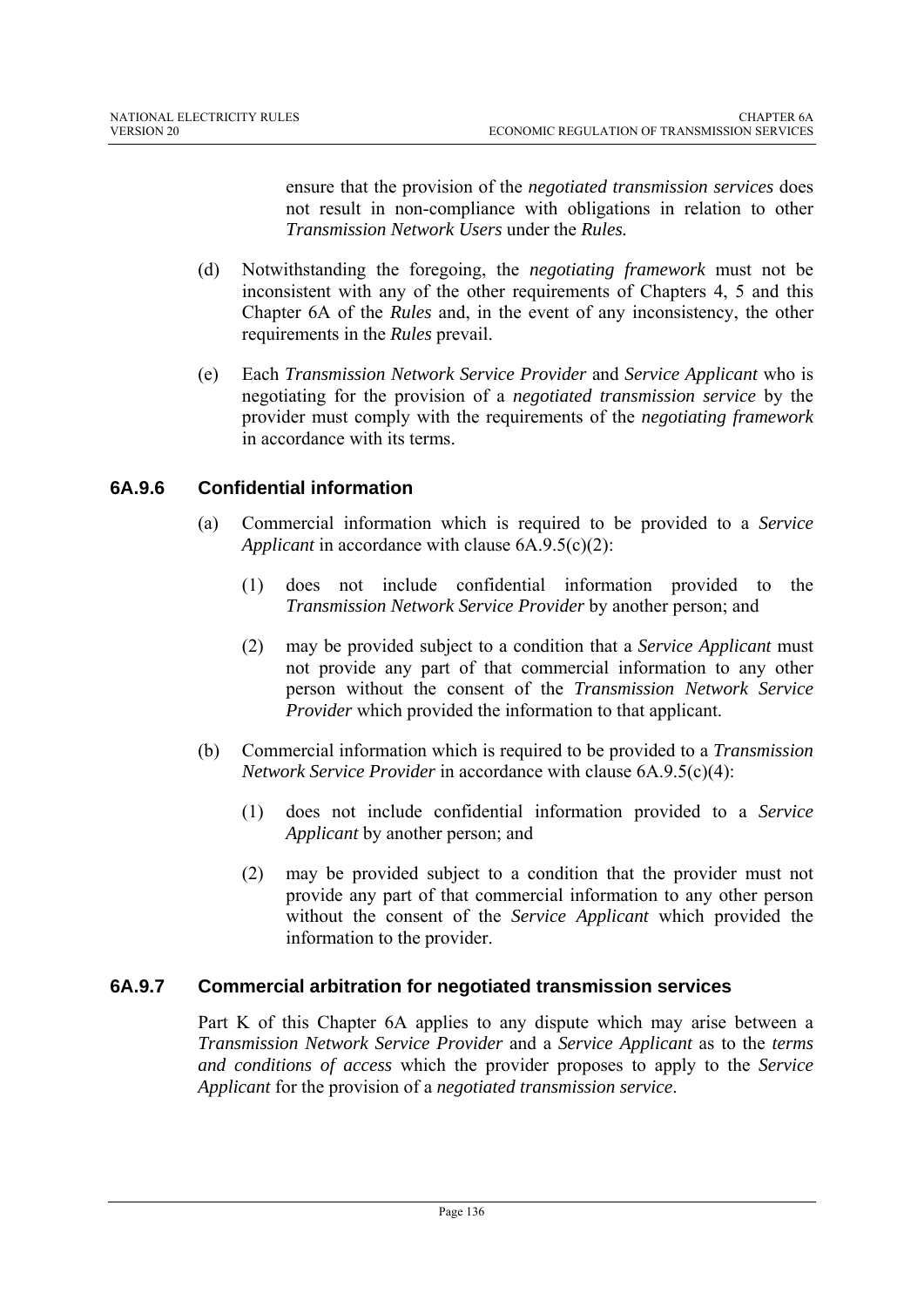# **Part E - Procedure – Revenue determinations, negotiating frameworks and pricing methodologies**

# **6A.10 Revenue Proposal, proposed negotiating framework and proposed pricing methodology**

### **6A.10.1 Submission of proposal, framework, pricing methodology and information**

- (a) A *Transmission Network Service Provider* must submit to the *AER* a *Revenue Proposal* and a proposed *pricing methodology* relating to the *prescribed transmission services* that are provided by means of, or in connection with, a *transmission system* that is owned, controlled or operated by that provider:
	- (1) if any of those *prescribed transmission services* are subject to a *transmission determination*, 13 months before the expiry of the period in respect of which that *transmission determination* applies; or
	- (2) if any of those *prescribed transmission services* are not subject to a *transmission determination*, 3 months after being required to do so by the *AER*.
- (b) At the same time as it submits a *Revenue Proposal* under paragraph (a), the provider must also submit to the *AER* a proposed *negotiating framework*.
- (c) The *Revenue Proposal* and the proposed *negotiating framework* must comply with the requirements of, and must contain or be accompanied by such information as is required by, the *submission guidelines* made for that purpose under this rule 6A.10.
- (d) The proposed *negotiating framework* must also comply with the requirements of clause 6A.9.5.
- (e) A proposed *pricing methodology* must:
	- (1) give effect to and be consistent with the *Pricing Principles for Prescribed Transmission Services*; and
	- (2) comply with the requirements of, and contain or be accompanied by such information as is required by, the *pricing methodology guidelines* made for that purpose under rule 6A.25.

# **6A.10.2 Submission guidelines**

(a) The *AER* must make guidelines, referred to as '*submission guidelines*', for the purposes of this Part E.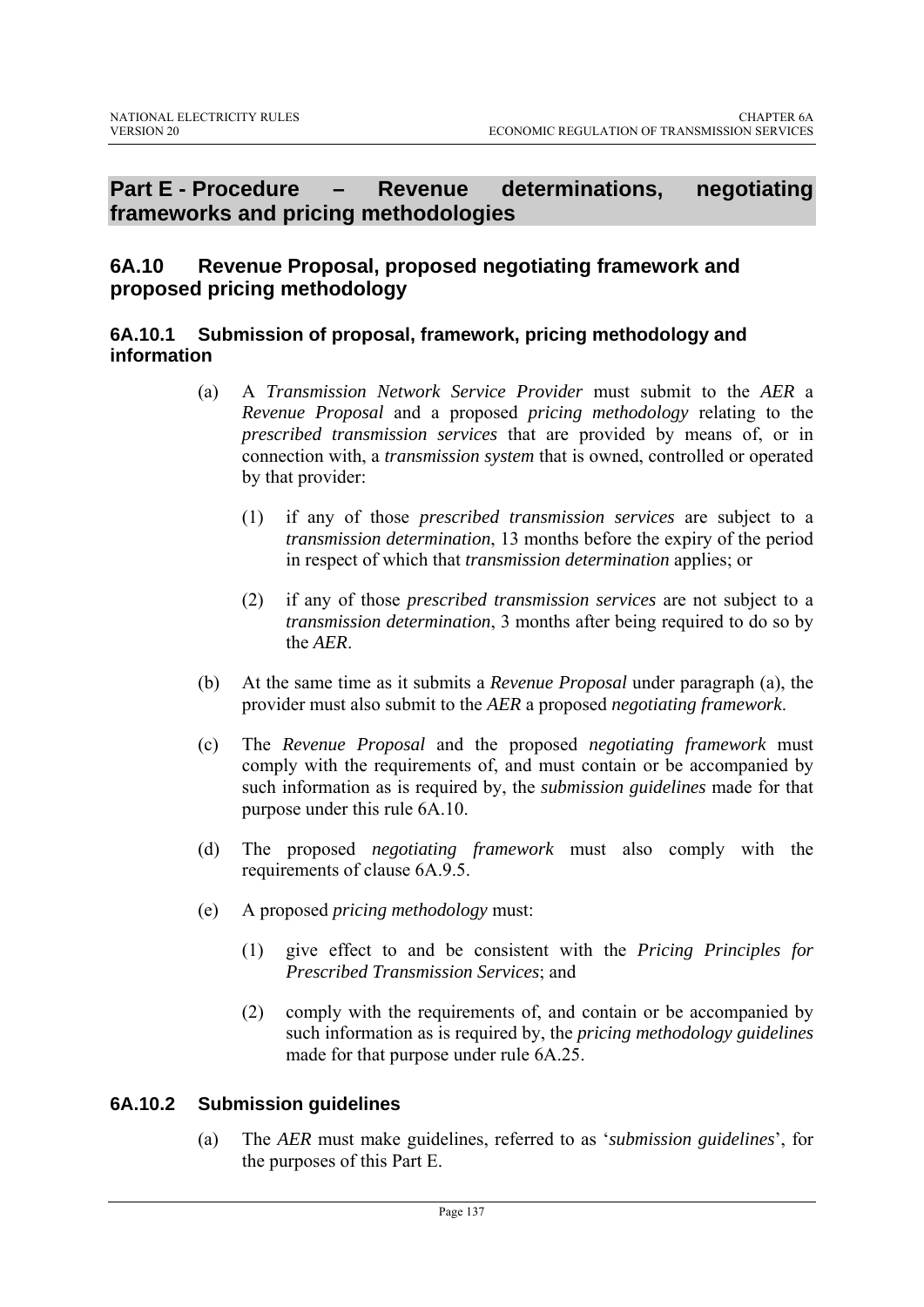- (b) The *submission guidelines* must specify:
	- (1) the form of a *Revenue Proposal* and *negotiating framework*;
	- (2) the requirements for any information contained in or accompanying the *Revenue Proposal* to be audited or otherwise verified;
	- (3) what parts (if any) of the *Revenue Proposal* or the information accompanying it will not be publicly disclosed without the consent of the *Transmission Network Service Provider*, with the presumption being that at least the matters or information referred to in the following clauses will be publicly disclosed:
		- (i) clause S6A.1.1;
		- $(ii)$  clause S6A.1.2;
		- (iii) clauses S6A.1.3(1)-(3), (4)(i) and (ii), (6), (8) and (9); and
		- (iv) clauses  $6A.10.2(b)(7)$  and  $(8)$ ;
	- (4) that the *Revenue Proposal* must contain at least the information and matters relating to capital expenditure set out in clause S6A.1.1;
	- (5) that the *Revenue Proposal* must contain at least the information and matters relating to operating expenditure set out in clause S6A.1.2;
	- (6) that the *Revenue Proposal* must contain at least the additional information and matters set out in clause S6A.1.3;
	- (7) that the *Revenue Proposal* must be accompanied by such information as is necessary to enable the *AER* and other interested parties to understand the manner in which the *Transmission Network Service Provider* proposes that negotiations as to the price of *negotiated transmission services* or the amount of *access charge*s will be conducted in accordance with the provider's proposed *negotiating framework*;
	- (8) such other information as the *AER* considers should be contained in, or should accompany, a *Revenue Proposal* on the basis that such information is necessary to enable the *AER* and other interested parties to:
		- (i) understand how the *Transmission Network Service Provider* derived the elements of its *Revenue Proposal*; and
		- (ii) form an opinion as to whether the *Revenue Proposal* complies with the requirements of Parts B and E of this Chapter 6A; and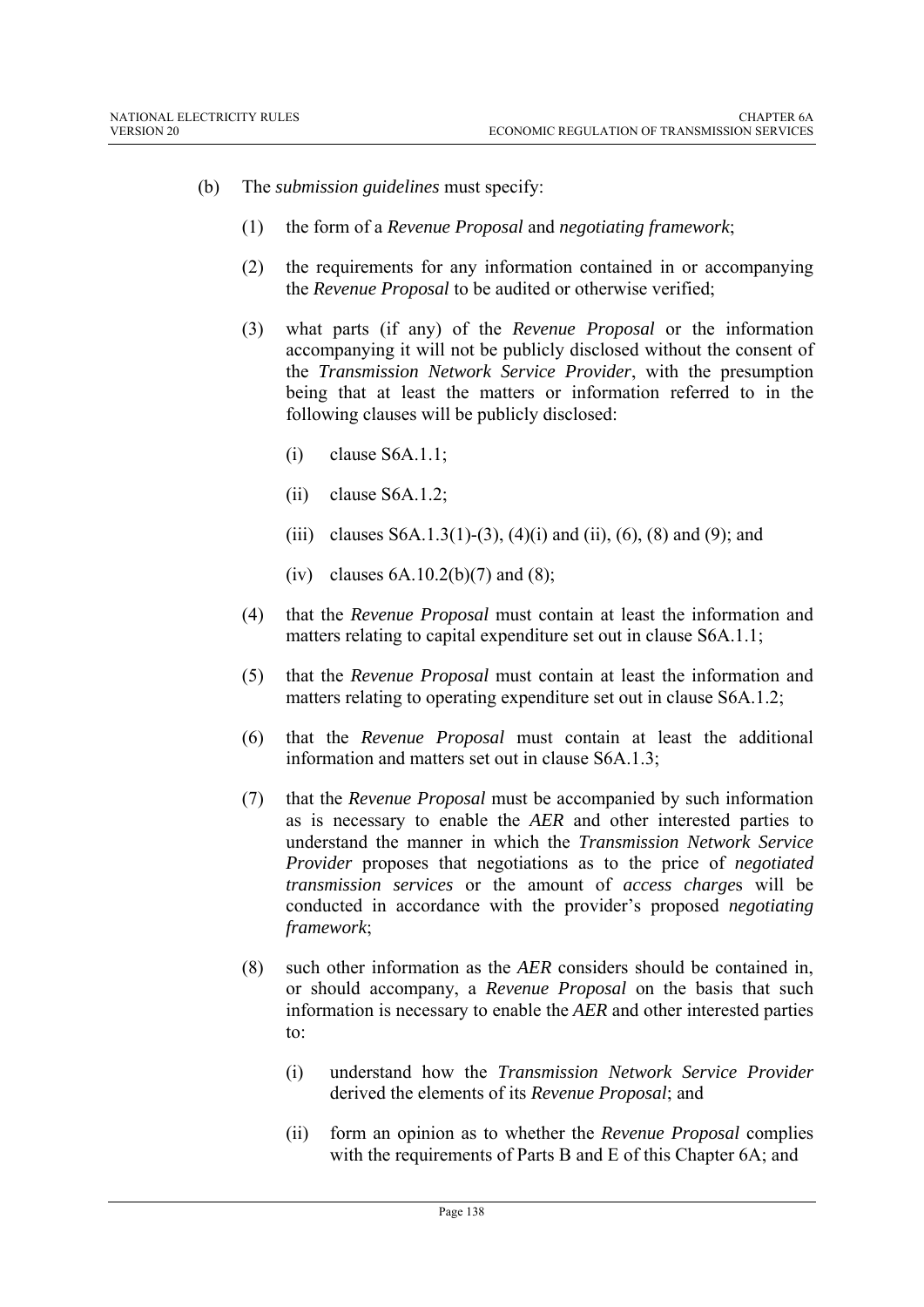- (9) in the case of amounts, values or inputs that:
	- (i) cannot be determined before the submission of the *Revenue Proposal*; or
	- (ii) are required to be estimated, approved or otherwise determined by the *AER* but are not so estimated, approved or otherwise determined before the submission of the *Revenue Proposal*,

what amounts, values or inputs are to be used in their place for the purposes of the *Revenue Proposal* or revised *Revenue Proposal* (as the case may be).

- (c) Without limiting any other provision of this rule 6A.10, the *submission guidelines* must provide that:
	- (1) the information accompanying the *Revenue Proposal* must include:
		- (i) the *post-tax revenue model*, completed in such a way as to show its application to the *Transmission Network Service Provider*; and
		- (ii) the completed *roll forward model*; and
	- (2) the completed *post-tax revenue model* and proposed *roll forward model*, and the information in those models, will not be publicly disclosed without the consent of the provider, except to the extent that the information is aggregated or otherwise available apart from it being contained in those models.
- (d) The *AER* must, in accordance with the *transmission consultation procedures,* develop and make the *submission guidelines* by 28 September 2007, and there must be *submission guidelines* available at all times after that date.
- (e) The *submission guidelines* may be amended or replaced by the *AER* from time to time, in accordance with the *transmission consultation procedures*.

## **6A.11 Preliminary examination and consultation**

#### **6A.11.1 Preliminary examination and determination of non-compliance with relevant requirements**

- (a) If the *AER* determines that:
	- (1) a *Revenue Proposal* submitted by a *Transmission Network Service Provider*;
	- (2) a proposed *negotiating framework* submitted by the provider;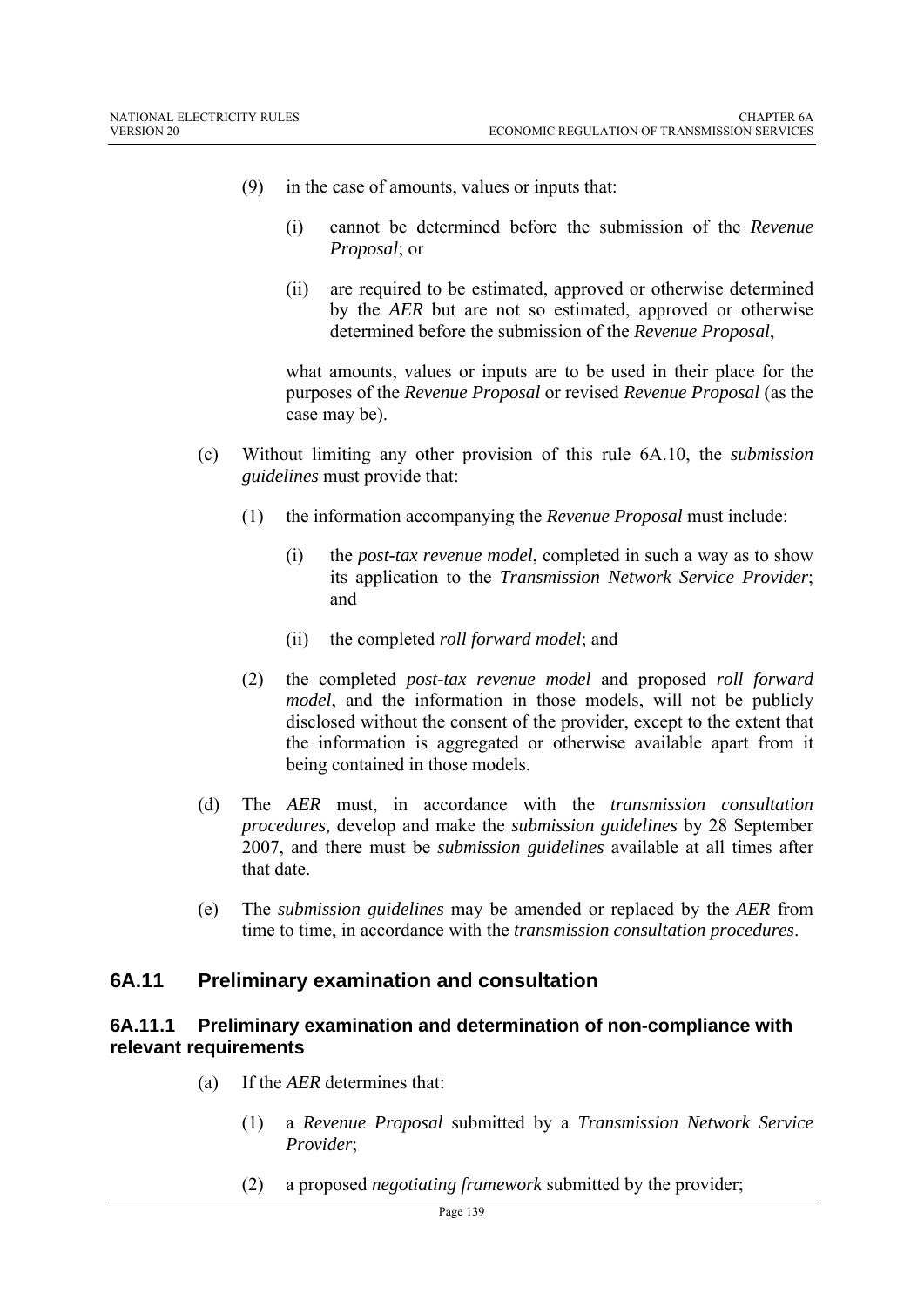- (3) a proposed *pricing methodology* submitted by the provider; or
- (4) information contained in or accompanying such a *Revenue Proposal*, proposed *negotiating framework*, or proposed *pricing methodology,*

under clause 6A.10.1 does not comply with the requirements of:

- (5) the *submission guidelines* (in respect of a *Revenue Proposal*);
- (6) clause 6A.9.5 (in respect of a proposed *negotiating framework*); or
- (7) clause 6A.10.1(e) (in respect of a proposed *pricing methodology*),

the *AER* must notify the provider of that determination as soon as practicable after receiving that *Revenue Proposal*, proposed *negotiating framework*, proposed *pricing methodology* or information (as the case may be).

- (b) A determination referred to in paragraph (a) must be accompanied by written reasons that set out:
	- (1) the respects in which the *Revenue Proposal*, proposed *negotiating framework*, proposed *pricing methodology* or information does not comply with the relevant requirements of the *submission guidelines* clause 6A.9.5, or clause 6A.10.1(e) (as the case may be) and the requirements that have not been complied with; and
	- (2) in the case of information which does not comply with those requirements, the reason that the submission of information in accordance with those requirements would assist the *AER* in assessing the *Revenue Proposal*, proposed *negotiating framework* or proposed *pricing methodology.*

### **6A.11.2 Resubmission of proposal, framework, pricing methodology or information**

- (a) If the *AER* notifies a *Transmission Network Service Provider* of a determination under clause 6A.11.1, the provider must, within 1 month of that notice, resubmit its *Revenue Proposal*, proposed *negotiating framework*, proposed *pricing methodology* or the required information (as the case may be) in a form that complies with the relevant requirements set out in that determination.
- (b) A *Transmission Network Service Provider* may only make changes to its *Revenue Proposal*, proposed *negotiating framework*, or proposed *pricing methodology* for the purposes of paragraph (a) to address the matters raised in the determination under clause 6A.11.1.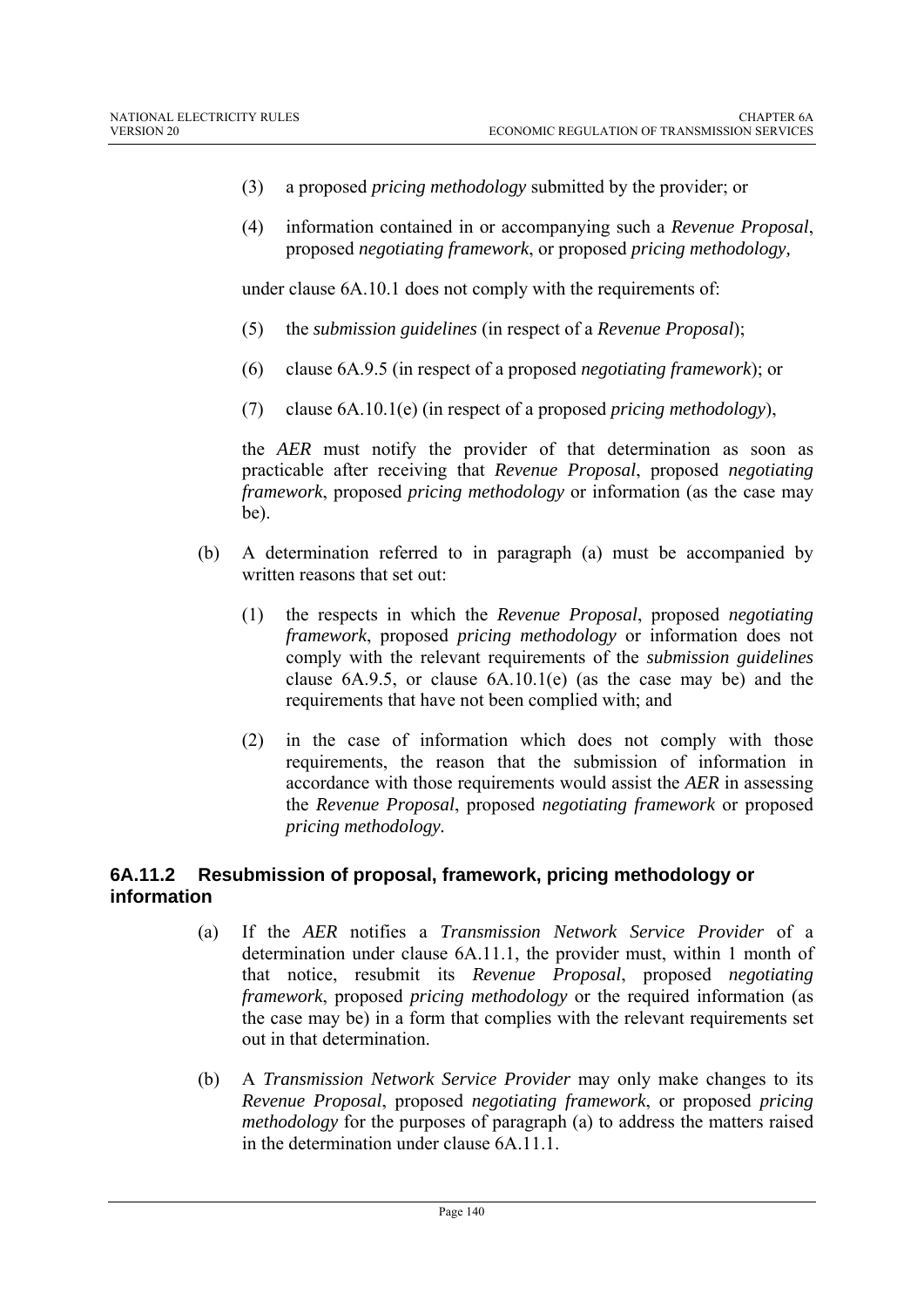## **6A.11.3 Resubmission of proposal, framework, pricing methodology or information**

- (a) Except to the extent that the *submission guidelines* or the *pricing methodology guidelines* provide that it will not be publicly disclosed (and, in that case, the relevant *Transmission Network Service Provider* has not otherwise consented), the *AER* must *publish*:
	- (1) the *Revenue Proposal*;
	- (2) the proposed *negotiating framework;*
	- (3) the proposed *pricing methodology*; and
	- (4) the information,

submitted or resubmitted to it by the provider under rule 6A.9, 6A.10 or this rule 6A.11, together with:

- (5) the *AER's* proposed *Negotiated Transmission Service Criteria* for the provider; and
- (6) an invitation for written submissions on the documents and information referred to in subparagraphs (1)-(4),

as soon as practicable after the *AER* determines that the *Revenue Proposal*, proposed *negotiating framework*, proposed *pricing methodology* and information comply with the requirements of the *submission guidelines*, clause 6A.9.5 or clause 6A.10.1(e) (as applicable).

- (b) The *AER* may *publish* an issues paper examining the issues raised in connection with the *Revenue Proposal*, the proposed *negotiating framework,* the proposed *pricing methodology* and the proposed *Negotiated Transmission Service Criteria,* at the same time as, or subsequent to, *publication* of the invitation to make submissions referred to in paragraph  $(a)(6)$ .
- (c) Any person may make a written submission to the *AER* on the *Revenue Proposal*, the proposed *negotiating framework,* the proposed *pricing methodology* or the proposed *Negotiated Transmission Service Criteria* for the provider within the time specified in the invitation referred to in paragraph (a)(6), which must be not earlier than 30 *business days* after the invitation for submissions is *published* under that paragraph.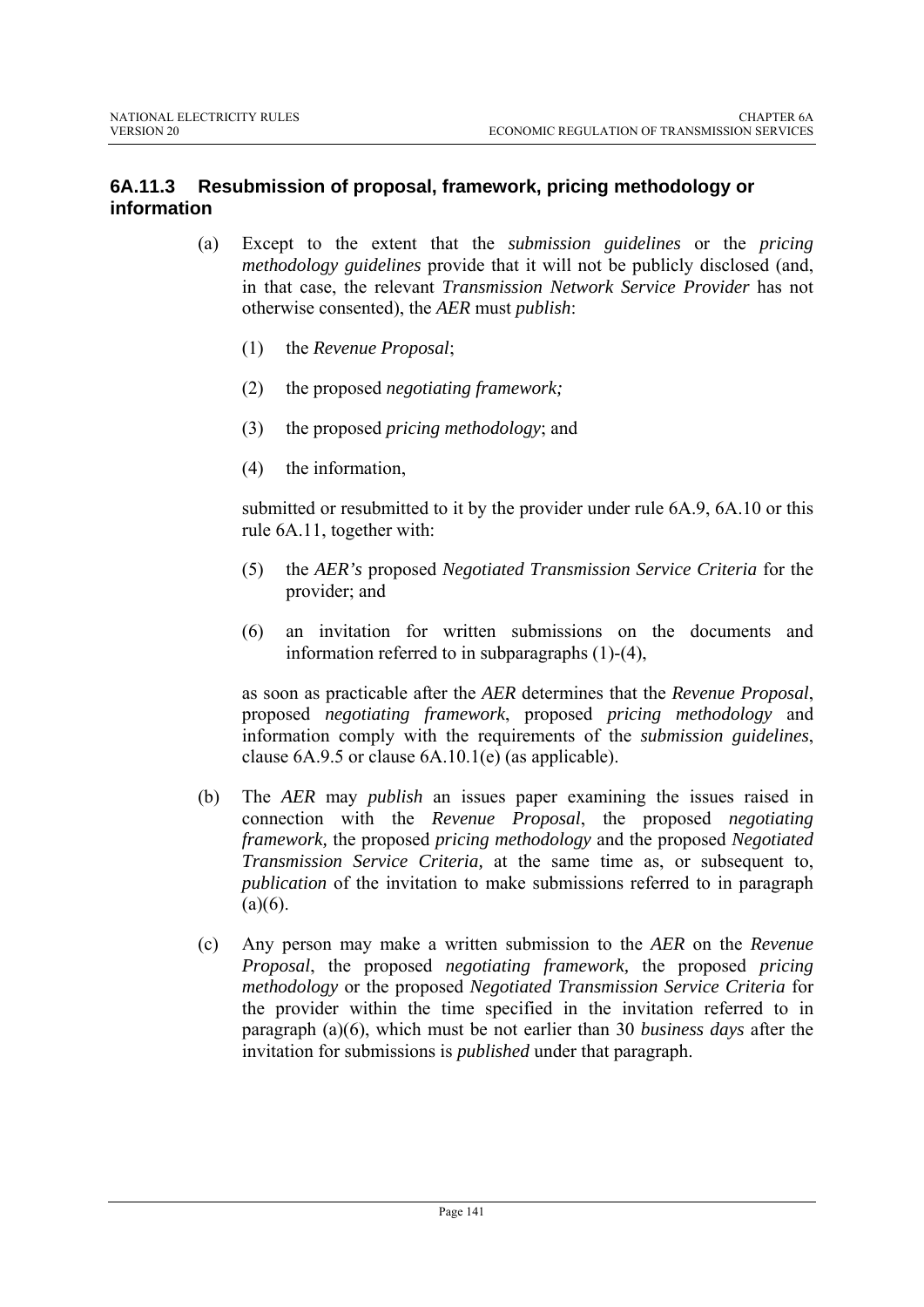## **6A.12 Draft decision and further consultation**

#### **6A.12.1 Making of draft decision**

- (a) Subject to rule 6A.16(a), the *AER* must consider any written submissions made under rule 6A.11 and must make a draft decision in relation to the *Transmission Network Service Provider*.
- (b) The *AER*'s draft decision must be made in accordance with, and must comply with, the relevant requirements of rule 6A.14.
- (c) If the *AER* refuses to approve any of the amounts or values referred to in clause 6A.14.1(1), the *AER*'s draft decision must include details of the changes required or matters to be addressed before the *AER* will approve those amounts or values.
- (d) If the *AER* refuses to approve the proposed *negotiating framework*, the *AER*'s draft decision must include details of the changes required or matters to be addressed before the *AER* will approve the framework.
- (e) If the *AER* refuses to approve any aspect of a proposed *pricing methodology*, the *AER*'s draft decision must include details of the changes required or matters to be addressed before the *AER* will approve the proposed methodology.

#### **6A.12.2 Publication of draft decision and consultation**

- (a) The *AER* must, as soon as practicable but not later than 6 months after the relevant date referred to in clause 6A.10.1(a), *publish*:
	- (1) its draft decision and reasons under clause 6A.12.1 and rule 6A.14;
	- (2) notice of the making of the draft decision;
	- (3) notice of a predetermination conference; and
	- (4) an invitation for written submissions on its draft decision.
- (b) The *AER* must hold a predetermination conference at the time, date and place specified in the notice under paragraph  $(a)(3)$  for the purpose of explaining its draft decision and receiving oral submissions from interested parties. Any person may attend such a predetermination conference but the procedure to be adopted at the conference will be at the discretion of the senior *AER* representative in attendance.
- (c) Any person may make a written submission to the *AER* on the draft decision within the time specified in the invitation referred to in paragraph (a)(4), which must be not earlier than 45 *business days* after the holding of a predetermination conference.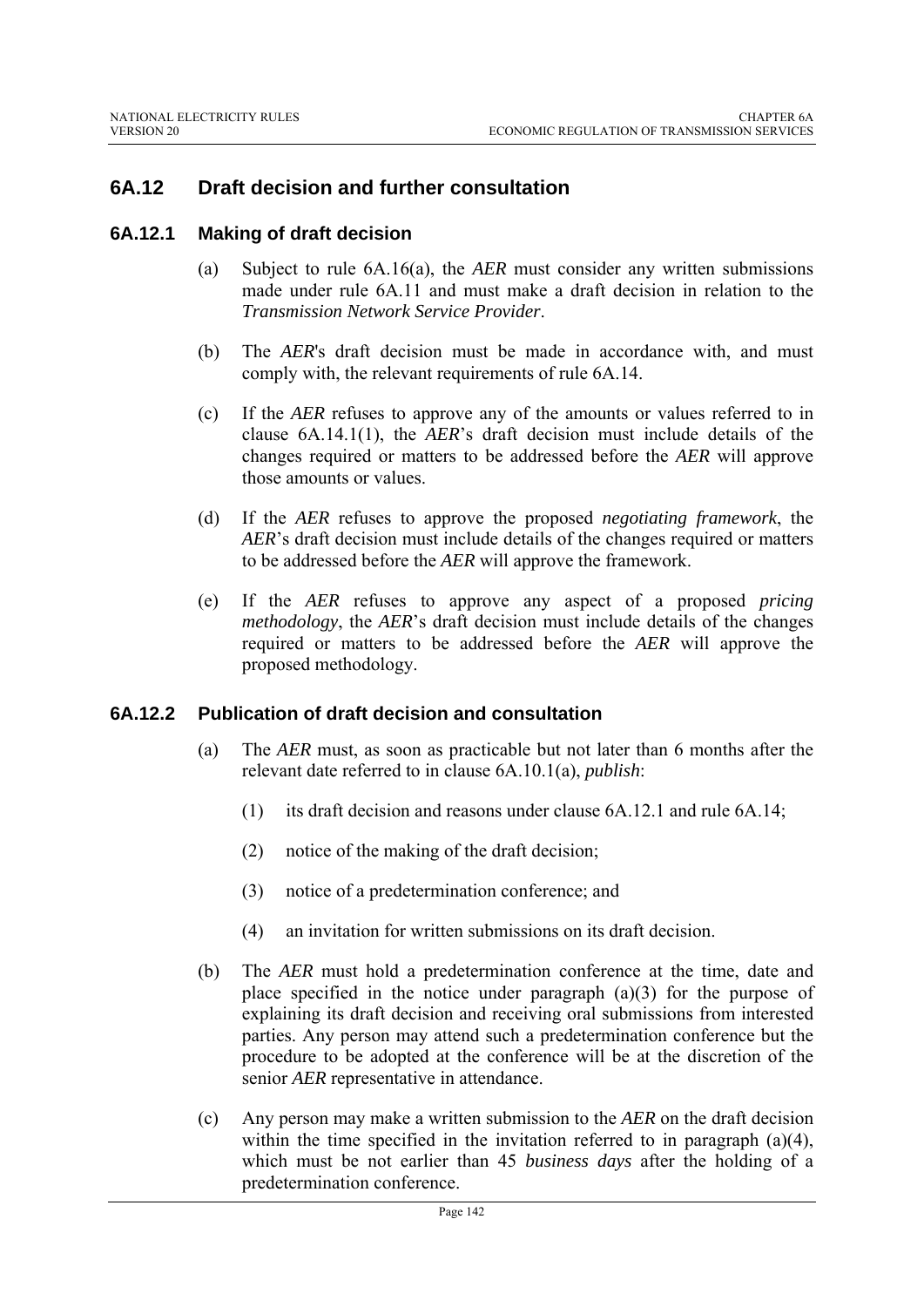### **6A.12.3 Submission of revised proposal, framework or pricing methodology**

- (a) In addition to making such other written submissions as it considers appropriate, the *Transmission Network Service Provider* may, not more than 30 *business days* after the publication of the draft decision, submit to the *AER*:
	- (1) a revised *Revenue Proposal*;
	- (2) a revised proposed *negotiating framework*; or
	- (3) a revised proposed *pricing methodology*.
- (b) A *Transmission Network Service Provider* may only make the revisions referred to in paragraph (a) so as to incorporate the substance of any changes required by, or to address matters raised in, the draft decision.
- (c) A revised *Revenue Proposal* or revised proposed *negotiating framework*  must comply with the requirements of, and must contain or be accompanied by such information as is required by, the *submission guidelines*.
- (d) The revised proposed *negotiating framework* must also comply with the requirements of clause 6A.9.5.
- (e) A revised proposed *pricing methodology* must:
	- (1) give effect to and be consistent with the *Pricing Principles for Prescribed Transmission Services*; and
	- (2) comply with the requirements of, and must contain or be accompanied by such information as is required by, the *pricing methodology guidelines*.
- (f) Except to the extent that the *submission guidelines* or the *pricing methodology guidelines* (as the case may be) provide that it will not be publicly disclosed (and, in that case, the *Transmission Network Service Provider* has not otherwise consented), the *AER* must *publish*:
	- (1) any revised *Revenue Proposal*;
	- (2) any revised proposed *negotiating framework*; or
	- (3) any revised proposed *pricing methodology*,

(as the case may be), that is submitted by the *Transmission Network Service Provider* under paragraph (a), together with the accompanying information, as soon as practicable after receipt by the *AER*.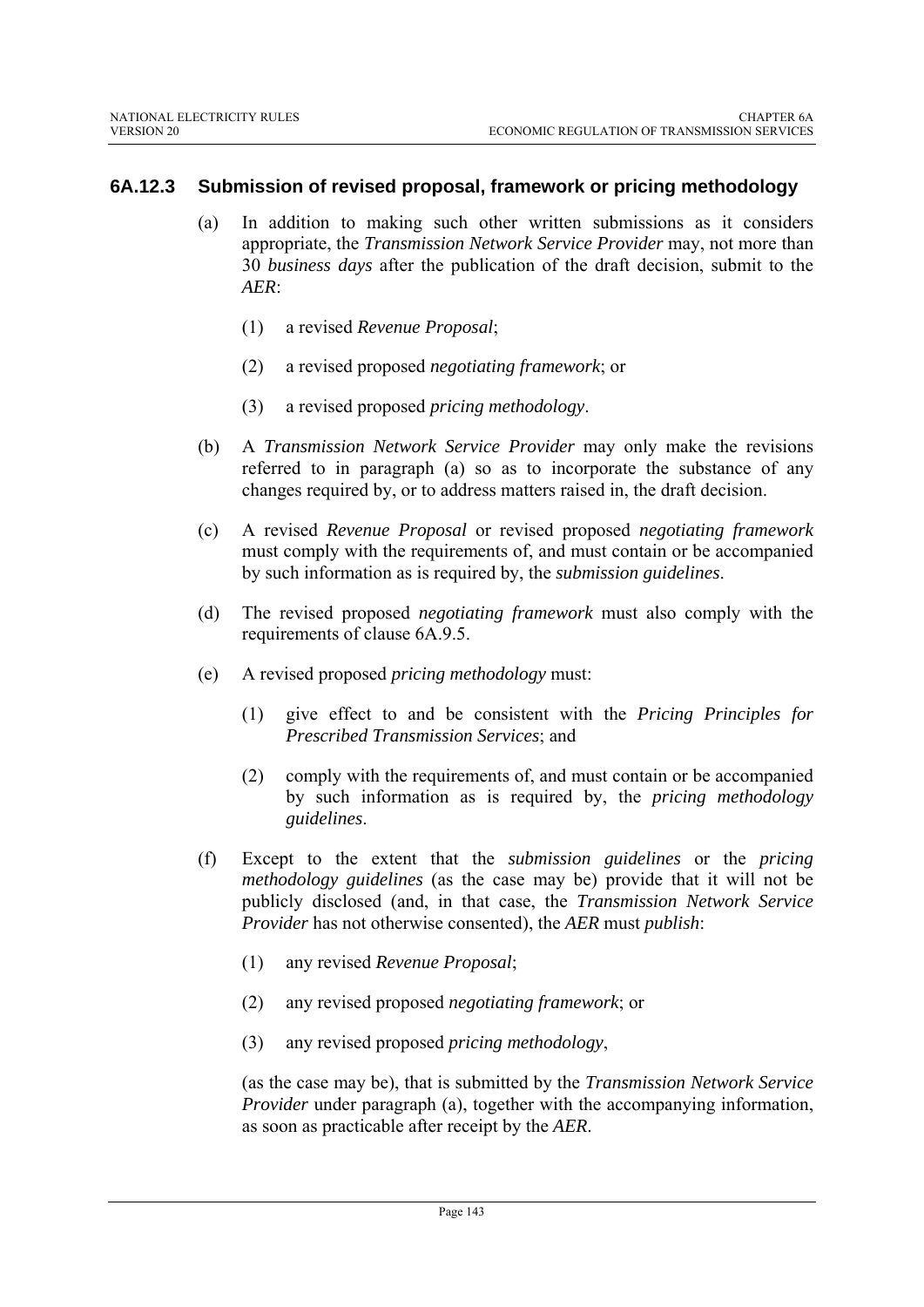# **6A.13 Final decision**

#### **6A.13.1 Making of final decision**

- (a) Subject to rule 6A.16(a), the *AER* must consider any submissions made on the draft decision, or on any revised *Revenue Proposal*, revised proposed *negotiating framework* or revised proposed *pricing methodology* submitted to it under clause 6A.12.3, and must make a final decision in relation to the *Transmission Network Service Provider*.
- (b) The *AER*'s final decision must be made in accordance with, and must comply with, the relevant requirements of rule 6A.14.

#### **6A.13.2 Refusal to approve amounts, values, framework or pricing methodology**

- (a) If the *AER's* final decision is to refuse to approve an amount or value referred to in clause 6A.14.1(1), the *AER* must include in its final decision a substitute amount or value which, except as provided in paragraph (b), is:
	- (1) determined on the basis of the current *Revenue Proposal*; and
	- (2) amended from that basis only to the extent necessary to enable it to be approved in accordance with the *Rules*.
- (b) If the *AER*'s final decision is to refuse to approve an amount or value referred to in clause  $6A.14.1(1)$  for the reason that, or a reason which includes the reason that, the *AER* is not satisfied that:
	- (1) the total of the forecast operating expenditure for the *regulatory control period* reasonably reflects the *operating expenditure criteria*, taking into account the *operating expenditure factors*; or
	- (2) the total of the forecast capital expenditure for the *regulatory control period* reasonably reflects the *capital expenditure criteria*, taking into account the *capital expenditure factors*,

#### the *AER* must:

- (3) where subparagraph (1) applies, include in its final decision (in addition to the estimate referred to in clause  $6A.14.1(3)(ii)$  the forecast operating expenditure for each *regulatory year* which the *AER* is satisfied reasonably reflects the *operating expenditure criteria*, taking into account the *operating expenditure factors*, subject only to the requirement that the total of such forecasts must equate to the estimate referred to in clause 6A.14.1(3)(ii);
- (4) where subparagraph (2) applies, include in its final decision (in addition to the estimate referred to in clause  $6A.14.1(2)(ii)$  the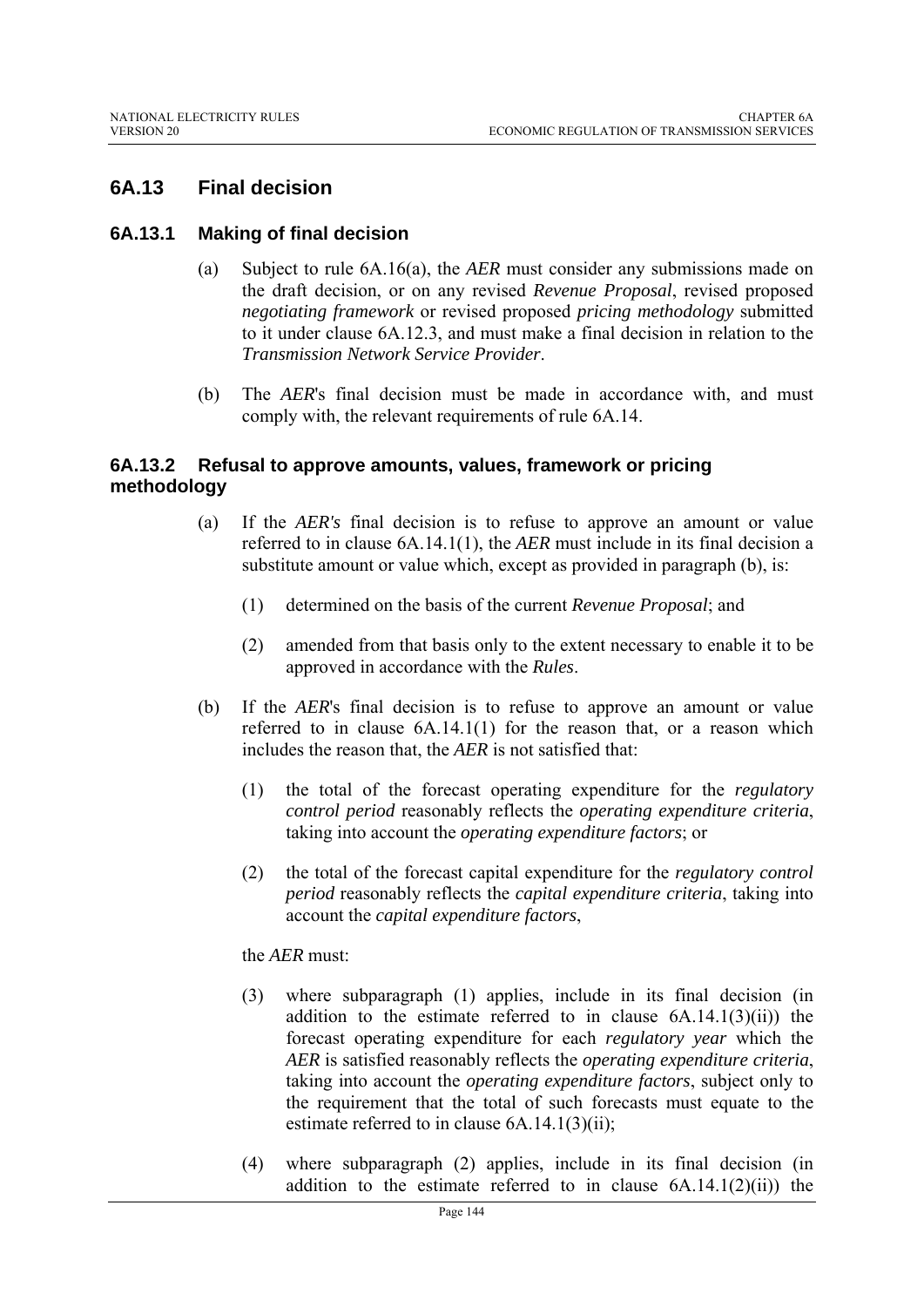forecast capital expenditure for each *regulatory year* which the *AER* is satisfied reasonably reflects the *capital expenditure criteria*, taking into account the *capital expenditure factors*, subject only to the requirement that the total of such forecasts must equate to the estimate referred to in clause 6A.14.1(2)(ii); and

- (5) use each such amount (and its components) in place of the forecast of required operating or capital expenditure that is included in the current *Revenue Proposal* for the purposes of calculating the amount or value that it has refused to approve in its final decision.
- (c) If the *AER*'s final decision is to refuse to approve the proposed *negotiating framework* referred to in clause 6A.14.1(6), the *AER* must include in its final decision an amended *negotiating framework* which is:
	- (1) determined on the basis of the current proposed *negotiating framework*; and
	- (2) amended from that basis only to the extent necessary to enable it to be approved in accordance with the *Rules*.
- (d) If the *AER's* final decision is to refuse to approve the proposed *pricing methodology*, the *AER* must include in its final decision an amended *pricing methodology* which is:
	- (1) determined on the basis of the current proposed *pricing methodology*; and
	- (2) amended from that basis only to the extent necessary to enable it to be approved in accordance with the *Rules*.

## **6A.13.3 Notice of final decision**

The *AER* must as soon as practicable, but not later than 2 months before the commencement of the relevant *regulatory control period*, *publish*:

- (1) notice of the making of the final decision; and
- (2) the final decision, including the reasons required to be included in it.

## **6A.13.4 Making of transmission determination**

The *AER* must, as soon as practicable after making its final decision, make the *transmission determination* to which the final decision relates.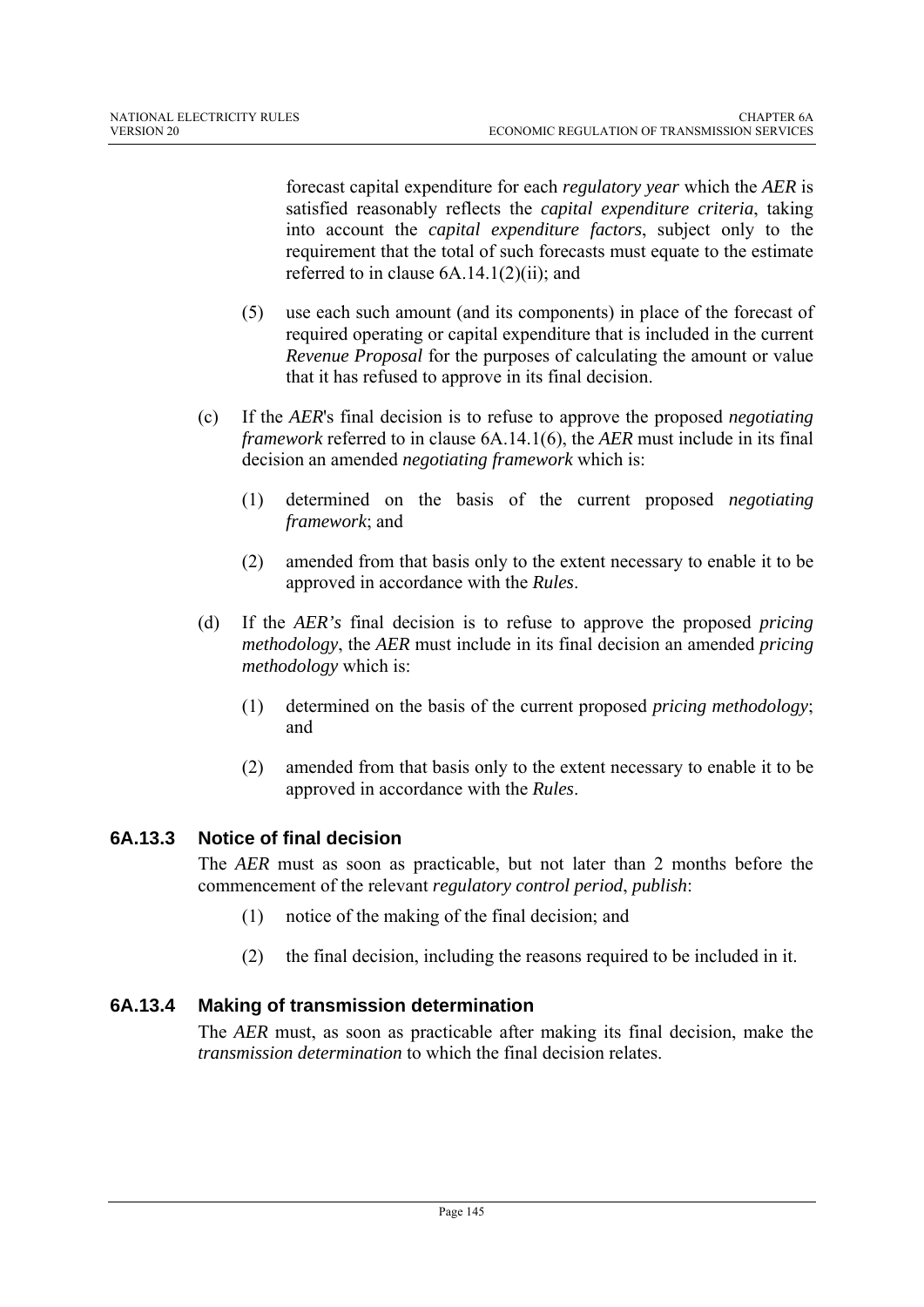# **6A.14 Requirements relating to draft and final decisions**

#### **6A.14.1 Contents of decisions**

A draft decision under rule 6A.12 or a final decision under rule 6A.13 is a decision by the *AER*:

- (1) on the *Transmission Network Service Provider's* current *Revenue Proposal* in which the *AER* either approves or refuses to approve:
	- (i) the *total revenue cap* for the provider for the *regulatory control period*;
	- (ii) the *maximum allowed revenue* for the provider for each *regulatory year* of the *regulatory control period*;
	- (iii) the values that are to be attributed to the *performance incentive scheme parameters* for the *service target performance incentive scheme* that is to apply to the provider in respect of the *regulatory control period*;
	- (iv) the values that are to be attributed to the *efficiency benefit sharing scheme parameters* for the *efficiency benefit sharing scheme* that is to apply to the provider in respect of the *regulatory control period*; and
	- (v) the commencement and length of the *regulatory control period* that has been proposed by the provider,

as set out in the *Revenue Proposal*, setting out the reasons for the decision;

- (2) in which the *AER* either:
	- (i) acting in accordance with clause 6A.6.7(c), accepts the total of the forecast capital expenditure for the *regulatory control period* that is included in the current *Revenue Proposal*; or
	- (ii) acting in accordance with clause 6A.6.7(d), does not accept the total of the forecast capital expenditure for the *regulatory control period* that is included in the current *Revenue Proposal,*  in which case the *AER* must set out its reasons for that decision and an estimate of the total of the *Transmission Network Service Provider's* required capital expenditure for the *regulatory control period* that the *AER* is satisfied reasonably reflects the *capital expenditure criteria*, taking into account the *capital expenditure factors*;
- (3) in which the *AER* either: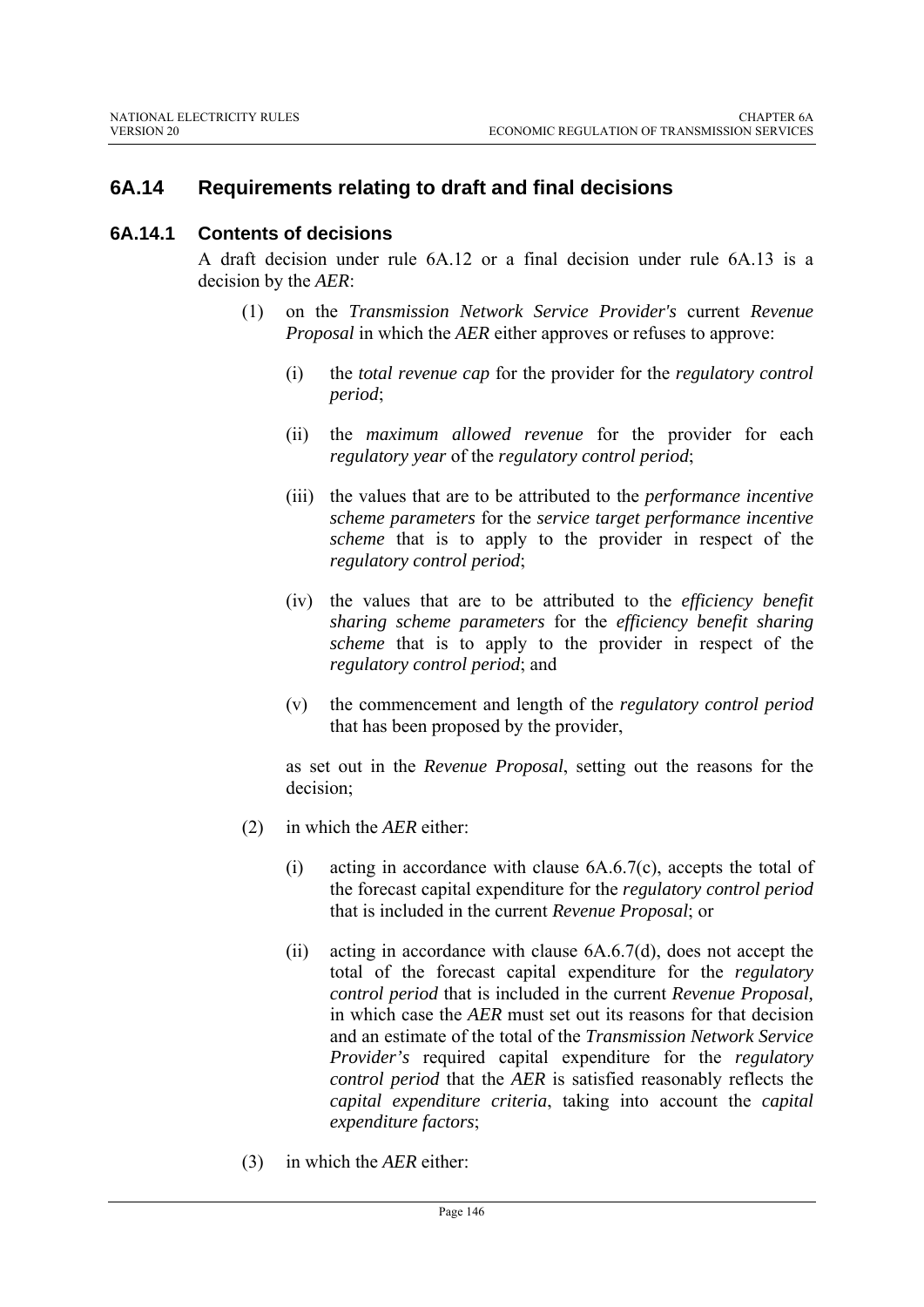- (i) acting in accordance with clause 6A.6.6(c), accepts the total of the forecast operating expenditure for the *regulatory control period* that is included in the current *Revenue Proposal*; or
- (ii) acting in accordance with clause 6A.6.6(d), does not accept the total of the forecast operating expenditure for the *regulatory control period* that is included in the current *Revenue Proposal*, in which case the *AER* must set out its reasons for that decision and an estimate of the total of the *Transmission Network Service Provider's* required operating expenditure for the *regulatory control period* that the *AER* is satisfied reasonably reflects the *operating expenditure criteria*, taking into account the *operating expenditure factors*;
- (4) in which the *AER* determines:
	- (i) whether each of the *proposed contingent projects* (if any) described in the current *Revenue Proposal* are *contingent projects* for the purposes of the *revenue determination* in which case the decision must clearly identify each of those *contingent projects;*
	- (ii) the capital expenditure that it is satisfied reasonably reflects the *capital expenditure criteria*, taking into account the *capital expenditure factors*, in the context of each *contingent project* as described in the current *Revenue Proposal*;
	- (iii) the *trigger events* in relation to each *contingent project* (in which case the decision must clearly specify those *trigger events*); and
	- (iv) if the *AER* determines that such a *proposed contingent project* is not a *contingent project* for the purposes of the *revenue determination*, its reasons for that conclusion, having regard to the requirements of clause 6A.8.1(b);
- (5) in which the *AER* sets out the amounts, values or inputs that it has used in place of those referred to in clause 6A.10.2(b)(9);
- (6) on the provider's current proposed *negotiating framework*, in which the *AER* either approves or refuses to approve the proposed *negotiating framework*, setting out reasons for its decision;
- (7) in which the *AER* specifies the *Negotiated Transmission Service Pricing Criteria* for the *Transmission Network Service Provider*, setting out the reasons for the decision; and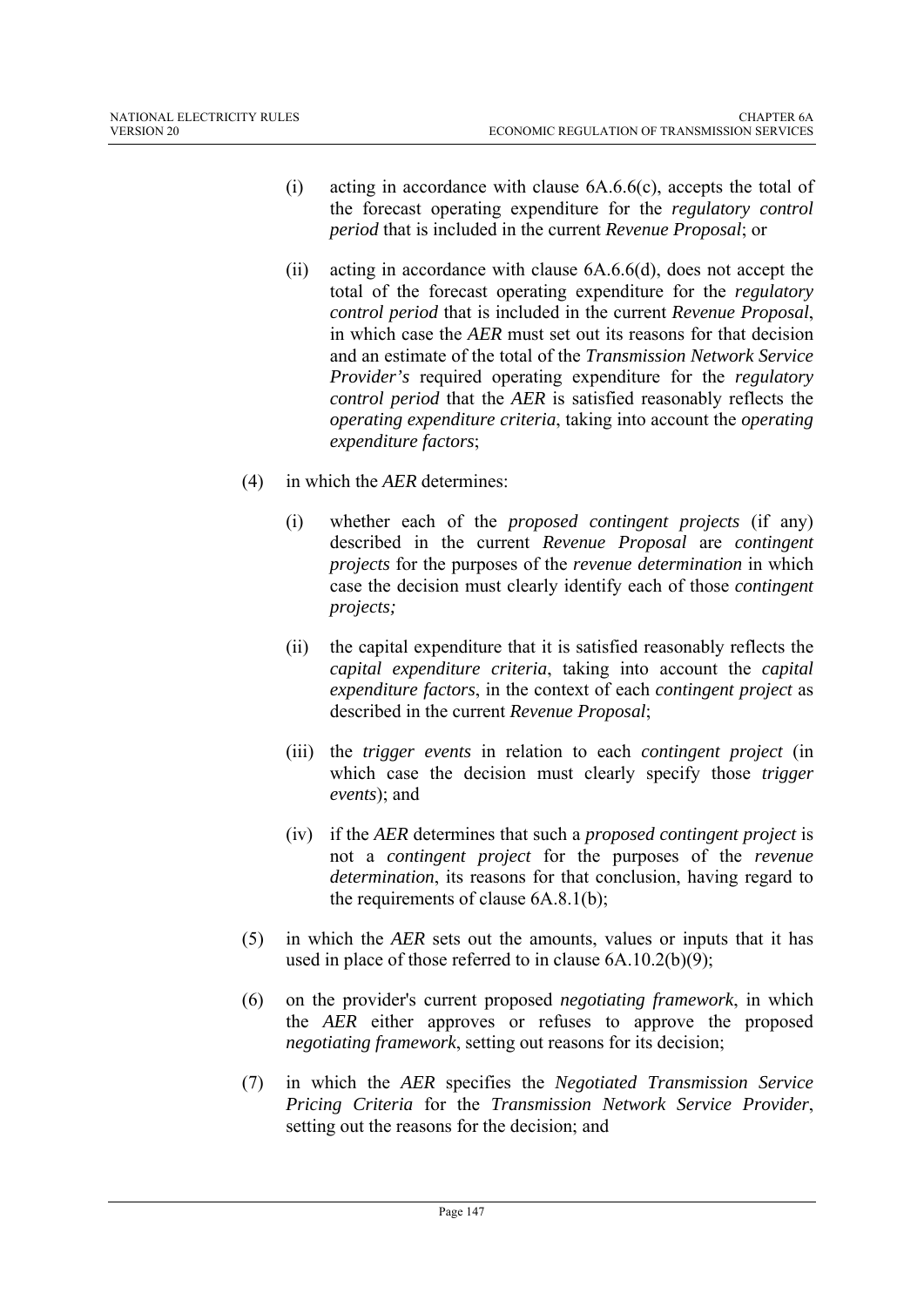(8) on the *Transmission Network Service Provider's* current proposed *pricing methodology*, in which the *AER* either approves or refuses to approve that methodology and sets out reasons for its decision.

# **6A.14.2 Reasons for decisions**

The reasons given by the *AER* for a draft decision under rule 6A.12 or a final decision under rule 6A.13 must set out the basis and rationale of the decision, including:

- (1) details of the qualitative and quantitative methodologies applied in any calculations and formulae made or used by the *AER* for the purposes of its decision;
- (2) the values adopted by the *AER* for each of the input variables in any calculations and formulae, including:
	- (i) whether those values have been taken or derived from the provider's current *Revenue Proposal*; and
	- (ii) if not, the rationale for the adoption of those values;
- (3) details of any assumptions made by the *AER* in undertaking any material qualitative and quantitative analyses for the purposes of the decision; and
- (4) reasons for the making of any decisions, the giving or withholding of any approvals, and the exercise of any discretions, as referred to in Part C of this Chapter 6A, for the purposes of the decision.

## **6A.14.3 Circumstances in which matters must be approved or accepted**

- (a) This clause set out the circumstances in which the *AER* must approve or accept certain matters for the purposes of a draft decision under rule 6A.12 or a final decision under rule 6A.13. Subject to any provision of this Chapter 6A, if the *AER* is not required to approve or accept such a matter in accordance with this clause, it may, but is not required to, refuse to approve or accept that matter.
- (b) The *AER* must approve:
	- (1) the *total revenue cap* for a *Transmission Network Service Provider* for a *regulatory control period*; and
	- (2) the *maximum allowed revenue* for the provider for each *regulatory year* of the *regulatory control period*,

as set out in the current *Revenue Proposal*, if the *AER* is satisfied that: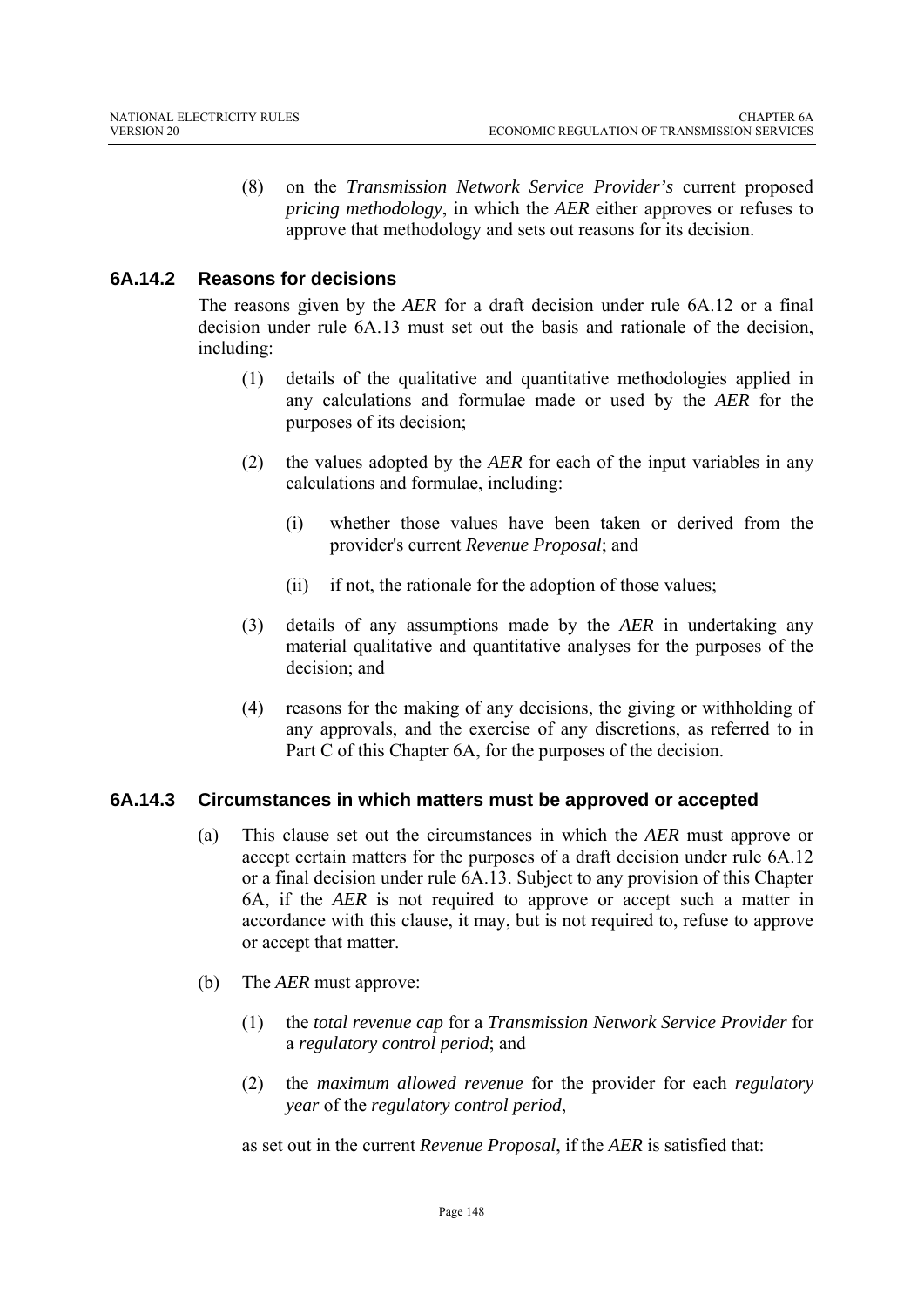- (3) those amounts have been properly calculated using the *post-tax revenue model*; and
- (4) those amounts, and any amount required to be calculated, determined or forecast for the purposes of calculating those amounts, have otherwise been calculated, determined or forecast in accordance with the requirements of Part C of this Chapter 6A, (for these purposes, the *AER* is taken to be so satisfied in respect of a particular amount if another provision of this Chapter 6A requires the *AER* to approve or accept that amount).
- (c) If a *Transmission Network Service Provider*'s revised *Revenue Proposal* submitted under clause 6A.12.3(a) includes:
	- (1) an amount of total forecast capital expenditure for the *regulatory control period* that is the same as that accepted or estimated (as the case may be) by the *AER* in a draft decision under rule 6A.12; or
	- (2) an amount of total forecast operating expenditure for the *regulatory control period* that is the same as that accepted or estimated (as the case may be) by the *AER* in a draft decision under rule 6A.12,

then, except to the extent that:

- (3) either or both of the following apply:
	- (i) other changes have been made in the revised *Revenue Proposal*; or
	- (ii) the information contained in or accompanying the revised *Revenue Proposal* differs from that contained in or accompanying the previous *Revenue Proposal*; and
- (4) the changes are such that the *AER* is not satisfied as referred to in clauses  $6A.6.6(c)$  or  $6A.6.7(c)$  (as the case may be),

the *AER*, in its final decision, must accept the forecast of required operating expenditure or of required capital expenditure (as the case may be) that is included in the revised *Revenue Proposal*.

- (d) The *AER* must approve:
	- (1) the values that are to be attributed to the *performance incentive scheme parameters* for the *service target performance incentive scheme* that is to apply to a *Transmission Network Service Provider* in respect of a *regulatory control period*; and
	- (2) the values that are to be attributed to the *efficiency benefit sharing scheme parameters* for the *efficiency benefit sharing scheme* that is to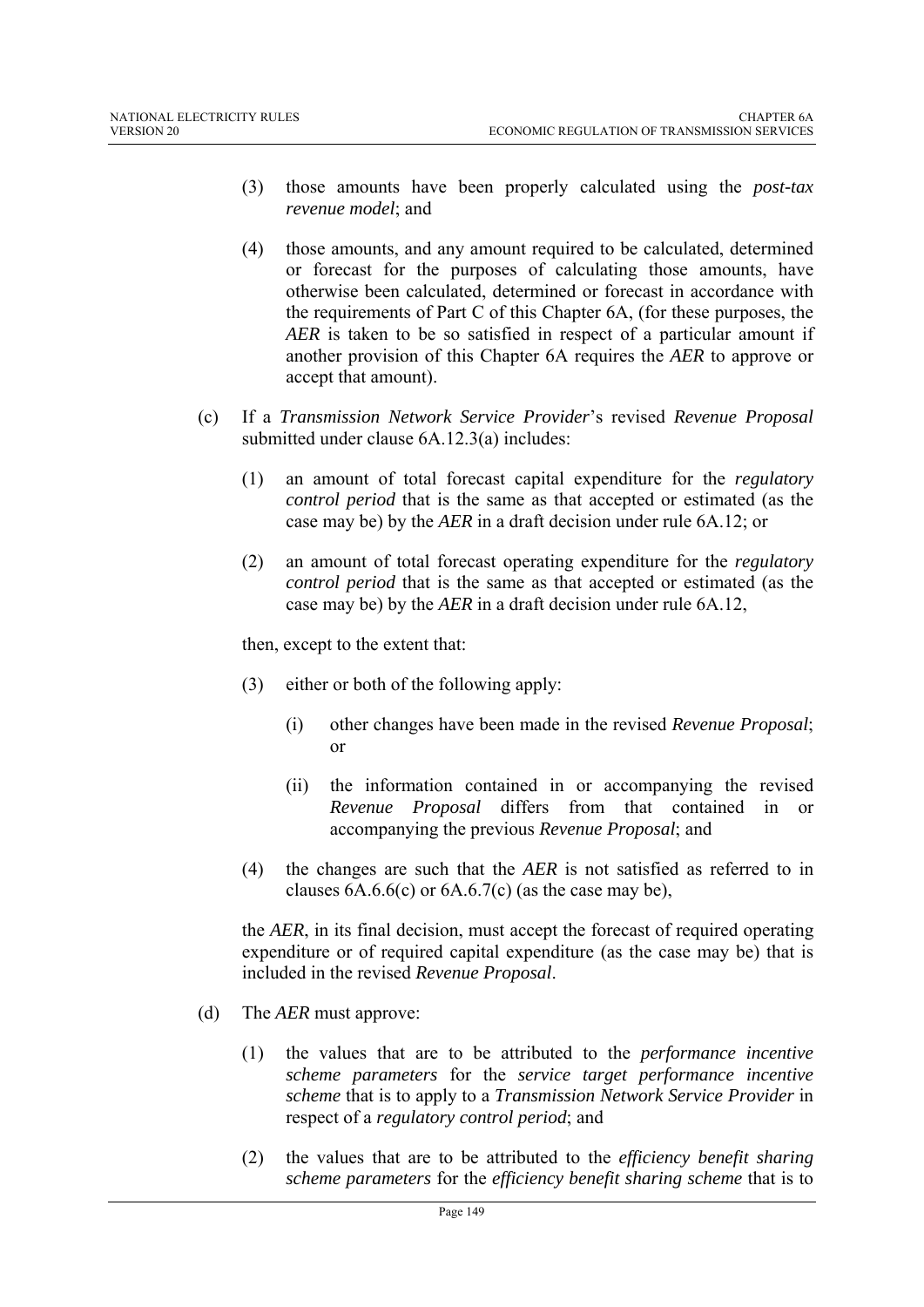apply to a *Transmission Network Service Provider* in respect of a *regulatory control period*,

as set out in the current *Revenue Proposal*, if the *AER* is satisfied that those values comply with the requirements relating to them set out in the *service target performance incentive scheme* or the *efficiency benefit sharing scheme* (as the case may be).

- (e) The *AER* must approve the commencement and length of the *regulatory control period* as proposed by a *Transmission Network Service Provider* in the provider's current *Revenue Proposal* if the length of the *regulatory control period* as so proposed is 5 *regulatory year*s.
- (f) The *AER* must approve a *Transmission Network Service Provider*'s current proposed *negotiating framework* if the *AER* is satisfied that the relevant proposed *negotiating framework* meets the requirements set out in clause 6A.9.5(c).
- (g) The *AER* must approve a *Transmission Network Service Provider*'s current proposed *pricing methodology* if the *AER* is satisfied that the methodology:
	- (1) gives effect to and is consistent with the *Pricing Principles for Prescribed Transmission Services;* and

(2)complies with the requirements of the *pricing methodology guidelines*.

- (h) If a *Transmission Network Service Provider's* revised *Revenue Proposal*, revised proposed *negotiating framework* or revised proposed *pricing methodology* (as the case may be) submitted under clause 6A.12.3(a):
	- (1) contains the changes required under clause 6A.12.1; or
	- (2) does not contain those changes but otherwise (in the *AER's* view), adequately addresses the matters which prompted the *AER* to require those changes,

then, except to the extent that:

- (3) either or both of the following apply:
	- (i) other changes have been made in the revised *Revenue Proposal*, the revised proposed *negotiating framework* or the revised proposed *pricing methodology*, by the provider; or
	- (ii) the information contained in or accompanying the revised *Revenue Proposal*, revised proposed *negotiating framework* or revised proposed *pricing methodology* differs from that contained in or accompanying the previous *Revenue Proposal*,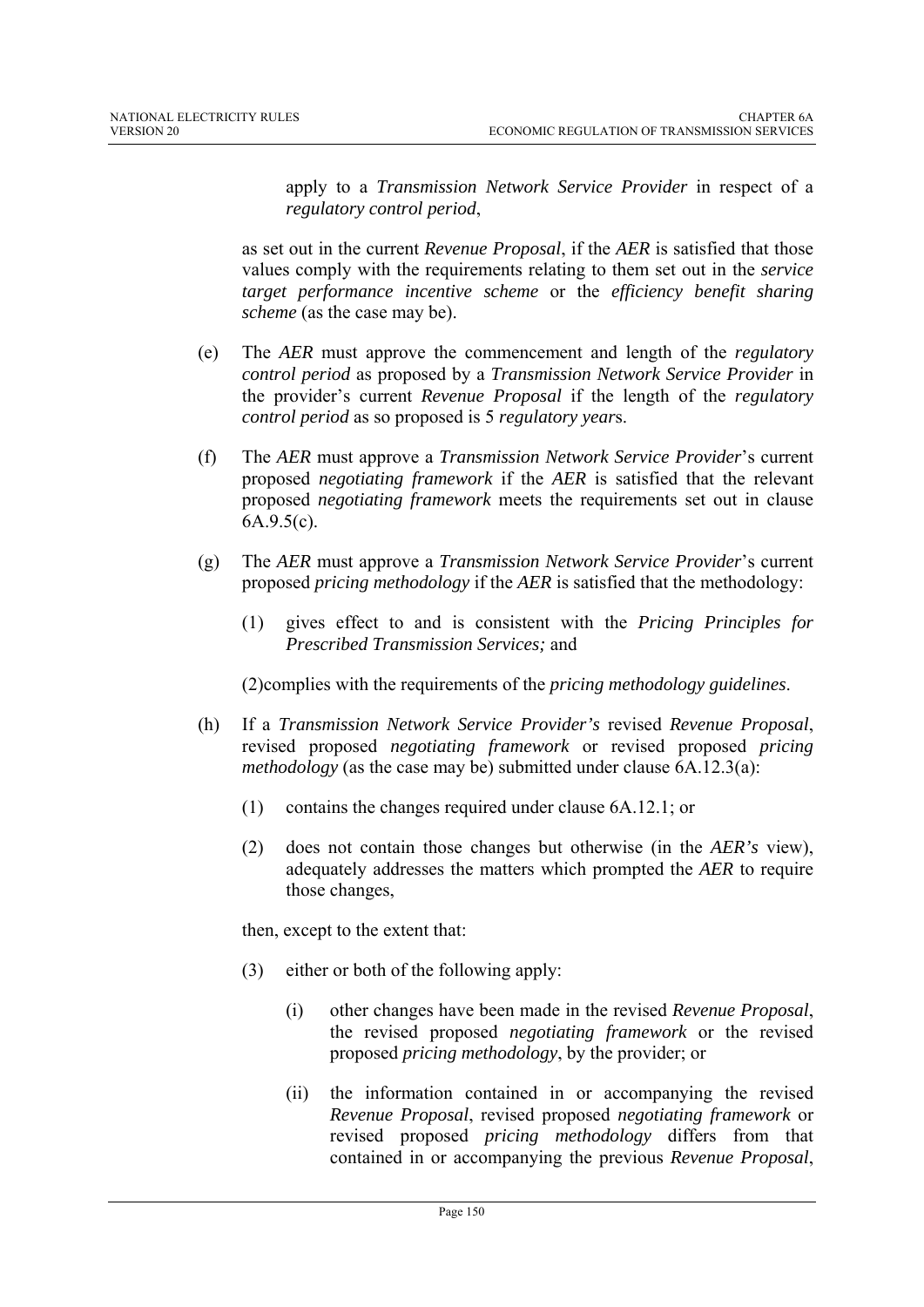proposed *negotiating framework* or proposed *pricing methodology* submitted or resubmitted; and

(4) the changes would justify the *AER*, in its final decision, in refusing to approve the amounts or values referred to in clause 6A.14.1(5), the proposed *negotiating framework* referred to in clause 6A.13.2(c) or the proposed *pricing methodology* referred to in clause 6A.13.2(d),

the *AER'*s final decision must be to approve those amounts or values, that proposed *negotiating framework* or that proposed *pricing methodology*.

(i) The *AER* must only specify criteria as *Negotiated Transmission Service Criteria* for a *Transmission Network Service Provider* in a draft or final decision under rule 6A.12 or 6A.13 if those criteria give effect to and are consistent with the *Negotiated Transmission Services Principles*.

# **6A.15 Revocation of revenue determination or amendment of pricing methodology for wrong information or error**

- (a) Except as provided in clause 6A.7.1(d), the *AER* may only revoke a *revenue determination* or amend an existing *pricing methodology* during a *regulatory control period* where it appears to the *AER* that:
	- (1) the *total revenue cap* was set or the *pricing methodology* was approved on the basis of information provided by or on behalf of the relevant *Transmission Network Service Provider* to the *AER* that was false or misleading in a material particular; or
	- (2) there was a material error in the *total revenue cap* or in the *pricing methodology*.
- (b) If the *AER* revokes a *revenue determination* under paragraph (a)(1), the *AER* must make a new *revenue determination* in substitution for the revoked *revenue determination* to apply for the remainder of the *regulatory control period* for which the revoked *revenue determination* was to apply.
- (c) If the *AER* revokes a *revenue determination* under paragraph (a)(2), the substituted *revenue determination* must only vary from the revoked *revenue determination* to the extent necessary to correct the relevant error.
- (d) If the *AER* amends a *pricing methodology* under paragraph (a)(1), the amended methodology applies to the setting of prices for the next *financial year* and for the remainder of the relevant *regulatory control period*.
- (e) If the *AER* amends a *pricing methodology* under paragraph (a)(2), the amended methodology must only vary from the existing *pricing methodology* to the extent necessary to correct the relevant error.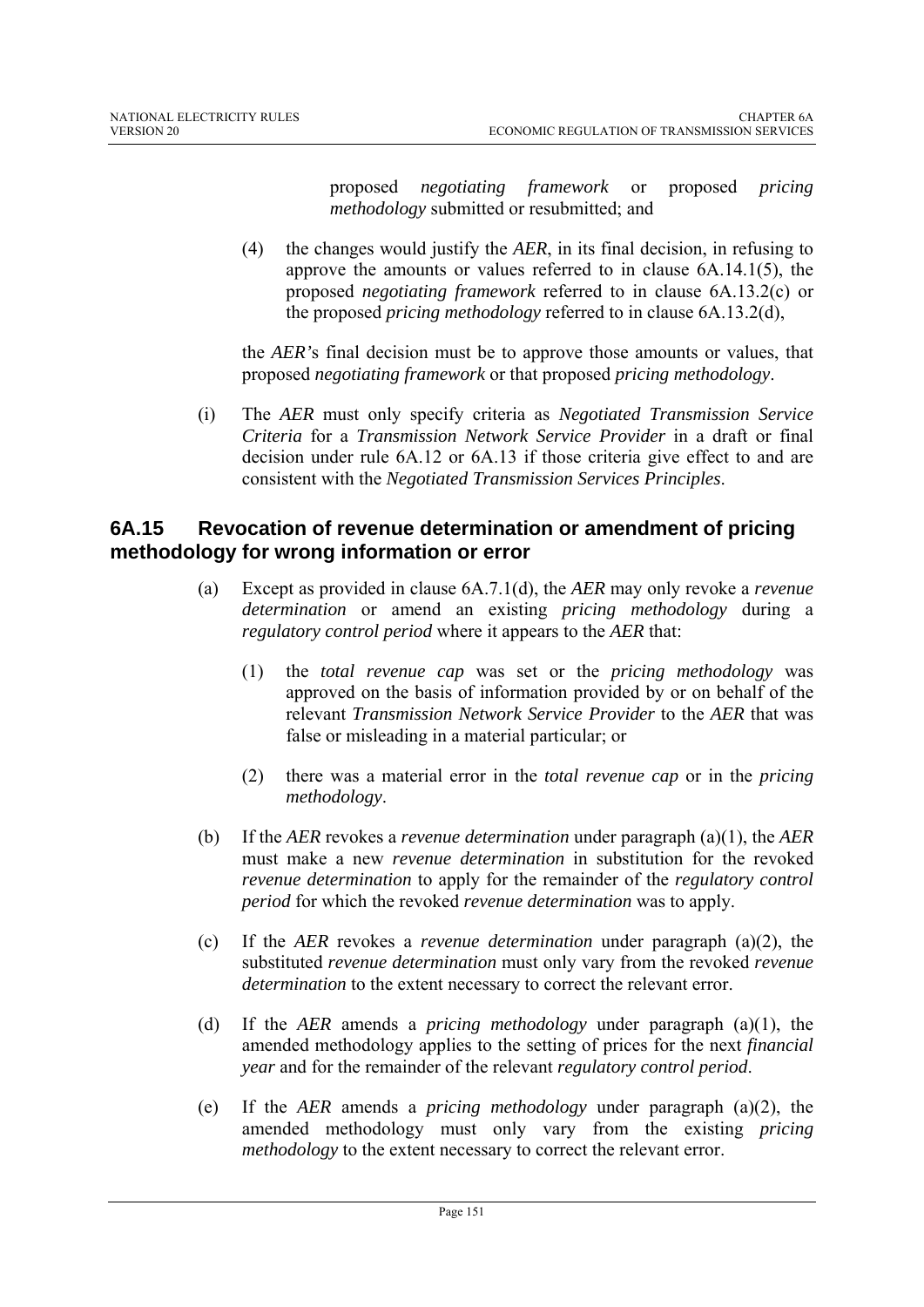(f) The *AER* may only revoke and substitute a *revenue determination* or amend a *pricing methodology* under this rule 6A.15, if it has first consulted with the relevant *Transmission Network Service Provider* and such other persons as it considers appropriate.

# **6A.16 Miscellaneous**

- (a) The *AER* may, but is not required to, consider any submission made pursuant to an invitation for submissions after the time for making the submission has expired.
- (b) Nothing in this Part E is to be construed as precluding the *AER* from *publishing* any issues, consultation and discussion papers, or holding any conferences and information sessions, that the *AER* considers appropriate.
- (c) Subject to paragraph (d), as soon as practicable after the *AER* receives a submission in response to an invitation referred to in clause 6A.11.3(a)(6) or 6A.12.2(a)(4) (whether or not the submission was made before the time for making it has expired), the *AER* must *publish* that submission.
- (d) The *AER* must not *publish* a submission referred to in paragraph (c) to the extent it contains information which has been clearly identified as confidential by the person making the submission.
- (e) The *AER* may give such weight to confidential information identified in accordance with paragraph (d) in a submission as it considers appropriate, having regard to the fact that such information has not been made publicly available.
- (f) Paragraph (d) does not apply to the extent that any other provision of the *Rules* permits or requires such information to be publicly released by the *AER*.

# **Part F - Information Disclosure**

# **6A.17 Information disclosure by Transmission Network Service Providers**

## **6A.17.1 Information to be provided to AER**

(a) In this rule 6A.17, '**certified annual statement**' means an annual statement provided by a *Transmission Network Service Provider* under this rule 6A.17 and certified in accordance with the *information guidelines*.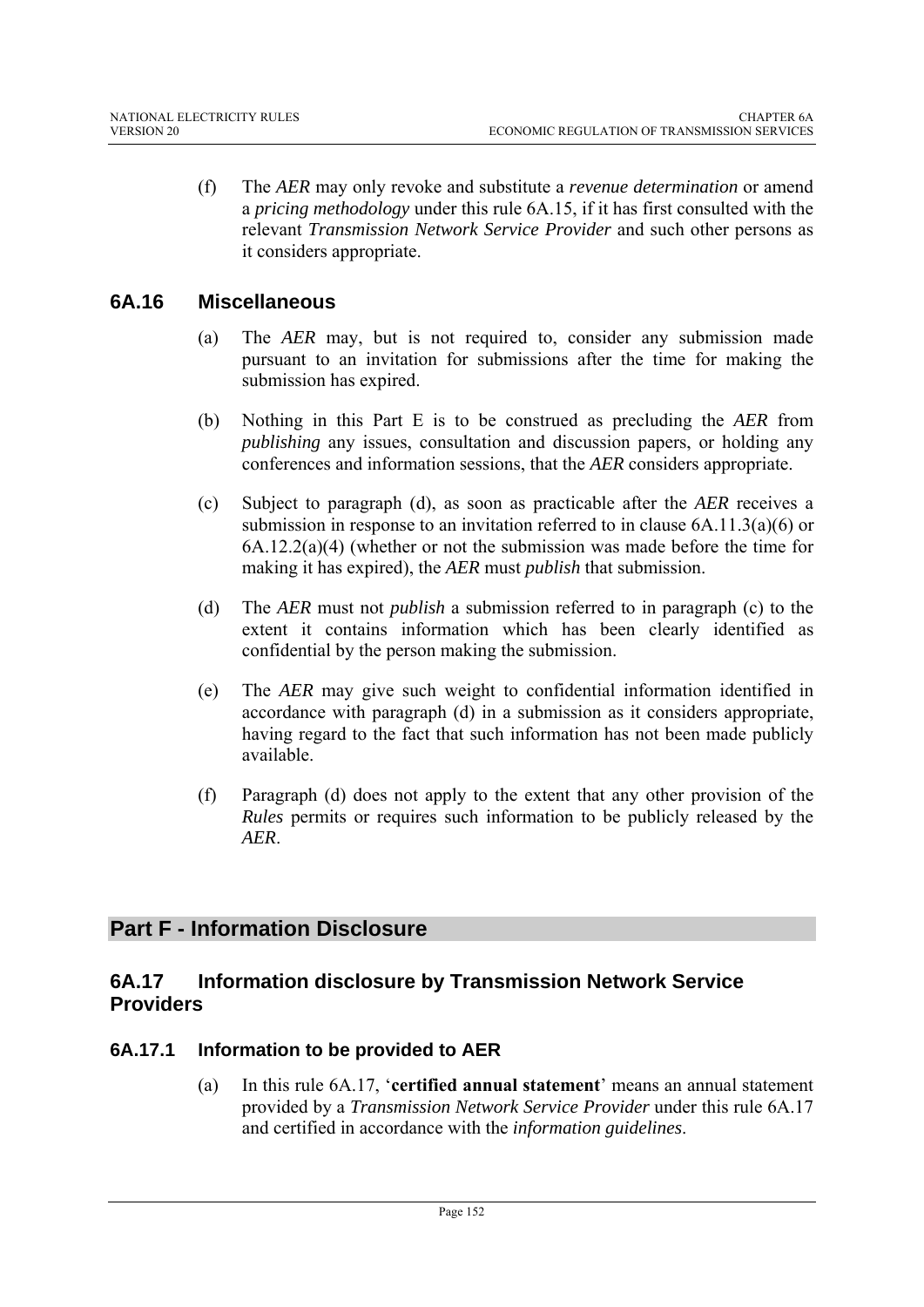- (b) A *Transmission Network Service Provider* must submit to the *AER*, in the manner and form set out in the *information guidelines*, annual statements that:
	- (1) provide a true and fair statement of the financial and operating performance of the provider;
	- (2) are certified in accordance with the *information guidelines*; and
	- (3) otherwise comply with the requirements of this clause and the *information guidelines*.
- (c) In addition to the certified annual statements, the *AER* may require a *Transmission Network Service Provider* to provide, by a date and in the form and manner specified by the *AER*, any additional information the *AER* reasonably requires for a purpose set out in paragraph (d).
- (d) The certified annual statements and additional information provided by a *Transmission Network Service Provider* to the *AER* under this rule 6A.17 may be used by the *AER* only for the following purposes:
	- (1) to monitor, report on and enforce the compliance of the provider with the *total revenue cap* for the provider for a *regulatory control period*, the *maximum allowed revenue* for the provider for each *regulatory year*, and any requirements that are imposed on the provider under a *transmission determination*;
	- (2) to monitor, report on and enforce compliance with the provider's *Cost Allocation Methodology*;
	- (3) as an input regarding the financial, economic and operational performance of the provider, to inform the *AER's* decision-making for the making of *revenue determinations* or other regulatory controls to apply in future *regulatory control periods*; and
	- (4) to monitor and report on the performance of the provider under any *service target performance incentive scheme* that applies to it;
	- (5) for the preparation of a *network service provider performance report*.
- (e) The *AER* may request or undertake verification or independent audit of any information sought by it, or provided to it, under this rule 6A.17.

## **6A.17.2 Information Guidelines**

## **Preparation, publication and amendment of Information Guidelines**

(a) The *AER* must, in accordance with the *transmission consultation procedures*, prepare and *publish information guidelines.*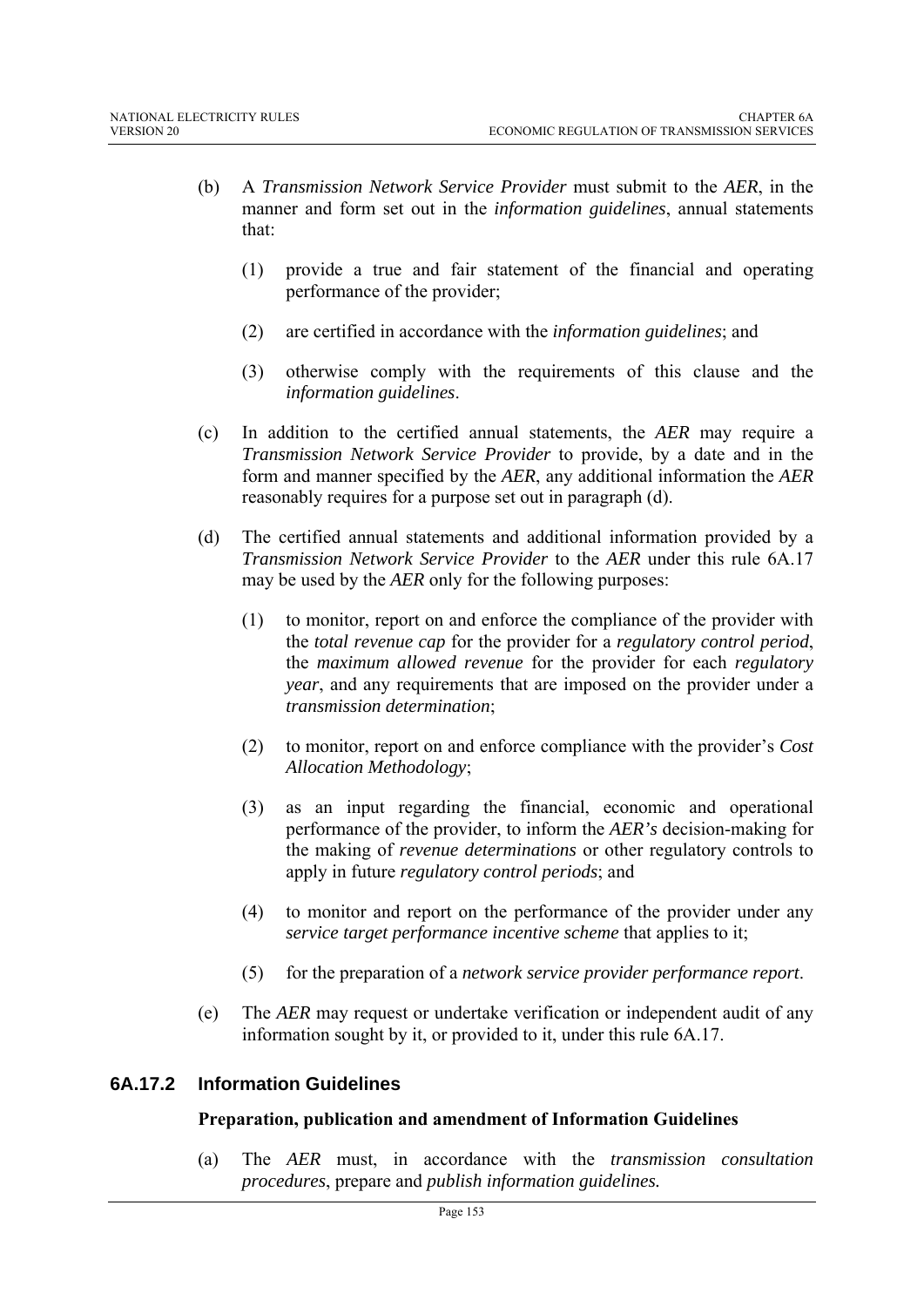- (b) The *AER* may, from time to time and in accordance with the *transmission consultation procedures*, amend or replace the *information guidelines*.
- (c) The *AER* must develop and publish the first *information guidelines* by 28 September 2007 and there must be *information guidelines* available at all times after that date.

#### **Contents of information guidelines**

- (d) The *information guidelines* must provide for the manner and form in which *Transmission Network Service Provider*s must submit certified annual statements to the *AER*, including the date each year by which those statements must be submitted to the *AER*.
- (e) The *information guidelines* may only require the inclusion in the certified annual statements of:
	- (1) such information as the *AER* reasonably requires for a purpose set out in clause 6A.17.1(d);
	- (2) information on the amount of each instance, during the relevant reporting period, of a reduction under clause 6A.26.1(c) in the prices payable by a *Transmission Customer* for *prescribed TUOS services* or *prescribed common transmission services* provided by the *Transmission Network Service Provider*;
	- (3) information on each instance, during the relevant reporting period, of a reduction in the prices payable by a *Transmission Customer* for *prescribed TUOS services* or *prescribed common transmission services* (or both) that were recovered under rule 6A.26 from other *Transmission Customers* for *prescribed TUOS services* or *prescribed common transmission services*; and
	- (4) information to substantiate any claim by the *Transmission Network Service Provider* that the information provided to the *AER* with respect to reductions in the prices payable by a *Transmission Customer* for the relevant *prescribed transmission services* under subparagraph (2) or (3) is confidential information.
- (f) The *information guidelines* may provide for the information that must accompany a written statement seeking approval of the *AER* to pass through a *positive pass through amount* or a *negative pass through amount* under clause 6A.7.3.
- (g) The *information guidelines* may specify the information that must be submitted with any application made under clause 6A.26.2(b), including:
	- (1) details of the circumstances in which a discount amount has arisen and of the calculation of the proposed recovery amount; and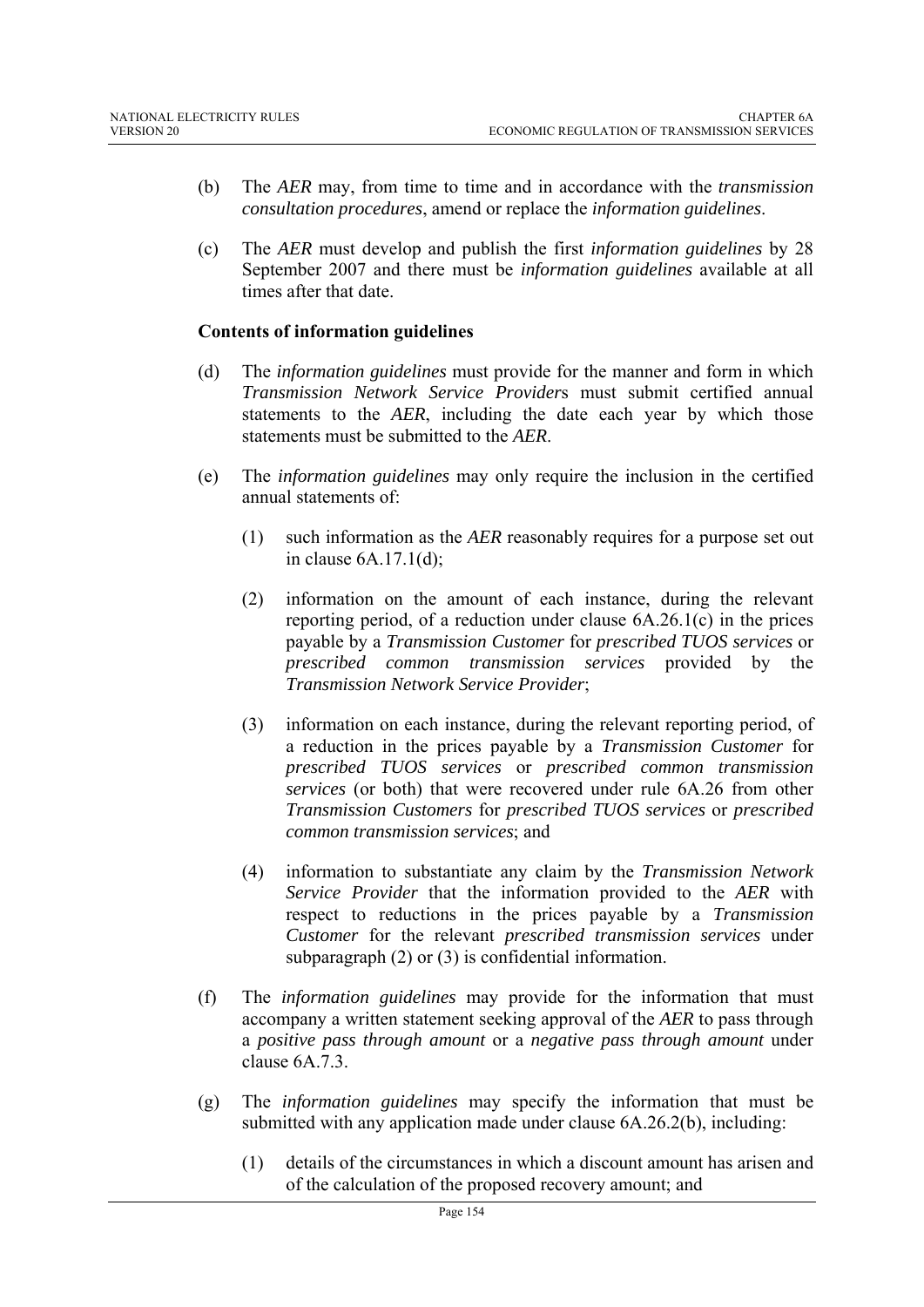- (2) the information necessary to substantiate how the requirements of clause 6A.26.1(f) are satisfied.
- (h) The *information guidelines* may provide, for the purposes of rule 6A.27, rule 6A.28 and rule 6A.29, for:
	- (1) the information that each *Transmission Network Service Provider*  must supply to a *Co-ordinating Network Service Provider* and other *Transmission Network Service Providers* for the purposes of cost allocation under the provider's *pricing methodology*, including:
		- (i) electrical parameters for each optimised element of the *network* and the *network* configuration;
		- (ii) hourly *load* data for each exit point for the *survey period*;
		- (iii) hourly *generation* data for each entry point for the *survey period*;
		- (iv) *voltage* control arrangements and *voltage* profile; and
		- (v) the *ASRR* for the categories of *prescribed TUOS services* and *prescribed common transmission services.*
	- (2) the derivation of hourly *load* data from *metering data* by the aggregation of the *energy meter* reading figures in respect of each hour.

# **6A.18 [Deleted]**

# **Part G - Cost Allocation**

# **6A.19 Cost allocation**

## **6A.19.1 Duty to comply with Cost Allocation Methodology**

A *Transmission Network Service Provider* must comply with the *Cost Allocation Methodology* that has been approved in respect of that provider from time to time by the *AER* under this rule 6A.19.

## **6A.19.2 Cost Allocation Principles**

The following principles constitute the *Cost Allocation Principles*:

(1) the detailed principles and policies used by a *Transmission Network Service Provider* to allocate costs between different categories of *transmission services* must be described in sufficient detail to enable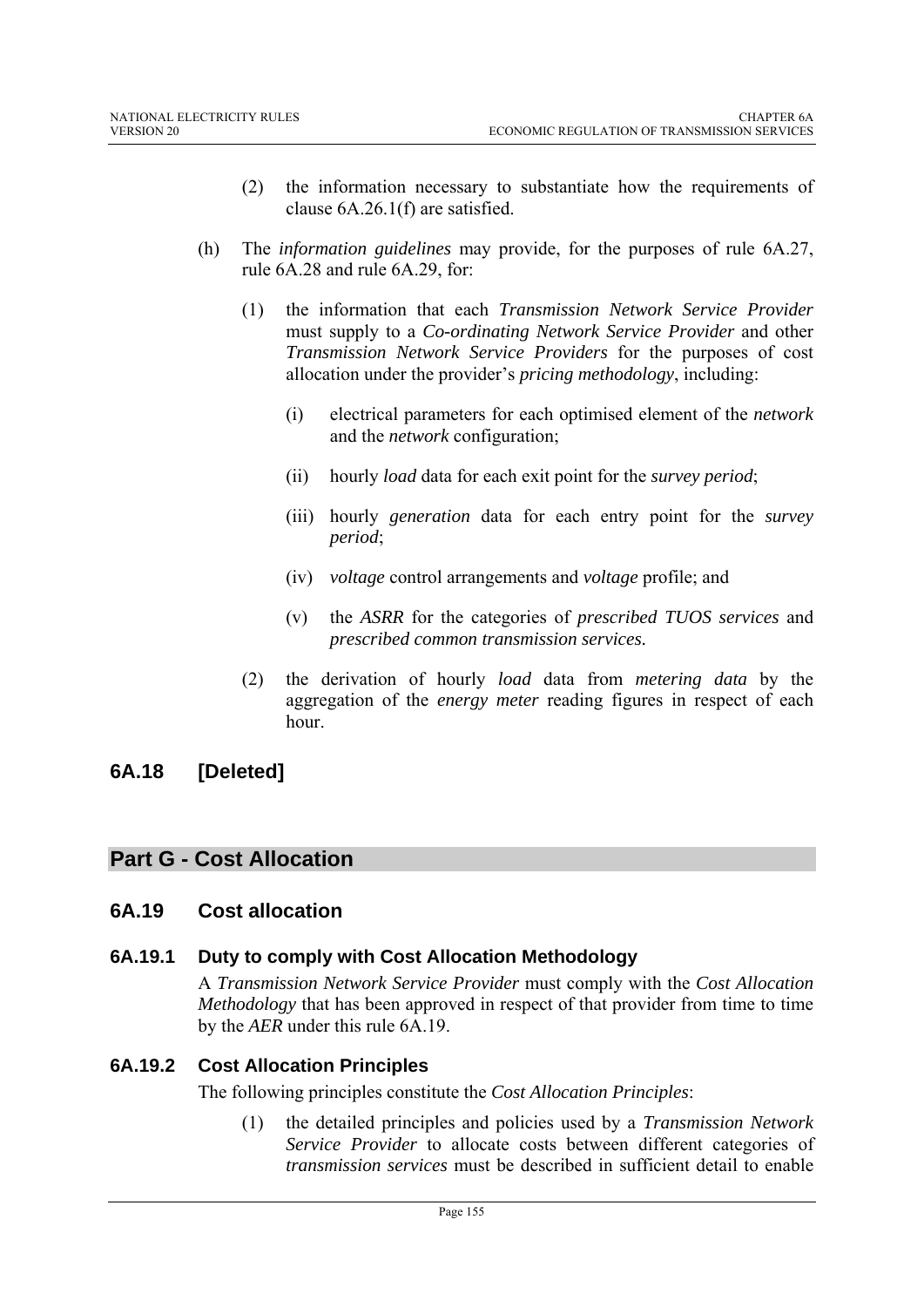the *AER* to replicate reported outcomes through the application of those principles and policies;

- (2) the allocation of costs must be determined according to the substance of a transaction or event rather than its legal form;
- (3) only the following costs may be allocated to a particular category of *transmission services*:
	- (i) costs which are directly attributable to the provision of those services; and
	- (ii) costs which are not directly attributable to the provision of those services but which are incurred in providing those services, in which case such costs must be allocated to the provision of those services using an appropriate allocator which should:
		- (A) except to the extent the cost is immaterial or a causal based method of allocation cannot be established without undue cost and effort, be causation based; and
		- (B) to the extent the cost is immaterial or a causal based method of allocation cannot be established without undue cost and effort, be an allocator that accords with a well accepted *Cost Allocation Methodology*;
- (4) any *Cost Allocation Methodology* which is used, the reasons for using that methodology and the numeric quantity (if any) of the chosen allocator must be clearly described;
- (5) the same cost must not be allocated more than once;
- (6) the principles, policies and approach used to allocate costs must be consistent with the *Transmission Ring-Fencing Guidelines*;
- (7) costs which have been allocated to *prescribed transmission services* must not be reallocated to *negotiated transmission services*; and
- (8) costs which have been allocated to *negotiated transmission services* may be reallocated to *prescribed transmission services* to the extent they satisfy the principle referred to in subparagraph (3).

**Note.** The Cost Allocation Guidelines are required by clause 6A.19.3 to give effect to and be consistent with, the Cost Allocation Principles.

## **6A.19.3 Cost Allocation Guidelines**

(a) The *AER* must, in accordance with the *transmission consultation procedures*, make guidelines (the *Cost Allocation Guidelines*) relating to the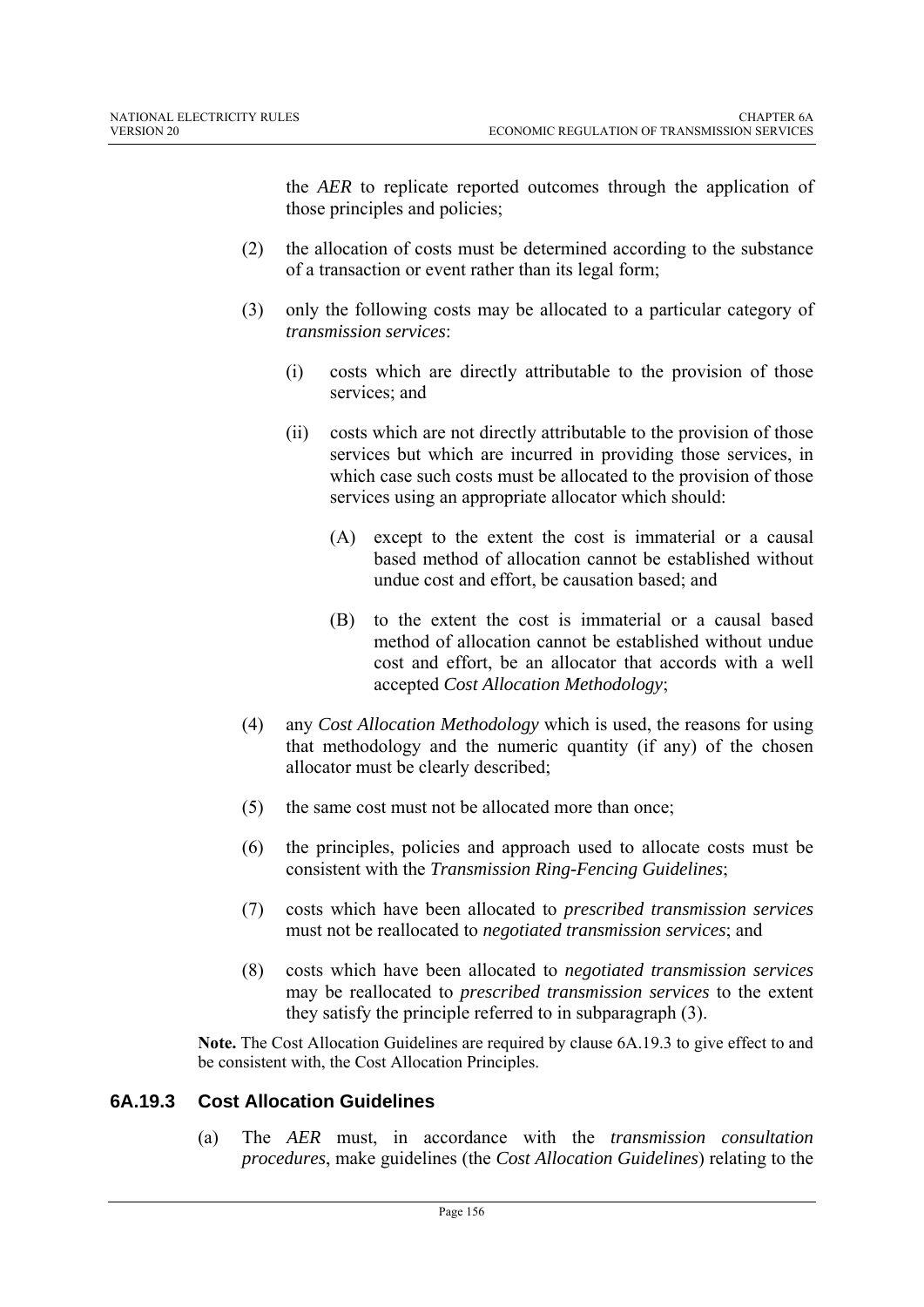preparation by a *Transmission Network Service Provider* of its *Cost Allocation Methodology*.

- (b) The *Cost Allocation Guidelines*:
	- (1) must give effect to and be consistent with the *Cost Allocation Principles*; and
	- (2) may be amended by the *AER* from time to time in accordance with the *transmission consultation procedures*.
- (c) Without limiting the generality of paragraph (b), the *Cost Allocation Guidelines* may specify:
	- (1) the format of a *Cost Allocation Methodology*;
	- (2) the detailed information that is to be included in a *Cost Allocation Methodology*;
	- (3) the categories of *transmission services* which are to be separately addressed in a *Cost Allocation Methodology*, such categories being determined by reference to the nature of those services, the persons to whom those services are provided or such other factors as the *AER* considers appropriate; and
	- (4) the allocation methodologies which are acceptable and the supporting information that is to be included in relation to such methodologies in a *Cost Allocation Methodology*.
- (d) The *AER* may, from time to time and in accordance with the *transmission consultation procedures*, amend or replace the *Cost Allocation Guidelines*.
- (e) The *AER* must, in accordance with the *transmission consultation procedures,* develop and *publish* the first *Cost Allocation Guidelines* by 28 September 2007 and there must be *Cost Allocation Guidelines* available at all times after that date.

## **6A.19.4 Cost Allocation Methodology**

- (a) Each *Transmission Network Service Provider* must submit to the *AER* for its approval a document setting out its proposed *Cost Allocation Methodology*:
	- (1) by no later than 28 March 2008; or
	- (2) in the case of an entity that is not a *Transmission Network Service Provider* as at 28 September 2007, within 6 months of being required to do so by the *AER*.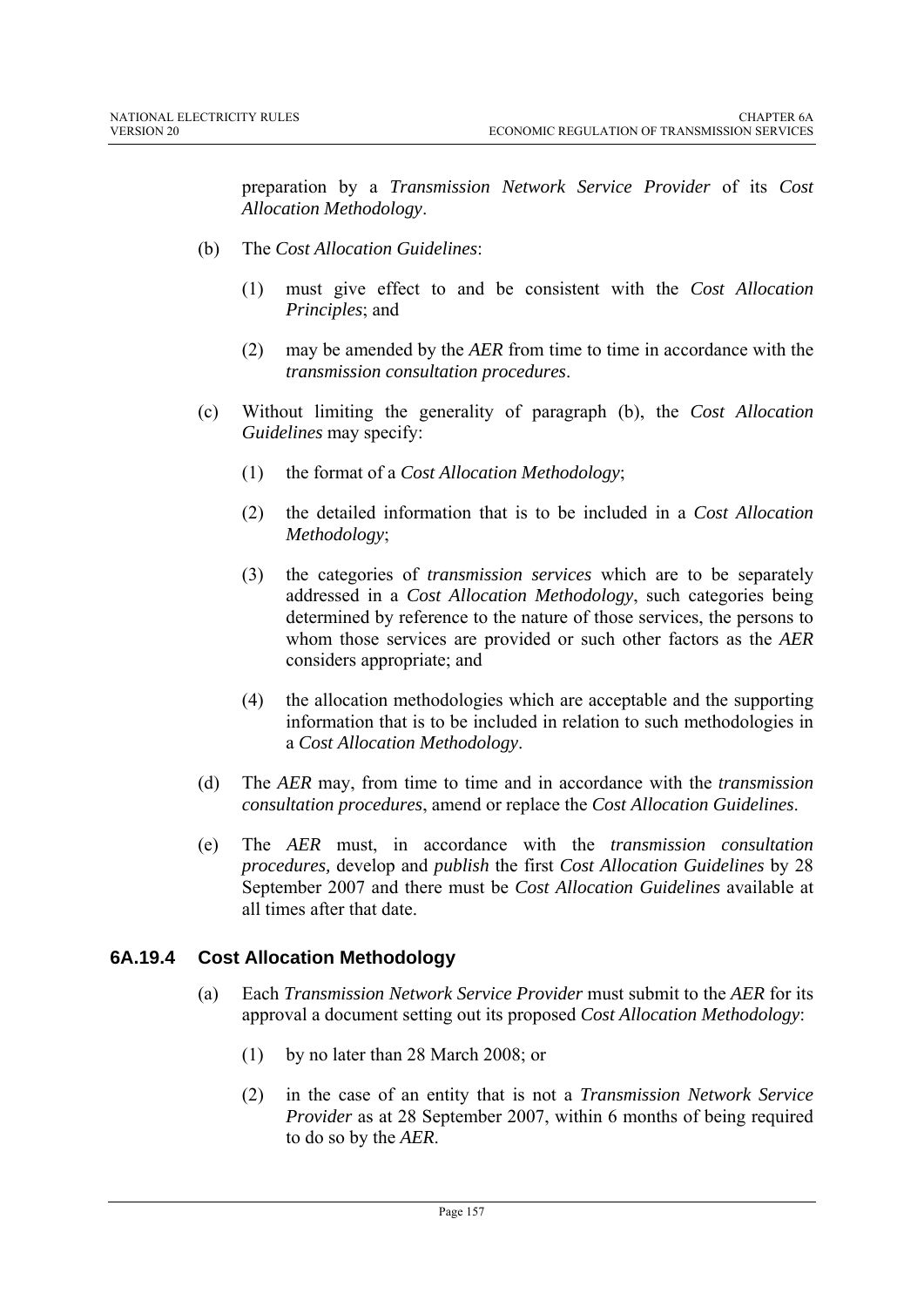- (b) The *Cost Allocation Methodology* proposed by a *Transmission Network Service Provider* must give effect to and be consistent with the *Cost Allocation Guidelines*.
- (c) The *AER* may approve or refuse to approve a *Cost Allocation Methodology* submitted under paragraph (a).
- (d) The *AER* must notify the relevant *Transmission Network Service Provider* of its decision to approve or refuse to approve the *Cost Allocation Methodology* submitted to it under paragraph (a) within 6 months of its submission, failing which the *AER* will be taken to have approved it.
- (e) As part of giving any approval referred to in paragraph (c), the *AER* may, after consulting with the relevant *Transmission Network Service Provider*, amend the *Cost Allocation Methodology* submitted to it, in which case the *Cost Allocation Methodology* as so amended will be taken to be approved by the *AER*.
- (f) A *Transmission Network Service Provider* may amend its *Cost Allocation Methodology* from time to time but the amendment only comes into effect:
	- (1) 6 months after the submission of the amendment, together with detailed reasons for the amendment, to the *AER* (unless the *AER* approves that amendment earlier, in which case it will come into effect when that earlier approval is given); and
	- (2) subject to such changes to the *Cost Allocation Methodology* (including the proposed amendment) as the *AER* notifies to the *Transmission Network Service Provider* within that period, being changes that the *AER* reasonably considers are necessary or desirable as a result of that amendment.
- (g) A *Transmission Network Service Provider* must amend its *Cost Allocation Methodology* where the amendment is required by the *AER* to take into account any change to the *Cost Allocation Guidelines,* but the amendment only comes into effect:
	- (1) on the date that the *AER* approves that amendment, or 3 months after the submission of the amendment, whichever is the earlier; and
	- (2) subject to such changes to the *Cost Allocation Methodology* (including the proposed amendment) as the *AER* notifies to the *Transmission Network Service Provider* within that period, being changes that the *AER* reasonably considers are necessary or desirable as a result of that amendment.
- (h) A *Transmission Network Service Provider* must maintain a current copy of its *Cost Allocation Methodology* on its website.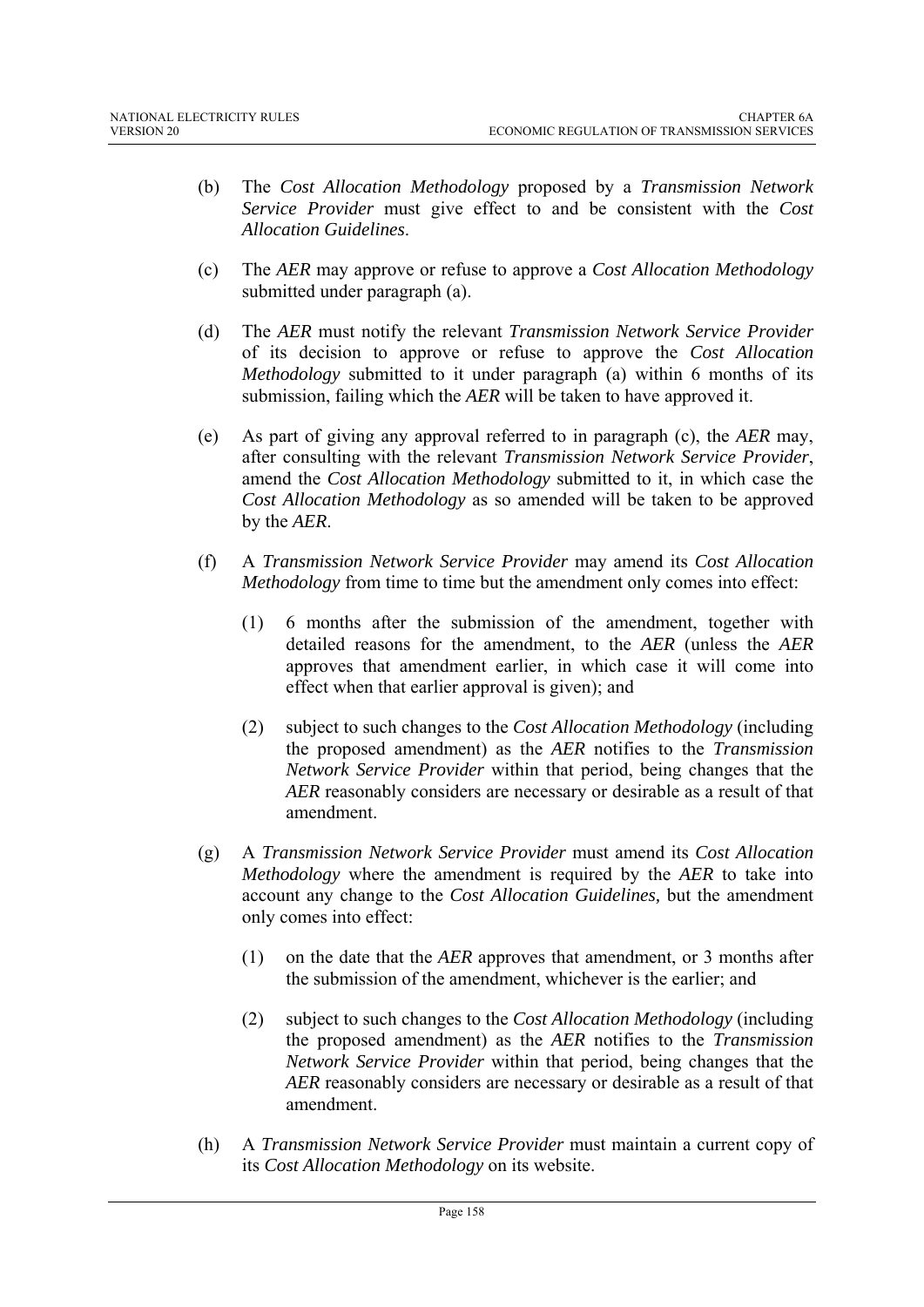# **Part H - Transmission Consultation Procedures**

## **6A.20 Transmission consultation procedures**

- (a) This rule 6A.20 applies wherever the *AER* or the *AEMC* is required to comply with the *transmission consultation procedures*. For the avoidance of doubt, the *transmission consultation procedures*:
	- (1) are separate from, and do not apply to, the process for changing the *Rules* under Part 7 of the *National Electricity Law*; and
	- (2) are separate from, and (where they are required to be complied with) apply to the exclusion of, the *Rules consultation procedures* under rule 8.9.
- (b) If the *AER* or the *AEMC* is required to comply with the *transmission consultation procedures* in making, developing or amending any guidelines, models or schemes, or in reviewing any values or methodologies, it must *publish:*
	- (1) the proposed guideline, model, scheme, amendment or revised value or methodology;
	- (2) an explanatory statement that sets out the provision of the *Rules* under or for the purposes of which the guideline, model, scheme or amendment is proposed to be made or developed or the value or methodology is required to be reviewed, and the reasons for the proposed guideline, model, scheme, amendment or revised value or methodology; and
	- (3) an invitation for written submissions on the proposed guideline, model, scheme, amendment or revised value or methodology.
- (c) The invitation must allow no less than 30 *business days* for the making of submissions, and the *AER* or the *AEMC* is not required to consider any submission made pursuant to that invitation after this time period has expired.
- (d) The *AER* or the *AEMC* may publish such issues, consultation and discussion papers, and hold such conferences and information sessions, in relation to the proposed guideline, model, scheme, amendment or revised value or methodology as it considers appropriate.
- (e) Within 80 *business days* of *publishing* the documents referred to in paragraph (b), the *AER* or the *AEMC* must *publish*: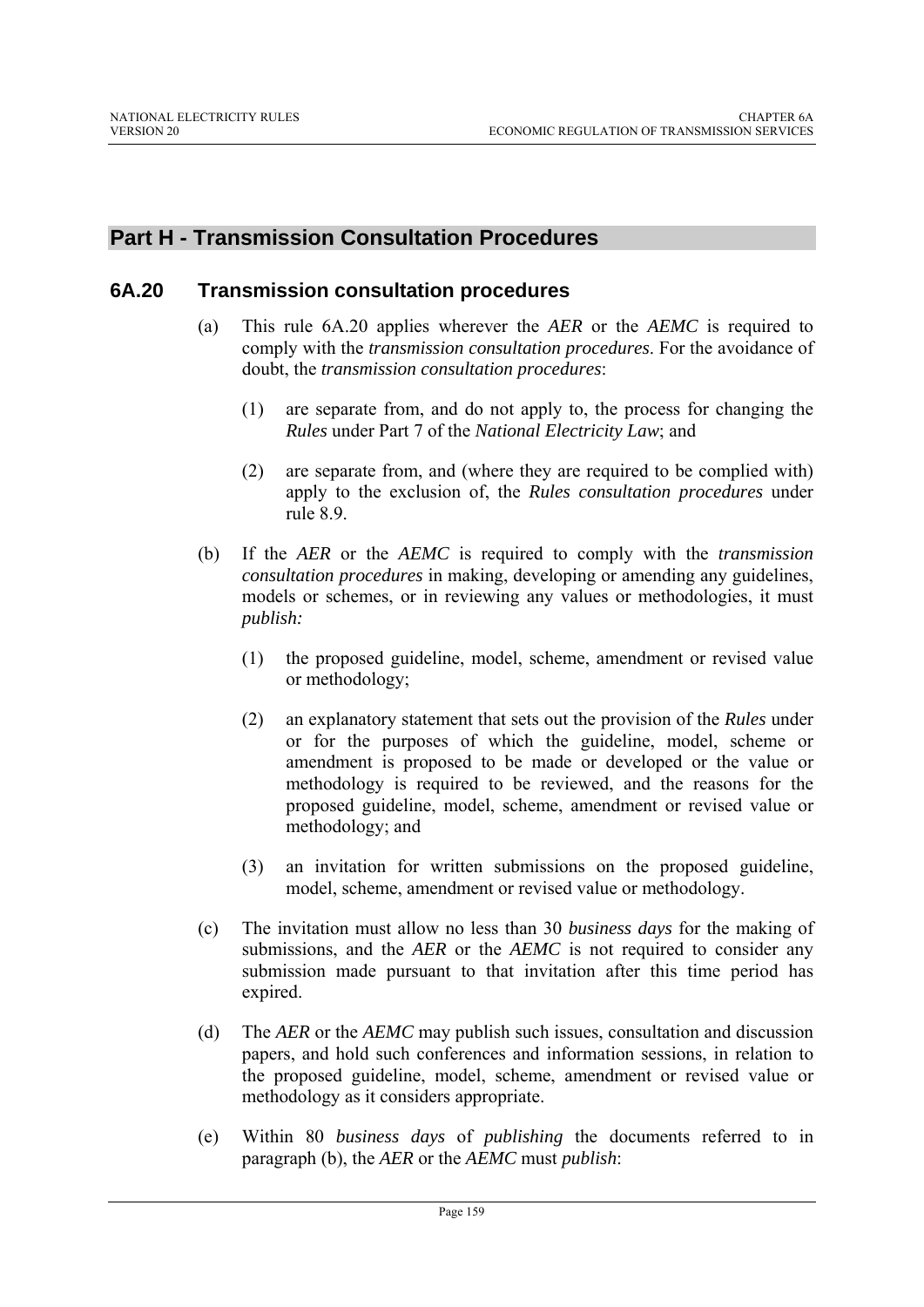- (1) its final decision on the guideline, model, scheme, amendment, value or methodology that sets out:
	- (i) the guideline, model, scheme, amendment or revised value or methodology (if any);
	- (ii) the provision of the *Rules* under which or for the purposes of which the guideline, model, scheme or amendment is being made or developed or the value or methodology is being reviewed; and
	- (iii) the reasons for the guideline, model, scheme, amendment value or methodology; and
- (2) notice of the making of the final decision on the guideline, model, scheme, amendment, value or methodology.
- (f) Subject to paragraph (c), the *AER* or the *AEMC* must, in making its final decision referred to in paragraph  $(e)(1)$ , consider any submissions made pursuant to the invitation for submissions referred to in paragraph (b)(3), and the reasons referred to in paragraph  $(e)(1)(iii)$  must include:
	- (1) a summary of each issue raised in those submissions that the *AER* or the *AEMC* reasonably considers to be material; and
	- (2) the *AER*'s or the *AEMC's* response to each such issue.

# **Part I - Ring-Fencing Arrangements for Transmission Network Service Providers**

# **6A.21 Transmission Ring-Fencing Guidelines**

## **6A.21.1 Compliance with Transmission Ring-Fencing Guidelines**

All *Transmission Network Service Providers* including *Market Network Service Providers*, must comply with the *Transmission Ring-Fencing Guidelines* prepared in accordance with clause 6A.21.2 as from the time that any *jurisdictional derogation* from this rule 6A.21 ceases to apply in respect of the *participating jurisdiction* in which the *Transmission Network Service Provider* is located.

## **6A.21.2 Development of Transmission Ring-Fencing Guidelines**

(a) *Transmission Ring-fencing guidelines* must be developed by the *AER* in consultation with each *participating jurisdiction* for the accounting and functional separation of the provision of *prescribed transmission services* by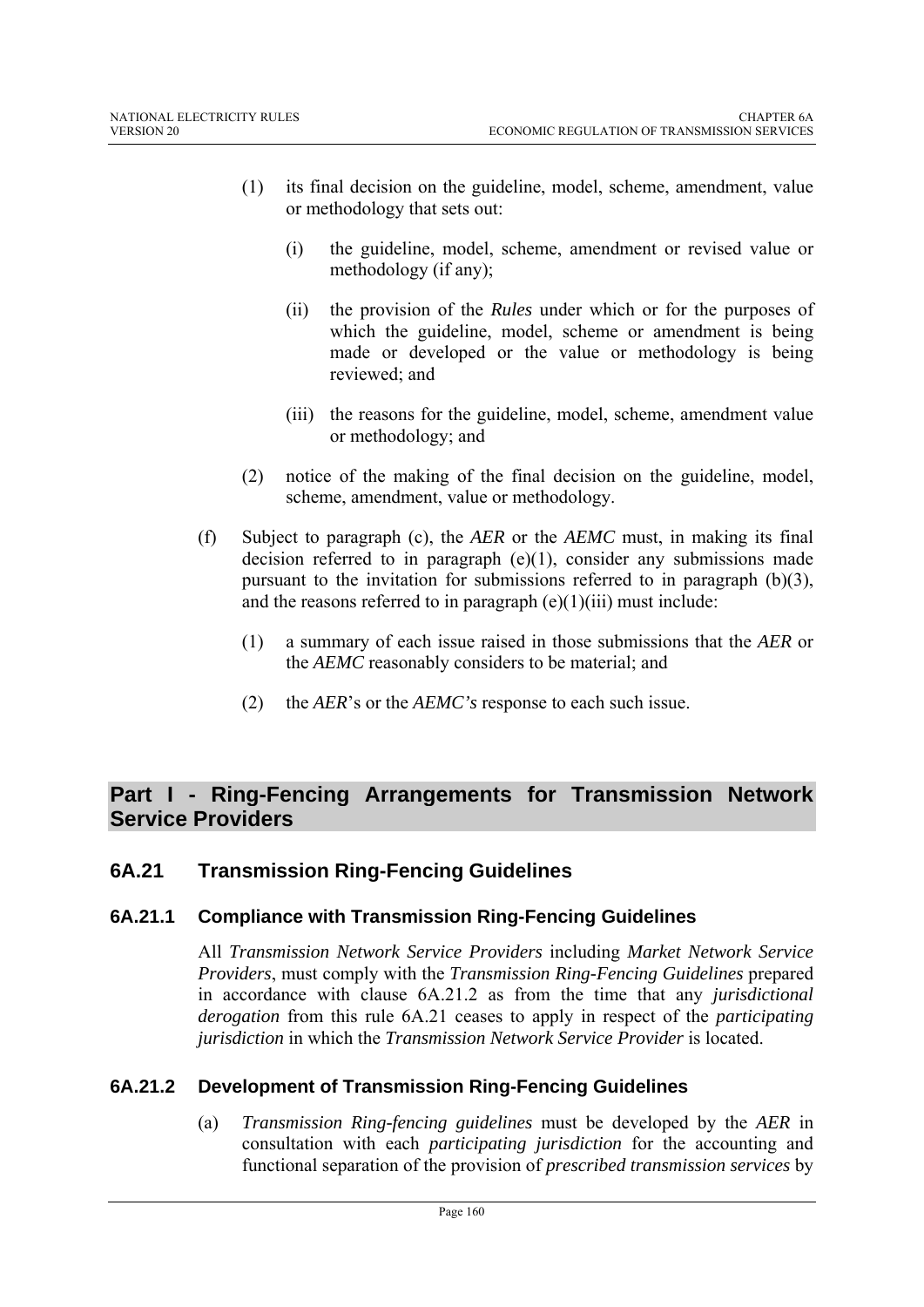*Transmission Network Service Providers* from the provision of other services by *Transmission Network Service Providers* (the '*Transmission Ring-Fencing Guidelines*').

- (b) The *Transmission Ring-Fencing Guidelines* may include, but are not limited to:
	- (1) provisions defining the need for and extent of:
		- (i) legal separation of the entity through which a *Transmission Network Service Provider* provides *network services* from any other entity through which it conducts business;
		- (ii) the establishment and maintenance of consolidated and separate accounts for *prescribed transmission services* and other services provided by the *Transmission Network Service Provider*;
		- (iii) allocation of costs between *prescribed transmission services* and other services provided by the *Transmission Network Service Provider*;
		- (iv) limitations on the flow of information between the *Transmission Network Service Provider* and any other person; and
		- (v) limitations on the flow of information where there is the potential for a competitive disadvantage between those parts of the *Transmission Network Service Provider's* business which provide *prescribed transmission services* and parts of the provider's business which provide any other services; and
	- (2) provisions allowing the *AER* to add to or to waive a *Transmission Network Service Provider's* obligations under the *Transmission Ring-Fencing Guidelines*.
- (c) In developing the *Transmission Ring-Fencing Guidelines* the *AER* must consider, without limitation, the following matters:
	- (1) the need, so far as practicable, for consistency with Federal and State regulation in each *participating jurisdiction* of ring-fencing requirements of other utility businesses; and
	- (2) the need, so far as practicable, for consistency between the *Transmission Ring-Fencing Guidelines* and *Distribution Ring-Fencing Guidelines*.
- (d) In developing or amending the *Transmission Ring-Fencing Guidelines*, the *AER* must consult with *participating jurisdictions*, *Registered Participants*, *NEMMCO* and other *interested parties*, and such consultation must be otherwise in accordance with the *transmission consultation procedures*.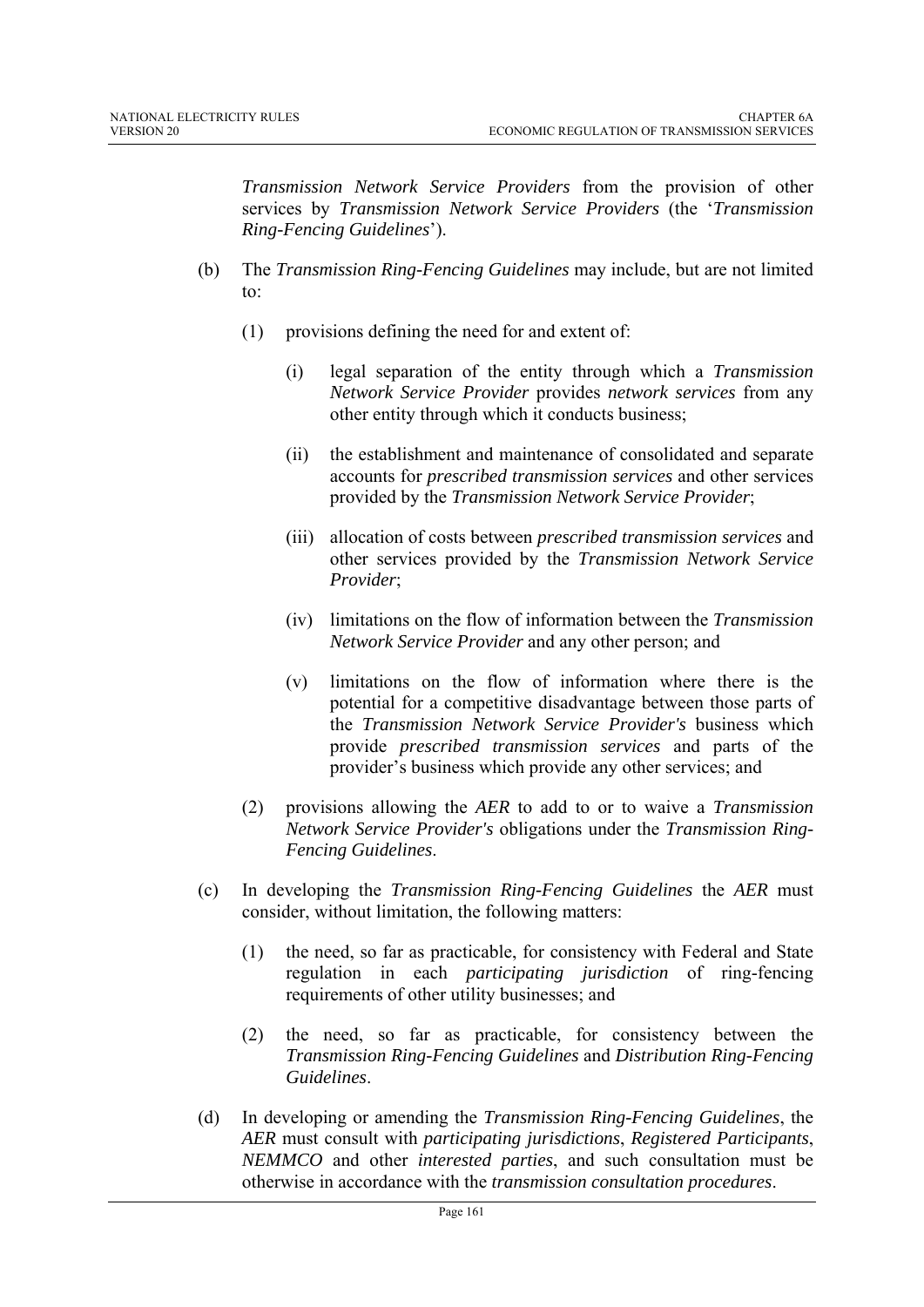# **Part J – Prescribed Transmission Services - Regulation of Pricing**

# **6A.22 Terms used in Part J**

#### **6A.22.1 Aggregate annual revenue requirement (AARR)**

For the purposes of this Part J, the *aggregate annual revenue requirement* (*AARR*) for *prescribed transmission services* provided by a *Transmission Network Service Provider*, is the *maximum allowed revenue* referred to in clause 6A.3.1 adjusted:

- (1) in accordance with clause 6A.3.2, and
- (2) by subtracting the operating and maintenance costs expected to be incurred in the provision of *prescribed common transmission services*.

#### **6A.22.2 Annual service revenue requirement (ASRR)**

For the purposes of this Part J, the *annual service revenue requirement (ASRR)* for a *Transmission Network Service Provider* is the portion of the *AARR* for *prescribed transmission services* provided by a *Transmission Network Service Provider* that is allocated to each *category of prescribed transmission services* for that provider and that is calculated by multiplying the *AARR* by the *attributable cost share* for that category of services in accordance with the principles in clause 6A.23.2.

## **6A.22.3 Meaning of attributable cost share**

- (a) For a *Transmission Network Service Provider* for a *category of prescribed transmission services*, the *attributable cost share* for that provider for that category of services must, subject to any adjustment required under the principles in clause 6A.23.2, substantially reflect the ratio of:
	- (1) the costs of the *transmission system* assets directly attributable to the provision of that *category of prescribed transmission services*; to
	- (2) the total costs of all the *Transmission Network Service Provider's transmission system* assets directly attributable to the provision of *prescribed transmission services*.
- (b) The costs of the *transmission system* assets referred to in paragraph (a) refers to optimised replacement cost or to an accepted equivalent to optimised replacement cost that is referable to values contained in the accounts of the *Transmission Network Service Provider*.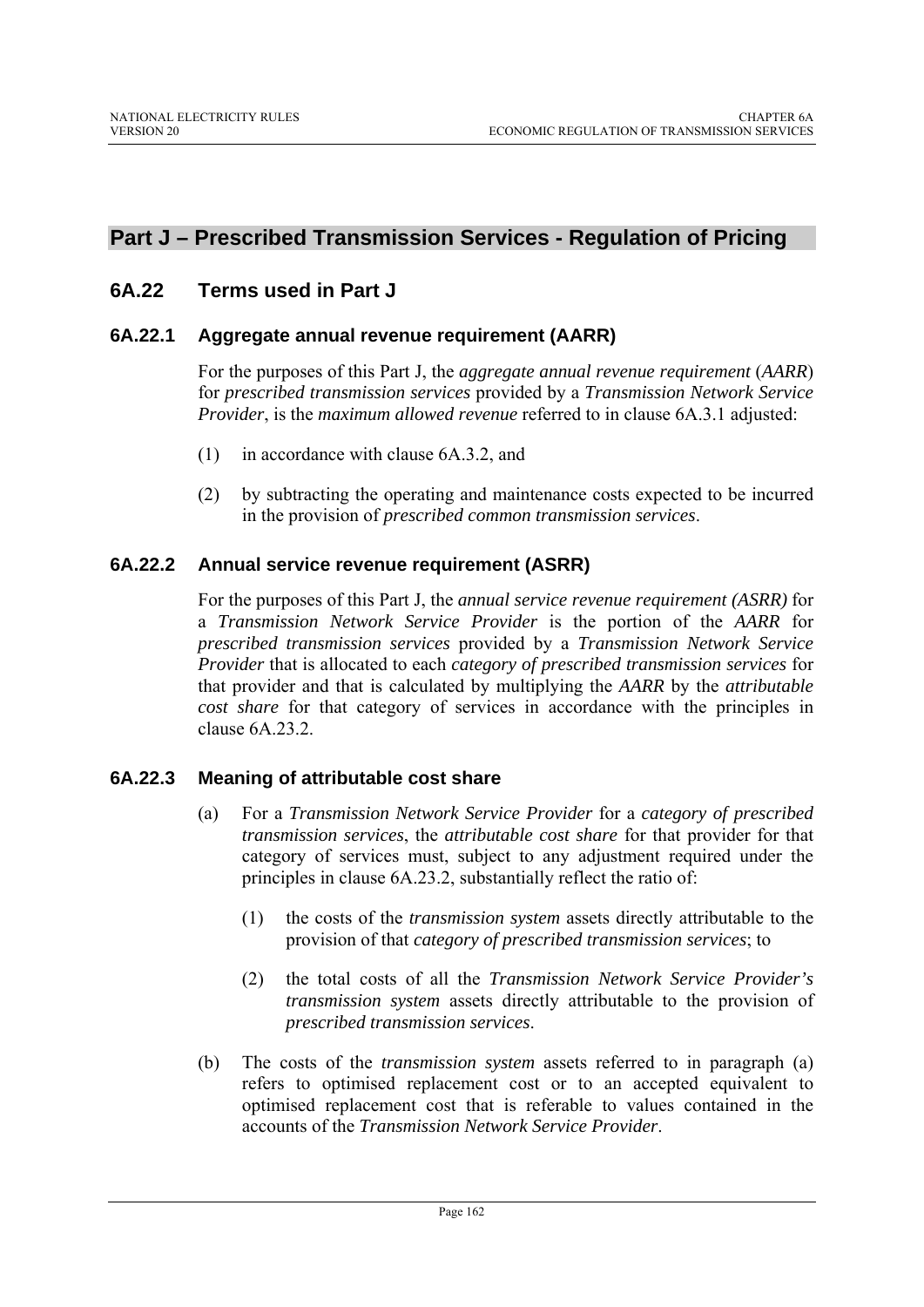#### **6A.22.4 Meaning of attributable connection point cost share**

- (a) For a *Transmission Network Service Provider* for *prescribed entry services*  and *prescribed exit services*, the *attributable connection point cost share* for that provider for each of those categories of services must substantially reflect the ratio of:
	- (1) the costs of the *transmission system* assets directly attributable to the provision of *prescribed entry services* or *prescribed exit services,* respectively, at a *transmission network connection point*; to
	- (2) the total costs of all the *Transmission Network Service Provider's transmission system* assets directly attributable to the provision of *prescribed entry services* or *prescribed exit services*, respectively.
- (b) The costs of the *transmission system* assets referred to in paragraph (a) refers to optimised replacement cost or to an accepted equivalent to optimised replacement cost that is referable to values contained in the accounts of the *Transmission Network Service Provider*.

#### **6A.23 Pricing Principles for Prescribed Transmission Services**

#### **6A.23.1 Introduction**

- (a) This rule 6A.23 sets out the principles that constitute the *Pricing Principles for Prescribed Transmission Services*.
- (b) The *Pricing Principles for Prescribed Transmission Services* are given effect by *pricing methodologies.*

#### **6A.23.2 Principles for the allocation of the AARR to categories of prescribed transmission services**

The *aggregate annual revenue requirement* for *prescribed transmission services*  provided by a *Transmission Network Service Provider* is to be allocated in accordance with the following principles:

- (a) The *AARR* for a *Transmission Network Service Provider* must be allocated to each *category of prescribed transmission services* in accordance with the *attributable cost share* for each such category of services.
- (b) This allocation results in the *annual service revenue requirement* (*ASRR*) for that category of services.
- (c) The allocation of the *AARR* must be such that:
	- (1) every portion of the *AARR* is allocated; and
	- (2) the same portion of the *AARR* is not allocated more than once.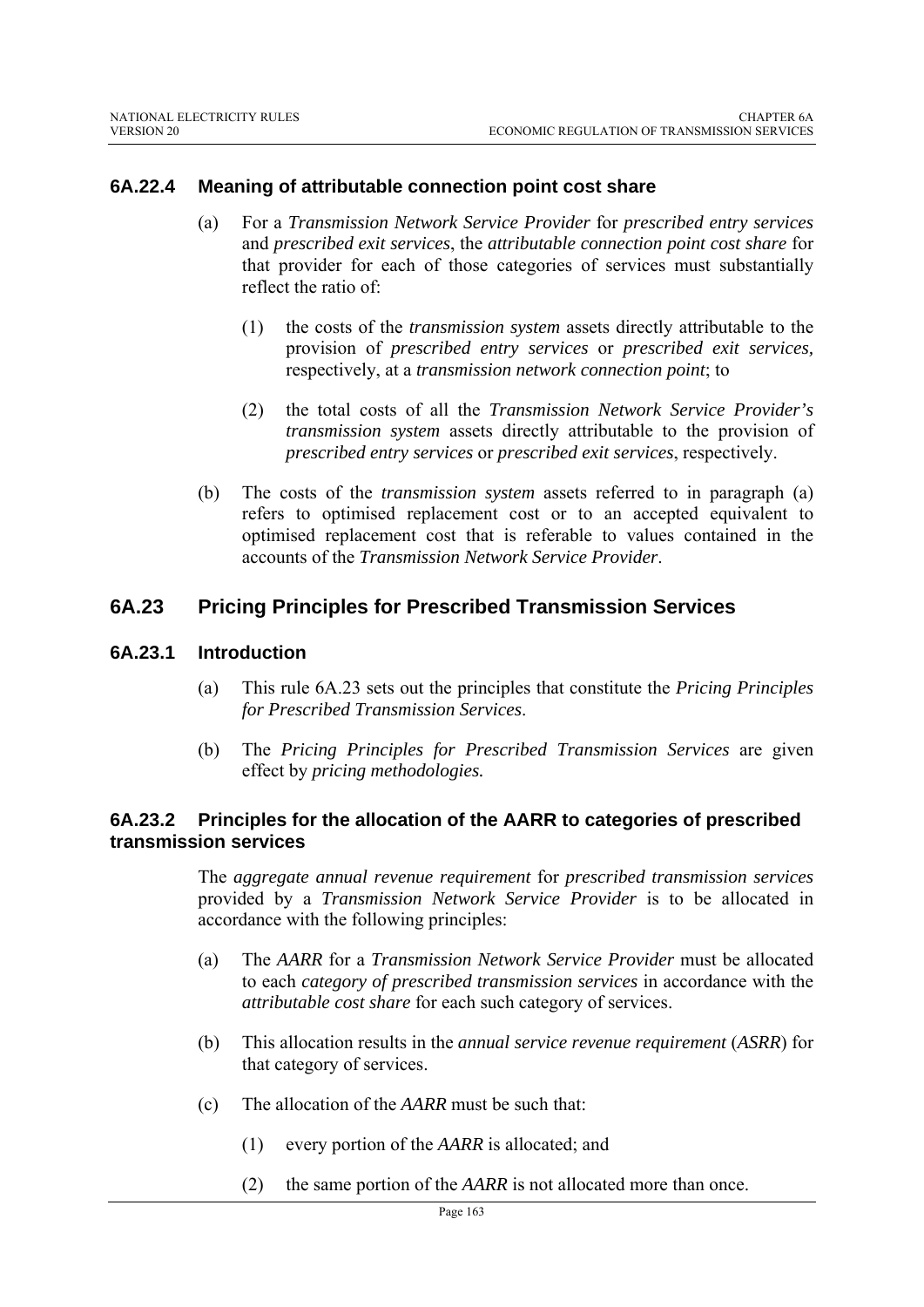- (d) Where, as a result of the application of the *attributable cost share*, a portion of the *AARR* would be attributable to more than one category of *prescribed transmission services,* that *attributable cost share* is to be adjusted and applied such that any costs of a *transmission system* asset that would otherwise be attributed to the provision of more than one category of *prescribed transmission services*, is allocated as follows:
	- (1) to the provision of *prescribed TUOS services*, but only to the extent of the *stand-alone amount* for that *category of prescribed transmission services*;
	- (2) if any portion of the costs of a *transmission system* asset is not allocated to *prescribed TUOS services*, under subparagraph (1), that portion is to be allocated to *prescribed common transmission services,* but only to the extent of the *stand-alone amount* for that *category of prescribed transmission services*;
	- (3) if any portion of the costs of a *transmission system* asset is not attributed to *prescribed transmission services* under subparagraphs (1) and (2), that portion is to be attributed to *prescribed entry services* and *prescribed exit services.*

#### **6A.23.3 Principles for the allocation of the ASRR to transmission network connection points**

The *annual service revenue requirement* for a *Transmission Network Service Provider* for each *category of prescribed transmission services* is to be allocated to each *transmission network connection point* in accordance with the following principles:

- (a) The whole of the *ASRR* for *prescribed entry services* is to be allocated to *transmission network connection points* in accordance with the *attributable connection point cost share* for *prescribed entry services* that are provided by the *Transmission Network Service Provider* at that *connection point*.
- (b) The whole of the *ASRR* for *prescribed exit services* is to be allocated to *transmission network connection points* in accordance with the *attributable connection point cost share* for *prescribed exit services* that are provided by the *Transmission Network Service Provider* at that *connection point*.
- (c) Subject to paragraph (e), the *ASRR* for *prescribed TUOS services* is to be allocated to *transmission network connection points* of *Transmission Customers* in the following manner:
	- (1) a share of the *ASRR* (the **locational component**) is to be adjusted by subtracting the estimated *auction amounts* expected to be distributed to the *Transmission Network Service Provider* under clause 3.18.4 from the *connection points* for each relevant *directional*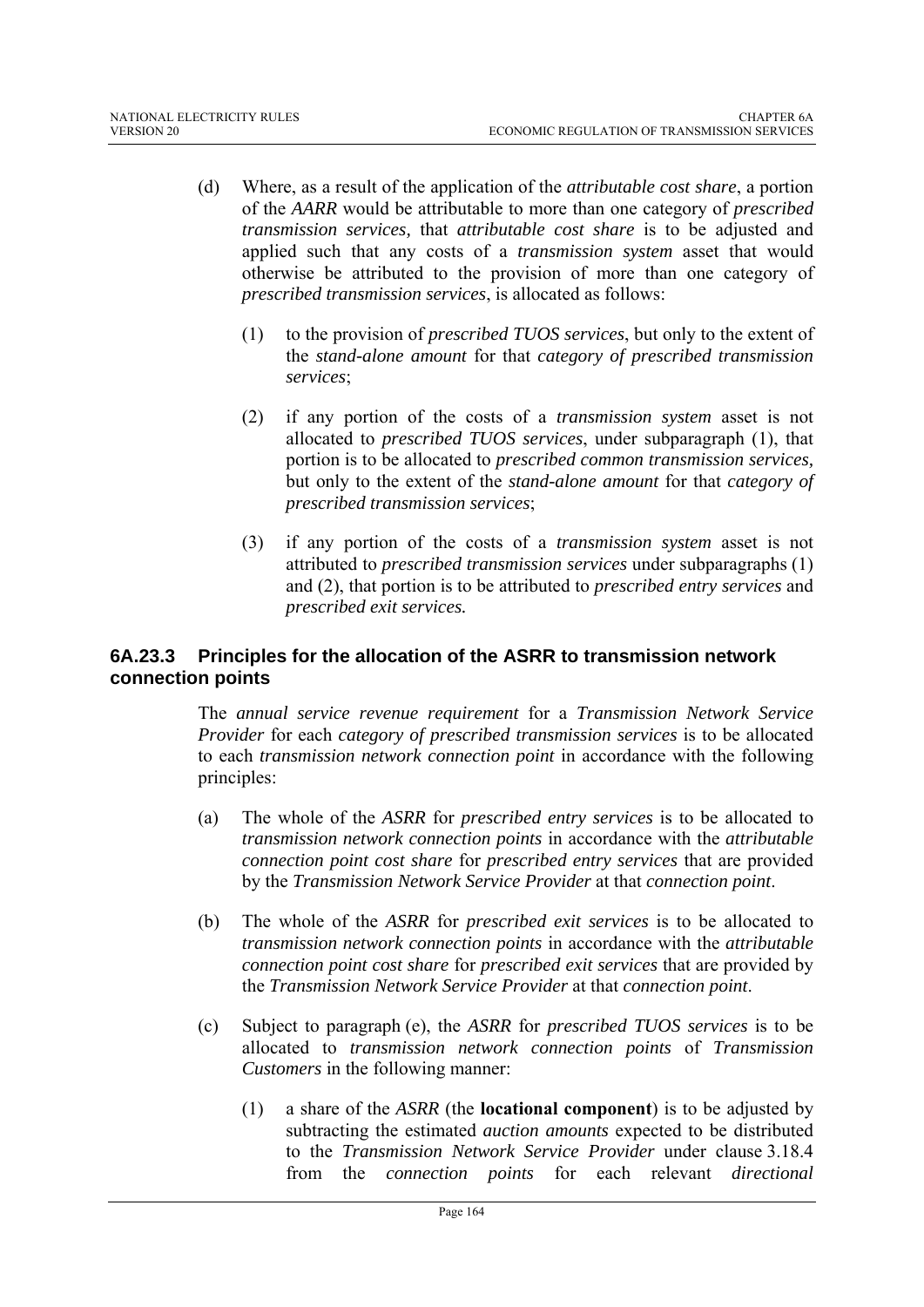*interconnector* and this adjusted share is to be allocated as between such *connection points* on the basis of the estimated proportionate use of the relevant *transmission system* assets by each of those customers, and the *CRNP methodology* and *modified CRNP methodology* represent two permitted means of estimating proportionate use;

- (2) the remainder of the *ASRR* (the **pre-adjusted non-locational component**) is to be adjusted:
	- (i) by subtracting the amount (if any) referred to in paragraph (e);
	- (ii) by subtracting or adding any remaining *settlements residue* (not being *settlements residue* referred to in sub paragraph (1) but including the portion of *settlements residue* due to *intraregional loss factors*) which is expected to be distributed or recovered (as the case may be) to or from the *Transmission Network Service Provider* in accordance with clause 3.6.5(a);
	- (iii) for any *over-recovery amount* or *under-recovery amount*;
	- (iv) for any amount arising as a result of the application of clause 6A.23.4(h) and (i); and
	- (v) for any amount arising as a result of the application of prudent discounts in clause  $6A.26.1(d)-(g)$ ,

(the **adjusted non-locational component**) and this adjusted non-locational component is to be recovered in accordance with clause 6A.23.4.

- (d) The shares of the *ASRR* referred to in paragraph (c) are to be either:
	- (1) a 50% share allocated to the locational component referred to in subparagraph  $(c)(1)$  and a 50% share allocated to the pre-adjusted non-locational component referred to in subparagraph (c)(2); or
	- (2) an alternative allocation to each component, that is based on a reasonable estimate of future *network* utilisation and the likely need for future *transmission* investment, and that has the objective of providing more efficient locational signals to *Market Participants*, *Intending Participants* and end-users.
- (e) If the result of the adjustment referred to in paragraph  $(c)(1)$  would be a negative locational component for the *connection points* of the relevant *directional interconnector* then the locational component will be deemed to be zero and the absolute value of that negative amount is to be subtracted from the pre-adjusted non-locational component under paragraph  $(c)(2)(i)$ .
- (f) The *ASRR* for *prescribed common transmission services* and the operating and maintenance costs incurred in the provision of those services, are to be recovered through prices charged to *Transmission Customer* and *Network*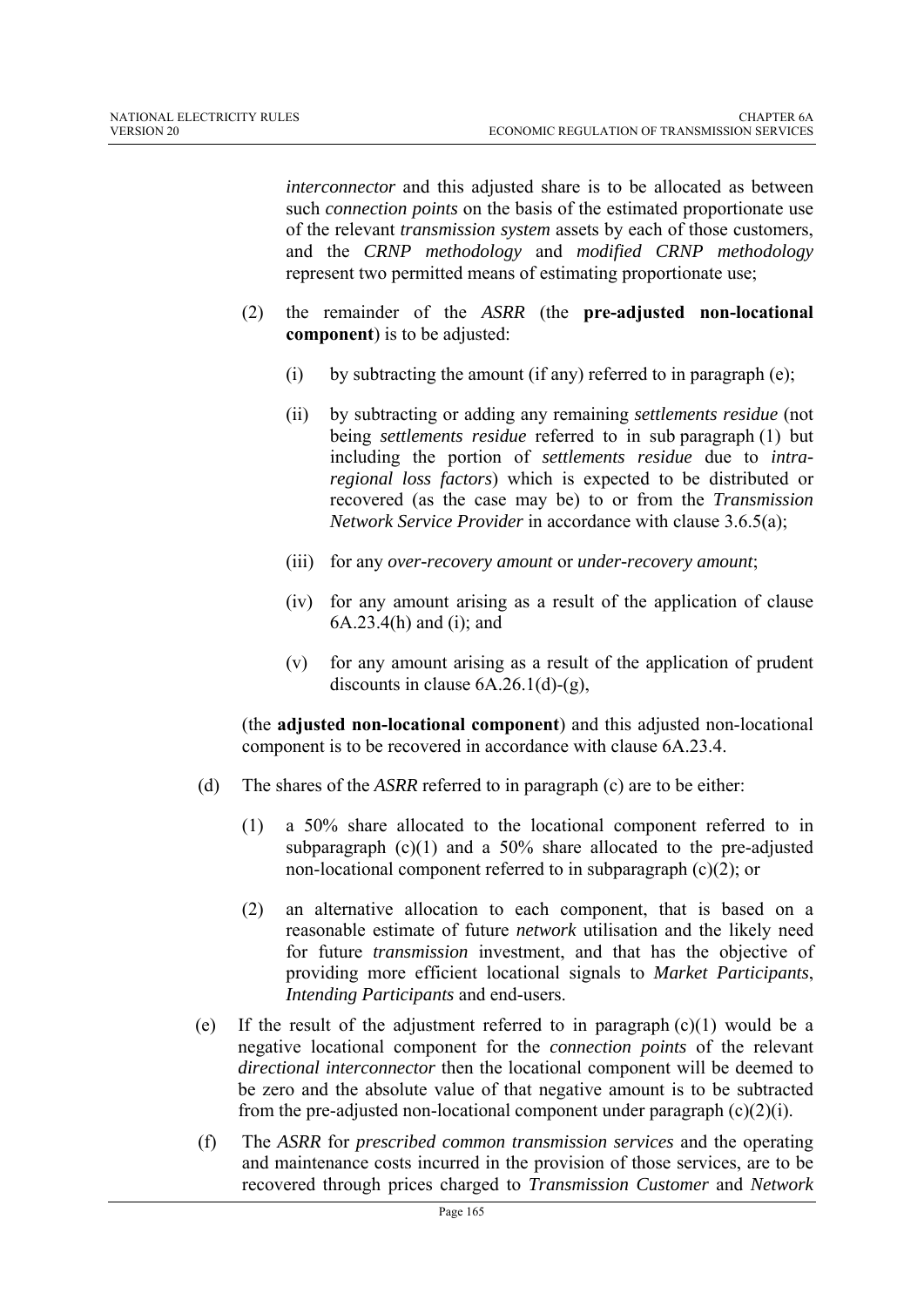*Service Provider transmission network connection points* set in accordance with clause 6A.23.4.

# **6A.23.4 Price structure principles**

- (a) A *Transmission Network Service Provider* is to develop separate prices for the recovery of the *ASRR* in accordance with the principles set out in paragraphs (b)-(i).
- (b) Separate prices are to be developed for each *category of prescribed transmission services*, being:
	- (1) *prescribed entry services*;
	- (2) *prescribed exit services*;
	- (3) *prescribed common transmission services*;
	- (4) *prescribed TUOS services* locational component; and
	- (5) *prescribed TUOS services* the adjusted non-locational component.
- (c) Prices for *prescribed entry services* and *prescribed exit services* must be a fixed annual amount.
- (d) Prices for prescribed common transmission services must be on a postagestamp basis.
- (e) Prices for recovering the locational component of providing prescribed TUOS services must be based on demand at times of greatest utilisation of the transmission network and for which network investment is most likely to be contemplated.
- (f) Subject to paragraphs (g), (h), and (i), prices for recovering the locational component of the ASRR for the provision of prescribed TUOS services must not change by more than 2 per cent per annum compared with the load weighted average price for this component for the relevant region.
- (g) The change in price referred to in paragraph (f) may exceed 2 per cent per annum if, since the last time prices were set:
	- (1) the *load* at the *connection point* has materially changed;
	- (2) in connection with that change, the *Transmission Customer* requested a renegotiation of its *connection agreement* with the *Transmission Network Service Provider*; and
	- (3) the *AER* has approved the change of more than 2 per cent per annum.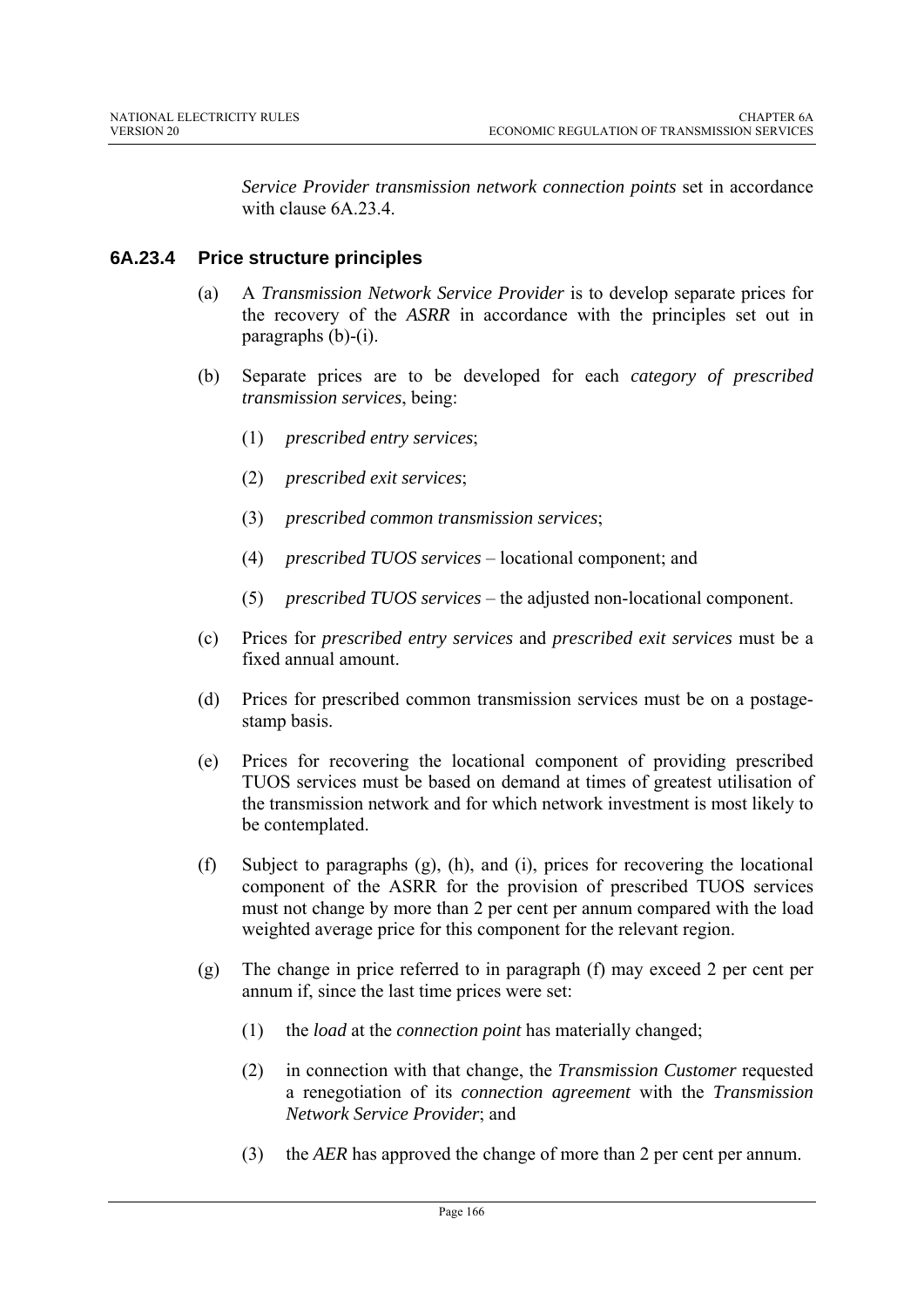- (h) If, in the case of an increase in price, the application of paragraph (f) would result in the under-recovery of part of the locational component of the *ASRR* in charges for *prescribed TUOS services,* any shortfall may be recovered by adjusting upward the charges that would otherwise apply in respect of the adjusted non-locational component of *prescribed TUOS services*.
- (i) If, in the case of a decrease in price, the application of paragraph (f) would result in over-recovery of the locational component of the *ASRR* through charges for *prescribed TUOS services,* any over-recovery must be offset by adjusting downward the charges that would otherwise apply in respect of the adjusted non-locational component of *prescribed TUOS services*.
- (j) Prices for recovering the adjusted non-locational component of *prescribed TUOS services* must be on a *postage-stamp* basis.

# **6A.24 Pricing methodology**

# **6A.24.1 Pricing methodologies generally**

- (a) In making a *transmission determination* under Part E of this Chapter 6A, the *AER* must include a decision to approve a proposed *pricing methodology* as part of that *transmission determination*, in accordance with that Part.
- (b) A *pricing methodology* is a methodology, formula, process or approach that, when applied by a *Transmission Network Service Provider*:
	- (1) allocates the *aggregate annual revenue requirement* for *prescribed transmission services* provided by that provider to:
		- (i) the *categories of prescribed transmission servic*es for that provider; and
		- (ii) *transmission network connection points* of *Transmission Network Users*; and
	- (2) determines the structure of the prices that a *Transmission Network Service Provider* may charge for each of the *categories of prescribed transmission services* for that provider.
- (c) The *pricing methodology* proposed by a *Transmission Network Service Provider* and approved by the *AER* in accordance with Part E of this Chapter 6A must:
	- (1) give effect to and be consistent with the *Pricing Principles for Prescribed Transmission Services*; and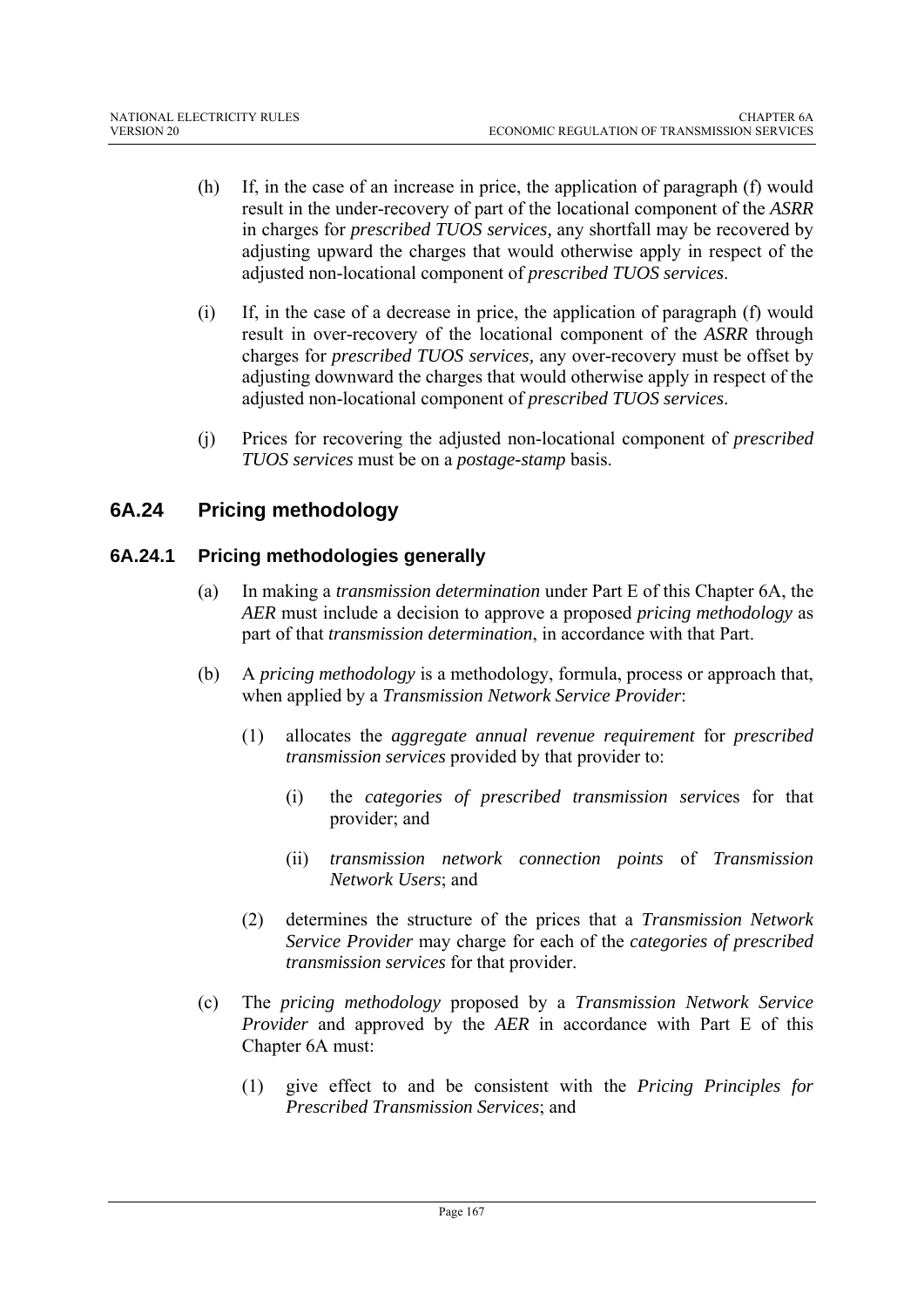- (2) comply with the requirements of, and contain or be accompanied by such information as is required by, the *pricing methodology guidelines* made for that purpose under rule 6A.25.
- (d) A *Transmission Network Service Provider* must comply with the *pricing methodology* approved by the *AER* as part of a *transmission determination*  that applies to that provider, and any other applicable requirements in the *Rules*, when the provider is setting the prices that may be charged for the provision of *prescribed transmission services*.
- (e) Subject to clause 6A.24.3, a *pricing methodology* applies for the duration of the relevant *regulatory control period*.
- (f) Subject to rule 6A.15, a *pricing methodology* may not be amended during the *regulatory control period*.

## **6A.24.2 Publication of pricing methodology and transmission network prices**

A *Transmission Network Service Provider* must *publish*:

- (a) a current copy of its *pricing methodology* on its website; and
- (b) the prices for each of the *categories of prescribed transmission services* to apply for the following *financial year*, by 15 May each year for the purposes of determining *distribution service* prices.

## **6A.24.3 Basis for setting prices pending approval of pricing methodology**

- (a) This clause 6A.24.3 applies where:
	- (1) a *Transmission Network Service Provider* has submitted or resubmitted a proposed *pricing methodology* to the *AER* under clause 6A.10.1, 6A.11.2 or 6A.12.3;
	- (2) the *AER* has not made a final decision approving or amending that methodology under rule 6A.13 by a date that is 3 months prior to the commencement of the first *financial year* that a methodology referred to in subparagraph (1) would, if approved, apply (the **first pricing year**); and
	- (3) the provider is reasonably required to commence the process of setting prices for the first pricing year.
- (b) Despite clause 6A.24.1(d), a *Transmission Network Service Provider* must set prices for the first pricing year in accordance with:
	- (1) in the case where the *AER* has made a draft decision in which it proposes to approve a proposed *pricing methodology* - that proposed *pricing methodology*;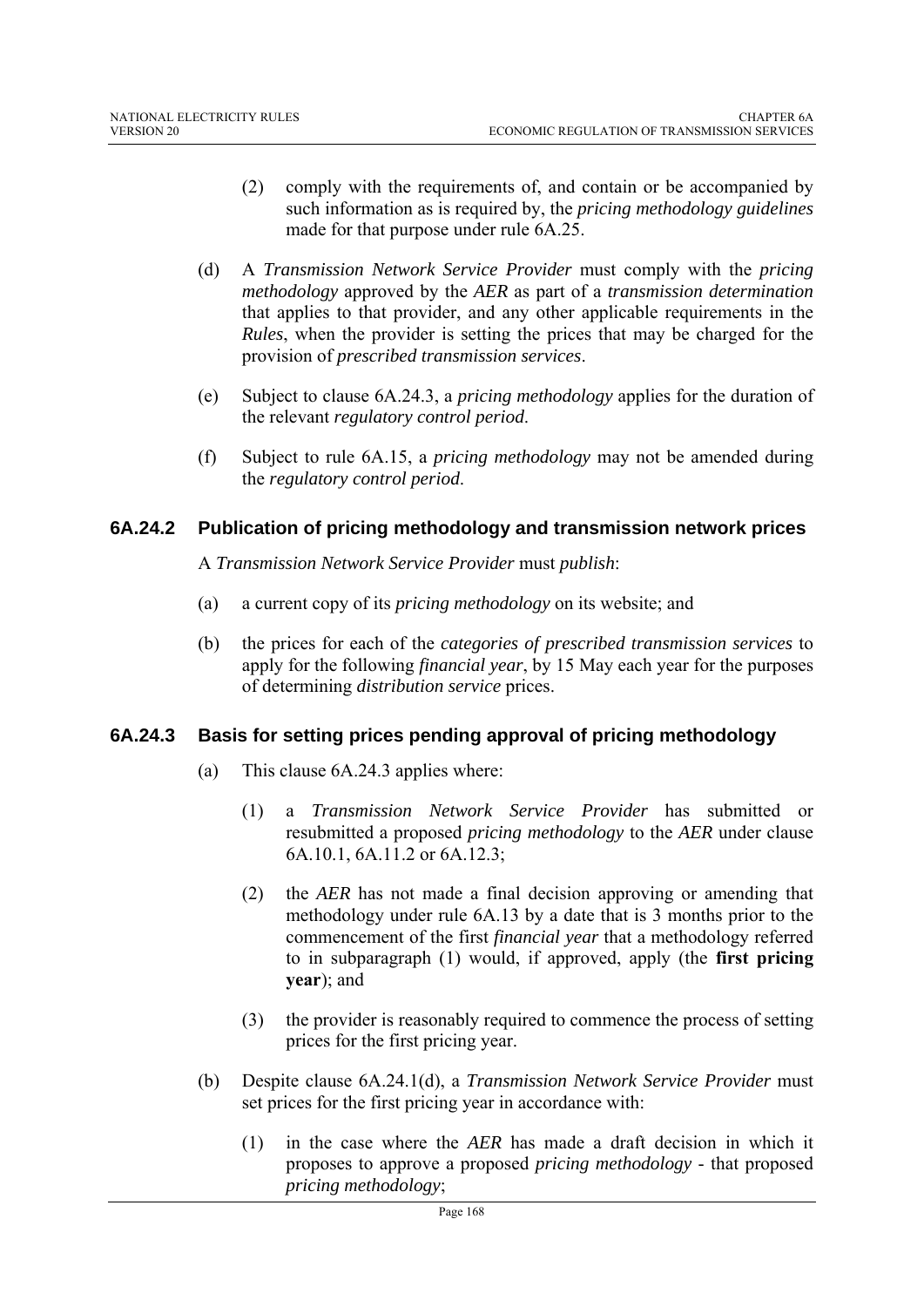- (2) if subparagraph (1) does not apply, the *pricing methodology* most recently approved for that *Transmission Network Service Provider*  prior to the proposed *pricing methodology* referred to in subparagraph  $(a)(1)$ ;
- (3) if there is no previously approved *pricing methodology* for that *Transmission Network Service Provider,* the previous method used by the *Transmission Network Service Provider* to establish prices, however determined, must be used in place of an approved *pricing methodology*.
- (c) Despite the *AER* subsequently approving a *pricing methodology* for a *Transmission Network Service Provider*:
	- (1) the approved *pricing methodology* applies to the setting of prices for the year after the first pricing year and for the remainder of the relevant *regulatory control period;* and
	- (2) the provider is not required to adjust, reverse or recompense any amounts to *Transmission Network Users* or their customers in connection with charges for services established pursuant to this clause 6A.24.3.

# **6A.25 Pricing methodology guidelines for prescribed transmission services**

## **6A.25.1 Making and amending of pricing methodology guidelines**

- (a) The *AER* must, in accordance with the *transmission consultation procedures*, make guidelines (the *pricing methodology guidelines*) relating to the preparation by a *Transmission Network Service Provider* of a proposed *pricing methodology*.
- (b) The *pricing methodology guidelines*:
	- (1) must give effect to, and be consistent with, the *Pricing Principles for Prescribed Transmission Services*;
	- (2) may be amended or replaced by the *AER* from time to time in accordance with the *transmission consultation procedures*; and
	- (3) must be *published* by the *AER*.
- (c) The *AER* must develop and publish the first *pricing methodology guidelines*  by 31 October 2007 and there must be *pricing methodology guidelines* in force at all times after that date.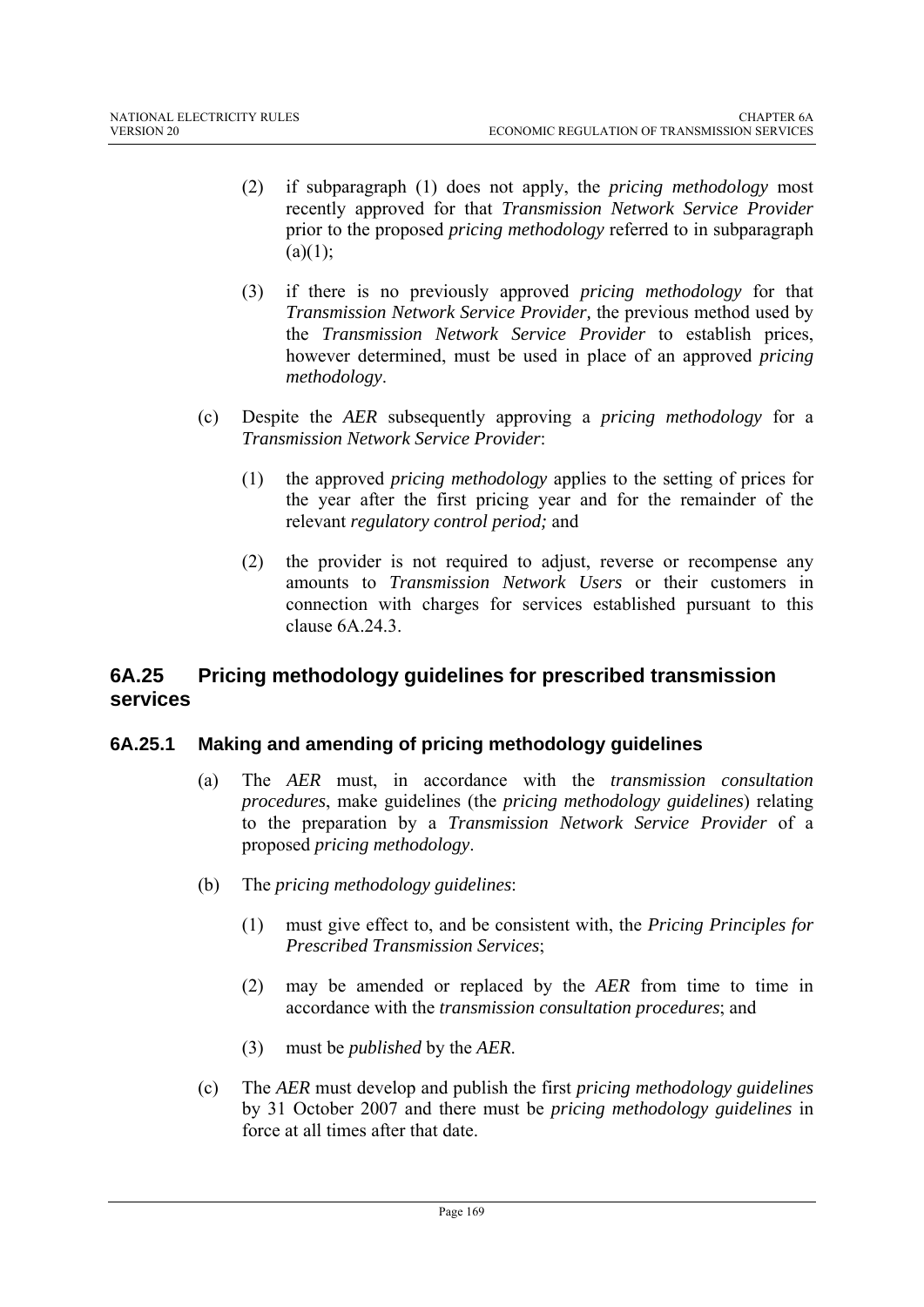(d) In the event of an inconsistency between the *Rules* and the *pricing methodology guidelines*, the *Rules* prevail to the extent of that inconsistency.

# **6A.25.2 Contents of pricing methodology guidelines**

The *pricing methodology guidelines* must specify or clarify:

- (a) the information that is to accompany a proposed *pricing methodology* being information that is necessary to allow the *AER* to form a view as to whether the proposed methodology is consistent with and gives effect to, the *Pricing Principles for Prescribed Transmission Services* and the requirements of this Part J;
- (b) permitted pricing structures for recovery of the locational component of providing *prescribed TUOS services* under clause 6A.23.4(e), having regard to:
	- (1) the desirability of consistent pricing structures across the *NEM*; and
	- (2) the role of pricing structures in signaling efficient investment decisions and *network* utilisation decisions;
- (c) in relation to prices set on a *postage-stamp* basis, permissible postage stamping structures for the prices for *prescribed common transmission services* and the recovery of the adjusted non-locational component of providing *prescribed TUOS services* having regard to;
	- (1) the desirability of a consistent approach across the *NEM,* particularly for *Transmission Customers* that have operations in multiple *participating jurisdictions*; and
	- (2) the desirability of signaling to actual and potential *Transmission Network Users* efficient investment decisions and *network* utilisation decisions.
- (d) the types of *transmission system assets* that are directly attributable to each *category of prescribed transmission services*, having regard to the desirability of consistency of cost allocation across the *NEM*; and
- (e) those parts (if any) of a proposed *pricing methodology* or the information accompanying it, that will not be publicly disclosed without the consent of the *Transmission Network Service Provider*.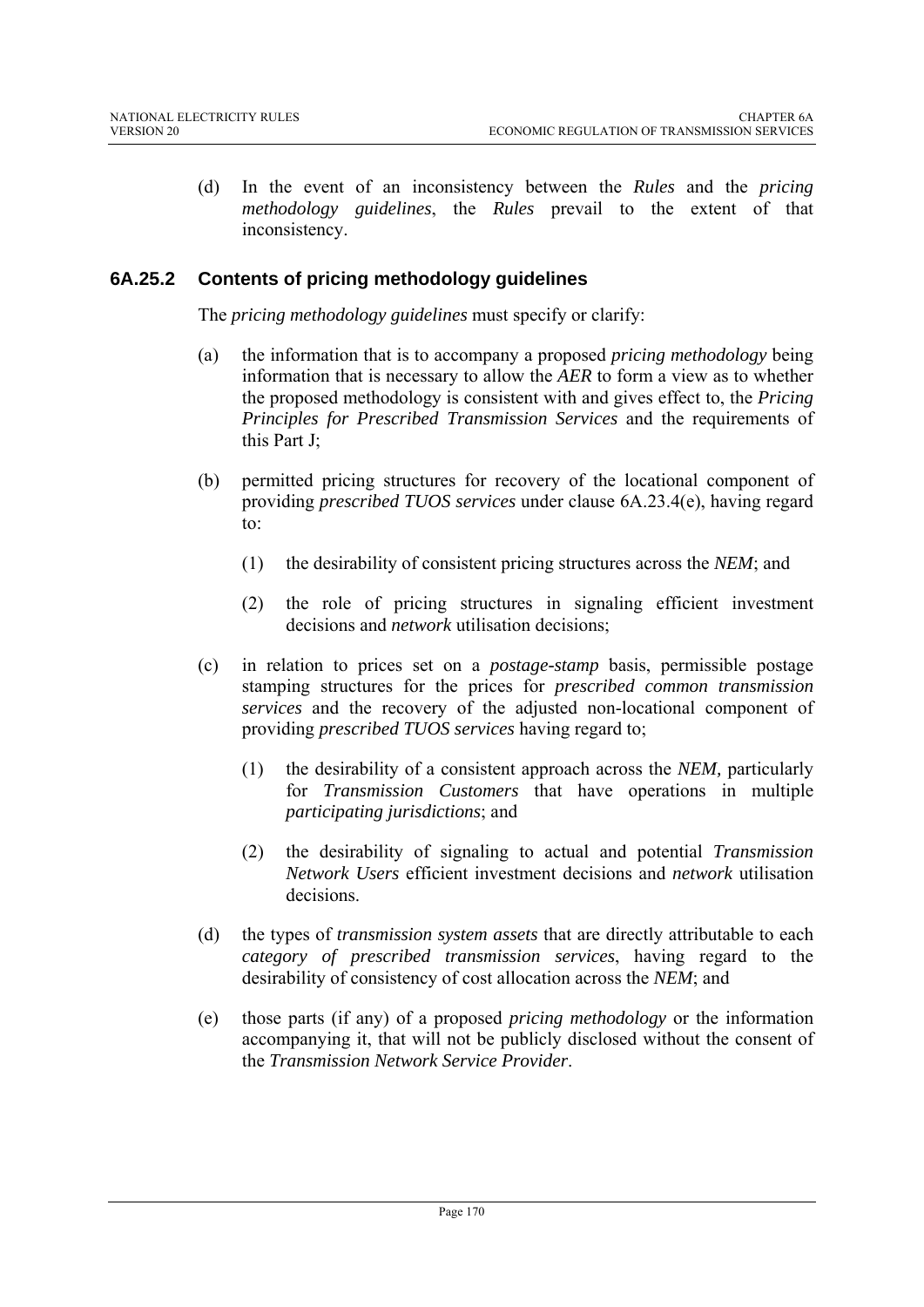# **6A.26 Prudent discounts**

#### **6A.26.1 Agreements for prudent discounts for prescribed transmission services**

- (a) Subject to this clause 6A.26.1, the prices for *prescribed transmission services* that are determined in accordance with the *pricing methodology* of a *Transmission Network Service Provider*, are the maximum prices that a provider is entitled to charge for the provision of the relevant *prescribed transmission services*.
- (b) A *Transmission Network Service Provider* may, but is not required to, agree with a *Transmission Customer* (the **beneficiary**) to charge lower prices for *prescribed TUOS services* and *prescribed common transmission services* provided to that beneficiary, than the prices determined in accordance with the provider's *pricing methodology*.
- (c) Where a *Transmission Customer* requests a *Transmission Network Service Provider* to charge that user reduced charges for *prescribed TUOS services*  or *prescribed common transmission services* (**reduced charges**), the *Transmission Network Service Provider* must negotiate in good faith.
- (d) Subject to this clause 6A.26.1, a *Transmission Network Service Provider* that agrees to charge a beneficiary reduced charges**,** may recover the difference between the revenue that would be recovered by the application of the maximum prices referred to in paragraph (a) and the reduced charges (the **discount amount**) from either or both charges:
	- (1) to other *Transmission Customers* for the adjusted non-locational component of *prescribed TUOS services;* and
	- (2) for *prescribed common transmission services,*

in accordance with the provider's *pricing methodology*.

- (e) A *Transmission Network Service Provider* may recover up to 70 per cent of a discount amount through the charges referred to in subparagraphs  $(d)(1)$ and (2).
- (f) A Transmission Network Service Provider may recover greater than 70 percent of the discount amount if:
	- (1) the discount amount is no larger than that necessary to prevent the charges referred to in subparagraphs  $(d)(1)$  and  $(2)$  altering the beneficiary's behaviour to the point of adopting the most attractive alternative in place of the course of action the beneficiary would have adopted if no such charges were levied; and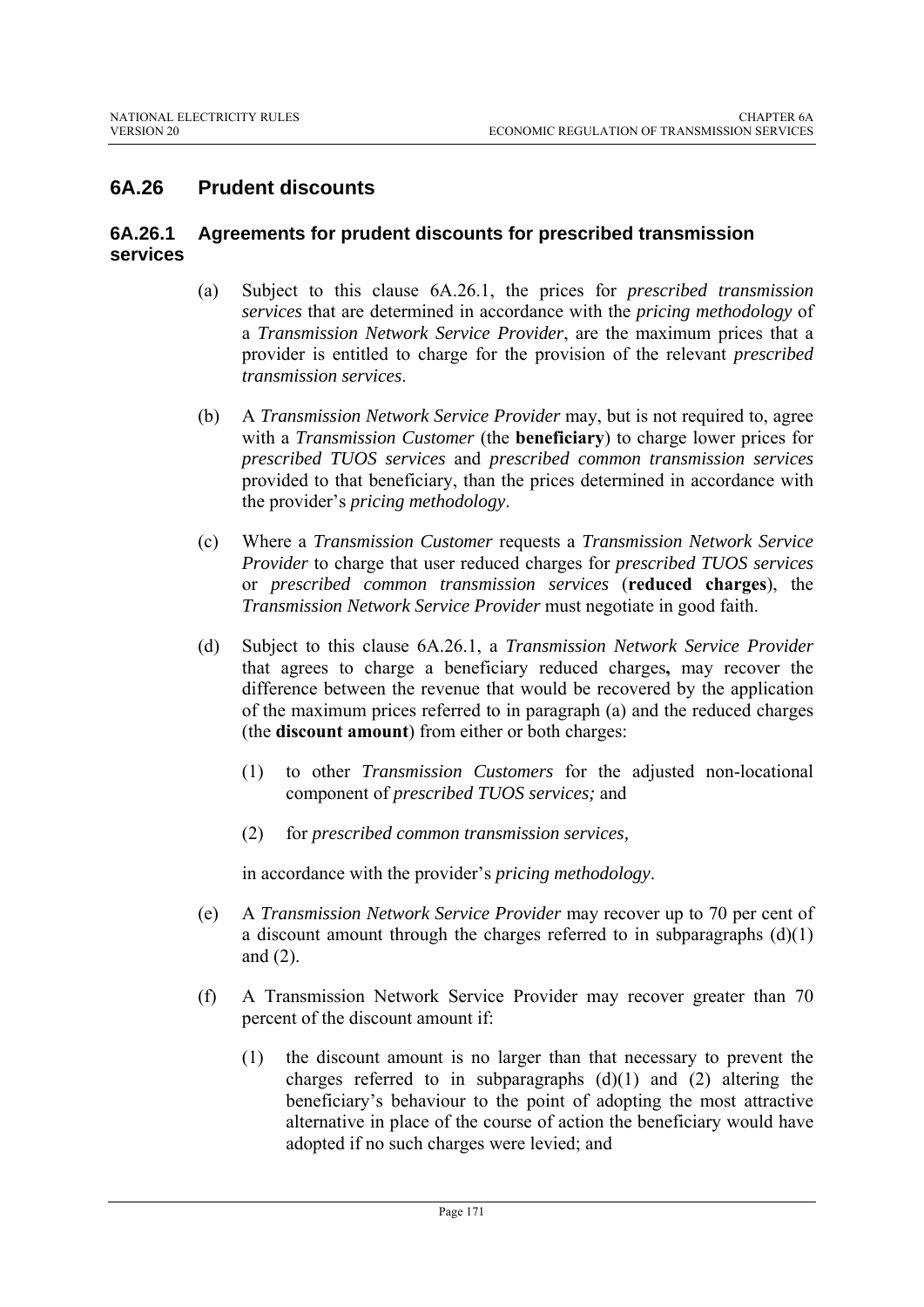- (2) the giving of the discount would not place other customers of the *Transmission Network Service Provider* in a worse position than if the discount was not offered.
- (g) Where for any reason the *Transmission Network Service Provider* does not recover the proportion of a discount amount that the provider is entitled to recover from other *Transmission Customers* under this clause in the *financial year* in which the reduced charges apply, the *Transmission Network Service Provider* may recover the difference through the charges for the adjusted non-locational component of *prescribed TUOS services* to apply in a subsequent *financial year*, in accordance with the provider's *pricing methodology*.

# **6A.26.2 Application to AER for approval of proposed prudent discount amounts**

- (a) This clause applies where a *Transmission Network Service Provider* has agreed or proposes to agree, to reduced charges in accordance with clause 6A.26.1 and seeks to recover greater than 70 per cent of the discount amount through the charges referred to in clause 6A.26.1(d) to its other *Transmission Customers* (the **proposed recovery amount**).
- (b) A *Transmission Network Service Provider* may apply to the *AER* for approval to recover the proposed recovery amount.
- (c) A *Transmission Network Service Provider* seeking approval must submit to the *AER* a written application in accordance with any relevant requirements of the *information guidelines* in force under clause 6A.17.2.
- (d) If the *AER* determines that the requirements of clause 6A.26.1(f) are satisfied, the *AER* may approve the recovery of the proposed recovery amount, taking into account the matters referred to in paragraph (i).
- (e) If the *AER* determines that the requirements of clause 6A.26.1(f) are not satisfied, the *AER* may refuse the recovery of the proposed recovery amount, and must set out its reasons.
- (f) If the *AER* does not make a decision referred to in paragraph (d) or (e) within 60 *business days* from the date it receives the *Transmission Network Service Provider's* application and accompanying evidence under paragraph (c), then, on the expiry of that period, the *AER* is taken to have approved the recovery of the proposed recovery amount.
- (g) A *Transmission Network Service Provider* must provide the *AER* with such information as the *AER* requires for the purpose of making a determination under paragraphs (d) or (e) within the time specified by the *AER* in a notice provided to the provider by the *AER* for that purpose.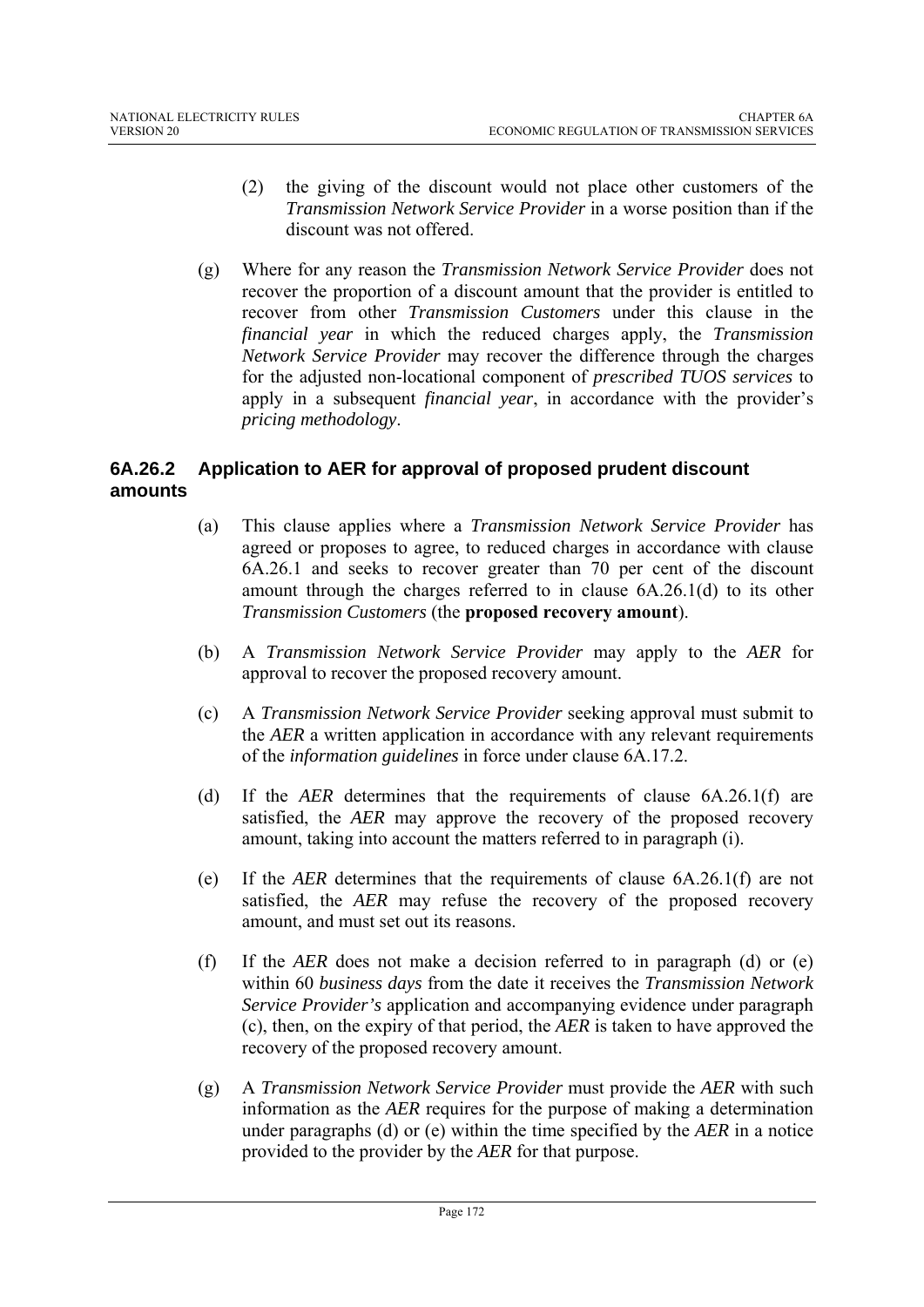#### **Consultation**

(h) Before making a determination under paragraph (d) or (e), the *AER* may consult with the relevant *Transmission Network Service Provider* and such other persons as the *AER* considers appropriate, on any matters arising out of an application to recover a proposed recovery amount as the *AER* considers appropriate.

#### **Relevant factors**

- (i) In making a determination under paragraph (d) or (e), the *AER* must take into account:
	- (1) the matters and proposals set out in the application referred to in paragraph (c);
	- (2) the requirements of clause 6A.26.1(f); and
	- (3) any other factors the *AER* considers relevant.
- (j) If the *AER* approves or is taken to approve recovery of the proposed recovery amount under paragraph (d) or (f), that approval is valid so long as the agreement between the *Transmission Network Service Provider* and the *Transmission Customer* remains in effect and its terms are not renegotiated, except where the *Transmission Network Service Provider* has provided information in its application that was materially false or misleading.
- (k) Where a *Transmission Network Service Provider* agrees to charge reduced charges in accordance with clause 6A.26.1, and no approval is granted under this clause 6A.26.2, the *AER* must review the discount amount in the course of making a subsequent *revenue determination* for that provider, and if the recovery of any part of the discount amount does not comply with clause 6A.26.1(f), the *AER* may adjust (with interest) the *total revenue cap* of the *Transmission Network Service Provider* for the following *regulatory control period* in respect of the total amount that has been earned by the *Transmission Network Service Provider* and does not satisfy the requirements under the *Rules*.

# **6A.27 Billing Process**

This rule describes the manner in which *Transmission Network Users* are billed for *prescribed transmission services* and how payments for those services are made.

#### **6A.27.1 Billing for prescribed transmission services**

(a) For each *connection point* on its *transmission networks*, a *Transmission Network Service Provider* must calculate the *transmission service* charges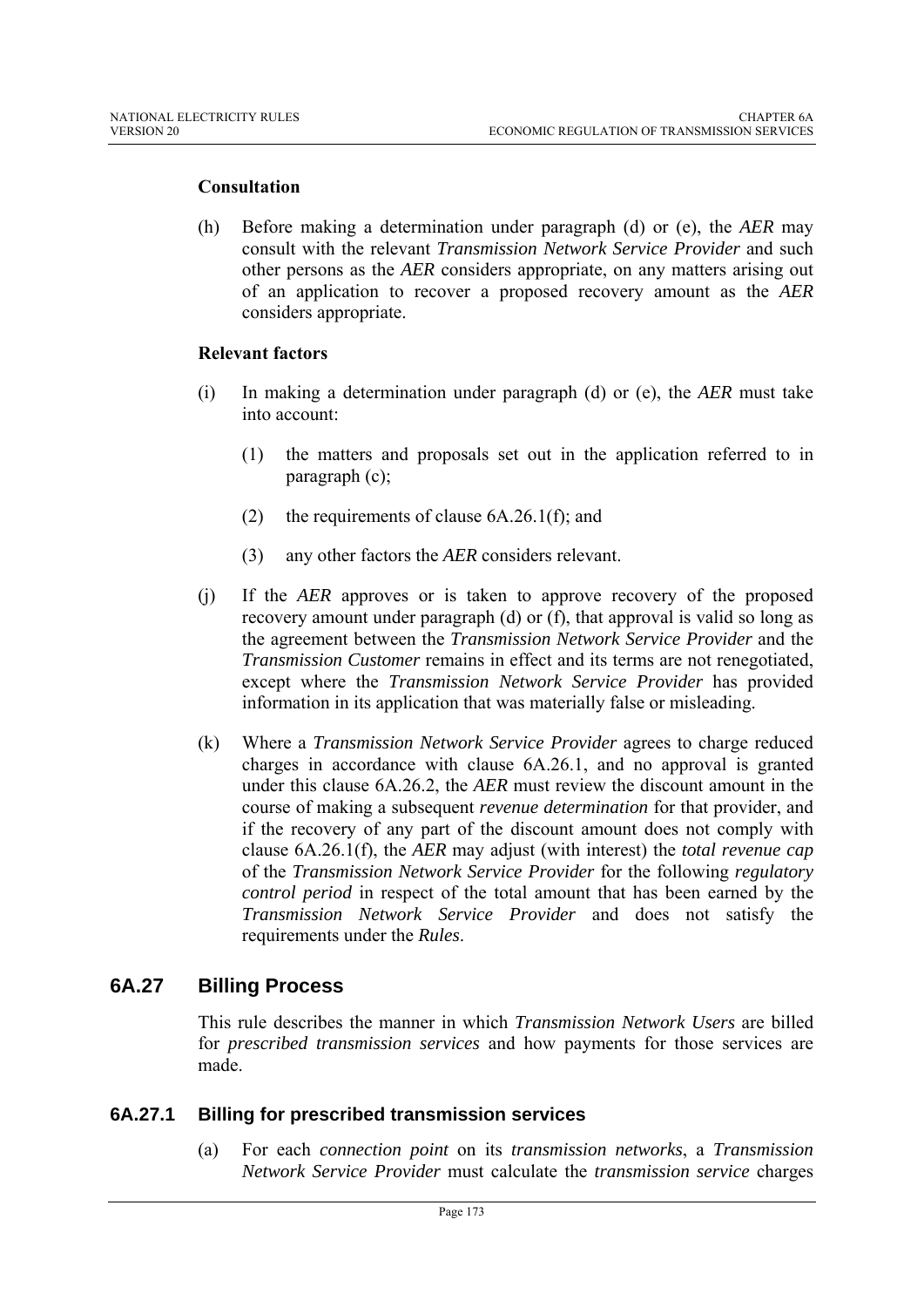payable by *Transmission Network Users* in accordance with the *transmission service* prices published under clause 6A.24.2.

- (b) A *Transmission Network Service Provider* must issue a bill to *Transmission Network Users* for *prescribed transmission services*.
- (c) Where the billing for a particular *financial year* is based on quantities which are undefined until after the commencement of the *financial year*, charges must be estimated from the previous year's billing quantities with a reconciliation to be made when the actual billing quantities are known and, where the previous year's billing quantities are unavailable or no longer suitable, nominated quantities may be used as agreed between the parties.
- (d) Where charges are to be determined for *prescribed transmission services* from *metering data*, these charges must be based on kW or kWh obtained from the *metering data* managed by *NEMMCO*.

## **6A.27.2 Minimum information to be provided in network service bills**

- (a) The following is the minimum information that must be provided with a bill for a *connection point* issued by a *Transmission Network Service Provider* directly to a *Transmission Network User*:
	- (1) the *connection point* identifier;
	- (2) the dates on which the *billing period* starts and ends;
	- (3) the identifier of the published *transmission service* price from which the *connection point* charges are calculated;
	- (4) measured quantities, billed quantities, agreed quantities, prices and amounts charged for each component of the total *transmission service* account.
- (b) In addition to the minimum information requirements set out in paragraph (a), a bill for a *connection point* issued by a *Transmission Network Service Provider* directly to a *Transmission Customer* must separately identify, for the total amount levied in relation to *prescribed TUOS services* in the *billing period* for that *connection point* each of the following components:
	- (1) charges for the locational and the adjusted non-locational component of *prescribed TUOS services*;
	- (2) charges for *prescribed common transmission services.*

## **6A.27.3 Obligation to pay charges for prescribed transmission services**

A *Transmission Network User* must pay charges for *prescribed transmission services* properly charged to it and billed in accordance with the *pricing*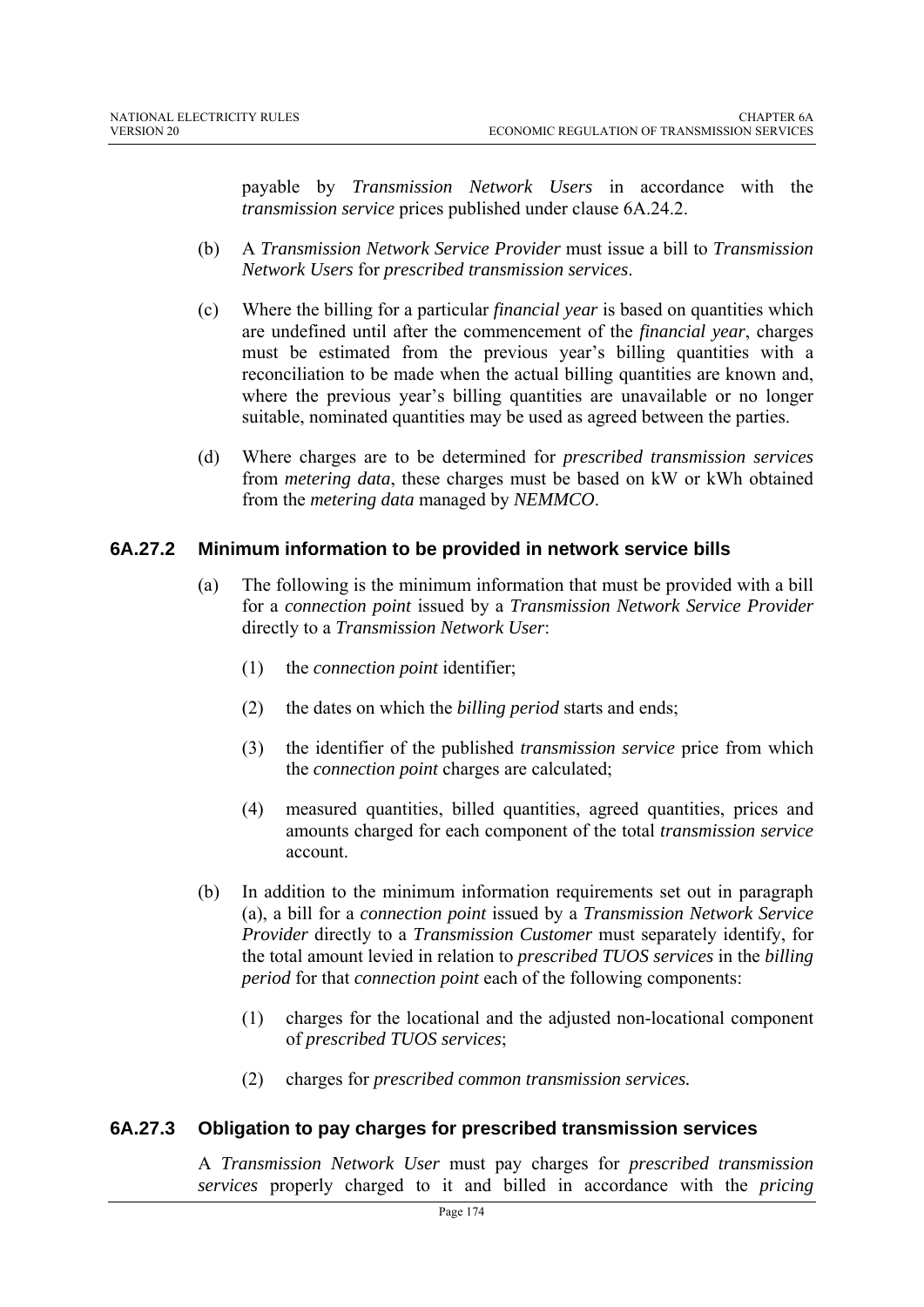*methodology* of the relevant *Transmission Network Service Provider* by the date specified in the bill.

# **6A.27.4 Payments between Transmission Network Service Providers**

- (a) Each *Transmission Network Service Provider* must pay to each other relevant *Transmission Network Service Provider* the revenue which is estimated to be collected during the following year by the first provider as charges for *prescribed transmission services* for the use of *transmission systems* owned by those other *Transmission Network Service Providers*.
- (b) Payments to be made between *Transmission Network Service Providers* within a *region* under paragraph (a) must be determined by the *Coordinating Network Service Provider* for that *region*.
- (c) Financial transfers payable under this clause  $6A.27.4$  must be paid in equal monthly instalments.

# **6A.27.5 Calculation of financial transfers between Transmission Network Service Providers**

- (a) If the *prescribed transmission use of system* revenue allocation and price and charge calculation under the *pricing methodology* of a *Transmission Network Service Provider* result in the allocation of some of a provider's revenue to a *Transmission Customer* in relation to a *connection point* with another *Network Service Provider* then financial transfers between *Network Service Providers* must be made in accordance with paragraph (b).
- (b) Financial transfers referred to in paragraph (a) must be determined by the *Co-ordinating Network Service Provider* as a fixed annual amount for the next *financial year*. The *survey period* for this allocation is the most recent full *financial year* for which operating data is available.

# **6A.28 Prudential Requirements**

This rule sets out the arrangements by which *Transmission Network Service Providers* may minimise financial risks associated with investment in *transmission network* assets.

## **6A.28.1 Prudential Requirements for prescribed transmission services**

A *Transmission Network Service Provider* may require a *Transmission Network User* to establish prudential requirements for either or both *connection services*  and *transmission use of system services.* These prudential requirements may take the form of, but need not be limited to, capital contributions, pre-payments or financial guarantees.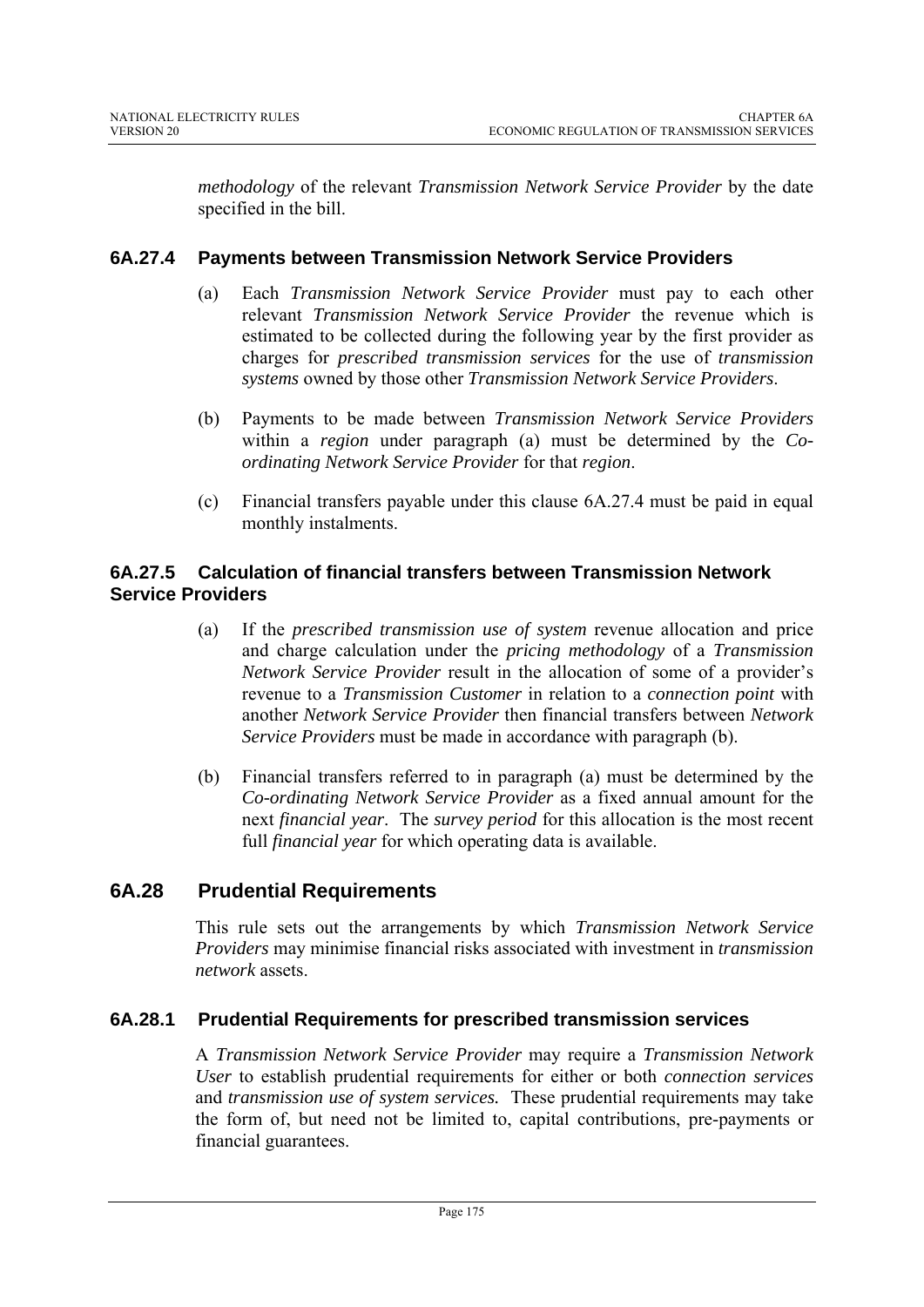#### **6A.28.2 Capital contribution or prepayment for a specific asset**

Where the *Transmission Network Service Provider* is required to construct specific assets to provide *connection service* or *transmission use of system service* to a *Transmission Network User*, the provider may require that user to make a capital contribution or prepayment for all or part of the cost of the new assets installed and any contribution made must be taken into account in the determination of *transmission service* prices applicable to that user*.*

#### **6A.28.3 Treatment of past capital contributions**

- (a) The treatment of capital contributions for *connection service* and/or *transmission use of system service* made prior to 13 December 1998, by *Transmission Network Users* must be in accordance with any contractual arrangements with the relevant *Transmission Network Service Providers* applicable at that time.
- (b) Where contractual arrangements referred to in paragraph (a) are not in place, the treatment of past capital contributions for *connection service* and/or *transmission use of system service* must be negotiated by the *Transmission Network Service Provider* and the *Transmission Network User*  and, if a dispute arises and cannot be resolved, the matter must be referred to the *AER*.

## **6A.29 Multiple Transmission Network Service Providers**

#### **6A.29.1 Multiple Transmission Network Service Providers within a region**

- (a) If *prescribed transmission services* within a *region* are provided by more than one *Transmission Network Service Provider*, the providers within that *region* (the **appointing providers)** must appoint a *Co-ordinating Network Service Provider* who is responsible for the allocation of all relevant *AARR*  within that *region*, in accordance with this Part J.
- (b) Each *Transmission Network Service Provider* must determine the *AARR* for its own *transmission system* assets which are used to provide *prescribed transmission services* within each *region*.
- (c) To make the allocation referred to in paragraph (a), the *Co-ordinating Network Service Provider* must use the total *AARR* of all *Transmission Network Service Providers* providing *prescribed transmission services* within the relevant *region*.
- (d) The *Co-ordinating Network Service Provider* is responsible for making the allocation referred to in paragraph (a), in accordance with its *pricing methodology*, in relation to *Transmission Network Users'* and *Transmission Network Service Providers' transmission network connection points* located within the *region* and an appointing provider is not required to address the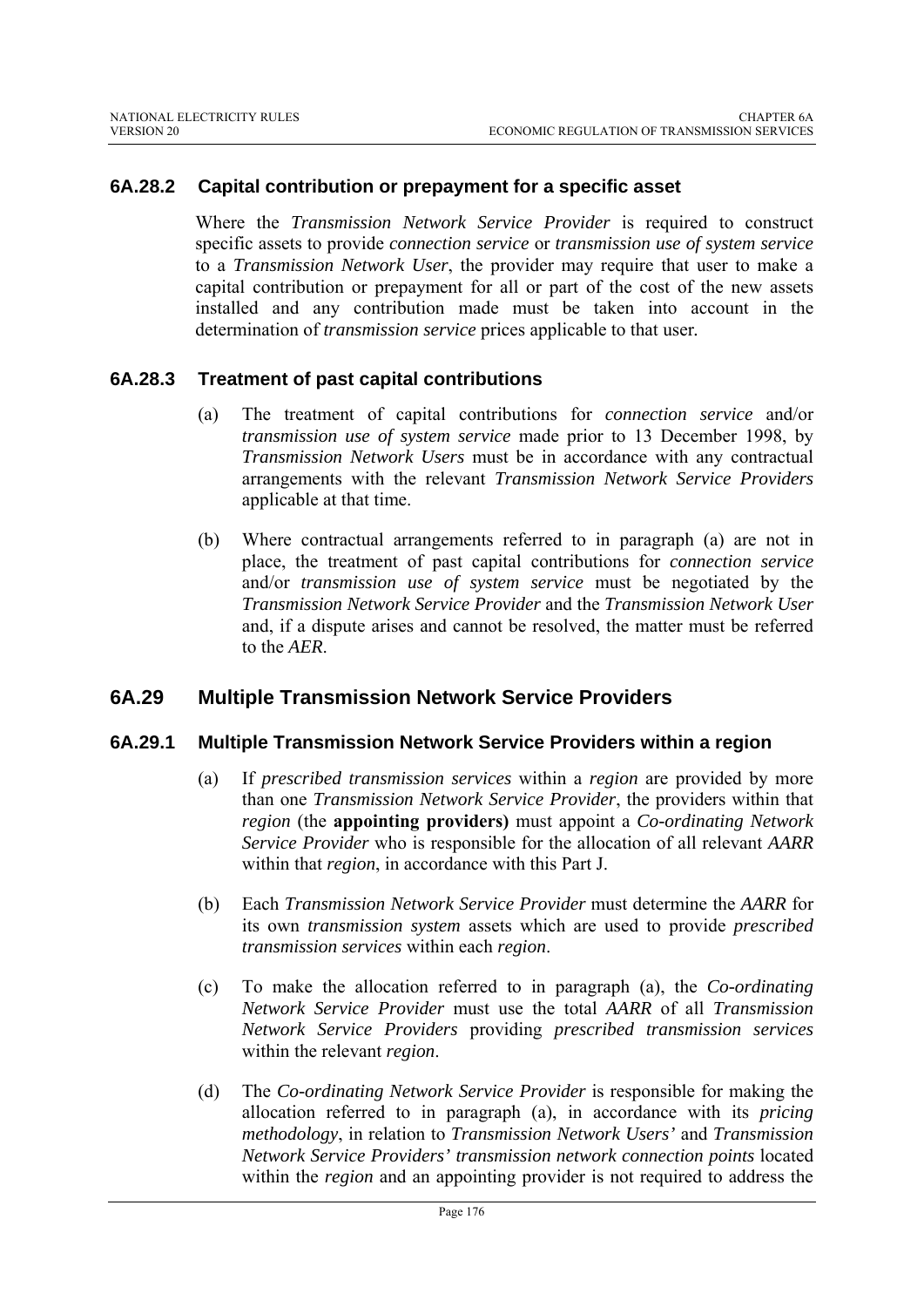matters specified in rule 6A.24.1(b)(1) when preparing its *pricing methodology*.

- (e) Each *Transmission Network Service Provider* within a *region* must promptly provide information reasonably requested by the *Co-ordinating Network Service Provider* for that *region* to enable the proper performance of the coordination function.
- (f) The *Co-ordinating Network Service Provider* must provide sufficient information to an appointing provider to enable that provider:
	- (1) to understand the basis for the allocation referred to in paragraphs (a) and (d); and
	- (2) to prepare its *pricing methodology* and replicate the pricing allocation.

# **6A.29.2 Single Transmission Network Service Provider within a region**

If *prescribed transmission services* within a *region* are provided by only one *Transmission Network Service Provider,* that provider is responsible for allocation of the *AARR* within that *region* and must liaise with the *Transmission Network Service Provider* similarly responsible in any other *interconnected regions.*

## **6A.29.3 Allocation over several regions**

- (a) The *Transmission Network Service Providers* responsible for the allocation of the *AARR* within a *region* may agree with one or more other such providers for *interconnected regions* to undertake the allocations of *AARR*  as one allocation over all of those *regions*.
- (b) To make an allocation over several *regions*, the sum of the *AARR* of all *Transmission Network Service Providers* providing *prescribed transmission services* within those *regions* must be used.

**Part KCommercial arbitration for disputes about terms and conditions of access for prescribed and negotiated transmission services** 

# **6A.30 Commercial arbitration for prescribed and negotiated transmission services**

This Part K applies to any dispute which may arise between a *Transmission Network Service Provider* (a provider) and a *Service Applicant* (an applicant) as to *terms and conditions of access* as referred to in clause 6A.1.2, for the provision of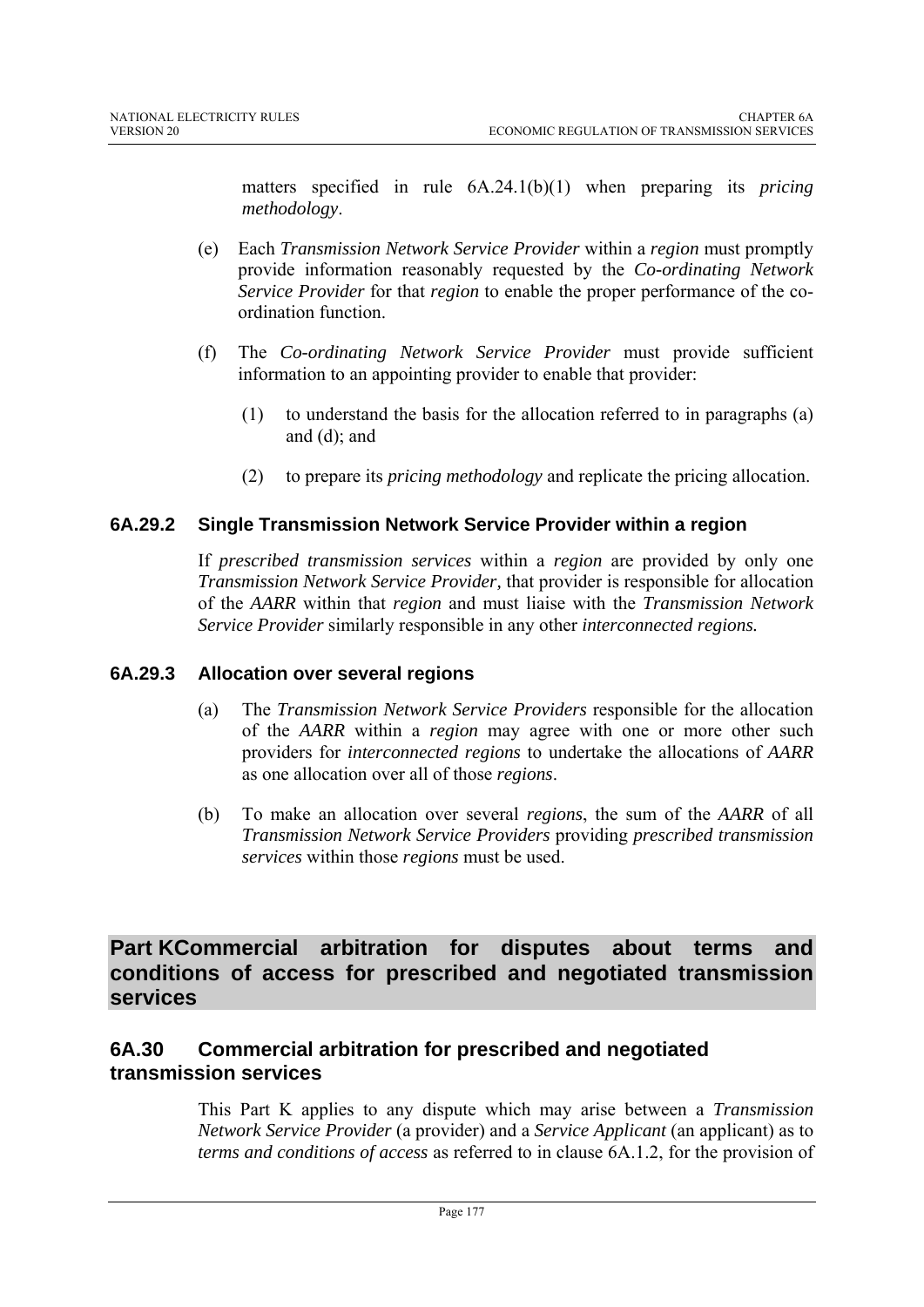*prescribed transmission services* or for the provision of *negotiated transmission services* ('a *transmission services access dispute*').

## **6A.30.1 Notification of transmission services dispute**

- (a) A provider or an applicant may notify the *AER* in writing that a *transmission services access dispute* exists.
- (b) On receiving a notification under paragraph (a), the *AER* must give notice in writing of the dispute to the other party to the dispute.
- (c) A provider or an applicant who has given notice of a dispute under paragraph (a) may withdraw notification of the dispute at any time by written notice to the *AER* and the other party to the dispute.
- (d) If the notification of a dispute is withdrawn under paragraph (c), it is taken for the purposes of this clause 6A.30.1 to never have been given.

## **6A.30.2 Appointment of commercial arbitrator**

- (a) On receiving a notification under clause 6A.30.1(a), the *AER* must request the provider and the applicant, by a time specified by the *AER*, to nominate to the *AER* two persons each for appointment as the *commercial arbitrator* to determine the *transmission services access dispute*. The provider and applicant may make the nominations.
- (b) As soon as practicable after the expiry of the time specified by the *AER* under paragraph (a), the *AER* must appoint:
	- (1) one of the persons (if any) nominated to the *AER* by the provider or the applicant under paragraph (a); or
	- (2) if neither the provider or the applicant nominate any such person within the time specified by the *AER* under paragraph (a) or all of the persons so nominated do not qualify for appointment under paragraph (d) or are not eligible for appointment under paragraph (e), a person determined by the *AER*,

as the *commercial arbitrator* to determine the dispute, and must refer the dispute to that *commercial arbitrator*.

- (c) A decision of the *AER* as to the appointment of the *commercial arbitrator* is final and binding on the provider and the applicant.
- (d) The *AER* may only appoint a person as the *commercial arbitrator* if that person is experienced or trained in dispute resolution techniques.
- (e) A person is not eligible for appointment as the *commercial arbitrator* if that person has any interest that may conflict with, or which may be seen to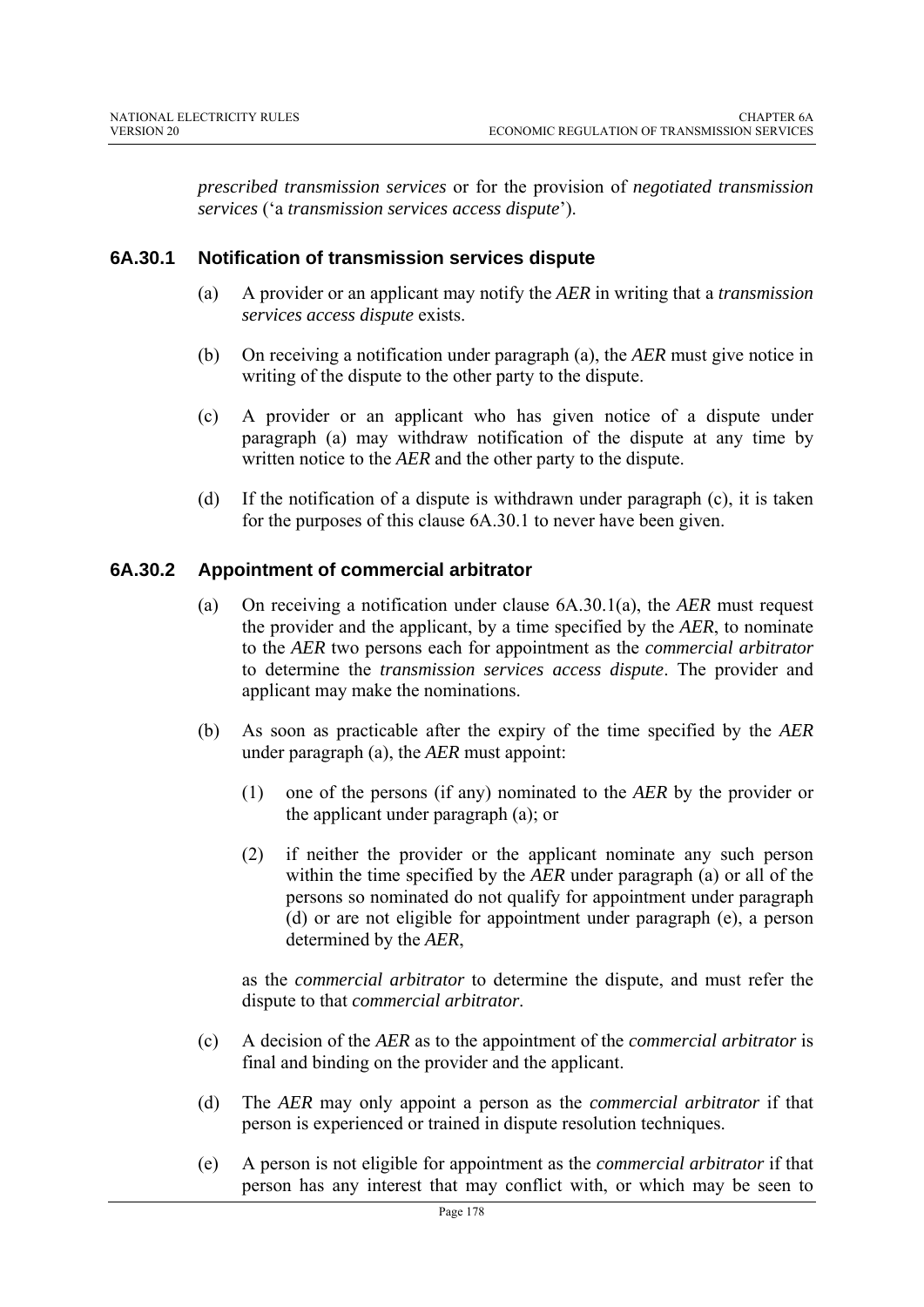conflict with, the impartial resolution of the dispute. Where the person who is appointed as the *commercial arbitrator* becomes aware of such conflict after that person commences the hearing of the dispute, the person must advise the parties to that effect.

- (f) Where:
	- (1) the provider or the applicant believes that the person appointed as the *commercial arbitrator* has an interest which may conflict with the impartial resolution of the dispute; or
	- (2) the person appointed as the *commercial arbitrator* discloses the existence of such an interest

the person must not continue to hear and determine the dispute, except with the written consent of the provider and the applicant.

#### **6A.30.3 Procedures of commercial arbitrator**

- (a) The *commercial arbitrator* may give to the parties such directions as it considers necessary:
	- (1) for the proper conduct of the proceedings, including in relation to the provision of documents and information to the other party and the making of oral and written submissions;
	- (2) relating to the use and disclosure of information obtained from the other party to the dispute (including a direction to keep information confidential); and
	- (3) in relation to the participation (if any) of legal representatives of the parties in the proceedings.
- (b) The *commercial arbitrator* must observe the rules of procedural fairness, but is not bound by the rules of evidence and may inform itself in any manner it thinks fit.

#### **6A.30.4 Powers of commercial arbitrator in determining transmission services access disputes**

- (a) In determining a *transmission services access dispute* in relation to the *terms and conditions of access* for the provision of *prescribed transmission services* the *commercial arbitrator* must apply:
	- (1) in relation to price, the *pricing methodology* of the relevant *Transmission Network Service Provider* approved by the *AER* under Part E and Part J of this Chapter 6A of the *Rules*;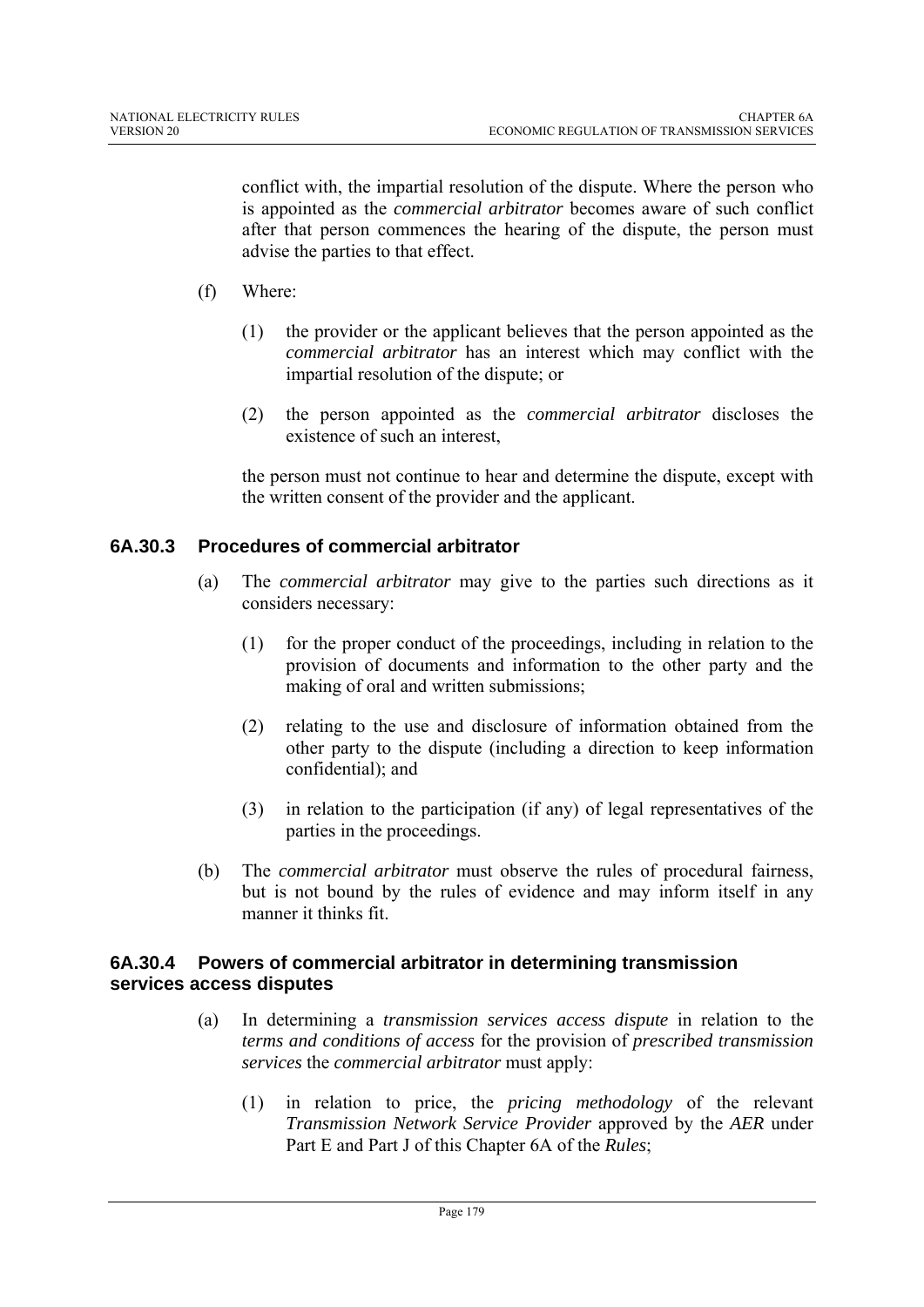- (2) in relation to other terms and conditions, Chapters 4, 5 and this Chapter 6A of the *Rules*; and
- (3) in relation to all *terms and conditions of access* (including price) the decision of *NEMMCO* or the *AER* where those decisions relate to those terms and conditions and are made under Chapters 4, 5 and this Chapter 6A of the *Rules*.
- (b) In determining a *transmission services access dispute* in relation to the *terms and conditions of access* for the provision of a *negotiated transmission service* the *commercial arbitrator* must apply:
	- (1) in relation to price (including *access charges*) for the provision of that service by the provider, the *Negotiated Transmission Service Criteria* that are applicable to that dispute, in accordance with the relevant *transmission determination*;
	- (2) in relation to other terms and conditions, the *Negotiated Transmission Service Criteria* that are applicable to that dispute, and Chapters 4, 5 and this Chapter 6A of the *Rules*; and
	- (3) in relation to all *terms and conditions of access* (including price) the decision of *NEMMCO* or the *AER* where those decisions relate to those terms and conditions and are made under Chapters 4, 5 and this Chapter 6A of the *Rules*.

and must have regard:

- (4) to the relevant *negotiating framework* prepared by the *Transmission Network Service Provider* under clause 6A.9.5 and approved by the *AER*.
- (c) In determining a *transmission services access dispute* in relation to the *terms and conditions of acc*ess for the provision of *negotiated transmission services* a *commercial arbitrator* may:
	- (1) have regard to other matters which the *commercial arbitrator* considers relevant.
	- (2) hear evidence or receive submissions from *NEMMCO* and *Transmission Network Users* notified and consulted under the *Transmission Network Service Provider's negotiating framework*.
- (d) In determining a *transmission services access dispute* in relation to the *terms and conditions of acc*ess for the provision of *prescribed transmission services* a *commercial arbitrator* may:
	- (1) have regard to other matters which the *commercial arbitrator* considers relevant.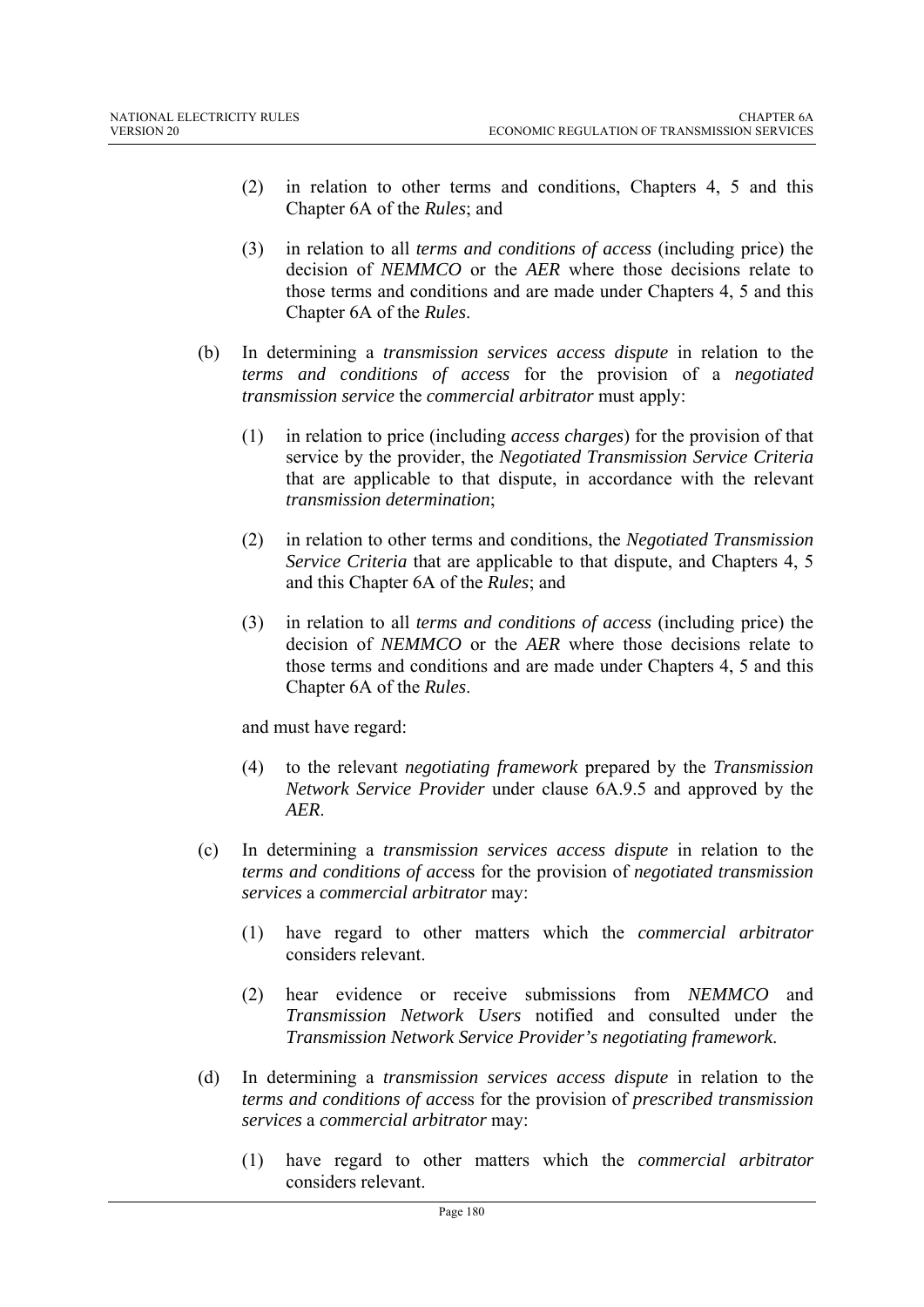(2) hear evidence or receive submissions from *NEMMCO* in relation to *power system security* matters and from *Transmission Network Users* who may be adversely affected.

# **6A.30.5 Determination of transmission services access disputes**

- (a) Subject to paragraph (c), the *commercial arbitrator* must determine the dispute as quickly as possible, and in any case it must do so within 30 *business days* after the dispute is referred to the *commercial arbitrator*.
- (b) The determination of the *commercial arbitrator*:
	- (1) may direct the provision of *prescribed transmissions services* and *negotiated transmission services* in accordance with Chapters 4, 5 and this Chapter 6A of the *Rules*;
	- (2) may specify, for a *negotiated transmission service,* a price or charge in such a way that it is or is to be adjusted over time.
	- **Note:** An adjustment as referred to in subparagraph (2) may, for example, be appropriate where the cost of providing the negotiated transmission service to a Service Applicant changes because the assets used to provide that service are subsequently used to provide a service to another person and the payment for the service by that other person enables the Transmission Network Service Provider to recoup some of those costs from that other person.
- (c) The *commercial arbitrator* may extend the period referred to in paragraph (a) if the provider and the applicant so agree in writing.
- (d) The *commercial arbitrator* may at any time terminate the proceedings without making a decision if it considers that:
	- (1) the dispute is misconceived or lacking in substance;
	- (2) the notification of the dispute to the *AER* under clause 6A.30.1(a) was vexatious; or
	- (3) the party who notified the dispute to the *AER* under clause 6A.30.1(a) has not negotiated in good faith or has notified the dispute prematurely or unreasonably.
- (e) The *commercial arbitrator* must terminate the proceedings without making a decision if at any time, whether on application by the provider or the applicant or otherwise, the arbitrator determines that the *transmission service* is capable of being provided on a genuinely competitive basis by a person other than the *Transmission Network Service Provider* or an entity which is associated with the provider.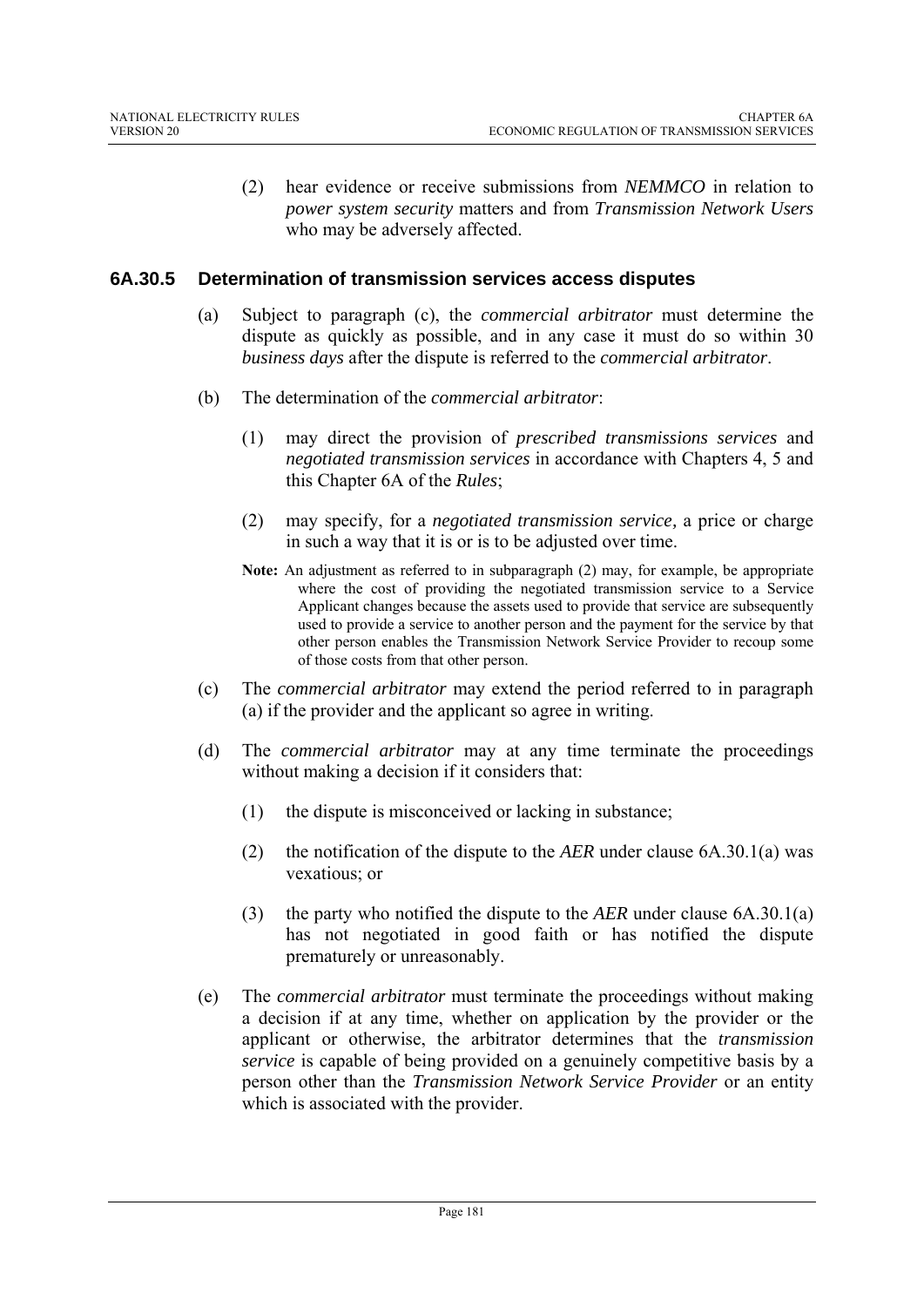# **6A.30.5 Costs of dispute**

- (a) The fees and costs of the *commercial arbitrator* must be borne equally by the provider and the applicant unless:
	- (1) paragraph (b) applies; or
	- (2) otherwise agreed between the provider and the applicant.
- (b) The costs of determining the dispute (including the legal costs of either of the parties) may be allocated by the *commercial arbitrator* for payment as between the parties as part of any determination.
- (c) In deciding to allocate costs against one of the parties to the dispute, the *commercial arbitrator* may have regard to any relevant matters including (but not limited to) whether the conduct of that party unreasonably prolonged or escalated the dispute or otherwise increased the costs of resolving the dispute.

# **6A.30.6 Enforcement of agreement or determination and requirement for reasons**

- (a) Where the provider and the applicant reach agreement (whether or not the matter is before a *commercial arbitrator*), the parties may execute a written agreement recording their resolution of that dispute.
- (b) The *commercial arbitrator* must give its decision determining the dispute, together with its reasons for that decision, in writing and must provide a copy of its determination:
	- (1) to the provider and to the applicant; and
	- (2) (except to the extent that it contains confidential information) to the *AER* for publication.
- (c) An agreement that is executed under paragraph (a) and a determination of the *commercial arbitrator* under paragraph (b) are binding on the provider and the applicant, and any failure to comply with such an agreement or determination is a breach of the *Rules* in respect of which the *AER* may take action in accordance with the *National Electricity Law*.

# **6A.30.7 Miscellaneous**

(a) To the extent permitted by law, a person who is appointed as a *commercial arbitrator* is not liable for any loss, damage or liability suffered or incurred by any person as a consequence of any act or omission of that person which was done in good faith in connection with the dispute.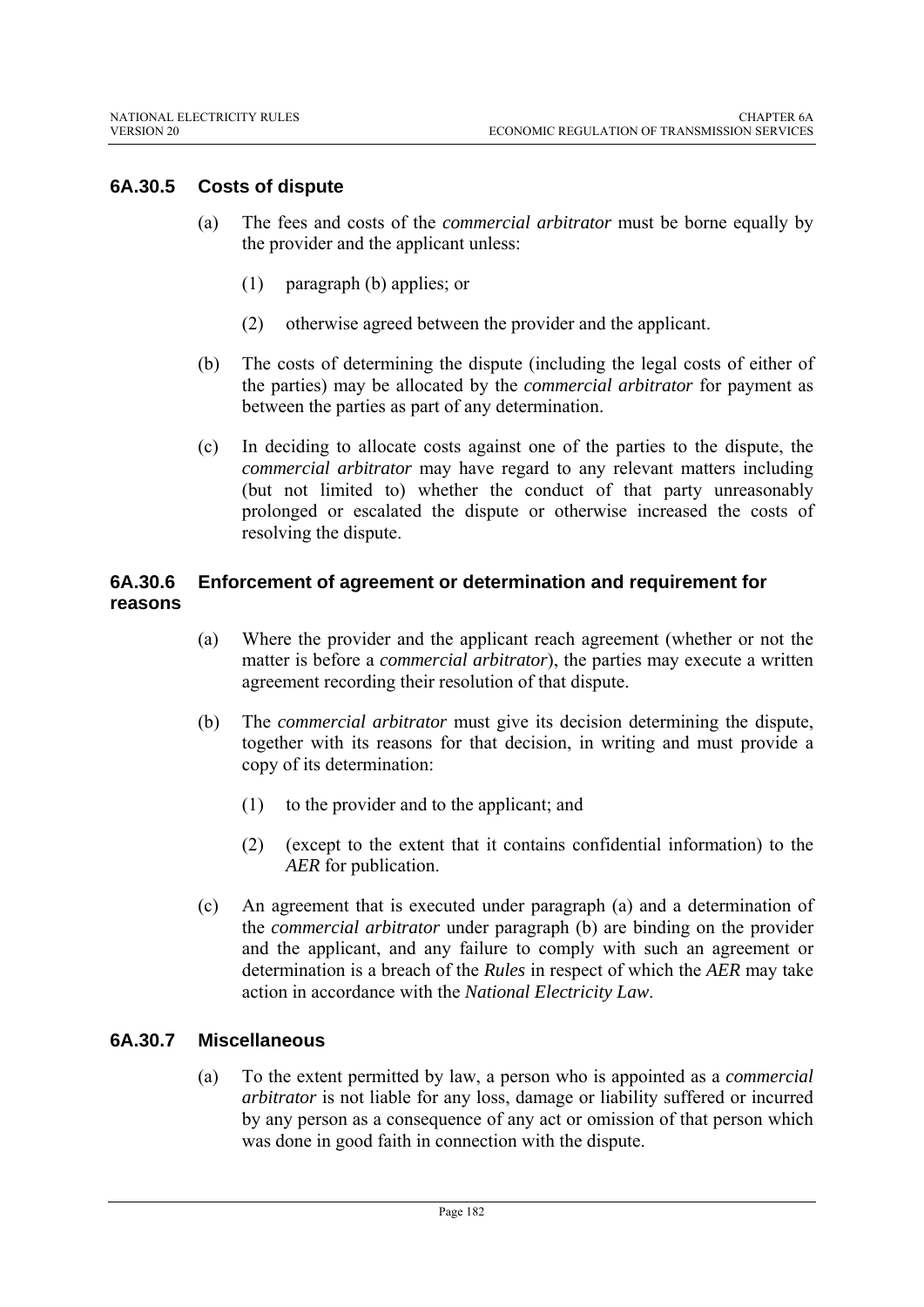(b) A person who is appointed as a *commercial arbitrator* may, before acting in relation to the dispute, require the parties to the dispute (or any one of them) to execute a release and indemnity in relation to any loss, damage or liability that that person would, but for the release or indemnity, suffer or incur as a consequence of any act or omission done in good faith in connection with the dispute.

# **Schedule 6A.1 - Contents of Revenue Proposals**

# **S6A.1.1 Information and matters relating to capital expenditure**

A *Revenue Proposal* must contain at least the following information and matters relating to capital expenditure:

- (1) a forecast of the required capital expenditure that complies with the requirements of clause 6A.6.7 of the *Rules* and identifies the forecast capital expenditure by reference to well accepted categories such as:
	- (i) asset class (eg. *transmission lines*, *substations* etc); or
	- (ii) category driver (eg. *regulatory obligations or requirements*, replacement, *reliability*, net market benefit, business support etc),

and identifies, in respect of proposed material assets:

- (iii) the location of the proposed asset;
- (iv) the anticipated or known cost of the proposed asset; and
- (v) the categories of *transmission services* which are to be provided by the proposed asset;
- (2) the methodology used for developing the capital expenditure forecast;
- (3) the forecasts of load growth relied upon to derive the capital expenditure forecasts and the methodology used for developing those forecasts of load growth;
- (4) the key assumptions that underlie the capital expenditure forecast;
- (5) a certification of the reasonableness of the key assumptions by the directors of the *Transmission Network Service Provider*;
- (6) capital expenditure for each of the first three *regulatory year*s of the current *regulatory control period*, and the expected capital expenditure for each of the last two *regulatory year*s of that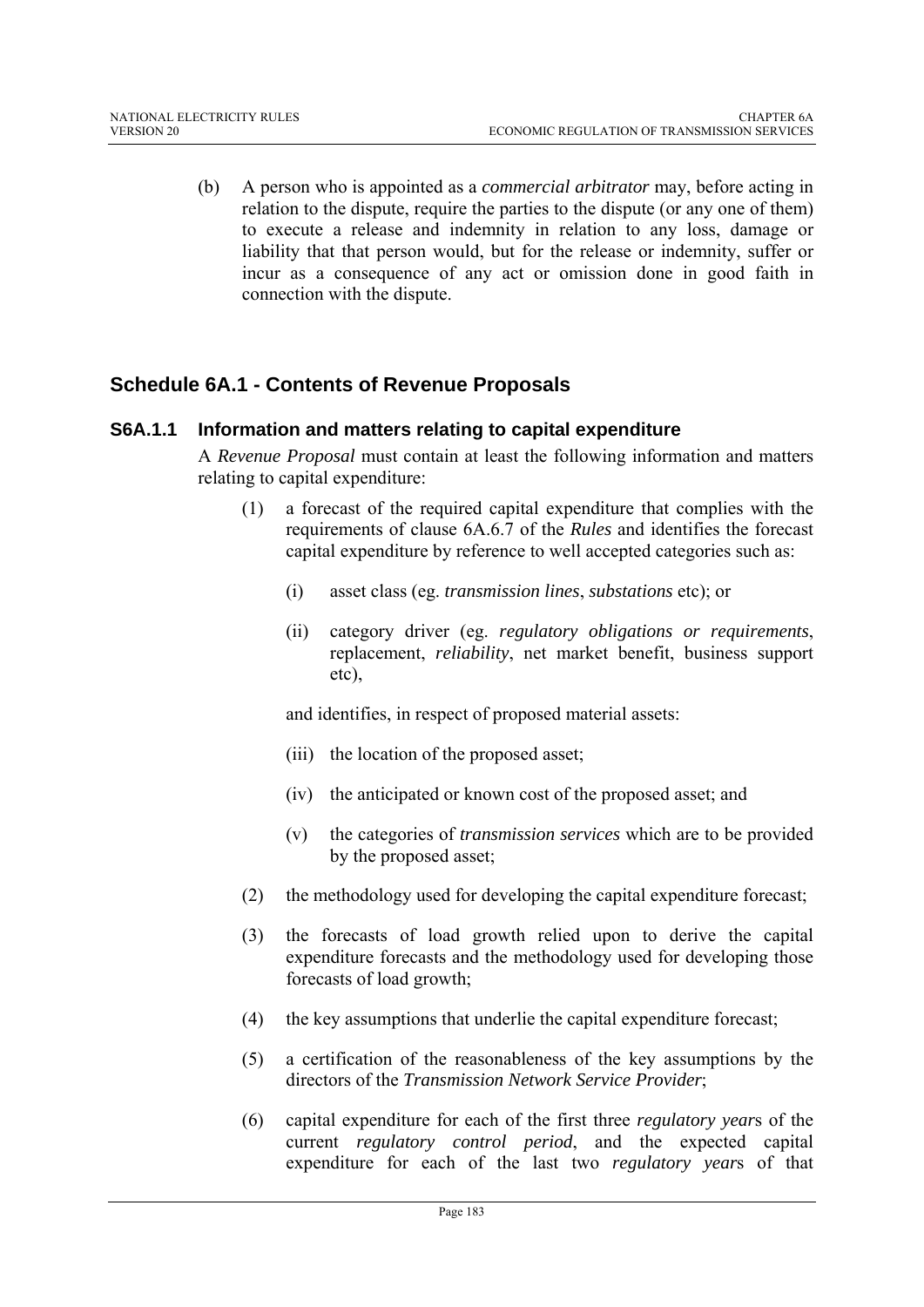*regulatory control period*, categorised in the same way as for the capital expenditure forecast; and

(7) an explanation of any significant variations in the forecast capital expenditure from historical capital expenditure.

# **S6A.1.2 Information and matters relating to operating expenditure**

A *Revenue Proposal* must contain at least the following information and matters relating to operating expenditure:

- (1) a forecast of the required operating expenditure that complies with the requirements of clause 6A.6.6 of the *Rules* and identifies the forecast operating expenditure by reference to well accepted categories such as:
	- (i) particular programs; or
	- (ii) types of operating expenditure (eg. maintenance, payroll, materials etc),

and identifies in respect of each such category:

- (iii) to what extent that forecast expenditure is on costs that are fixed and to what extent it is on costs that are variable; and
- (iv) the categories of *transmission services* to which that forecast expenditure relates;
- (2) the methodology used for developing the operating expenditure forecast;
- (3) the forecasts of key variables relied upon to derive the operating expenditure forecast and the methodology used for developing those forecasts of key variables;
- (4) the methodology used for determining the cost associated with planned maintenance programs designed to improve the performance of the relevant *transmission system* for the purposes of any *service target performance incentive scheme* that is to apply to the *Transmission Network Service Provider* in respect of the relevant *regulatory control period*;
- (5) the key assumptions that underlie the operating expenditure forecast;
- (6) a certification of the reasonableness of the key assumptions by the directors of the *Transmission Network Service Provider*;
- (7) operating expenditure for each of the first three *regulatory year*s of the current *regulatory control period*, and the expected operating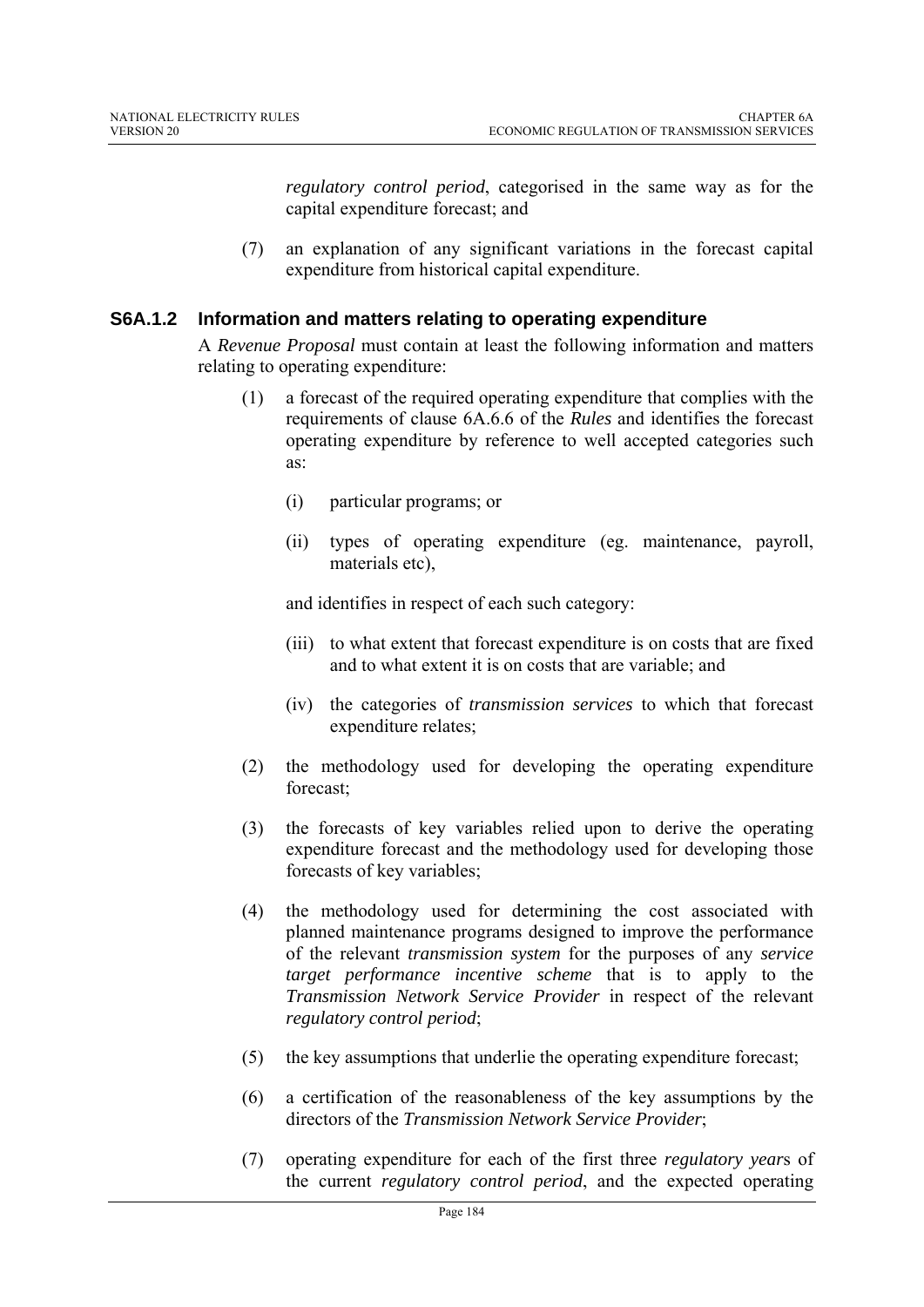expenditure for each of the last two *regulatory year*s of that *regulatory control period*, categorised in the same way as for the operating expenditure forecast; and

(8) an explanation of any significant variations in the forecast operating expenditure from historical operating expenditure.

# **S6A.1.3 Additional information and matters**

A *Revenue Proposal* must contain at least the following additional information and matters:

- (1) an identification and explanation of any significant interactions between the forecast capital expenditure and forecast operating expenditure programs;
- (2) the values that the *Transmission Network Service Provider* proposes are to be attributed to the *performance incentive scheme parameters*  for the purposes of the application to the provider of the *service target performance incentive scheme* that applies in respect of the relevant *regulatory control period*, and an explanation of how the values proposed to be attributed to those parameters comply with any requirements relating to them set out in that scheme;
- (3) the values that the provider proposes are to be attributed to the *efficiency benefit sharing scheme parameters* for the purposes of the application to the provider of the *efficiency benefit sharing scheme* that applies in respect of the relevant *regulatory control period*, and an explanation of how the values proposed to be attributed to those parameters comply with any relevant requirements set out in that scheme;
- (4) the provider's calculation of:
	- (i) the estimated *total revenue cap* for it for the relevant *regulatory control period*; and
	- (ii) the *maximum allowed revenue* for it for each *regulatory year* of the relevant *regulatory control period*,

using the *post-tax revenue model* referred to in rule 6A.5 of the *Rules*, together with:

- (iii) details of all amounts, values and other inputs used by the provider for that purpose;
- (iv) a demonstration that any such amounts, values and other inputs comply with the relevant requirements of Part C of Chapter 6A of the *Rules*; and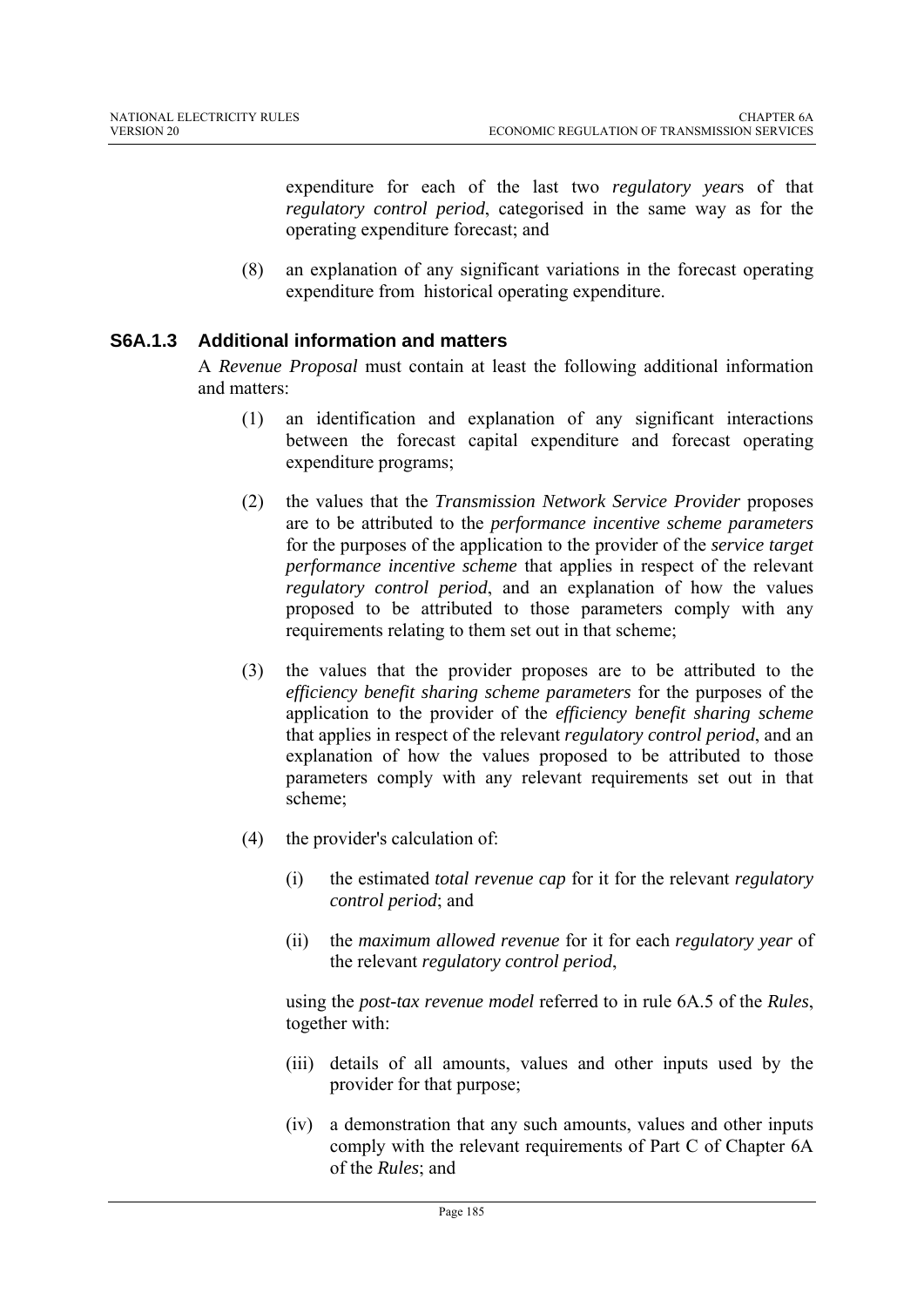- (v) an explanation of the calculation of the amounts referred to in subparagraphs (i) and (ii) and of the amounts, values and inputs referred to in subparagraph (iii);
- (5) the provider's calculation of the regulatory asset base for the relevant *transmission system* for each *regulatory year* of the relevant *regulatory control period* using the *roll forward model* referred to in clause 6A.6.1 of the *Rules*, together with:
	- (i) details of all amounts, values and other inputs used by the provider for that purpose;
	- (ii) a demonstration that any such amounts, values and other inputs comply with the relevant requirements of Part C of Chapter 6A of the *Rules*; and
	- (iii) an explanation of the calculation of the regulatory asset base for each *regulatory year* of the relevant *regulatory control period* and of the amounts, values and inputs referred to in subparagraph (i);
- (6) the commencement and length of the period nominated by the *Transmission Network Service Provider* for the purposes of clause 6A.6.2(c)(2) of the *Rules*;
- (7) the depreciation schedules nominated by the *Transmission Network Service Provider* for the purposes of clause 6A.6.3 of the *Rules*, which categorise the relevant assets for these purposes by reference to well accepted categories such as:
	- (i) asset class (eg *transmission lines* and *substation*s); or
	- (ii) category driver (eg *regulatory obligations or requirements*, replacement, *reliability*, net market benefit, and business support),

and also by location, together with:

- (iii) details of all amounts, values and other inputs used by the provider to compile those depreciation schedules;
- (iv) a demonstration that those depreciation schedules conform with the requirements set out in clause 6A.6.3(b) of the *Rules*; and
- (v) an explanation of the calculation of the amounts, values and inputs referred to in subparagraph (iii);
- (8) the X factors nominated by the provider for each *regulatory year* of the relevant *regulatory control period* for the purposes of clause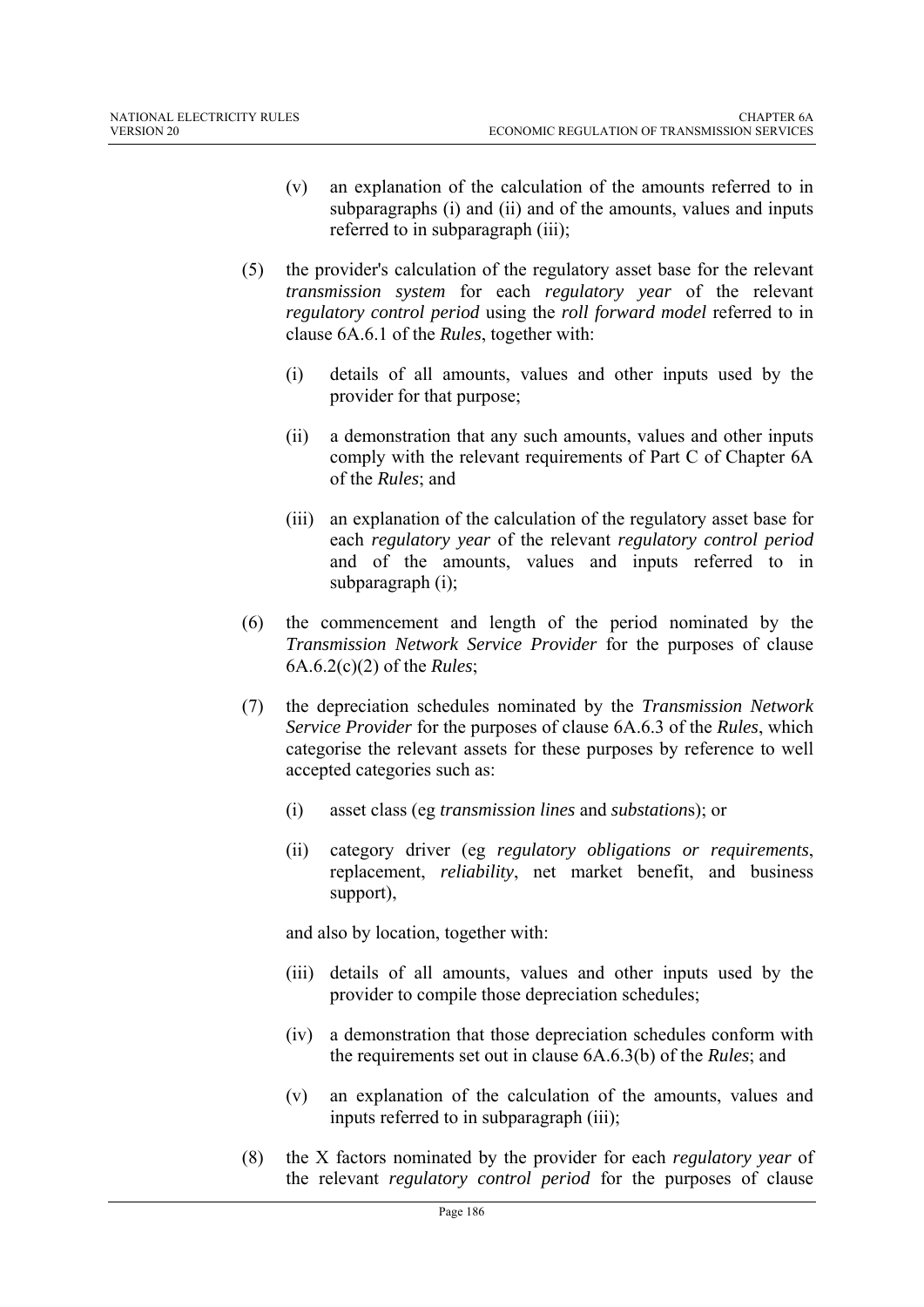6A.6.8(a) of the *Rules*, together with a demonstration that those X factors comply with the requirements set out in clause 6A.6.8(b) of the *Rules*;

- (9) the commencement and length of the *regulatory control period* proposed by the *Transmission Network Service Provider*; and
- (10) if the *Transmission Network Service Provider* is seeking a determination by the *AER* that a *proposed contingent project* is a *contingent project* for the purposes of the relevant *revenue determination*:
	- (i) a description of the *proposed contingent project*, including reasons why the provider considers the project should be accepted as a *contingent project* for the *regulatory control period*;
	- (ii) a forecast of the capital expenditure which the provider considers is reasonably required for the purpose of undertaking the *proposed contingent project*;
	- (iii) the methodology used for developing that forecast and the key assumptions that underlie it;
	- (iv) information that demonstrates that the undertaking of the *proposed contingent project* is reasonably required in order to achieve one or more of the *capital expenditure objectives*;
	- (v) information that demonstrates that the *proposed contingent capital expenditure* for the *proposed contingent project* complies with the requirements set out in clause 6A.8.1(b)(2) of the *Rules*; and
	- (vi) the *trigger events* which are proposed in relation to the *proposed contingent project* and an explanation of how each of those conditions or events addresses the matters referred to in clause 6A.8.1(c) of the *Rules.*

# **Schedule 6A.2 - Regulatory Asset Base**

# **S6A.2.1 Establishment of opening regulatory asset base for a regulatory control period**

(a) **Application of this clause** 

This clause S6A.2.1: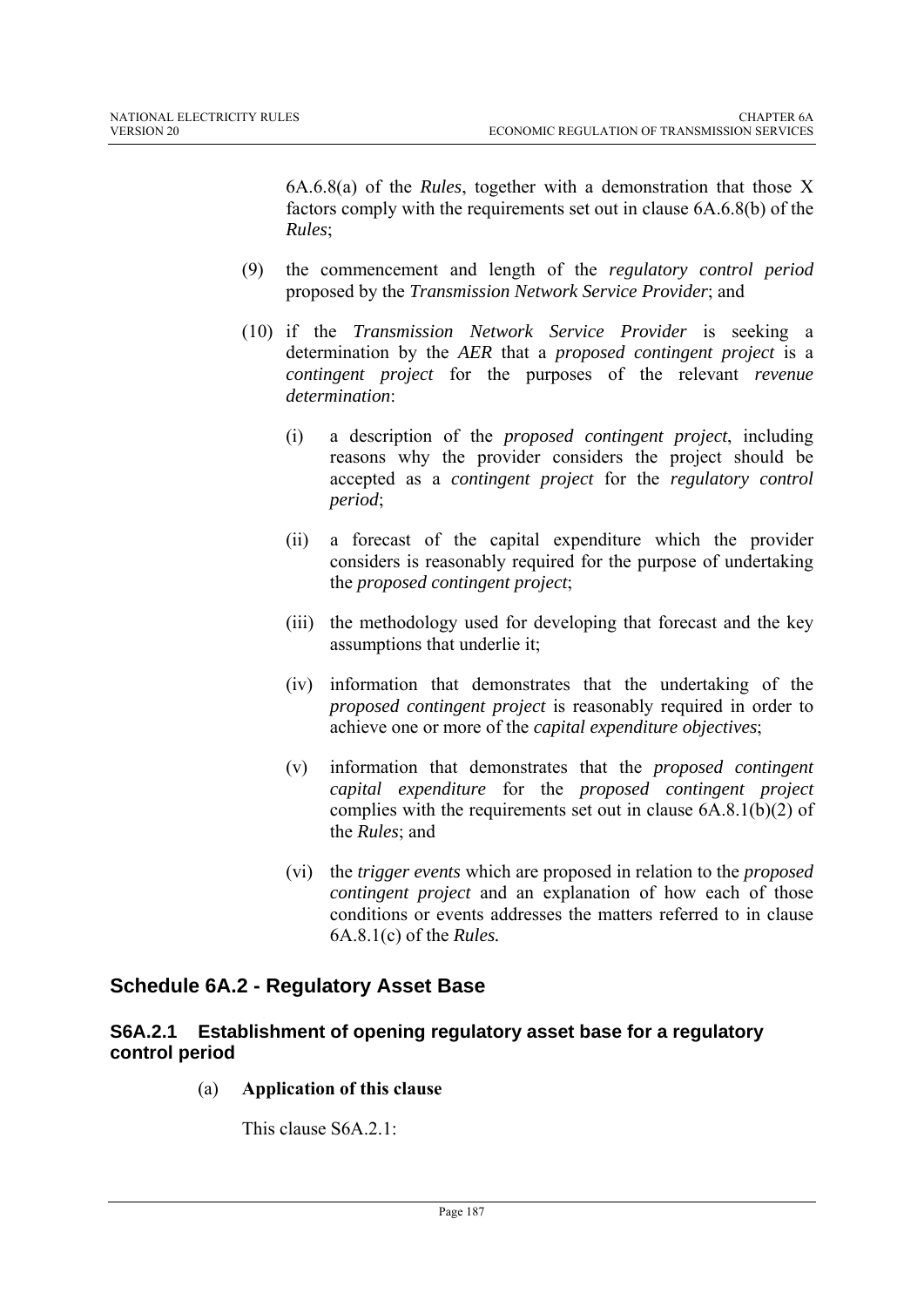- (1) applies to the establishment of the value of the regulatory asset base for a *transmission system* as at the beginning of a *regulatory control period* on the roll forward of the regulatory asset base to that *regulatory control period* from the previous *regulatory control period*; and
- (2) also applies to the establishment of the value of the regulatory asset base for a *transmission system* as at the beginning of a *regulatory control period* where the *transmission system* was not immediately before that time the subject of a *revenue determination*.

# (b) **Roll forward model to comply with this clause**

The *roll forward model* referred to in clause 6A.6.1 of the *Rules* must provide for those values to be established in accordance with the requirements of clauses S6A.2.1, S6A.2.2 and S6A.2.3.

# (c) **Transmission systems of specific providers**

(1) In the case of a *transmission system* owned, controlled or operated by one of the following *Transmission Network Service Provider*s as at 16 February 2006, the value of the regulatory asset base for that *transmission system* as at the beginning of that first *regulatory year* must be determined by rolling forward the regulatory asset base for that *transmission system*, as set out in the table below, in accordance with this schedule:

| <b>Transmission Network Service</b> | <b>Regulatory Asset Base (\$m)</b>        |
|-------------------------------------|-------------------------------------------|
| Provider                            |                                           |
| EnergyAustralia                     | 635.6 (as at 1 July 2004)                 |
| TransGrid                           | 3,012.76 (as at 1 July 2004)              |
| Powerlink                           | As per transitional revenue determination |
|                                     | in accordance with clause 11.6.12         |
| ElectraNet                          | 823.75 (as at 1 January 2003)             |
| Transend                            | 603.6 (as at 31 December 2003)            |
| SP AusNet                           | 1,835.60 (as at 1 January 2003)           |
| Murraylink Transmission Company     | 102.96 (as at 1 October 2003)             |
| Directlink                          | 116.68 (as at 1 July 2005)                |

- (2) The values in the table above are to be adjusted for the difference between:
	- (i) any estimated capital expenditure that is included in those values for any part of a previous *regulatory control period*; and
	- (ii) the actual capital expenditure for that part of the previous *regulatory control period*.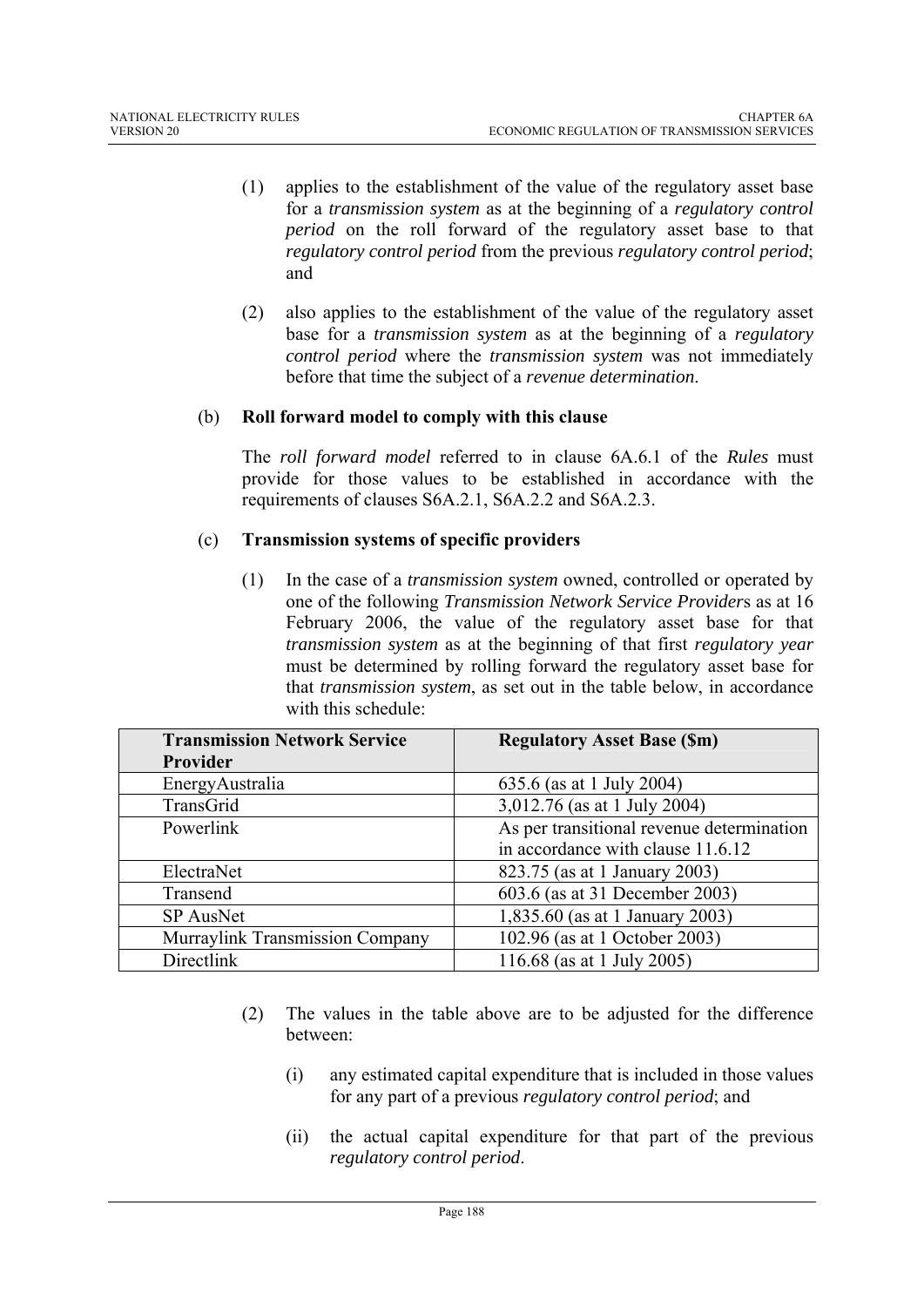This adjustment must also remove any benefit or penalty associated with any difference between the estimated and actual capital expenditure.

# (d) **Other transmission systems**

- (1) This paragraph (d) applies to a *transmission system* not referred to in paragraphs (c) or (e), when *prescribed transmission services* that are provided by means of, or in connection with, that system are to be regulated under a *revenue determination.*
- (2) The value of the regulatory asset base for that *transmission system* as at the beginning of the first *regulatory year* of the first *regulatory control period* for the relevant *Transmission Network Service Provider* is the prudent and efficient value of the assets that are used by the provider to provide those *prescribed transmission services* (but only to the extent that they are used to provide such services), as determined by the *AER*. In determining this value, the *AER* must have regard to the matters referred to in clause S6A.2.2.
- (3) The value of the regulatory asset base for that *transmission system* as at the beginning of the first *regulatory year* of any subsequent *regulatory control period* must be determined by rolling forward the value of the regulatory asset base for that *transmission system* as at the beginning of the first *regulatory year* of the first *regulatory control period* in accordance with this schedule.

# (e) **Former Market Network Services**

- (1) This paragraph (e) applies to a *transmission system* where any services provided by means of, or in connection with, that *transmission system* are determined to be *prescribed transmission services* under clause  $2.5.2(c)$ .
- (2) The value of the regulatory asset base for that *transmission system*, as at the beginning of the first *regulatory year* of the first *regulatory control period* for which those services are to be regulated under a *revenue determination*, is the amount that is determined by the *AER* as the lesser of:
	- (i) the prudent and efficient value of the assets that are used by the relevant *Transmission Network Service Provider* to provide those prescribed services (but only to the extent they are used to provide such services), such value being determined by the *AER* having regard to the matters referred to in clause S6A.2.2; and
	- (ii) the sum of: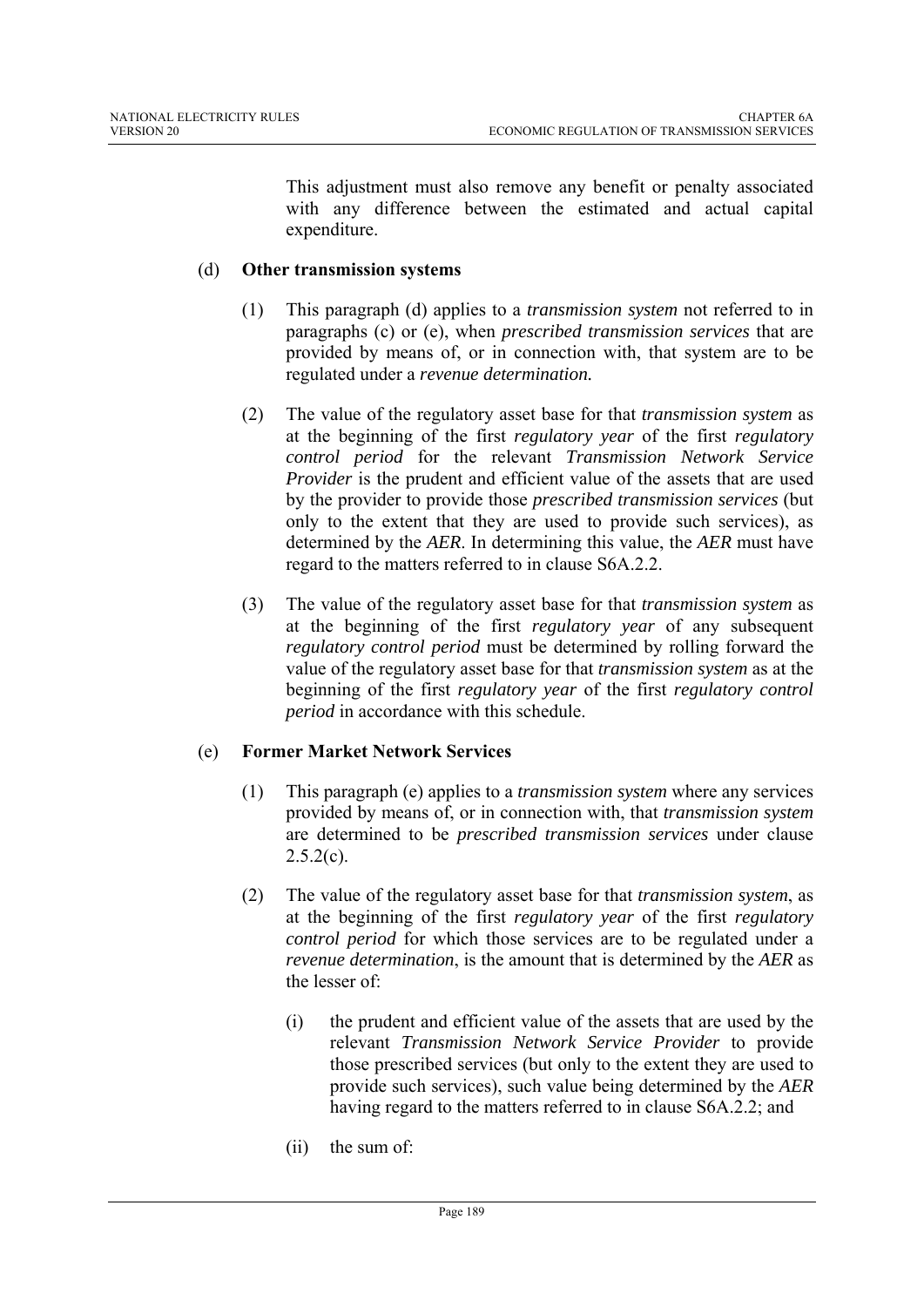- (A) the net present value of the revenue that it is expected would be earned by the provider from the provision of those services, over the remaining life of the assets that are used by the provider to provide those services, if those services had not been determined to be *prescribed transmission services*; and
- (B) to the extent that such market benefit is not included in the expected revenue referred to in clause  $S6A.2.1(e)(2)(ii)(A)$ , the net present value of the market benefit to *Registered Participants* of the services being determined to be *prescribed transmission services* compared to being continued to be treated as services that are not *prescribed transmission services*,

reduced by the net present value of the total operating expenditure over the remaining life of the *transmission system* which the *AER* considers to be reasonably required in order to achieve the *operating expenditure objectives*.

For the purposes of clause  $S6A.2.1(e)(2)(ii)(B)$ , the net present value of the market benefit is the present value of the market benefit less the present value of costs, as those terms are defined for the purposes of the *regulatory test*.

(3) The value of the regulatory asset base for that *transmission system* as at the beginning of the first *regulatory year* of any subsequent *regulatory control period* must be determined by rolling forward the value of the regulatory asset base for that *transmission system* as at the beginning of the first *regulatory year* of the first *regulatory control period* in accordance with this schedule.

# (f) **Method of adjustment of value of regulatory asset base**

Except as otherwise provided in paragraph (c), (d) or (e), the value of the regulatory asset base for a *transmission system* as at the beginning of the first *regulatory year* of a *regulatory control period* must be calculated by adjusting the value (the '**previous value**') of the regulatory asset base for that *transmission system* as at the beginning of the first *regulatory year* of the immediately preceding *regulatory control period* (the '**previous control period**') as follows:

(1) The previous value of the regulatory asset base must be increased by the amount of all capital expenditure incurred during the previous control period, including any capital expenditure determined for that period under clause 6A.8.2(e)(1)(i) in relation to *contingent project*s where the *revenue determination* has been amended by the *AER* in accordance with clause 6A.8.2(h) (regardless of whether such capital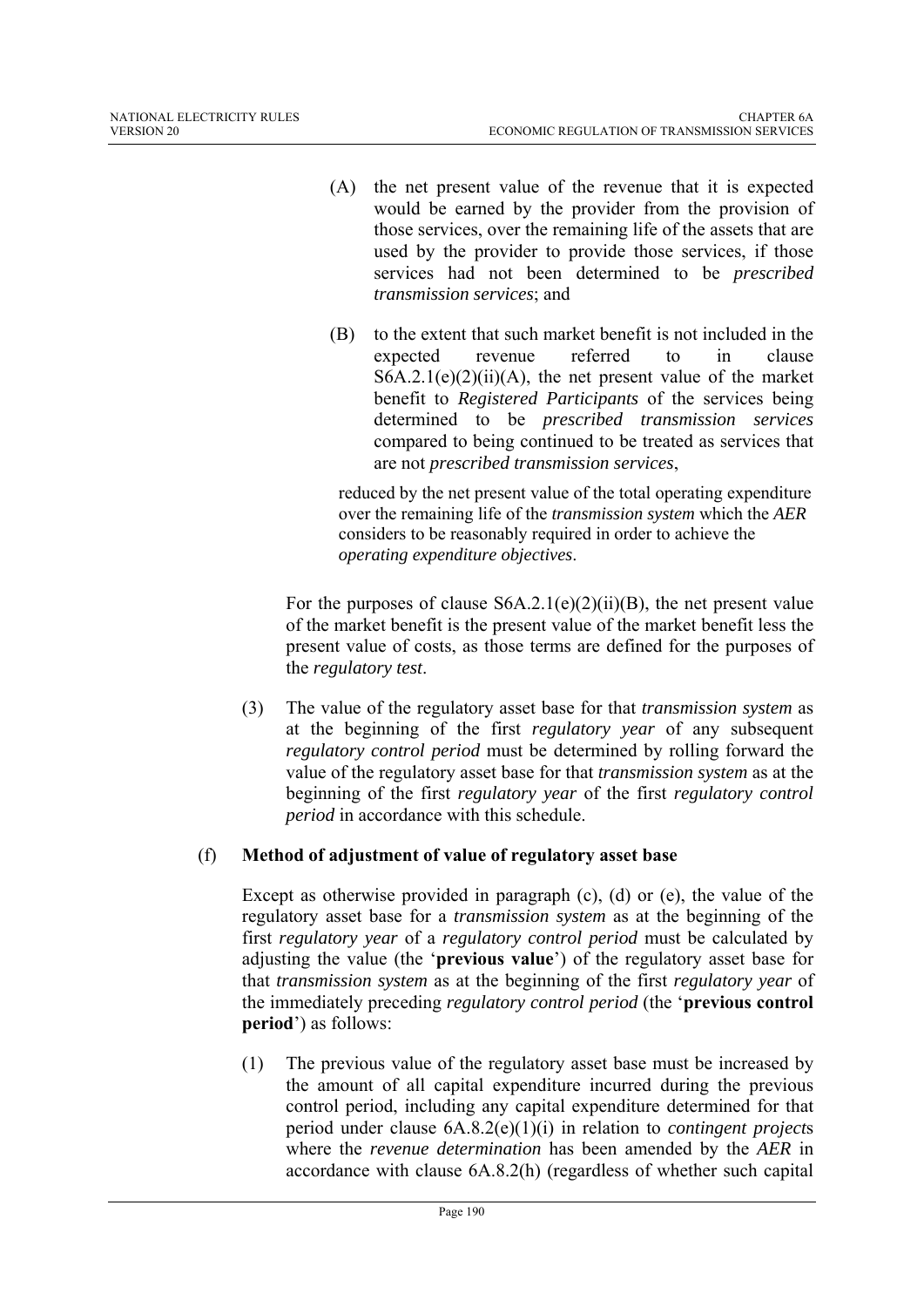expenditure is above or below the forecast capital expenditure for the period that is adopted for the purposes of the *transmission determination* (if any) for that period).

- (2) The previous value of the regulatory asset base must be increased by the amount of the estimated capital expenditure approved by the *AER* for any part of the previous control period for which actual capital expenditure is not available, including any capital expenditure in relation to *contingent project*s where the *total revenue cap* has been amended by the *AER* in accordance with clause 6A.8.2(h).
- (3) The previous value of the regulatory asset base must be adjusted for the difference between:
	- (i) the estimated capital expenditure for any part of a previous *regulatory control period* where that estimated capital expenditure has been included in that value; and
	- (ii) the actual capital expenditure for that part of the previous *regulatory control period*.

This adjustment must also remove any benefit or penalty associated with any difference between the estimated and actual capital expenditure.

- (4) The previous value of the regulatory asset base must only be increased by actual or estimated capital expenditure to the extent that all such capital expenditure is properly allocated to the provision of *prescribed transmission services* in accordance with the *Cost Allocation Methodology* for the relevant *Transmission Network Service Provider*.
- (5) The previous value of the regulatory asset base must be reduced by the amount of actual depreciation of the regulatory asset base during the previous control period, calculated in accordance with the rates and methodologies allowed in the *transmission determination* (if any) for that period.
- (6) The previous value of the regulatory asset base must be reduced by the disposal value of any asset where that asset has been disposed of during the previous control period.
- (7) The previous value of the regulatory asset base must be reduced by the value of any asset where the *AER* determines that the value of that asset should be removed in accordance with clause S6A.2.3.
- (8) Without prejudice to the application of any other provision of this paragraph (f), the previous value of the regulatory asset base may be increased by the inclusion of: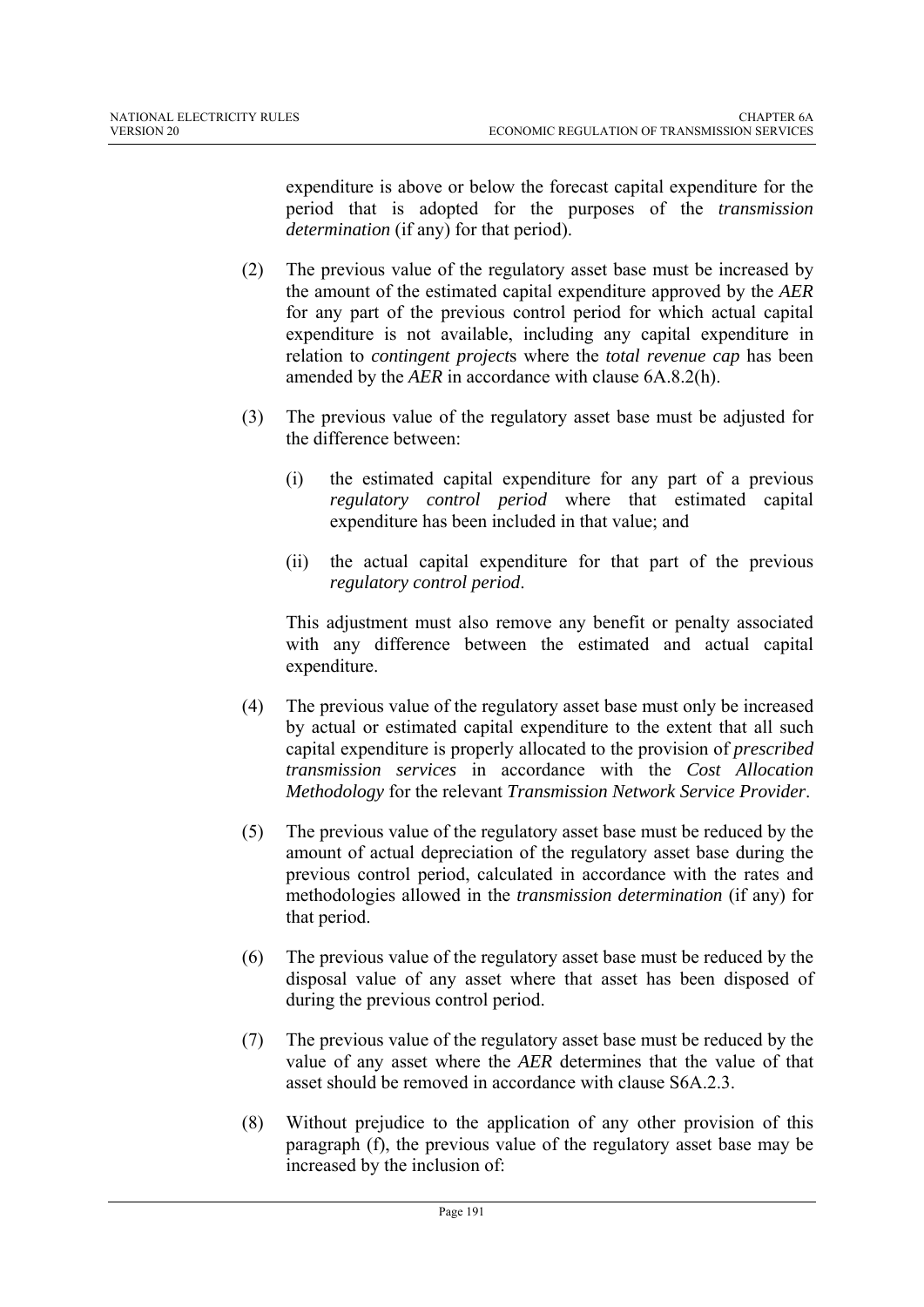- (i) past capital expenditure that has not been included in that value because that capital expenditure was incurred in connection with the provision of services that are not *prescribed transmission services*, and in these circumstances, such capital expenditure must only be included to the extent the asset in respect of which that capital expenditure was incurred is subsequently used for the provision of *prescribed transmission services*; and
- (ii) past capital expenditure that has not been included in that value, but only to the extent that such past capital expenditure:
	- (A) relates to an asset that is used for the provision of *prescribed transmission services*;
	- (B) is considered by the *AER* to be reasonably required in order to achieve one or more of the *capital expenditure objectives*;
	- (C) is properly allocated to *prescribed transmission services* in accordance with the principles and policies set out in the *Cost Allocation Methodology* for the relevant *Transmission Network Service Provider*; and
	- (D) has not otherwise been recovered.

# **S6A.2.2 Prudency and efficiency of capital expenditure**

In determining the prudency or efficiency of capital expenditure under clause S6A.2.1(d)(2) or S6A.2.1(e)(2), the *AER* must have regard to:

- (1) the need to provide a reasonable opportunity for the relevant *Transmission Network Service Provider* to recover the efficient costs of complying with all applicable *regulatory obligations or requirements* associated with the provision of *prescribed transmission services*;
- (2) the need to provide effective incentives to the provider to promote economic efficiency in the provision of *prescribed transmission services*;
- (3) whether the relevant project in respect of which capital expenditure was made was evaluated against, and satisfied, the *regulatory test*;
- (4) whether the provider undertook the capital expenditure in a manner consistent with good business practice and so as to practicably achieve the lowest sustainable cost of delivering the *prescribed transmission services* to be provided as a consequence of that capital expenditure;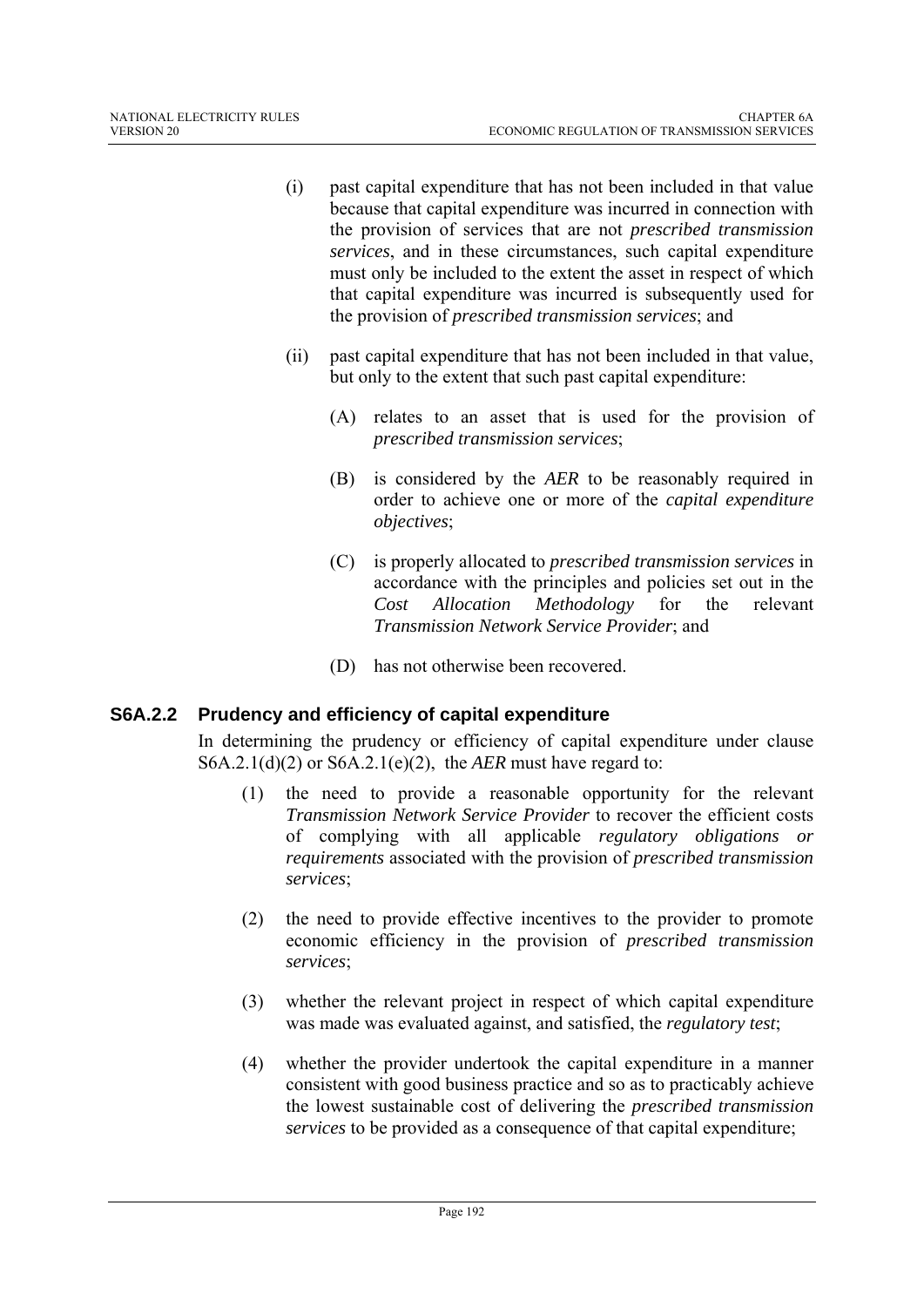- (5) the desirability of minimising investment uncertainty for the provider; and
- (6) the need to provide incentives to the provider to avoid undertaking inefficient capital expenditure.

In determining the prudency or efficiency of capital expenditure the *AER* must only take into account information and analysis that the provider could reasonably be expected to have considered or undertaken at the time that it undertook the relevant capital expenditure.

# **S6A.2.3 Removal of assets from regulatory asset base**

- (a) For the purposes of rolling forward the regulatory asset base for a *transmission system* as described in clause 6A.6.1 of the *Rules* and this schedule, the *AER* may only determine to remove, from the regulatory asset base for a *transmission system*, the value of an asset (or group of assets):
	- (1) to the extent that:
		- (i) the asset (or group of assets) is dedicated to one *Transmission Network User* (not being a *Distribution Network Service Provider*) or a small group of *Transmission Network Users*; and
		- (ii) the value of the asset (or group of assets), as included in the value of that regulatory asset base as at the beginning of the first *regulatory year* of the current *regulatory control period*, exceeds the *indexed amount*, as at the time of the *AER*'s determination, of \$10 million;
	- (2) if the *AER* determines that the asset (or group of assets) is no longer contributing to the provision of *prescribed transmission services*; and
	- (3) if the *AER* determines that the relevant *Transmission Network Service Provider* has not adequately sought to manage the risk of that asset (or that group of assets) no longer contributing to the provision of *prescribed transmission services* by:
		- (i) seeking to negotiate the payment of a lower price by the relevant *Transmission Network Users* for those *prescribed transmission services* in accordance with the *Rules*; or
		- (ii) in the case of assets committed to be constructed on or after 16 February 2006, seeking to enter into arrangements which provide for a reasonable allocation of the risks of the value of that asset (or that group of assets) no longer contributing to the provision of *prescribed transmission services*.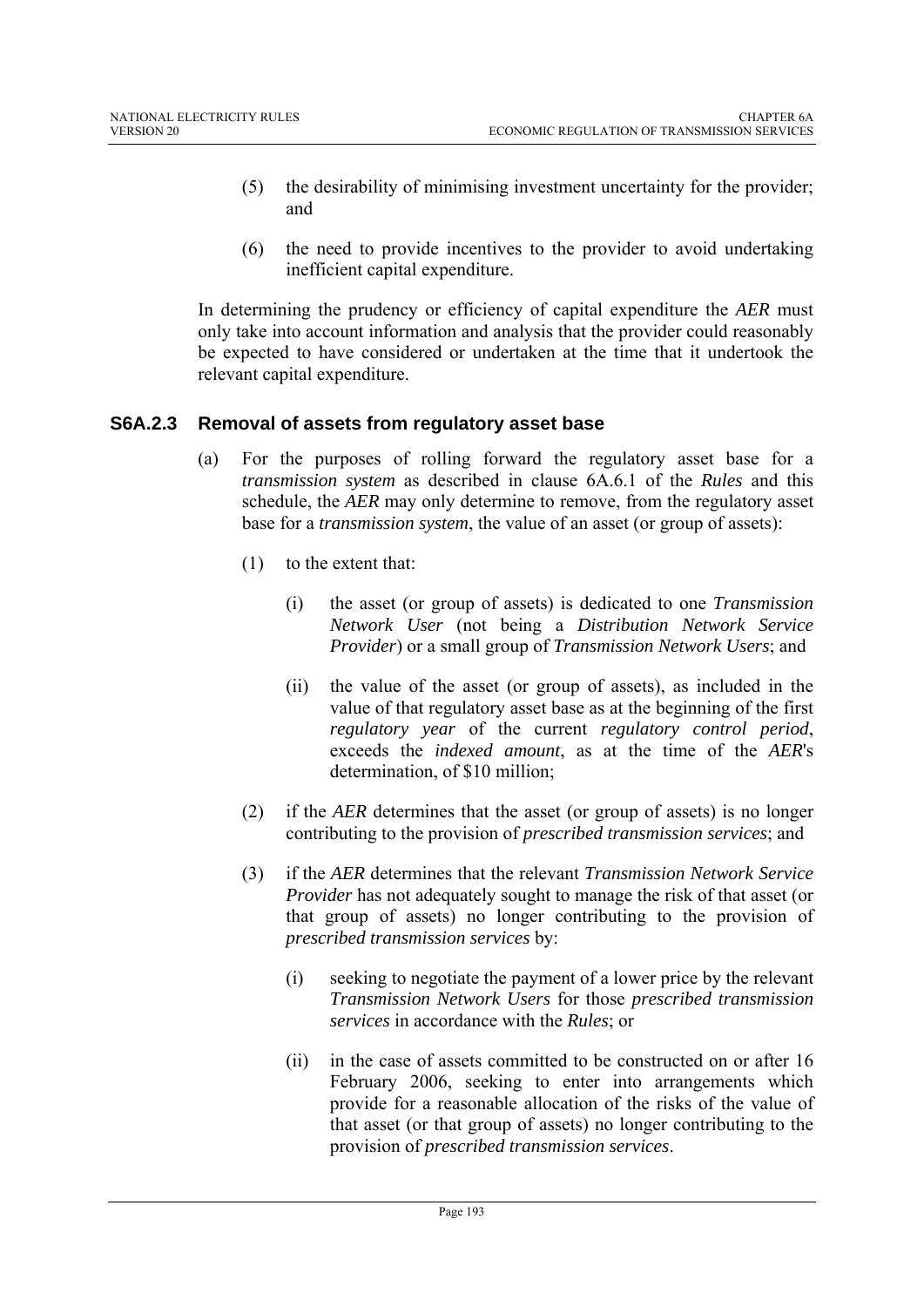For the purposes of clause S6A.2.3(a)(3)(ii), an asset is, and is only, to be taken to be committed to be constructed if it satisfies the criteria which a project needs to satisfy to be a "committed project" for the purposes of the *regulatory test*.

- (b) The *AER* may determine a separate amount which is to be included in the *annual building block revenue requirement* for a *Transmission Network Service Provider* for each *regulatory year* of a *regulatory control period* so as to compensate the provider for the risk of the value of assets being removed from the regulatory asset base for the relevant *transmission system*, but only if it is satisfied that:
	- (1) the risk is not otherwise addressed through another provision of the *Rules*;
	- (2) the provider has taken all the steps that a prudent *Transmission Network Service Provider* would take to manage the risk; and
	- (3) the *total revenue cap* for the provider for that *regulatory control period* does not adequately reflect risks that cannot be reasonably managed.

# **S6A.2.4 Roll forward of regulatory asset base within the same regulatory control period**

# (a) **Application of this clause**

This clause S6A.2.4 applies to the establishment of the value of the regulatory asset base for a *transmission system* as at the beginning of one *regulatory year* in a *regulatory control period* on the roll forward of the regulatory asset base to that *regulatory year* from the immediately preceding *regulatory year* (if any) in that *regulatory control period*.

# (b) **Roll forward model to comply with this clause**

The *roll forward model* referred to in clause 6A.6.1 of the *Rules* must provide for that value to be established in accordance with the requirements of this clause S6A.2.4.

# (c) **Method of adjustment of value of regulatory asset base**

The value of the regulatory asset base for a *transmission system* as at the beginning of the second or a subsequent year ('the **later year**') in a *regulatory control period* must be calculated by adjusting the value ('the **previous value**') of the regulatory asset base for that *transmission system* as at the beginning of the immediately preceding *regulatory year* ('the **previous year**') in that *regulatory control period* as follows:

(1) The previous value of the regulatory asset base must be increased by the amount of forecast capital expenditure accepted or substituted by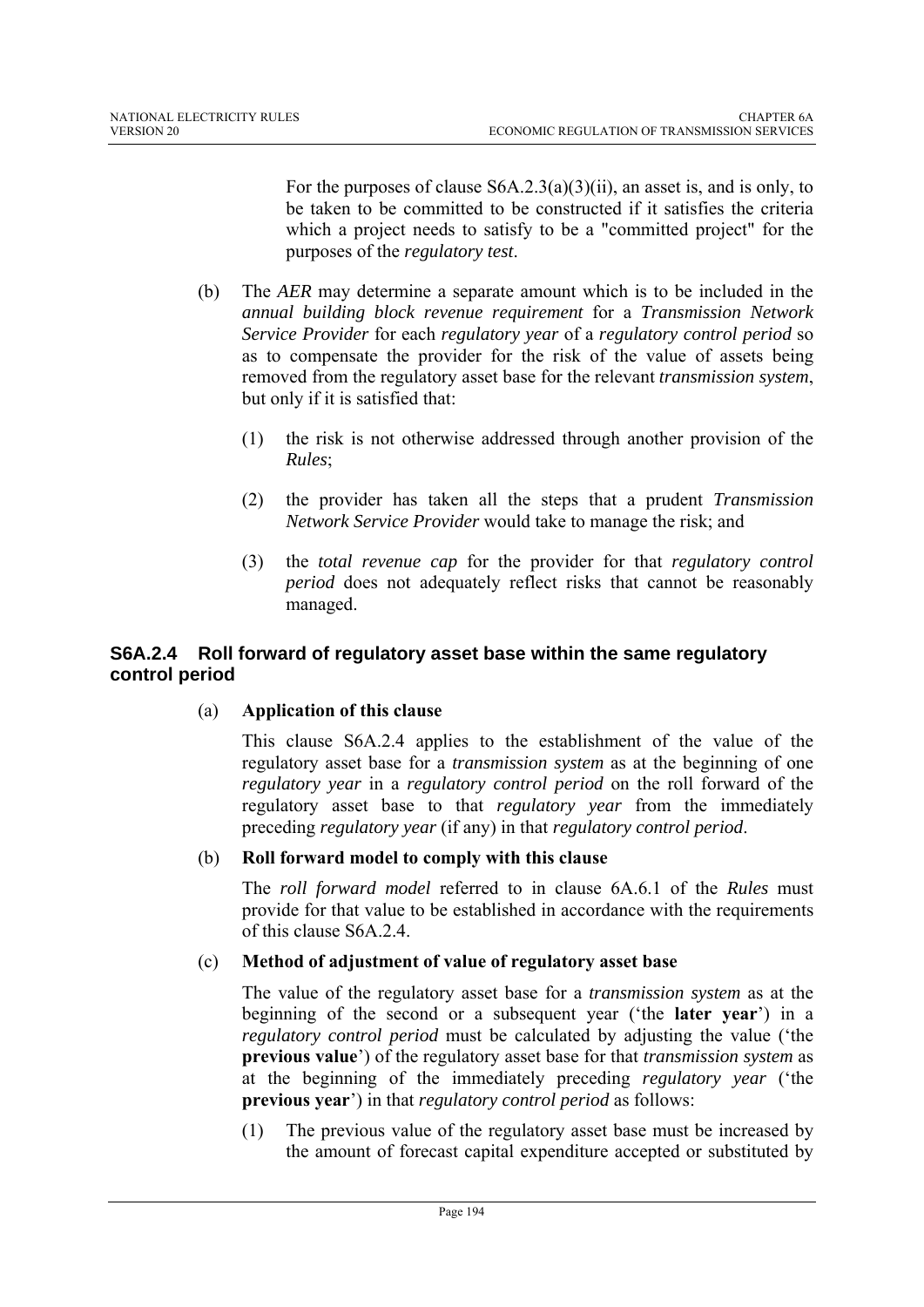the *AER* for the previous year in accordance with clause 6A.6.7(c) or clauses  $6A.13.2(b)(4)$  and  $(5)$  (as the case may be).

- (2) The previous value of the regulatory asset base must be reduced by the amount of depreciation included in the *annual building block revenue requirement* for the previous year.
- (3) The previous value of the regulatory asset base must be reduced by the disposal value of any asset included in that value where the asset is forecast to be disposed of during the previous year.
- (4) The previous value of the regulatory asset base must be increased by an amount necessary to maintain the real value of the regulatory asset base as at the beginning of the later year by adjusting that value for inflation.

# (d) **Allowance for working capital**

If the *AER* determines that it is appropriate to do so, it may include an allowance for working capital in the regulatory asset base for a *transmission system* which is rolled forward in accordance with this clause S6A.2.4.

# **Schedule 6A.3 – CRNP methodology and modified CRNP methodology**

# **S6A.3.1 Meaning of optimised replacement cost**

For the purposes of this schedule 6A.3, references to "optimised replacement cost" include an accepted equivalent to optimised replacement cost that is referable to values contained in the accounts of the *Transmission Network Service Provider*.

# **S6A.3.2 CRNP methodology**

*CRNP Methodology* (or *cost reflective network pricing*) is an allocation process that involves the following steps:

- (1) Attributing network 'costs' to *transmission system* assets: the locational component of the *ASRR* allocated to *prescribed TUOS services* is allocated to each asset used to provide *prescribed TUOS services* based on the ratio of the optimised replacement cost of that asset, to the optimised replacement cost of all *transmission system*  assets used to provide *prescribed use of system services*. The allocation to each *transmission system* asset is the '**locational network asset cost**'.
- (2) Determining the baseline allocation of *generation* to *loads* using a 'fault contribution matrix'.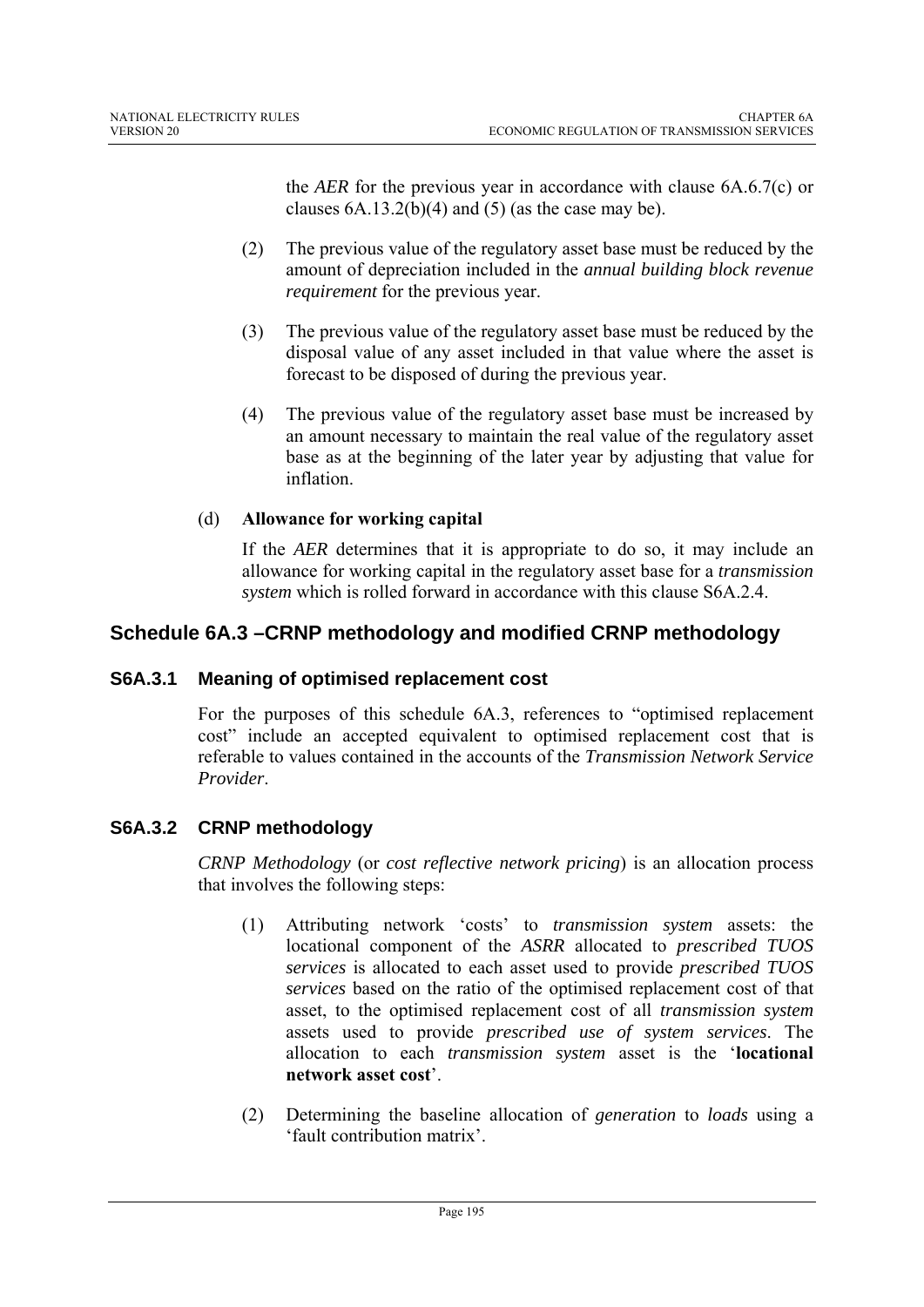- (3) Determining the allocation of dispatched *generation* to *loads* over a range of actual operating conditions from the previous *financial year*. The range of operating scenarios is chosen so as to include the conditions that result in most stress on the *transmission networ*k and for which *network* investment may be contemplated. For each operating scenario selected:
	- (i) a constrained allocation of *generation* to *loads* matrix must be developed, in which *generation* is allocated to serving *loads* on the basis of the fault contribution matrix;
	- (ii) load flow analysis techniques are used to solve for *network* flows and to calculate the sensitivity of flows on each *network element* resulting from incremental changes in each *load*;
	- (iii) the sensitivities are weighted by *load* to derive a 'flow component' magnitude in each *network* element due to each *load* for that hour;
	- (iv) the relative utilisation of each *network* element by each *load* is calculated from the 'flow component' magnitudes, using only the flow components in the direction of the prevailing line flow.
- (4) When all the selected operating scenarios have been assessed, allocating the individual locational *netwo*rk asset costs to *loads* on a pro rata basis using the maximum 'flow component' that each *load* has imposed on each *networ*k asset across the range of operating conditions considered.
- (5) Summing the individual locational *network* asset costs allocated to each *load* to give the total amounts allocated to that *load*.

# **S6A.3.3 Modified CRNP methodology**

*Modified CRNP methodology* is an allocation process that involves replacing step 1 of the CRNP methodology referred to in clause S6A.3.2(1) with the following 3 steps:

- (1) Allocating the *ASRR* allocated to *prescribed use of system services* to each *transmission system* asset used to provide *prescribed TUOS services* based on the ratio of the optimised replacement cost of the that asset to the optimised replacement cost of all *transmission system*  assets used to provide *prescribed TUOS services*. The amount so allocated to each asset is the asset's gross network asset cost.
- (2) Adjusting individual gross *network* asset costs: the individual gross *network* asset costs determined in subparagraph (1) must each be multiplied by a factor (between 0 and 1) that depends on the utilisation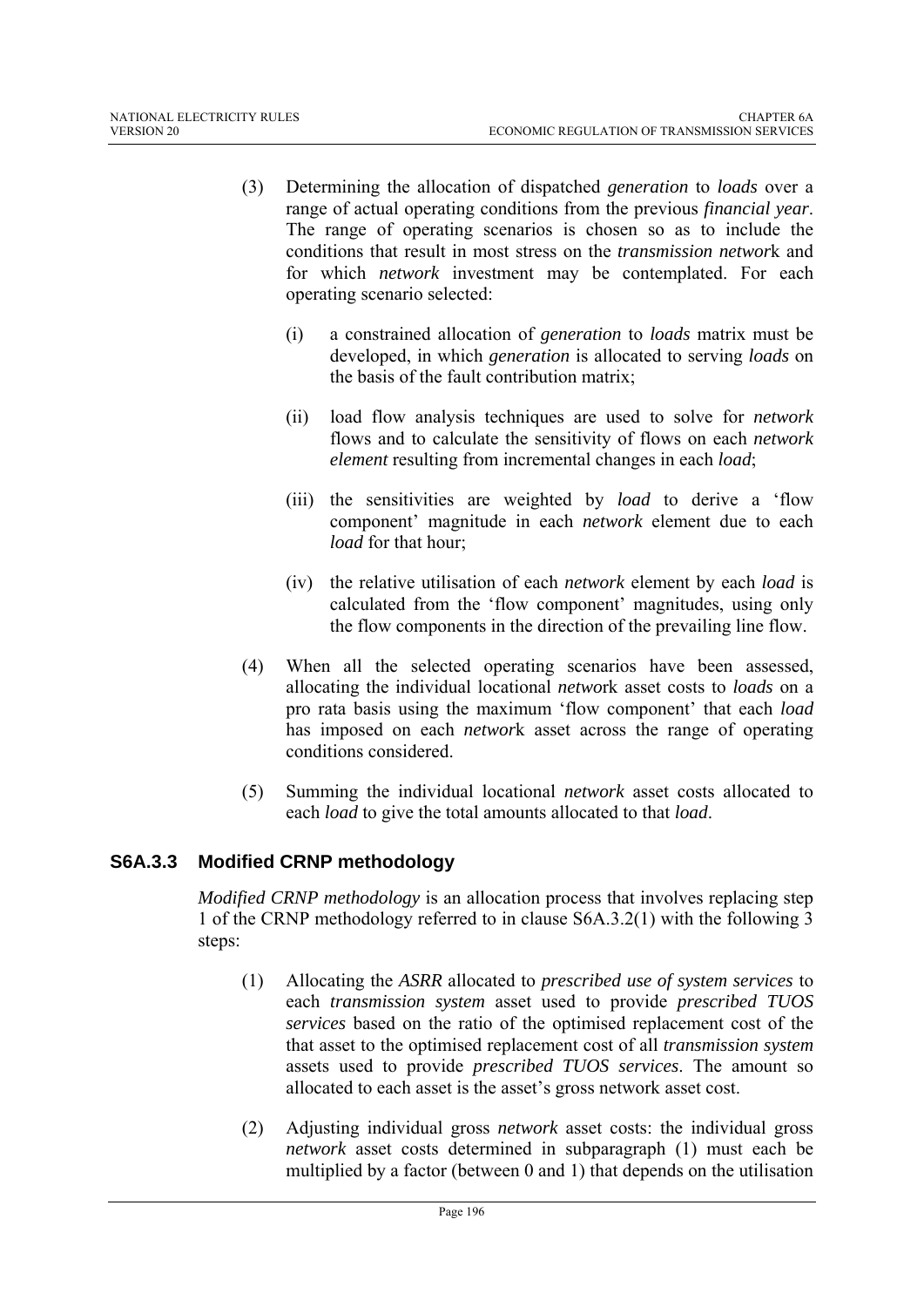of each asset. The resulting amount for each asset is the locational network asset cost while the remainder is the non-locational network asset cost.

(3) Determining the non-locational component: the sum of the nonlocational *network* asset cost represents the pre-adjusted nonlocational component of the *ASRR* for *prescribed TUOS services*.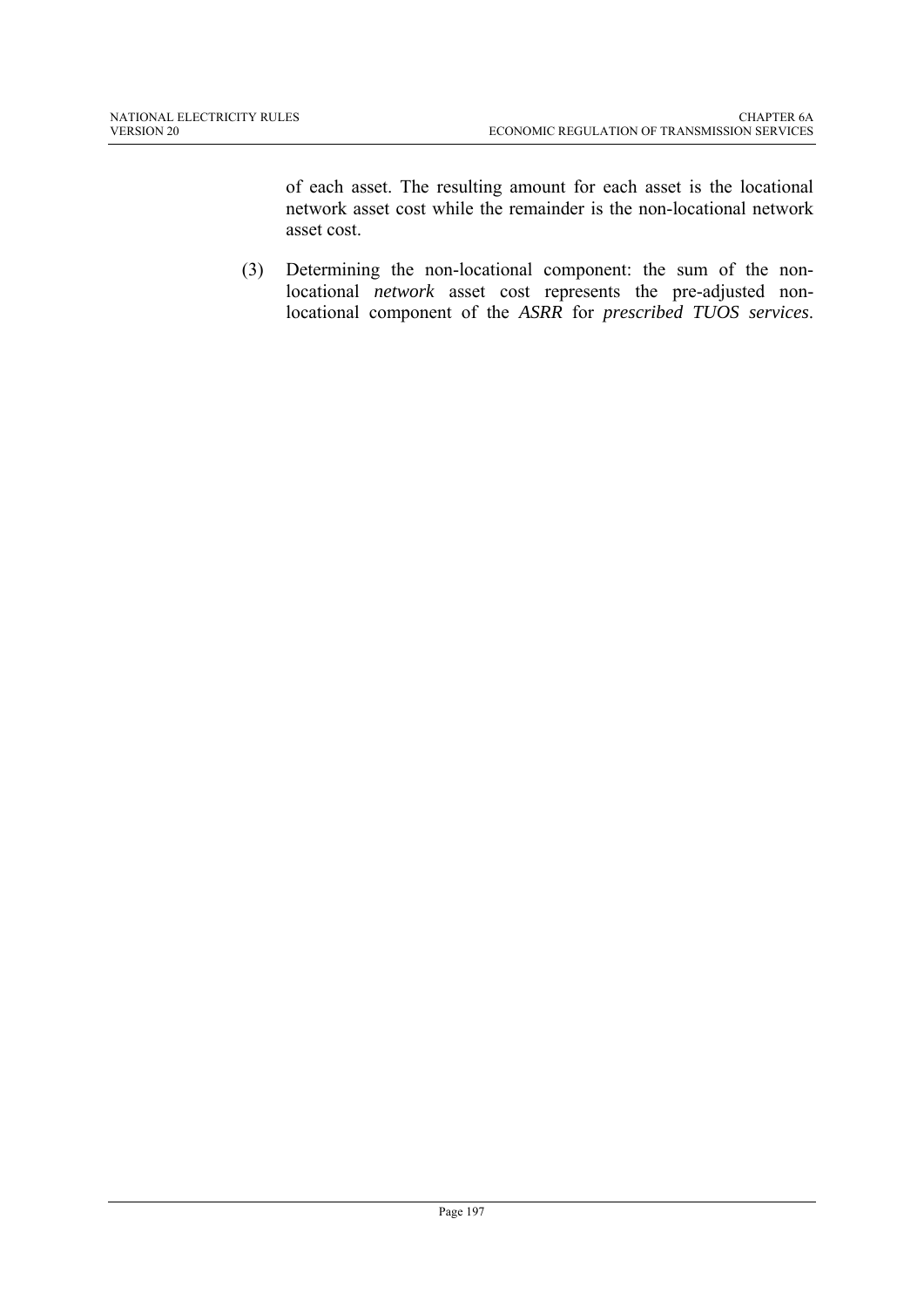# **CHAPTER 10**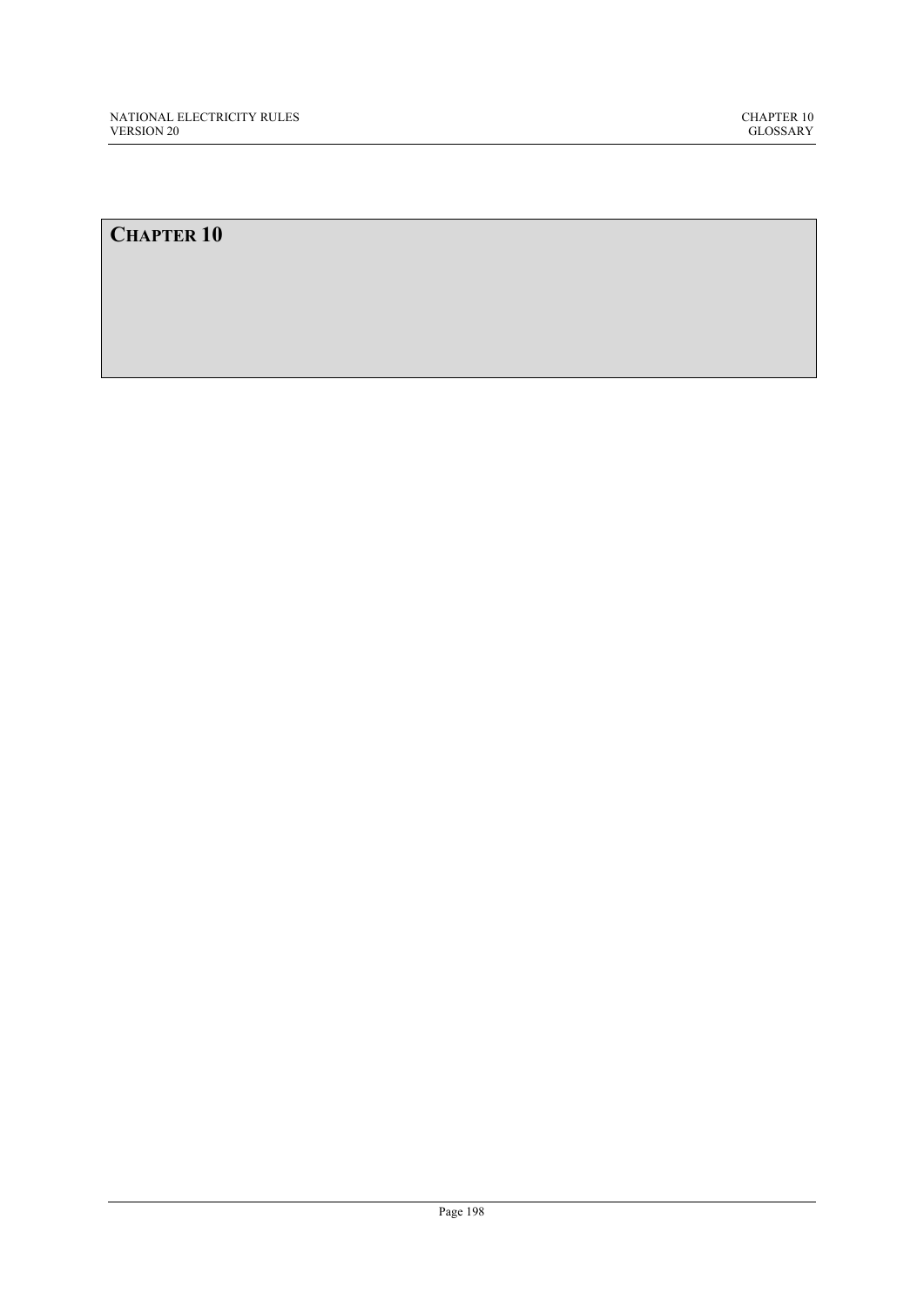# **10. GLOSSARY**

# **AARR**

The *aggregate annual revenue requirement* for *prescribed transmission services.*

# **abnormal conditions**

A condition described in clause 4.2.3(f).

# **above-standard system shared transmission service**

A *shared transmission service* that exceeds the requirements referred to in paragraph (a)(1) or (2) of the definition of *negotiated transmission service* principally as a consequence of investments that have *system-wide benefits*.

# **ACCC**

Australian Competition and Consumer Commission as established under the Trade Practices Act 1974 (Cth).

# **acceptable credit criteria**

The credit criteria defined in clause 3.3.3.

# **acceptable credit rating**

The credit rating determined by *NEMMCO* under clause 3.3.4.

# **accepted restriction offer**

A *restriction offer* accepted by *NEMMCO* in accordance with the *restriction offer procedures.* 

# **access charge**

For a *Transmission Network Service Provider* - an amount described in clause  $5.4A(g)-(i)$ .

For a *Distribution Network Service Provider* - in respect of access to:

- (a) *negotiated distribution services* which would have been *negotiated distribution services* regardless of the operation of clause 6.24.2(c), an amount described in clause 5.5(f)(4); and
- (b) *negotiated distribution services* which would have been treated as *negotiated transmission services* were it not for the operation of clause  $6.24.2(c)$ , an amount described in clause 5.4A(g)-(i).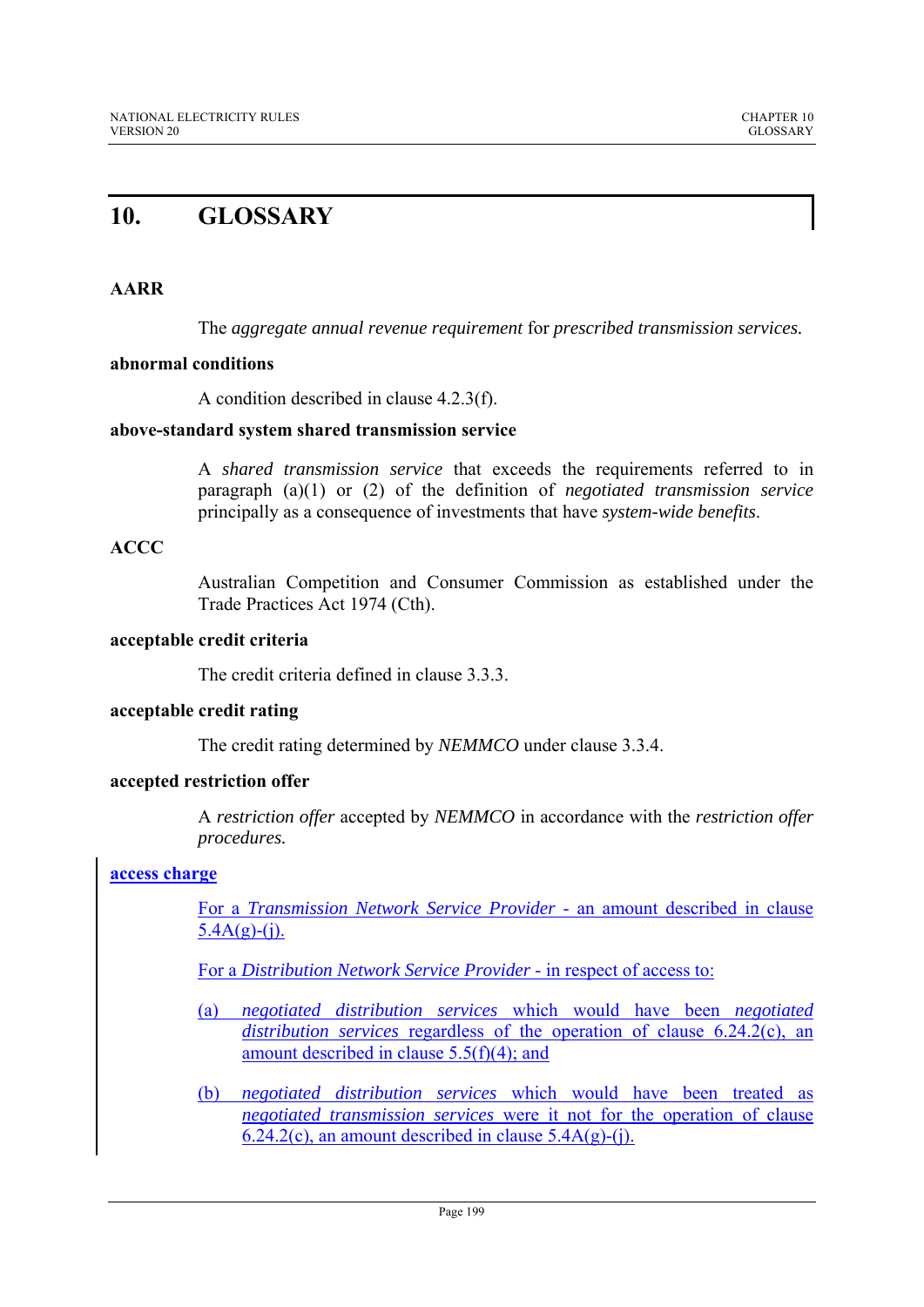## **access charge**

For a *Transmission Network Service Provider –* an amount described in clause  $5.4A(g) - (i)$ .

For a *Distribution Network Service Provider* – an amount described in clause  $5.5(f)(4)$ .

## **access standard**

Either an *automatic access standard* or a *negotiated access standard* for a particular technical requirement as recorded in a *connection agreement*.

# **Accredited Service Provider category**

A category of registration of a *Metering Provider* established by *NEMMCO* under S7.4.2(b) as a consequence of requirements of a *participating jurisdiction* to install *metering installations*.

# **accumulated energy data**

The data that results from the measurement of the flow of electricity in a power conductor where the data represents a period in excess of a *trading interval*. The measurement is carried out at a *metering point*.

## **active energy**

A measure of electrical energy flow, being the time integral of the product of *voltage* and the in-phase component of current flow across a *connection point*, expressed in watthour (Wh).

## **active power**

The rate at which *active energy* is transferred.

## **active power capability**

The maximum rate at which *active energy* may be transferred from a *generating unit* to a *connection point* as specified or proposed to be specified in a *connection agreement* (as the case may be).

## **additional intervention claim**

Has the meaning given in clause 3.12.11(e).

# **adequately damped**

In relation to a *control system*, when tested with a step change of a feedback input or corresponding reference, or otherwise observed, any oscillatory response at a *frequency* of:

(a) 0.05 Hz or less, has a damping ratio of at least 0.4;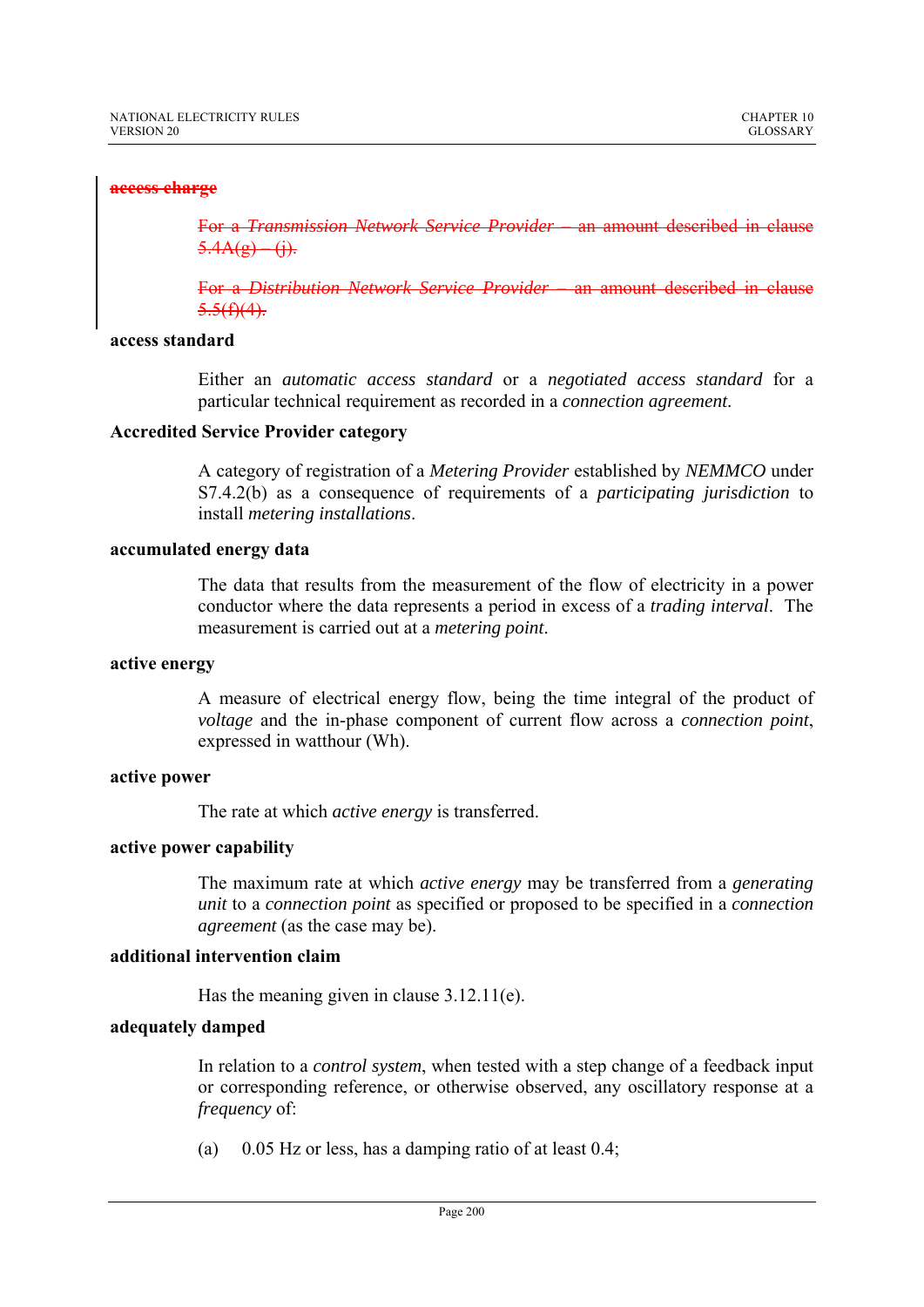- (b) between 0.05 Hz and 0.6 Hz, has a halving time of 5 seconds or less (equivalent to a damping coefficient –0.14 nepers per second or less); and
- (c) 0.6 Hz or more, has a damping ratio of at least 0.05 in relation to a *minimum access standard* and a damping ratio of at least 0.1 otherwise.

# **ADJR Act**

The Administrative Decisions (Judicial Review) Act 1977 (Cth).

## **adjusted gross energy**

The *energy* adjusted in accordance with clause 3.15.5 (for a *transmission network connection point*) or clause 3.15.5A (for a *virtual transmission node*) or clause 3.15.4 (for any other *connection point*).

## **administered floor price**

A price floor to apply to a *regional reference price,* with the levels of the price floor being administered under clause 3.14.1 and the circumstances under which it can be invoked by *NEMMCO* being determined as set out in clause 3.14.2.

# **administered price cap**

A price cap to apply to a *dispatch price*, *regional reference price* or *ancillary service price*, with the levels of the price cap being set in accordance with clause 3.14.1 and the circumstances under which it can be invoked by *NEMMCO* being determined as set out in clause 3.14.2.

# **administered price period**

A period declared by *NEMMCO*, in accordance with clause 3.14.2, in which an *administered price cap* may be invoked.

# **Adviser**

The Dispute Resolution Adviser specified in clause 8.2.2(a).

# **Adviser referral notice**

A notice referring a dispute to the *Adviser* for the purposes of clause 8.2.5.

# **Advocacy Panel**

The panel established to administer funding for end-user advocacy in the national electricity market in accordance with clause 8.10.1.

# **AEMC**

The Australian Energy Market Commission, which is established under section 5 of the Australian Energy Market Commission Establishment Act 2004 (SA).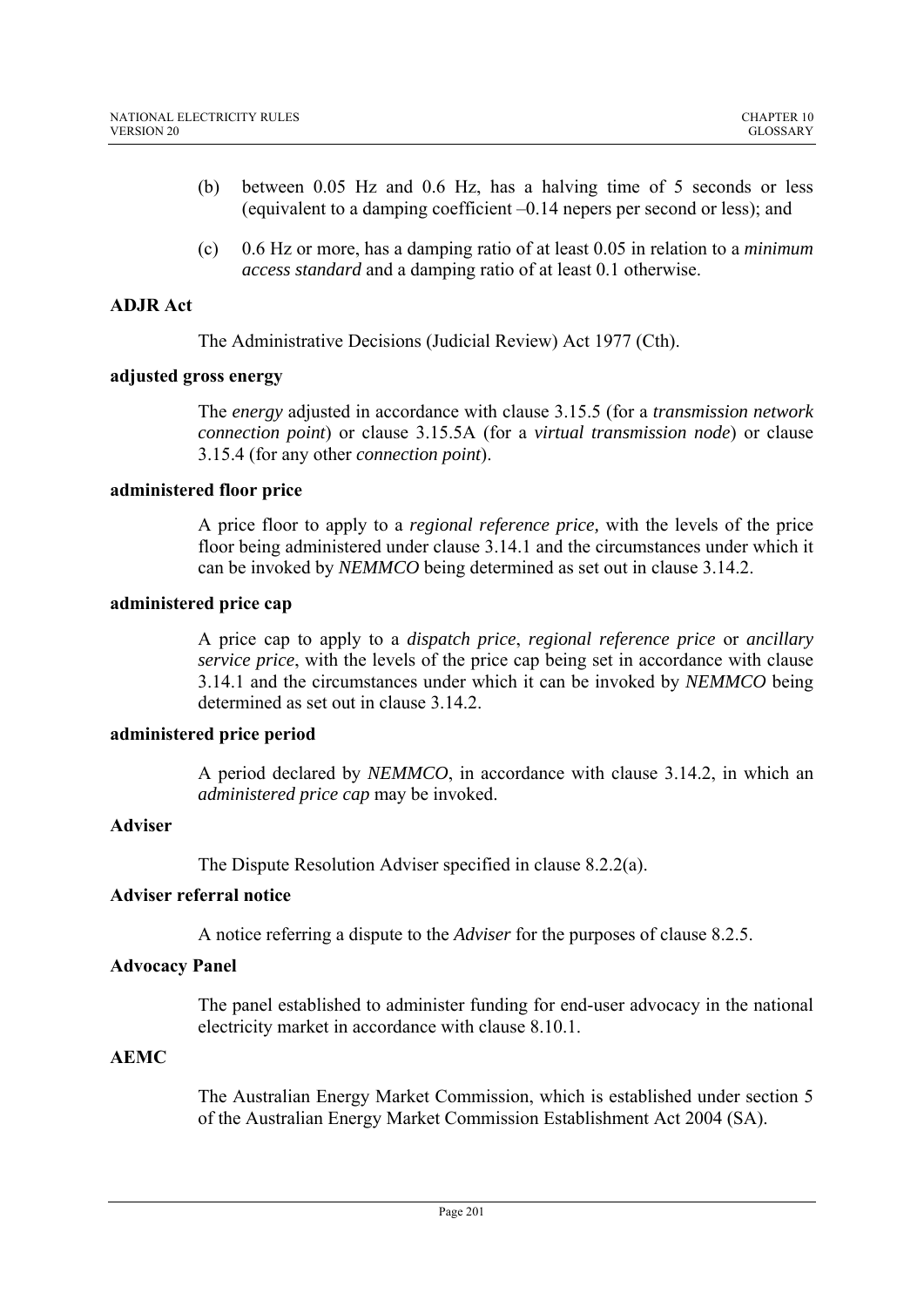# **AER**

The Australian Energy Regulator, which is established by section 44AE of the Trade Practices Act 1974 (Cth).

# **affected participant's adjustment claim**

Has the meaning given in clause  $3.12.11(c1)(3)$ .

# **Affected Participant**

In respect of a particular *direction* or *dispatch* under a *reserve contract*, as the case may be, in an *intervention price trading interval*:

- (1) a *Scheduled Generator* or *Scheduled Network Service Provider*, which was not the subject of the *direction* or whose *plant* was not *dispatched* under the *reserve contract*, that had its *dispatched* quantity affected by that *direction* or *dispatch* of *plant* under that *reserve contract*; or
- (2) a *Scheduled Generator* or *Scheduled Network Service Provider*, which was the subject of the *direction* or whose *plant* was *dispatched* under the *reserve contract*, that had its *dispatched* quantity for other *generating units* or other services which were not the subject of that *direction* or which were not *dispatched* under that *reserve contract* affected by that *direction* or *dispatch* of *plant* under that *reserve contract*, however, the *Scheduled Generating Unit* or *Scheduled Network Service Provider* is only an *Affected Participant* in respect of those *generating units* and services which were not the subject of that *direction* or were not *dispatched* under that *reserve contract*; or
- (3) an *eligible person* entitled to receive an amount from *NEMMCO* pursuant to clause 3.18.1(b)(1) where there has been a change in flow of a *directional interconnector*, for which the *eligible person* holds units for the *intervention price trading interval*, as a result of the *direction* or *dispatch* of *plant* under the *reserve contract*.

# **agency data collection system**

The system used by the operator of an *agency metering database* to collect, process and transfer the *metering data* from a *meter* to the *NEMMCO settlements* process.

## **agency metering database**

A *metering database* which is operated under a service level agreement with *NEMMCO*.

## **aggregate annual revenue requirement**

For *prescribed transmission services,* the meaning in clause 6A.22.1 and for any other service, the calculated total annual revenue to be earned by an entity for a defined class or classes of service.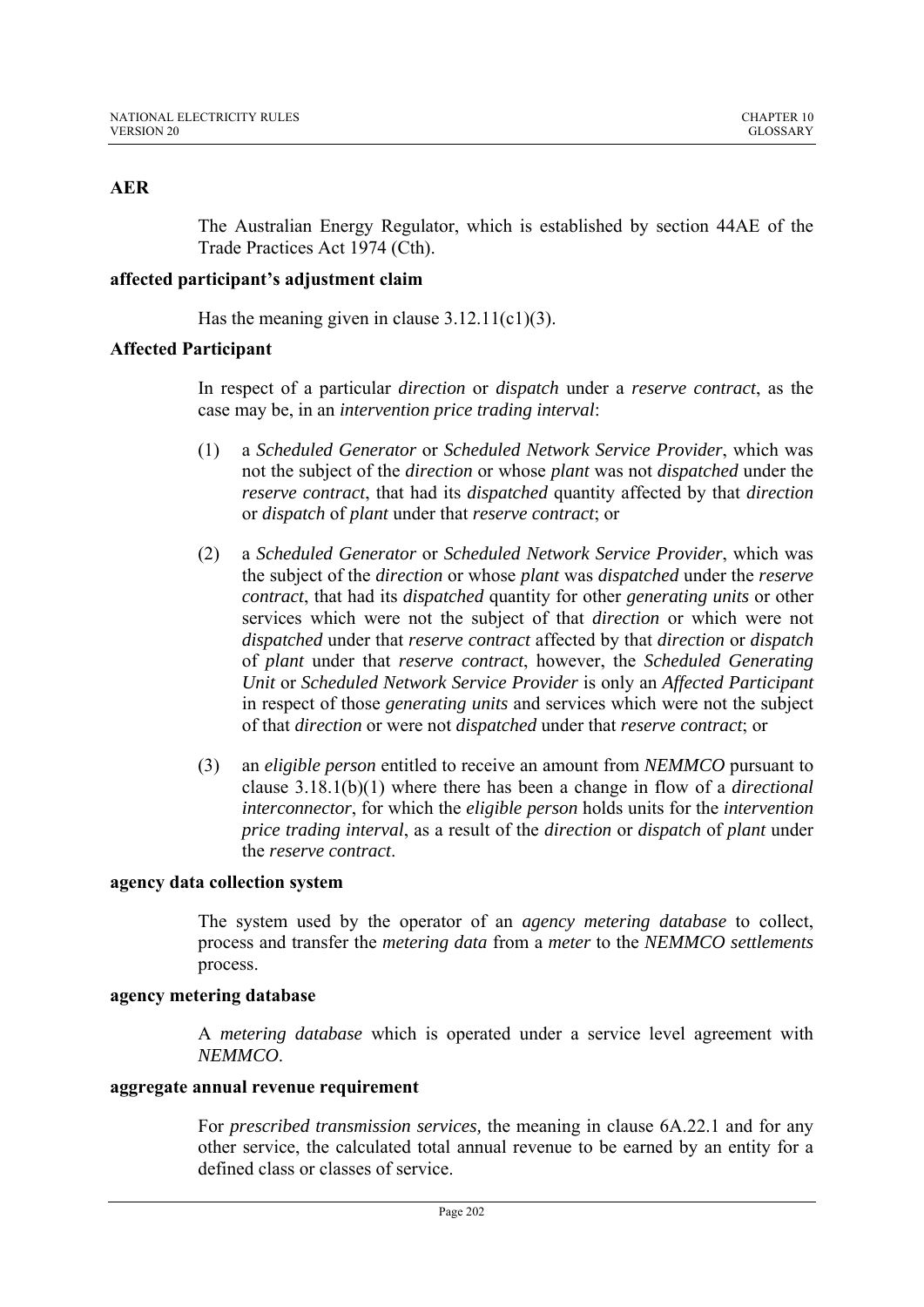#### **aggregate payment due**

The aggregate of the net amounts payable by *NEMMCO* to each of the *Market Participants* to whom payments are to be made in relation to *spot market transactions* or *reallocation transactions* in respect of a *billing period* determined in accordance with clause 3.15.22(c)*.*

## **agreed capability**

In relation to a *connection point,* the capability to receive or send out power for that *connection point* determined in accordance with the relevant c*onnection agreement*.

# **alternative control service**

A *distribution service* that is a *direct control service* but not a *standard control service*.

## **Amending Rule**

A Rule made by the *AEMC* under section 103 of the *National Electricity Law* on and from the date of commencement of the operation of that Rule, or parts of that Rule.

#### **ancillary service fees**

The fees determined by *NEMMCO* under Chapter 2 in relation to *ancillary services.*

# **ancillary service generating unit**

A *generating unit* which has been classified in accordance with Chapter 2 as an *ancillary service generating unit.* 

# **ancillary service load**

A *market load* which has been classified in accordance with Chapter 2 as an *ancillary service load.*

## **ancillary service price**

In respect of a *dispatch interval*, for a *market ancillary service,* the common clearing price for the *market ancillary service* determined in accordance with clause 3.9.

## **Ancillary Service Provider**

A person who engages in the activity of owning, controlling or operating a *generating unit* or *market load* classified in accordance with Chapter 2 as an *ancillary service generating unit* or *ancillary service load*, as the case may be.

## **ancillary services**

*Market ancillary services* and *non-market ancillary services.*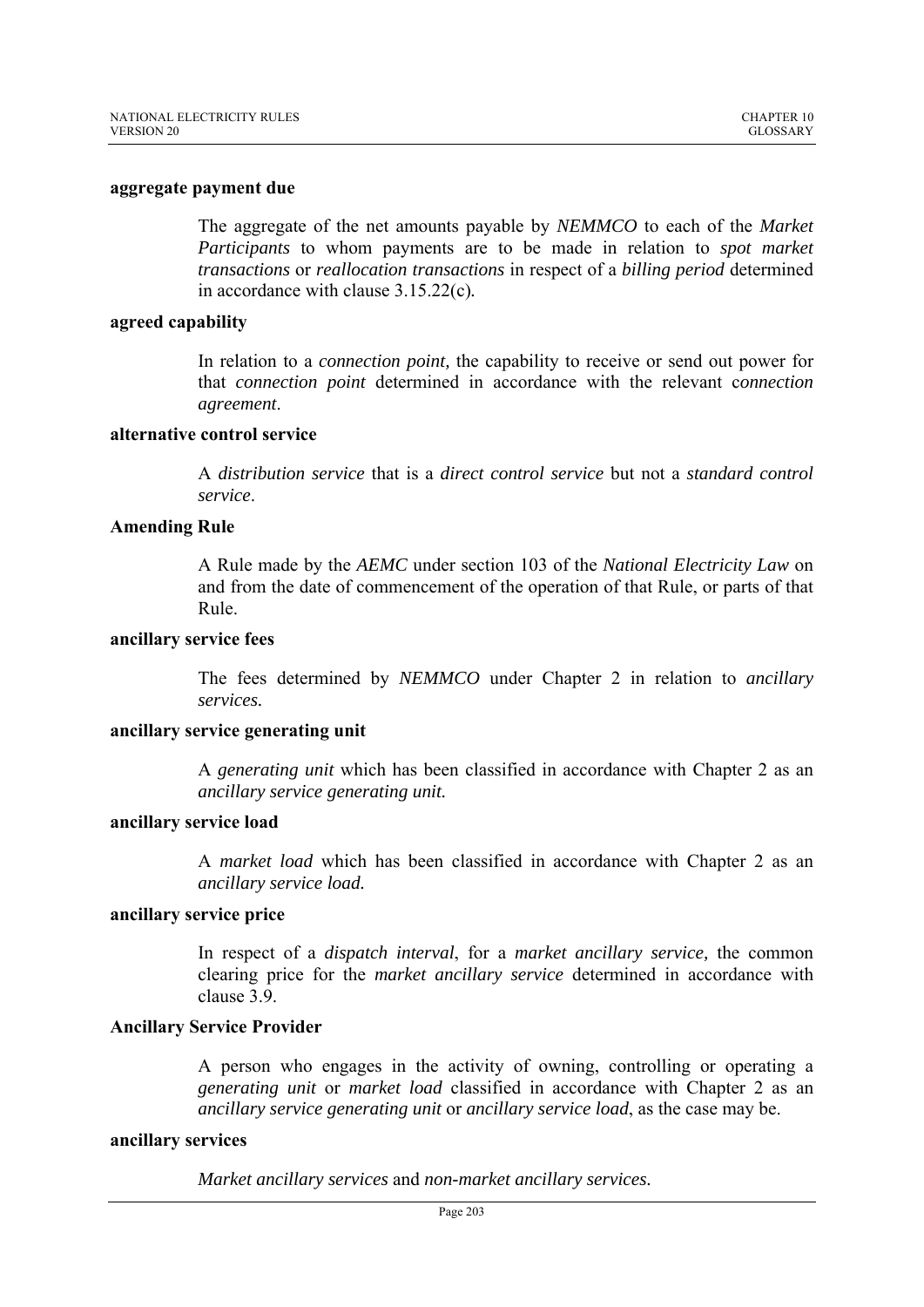#### **ancillary services agreement**

An agreement under which a *Registered Participant* agrees to provide one or more *non-market ancillary services* to *NEMMCO*.

#### **annual building block revenue requirement**

The amount representing the revenue requirement of a *Transmission Network Service Provider* for each *regulatory year* of a *regulatory control period* calculated in accordance with clause 6A.5.4.

#### **annual national transmission review** or **ANTS review**

The review conducted by *NEMMCO* in accordance with clause 5.6.5.

## **Annual National Transmission Statement** or **ANTS**

The statement *published* by *NEMMCO* in accordance with clause 5.6.5.

## **Annual Planning Report**

A report prepared by a *Transmission Network Service Provider* under clause 5.6.2A(a).

### **annual revenue requirement**

An amount representing revenue for a *Distribution Network Service Provider*, for each *regulatory year* of a *regulatory control period*, calculated in accordance with Part C of Chapter 6.

#### **annual service revenue requirement**

Has the meaning set out in clause 6A.22.2.

#### **apparent power**

The square root of the sum of the squares of the *active power* and the *reactive power*.

## **applicable regulatory instruments**

All laws, regulations, orders, licences, codes, determinations and other regulatory instruments (other than the *Rules*) which apply to *Registered Participants* from time to time, including those applicable in each *participating jurisdiction* as listed below, to the extent that they regulate or contain terms and conditions relating to access to a *network*, *connection* to a *network*, the provision of *network services*, *network service* price or *augmentation* of a *network*.

- (1) New South Wales:
	- (a) the Electricity Supply Act 1995 ("ES Act");
	- (b) all regulations made and licences ("Licences") issued under the ES Act;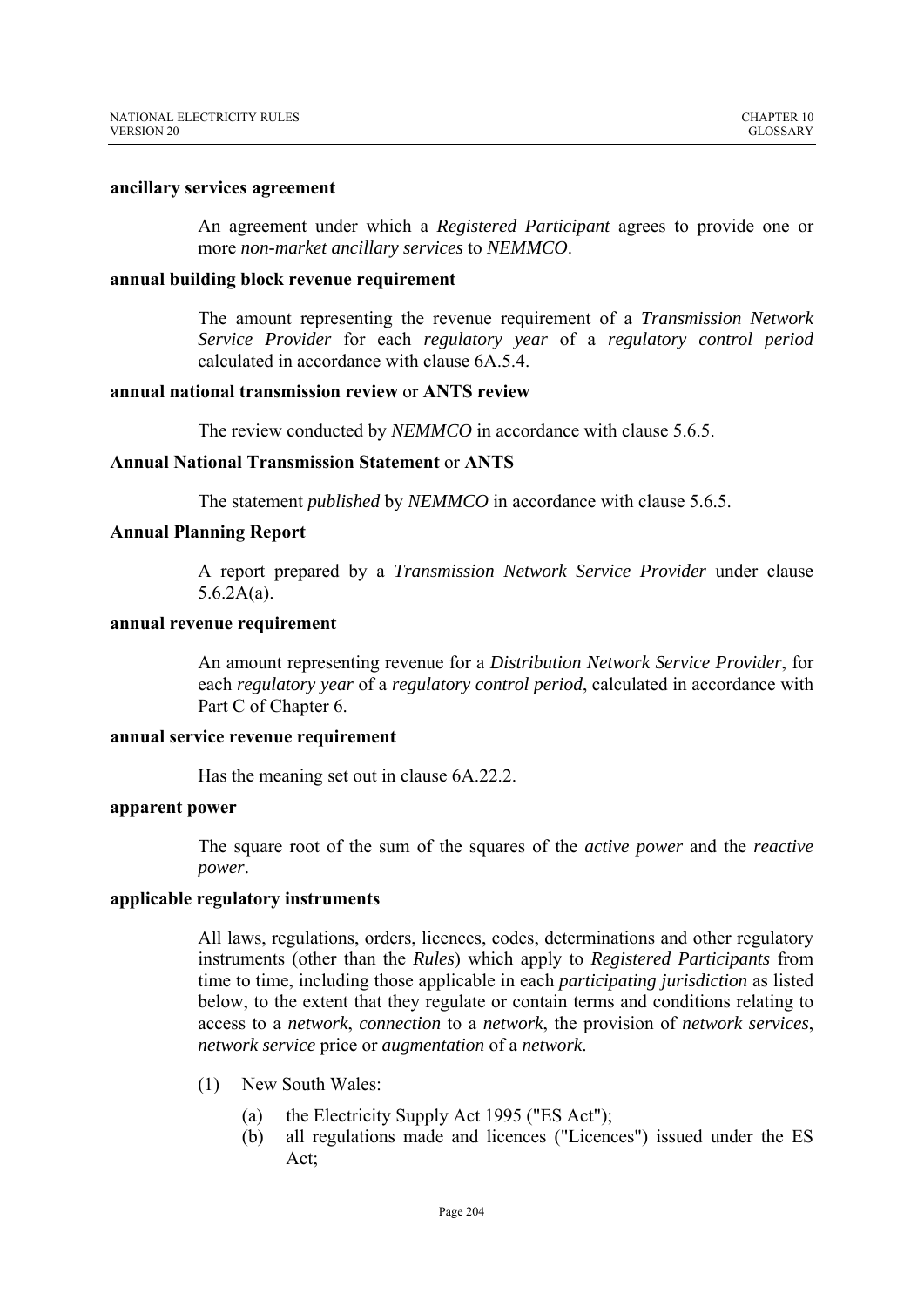- (c) the Independent Pricing and Regulatory Tribunal Act 1992 ("IPART Act");
- (d) all regulations and determinations made under the IPART Act;
- (e) all regulatory instruments applicable under the Licences; and
- (f) the Commercial Arbitration Act 1984.

# (2) Victoria:

- (a) the Electricity Industry Act 2000 ("EI Act");
- (b) all regulations made and licences ("Licences") issued under the EI Act;
- (c) the Essential Services Commission Act 2001 ("ESCV Act");
- (d) all regulations and determinations made under the ESCV Act;
- (e) all regulatory instruments applicable under the Licences; and
- (f) the Tariff Order made under section 158A(1) of the Electricity Industry Act 1993 and continued in effect by clause 6(1) of Schedule 4 to the Electricity Industry (Residual Provisions) Act 1993, as amended or varied in accordance with section 14 of the EI Act.
- (3) South Australia:
	- (a) the Electricity Act 1996;
	- (b) all regulations made and licences ("Licences") issued under the Electricity Act;
	- (c) the Essential Services Commission Act 2002 ("ESCSA Act");
	- (d) all regulations and determinations made under the ESCSA Act;
	- (e) all regulatory instruments applicable under the Licences; and
	- (f) the Electricity Pricing Order made under section 35B of the Electricity Act.
- (4) Australian Capital Territory:
	- (a) the Utilities Act 2000;
	- (b) all regulations made and licences ("Licences") issued under the Utilities Act;
	- (c) the Independent Competition and Regulatory Commission Act 1997 ("ICRC Act");
	- (d) all regulations and determinations made under the ICRC Act; and
	- (e) all regulatory instruments applicable under the Licences.
- (5) Queensland:
	- (a) the Electricity Act 1994;
	- (b) all regulations made and authorities and special approvals ("Licences") granted under the Electricity Act;
	- (c) the Queensland Competition Authority Act 1997 ("QCA Act");
	- (d) all regulations and determinations made under the QCA Act;
	- (e) all regulatory instruments applicable under the Licences; and
	- (f) the Gladstone Power Station Agreement Act 1993 and associated agreements.
- (6) Tasmania: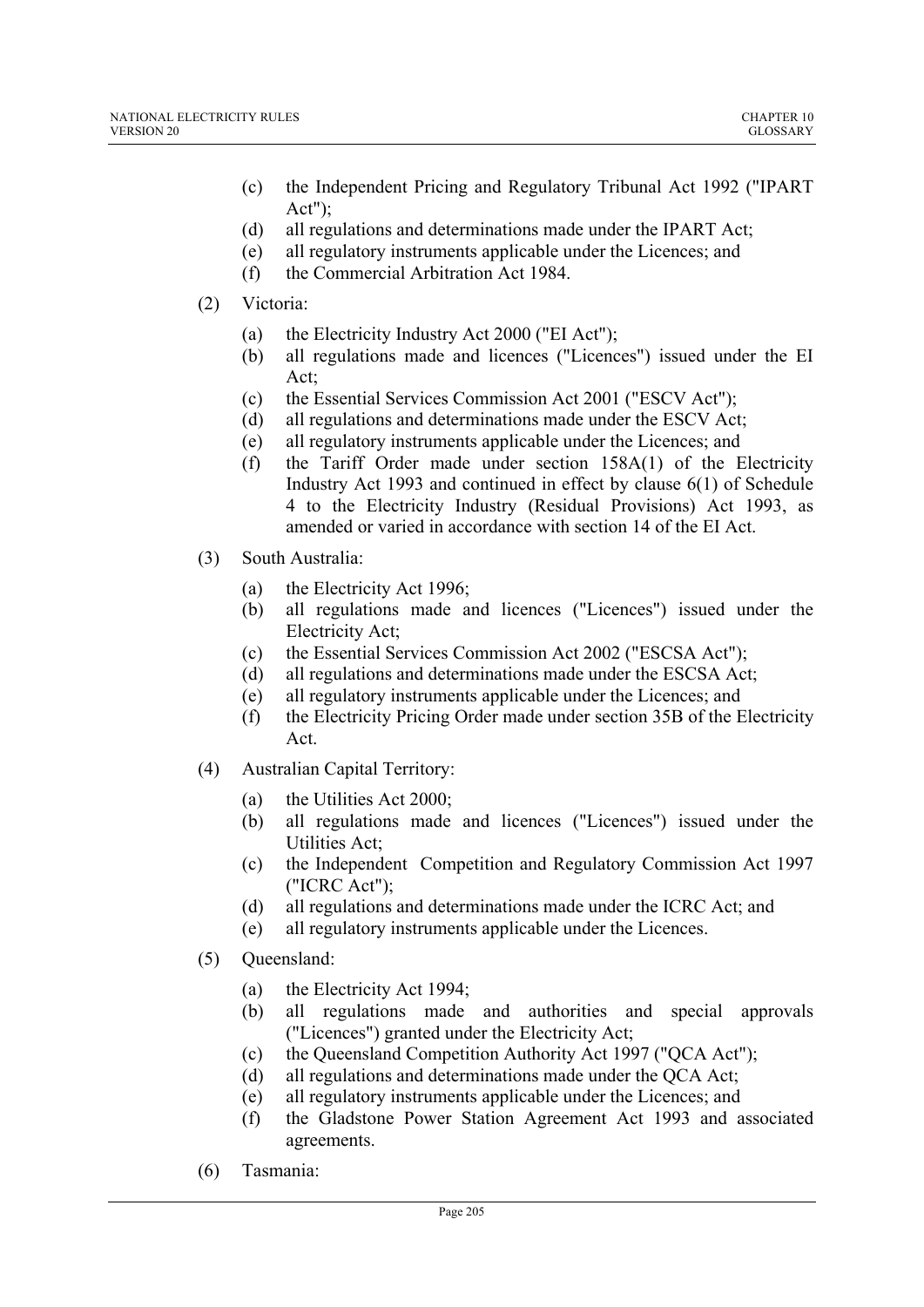- (a) the Electricity Supply Industry Act 1995;
- (b) all regulations made and licences ("Licences") issued under the Electricity Supply Industry Act;
- (c) all regulatory instruments under the Electricity Supply Industry Act or the Licences (including, without limitation, determinations of the Tasmanian Electricity Regulator under the Electricity Supply Industry (Price Control) Regulations); and
- (d) the Tasmanian Electricity Code issued under section 49A of the Electricity Supply Industry Act.

# **application to connect**

An application made by a *Connection Applicant* in accordance with clause 5.3 for *connection* to a *network* and/or the provision of *network services* or modification of a *connection* to a *network* and/or the provision of *network services*.

# **approved pass through amount**

In respect of a *positive change event* for a *Transmission Network Service Provider*:

- (a) the amount which the *AER* determines should be passed through to *Transmission Network Users* under clause 6A.7.3(d)(2); or
- (b) the amount which the *AER* is taken to have determined under clause 6A.7.3(e)(1),

as the case may be.

In respect of a *positive change event* for a *Distribution Network Service Provider*:

- (a) the amount the *AER* determines should be passed through to *Distribution Network Users* under clause 6.6.1(d)(2); or
- (b) the amount the *AER* is taken to have determined under clause  $6.6.1(e)(3)$ ,

as the case may be.

# **approved pricing proposal**

A *pricing proposal* approved by the *AER.*

# **ASRR**

The *annual service revenue requirement.*

## **asynchronous generating unit**

A *generating unit* that is not a *synchronous generating unit*.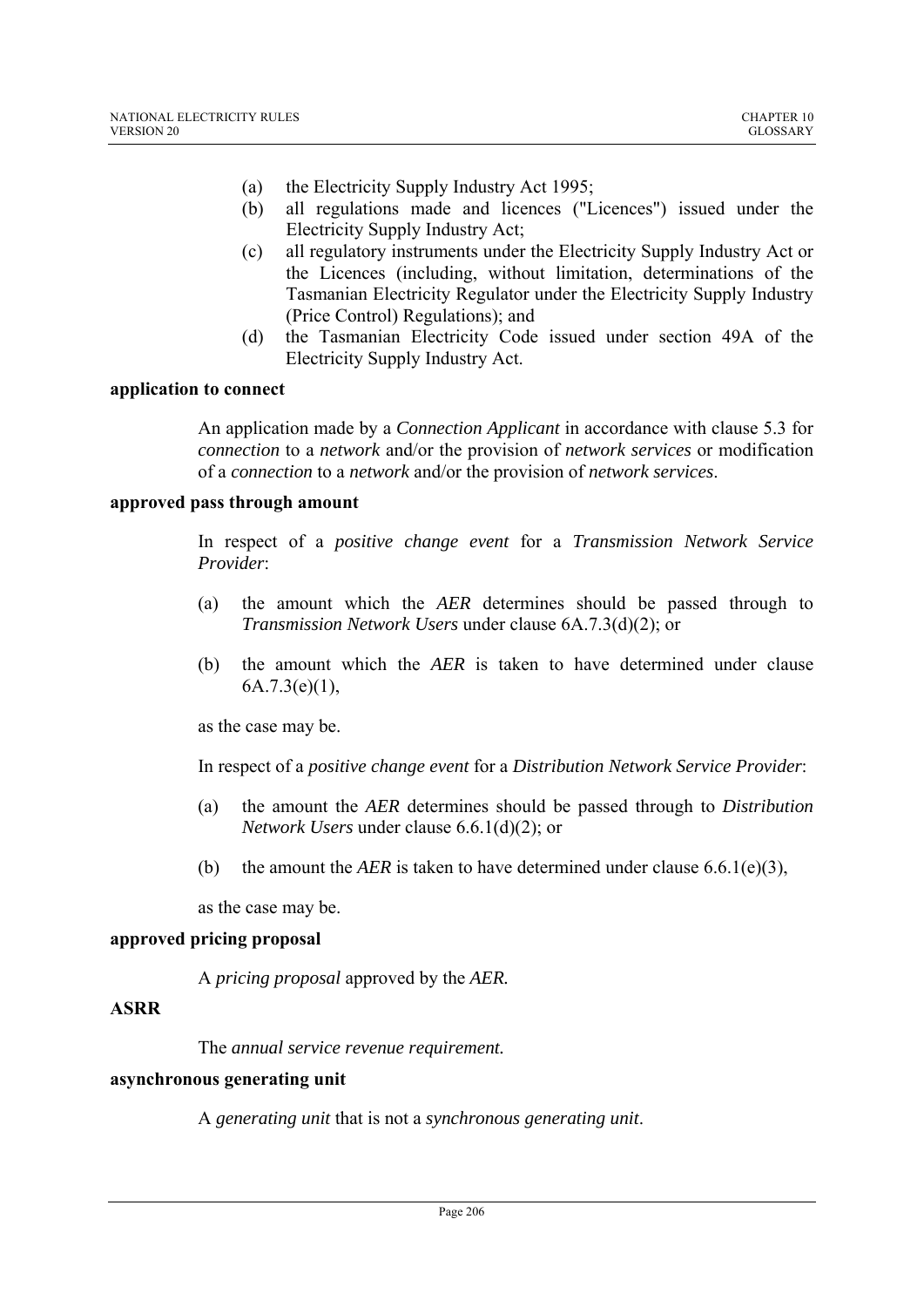#### **attributable connection point cost share**

Has the meaning set out in clause 6A.22.4.

#### **attributable cost share**

Has the meaning set out in clause 6A.22.3.

#### **auction**

A *settlement residue* auction held under clause 3.18.

#### **auction amounts**

All amounts:

- (1) payable to *NEMMCO* or *eligible persons* under *SRD agreements*; or
- (2) distributed to *Network Service Providers* under clause 3.18.4; or
- (3) recovered by *NEMMCO* under clause 3.18.4 or the *auction rules*.

#### **auction expense fees**

The costs and expenses incurred by *NEMMCO* referred to in clause 3.18.4(b).

#### **auction participation agreement**

Has the meaning given in clause 3.18.1(a).

# **auction rules**

The rules developed by *NEMMCO* under clause 3.18.3, as amended from time to time in accordance with that clause.

## **augment, augmentation**

Works to enlarge a *network* or to increase the capability of a *network* to transmit or distribute *active energy*.

### **augmentation technical report**

A report by the *Inter-regional Planning Committee* of an *augmentation* under clause 5.6.3(j).

### **Australian Standard (AS)**

The most recent edition of a standard publication by Standards Australia (Standards Association of Australia).

#### **Authority**

Any government, government department, instrumentality, *Minister*, agency, statutory authority or other body in which a government has a controlling interest, and includes the *AEMC*, *NEMMCO*, the *AER* and the *ACCC* and their successors.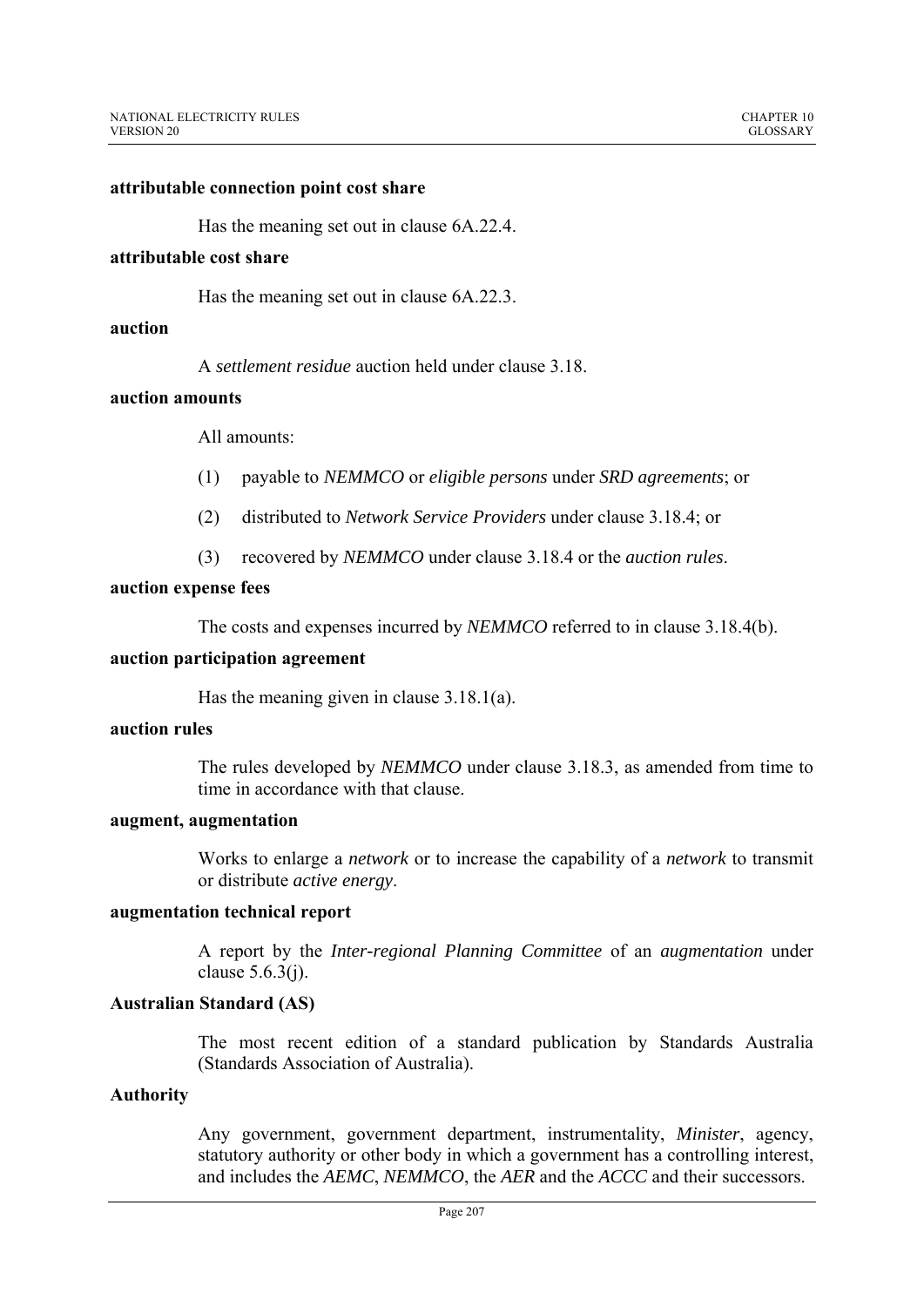#### **automatic access standard**

In relation to a technical requirement of access, a standard of performance, identified in a schedule of Chapter 5 as an automatic access standard for that technical requirement, such that a *plant* that meets that standard would not be denied access because of that technical requirement.

#### **automatic generation control system (AGC)**

The system into which the *loading levels* from economic *dispatch* will be entered for *generating units* operating on automatic generation control in accordance with clause 3.8.21(d).

#### **automatic reclose equipment**

In relation to a *transmission line* or *distribution line*, the equipment which automatically recloses the relevant line's circuit breaker(s) following their opening as a result of the detection of a fault in the *transmission line* or the *distribution line* (as the case may be).

#### **available capacity**

The total MW capacity available for *dispatch* by a *scheduled generating unit* or *scheduled load* (i.e. maximum plant availability) or, in relation to a specified *price band*, the MW capacity within that *price band* available for dispatch (i.e. availability at each price band).

## **average electrical energy loss**

The volume-weighted average of the *electrical energy losses* incurred in each *trading interval* over all *trading intervals* in a defined period of time

## **average loss factor**

A multiplier used to describe the *average electrical energy loss* for electricity used or transmitted.

## **avoided Customer TUOS charges**

The charges described in rule 5.5(h).

# **B2B Communications**

Communications between *Local Retailers*, *Market Customers* and *Distribution Network Service Providers* relating to an end-user or *supply* to an end-user provided for in the *B2B Procedures*.

# **B2B Data**

Data relating to *B2B Communications*.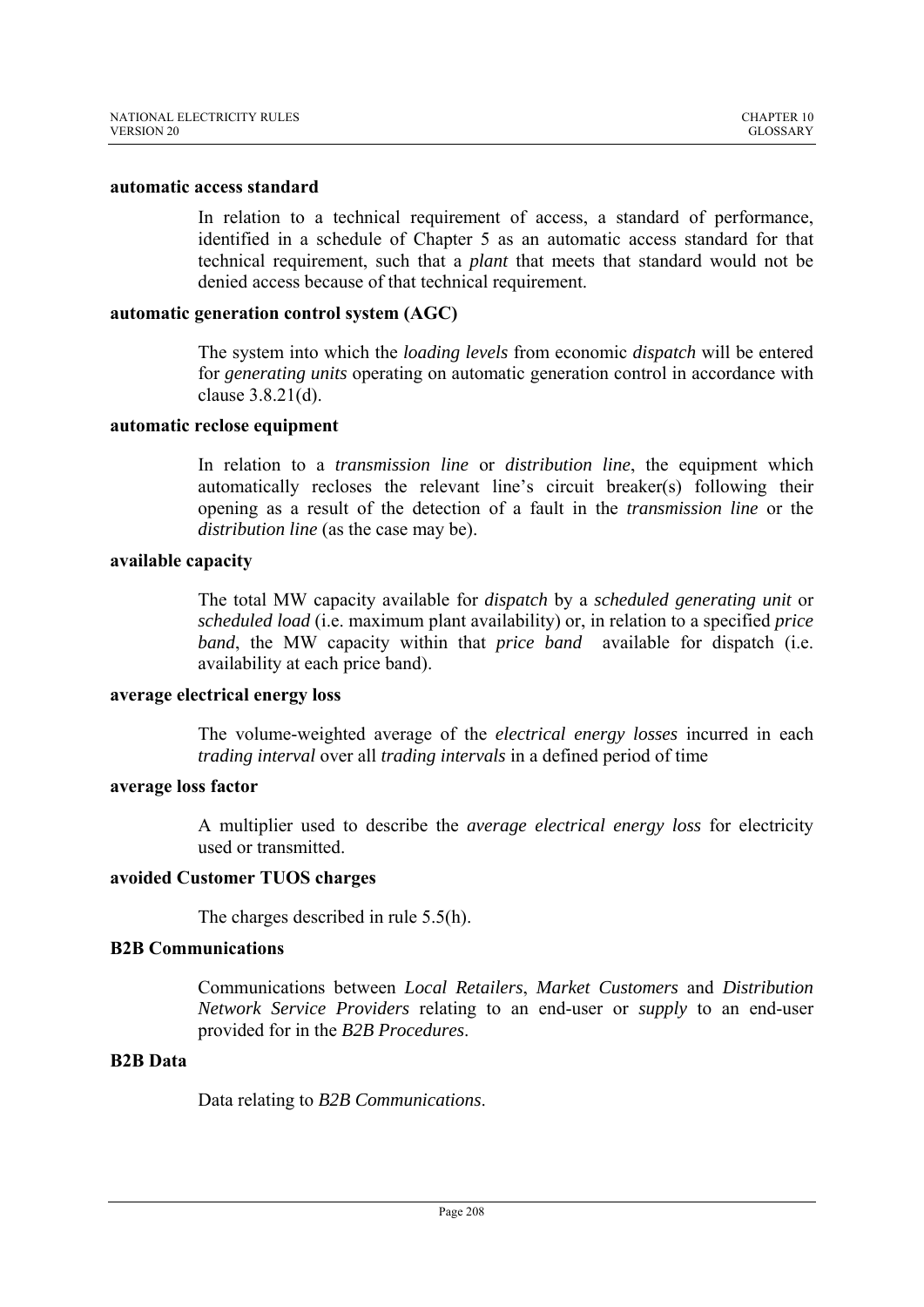# **B2B Decision**

A decision of *NEMMCO* to approve or not approve an *Information Exchange Committee Recommendation*.

# **B2B Determination Dispute**

A dispute in relation to either a *B2B Decision* or an *Information Exchange Committee Recommendation*.

# **B2B e-Hub**

An electronic information exchange platform established by *NEMMCO* to facilitate *B2B Communications*.

# **B2B Objective**

The benefits from *B2B Communications* to *Local Retailers*, *Market Customers* and *Distribution Network Service Providers* as a whole should outweigh the detriments to *Local Retailers*, *Market Customers* and *Distribution Network Service Providers* as a whole.

## **B2B Principles**

The following principles:

- (a) *B2B Procedures* should provide a uniform approach to *B2B Communications* in *participating jurisdictions* in which there are no *franchise customers*;
- (b) *B2B Procedures* should detail operational and procedural matters and technical requirements that result in efficient, effective and reliable *B2B Communications*;
- (c) *B2B Procedures* should avoid unreasonable discrimination between *Local Retailers*, *Market Customers* and *Distribution Network Service Providers*; and
- (d) *B2B Procedures* should protect the confidentiality of commercially sensitive information.

# **B2B Procedures**

Procedures prescribing the content of, the processes for, and the information to be provided to support, *B2B Communications*.

# **B2B Procedures Change Pack**

A document consisting of:

(a)a *B2B Proposal*;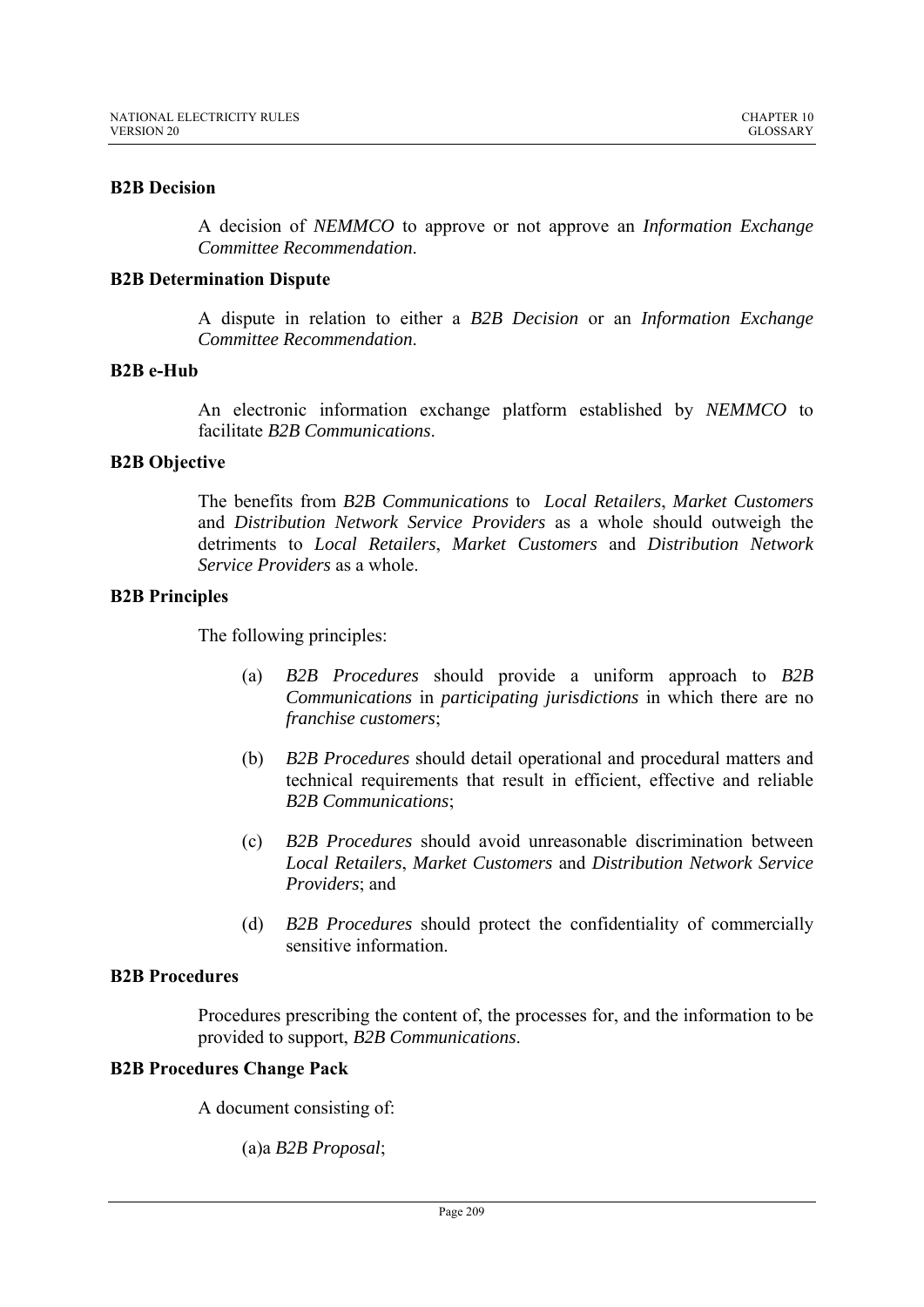- (b) a report setting out an overview of the likely impact of the *B2B Proposal* on *NEMMCO*, *Local Retailers*, *Market Customers* and *Distribution Network Service Providers*;
- (c) draft *B2B Procedures* (incorporating proposed changes in mark up, where appropriate); and

(d)an issues paper explaining why the *B2B Proposal* is being presented.

# **B2B Proposal**

A proposal for *B2B Procedures*, or a *change* to the *B2B Procedures*, which is the subject of consultation by the *Information Exchange Committee*.

## **bank bill rate**

On any *day*, the rate determined by *NEMMCO* (having regard to such market indicators as *NEMMCO* in its discretion selects) to be the market rate as at 10.00 am on that *day* (or if not a *business day*, on the previous *business day*) for Australian dollar denominated bank accepted bills of exchange having a tenor of 30 *days*.

## **billing period**

The period of 7 *days* commencing at the start of the *trading interval* ending 12.30 am Sunday.

## **black start capability**

A capability that allows a *generating unit*, following its *disconnection* from the *power system*, to be able to deliver electricity to either:

- (a) its *connection point*; or
- (b) a suitable point in the *network* from which *supply* can be made available to other *generating units*,

without taking *supply* from any part of the *power system* following *disconnection*.

## **black system**

The absence of *voltage* on all or a significant part of the *transmission system* or within a *region* during a *major supply disruption* affecting a significant number of customers.

## **breaker fail**

In relation to a *protection system*, that part of the *protection system* that protects a *Market Participant's facilities* against the non-operation of a circuit breaker that is required to open.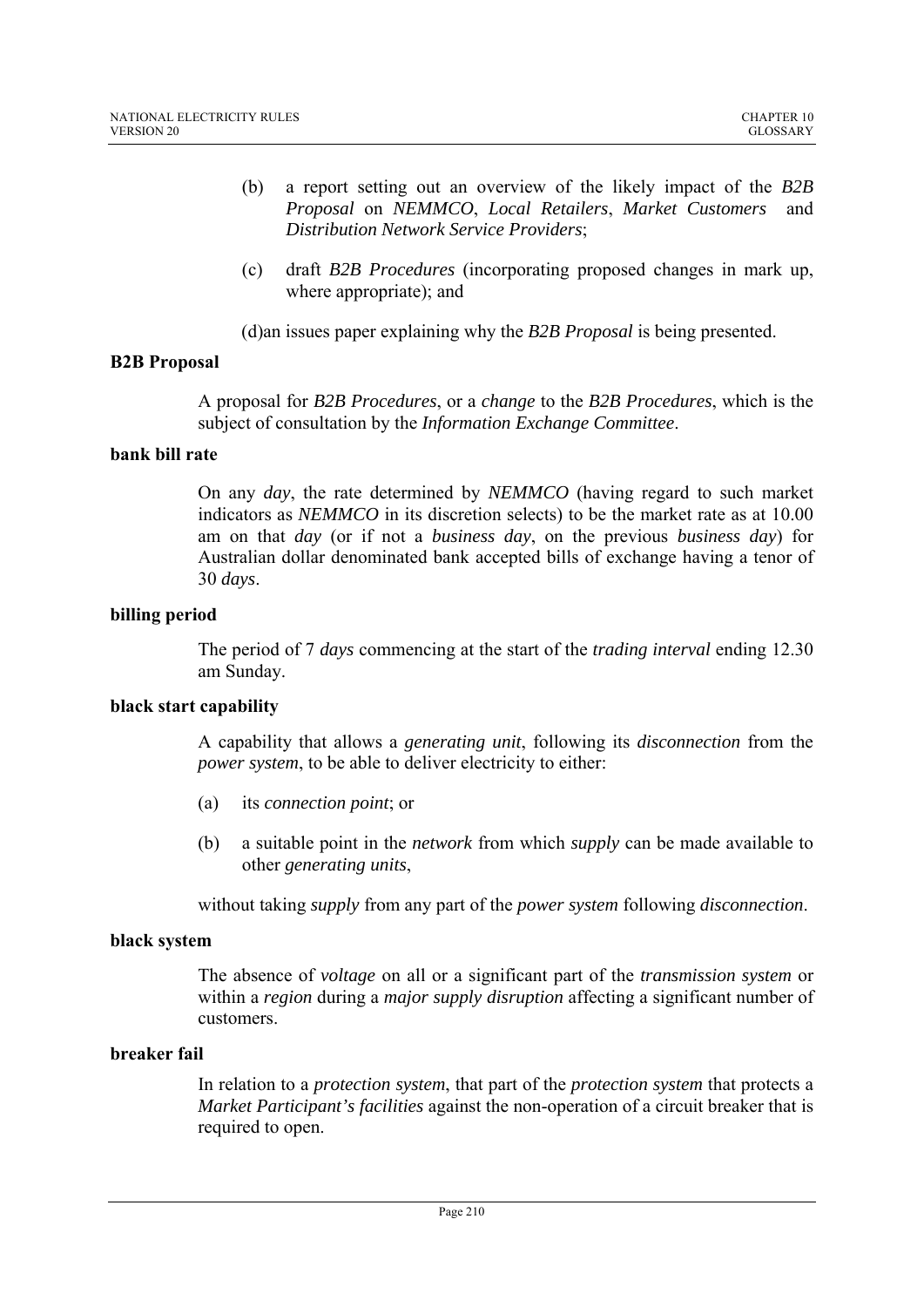# **breaker fail protection system**

A *protection system* that protects a *facility* against the non-operation of a circuit breaker that is required to open to clear a fault.

# **building block determination**

The component of a distribution determination relevant to the regulation of *standard control services* (See rule 6.3).

## **building block proposal**

For a *Distribution Network Service Provider*, the part of the provider's *regulatory proposal* relevant to the regulation of *standard control services* (See clause 6.3.1).

## **busbar**

A common *connection point* in a *power station switchyard* or a *transmission network substation*.

## **business day**

A *day* other than a Saturday, Sunday or a *day* which is lawfully observed as a national public holiday on the same *day* in each of the *participating jurisdictions*.

#### **call amount**

The amount determined pursuant to the formula in clause 3.3.11 for the purposes of a *call notice* where the *outstandings* of a *Market Participant* exceed its *trading limit*.

# **call notice**

A notice issued by *NEMMCO* pursuant to clause 3.3.11 where the *outstandings* of a *Market Participant* exceed its *trading limit*.

## **capacitor bank**

Electrical equipment used to generate *reactive power* and therefore support *voltage* levels on *distribution* and *transmission lines* in periods of high *load*.

# **capital expenditure criteria**

For a *Transmission Network Service Provider* – the matters listed in clause  $6A.6.7(c)(1)–(3)$ .

For a *Distribution Network Service Provider* – the matters listed in clause  $6.5.7(c)(1)–(3)$ .

# **capital expenditure factors**

For a *Transmission Network Service Provider* – the factors listed in clause  $6A.6.7(e)(1)–(10).$ 

For a *Distribution Network Service Provider* – the factors listed in clause  $6.5.7(e)(1)–(10).$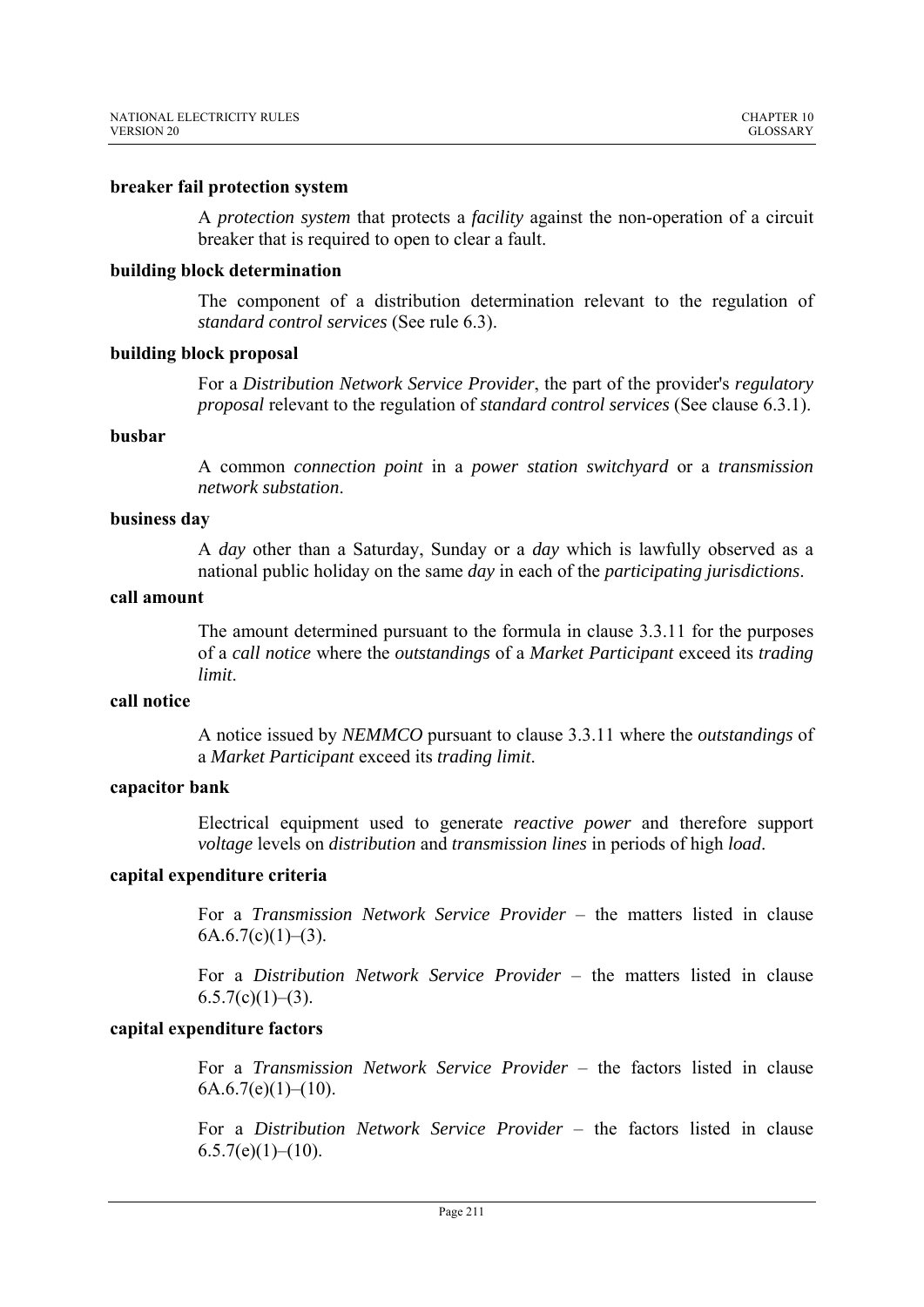# **capital expenditure objectives**

For a *Transmission Network Service Provider* – the objectives set out in clause 6A.6.7(a).

For a *Distribution Network Service Provider* – the objectives set out in clause  $6.5.7(a)$ .

## **cascading outage**

The occurrence of an uncontrollable succession of *outages*, each of which is initiated by conditions (e.g. instability or overloading) arising or made worse as a result of the event preceding it.

## **categories of prescribed transmission services**

For the purposes of pricing for *prescribed transmission services*:

- (a) *prescribed entry services*;
- (b) *prescribed exit services*;
- (c) *prescribed common transmission services*; and
- (d) *prescribed TUOS services*.

## **central dispatch**

The process managed by *NEMMCO* for the *dispatch* of *scheduled generating units, scheduled loads, scheduled network services* and *market ancillary services*  in accordance with clause 3.8.

#### **change**

Includes amendment, alteration, addition or deletion.

# **charging parameters**

The constituent elements of a tariff.

## **check meter**

A *meter*, other than a *revenue meter*, used as a source of *metering data* for Type 1 and Type 2 *metering installations* as specified in schedule 7.2.

# **check metering data**

The *metering data* obtained from a *check metering installation*.

#### **check metering installation**

A *metering installation* used as the source of *metering data* for validation in the *settlements* process.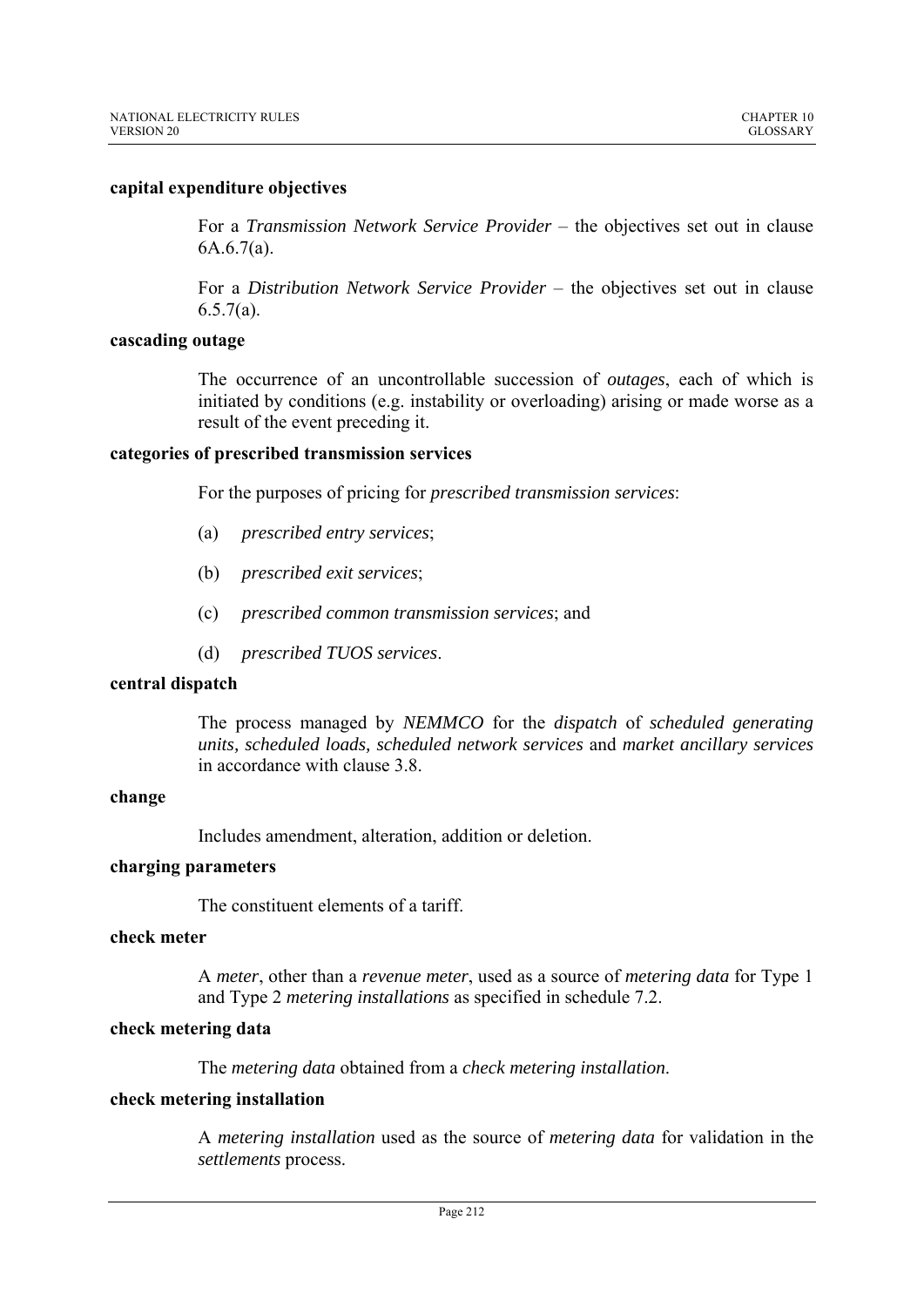# **clause 4.8.9 instruction**

Has the meaning given in clause  $4.8.9(a1)(2)$ .

# **COAG**

Council of Australian Governments.

#### **commercial arbitrator**

A dispute resolution panel (within the meaning of section 58 of the *National Electricity Law*) established pursuant to clause 6A.30.2(b).

# **commitment**

The commencement of the process of starting up and *synchronising* a *generating unit* to the *power system*.

#### **common service**

A service that ensures the integrity of a *distribution system* and benefits all *Distribution Customers* and cannot reasonably be allocated on a locational basis.

# **communication link**

All communications equipment, processes and arrangements that lie between the *meter* and the *data logger,* where the *data logger* is external to the device that contains the *measurement elements*, and/or the *data logger* and the telecommunications network.

#### **compensation recovery amount**

Has the meaning given in clause 3.15.8(a).

## **complainant**

The party which refers a dispute to the *Adviser* in accordance with clause 8.2.5(a).

# **confidential information**

In relation to a *Registered Participant* or *NEMMCO*, information which is or has been provided to that *Registered Participant* or *NEMMCO* under or in connection with the *Rules* and which is stated under the *Rules*, or by *NEMMCO*, the *AER* or the *AEMC*, to be *confidential information* or is otherwise confidential or commercially sensitive. It also includes any information which is derived from such information.

## **connect, connected, connection**

To form a physical link to or through a *transmission network* or *distribution network*.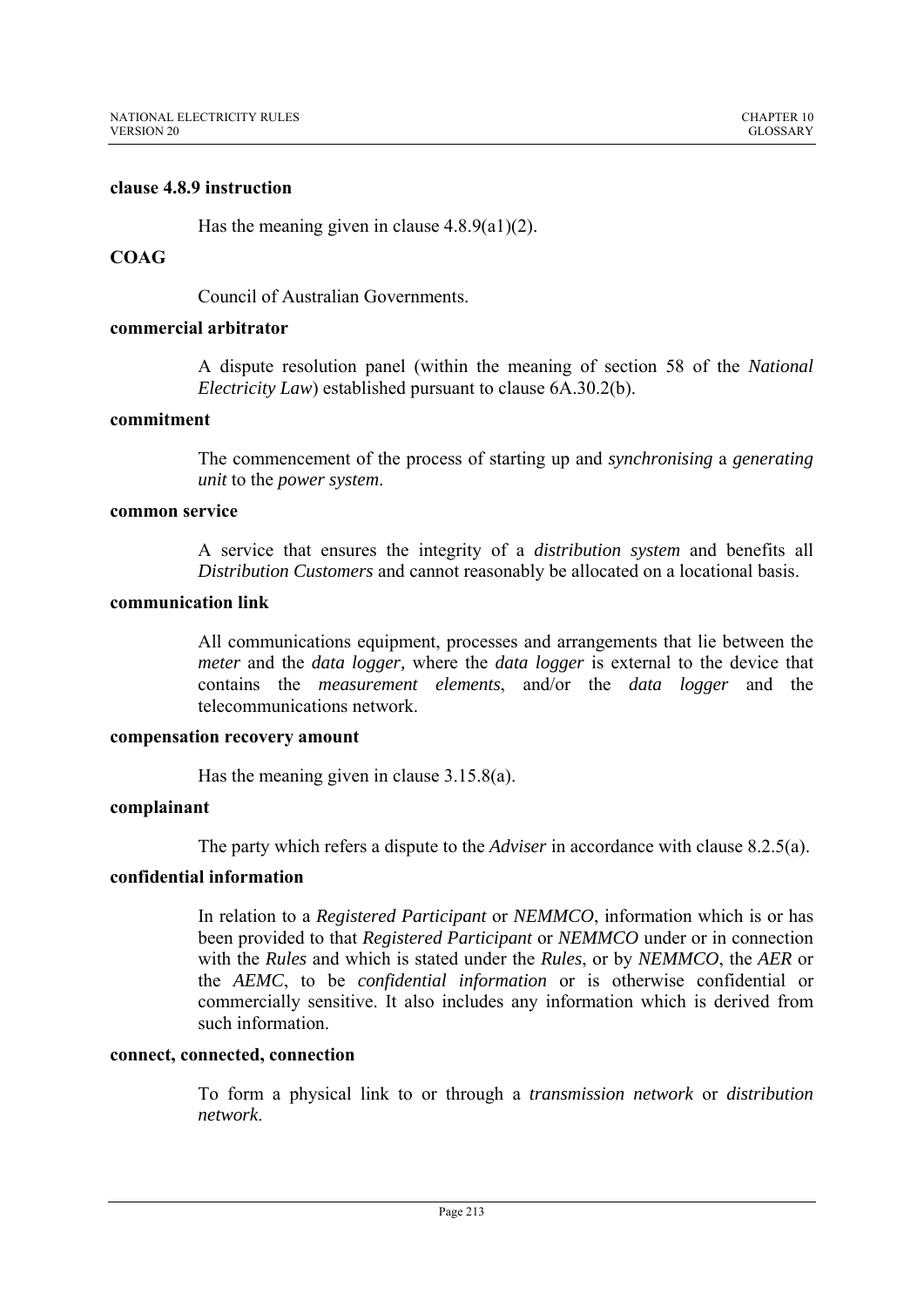#### **connection agreement**

An agreement between a *Network Service Provider* and a *Registered Participant* or other person by which the *Registered Participant* or other person is *connected*  to the *Network Service Provider's transmission* or *distribution network* and/or receives *transmission services* or *distribution services*. In some *participating jurisdictions*, the *Registered Participant* or other person may have one *connection agreement* with a *Network Service Provider* for *connection services* and another agreement with a different *Network Service Provider* for *network services* provided by the *transmission network*.

## **Connection Applicant**

A person who wants to establish or modify *connection* to a *transmission network*  or *distribution network* and/or who wishes to receive *network services* and who makes a *connection* enquiry as described in clause 5.3.2.

#### **connection assets**

Those components of a *transmission or distribution system* which are used to provide *connection services*.

#### **connection point**

The agreed point of *supply* established between *Network Service Provider*(s) and another *Registered Participant, Non-Registered Customer* or *franchise customer*.

# **connection service**

An *entry service* (being a service provided to serve a *Generator* or a group of *Generators*, or a *Network Service Provider* or a group of *Network Service Providers*, at a single *connection point*) or an *exit service* (being a service provided to serve a *Transmission Customer* or *Distribution Customer* or a group of *Transmission Customers* or *Distribution Customers*, or a *Network Service Provider* or a group of *Network Service Providers*, at a single *connection point*).

# **considered project**

- (a) In respect of a *transmission network augmentation*, a project that meets the following criteria:
	- (1) the *Network Service Provider* has acquired the necessary land and easements;
	- (2) the *Network Service Provider* has obtained all necessary planning and development approvals;
	- (3) as applicable:
		- (i) the *augmentation* project has passed the *regulatory test;*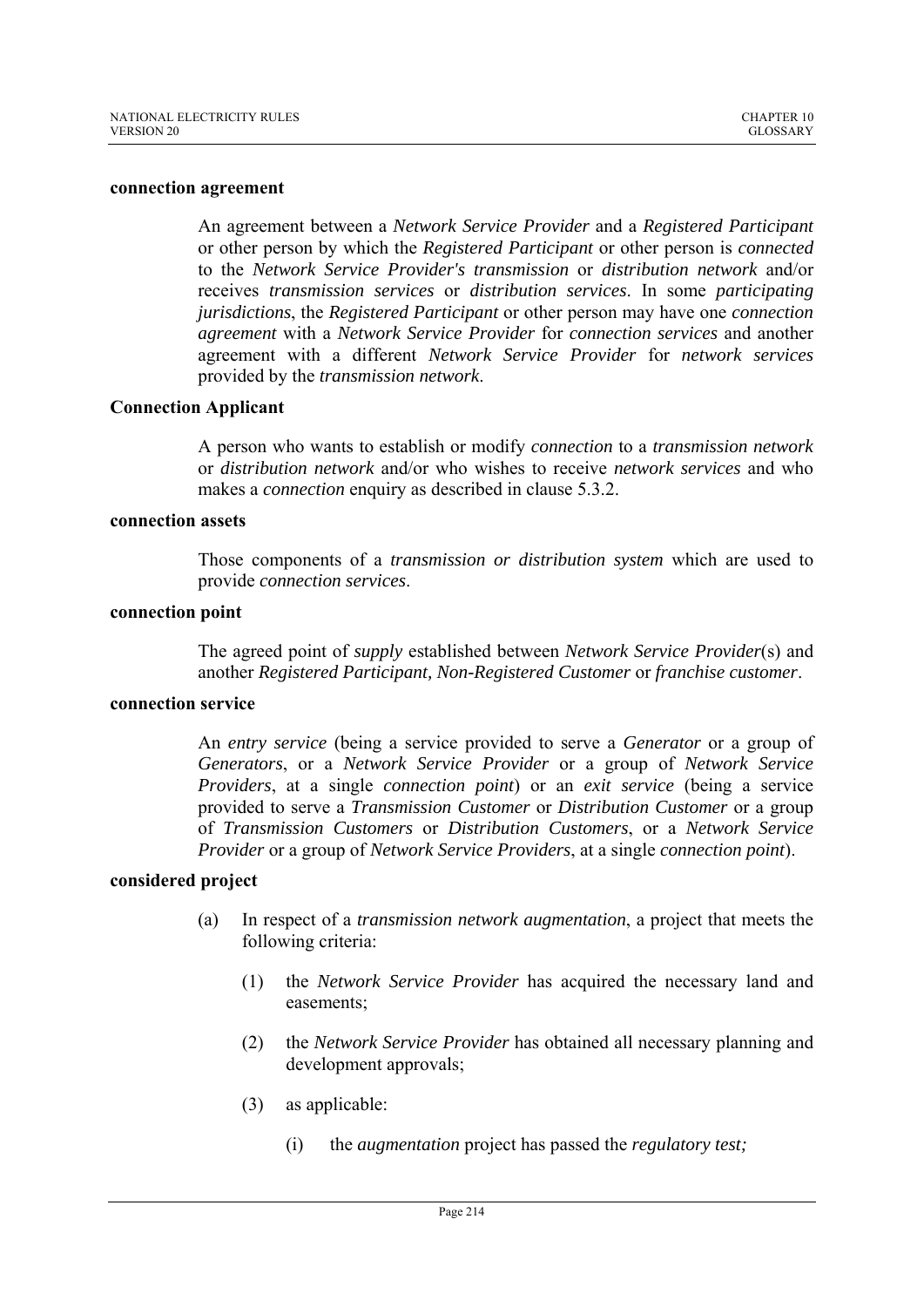- (ii) in respect of a *new small transmission network asset*, an intention to proceed with the project has been published in the *Network Service Provider's Annual Planning Report*; or
- (iii) in respect of a *funded augmentation* the arrangements have been made for its funding; and
- (4) construction has either commenced or the *Network Service Provider* has set a firm date for it to commence.
- (b) In respect of a *distribution network augmentation*, a project that meets the following criteria:
	- (1) the *Network Service Provider* has acquired the necessary land and easements;
	- (2) the *Network Service Provider* has obtained all necessary planning and development approvals; and
	- (3) construction has either commenced or the *Network Service Provider* has set a firm date for it to commence.

# **constrained off**

In respect of a *generating unit*, the state where, due to a *constraint* on a *network*, the output of that *generating unit* is limited below the level to which it would otherwise have been *dispatched* by *NEMMCO* on the basis of its *dispatch offer*.

# **constrained on**

In respect of a *generating unit*, the state where, due to a *constraint* on a *network*, the output of that *generating unit* is limited above the level to which it would otherwise have been *dispatched* by *NEMMCO* on the basis of its *dispatch offer*.

## **constraint, constrained**

A limitation on the capability of a *network, load* or a *generating unit* such that it is unacceptable to either transfer, consume or generate the level of electrical power that would occur if the limitation was removed.

# **consulting party**

The person who is required to comply with the *Rules consultation procedures*.

## **contestable**

(a) In relation to *transmission services* a service which is permitted by the laws of the relevant *participating jurisdiction* to be provided by more than one *Transmission Network Service Provider* as a contestable service or on a competitive basis.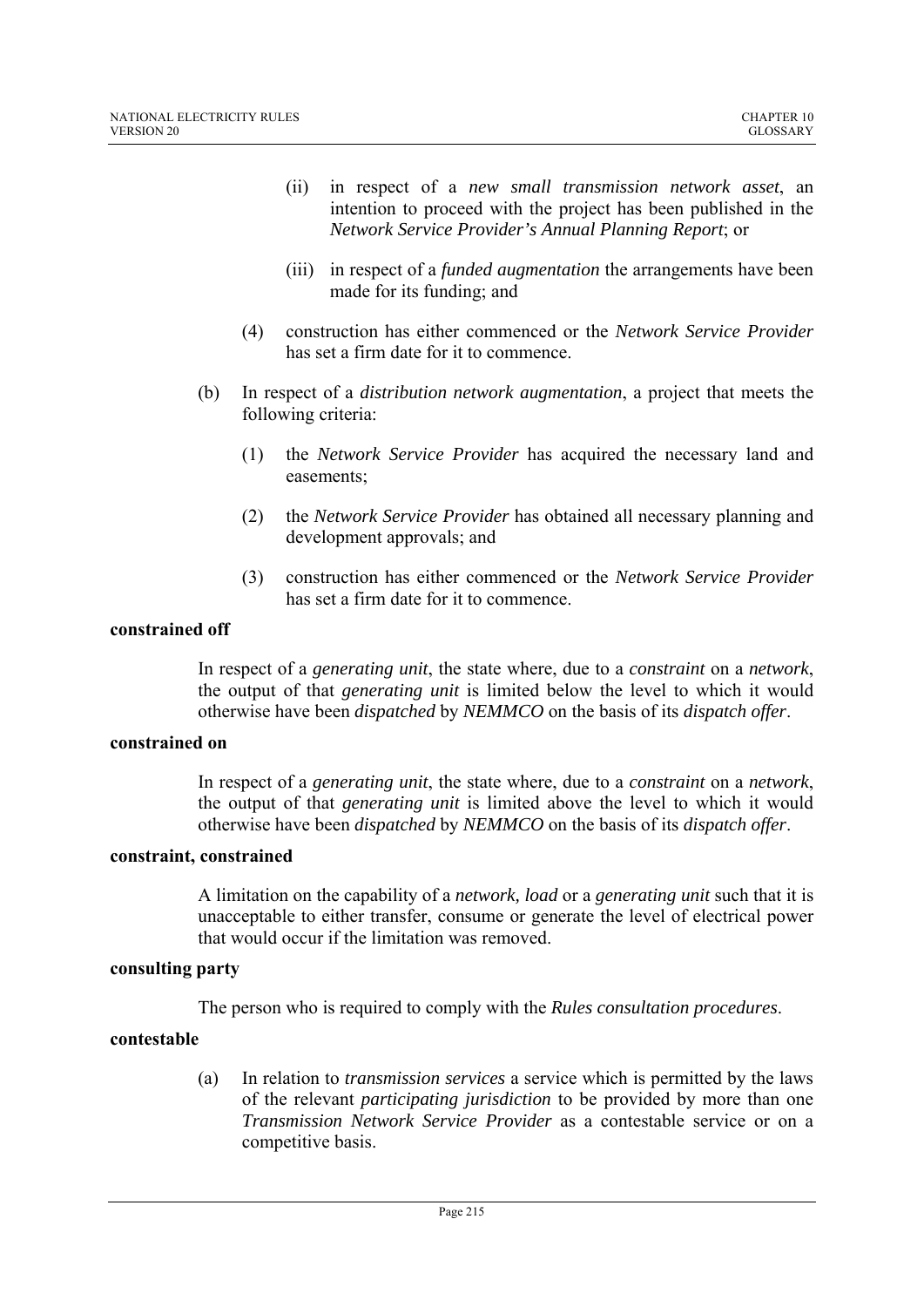(b) In relation to *distribution services,* a service which is permitted by the laws of the relevant *participating jurisdiction* to be provided by more than one *Distribution Network Service Provider* as a contestable service or on a competitive basis.

## **contingency capacity reserve**

Actual *active* and *reactive energy* capacity, *interruptible load* arrangements and other arrangements organised to be available to be utilised on the actual occurrence of one or more *contingency events* to allow the restoration and maintenance of *power system security.* 

### **contingency capacity reserve standards**

The standards set out in the *power system security and reliability standards* to be used by *NEMMCO* to determine the levels of *contingency capacity reserves* necessary for *power system security*.

### **contingency event**

An event described in clause 4.2.3(a).

### **contingent project**

In relation to a *revenue determination,* a *proposed contingent project* that is determined by the *AER*, in accordance with clause 6A.8.1(b), to be a *contingent project* for the purposes of that *revenue determination*.

#### **continuous uninterrupted operation**

In respect of a *generating system* or operating *generating unit* operating immediately prior to a *power system* disturbance, not *disconnecting* from the *power system* except under its *performance standards* established under clauses S5.2.5.8 and S5.2.5.9 and, after clearance of any electrical fault that caused the disturbance, only substantially varying its *active power* and *reactive power* required by its *performance standards* established under clauses S5.2.5.11, S5.2.5.13 and S5.2.5.14, with all essential auxiliary and *reactive plant* remaining in service, and responding so as to not exacerbate or prolong the disturbance or cause a subsequent disturbance for other *connected plant*.

#### **control centre**

The *facilities* used by *NEMMCO* for managing *power system security* and administering the *market*.

## **control system**

Means of monitoring and controlling the operation of the *power system* or equipment including *generating units connected* to a *transmission* or *distribution network*.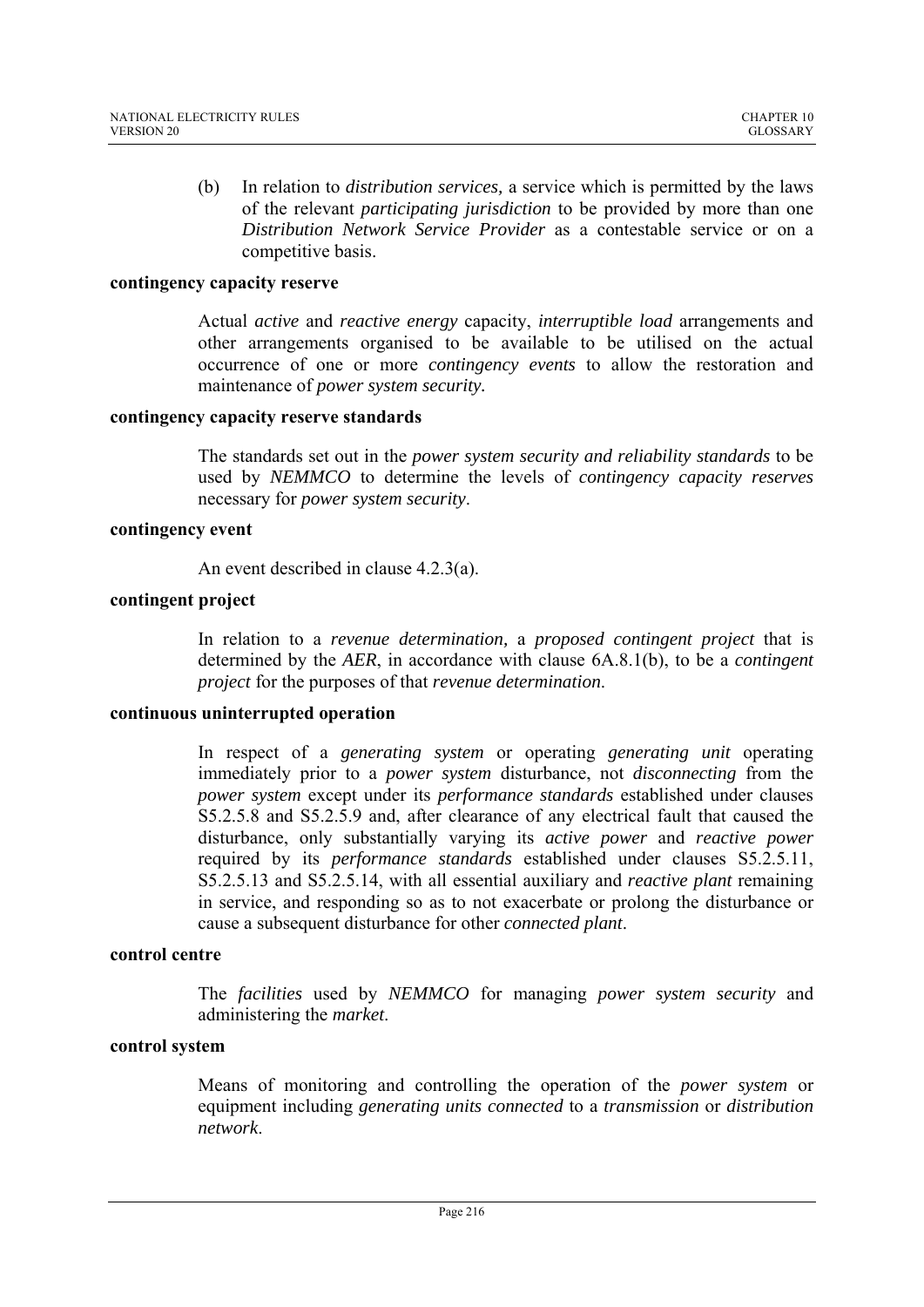# **Convener**

The *representative* appointed by *NEMMCO* in accordance with clause 5.6.3 to convene the *Inter-regional Planning Committee*.

# **Co-ordinated Universal Time (UTC)**

The time as determined by the International Bureau of Weights and Measures and maintained under section 8AA of the *National Measurement Act.*

# **Co-ordinating Network Service Provider**

A *Network Service Provider* appointed by multiple *Transmission Network Service Providers* to allocate *AARR* in accordance with rule 6A.29.

# **Cost Allocation Guidelines**

For a *Transmission Network Service Provider* – the guidelines referred to in clause 6A 19.3.

For a *Distribution Network Service Provider –* the guidelines referred to in clause 6.15.3.

# **Cost Allocation Method**

For a *Distribution Network Service Provider*, the Cost Allocation Method approved by the *AER* for that *Distribution Network Service Provider* under clause 6.15.4(c) and (d) as amended from time to time in accordance with clause 6.15.4(f) and (g).

# **Cost Allocation Methodology**

For a *Transmission Network Service Provider*, the Cost Allocation Methodology approved or taken to be approved by the *AER* for that *Transmission Network Service Provider* under clauses 6A.19.4(c) and (d) as amended from time to time in accordance with clauses 6A.19.4(f) and (g).

## **Cost Allocation Principles**

For a *Transmission Network Service Provider* – the principles set out in clause 6A.19.2.

For a *Distribution Network Service Provider –* the principles set out in clause 6.15.2.

## **cost reflective network pricing**

A cost allocation method which reflects the value of assets used to provide *transmission* or *distribution services* to *Network Users*.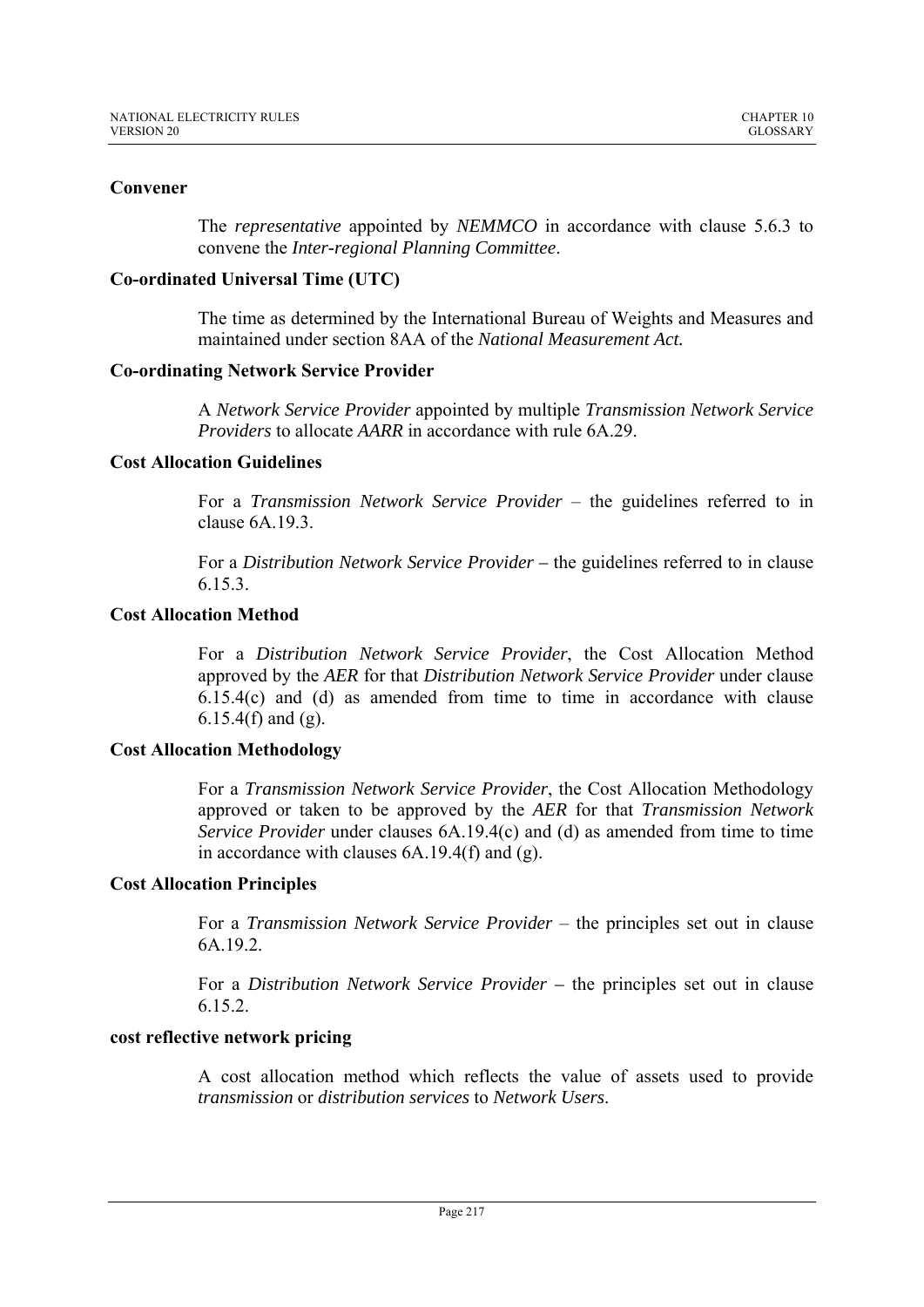# **cost reflective network pricing methodology or CRNP methodology or modified CRNP methodology**

The cost allocation methodologies described in schedule 6A.3.

# **CPI**

As at a particular time, the Consumer Price Index: All Groups Index Number, weighted average of eight capital cities published by the Australian Bureau of Statistics for the most recent quarter that precedes that particular time and for which the index referred to has been published by the Australian Bureau of Statistics as at that time. If that index ceases to be published or is substantially changed, *CPI* will be such other index as is determined by the *AER* as a suitable benchmark for recording general movements in prices.

# **credible contingency event**

An event described in clause 4.2.3(b), certain examples of which are set out in schedule 5.1.

# **credit period**

The typical period of days over which *maximum credit limit* is calculated in accordance with schedule 3.3.

## **credit support**

An obligation owed to *NEMMCO* by a third party supporting the obligations of a *Market Participant* and having the characteristics required by clause 3.3.2.

## **credit support provider**

The issuing party that assumes obligations to *NEMMCO* pursuant to a *credit support*.

# **critical single credible contingency event**

An event described in clause 4.2.3(d).

## **cumulative price threshold**

The threshold for imposition of an *administered price cap* as defined in clause 3.14.1.

## **current rating**

The maximum current that may be permitted to flow (under defined conditions) through a *transmission line* or *distribution line* or other item of equipment that forms part of a *power system.*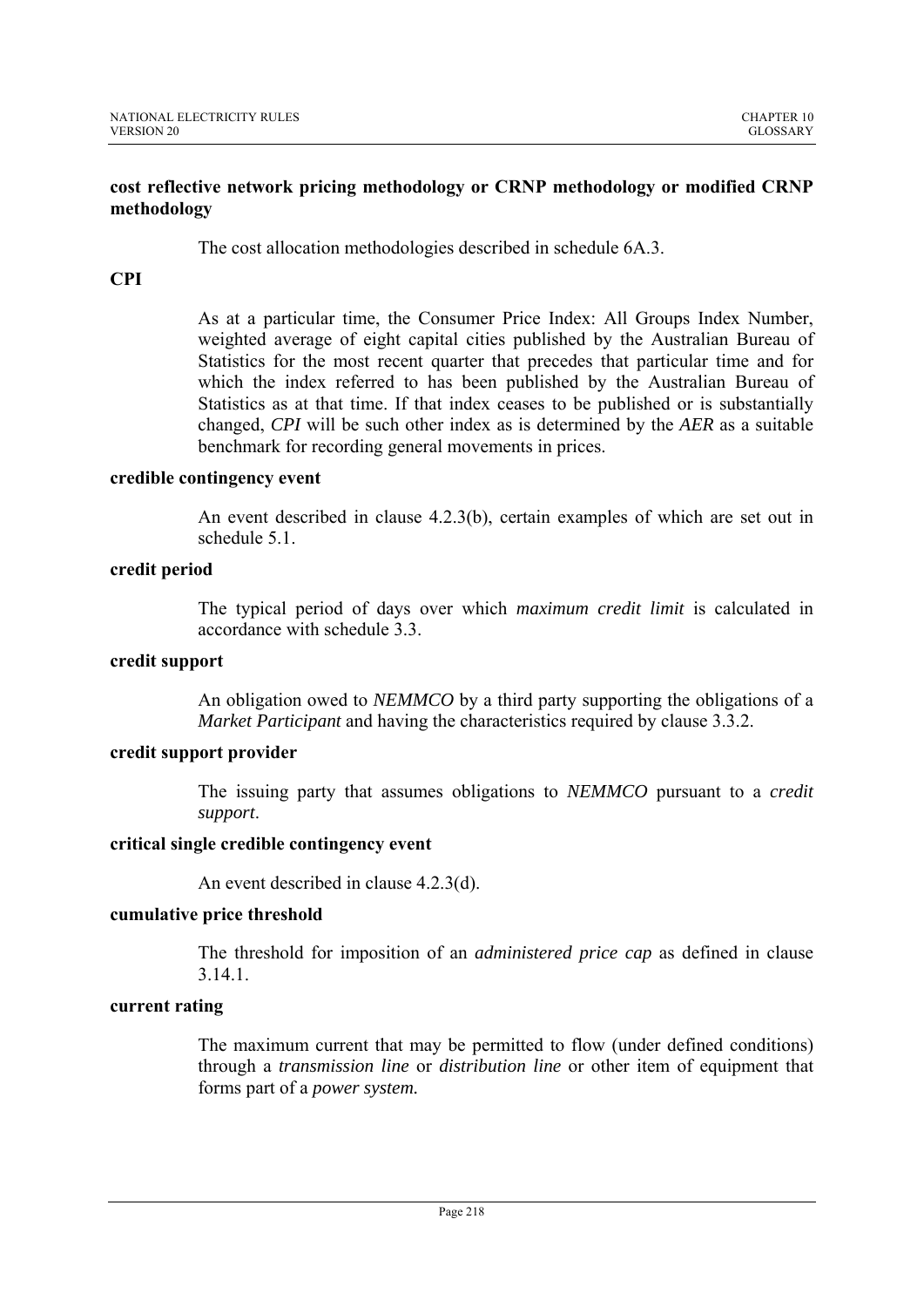## **current transformer (CT)**

A *transformer* for use with *meters* and/or protection devices in which the current in the secondary winding is, within prescribed error limits, proportional to and in phase with the current in the primary winding.

## **Customer**

A person who:

- 1. engages in the activity of purchasing electricity *supplied* through a *transmission or distribution system* to a *connection point*; and
- 2. is registered by *NEMMCO* as a *Customer* under Chapter 2.

# **Customer transmission use of system, Customer transmission use of system service**

A service provided to a *Transmission Network User* for use of the *transmission network* for the conveyance of electricity (including where it has been negotiated in accordance with clause  $5.4A(f)(3)$  that can be reasonably allocated to a *Transmission Network User* on a locational basis, but does not include *Generator transmission use of system services*.

### **data collection system**

All equipment and arrangements that lie between the *metering database* and the point where the *metering data* enters the *telecommunications network*.

## **data logger**

A *metering installation* database or a device that collects electronic signals from a *measurement element* and packages it into 30 minute intervals (or sub-multiples). This device may contain data storage capability, be a separate item of equipment, and/or be combined with the *energy* measuring components within one physical device.

## **day**

Unless otherwise specified, the 24 hour period beginning and ending at midnight Eastern Standard Time (EST).

## **declared NEM project**

A project determined to be a declared NEM project under clause 2.11.1(ba) or 2.11.1(bd), for which there is special treatment in the timing of cost recovery.

## **decommission, decommit**

In respect of a *generating unit*, ceasing to generate and *disconnecting* from a *network*.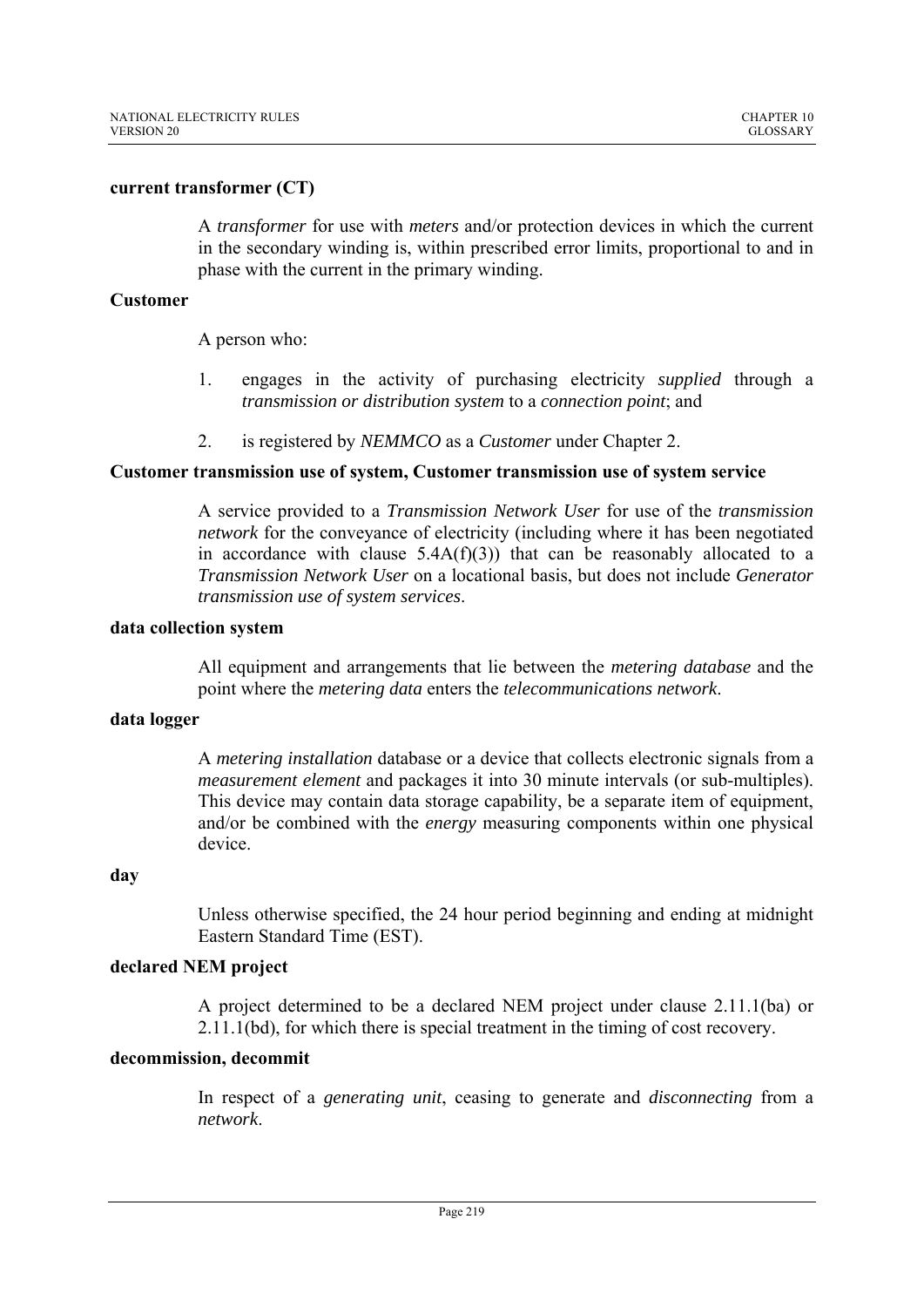## **default dispatch bid**

A *dispatch bid* made pursuant to clause 3.8.9.

## **default dispatch offer**

A *dispatch offer* made pursuant to clause 3.8.9.

## **default event**

An event defined as such in clause 3.15.21(a).

## **default notice**

A notice issued by *NEMMCO* pursuant to clause 3.15.21(b)(1).

# **defaulting Market Participant**

A *Market Participant* in relation to which a *default event* has occurred.

## **delayed lower service**

The service of providing, in accordance with the *market ancillary service specification*, the capability of controlling the level of *generation* or *load* associated with a particular *facility* in response to a change in the *frequency* of the *power system* beyond a threshold or in accordance with electronic signals from *NEMMCO* in order to lower that *frequency* to within the *normal operating frequency band*.

## **delayed raise service**

The service of providing, in accordance with the *market ancillary service specification*, the capability of controlling the level of *generation* or *load* associated with a particular *facility* in response to a change in the *frequency* of the *power system* beyond a threshold or in accordance with electronic signals from *NEMMCO* in order to raise that *frequency* to within the *normal operating frequency band.*

## **delayed response capacity reserve**

That part of the *contingency capacity reserve* capable of realisation within 5 minutes of a major *frequency* decline in the *power system* as described further in the *power system security and reliability standards*.

## **demand based price**

A price expressed in dollars per kilowatt per time period or dollars per kilovolt ampere per time period.

## **demand management incentive scheme**

An incentive scheme for certain *Distribution Network Service Providers*  developed and *published* by the *AER* under clause 6.6.3.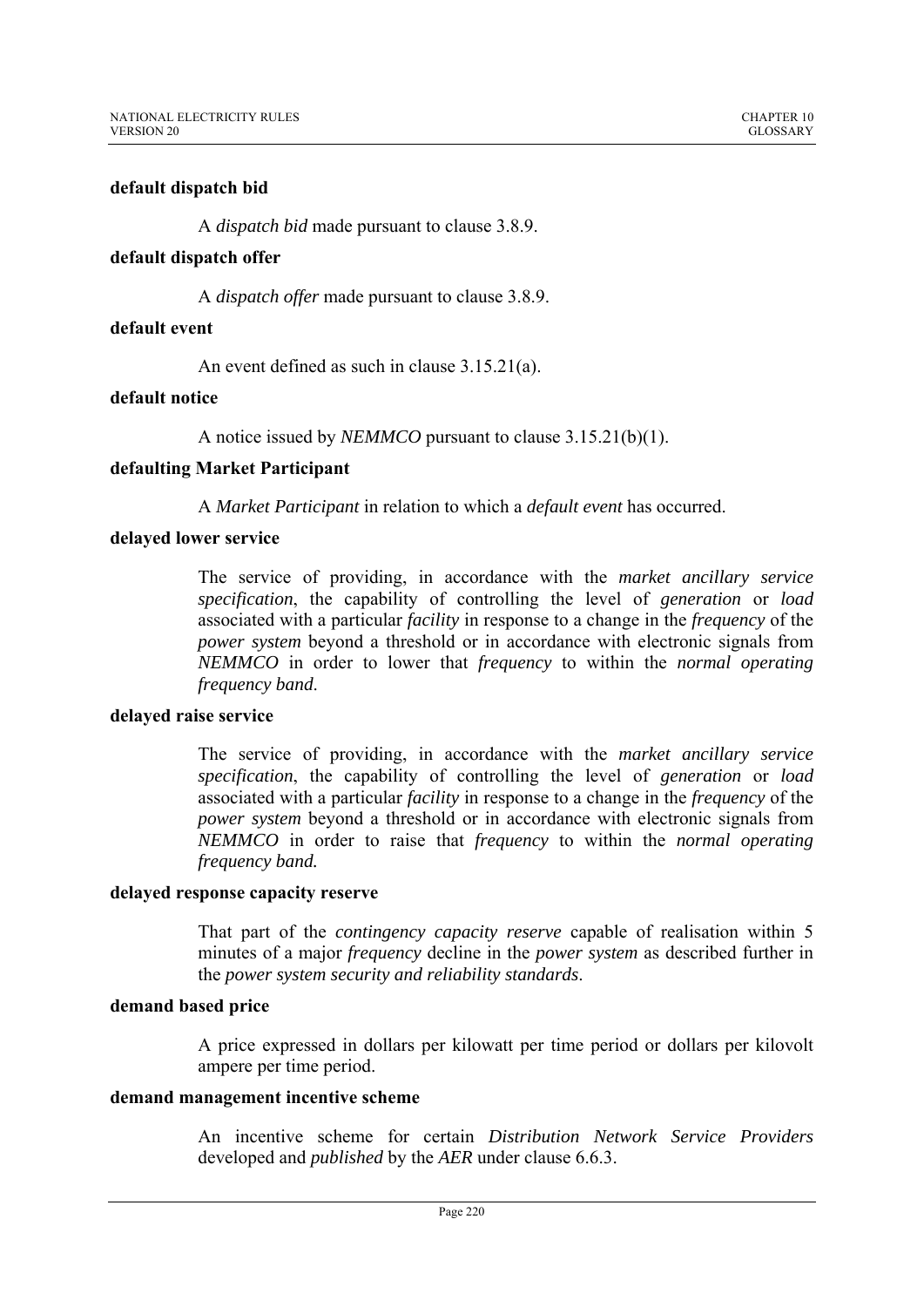# **deprival value**

A value ascribed to assets which is the lower of economic value or optimised depreciated replacement value.

## **derogation**

Has the meaning given in the *National Electricity Law.* 

## **de-synchronising/de-synchronisation**

The act of *disconnection* of a *generating unit* from the *connection point* with the *power system*, normally under controlled circumstances.

# **direct control service**

A *distribution service* that is a direct control network service within the meaning of section 2B of the Law.

# **Directed Participant**

A *Scheduled Generator*, *Market Generator*, *Scheduled Network Service Provider*  or *Market Customer* the subject of a *direction*.

# **direction**

Has the meaning given in clause  $4.8.9(a1)(1)$ .

# **directional interconnector**

Has the meaning given in clause  $3.18.1(c)$ .

## **Disclosee**

In relation to a *Registered Participant* or *NEMMCO*, a person to whom that *Registered Participant* or *NEMMCO* (as the case may be) discloses *confidential information.*

## **disconnect, disconnected, disconnection**

The operation of switching equipment or other action so as to prevent the flow of electricity at a *connection point*.

# **dispatch**

The act of initiating or enabling all or part of the response specified in a *dispatch bid*, *dispatch offer* or *market ancillary service offer* in respect of a *scheduled generating unit,* a *scheduled load,* a *scheduled network service*, an *ancillary service generating unit* or an *ancillary service load* in accordance with clause 3.8, or a *direction* or operation of capacity the subject of a *reserve contract* as appropriate.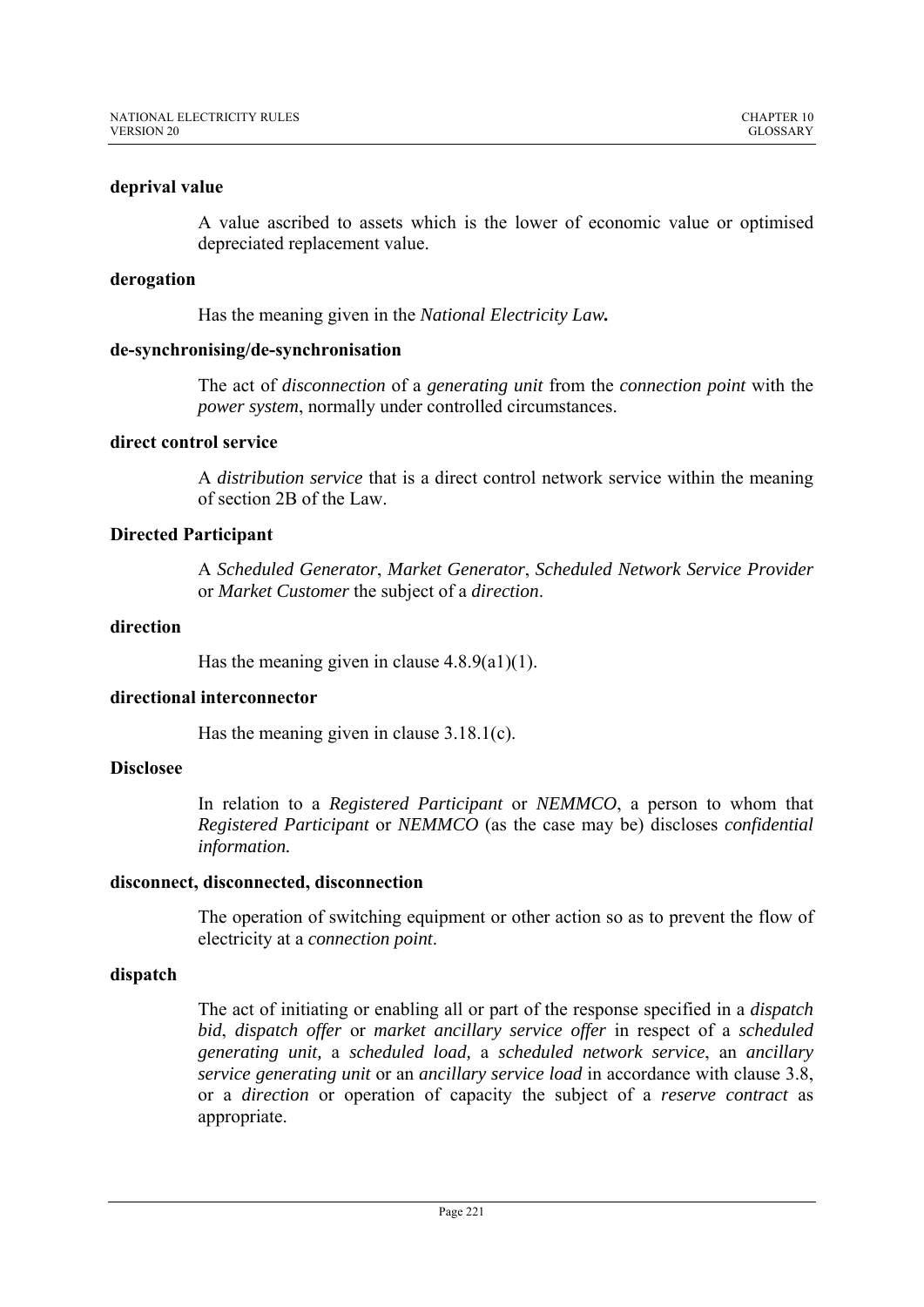## **dispatch algorithm**

The algorithm used to determine *central dispatch* developed by *NEMMCO* in accordance with clause 3.8.1(d).

## **dispatch bid**

A notice submitted by a *Market Participant* to *NEMMCO* relating to the *dispatch* of a *scheduled load* in accordance with clause 3.8.7.

## **dispatch inflexibility profile**

Data which may be provided to *NEMMCO* by *Market Participants,* in accordance with clause 3.8.19, to specify *dispatch inflexibilities* in respect of *scheduled loads*  or *scheduled generating units* which are not *slow start generating units*.

# **dispatch instruction**

An instruction given to a *Registered Participant* under clauses 4.9.2, 4.9.2A, 4.9.3 or  $4.9.3A$ .

# **dispatch interval**

A period defined in clause 3.8.21(a1) in which the *dispatch algorithm* is run in accordance with clause 3.8.21(b).

## **dispatch offer**

A *generation dispatch offer* or a *network dispatch offer*.

# **dispatch offer price**

The price submitted by a *Scheduled Generator* or a *Scheduled Network Service Provider* for a *price band* and a *trading interval* in a *dispatch offer*.

## **dispatch optimisation software**

The computer program used by *NEMMCO* for computing the *dispatch algorithm*.

## **dispatch price**

The price determined for each *regional reference node* by the *dispatch algorithm*  each time it is run by *NEMMCO*.

# **dispatched generating unit**

A *generating unit* which has received instructions from *NEMMCO* in accordance with a *dispatch* schedule.

# **dispatched generation**

The *generation* which has been *dispatched* as part of *central dispatch.*

# **dispatched Generator**

A *Generator* who has received a *dispatch instruction* from *NEMMCO*.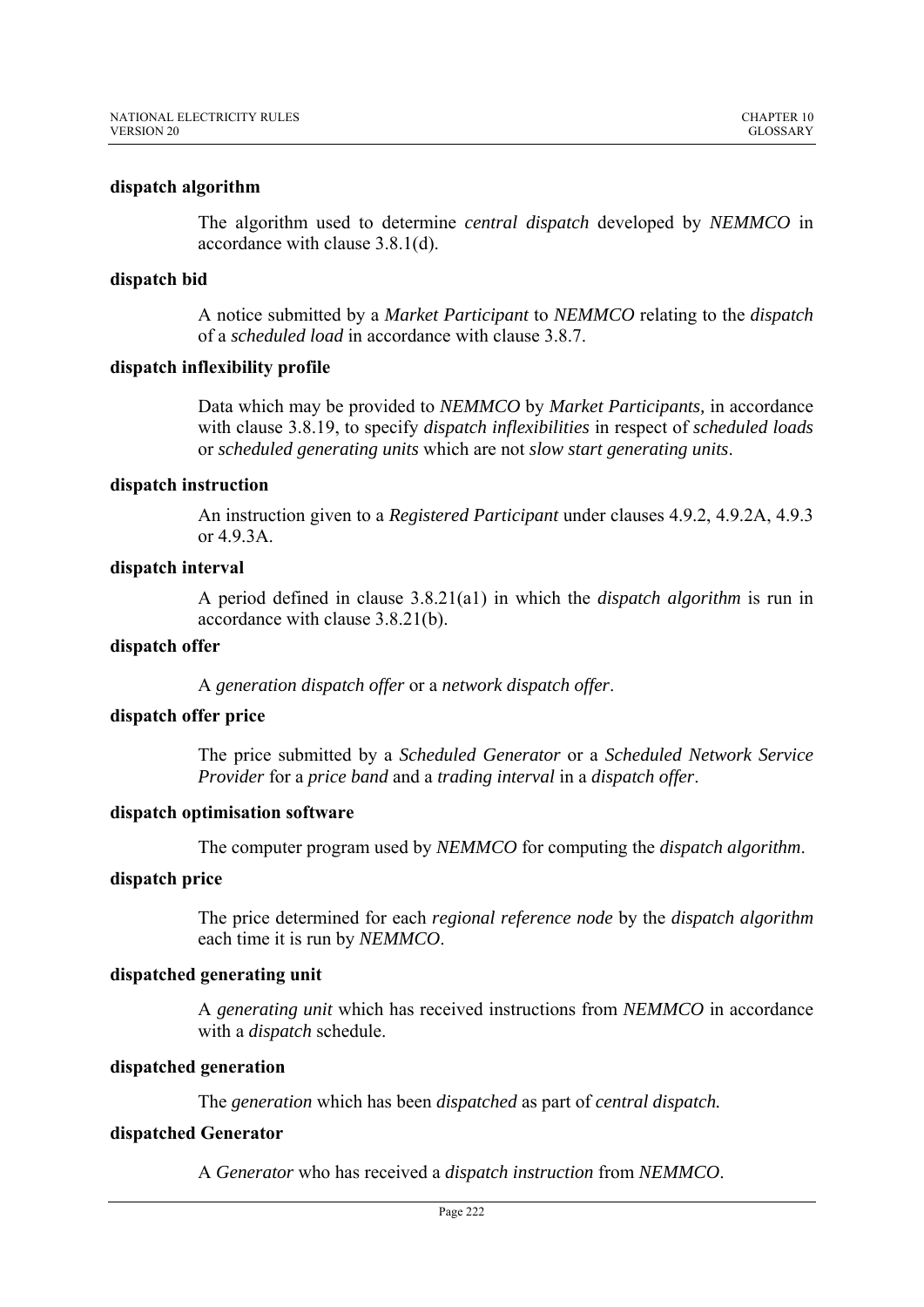### **dispatched load**

The *load* which has been *dispatched* as part of *central dispatch.*

### **dispute management system (or "DMS")**

The dispute management system which each *Registered Participant* and *NEMMCO* must adopt in accordance with clause 8.2.3.

## **dispute resolution panel (or "DRP")**

A dispute resolution panel established pursuant to clause 8.2.6A.

## **distribution**

Activities pertaining to a *distribution system* including the conveyance of electricity through that *distribution system*.

## **distribution consultation procedures**

The procedures set out in Part G of Chapter 6.

## **Distribution Customer**

A *Customer, Distribution Network Service Provider, Non-Registered Customer* or *franchise customer* having a *connection point* with a *distribution network*.

### **distribution line**

A power line, including underground cables, that is part of a *distribution network*.

# **distribution loss factor**

An *average loss factor* calculated according to clause 3.6.3.

## **distribution losses**

*Electrical energy losses* incurred in distributing electricity over a *distribution network.*

### **distribution network**

A *network* which is not a *transmission network*.

## **distribution network connection point**

A *connection point* on a *distribution network*.

## **Distribution Network Service Provider**

A person who engages in the activity of owning, controlling, or operating a *distribution system*.

## **Distribution Network Service Provider Member**

A *Member* appointed to the *Information Exchange Committee* in that membership category as set out in the *Information Exchange Committee Election Procedures*.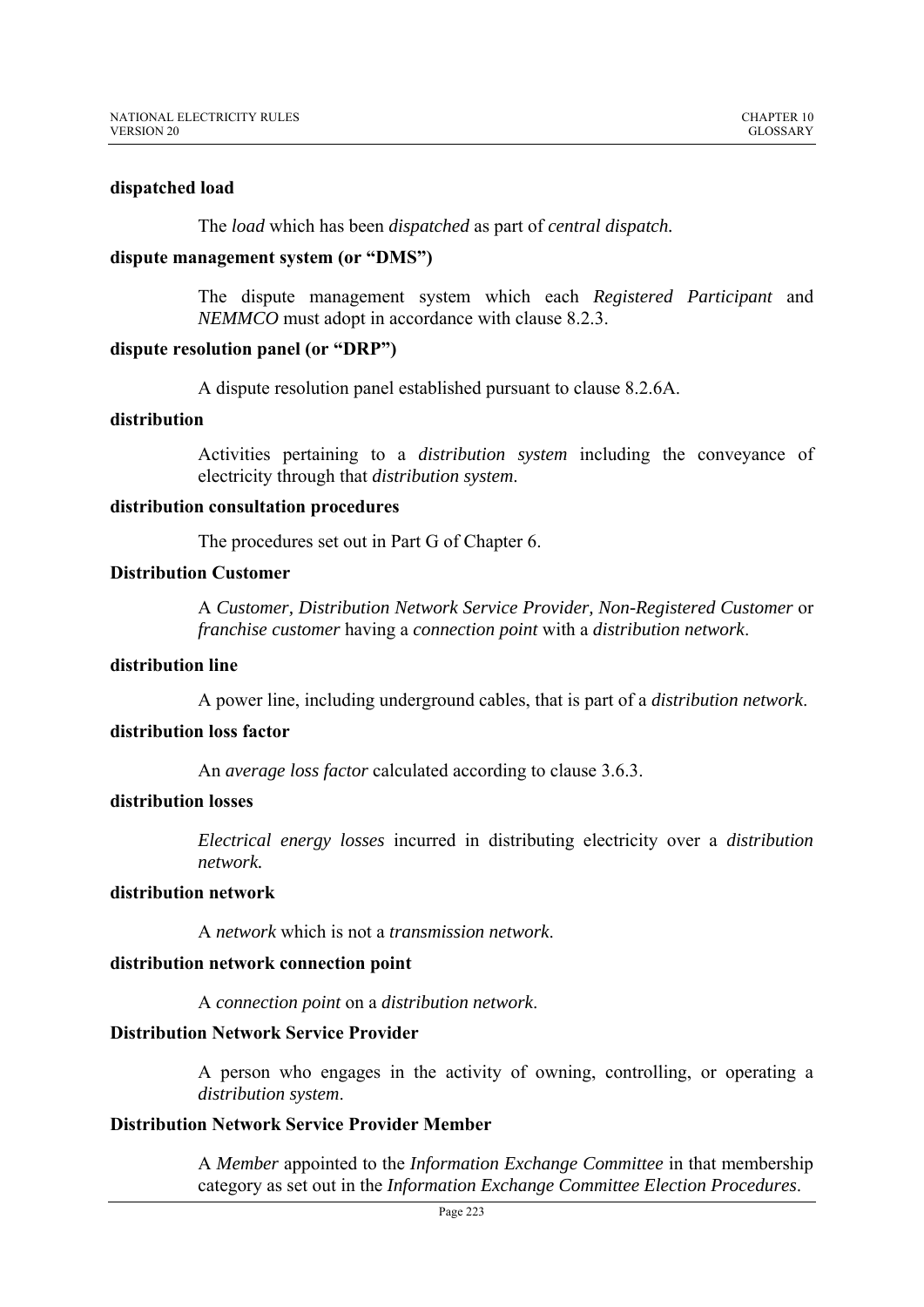# **Distribution Network User**

A *Distribution Customer* or an *Embedded Generator*.

### **distribution network user access**

The *power transfer capability* of the *distribution network* in respect of:

- (a) *generating units* or a group of *generating units*; and
- (b) *network elements*,

at a *connection point* which has been negotiated in accordance with rule 5.5.

## **Distribution Ring-Fencing Guidelines**

The guidelines developed by the *AER* under clause 6.17.2.

# **distribution service**

A service provided by means of, or in connection with, a *distribution system*.

## **distribution services access dispute**

A dispute referred to in clause 6.22.1.

## **distribution standard control service revenue**

Has the meaning given in clause  $6.26(b)(2)$ .

## **distribution system**

A *distribution network,* together with the *connection assets* associated with the *distribution network,* which is connected to another *transmission or distribution system.*

*Connection assets* on their own do not constitute a *distribution system.*

## **Distribution System Operator**

A person who is responsible, under the *Rules* or otherwise, for controlling or operating any portion of a *distribution system* (including being responsible for directing its operations during *power system* emergencies) and who is registered by *NEMMCO* as a *Distribution System Operator* under Chapter 2.

## **distribution use of system, distribution use of system service**

A service provided to a *Distribution Network User* for use of the *distribution network* for the conveyance of electricity that can be reasonably allocated on a locational and/or *voltage* basis.

## **DMS**

A dispute management system.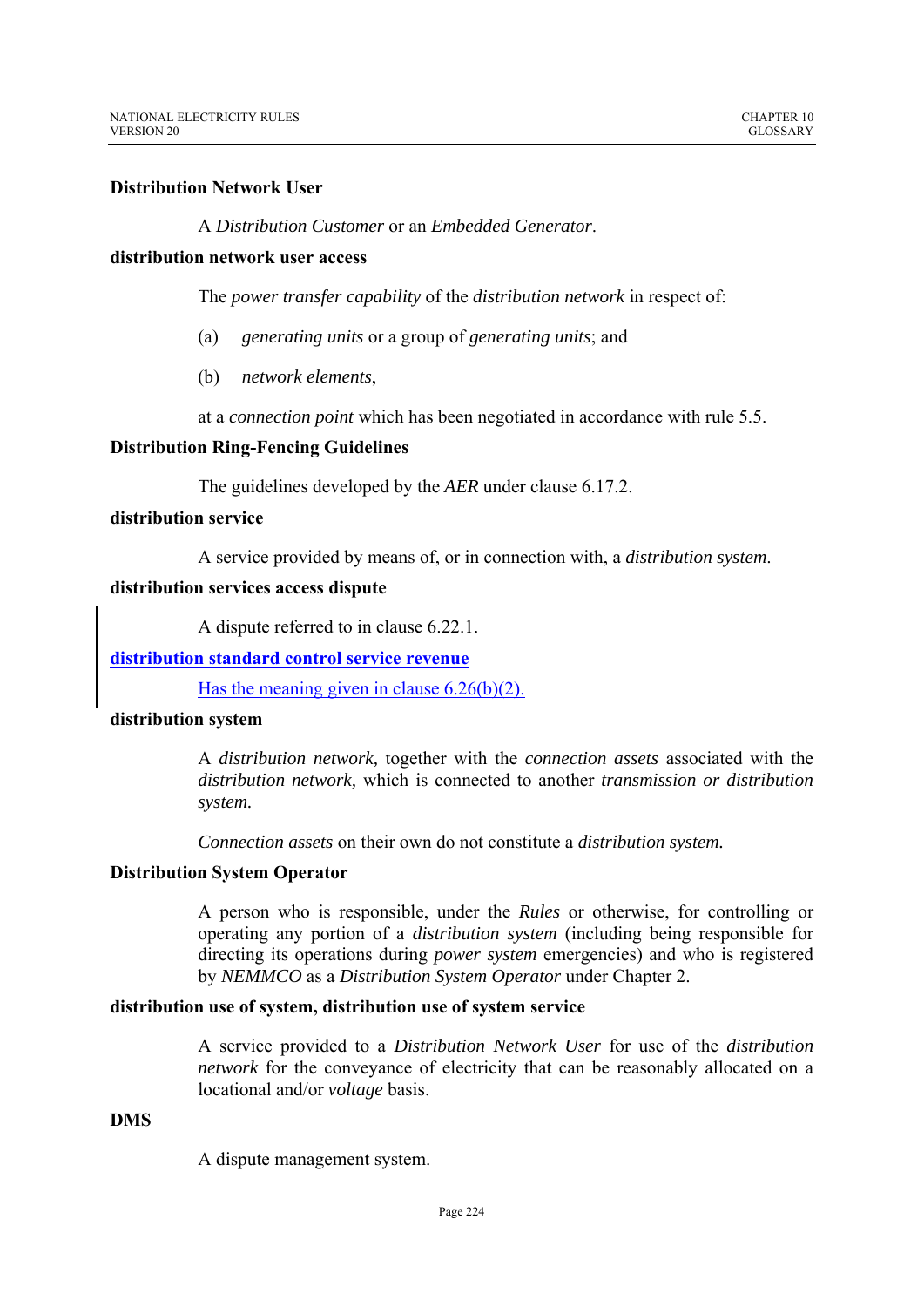# **DMS Contact**

A person appointed by a *Registered Participant* or *NEMMCO* pursuant to its *DMS* to be the first point of contact for the notification of disputes under clause 8.2.

## **DMS referral notice**

A notice served on a *DMS Contact* pursuant to clause 8.2.4(a).

## **DRP**

A *dispute resolution panel*.

# **dual function asset**

Means any part of a *network* owned, operated or controlled by a *Distribution Network Service Provider* which operates between 66 kV and 220 kV and which operates in parallel, and provides support, to the higher voltage *transmission network* which is deemed by clause 6.24.2(a) to be a *dual function asset* . For the avoidance of doubt:

- (a) a *dual function asset* can only be an asset which forms part of a *network* that is predominantly a *distribution network*; and
- (b) an asset which forms part of a *network* which is predominantly a *transmission network* cannot be characterised as a *dual function asset*,

through the operation of clause 6.24.2(a).

## **dynamic performance**

The response and behaviour of *networks* and *facilities* which are *connected* to the *networks* when the *satisfactory operating state* of the *power system* is disturbed.

## **Eastern Standard Time (EST)**

The time which is set at 10 hours in advance of *Co-ordinated Universal Time*.

## **efficiency benefit sharing scheme**

For a *Transmission Network Service Provider* – a scheme developed and *published* by the *AER* under clause 6A.5.

For a *Distribution Network Service Provider* – a scheme developed and *published*  by the *AER* under clause 6.5.8.

## **efficiency benefit sharing scheme parameters**

For an *efficiency benefit sharing scheme*, those parameters that are *published* by the *AER* in respect of that scheme pursuant to clause 6A.6.5(c).

## **electrical energy loss**

*Energy* loss incurred in the production, transportation and/or use of electricity.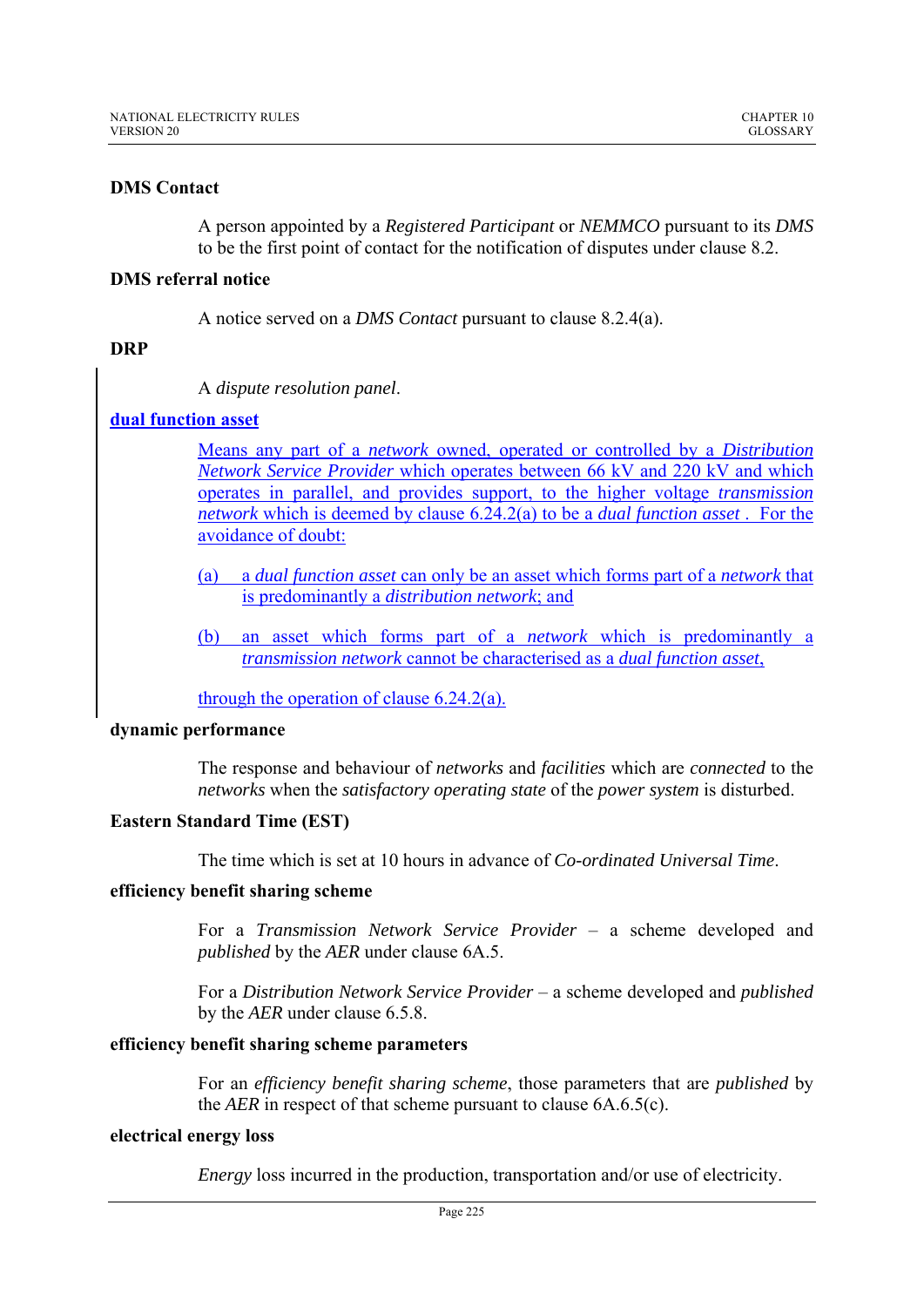### **electrical sub-network**

A part of the *national grid* determined by *NEMMCO* in accordance with clause 3.11.4B.

### **electronic communication system**

Includes the electronic communication and the *electronic data transfer* system provided to *Registered Participants* by *NEMMCO*.

# **electronic data transfer**

The transfer of data by electronic means from one location to another.

# **eligible pass through amount**

In respect of a *positive change event* for a *Transmission Network Service Provider*, the increase in costs in the provision of *prescribed transmission services* that the *Transmission Network Service Provider* has incurred and is likely to incur until the end of the *regulatory control period* as a result of that *positive change event* (as opposed to the revenue impact of that event).

In respect of a *positive change event* for a *Distribution Network Service Provider*, the increase in costs in the provision of *direct control services* that the *Distribution Network Service Provider* has incurred and is likely to incur until the end of the *regulatory control period* as a result of that *positive change event* (as opposed to the revenue impact of that event).

## **eligible person**

Has the meaning given in clause 3.18.2(b).

## **embedded generating unit**

A *generating unit connected* within a *distribution network* and not having direct access to the *transmission network*.

# **Embedded Generator**

A *Generator* who owns, operates or controls an *embedded generating unit*.

## **enabled**

A *market ancillary service* is enabled when *NEMMCO* has selected the relevant *generating unit* or *load* for the provision of the *market ancillary service* and has notified the relevant *Market Participant* accordingly.

## **enablement limit**

In relation to any *market ancillary service offer*, the level of associated *generation* or *load* (in MW) above or below which no response is specified as being available.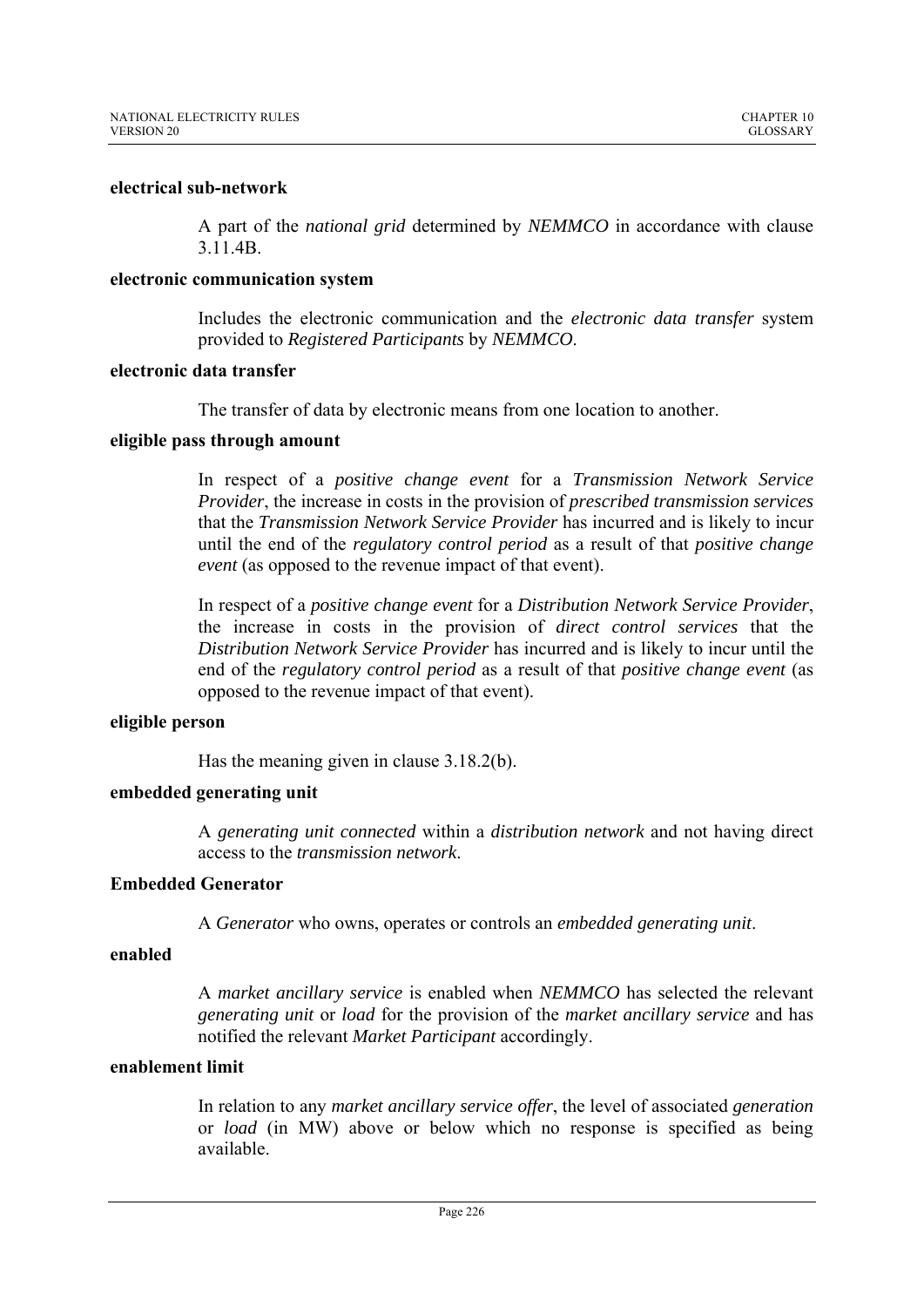### **enabling price**

Has the meaning given in clause 3.8.7A(d).

#### **energise/energisation**

The act of operation of switching equipment or the start-up of a *generating unit*, which results in there being a non-zero *voltage* beyond a *connection point* or part of the *transmission* or *distribution network*.

#### **energy**

*Active energy* and/or *reactive energy*.

### **energy based price**

A price expressed in cents per kilowatt hour of *energy*.

## **energy constrained scheduled generating unit**

*A scheduled generating unit* in respect of which the amount of electricity it is capable of *supplying* on a *trading day* is less than the amount of electricity it would *supply* on that *trading day* if it were *dispatched* to its full nominated availability for the whole *trading day*.

#### **energy constrained scheduled load**

A *scheduled load* in respect of which the amount of electricity it can take in a *trading day*, if *normally* o*ff*, or it can *off-load*, if *normally on*, is *constrained*.

## **energy conversion model**

The model that defines how the *intermittent* input energy source (such as wind) is converted by the *semi-scheduled generating unit* into electrical output. That model must contain the information set out in the guidelines *published* by *NEMMCO* in accordance with clause 2.2.7(d).

## **energy data**

*Interval energy data* or *accumulated energy data.* 

## **energy data services**

The services that involve:

- (1) collation of *energy data* from the *meter* or *meter*/associated *data logger*;
- (2) the processing of the *energy data* in the *metering installation* database;
- (3) storage of the *energy data* in the *metering installation* database; and
- (4) the provision of access to the data for those parties that have rights of access to the data.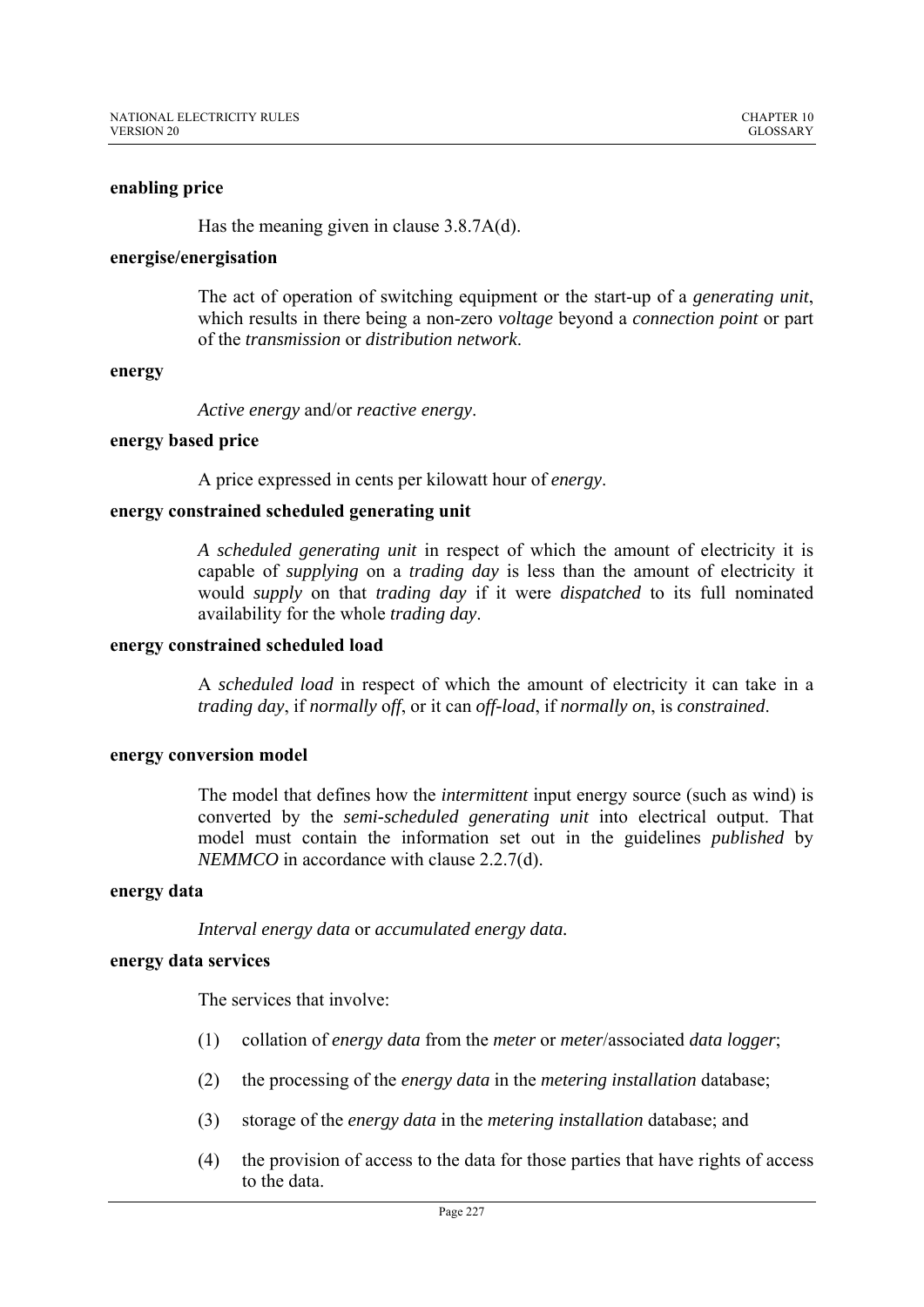### **energy packets**

The value of *energy data* which is accumulated for a period of 30 minutes and stored as a separate data record.

## **energy support arrangement**

A contractual arrangement between a *Generator* or *Network Service Provider* on the one hand, and a customer or *participating jurisdiction* on the other, under which *facilities* not subject to an *ancillary services agreement* for the provision of *system restart ancillary services* are used to assist *supply* to a customer during a *major supply disruption* affecting that customer, or customers generally in the *participating jurisdictions*, as the case may be.

## **entry charge**

The charge payable by an *Embedded Generator* to a *Distribution Network Service Provider* for an *entry service* at a *distribution network connection point*.

### **entry cost**

For each *distribution network connection point*, the amount of the *aggregate annual revenue requirement* for all individual assets classified as *entry service*  assets which provide *entry service* for the *connection point.*

#### **entry service**

A service provided to serve a *Generator* or a group of *Generators*, or a *Network Service Provider* or a group of *Network Service Providers*, at a single *connection point*.

## **estimated energy data**

The data that results from an estimation of the flow of electricity in a power conductor where the data applies to a *trading interval* or a period in excess of a *trading interval*. The estimation is made in relation to a *market load* and would not apply to a *metering point* where *accumulated energy data* or *interval energy data* is not available, or an *unmetered connection point*.

### **excess generation**

Aggregate *self dispatch level* of *self-committed generation* which is in excess of the quantity needed to meet the expected *power system demand* and *reserve* requirements.

## **excess generation period**

A period made up of one or more *dispatch intervals* where the sum of the aggregate of *generating unit self dispatch levels* and the required *regulating capability* (which forms part of the *contingency capacity reserves standard*) exceeds the forecast *load* or actual *load* during those *dispatch intervals*.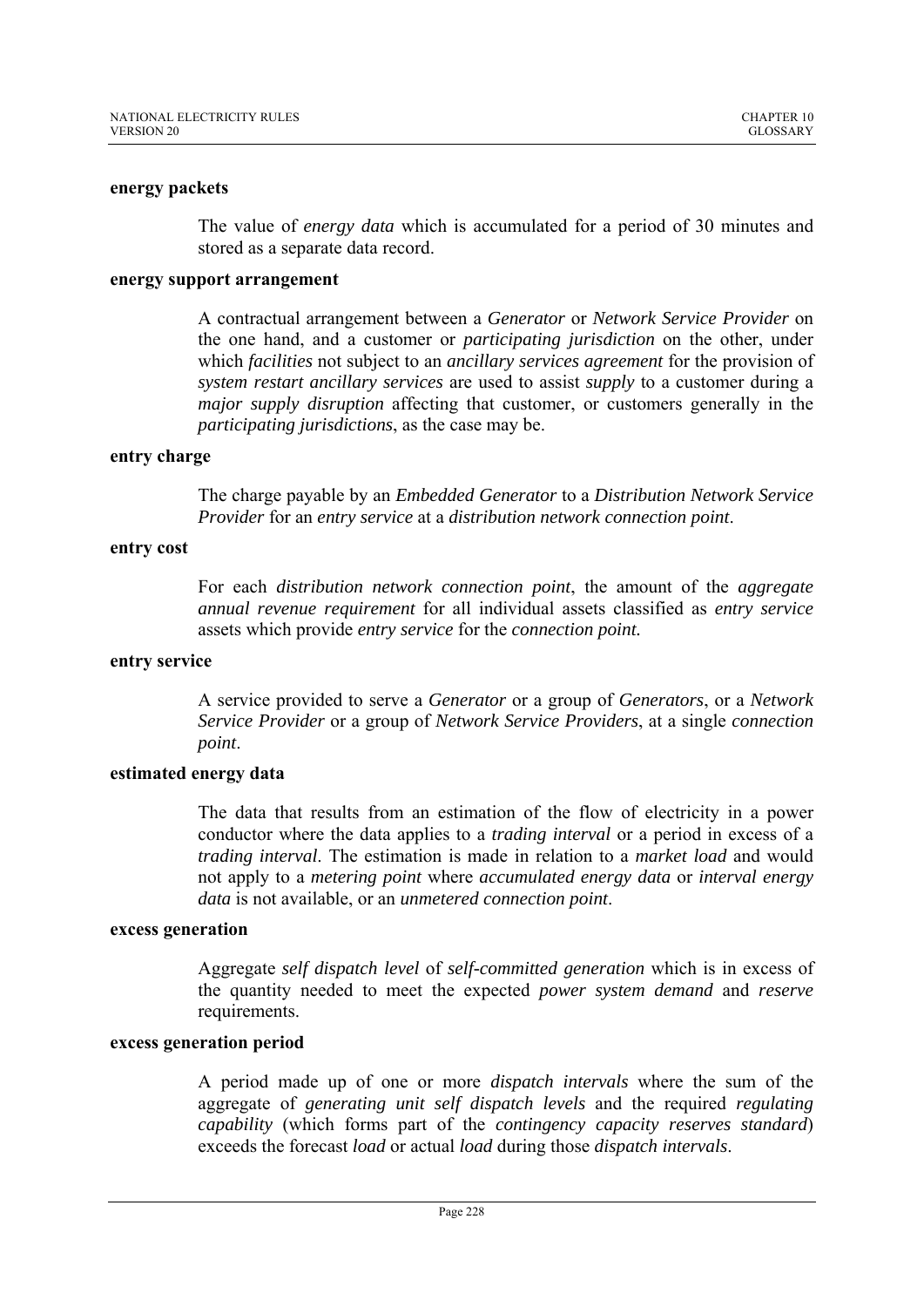#### **excitation control system**

In relation to a *generating unit,* the automatic *control system* that provides the field excitation for the generator of the *generating unit* (including excitation limiting devices and any power system stabiliser).

### **exit charge**

The charge payable by a *Distribution Customer* to a *Distribution Network Service Provider* for *exit service* at a *distribution network connection point*.

### **exit cost**

For each *distribution network connection point*, the amount of the *aggregate annual revenue requirement* for all individual assets classified as *exit service*  assets which provide *exit service* for the *connection point.*

### **exit service**

A service provided to serve a *Transmission Customer* or *Distribution Customer* or a group of *Transmission Customers* or *Distribution Customers*, or a *Network Service Provider* or a group of *Network Service Providers*, at a single *connection point*.

### **extension**

An *augmentation* that requires the *connection* of a power line or *facility* outside the present boundaries of the *transmission* or *distribution network* owned, controlled or operated by a *Network Service Provider.* 

## **extreme frequency excursion tolerance limits**

In relation to the *frequency* of the *power system*, means the limits so described and specified in the *power system security and reliability standards*.

## **facilities**

A generic term associated with the apparatus, equipment, buildings and necessary associated supporting resources provided at, typically:

- (a) a *power station* or *generating unit*;
- (b) a *substation* or *power station switchyard*;
- (c) a *control centre* (being a *NEMMCO control centre*, or a *distribution* or *transmission network control centre*);
- (d) facilities providing an *exit service*.

# **fast lower service**

The service of providing, in accordance with the requirements of the *market ancillary service specification*, the capability of rapidly controlling the level of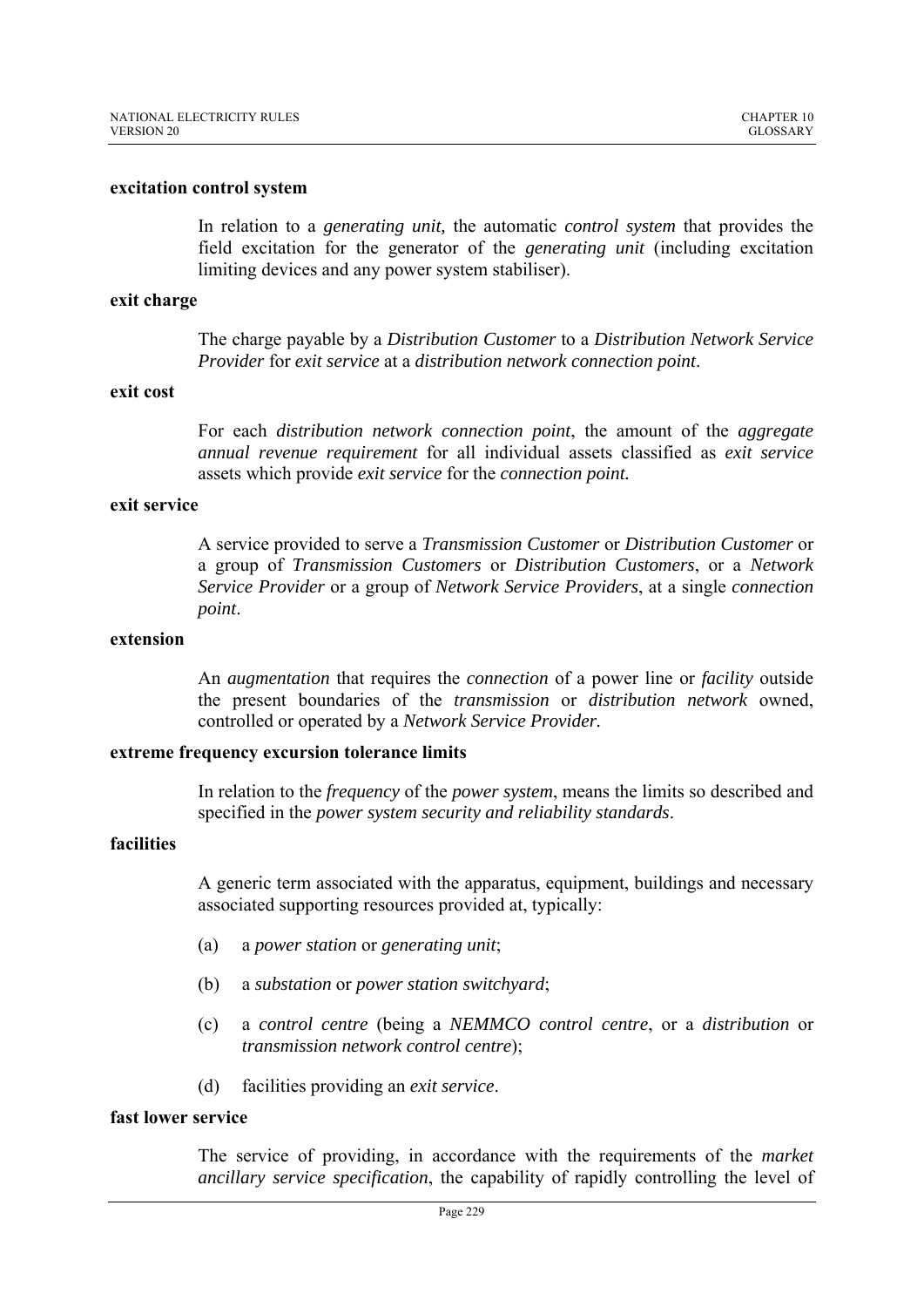*generation* or *load* associated with a particular *facility* in response to the locally sensed *frequency* of the *power system* in order to arrest a rise in that *frequency*.

# **fast raise service**

The service of providing, in accordance with the requirements of the *market ancillary service specification*, the capability of rapidly controlling the level of *generation* or *load* associated with a particular *facility* in response to the locally sensed *frequency* of the *power system* in order to arrest a fall in that *frequency*.

## **fault clearance time**

In respect of a *fault type*, the time within which the *protection system* is designed, operated and maintained to clear a *short circuit fault* of that *fault type* within its protection zone.

# **fault type**

One of the following types of electrical fault:

- (a) three phase to ground fault;
- (b) three phase fault;
- (c) two phase to ground fault;
- (d) phase to phase fault; and
- (e) one phase to ground fault.

# **final statement**

A statement issued by *NEMMCO* under clause 3.15.15 to a *Market Participant*.

# **financial year**

A period commencing on 1 July in one calendar year and terminating on 30 June in the following calendar year.

# **financially responsible**

In relation to any *market connection point*, a term which is used to describe the *Market Participant* which has either:

- 1. classified the *connection point* as one of its *market loads*;
- 2. classified the *generating unit connected* at that *connection point* as a *market generating unit;* or
- 3. classified the *network services* at that *connection point* as a *market network service.*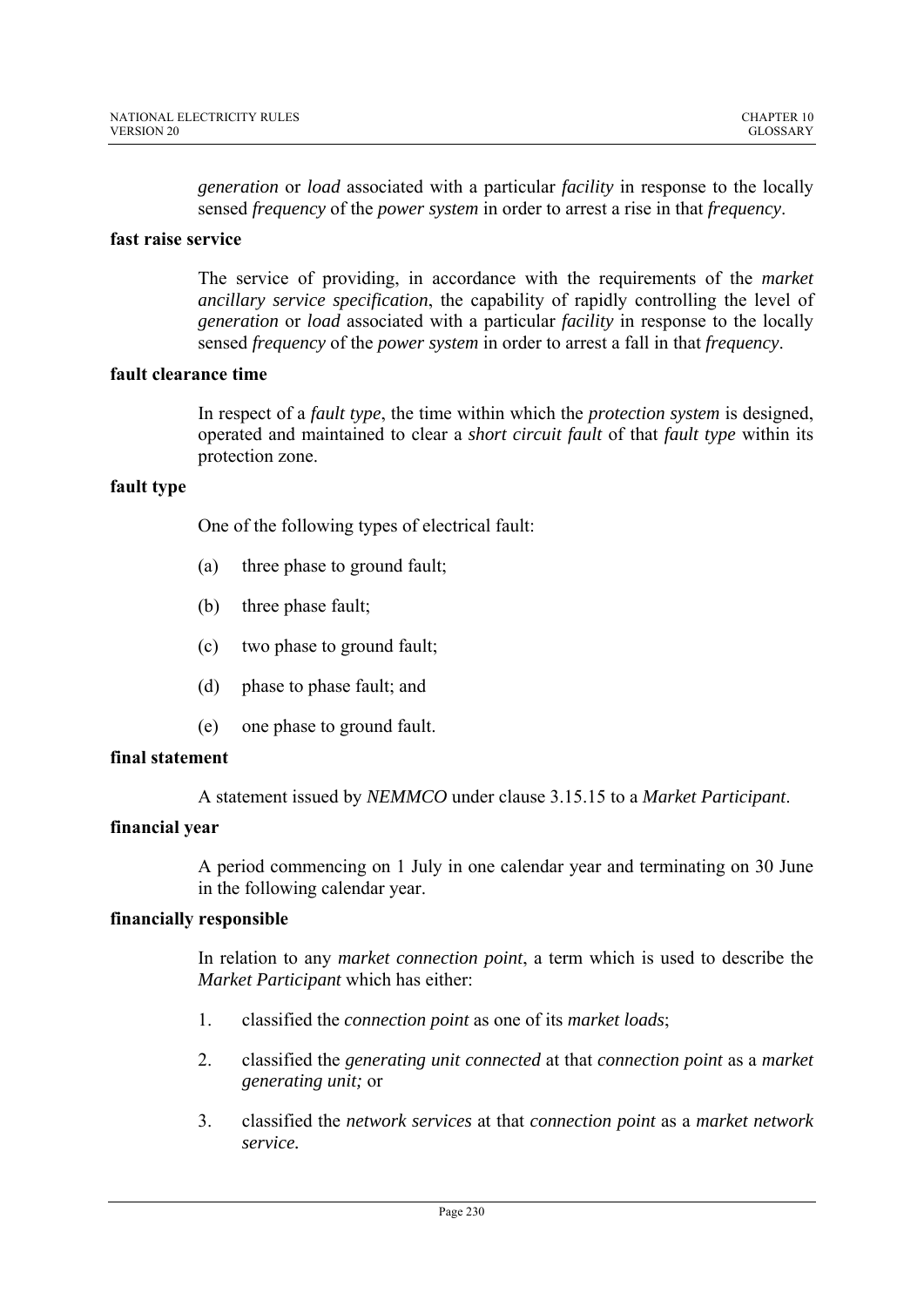# **First-Tier Customer**

A *Customer* which has classified any *load* as a *first-tier load* in accordance with Chapter 2.

## **first-tier load**

Electricity purchased at a *connection point* directly and in its entirety from the *Local Retailer* and which is classified as a *first-tier load* in accordance with Chapter 2.

# **framework and approach paper**

A document prepared and issued as a framework and approach paper under clause 6.8.1.

# **franchise customer**

A person who does not meet its local jurisdiction requirements to make it eligible to be registered by *NEMMCO* as a *Customer* for a *load*.

# **frequency**

For alternating current electricity, the number of cycles occurring in each second. The term Hertz (Hz) corresponds to cycles per second.

## **frequency operating standards**

The standards which specify the *frequency* levels for the operation of the *power system* set out in the *power system security and reliability standards*.

# **frequency response mode**

The mode of operation of a *generating unit* which allows automatic changes to the generated power when the *frequency* of the *power system* changes.

## **funded augmentation**

A *transmission network augmentation* for which the *Transmission Network Service Provider* is not entitled to receive a charge pursuant to Chapter 6.

# **general purpose**

The term applied by the National Measurement Institute to refer to the classification of a *meter*.

## **generated**

In relation to a *generating unit,* the amount of electricity produced by the *generating unit* as measured at its terminals.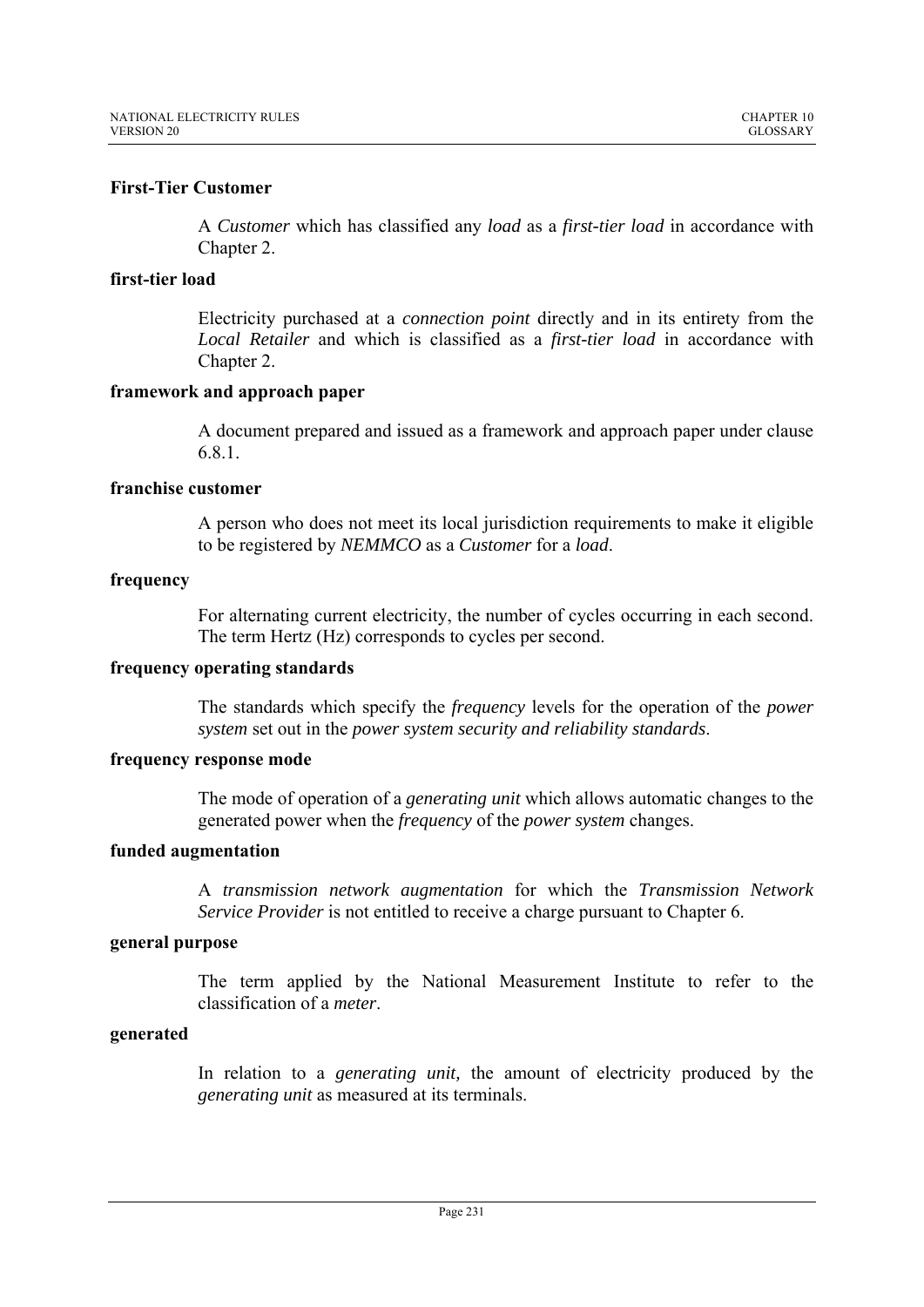# **generating plant**

In relation to a *connection point*, includes all equipment involved in generating electrical *energy*.

## **generating system**

- (a) Subject to paragraph (b), for the purposes of the *Rules*, a system comprising one or more *generating units*.
- (b) For the purposes of clause  $2.2.1(e)(3)$ , clause  $4.9.2$ , Chapter 5 and a *jurisdictional derogation* from Chapter 5, a system comprising one or more *generating units* and includes auxiliary or *reactive plant* that is located on the *Generator's* side of the *connection point* and is necessary for the *generating system* to meet its *performance standards*.

# **Generating System Design Data Sheet**

The data sheet *published* by *NEMMCO* under clause S5.5.7(a)(1).

# **Generating System Model Guidelines**

The guidelines *published* by *NEMMCO* under clause S5.5.7(a)(3).

# **Generating System Setting Data Sheet**

The data sheet *published* by *NEMMCO* under clause S5.5.7(a)(2).

## **generating unit**

The actual generator of electricity and all the related equipment essential to its functioning as a single entity.

## **generation**

The production of electrical power by converting another form of energy in a *generating unit*.

## **generation centre**

A geographically concentrated area containing a *generating unit* or *generating units* with significant combined generating capability.

## **generation dispatch offer**

A notice submitted by a *Scheduled Generator* to *NEMMCO* relating to the *dispatch* of a *scheduled generating unit* in accordance with clause 3.8.6.

## **Generator**

A person who engages in the activity of owning, controlling or operating a *generating system* that is *connected* to, or who otherwise *supplies* electricity to, a *transmission* or *distribution system* and who is registered by *NEMMCO* as a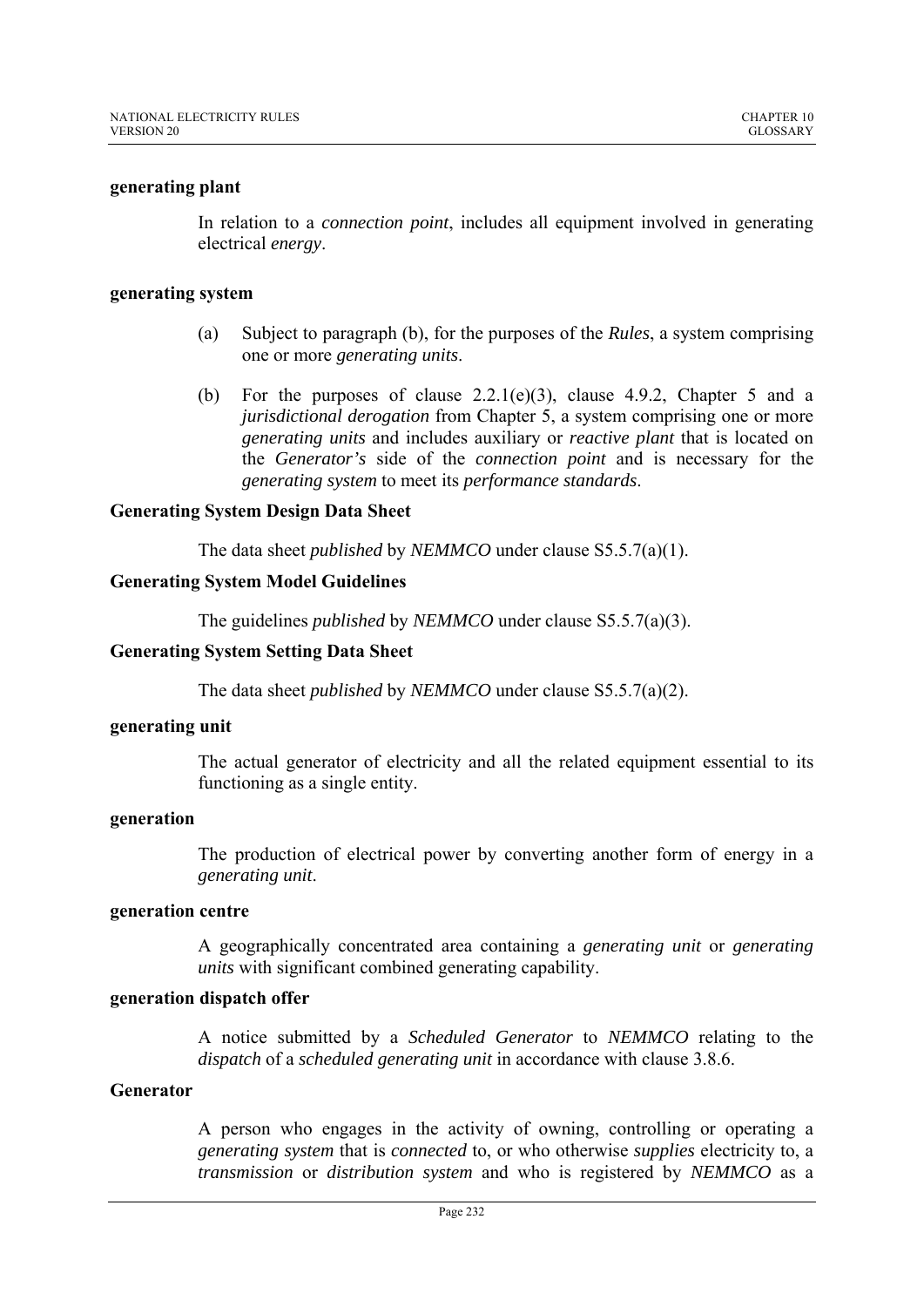*Generator* under Chapter 2 and, for the purposes of Chapter 5, the term includes a person who is required to, or intends to register in that capacity.

## **Generator transmission use of system, Generator transmission use of system service**

A service provided to a *Generator* for:

- (a) use of the *transmission network* which has been negotiated in accordance with clause  $5.4A(f)(3)(i)$ ; or
- (b) use of a *new transmission network investment* asset for the conveyance of electricity that can be reasonably allocated to a *Generator* on a locational basis.

# **global market ancillary service requirement**

Has the meaning given to it by clause 3.8.1(e2).

# **good electricity industry practice**

The exercise of that degree of skill, diligence, prudence and foresight that reasonably would be expected from a significant proportion of operators of *facilities* forming part of the *power system* for the *generation*, *transmission* or *supply* of electricity under conditions comparable to those applicable to the relevant *facility* consistent with *applicable regulatory instruments*, *reliability*, safety and environmental protection. The determination of comparable conditions is to take into account factors such as the relative size, duty, age and technological status of the relevant *facility* and the *applicable regulatory instruments*.

## **governor system**

The automatic *control system* which regulates the speed of the power turbine of a *generating unit* through the control of the rate of entry into the *generating unit* of the primary *energy* input (for example, steam, gas or water).

## **hedge contract**

A contract between two or more parties affording one or each of them protection against certain financial risks.

# **high voltage (HV)**

A *voltage* greater than 1 kV.

# **Independent Member**

A *Member* appointed to the *Information Exchange Committee* in that membership category as set out in the *Information Exchange Committee Election Procedures*.

## **independent person**

A person who: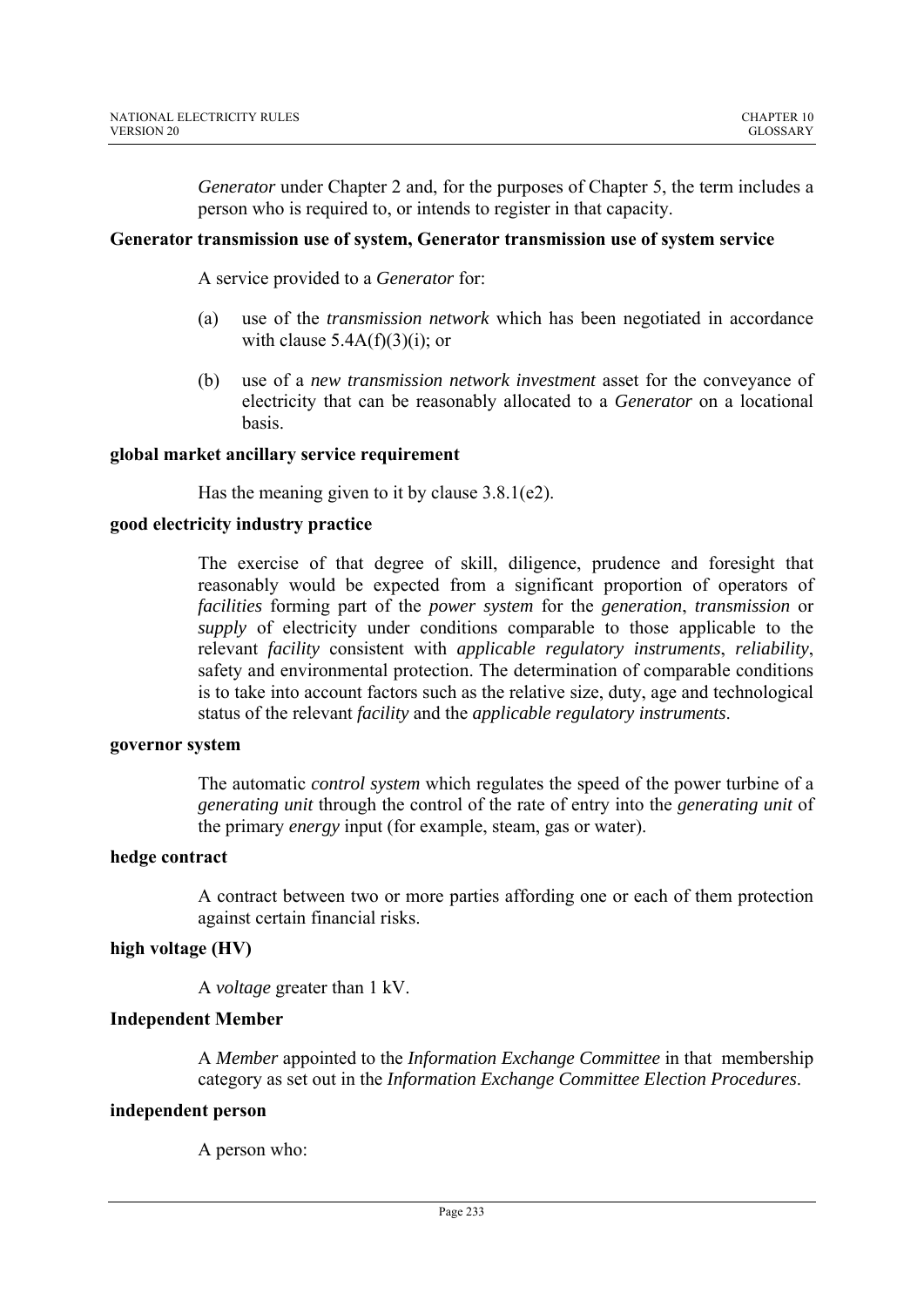- (a) is not a member, employee or member of staff of the *AER* or the *AEMC*;
- (b) is not a director or employee of *NEMMCO*;
- (c) is not a director or employee of, or partner in, a *Registered Participant*;
- (d) does not have a direct or indirect financial interest (whether as shareholder, partner or other equity participant) in any *Registered Participant* or a *related body corporate* of any *Registered Participant*, other than an interest of less than 0.1% of the net shareholders funds of that entity (as determined at the date the relevant person is appointed to carry out a function under the *Rules*); or
- (e) is not a director or employee of a *related body corporate* of any *Registered Participant*.

# **independently controllable two-terminal link**

A *two-terminal link* through which the *power transfer* can be independently controlled within a range determined by the *power transfer capability* of the *twoterminal link* and the conditions prevailing in the rest of the *power system.* 

## **indexed amount**

As at any time and in relation to a dollar value that is expressly set out in Part C of Chapter 6 or Part C of Chapter 6A, that dollar value multiplied by  $\text{CPI}_a/\text{CPI}_b$ 

where:

CPIa is the *CPI* as at that time; and

 $CPI<sub>b</sub>$  is the Consumer Price Index: All Groups Index Number, weighted average of eight capital cities published by the Australian Bureau of Statistics for the quarter ending 30 June 2006.

# **inflexible, inflexibility**

In respect of a *scheduled generating unit, scheduled load* or *scheduled network service* for a *trading interval* means that the *scheduled generating unit, scheduled load* or *scheduled network service* is only able to be *dispatched* in the *trading interval* at a fixed *loading level* specified in accordance with clause 3.8.19(a).

# **Information Exchange Committee**

The committee established under clause 7.2A.2(a).

# **Information Exchange Committee Annual Report**

The annual report prepared by the *Information Exchange Committee* in accordance with the *Information Exchange Committee Operating Manual*.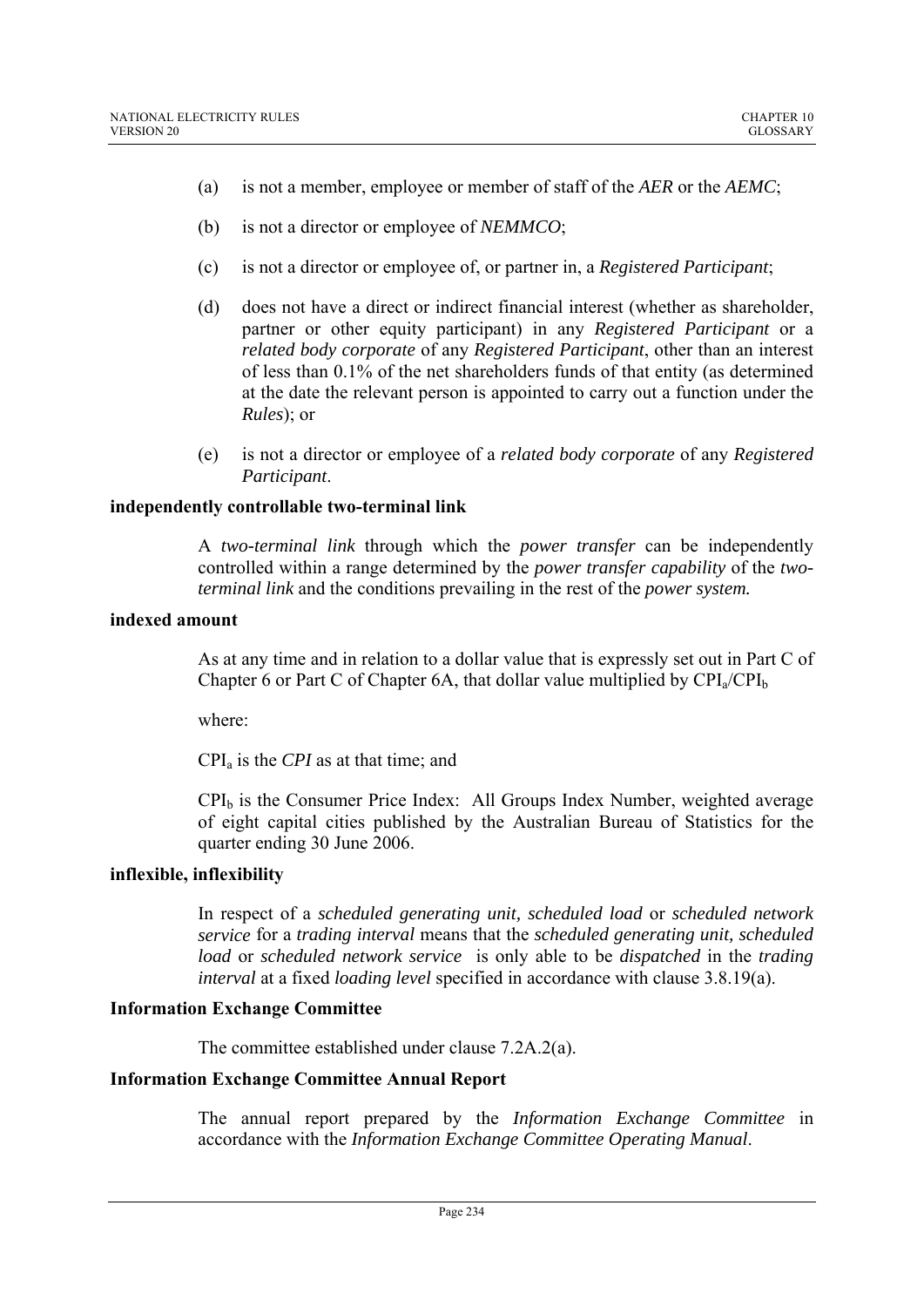### **Information Exchange Committee Election Procedures**

The procedures of that title which set out the process for election of *Members.*

### **Information Exchange Committee Operating Manual**

The manual of that title prepared by the *Information Exchange Committee* which sets out the processes pursuant to which the *Information Exchange Committee*  operates.

#### **Information Exchange Committee Recommendation**

A recommendation made by the *Information Exchange Committee* to *NEMMCO* to make *B2B Procedures* or to *change* the *B2B Procedures*.

#### **Information Exchange Committee Working Groups**

The groups established by the *Information Exchange Committee* to assist with the *Information Exchange Committee Works Programme*.

### **Information Exchange Committee Works Programme**

The work programme prepared by the *Information Exchange Committee* in respect of the development, implementation and operation of the *B2B Procedures*  and other matters which are incidental to effective and efficient *B2B Communications*.

### **information guidelines**

Guidelines made by the *AER* for the purpose of guiding a *Transmission Network Service Provider* in the submission of certified annual statements and other related information in accordance with clause 6A.17.2.

### **instrument transformer**

Either a *current transformer* (*CT*) or a *voltage transformer* (*VT*).

### **insurance event**

An event for which the risk of its occurrence is the subject of insurance taken out by or for a *Transmission Network Service Provider*, for which an allowance is provided in the *total revenue cap* for the *Transmission Network Service Provider* and in respect of which:

- (a) the cost of the premium paid or required to be paid by the *Transmission Network Service Provider* in the *regulatory year* in which the cost of the premium changes is higher or lower than the premium that is provided for in the *maximum allowed revenue* for the provider for that *regulatory year* by an amount of more than 1% of the *maximum allowed revenue* for the provider for that *regulatory year*;
- (b) the risk eventuates and, as a consequence, the *Transmission Network Service Provider* incurs or will incur all or part of a deductible where the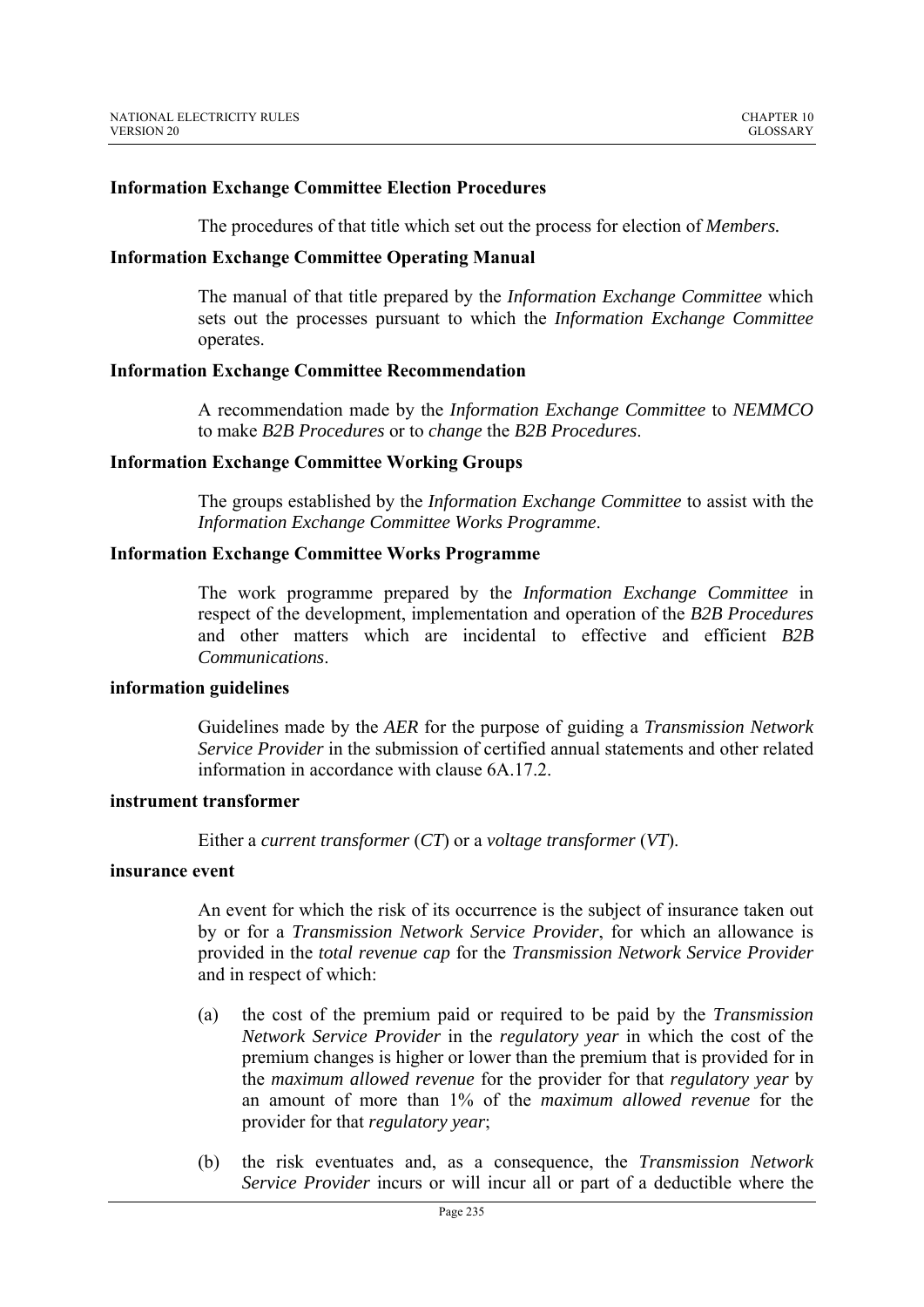amount so incurred or to be so incurred in a *regulatory year* is higher or lower than the allowance for the deductible (if any) that is provided for in the *maximum allowed revenue* for the provider for that *regulatory year* by an amount of more than 1% of the *maximum allowed revenue* for the provider for that *regulatory year*;

- (c) insurance becomes unavailable to the *Transmission Network Service Provider*; or
- (d) insurance becomes available to the *Transmission Network Service Provider*  on terms materially different to those existing as at the time the *revenue determination* was made (other than as a result of any act or omission of the provider which is inconsistent with good electricity industry practice).

# **intending load**

A proposed purchase of electricity at a *connection point* (the location of which may be undefined) which is classified as an *intending load* in accordance with Chapter 2.

# **Intending Participant**

A person who is registered by *NEMMCO* as an *Intending Participant* under Chapter 2.

## **interconnection, interconnector, interconnect, interconnected**

A *transmission line* or group of *transmission lines* that *connects* the *transmission networks* in adjacent *regions*.

# **interconnector flow**

The quantity of electricity in MW being transmitted by an *interconnector*.

# **interested party**

- 1. In Chapter 5, a person including an end user or its *representative* who, in *NEMMCO*'s opinion, has or identifies itself to *NEMMCO* as having an interest in relation to the *network* planning and development activities covered under clause 5.6 or in the determination of *plant standards* covered under clause 5.3.3(b2).
- 1A. Notwithstanding the definition in 1. above, in clause 5.6.6(j), a person including an end user or its *representative* who, in the *AER's* opinion, has or identifies itself to the *AER* as having, the potential to suffer a material and adverse market impact from the *new large transmission network asset* identified in the clause 5.6.6(j) final report.
- 2. In Chapter 6 or Chapter 6A, a person (not being a *Registered Participant* or *NEMMCO*) that has, in the *AER's* opinion, or identifies itself to the *AER* as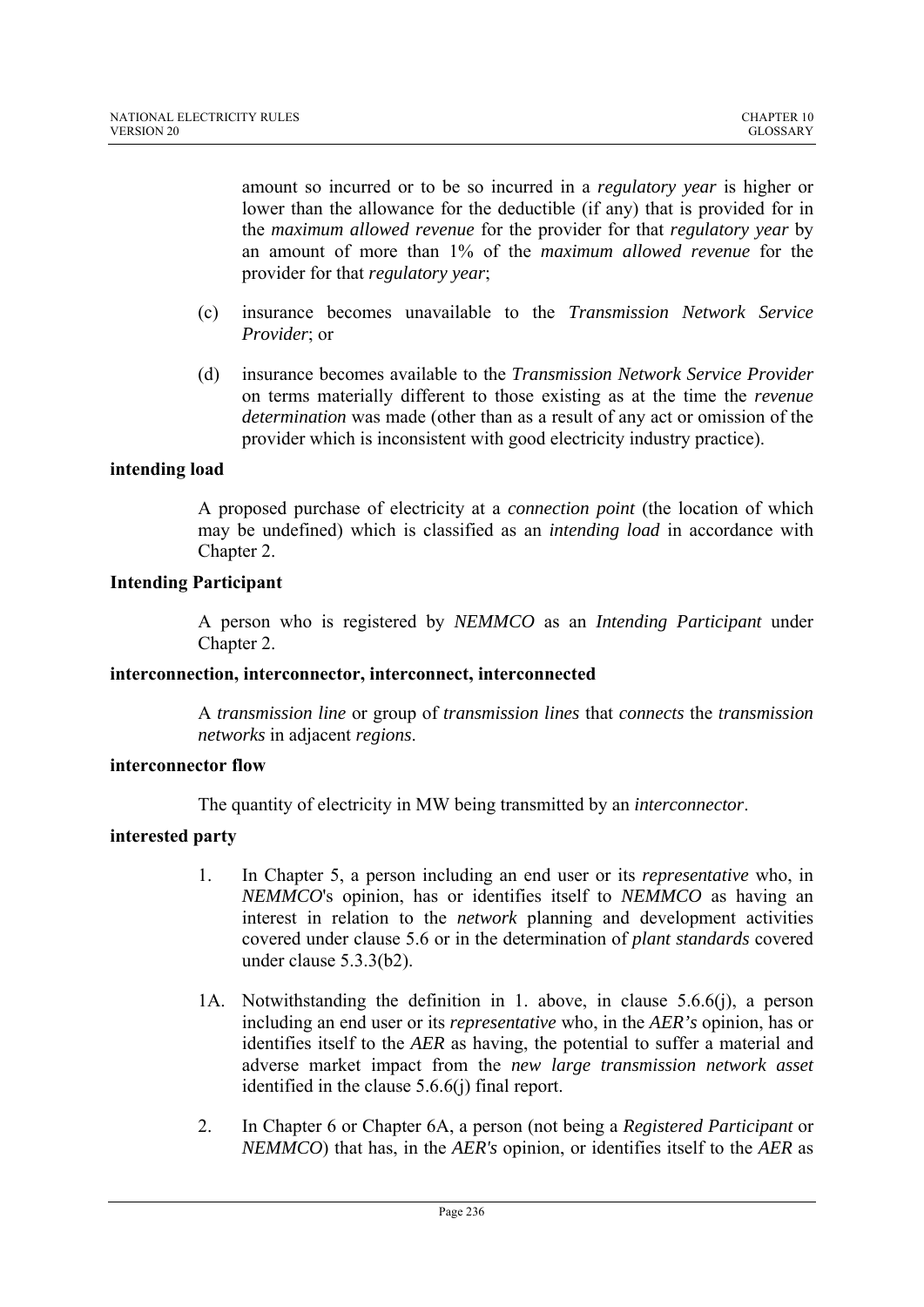having, an interest in the *Transmission Ring-Fencing Guidelines* or the *Distribution Ring-Fencing Guidelines*.

# 3. [**Deleted**]

4. In Chapter 2, a person including an end user or its *representative* who, in *NEMMCO's* opinion, has or identifies itself to *NEMMCO* as having an interest in relation to the structure of *Participant Fees.* 

# **interim statement**

Has the meaning given in clause 3.3.11(a)(1).

# **intermediary**

A person who is registered by *NEMMCO* as a *Generator* or a *Network Service Provider* instead of another person who, in the absence of an exemption under clause 2.9.3, would be required to be registered as such under the *Rules*.

## **intermittent**

A description of a *generating unit* whose output is not readily predictable, including, without limitation, solar generators, wave turbine generators, wind turbine generators and hydro-generators without any material storage capability.

## **inter-network test**

A test conducted for the purpose of verifying the magnitude of the *power transfer capability* of more than one *transmission network* in accordance with clause 5.7.7.

# **inter-network testing constraint**

A *constraint* on a *transmission network* as contemplated by clause 5.7.7.

## **inter-regional**

Between *regions*.

## **inter-regional loss factor**

A *marginal loss factor* determined according to clause 3.6.1.

## **inter-regional losses**

Has the meaning given to it by clause 3.6.1(a).

# **inter-regional network constraint**

A *constraint* on the *transmission* and/or *distribution networks* between *regions* as specified in clause 3.6.4(a).

## **Inter-regional Planning Committee**

The committee established in accordance with clause 5.6.3.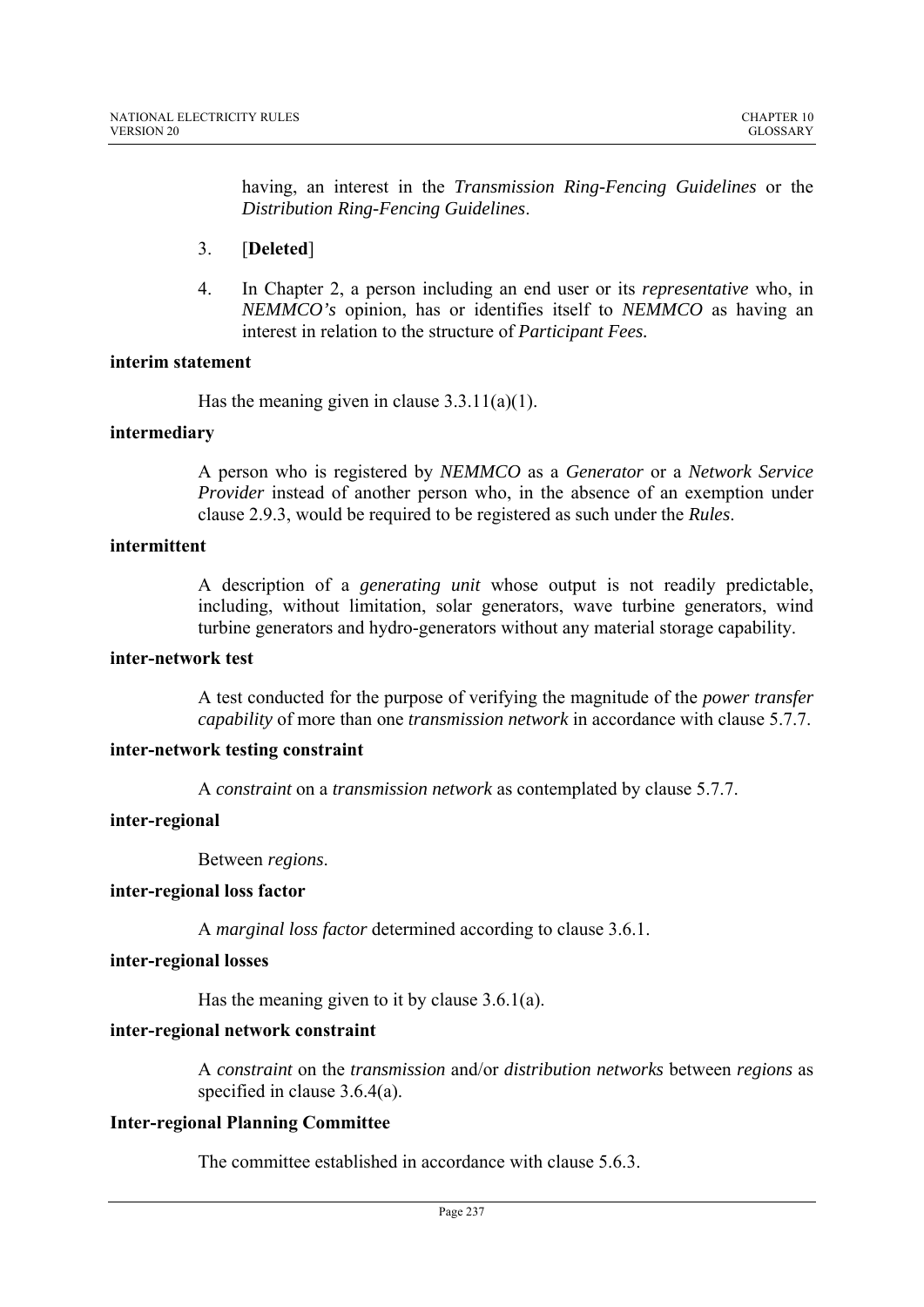# **interruptible load**

A *load* which is able to be *disconnected*, either manually or automatically initiated, which is provided for the restoration or control of the *power system frequency* by *NEMMCO* to cater for *contingency events* or shortages of *supply*.

## **interval energy data**

The data that results from the measurement of the flow of electricity in a power conductor where the data is prepared by a *data logger* into intervals which correspond to a *trading interval* or are sub-multiples of a *trading interval.* 

## **intervention price dispatch interval**

A *dispatch interval* declared by *NEMMCO* to be an *intervention price dispatch interval* in accordance with clause 3.9.3.

### **intervention price trading interval**

A *trading interval* in which *NEMMCO* has declared an *intervention price dispatch interval* in accordance with clause 3.9.3.

# **intervention settlement timetable**

Has the meaning given in clause 3.12.10(b).

#### **intra-regional**

Within a *region*.

## **intra-regional loss factor**

A *marginal loss factor* determined according to clause 3.6.2.

# **intra-regional losses**

Has the meaning given to it by clause 3.6.2(a).

#### **intra-regional network constraint**

A *constraint* on part of the *transmission* and *distribution networks* within a *region* as specified in clause 3.6.4(b).

## **invoiced amount**

The aggregate of the *settlement statements*, *interim, preliminary* or *final*, which at the time of issue of a *call notice* are unpaid by the *Market Participant*, notwithstanding that the usual time for issue or payment of those *settlement statements* has not been reached.

## **involuntary load shedding**

*Load shedding* where the load shed is not an *interruptible load* or a *scheduled load*.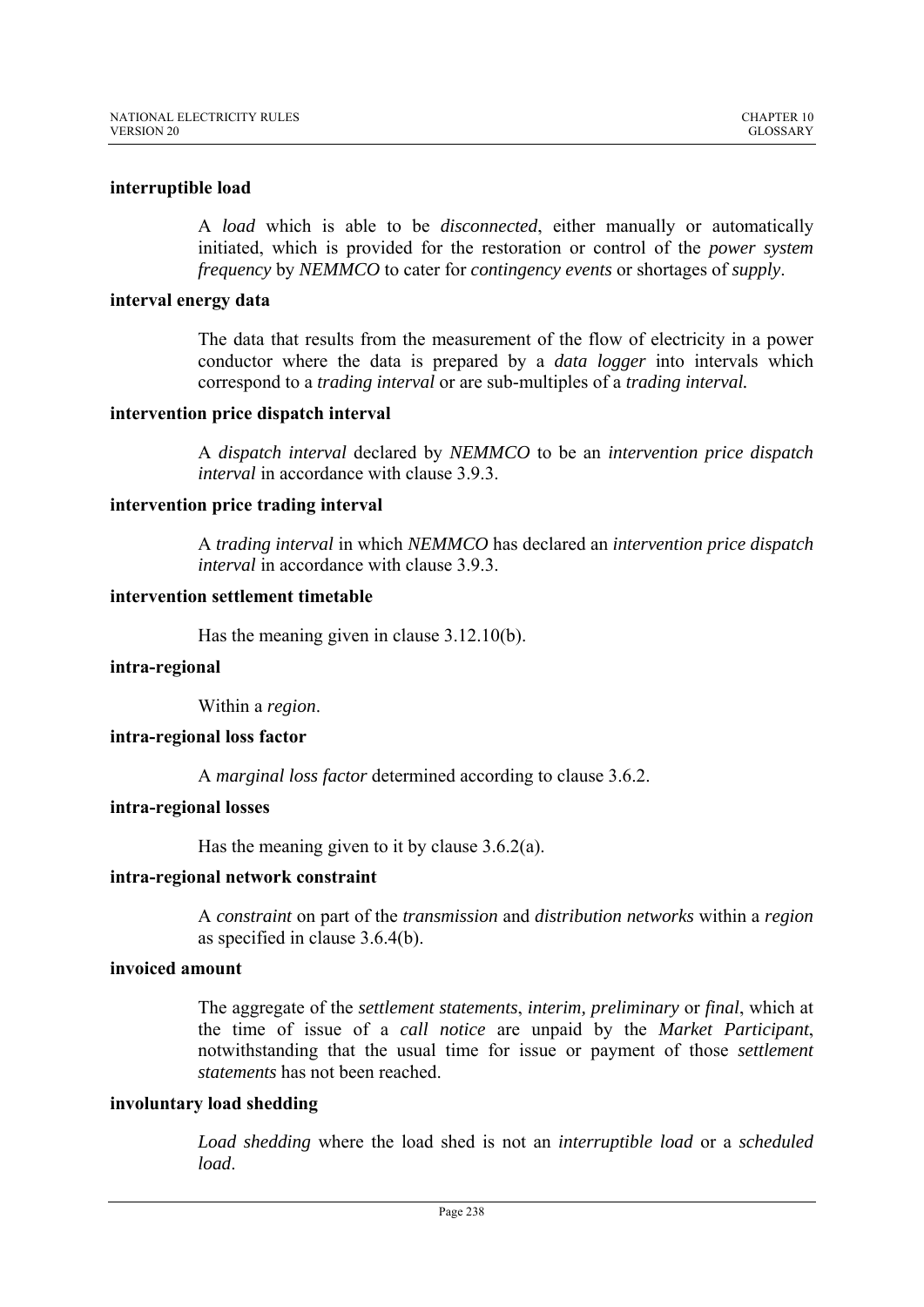## **isolation**

Electrical isolation of one part of a communication system from another but where the passage of *electronic data transfer* is not prevented.

# **Jurisdictional System Security Coordinator**

A person appointed by the *Minister* of a *participating jurisdiction* in accordance with section 110 of the *National Electricity Law*.

# **jurisdictional derogation**

Has the meaning given in the *National Electricity Law*. The jurisdictional derogations are included in Chapter 9.

# **jurisdictional electricity legislation**

Has the meaning given to that term in the *National Electricity Law*.

# **jurisdictional metrology material**

Jurisdictional metrology matters that are to be included in the *metrology procedure* for one or more of the *participating jurisdictions* and which is submitted by the *Ministers of the MCE* to *NEMMCO* under clause 7.14.2.

## **Jurisdictional NMI Standing Data schedule**

The schedules described in clause 3.13.12(a), as amended from time to time in accordance with clause 3.13.12(b).

## **Jurisdictional NMI Standing Data suppliers**

*Registered Participants* which are required by the relevant *participating jurisdiction's* legislation or licensing requirements to supply *NMI Standing Data* in respect of *connection points* in that *participating jurisdiction* to *NEMMCO*.

## **Jurisdictional Regulator**

The person authorised by a *participating jurisdiction* to regulate *distribution service* prices in that jurisdiction.

# **lack of reserve (LOR)**

Any of the conditions described in clause 4.8.4(b), (c) or (d).

# **last resort planning power**

The *AEMC's* power to direct a *Registered Participant* under clause 5.6.4(c).

# **last resort planning power guidelines**

The guidelines made by the *AEMC* relating to the exercise of the *last resort planning power* and referred to in clause 5.6.4(o)-(r).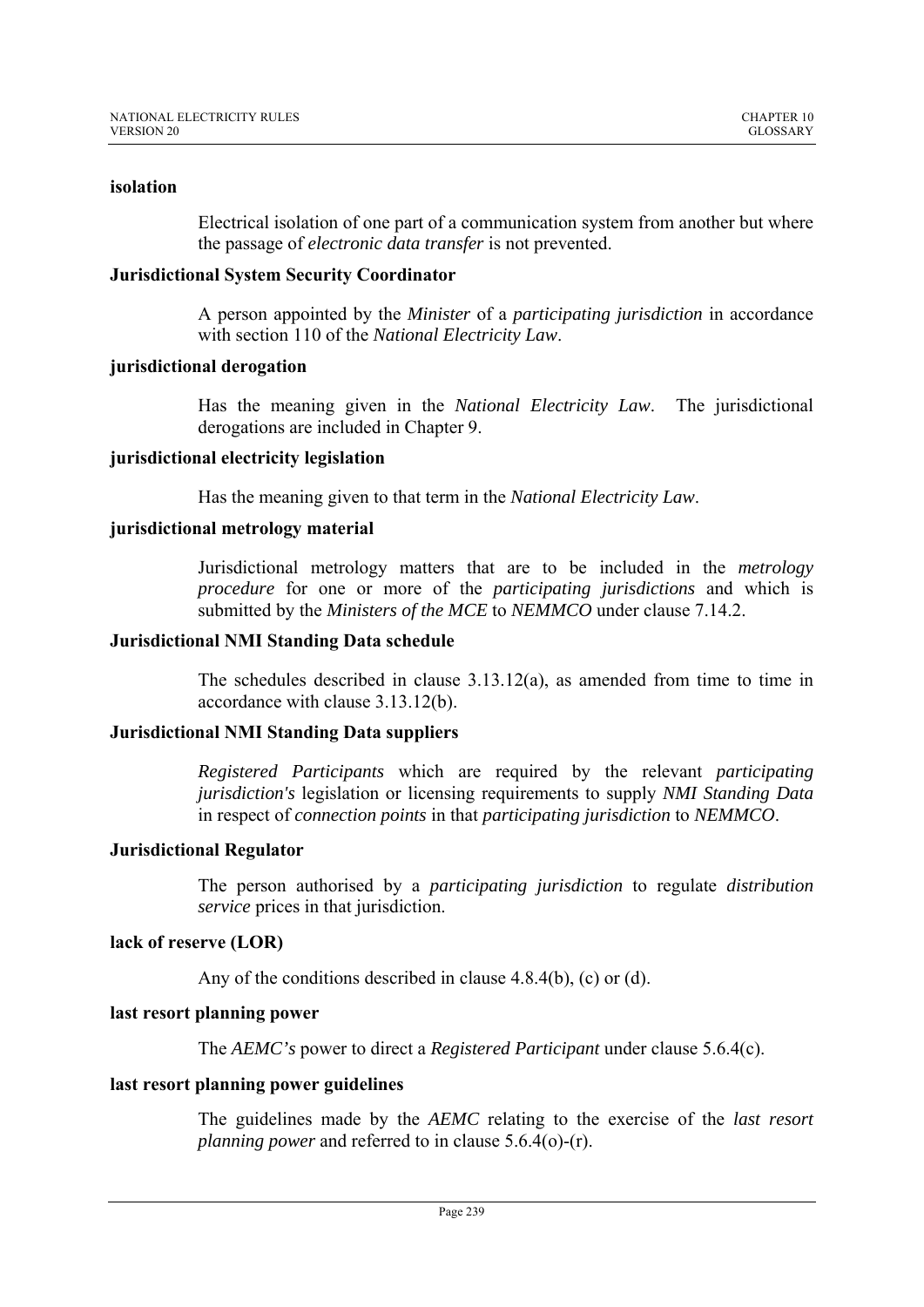A *connection point* or defined set of *connection points* at which electrical power is delivered to a person or to another *network* or the amount of electrical power delivered at a defined instant at a *connection point*, or aggregated over a defined set of *connection points.* 

### **load centre**

A geographically concentrated area containing *load* or *loads* with a significant combined consumption capability.

### **load class**

A grouping of customers with like *load* characteristics.

## **load shedding**

Reducing or disconnecting *load* from the *power system*.

### **load shedding procedures**

The procedures developed by *NEMMCO* for each *participating jurisdiction* in accordance with clause 4.3.2(h) for the implementation of the *load shedding* priority and *sensitive load* priority advised by that *Jurisdictional System Security Coordinator* under clauses 4.3.2(f)(1) and (2).

#### **loading level**

The level of output, consumption or power flow (in MW) of a *generating unit, load* or *scheduled network service*.

## **loading price**

The price specified for a *price band* and a *trading interval* in a *dispatch offer,* in accordance with clause 3.8.6, for the *dispatch* of a *scheduled generating unit* at a level above its *self-dispatch level.* 

## **local area/local**

The geographical area allocated to a *Network Service Provider* by the authority responsible for administering the *jurisdictional electricity legislation* in the relevant *participating jurisdiction.*

#### **local black system procedures**

The procedures, described in clause 4.8.12, applicable to a *local area* as approved by *NEMMCO* from time to time.

### **local market ancillary service requirement**

Has the meaning given to it by clause 3.8.1(e2).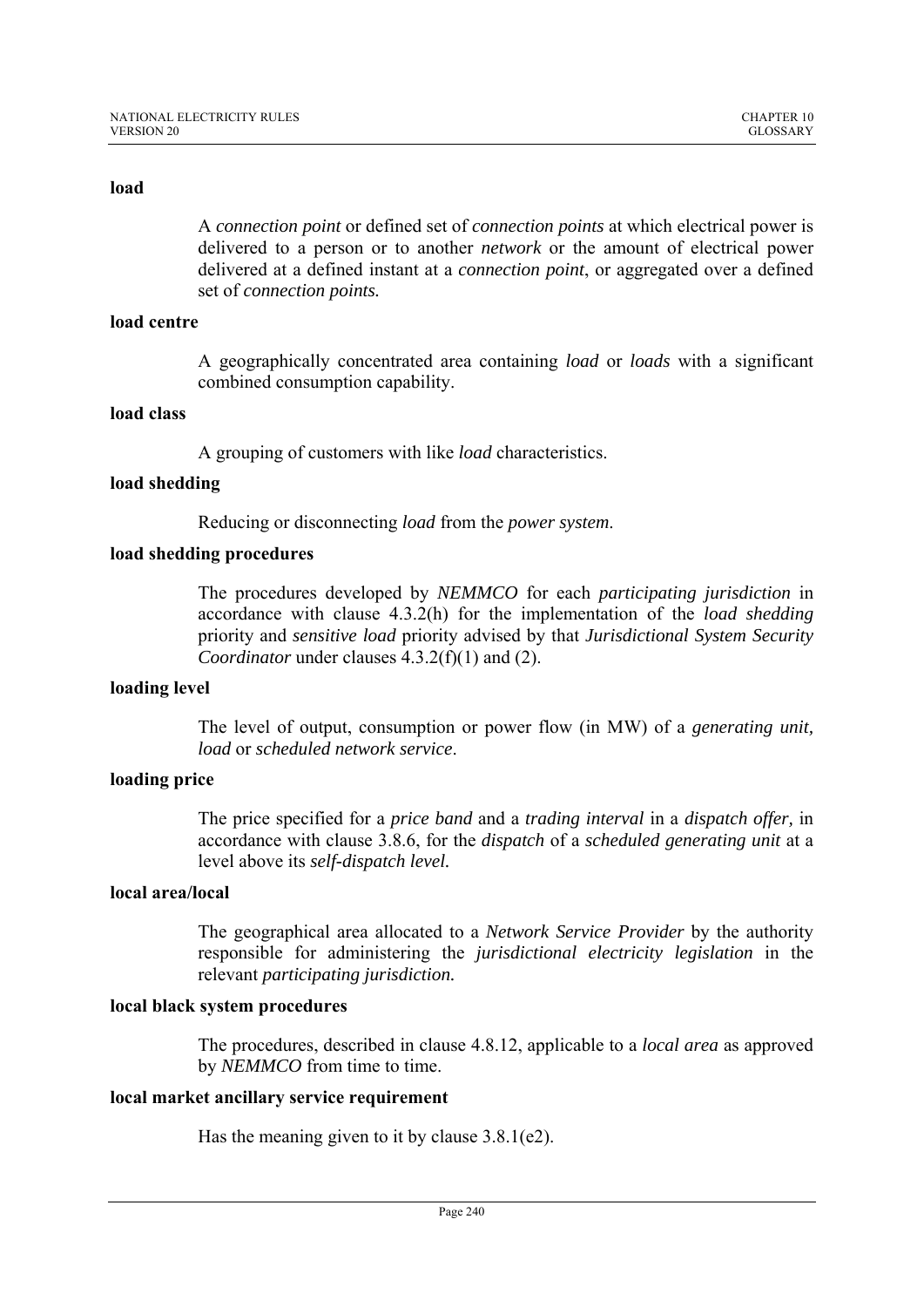# **Local Network Service Provider**

Within a *local area*, a *Network Service Provider* to which that geographical area has been allocated by the authority responsible for administering the *jurisdictional electricity legislation* in the relevant *participating jurisdiction.*

# **Local Retailer**

In relation to a *local area*, the *Customer* who is:

- 1. a business unit or *related body corporate* of the relevant *Local Network Service Provider*; or
- 2. responsible under the laws of the relevant *participating jurisdiction* for the *supply* of electricity to *franchise customers* in that *local area*; or
- 3. if neither 1 or 2 is applicable, such other *Customer* as *NEMMCO* may determine.

# **Local Retailer/Market Customer Member**

A *Member* appointed to the *Information Exchange Committee* in that membership category as set out in the *Information Exchange Committee Election Procedures*.

## **local spot price**

A price determined according to clause 3.9.1(c).

## **loss factor**

A multiplier used to describe the *electrical energy loss* for electricity used or transmitted.

# **low reserve**

The conditions described in clause 4.8.4(a).

## **major supply disruption**

The unplanned absence of *voltage* on a part of the *transmission system* affecting one or more *power stations*.

## **mandatory restrictions**

Restrictions imposed by a *participating jurisdiction* by a relevant law, other than the *Rules,* on the use of electricity in a *regio*n.

## **mandatory restriction period**

The period of *mandatory restriction*s.

## **mandatory restriction schedule**

A schedule prepared in accordance with clause 3.12A.2.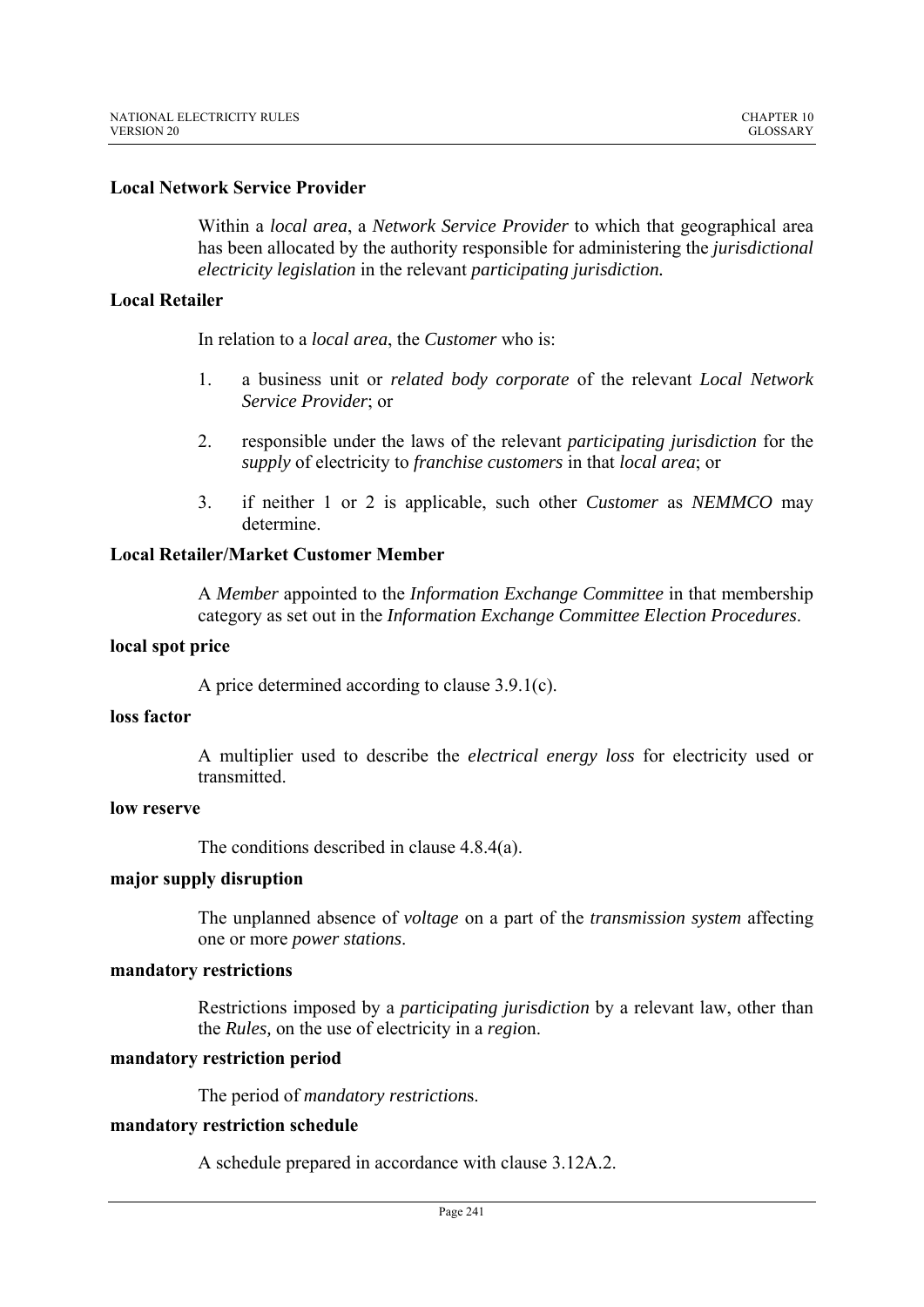### **marginal electrical energy loss**

The *electrical energy loss* associated with an infinitesimal increment in electricity produced, transported and/or used.

### **marginal loss factor**

A multiplier used to describe the *marginal electrical energy loss* for electricity used or transmitted.

### **market**

Any of the markets or exchanges described in the *Rules*, for so long as the market or exchange is conducted by *NEMMCO*.

### **market ancillary service**

A service identified in clause 3.11.2(a). **market ancillary service offer** 

> A notice submitted by an *Ancillary Service Provider* to *NEMMCO* in respect of a *market ancillary service* in accordance with clause 3.8.7A.

### **market ancillary service specification**

Has the meaning given in clause 3.11.2(b).

## **market ancillary services commencement date**

29 September 2001.

# **market auditor**

A person appointed by *NEMMCO* to carry out a *review* under clause 3.13.10(a).

# **market commencement**

The date declared as such by *NEMMCO,* on which trading in the *market* commences.

#### **market connection point**

A *connection point* where any *load* is classified in accordance with Chapter 2 as a *market load* or which *connects* any *market generating unit* to the *national grid,* or where the *network service connected* at that *connection point* is a *market network service*.

# **Market Customer**

A *Customer* who has classified any of its *loads* as a *market load* and who is also registered by *NEMMCO* as a *Market Customer* under Chapter 2.

#### **market customer's additional claim**

Has the meaning given in clause 3.12.11(c1)(4).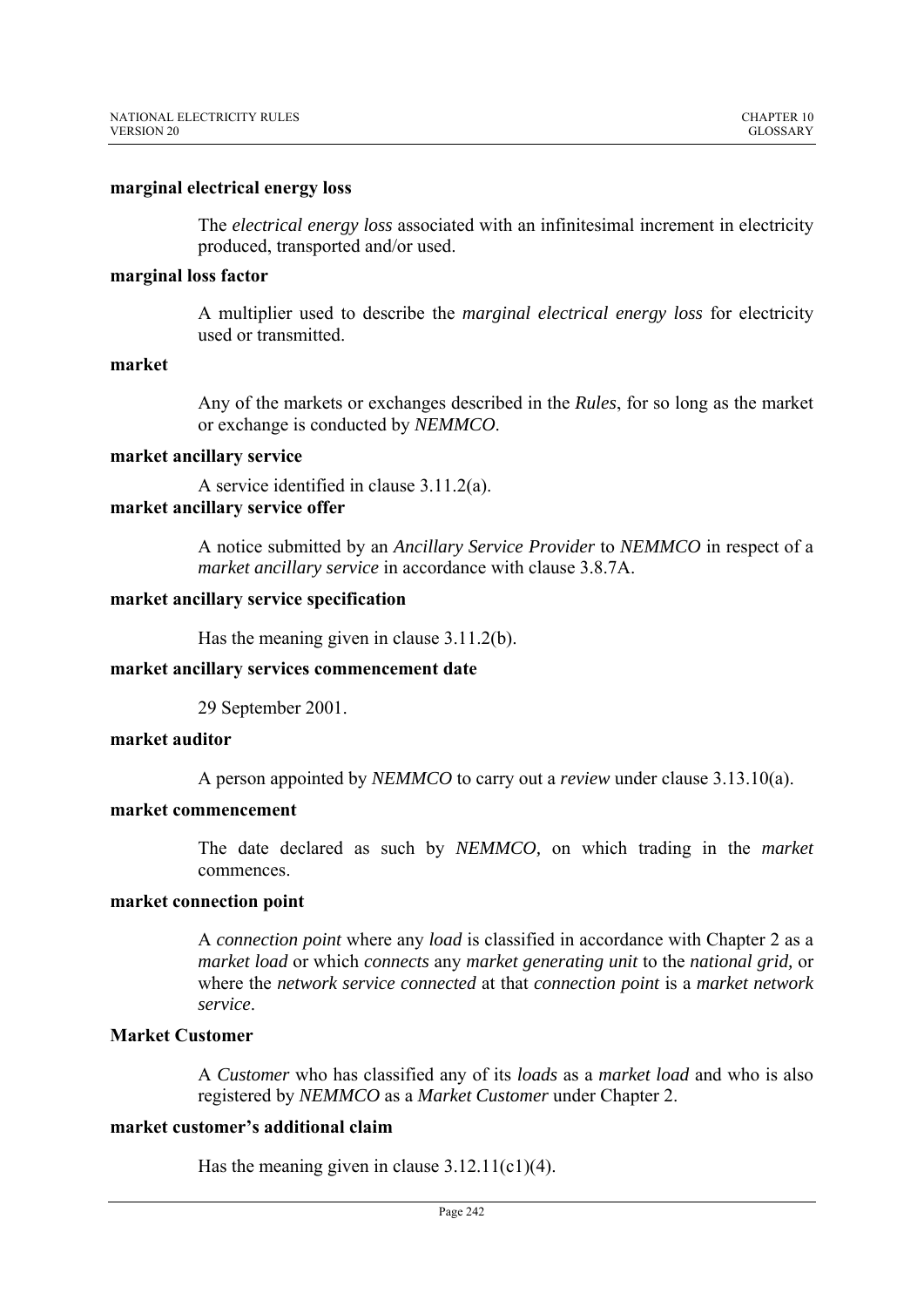# **market floor price**

A price floor on *regional reference prices* as described in clause 3.9.6.

## **market generating unit**

A *generating unit* whose *sent out generation* is not purchased in its entirety by the *Local Retailer* or by a *Customer* located at the same *connection point* and which has been classified as such in accordance with Chapter 2.

# **Market Generator**

A *Generator* who has classified at least one *generating unit* as a *market generating unit* in accordance with Chapter 2 and who is also registered by *NEMMCO* as a *Market Generator* under Chapter 2.

# **market information**

Information, other than *confidential information*, concerning the operation of the *spot market* or relating to the operation of, inputs to, or outputs from the *central dispatch* process.

## **market information bulletin board**

A facility established by *NEMMCO* on the *electronic communication system* for the posting of information which may then be available to *Registered Participants*.

## **market load**

A *load* at a *connection point* the electricity relating to which is purchased other than from the *Local Retailer* and which is classified by the person *connected* at that *connection point* or, with the consent of that person, by some other person, as a *market load* in accordance with Chapter 2. There can be more than one *market load* at any one *connection point.* 

## **market management systems**

*NEMMCO's market information* systems and associated communications networks used to support the electronic communication by *Registered Participants* and others connected to or making use of the systems and networks in the operation of the *market*.

## **Market Management Systems Access Procedures**

The procedures to be followed by *Registered Participants* and *Metering Providers* in connecting to and making use of the *market management systems* from time to time *published* by *NEMMCO* under clause 3.19.

# **market network service**

A *network service* which is classified as a *market network service* in accordance with clause 2.5.2.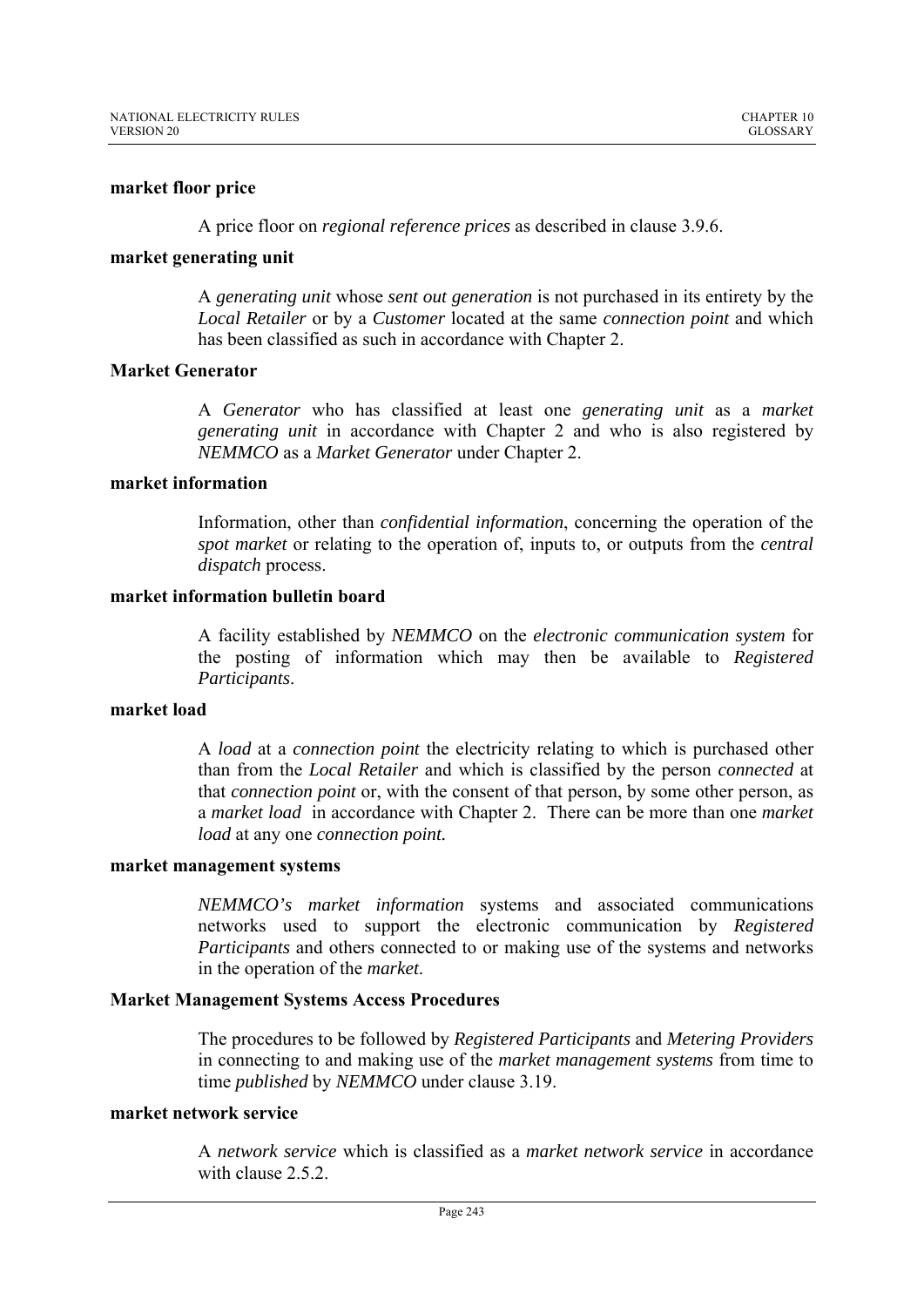# **Market Network Service Provider**

A *Network Service Provider* who has classified any of its *network services* as a *market network service* in accordance with Chapter 2 and who is also registered by *NEMMCO* as a *Market Network Service Provider* under Chapter 2.

## **Market Participant**

A person who is registered by *NEMMCO* as a *Market Generator, Market Customer* or *Market Network Service Provider* under Chapter 2.

## **Market Participant registered data**

The data kept on the register in accordance with schedule 5.5.

### **Market Settlement and Transfer Solution Procedures**

The procedures from time to time *published* by *NEMMCO* under clause 7.2.8 which include those governing the recording of financial responsibility for *energy* flows at a *connection point*, the transfer of that responsibility between *Market Participants* and the recording of *energy* flows at a *connection point*.

#### **market suspension**

Suspension of the *market* by *NEMMCO* in accordance with clause 3.14.3.

#### **material inter-network impact**

A material impact on another *Transmission Network Service Provider's network*, which impact may include (without limitation):

- (a) the imposition of *power transfer constraints* within another *Transmission Network Service Provider's network*; or
- (b) an adverse impact on the quality of *supply* in another *Transmission Network Service Provider's network*.

### **materially**

For the purposes of the application of clause 6A.7.3, an event (other than a *network support event*) results in a *Transmission Network Service Provider* incurring materially higher or materially lower costs if the change in costs (as opposed to the revenue impact) that the *Transmission Network Service Provider* has incurred and is likely to incur in any *regulatory year* of the *regulatory control period*, as a result of that event, exceeds 1% of the *maximum allowed revenue* for the *Transmission Network Service Provider* for that *regulatory year*. In other contexts, the word has its ordinary meaning.

## **maximum allowed revenue**

For a *Transmission Network Service Provider* for a *regulatory year* of a *regulatory control period*, the amount calculated as such in accordance with rule 6A.3.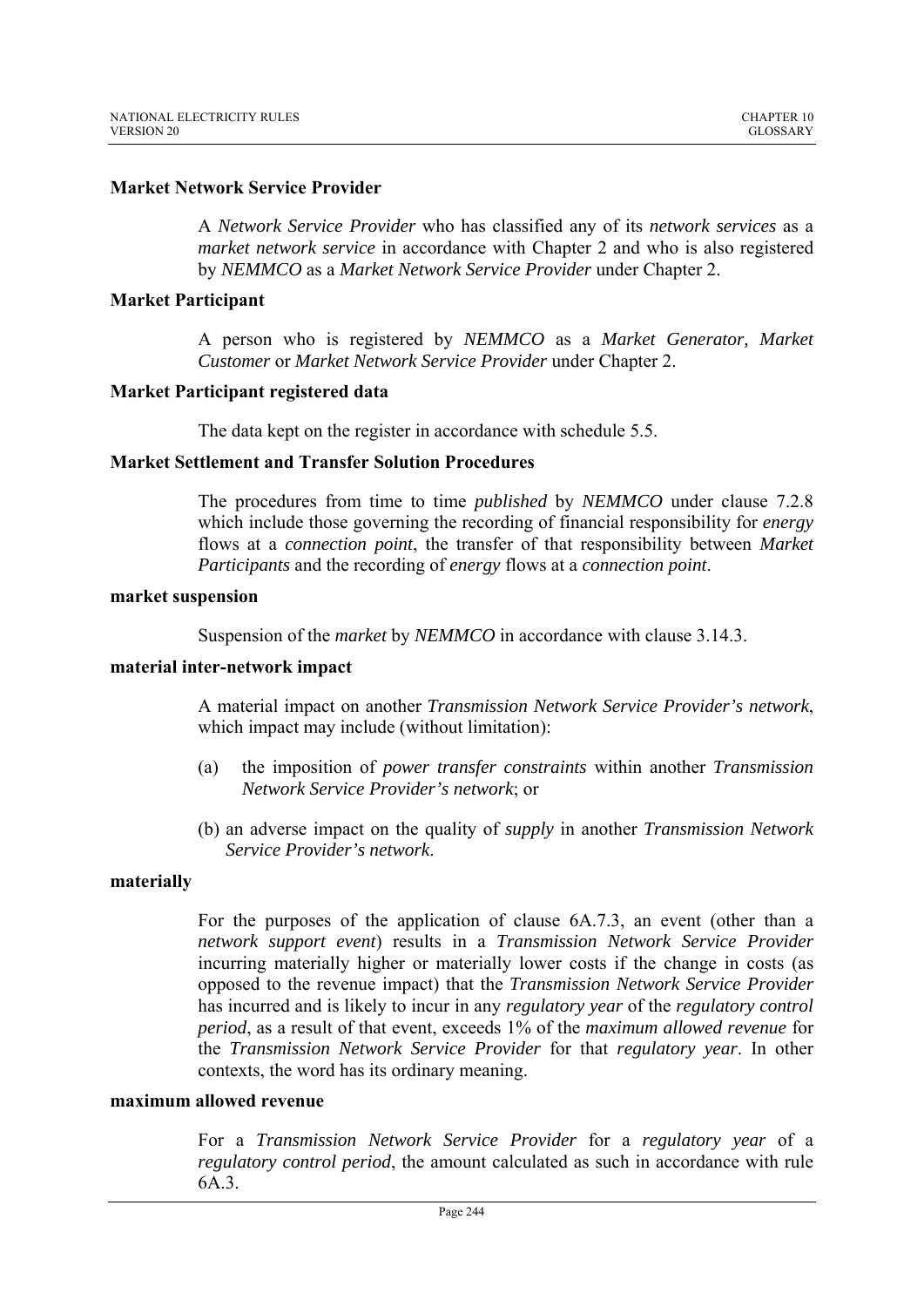### **maximum credit limit**

In relation to a *Market Participant* a credit limit determined by *NEMMCO* for that *Market Participant* in accordance with clause 3.3.8.

### **maximum demand**

The highest amount of electrical power delivered, or forecast to be delivered, over a defined period (*day*, week, month, season or year) either at a *connection point*, or simultaneously at a defined set of *connection points*.

### **maximum power input (MPI)**

The largest single *supply* input to a particular location or *region*, typically the output of the largest single *generating unit* or group of *generating units* or the highest *power transfer* of a single *transmission line* or *interconnection*.

#### **maximum total payment**

The amount determined in accordance with clause 3.15.22.

### **measurement element**

An energy measuring component which converts the flow of electricity in a power conductor into an electronic signal and / or a mechanically recorded electrical measurement.

## **medium term capacity reserve**

At any time, the amount of surplus generating capacity indicated by the relevant *Generators* as being available for a particular period, being more than 7 *days* in the future but not more than 12 weeks, and which is assessed as being in excess of the capacity requirement to meet the forecast *load* demand, taking into account the known or historical levels of demand management.

#### **medium term capacity reserve standard**

The level of *medium term capacity reserves* required for a particular period as set out in the *power system security and reliability standards*.

### **medium-term PASA**

The PASA in respect of the period from the 8<sup>th</sup> *day* after the current *trading day* to 24 months after the current *trading day* in accordance with clause 3.7.2.

## **Member**

A person appointed to the *Information Exchange Committee* pursuant to the *Information Exchange Committee Election Procedures*, and includes all membership categories, unless a contrary intention appears.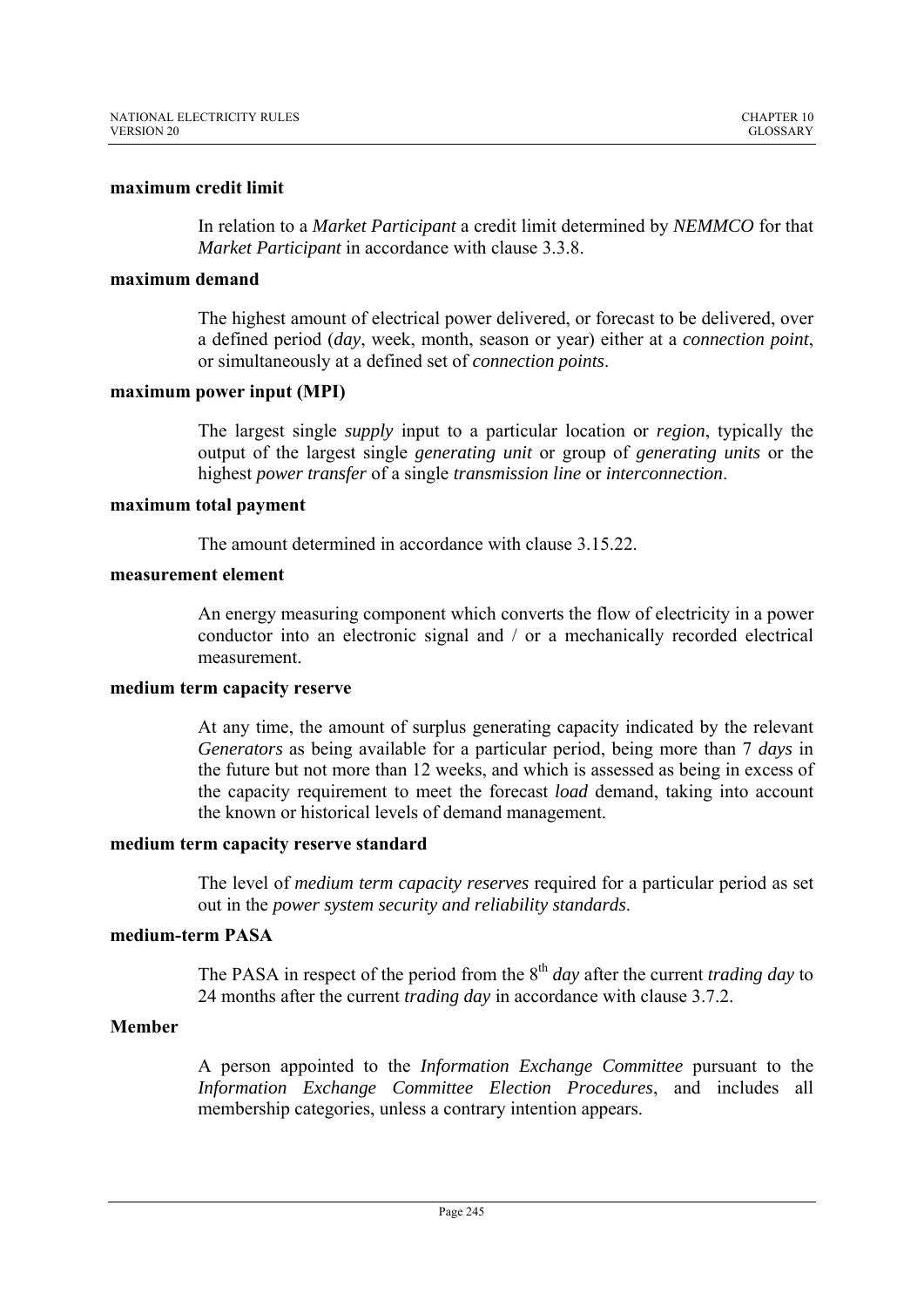#### **meter**

A device complying with *Australian Standards* which measures and records the production or consumption of electrical *energy*.

### **metering**

Recording the production or consumption of electrical *energy*.

## **metering data**

The data obtained from a *metering installation*, the processed data or substituted data.

### **metering database**

A database of *metering data* and *settlements ready data* maintained and administered by *NEMMCO* in accordance with clause 7.9.

## **metering installation**

The assembly of components and/or processes that are controlled for the purpose of metrology and which lie between the *metering point(s)* or *unmetered connection point* and the point of connection to the *telecommunications network*, as shown in schedule 7.1.

[**Note:** The assembly of components may include the combination of several metering points to derive the metering data for a connection point. The metering installation must be classified as a revenue metering installation and/or a check metering installation.]

### **metering point**

The point of physical connection of the device measuring the current in the power conductor.

#### **Metering Provider**

A person who meets the requirements listed in schedule 7.4 and has been accredited by and registered by *NEMMCO* as a Metering Provider.

### **metering register**

A register of information associated with a *metering installation* as required by schedule 7.5.

### **metering system**

The collection of all components and arrangements installed or existing between each *metering point* and the *metering database*, as shown in schedule 7.1 .

# **metrology procedure**

The procedure developed and published by *NEMMCO* in accordance with rule 7.14.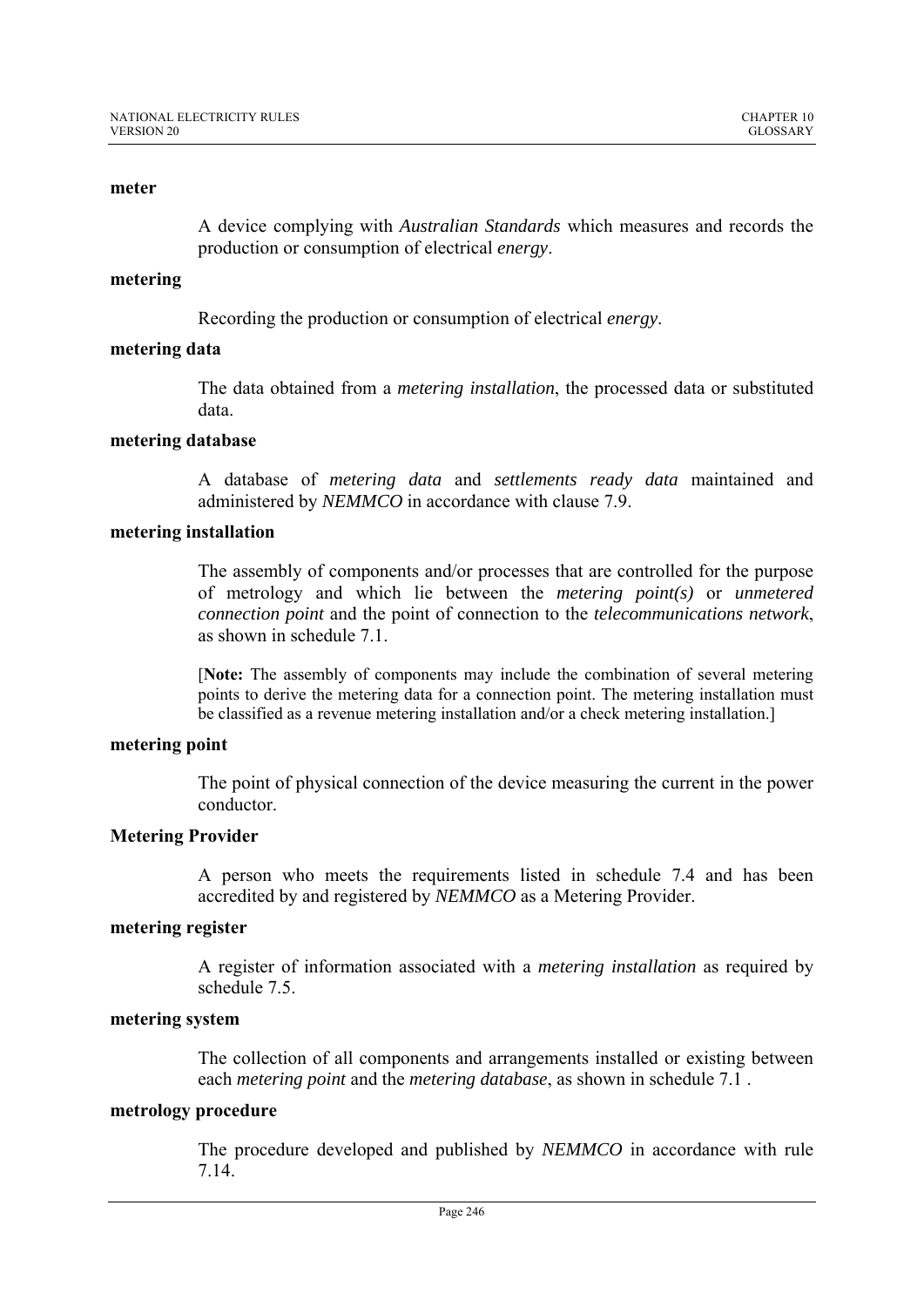### **minimum access standard**

In relation to a technical requirement of access, a standard of performance, identified in a schedule of Chapter 5 as a minimum access standard for that technical requirement, such that a *plant* that does not meet that standard will be denied access because of that technical requirement.

#### **minimum technical ancillary service standards**

The minimum technical service standards prepared by *NEMMCO* in accordance with clause 3.11.4.

#### **Minister**

A Minister that is a "Minister" under the *National Electricity Law*.

### **Minister of (a, that, another, or other, etc) participating jurisdiction**

Has the same meaning as Minister of a participating jurisdiction has in the *National Electricity Law*.

# **Ministers of the MCE**

*Ministers of the participating jurisdictions* acting as the MCE where MCE has the same meaning as in the *National Electricity Law*.

#### **monitoring equipment**

The testing instruments and devices used to record the performance of *plant* for comparison with expected performance.

### **month**

Unless otherwise specified, the period beginning at 4.30 am on the relevant commencement date and ending at 4.30 am on the date in the next calendar month corresponding to the commencement date of the period.

#### **nameplate rating**

The maximum continuous output or consumption in MW of an item of equipment as specified by the manufacturer, or as subsequently modified.

# **NATA**

National Association of Testing Authorities.

### **National Electricity Code**

Has the same meaning as in the *National Electricity Law*.

### **National Electricity Law**

The National Electricity Law set out in the schedule to the National Electricity (South Australia) Act 1996 (SA) and applied in each of the *participating jurisdictions.*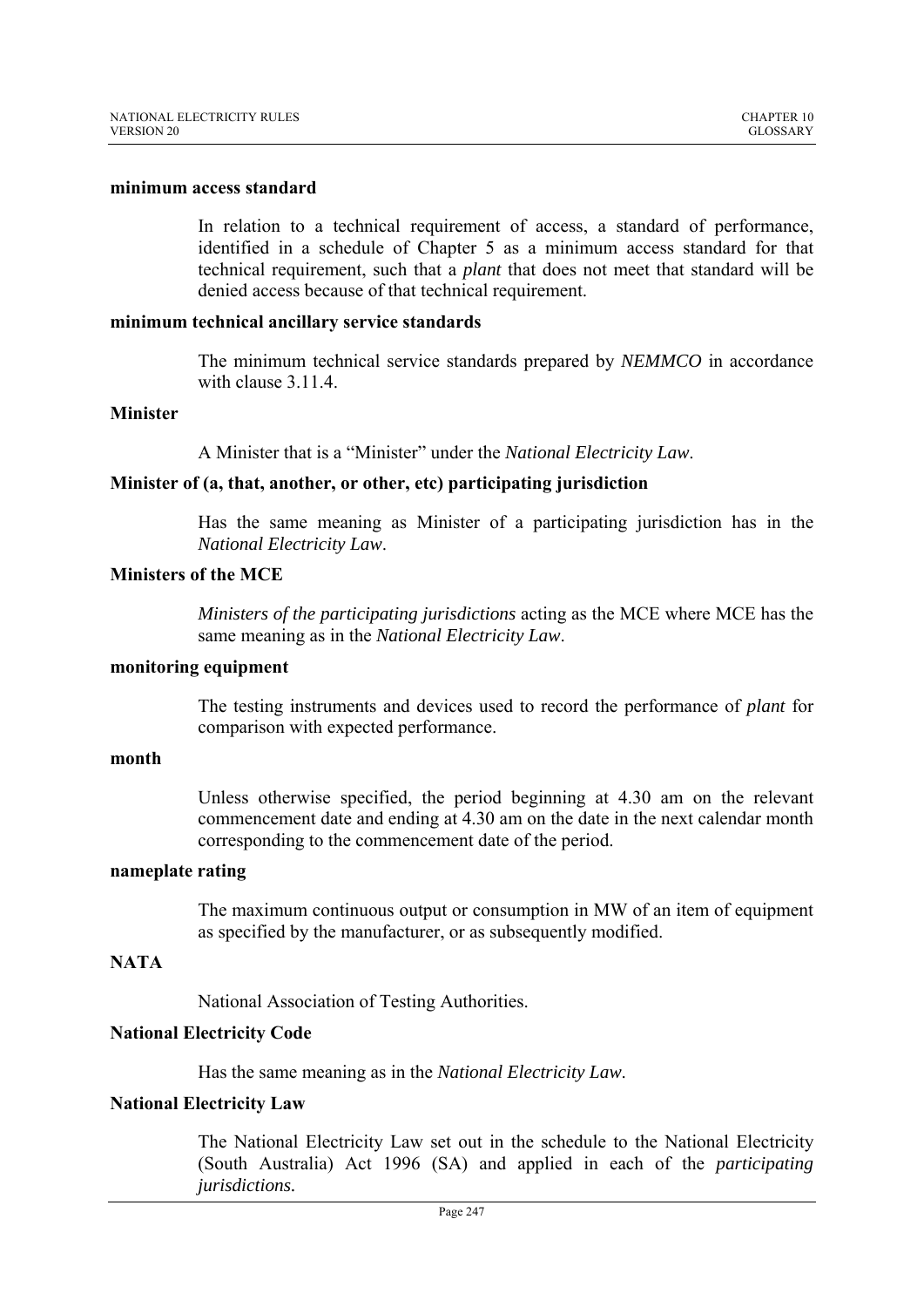# **National Electricity Market**

Has the same meaning as in the *National Electricity Law.* 

## **national electricity objective**

The objective stated in section 7 of the Law.

# **national grid**

The sum of all *connected transmission systems* and *distribution systems* within the *participating jurisdictions*.

# **National Measurement Act**

The National Measurement Act 1960 of the Commonwealth as amended from time to time.

## **national transmission flow path**

That portion of a *transmission network* or *transmission networks* used to transport significant amounts of electricity between *generation centres* and *load centres.* 

# **NCAS**

A *network control ancillary service*.

### **negative change event**

For a *Transmission Network Service Provider*, a *pass through event* which entails the *Transmission Network Service Provider* incurring *materially* lower costs in providing *prescribed transmission services* than it would have incurred but for that event.

For a *Distribution Network Service Provider*, a *pass through event* that materially reduces the costs of providing *direct control services*.

# **negative network support event**

A *network support event* which entails a *Transmission Network Service Provider* making lower *network support payments* in the preceding *regulatory year* than the amount of *network support payments* (if any) that is provided for in the *annual building block revenue requirement* for the provider for that *regulatory year*.

## **negative pass through amount**

In respect of a *negative change event* for a *Transmission Network Service Provider*, an amount that is not greater than a *required pass through amount* as determined by the *AER* under clause 6A.7.3(g).

In respect of a *negative change event* for a *Distribution Network Service Provider*, an amount that is not greater than a *required pass through amount* as determined by the *AER* under clause 6.6.1(g).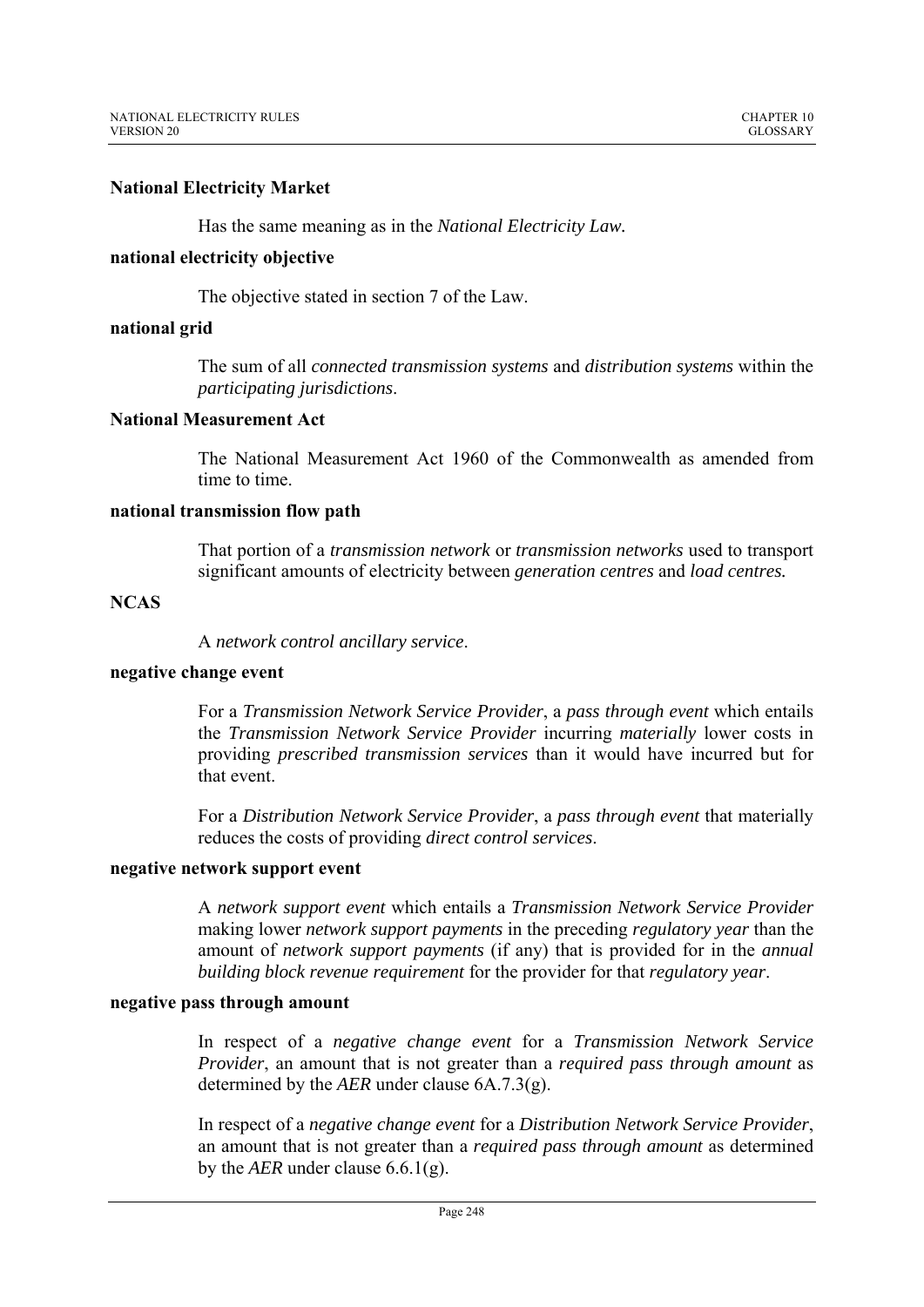## **negotiable service**

- (a) In relation to *transmission services* means *negotiated transmission services*.
- (b) In relation to *distribution services* means *negotiated distribution services.*

## **negotiated access standard**

In relation to a technical requirement of access for a particular *plant*, an agreed standard of performance determined in accordance with clause 5.3.4A and identified as a negotiated access standard for that technical requirement in a *connection agreement.* 

## **negotiated distribution service**

A *distribution service* that is a *negotiated network service* within the meaning of section 2C of the Law;

## **Negotiated Distribution Service Criteria**

The criteria specified in a distribution determination in accordance with clause 6.7.4.

## **Negotiated Distribution Service Principles**

The principles set out in clause 6.7.1.

### **negotiated transmission service**

Any of the following services:

- (a) a *shared transmission service* that:
	- (1) exceeds the *network* performance requirements (whether as to quality or quantity) (if any) as that *shared transmission service* is required to meet under any *jurisdictional electricity legislation*; or
	- (2) except to the extent that the *network* performance requirements which that *shared transmission service* is required to meet are prescribed under any *jurisdictional electricity legislation*, exceeds or does not meet the *network* performance requirements (whether as to quality or quantity) as are set out in schedule 5.1a or 5.1;
- (b) *connection services* that are provided to serve a *Transmission Network User*, or group of *Transmission Network Users*, at a single *transmission network connection point*, other than *connection services* that are provided by one *Network Service Provider* to another *Network Service Provider* to *connect* their *networks* where neither of the *Network Service Providers* is a *Market Network Service Provider*; or
- (c) *use of system services* provided to a *Transmission Network User* and referred to in rule 5.4A(f)(3) in relation to *augmentations* or *extensions*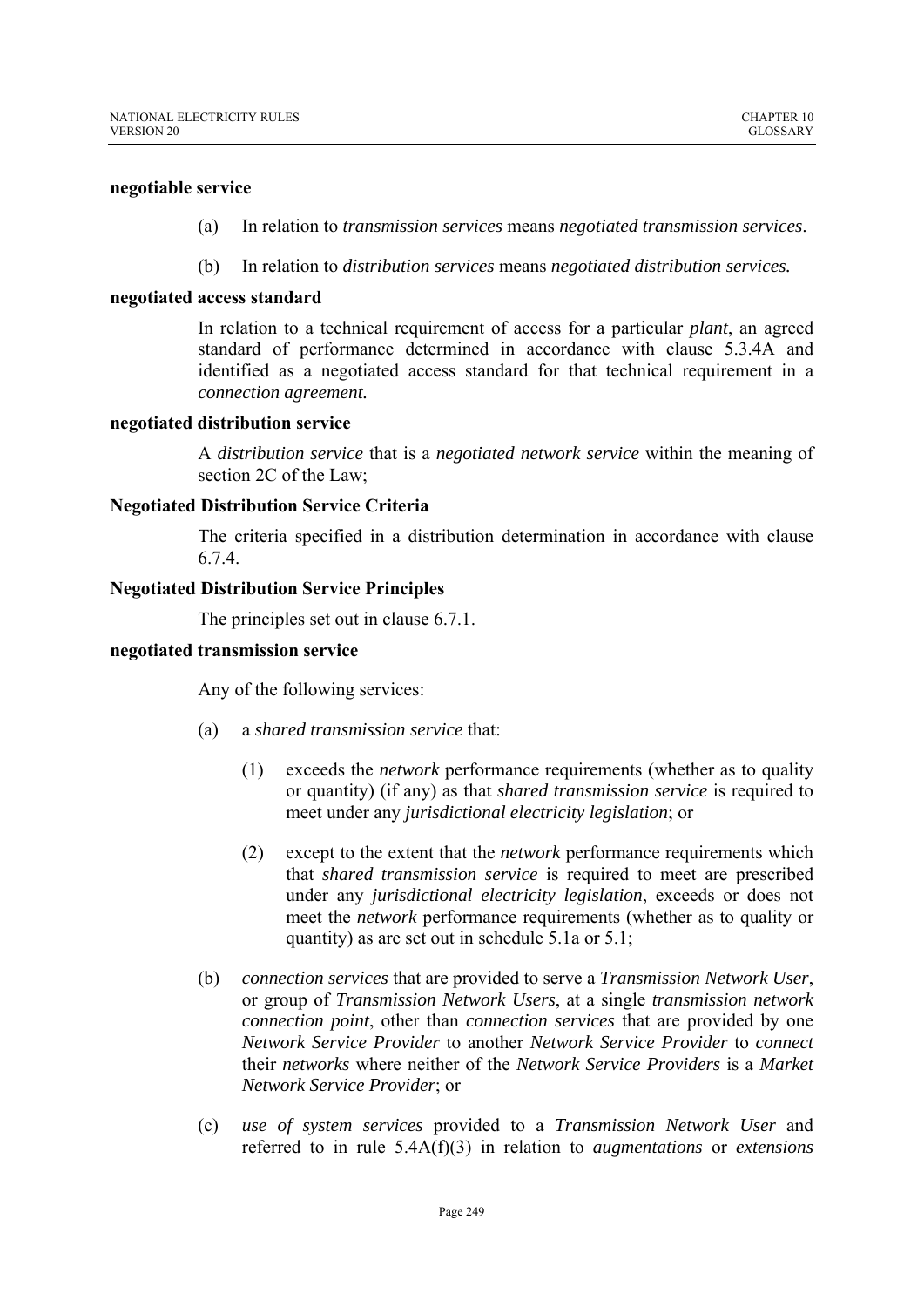required to be undertaken on a *transmission network* as described in rule 5.4A,

but does not include an *above-standard system shared transmission service* or a *market network service*.

# **Negotiated Transmission Service Criteria**

For a *Transmission Network Service Provider* under a *transmission determination*, the criteria set out in that *transmission determination* pursuant to clause 6A.9.4.

# **Negotiated Transmission Service Principles**

The principles set out in clause 6A.9.1.

# **negotiated use of system service**

A *use of system service* in respect of which:

- (a) a *Connection Applicant* may negotiate with a *Transmission Network Service Provider*;
- (b) an *Embedded Generator* may negotiate with a *Distribution Network Service Provider*; or
- (c) a *Market Network Service Provider* may negotiate with a *Distribution Network Service Provider*,

in accordance with clauses  $5.4A(f)(3)$  or  $5.5(f)(3)$ .

## **negotiated use of system charges**

The charges described in clauses  $5.4A(f)(3)$  or  $5.5(f)(3)$ .

# **negotiating framework**

For a *Transmission Network Service Provider*, the negotiating framework approved or included by the *AER* for that *Transmission Network Service Provider* in a final decision under clause 6A.14.1(6).

For a *Distribution Network Service Provider*, a negotiating framework as approved or substituted by the *AER* in its final decision under clause 6.12.1(15).

# **NEM**

The *National Electricity Market*.

# *NEMMCO*

National Electricity Market Management Company Limited A.C.N. 072 010 327.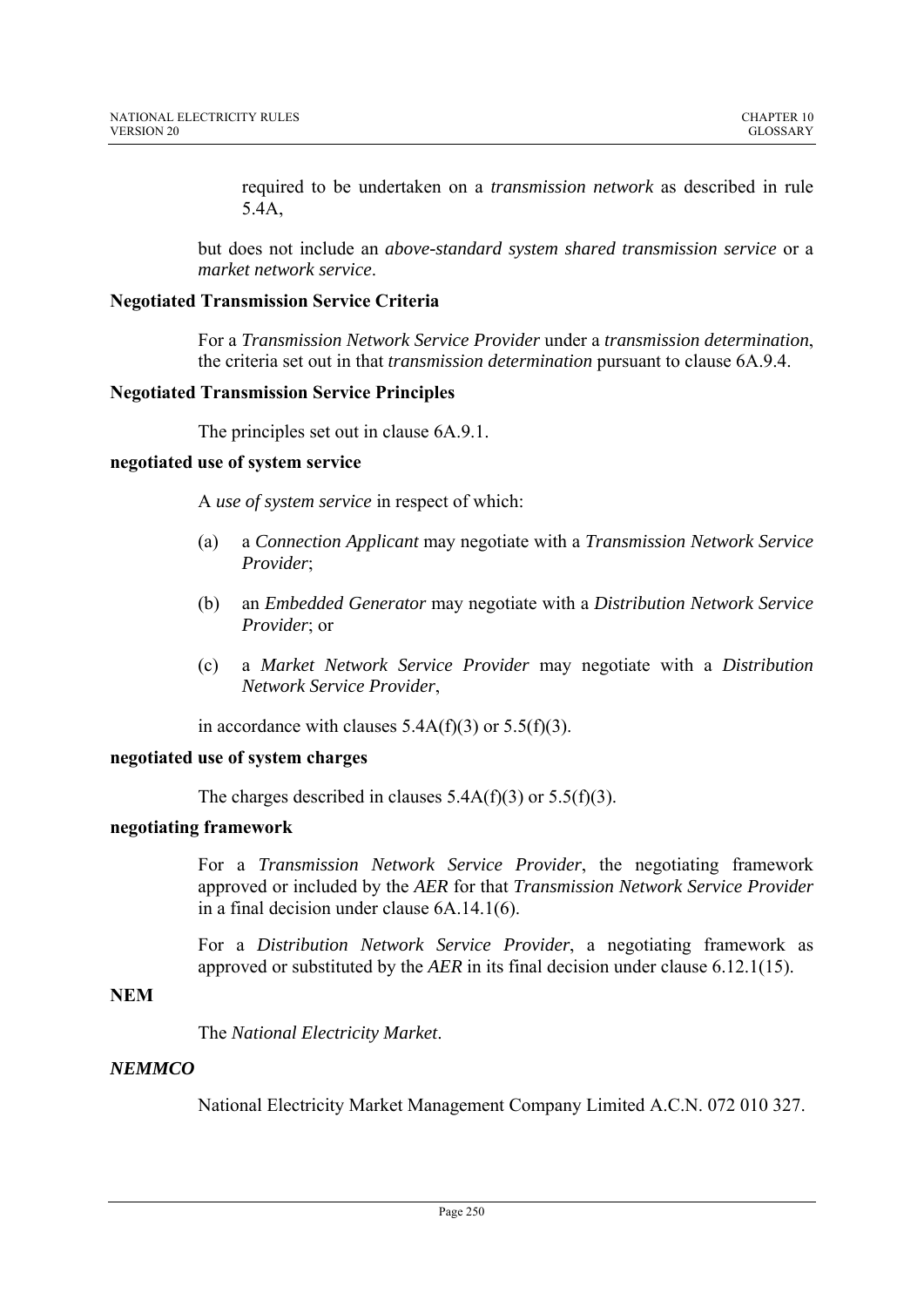## *NEMMCO* **co-ordinating centre**

The control centre from which *NEMMCO* conducts *market* related activities and the coordination of the operation of the *national grid.*

### *NEMMCO* **power system security responsibilities**

The responsibilities described in clause 4.3.1.

### **network**

The apparatus, equipment, plant and buildings used to convey, and control the conveyance of, electricity to customers (whether wholesale or retail) excluding any *connection assets*. In relation to a *Network Service Provider*, a *network* owned, operated or controlled by that *Network Service Provider*.

#### **network capability**

The capability of the *network* or part of the *network* to transfer electricity from one location to another.

### **network connection**

The formation of a physical link between the *facilities* of two *Registered Participants* or a *Registered Participant* and a customer being a *connection* to a *transmission* or *distribution network* via *connection assets.*

### **network constraint**

A *constraint* on a *transmission network* or *distribution network.* 

## **network control ancillary service**

A service identified in clause 3.11.4(a) which provides *NEMMCO* with a capability to control the real or *reactive power flow* into or out of a *transmission network* in order to:

- (a) maintain the *transmission network* within its current, *voltage*, or stability limits following a *credible contingency event*; or
- (b) enhance the value of *spot market* trading in conjunction with the *central dispatch* process.

### **network coupling point**

The point at which *connection assets* join a *distribution network*, used to identify the *distribution service* price payable by a *Customer*.

#### **network dispatch offer**

An notice submitted by a *Scheduled Network Service Provider* to *NEMMCO* relating to the *dispatch* of a *scheduled network service* in accordance with clause 3.8.6A.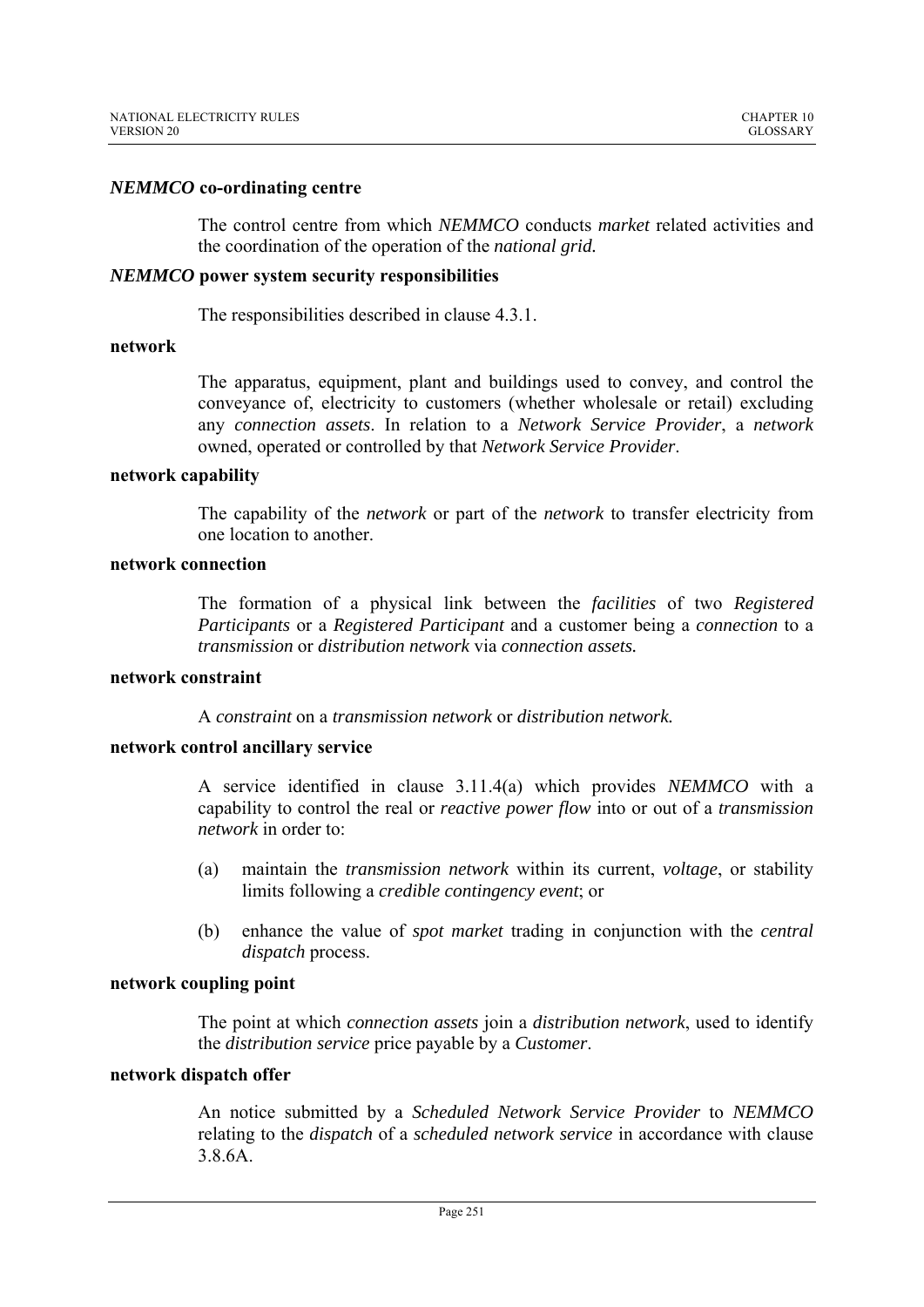### **network element**

A single identifiable major component of a *transmission system* or *distribution system* involving:

- (a) an individual *transmission* or *distribution* circuit or a phase of that circuit; or
- (b) a major item of apparatus or equipment associated with the function or operation of a *transmission line*, *distribution line* or an associated *substation* or *switchyard* which may include *transformers,* circuit breakers, *reactive plant* and *monitoring equipment* and control equipment.

# **network loop**

A set of *network elements* that are *connected* together in the form of a closed path, that is in such a way that by progressing from each element to the next it is possible to return to the starting point.

### **network losses**

*Energy* losses incurred in the transfer of electricity over a *transmission network* or *distribution network*.

### **network service**

*Transmission service* or *distribution service* associated with the conveyance, and controlling the conveyance, of electricity through the *network*.

### **Network Service Provider**

A person who engages in the activity of owning, controlling or operating a *transmission or distribution system* and who is registered by *NEMMCO* as a *Network Service Provider* under Chapter 2.

### **network service provider performance report**

A report prepared by the *AER* under section 28V of the Law.

### **network support event**

- (a) If, at the end of a *regulatory year* of a *regulatory control period*, the amount of *network support payments* made by a *Transmission Network Service Provider* for that previous *regulatory year* is higher or lower than the amount of *network support payments* (if any) that is provided for in the *annual building block revenue requirement* for the *Transmission Network Service Provider* for that *regulatory year*, this constitutes a *network support event*.
- (b) In calculating the amount for the purposes of a *network support event* referred to in paragraph (a), the amount of *network support payments* made by a *Transmission Network Service Provider* must not include an amount of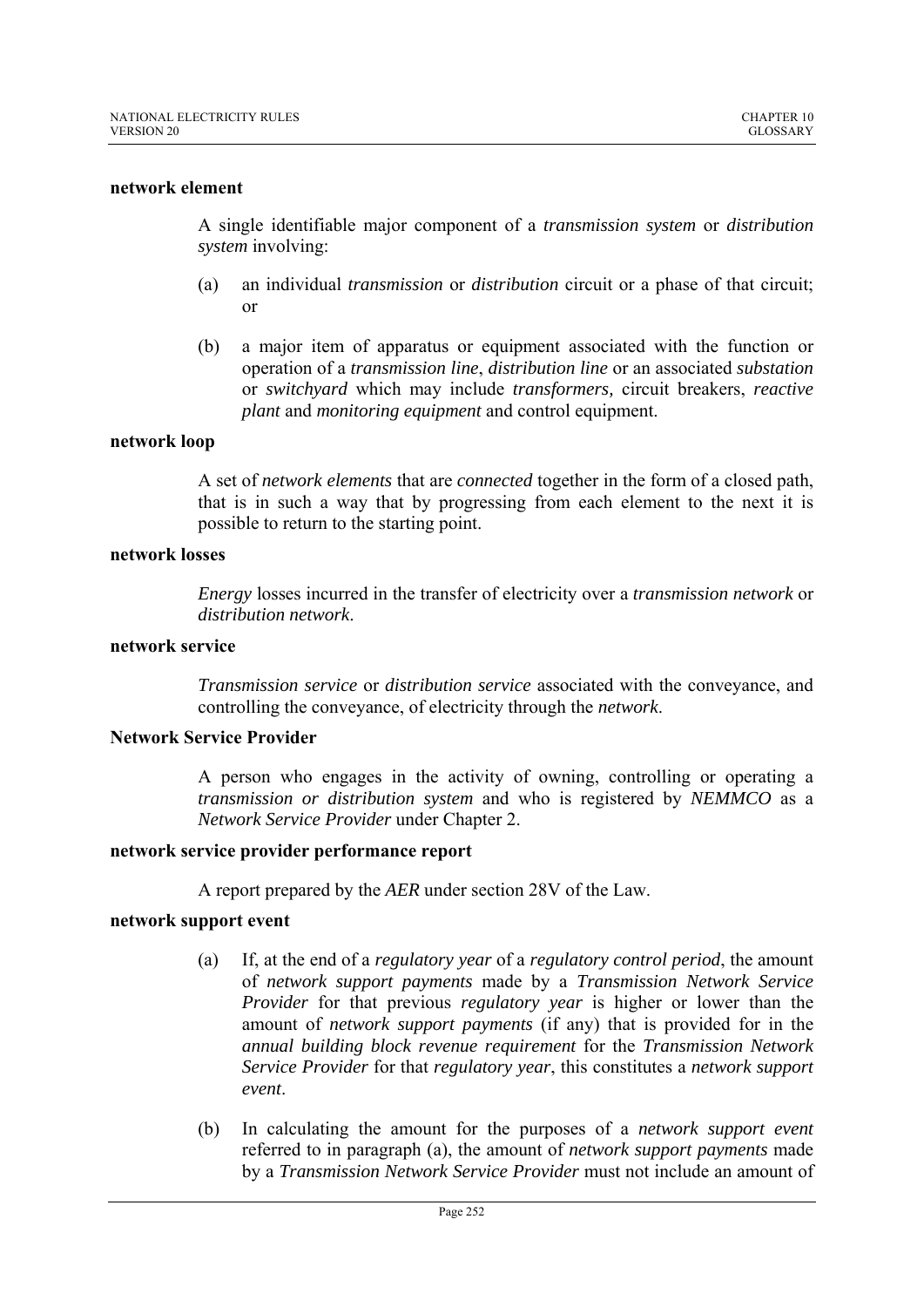*network support payments* that are a substitute for a *network augmentation* where an allowance for capital expenditure in relation to that *network augmentation* has been provided for in the *revenue determination*.

### **network support pass through amount**

The amount that should be passed through to *Transmission Network Users* in the *regulatory year* following the preceding *regulatory year*, in respect of a *network support event* for a *Transmission Network Service Provider*.

# **network support payment**

A payment by a *Transmission Network Service Provider* to:

- (a) any *Generator* providing *network* support services in accordance with clause 5.6.2; or
- (b) any other person providing a *network* support service that is an alternative to *network augmentation*.

# **Network User**

A *Generator*, a *Transmission Customer,* a *Distribution Customer* or a *Market Network Service Provider*.

# **new distribution network investment**

Investment in a *new large distribution network asset* or a *new small distribution network asset*.

## **new large distribution network asset**

An asset of a *Distribution Network Service Provider* which is an *augmentation* and in relation to which the *Distribution Network Service Provider* has estimated it will be required to invest a total capitalised expenditure in excess of \$10 million, unless the *AER* publishes a requirement that a *new large distribution network asset* is to be distinguished from a *new small distribution network asset* if it involves investment of a total capitalised expenditure in excess of another amount, or satisfaction of another criterion. Where such a specification has been made, an asset must require total capitalised expenditure in excess of that amount or satisfaction of those other criteria to be a *new large distribution network asset*.

### **new large network asset**

A *new large distribution network asset* or a *new large transmission network asset.*

### **new large transmission network asset**

An asset of a *Transmission Network Service Provider* which is an *augmentation* and in relation to which the *Transmission Network Service Provider* has estimated it will be required to invest a total capitalised expenditure in excess of \$10 million, unless the *AER* publishes a requirement that a *new large transmission*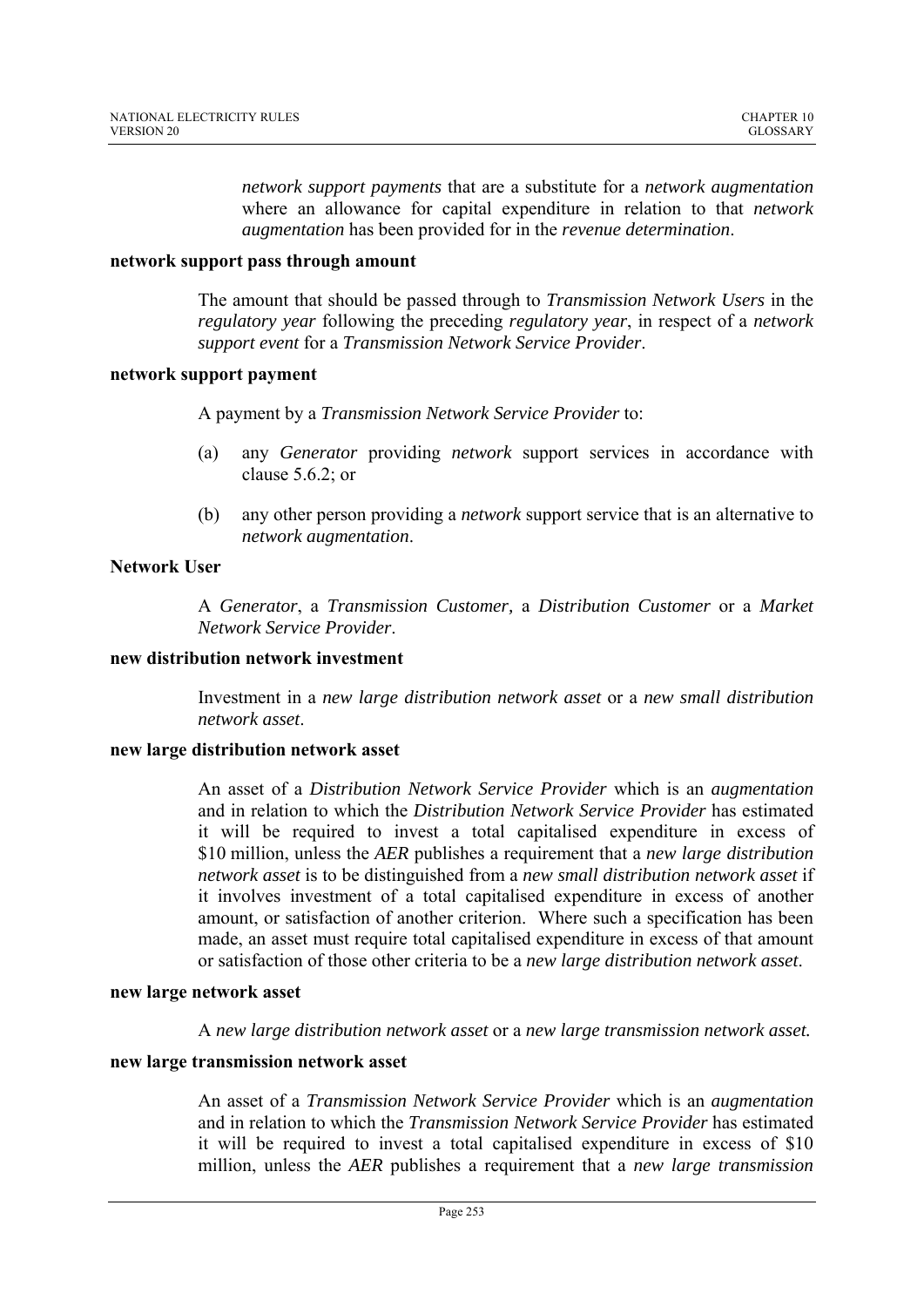*network asset* is to be distinguished from a *new small network asset* if it involves investment of a total capitalised expenditure in excess of another amount, or satisfaction of another criterion. Where such a specification has been made, an asset must require total capitalised expenditure in excess of that amount or satisfaction of those other criteria to be a *new large transmission network asset*.

# **new network investment**

*New distribution network investment* or *new transmission network investment*.

# **new small distribution network asset**

An asset of a *Distribution Network Service Provider* which is an *augmentation* and:

- (a) in relation to which the *Distribution Network Service Provider* has estimated it will be required to invest a total capitalised expenditure in excess of \$1 million, unless the *AER* publishes a requirement that an asset will be a *new small distribution network asset* if it involves investment of a total capitalised expenditure in excess of another amount, or satisfaction of another criterion. Where such specification has been made, an asset must require total capitalised expenditure in excess of that amount or satisfaction of those other criteria to be a *new small distribution network asset*; and
- (b) is not a *new large distribution network asset*.

### **new small network asset**

A *new small distribution network asset* or a *new small transmission network asset*.

### **new small transmission network asset**

An asset of a *Transmission Network Service Provider* which is an *augmentation* and:

- (a) in relation to which the *Transmission Network Service Provider* has estimated it will be required to invest a total capitalised expenditure in excess of \$1 million, unless the *AER* publishes a requirement that an asset will be a *new small transmission network asset* if it involves investment of a total capitalised expenditure in excess of another amount, or satisfaction of another criterion. Where such a specification has been made, an asset must require total capitalised expenditure in excess of that amount or satisfaction of those other criteria to be a *new small transmission network asset*; and
- (b) is not a *new large transmission network asset*.

### **new transmission network investment**

Investment in a *new large transmission network asset* or a *new small transmission network asset*.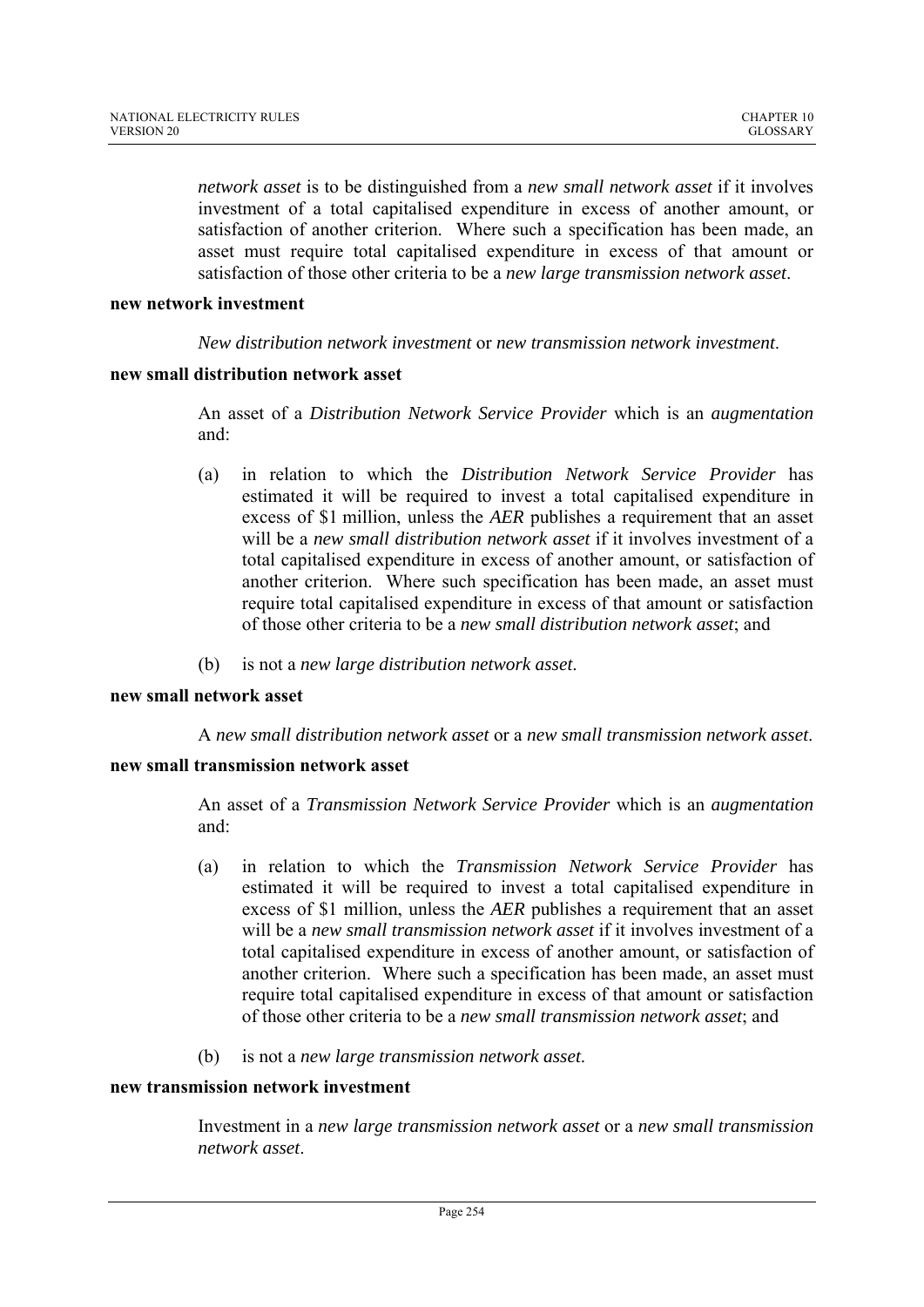# **NMAS**

A *non-market ancillary service*.

# **NMI**

A National Metering Identifier as described in clause 7.3.1(d).

# **NMI Standing Data**

The following data in respect of a *connection point*:

- (a) the *NMI* of the *connection point* and the street address of the relevant *connection point* to which that *NMI* is referable;
- (b) the *NMI* checksum for the *connection point*;
- (c) the identity of the *Local Network Service Provider*;
- (d) the code (known as a TNI) identifying the relevant *transmission node* which identifies the *transmission loss factor* and/or *transmission use of system* charge for the *connection point*;
- (e) the relevant *distribution loss factor* applicable to the *connection point*;
- (f) the Network Tariff (identified by a code) applicable in respect of the *connection point*;
- (g) the *NMI* classification code (as set out in the *Market Settlement and Transfer Solution Procedures*) of the *connection point*;
- (h) the read cycle date, or date of next scheduled read or date in a relevant code representing the read cycle date or date of next scheduled read, for that *connection point*;
- (i) the profile type applicable to the *connection point*; and
- (j) such other categories of data as may be referred to in the *Market Settlement and Transfer Solution Procedures* as forming *NMI Standing Data,*

and, for the avoidance of doubt, does not include any *metering data* or other details of an end-user's consumption at that *connection point*.

# **nomenclature standards**

The standards approved by *NEMMCO* in conjunction with the *Network Service Providers* relating to numbering, terminology and abbreviations used for information transfer between *Registered Participants* as provided for in clause 4.12.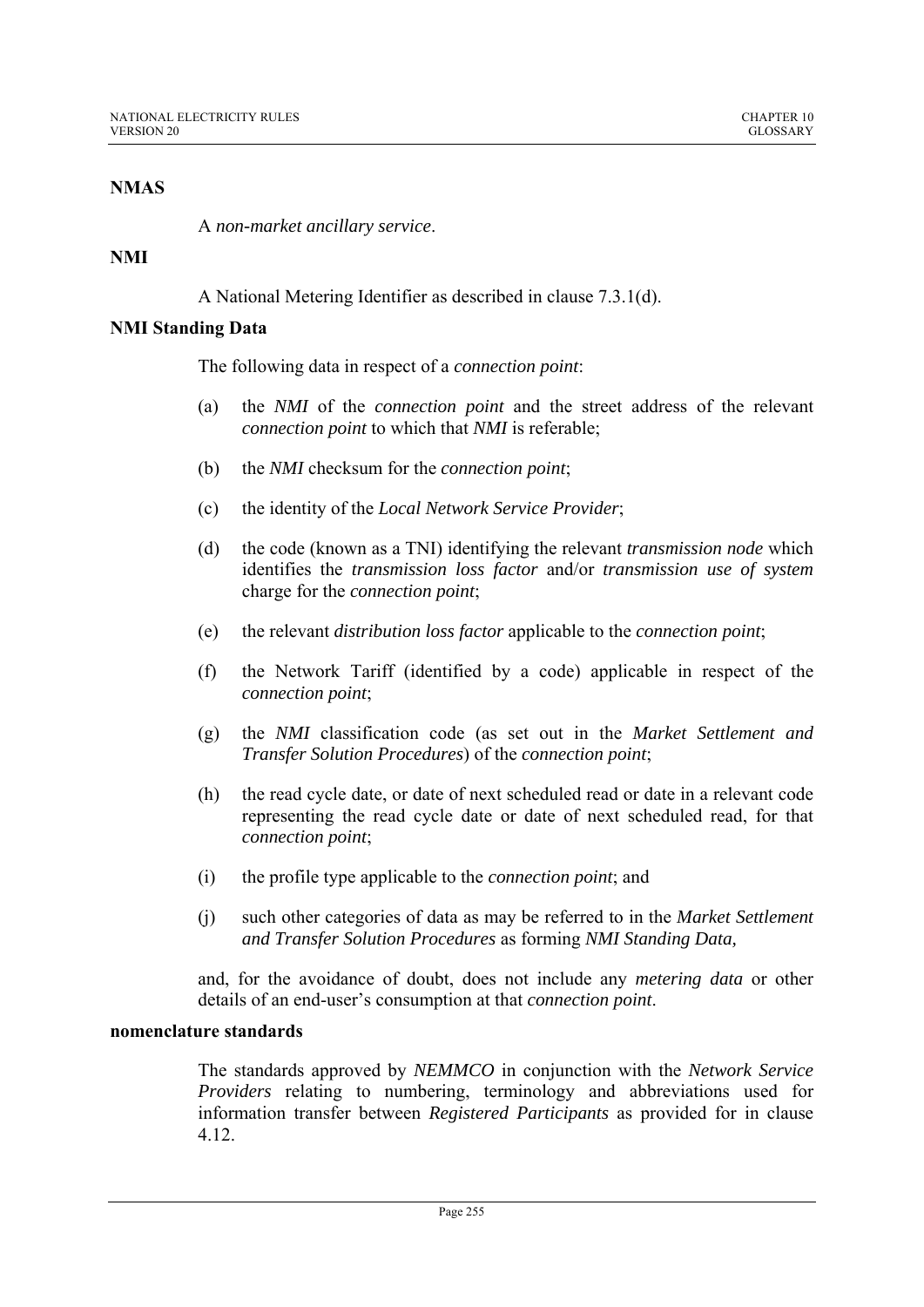### **nominal voltage**

The design *voltage* level, nominated for a particular location on the *power system*, such that power lines and circuits that are electrically connected other than through transformers have the same *nominal voltage* regardless of operating *voltage* and *normal voltage.*

#### **non-credible contingency event**

An event described in clause 4.2.3(e).

#### **non-market ancillary service**

*Network control ancillary services* and *system restart ancillary services*.

#### **non-market generating unit**

A *generating unit* whose *sent out generation* is purchased in its entirety by the *Local Retailer* or by a *Customer* located at the same *connection* point and which has been classified as such in accordance with Chapter 2.

## **Non-Market Generator**

A *Generator* who has classified a *generating unit* as a *non*-*market generating unit* in accordance with Chapter 2.

#### **Non-Registered Customer**

A person who:

- 1. purchases electricity through a *connection point* with the *national grid* other than from the *spot market;* and
- 2. is eligible to be registered by *NEMMCO* as a *Customer* and to classify the *load* described in (1) as a *first*-*tier load* or a *second*-*tier load*, but is not so registered.

#### **non-regulated transmission services**

A *transmission service* that is neither a *prescribed transmission service* nor a *negotiated transmission service*.

#### **non-scheduled generating unit**

A *generating unit* so classified in accordance with Chapter 2.

#### **non-scheduled generating system**

A *generating system* comprising *non-scheduled generating units.*

## **Non-Scheduled Generator**

A *Generator* in respect of which any *generating unit* is classified as a *nonscheduled generating unit* in accordance with Chapter 2.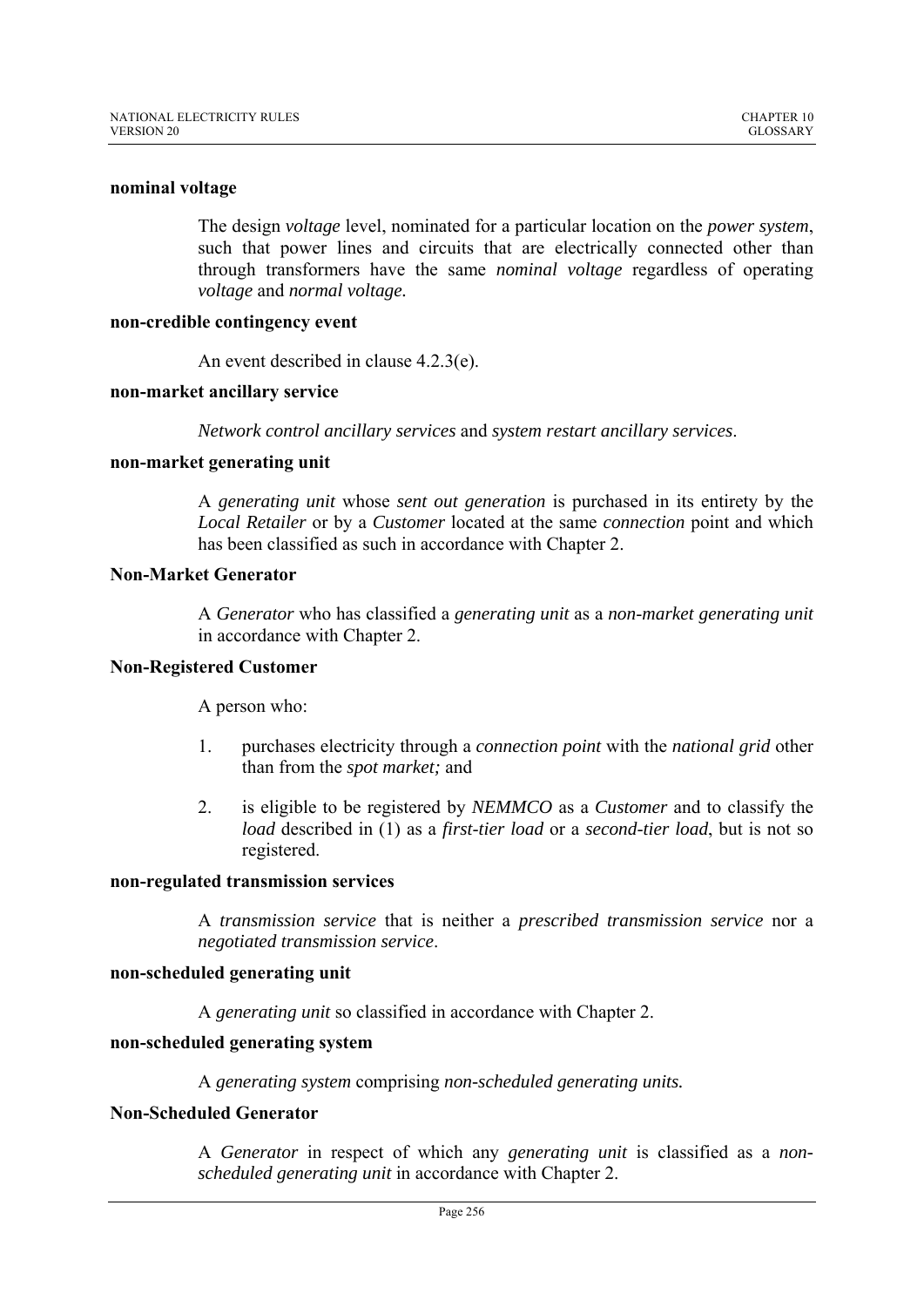### **non-scheduled load**

# A *market load* which is not a *scheduled load*.

## **normal operating frequency band**

In relation to the *frequency* of the *power system*, means the range 49.9Hz to 50.1Hz or such other range so specified in the *power system security and reliability standards*.

# **normal operating frequency excursion band**

In relation to the *frequency* of the *power system*, means the range specified as being acceptable for infrequent and momentary excursions of *frequency* outside the *normal operating frequency band*, being the range of 49.75 Hz to 50.25 Hz or such other range so specified in the *power system security and reliability standards*.

# **normal voltage**

In respect of a *connection point,* its *nominal voltage* or such other *voltage* up to 10% higher or lower than *nominal voltage*, as approved by *NEMMCO,* for that *connection point* at the request of the *Network Service Provider* who provides *connection* to the *power system.*

### **normally off**

Describes a *scheduled load* which, unless *dispatched* in accordance with its *dispatch bid,* and in accordance with clause 3.8.7(j), should be considered as being switched off.

### **normally on**

Describes a *scheduled load* which, unless *dispatched* in accordance with its *dispatch bid,* and in accordance with clause 3.8.7(i), should be considered as being switched on.

# **off-loading price**

The price specified for a *price band* and a *trading interval* in a *dispatch offer,* in accordance with clause 3.8.6, for the *off-loading* of a *scheduled generating unit*  below its *self-dispatch level.* 

# **off-loading price band**

A *price band* submitted for *off-loading* below a *self-dispatch level* for a *trading interval* in a *dispatch offer.*

# **off-loading, off-load**

The reduction in electricity output or consumption.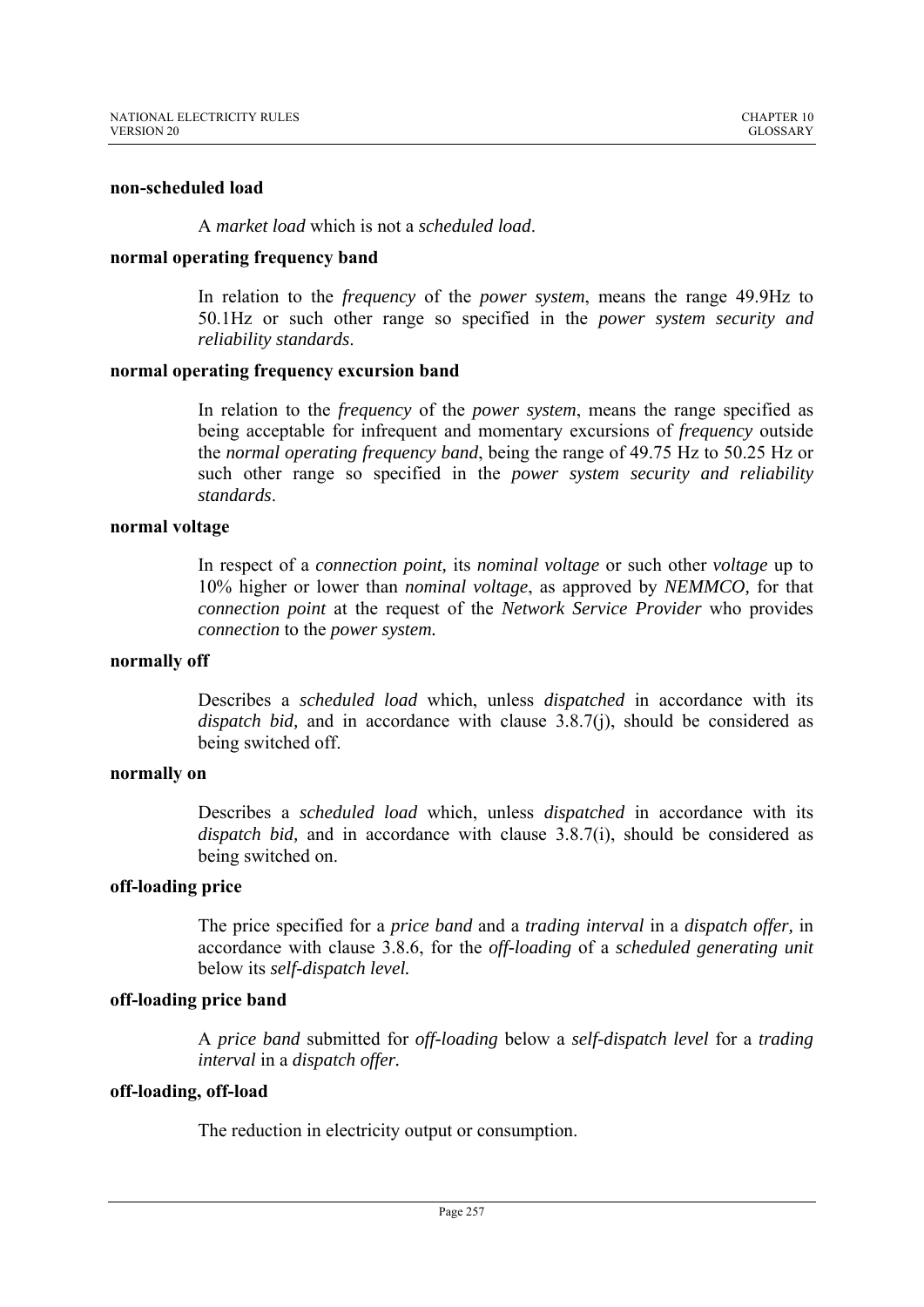## **operating expenditure criteria**

For a *Transmission Network Service Provider* – the matters listed in clause  $6A.6.6(c)(1)–(3)$ .

For a *Distribution Network Service Provider –* the matters listed in clause  $6.5.6(c)(1)–(3)$ .

# **operating expenditure factors**

For a *Transmission Network Service Provider* – the factors listed in clause  $6A.6.6(e)(1)–(10).$ 

For a *Distribution Network Service Provider –* the factors listed in clause  $6.5.6(e)(1)–(10)$ .

# **operating expenditure objectives**

For a *Transmission Network Service Provider* – the objectives set out in clause 6A.6.6(a).

For a *Distribution Network Service Provider* – the objectives set out in clause  $6.5.6(a)$ .

## **operational communication**

A communication concerning the arrangements for, or actual operation of, the *power system* in accordance with the *Rules*.

### **operational frequency tolerance band**

The range of *frequency* within which the *power system* is to be operated to cater for the occurrence of a *contingency event* as specified in the *power system security and reliability standards*.

### **outage**

Any full or partial unavailability of equipment or *facility*.

### **outstandings**

In relation to a *Market Participant*, the dollar amount determined by the formula in clause 3.3.9.

# **over-recovery amount**

Any amount by which the revenue earned from the provision of *prescribed transmission services* in previous *financial years* exceeds the sum of the *AARR* in those *financial years*, grossed up by the application of an annual interest rate approved by the *AER* for this purpose.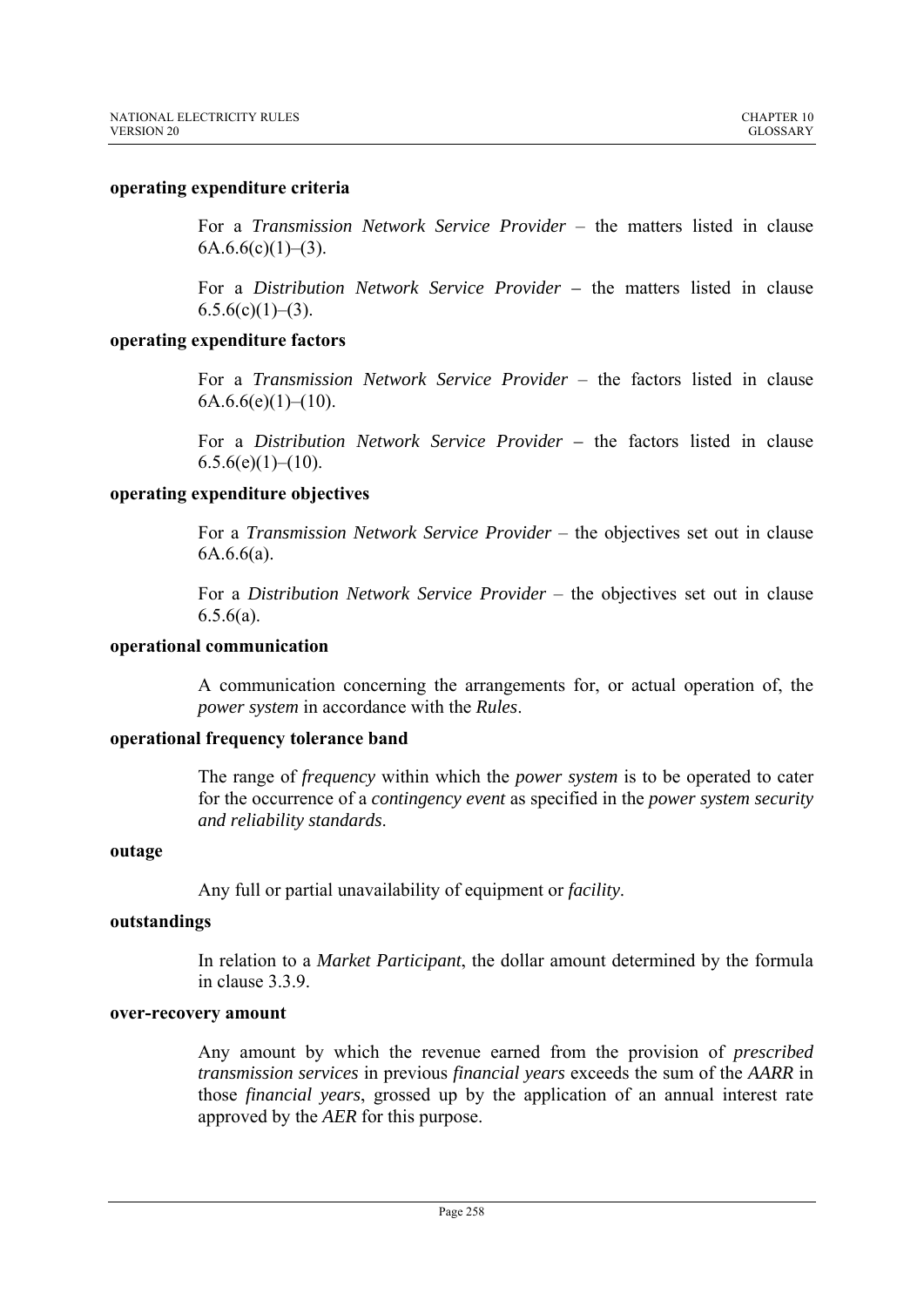## **Participant compensation fund**

The fund of that name referred to in clause 3.16.

#### **participant derogation**

Has the meaning given in the *National Electricity Law*. The participant derogations are included in Chapter 8A.

# **Participant fees**

The fees payable by *Registered Participants* described in clause 2.11.

### **participating jurisdiction**

A jurisdiction that is a "participating jurisdiction" under the *National Electricity Law.* 

# **PASA availability**

The *physical plant capability* of a *scheduled generating unit*, *scheduled load* or *scheduled network* service, including any capability that can be made available within 24 hours.

## **pass through event**

Any of the following is a pass through event:

- (a) a regulatory change event;
- (b) a service standard event;
- (c) a tax change event;
- (d) a terrorism event.

An *insurance event* is a pass through event for a *transmission determination* (in addition to those listed above).

An event nominated in a distribution determination as a pass through event is a pass through event for the determination (in addition to those listed above).

# **payment date**

The 20<sup>th</sup> business day after the end of a *billing period*.

# **payment period**

The typical period between trading and payment defined in schedule 3.3.

### **peak load**

Maximum *load*.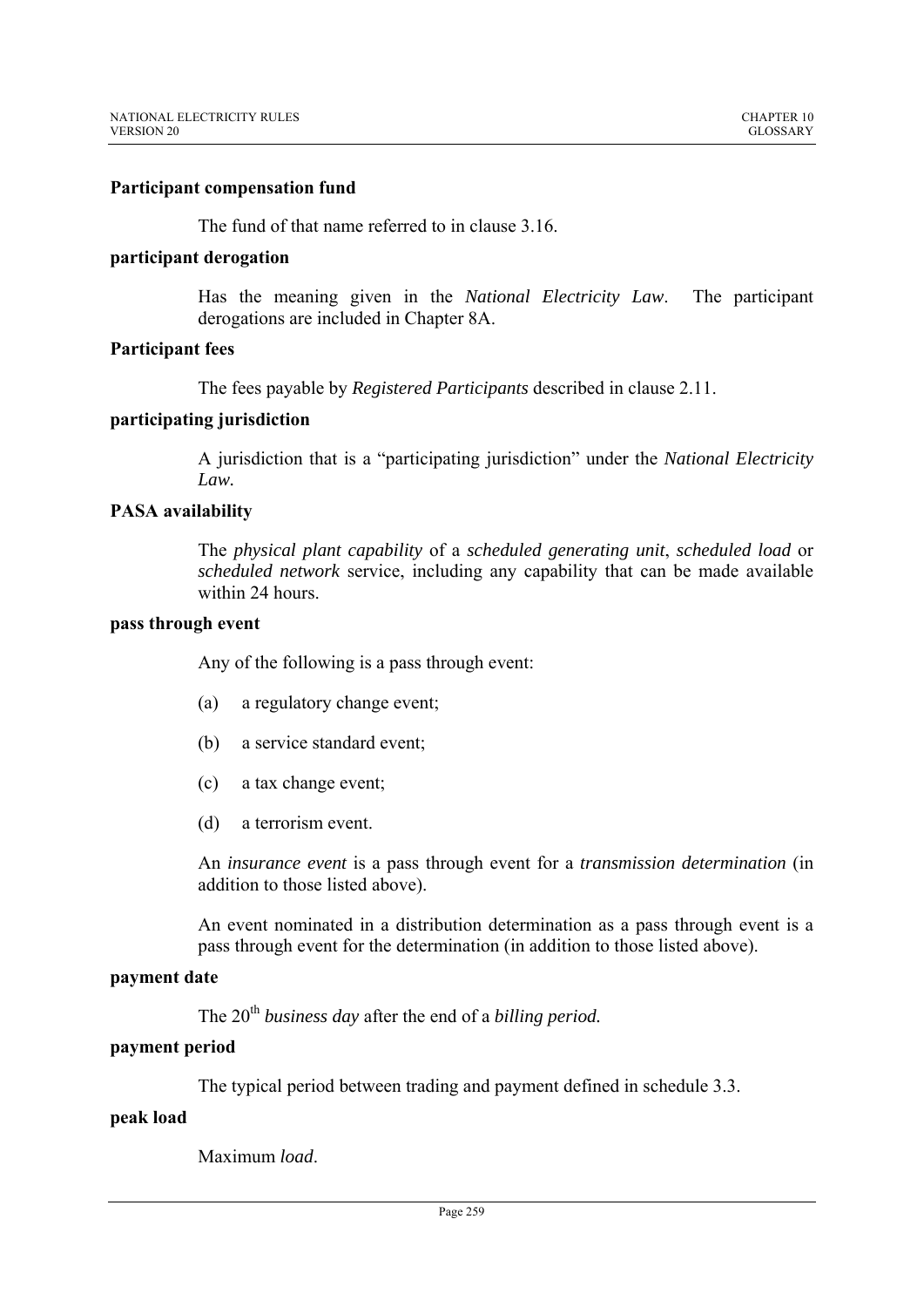#### **performance incentive scheme parameters**

For a *service target performance incentive scheme*, those parameters that are *published* by the *AER* in respect of that scheme pursuant to clause 6A.7.4(c).

#### **performance standard**

A standard of performance that:

- (a) is established as a result of it being:
	- (1) accepted by *NEMMCO* in accordance with rule  $4.14(d)(1)$ ;
	- (2) taken to be an applicable performance standard in accordance with clause 5.3.4A(i);
	- (3) deemed to apply in accordance with rule 4.14(h); or
	- (4) determined pursuant to rule 4.14(m); or
- (b) is included in the register of *performance standards* established and maintained by *NEMMCO* under rule 4.14(n),

as the case may be.

### **performance standards commencement date**

For:

- (a) *Generators*, *Customers* and *Network Service Providers* who plan, own, operate or control a *facility* located in a *participating jurisdiction* (other than Tasmania), the *performance standards commencement date* is, in relation to that *facility*, 16 November 2003; and
- (b) *Generators*, *Customers* and *Network Service Providers* who plan, own, operate or control a *facility* located in Tasmania, the *performance standards commencement date* is, in relation to that *facility*, the date that Tasmania becomes a *participating jurisdiction*.

#### **physical plant capability**

The maximum MW output or consumption which an item of electrical equipment is capable of achieving for a given period.

#### **plant**

In relation to a *connection point*, includes all equipment involved in generating, utilising or transmitting electrical *energy*.

In relation to *dispatch bids and offers,* controllable generating equipment and controllable *loads.*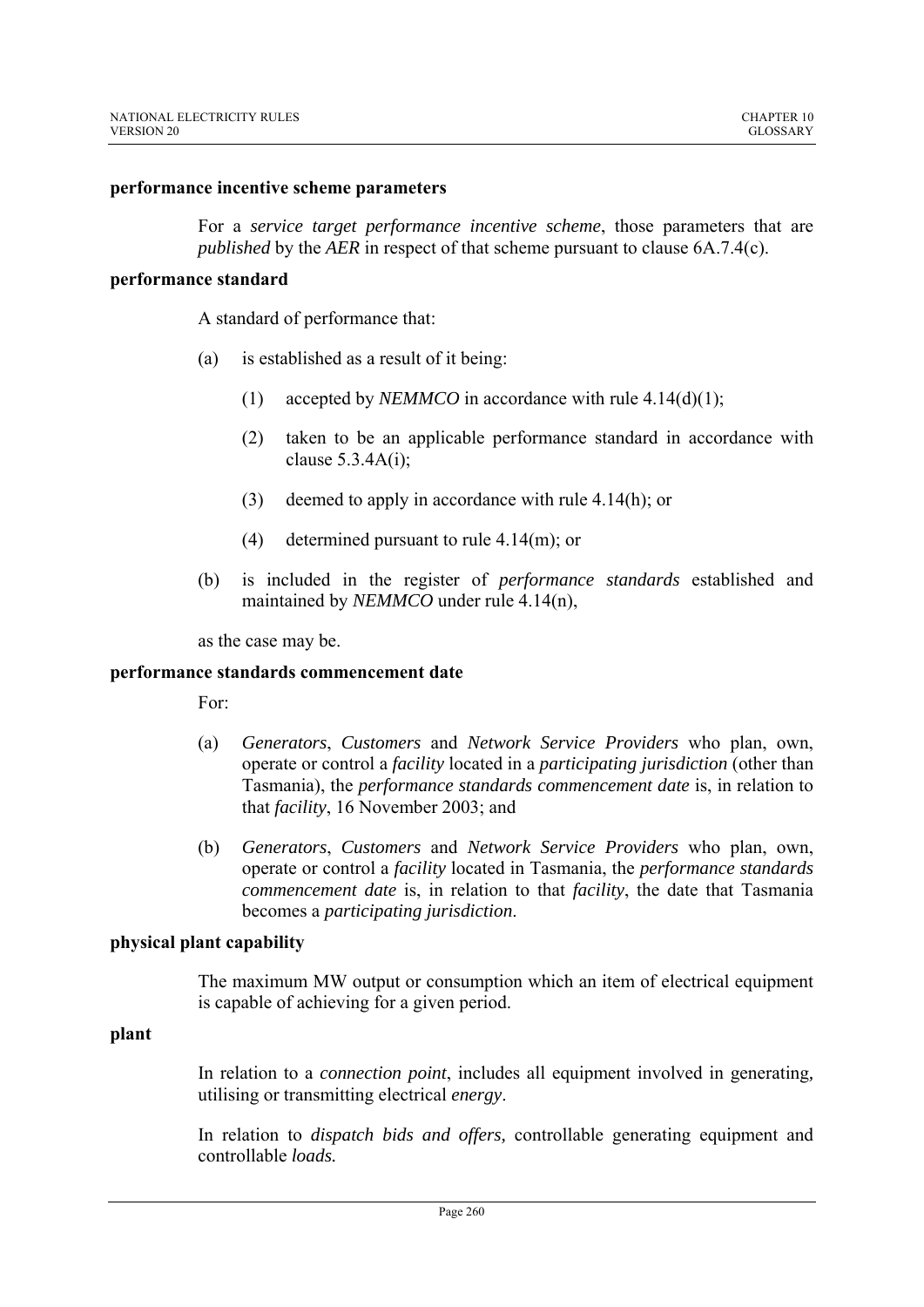In relation to the *statement of opportunities* prepared by *NEMMCO*, individually controllable generating facilities registered or capable of being registered with *NEMMCO*.

# **plant standard**

An Australian or international standard or a part thereof that:

- (a) the *Reliability Panel* determines to be an acceptable alternative to a particular *minimum access standard* or *automatic access standard* for a particular class of *plant*, or
- (b) a schedule in Chapter 5 establishes as an acceptable alternative to a particular *minimum access standard* or *automatic access standard* for a particular class of *plant*.

# **positive change event**

For a *Transmission Network Service Provider*, a *pass through event* which entails the *Transmission Network Service Provider* incurring *materially* higher costs in providing *prescribed transmission services* than it would have incurred but for that event, but does not include a *contingent project* or an associated *trigger event*.

For a *Distribution Network Service Provider*, a *pass through event* that materially increases the costs of providing *direct control services*.

### **positive network support event**

A *network support event* which entails a *Transmission Network Service Provider* making higher *network support payments* in the preceding *regulatory year* than the amount of *network support payments* (if any) that is provided for in the *annual building block revenue requirement* for the provider for that *regulatory year*.

### **positive pass through amount**

For a *Transmission Network Service Provider*, an amount (not exceeding the *eligible pass through amount*) proposed by the provider under clause 6A.7.3(c).

For a *Distribution Network Service Provider*, an amount (not exceeding the *eligible pass through amount*) proposed by the provider under clause 6.6.1(c).

### **postage stamp basis**

A system of charging *Network Users* for *transmission service* or *distribution service* in which the price per unit is the same regardless of how much *energy* is used by the *Network User* or the location in the *transmission network* or *distribution network* of the *Network User*.

#### **post-tax revenue model**

For a *Transmission Network Service Provider*, the model prepared and *published* by the *AER* in accordance with clause 6A.5.1.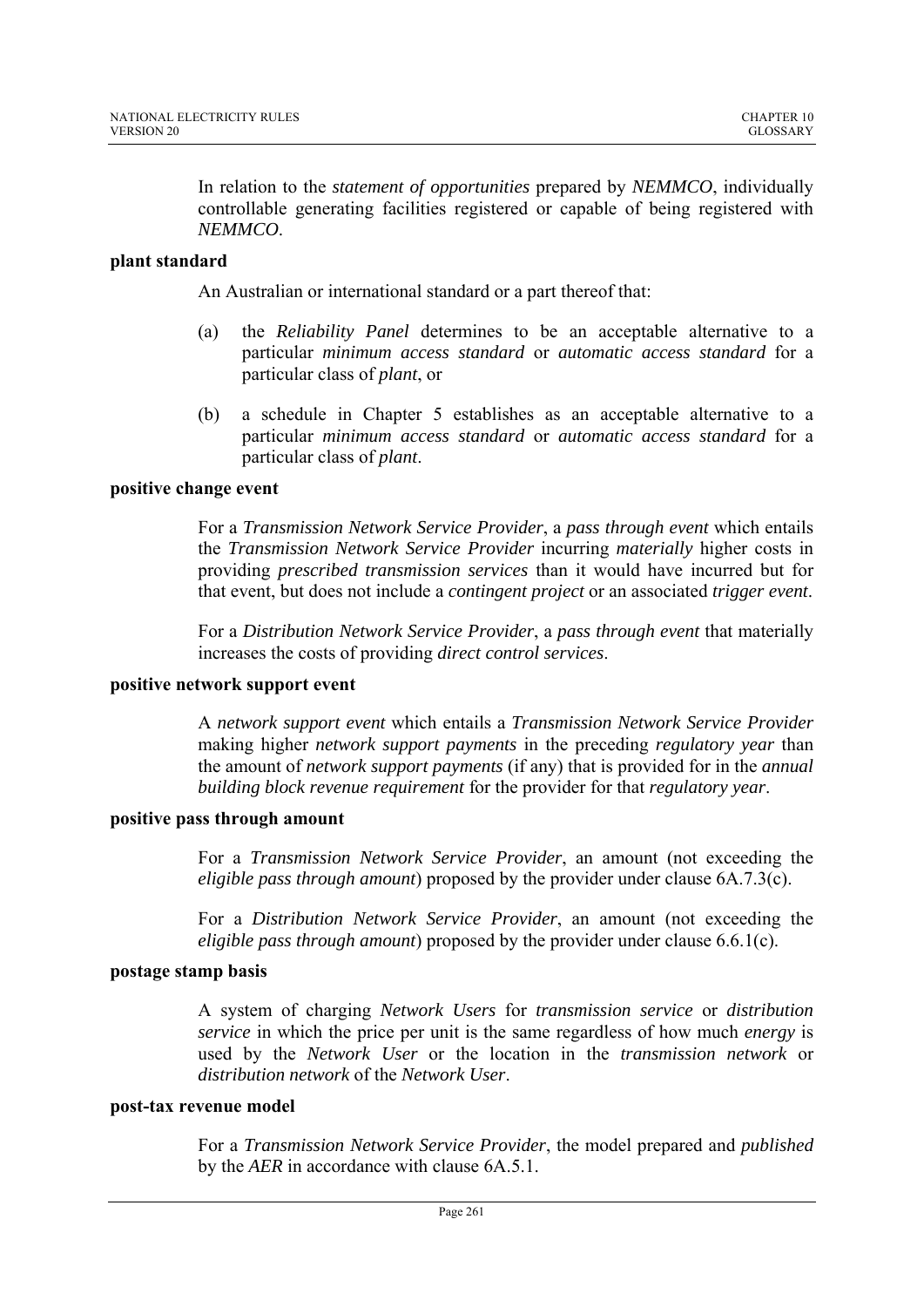For a *Distribution Network Service Provider*, the model prepared and *published* by the *AER* in accordance with clause 6.4.1.

# **potential transmission project**

*New transmission network investment* identified by the *AEMC* which, in the opinion of the *AEMC,* is likely, if constructed, to relieve forecast *constraints* in respect of *national transmission flow paths* between *regional reference nodes*.

# **potential value**

In relation to a *transaction* for a *Market Participant*, the dollar amount determined by the procedure in clause 3.3.14.

### **power factor**

The ratio of the *active power* to the *apparent power* at a *metering point*.

# **power station**

In relation to a *Generator*, a *facility* in which any of that *Generator's generating units* are located.

# **power system**

The electricity power system of the *national grid* including associated *generation* and *transmission* and *distribution networks* for the *supply* of electricity, operated as an integrated arrangement.

### **power system damping**

The rate at which disturbances to the *satisfactory operating state* reduce in magnitude.

### **power system demand**

The total *load* (in MW) supplied by the *power system*.

### **power system operating procedures**

The procedures to be followed by *Registered Participants* in carrying out operations and/or maintenance activities on or in relation to primary and *secondary equipment connected* to or forming part of the *power system* or *connection points,* as described in clause 4.10.1.

## **power system reserve constraint**

A *constraint* in the *central dispatch* due to the need to provide or maintain a specified type and level of *reserve*.

### **power system security**

The safe scheduling, operation and control of the *power system* on a continuous basis in accordance with the principles set out in clause 4.2.6.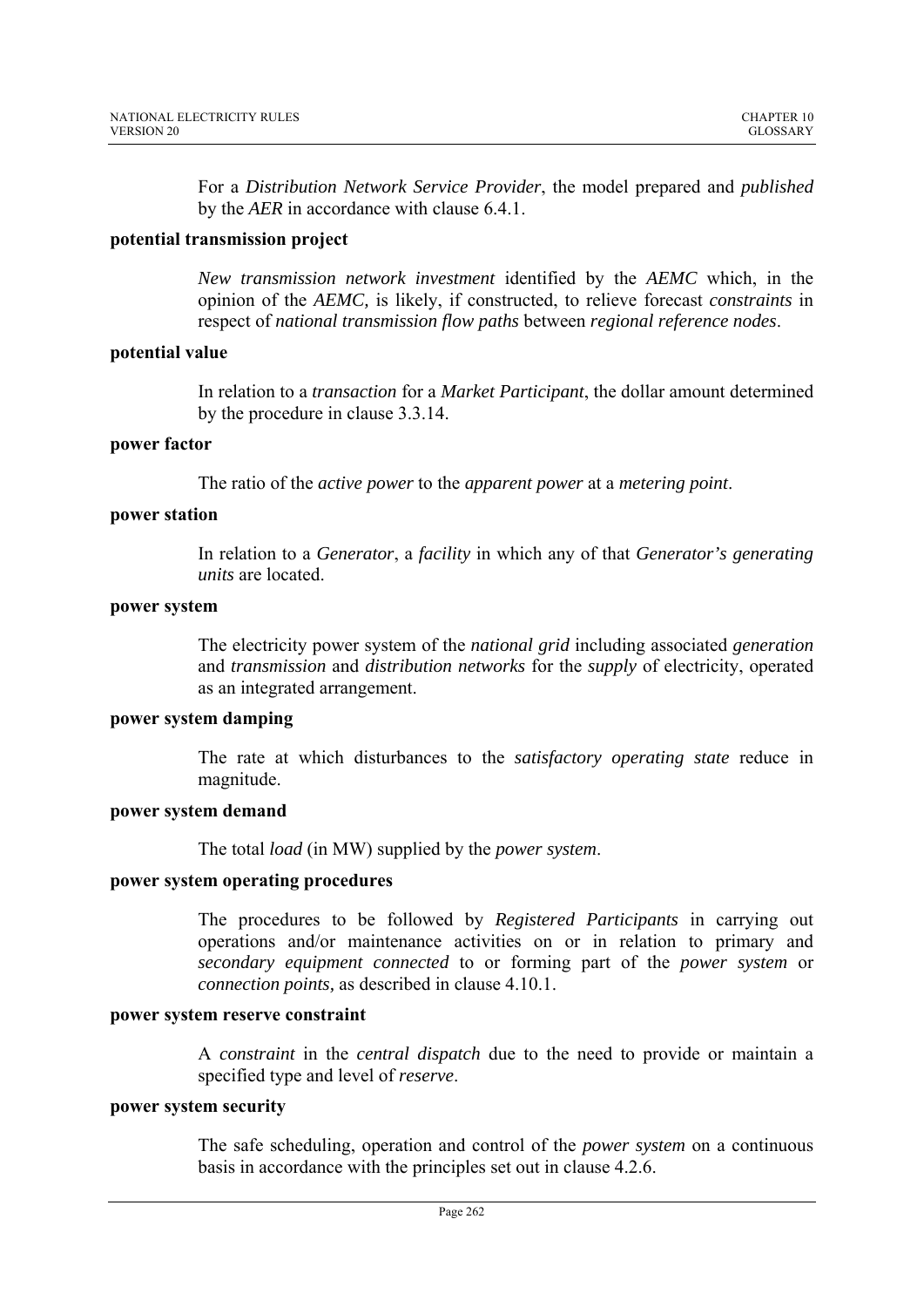#### **power system security and reliability standards**

The standards (other than the *system restart standard*) governing *power system security* and *reliability* of the *power system* to be approved by the *Reliability Panel* on the advice of *NEMMCO*, but which may include but are not limited to standards for the *frequency* of the *power system* in operation, *contingency capacity* reserves (including guidelines for assessing requirements), *short term capacity reserves* and *medium term capacity reserves*.

#### **power transfer**

The instantaneous rate at which *active energy* is transferred between *connection points*.

#### **power transfer capability**

The maximum permitted *power transfer* through a *transmission* or *distribution network* or part thereof.

#### **pre-dispatch**

Forecast of *dispatch* performed one *day* before the *trading day* on which *dispatch* is scheduled to occur.

#### **pre-dispatch schedule**

A schedule prepared in accordance with clause 3.8.20(a).

## **preliminary program**

The program to be prepared by a *Network Service Provider* showing proposed milestones for *connection* and access activities as specified in clause 5.3.3(b)(6).

#### **preliminary statement**

Has the meaning given in clause 3.15.14(a).

#### **prescribed common transmission services**

*Prescribed transmission services* that provide equivalent benefits to all *Transmission Customers* who have a *connection point* with the relevant *transmission network* without any differentiation based on their location within the *transmission system.*

### **prescribed entry services**

*Entry services* that are *prescribed transmission services* by virtue of the operation of clause  $11.6.11$ .

### **prescribed exit services**

*Exit services* that are *prescribed transmission services* by virtue of the operation of clause 11.6.11 and *exit services* provided to *Distribution Network Service Providers*.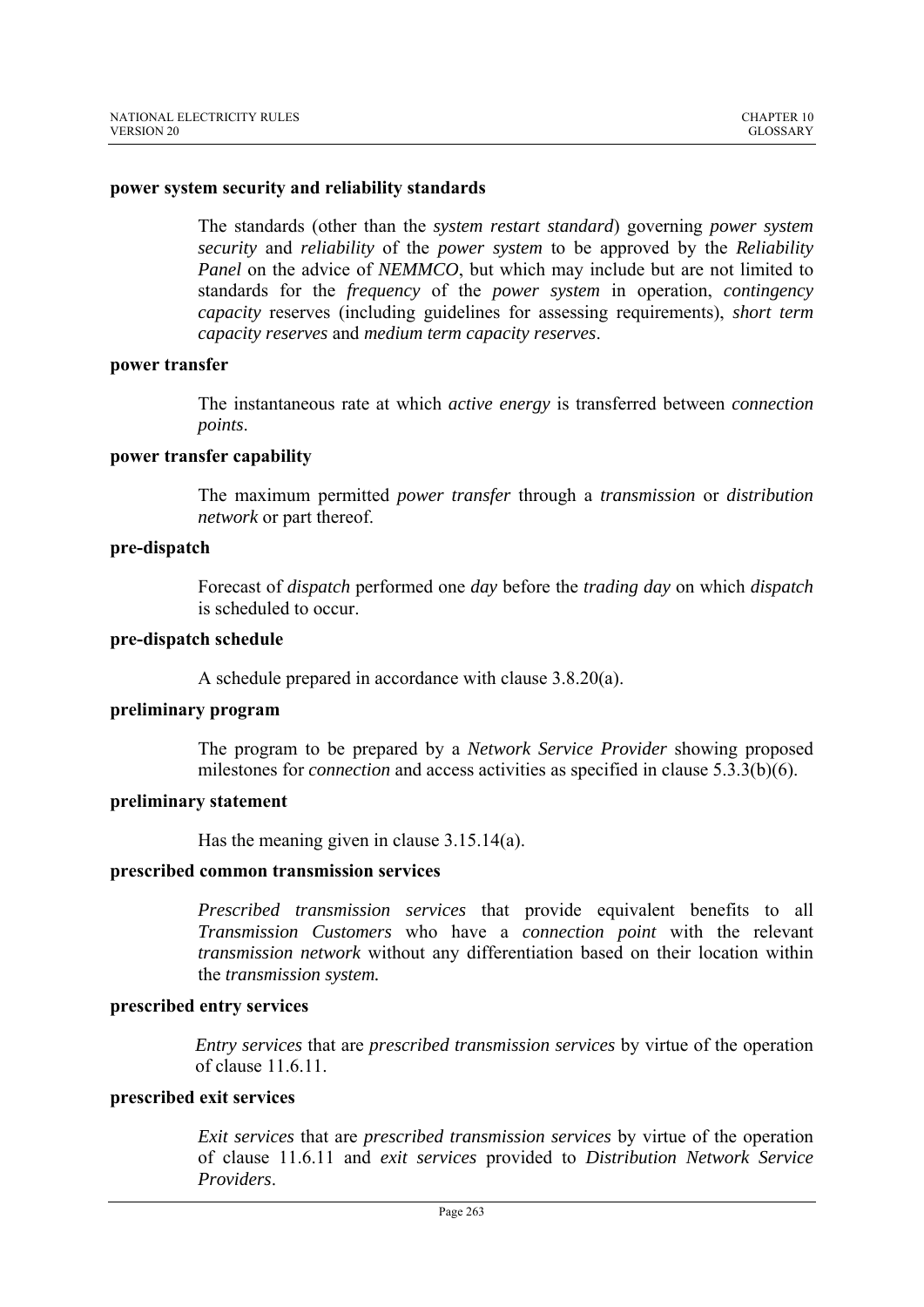#### **prescribed transmission service**

Any of the following services:

- (a) a *shared transmission service* that:
	- (1) does not exceed such *network* performance requirements (whether as to quality or quantity) as that *shared transmission service* is required to meet under any *jurisdictional electricity legislation*;
	- (2) except to the extent that the *network* performance requirements which that *shared transmission service* is required to meet are prescribed under any *jurisdictional electricity legislation*, does not exceed such *network* performance requirements (whether as to quality or quantity) as are set out in schedule 5.1a or 5.1; or
	- (3) is an *above-standard system shared transmission service;*
- (b) services that are required to be provided by a *Transmission Network Service Provider* under the *Rules*, or in accordance with *jurisdictional electricity legislation*, to the extent such services relate to the provision of the services referred to in paragraph (a), including such of those services as are:
	- (1) required by *NEMMCO* to be provided under the *Rules*; and
	- (2) necessary to ensure the integrity of a *transmission network*, including through the maintenance of *power system security* and assisting in the planning of the *power system*; or
- (c) *connection services* that are provided by a *Transmission Network Service Provider* to another *Network Service Provider* to *connect* their *networks* where neither of the *Network Service Providers* is a *Market Network Service Provider*;

but does not include a *negotiated transmission service* or a *market network service*.

#### **prescribed TUOS services or prescribed transmission use of system services;**

*Prescribed transmission services* that:

- (a) provide different benefits to *Transmission Customers* who have a *connection point* with the relevant *transmission network* depending on their location within the *transmission system*; and
- (b) are not *prescribed common transmission services*, *prescribed entry services* or *prescribed exit services*.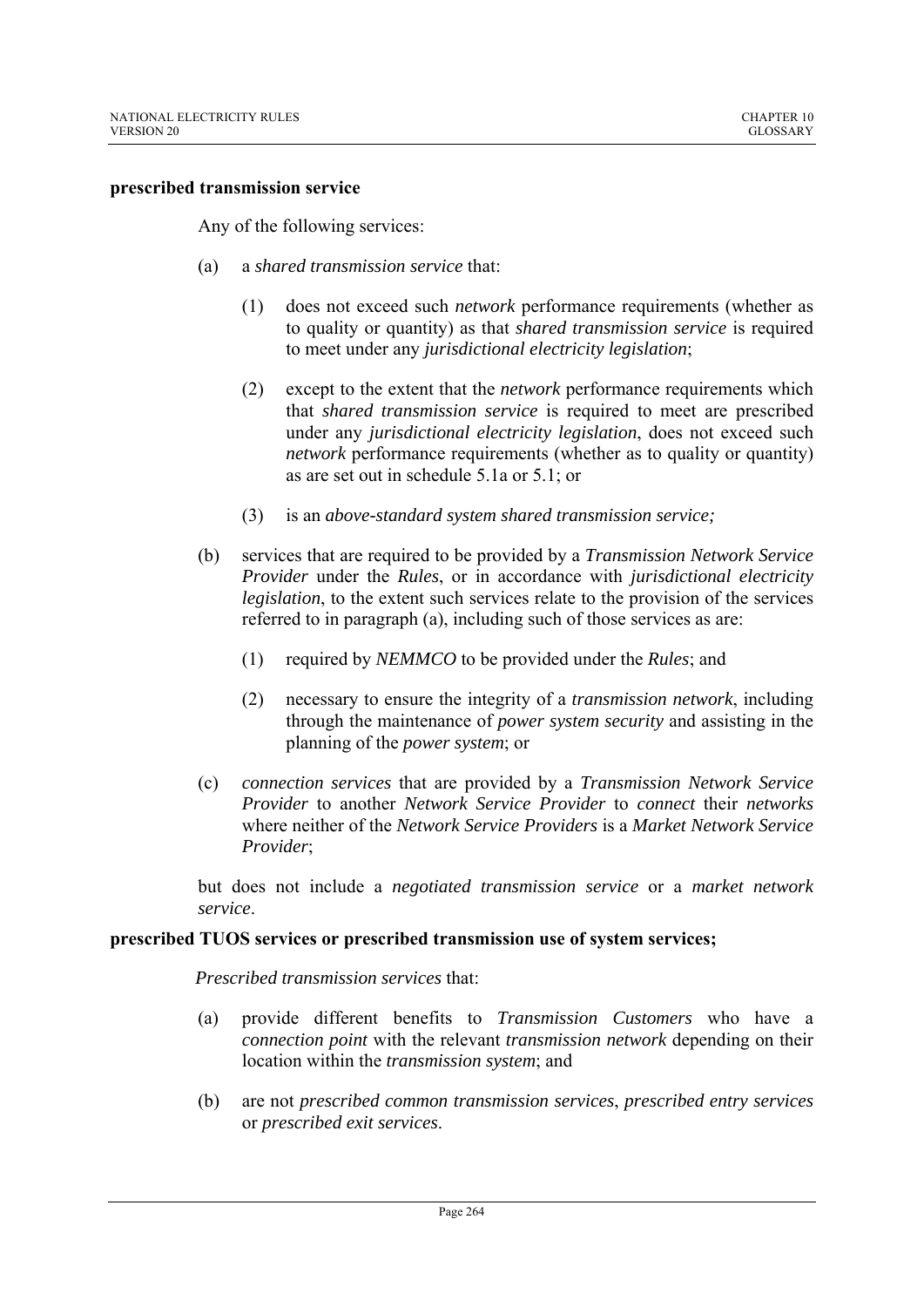# **price band**

A MW quantity specified in a *dispatch bid, dispatch offer* or *market ancillary service offer* as being available for *dispatch* at a specified price.

## **pricing methodology**

For a *Transmission Network Service Provider*, means the pricing methodology approved by the *AER* for that *Transmission Network Service Provider* and included in a *transmission determination* as referred to in rule 6A.24.

# **pricing methodology guidelines**

Guidelines made by the *AER* under rule 6A.25 that contain the matters set out in clause 6A.25.2*.* 

# **Pricing Principles for Prescribed Transmission Services**

The principles set out in rule 6A.23.

# **pricing proposal**

A pricing proposal under Part I of Chapter 6.

# **pricing zone**

A geographic area within which *Network Users* are charged a specific set of *distribution service* prices.

### **primary restart service**

A *system restart ancillary service* that meets the technical and availability requirements of a *primary restart service* specified by *NEMMCO* under clause 3.11.4A(d).

### **profile**

*Energy data* or costs for a period longer than a *trading interval* allocated into *trading intervals*.

# **projected assessment of system adequacy process ("PASA")**

The medium term and short term processes described in clause 3.7 to be administered by *NEMMCO*.

# **Proponent**

In respect of clause 5.7.7 has the meaning given in clause 5.7.7(a).

## **proposed contingent capital expenditure**

The total forecast capital expenditure for the relevant *proposed contingent project*, as included in the *Revenue Proposal* for that project.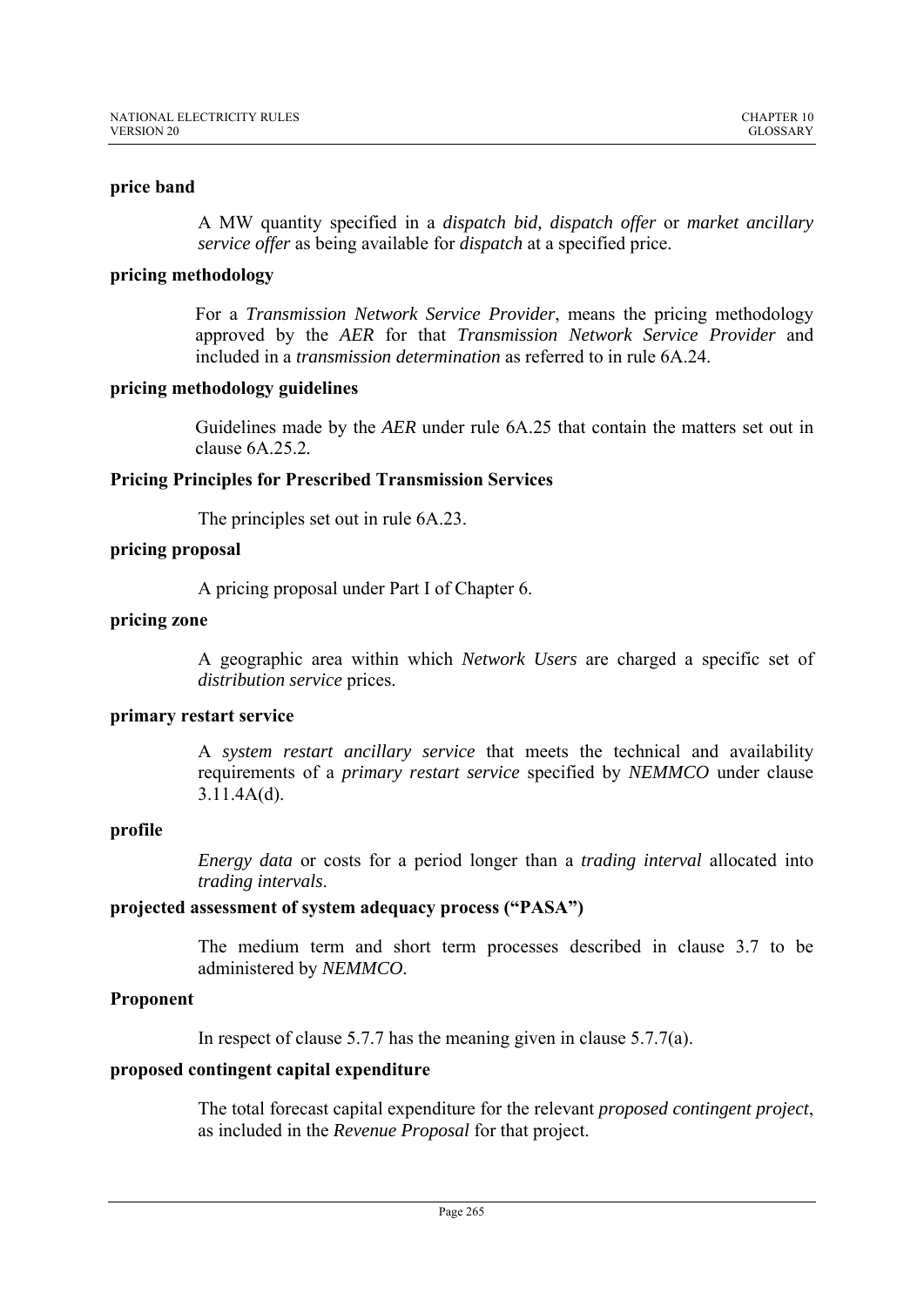### **proposed contingent project**

A proposal by a *Transmission Network Service Provider* as part of a *Revenue Proposal* for a project to be determined by the *AER* as a *contingent project* for the purposes of a *revenue determination* in accordance with clause 6A.8.1(b).

#### **prospective reallocation**

A *reallocation transaction* that occurs in a *trading interval* that takes place at a time after the *reallocation request* is made.

#### **protection system**

A system, which includes equipment, used to protect a *Registered Participant's facilities* from damage due to an electrical or mechanical fault or due to certain conditions of the *power system*.

#### **prudential margin**

A dollar amount to be determined by *NEMMCO* in accordance with clause 3.3.8.

#### **prudential requirements**

The requirements which must be satisfied as a condition of eligibility to remain a *Market Participant* in accordance with clause 3.3.

### **publish/publication**

A document is published by the *AER* if it is:

- (a) published on the *AER*'s website; and
- (b) made available for public inspection at the *AER*'s public offices; and
- (c) in the case of a document inviting submissions from members of the public – published in a newspaper circulating generally throughout Australia.

A document is published by someone else if it is made available to *Registered Participants* electronically.

#### **ramp rate**

The rate of change of *active power* supplied from a *generating unit,* supplied to a *load* or transferred by a *scheduled network service*.

# **rated active power**

- (1) In relation to a *generating unit*, the maximum amount of *active power* that the *generating unit* can continuously deliver at the *connection point* when operating at its *nameplate rating*.
- (2) In relation to a *generating system*, the combined maximum amount of *active power* that its in-service *generating units* can deliver at the *connection*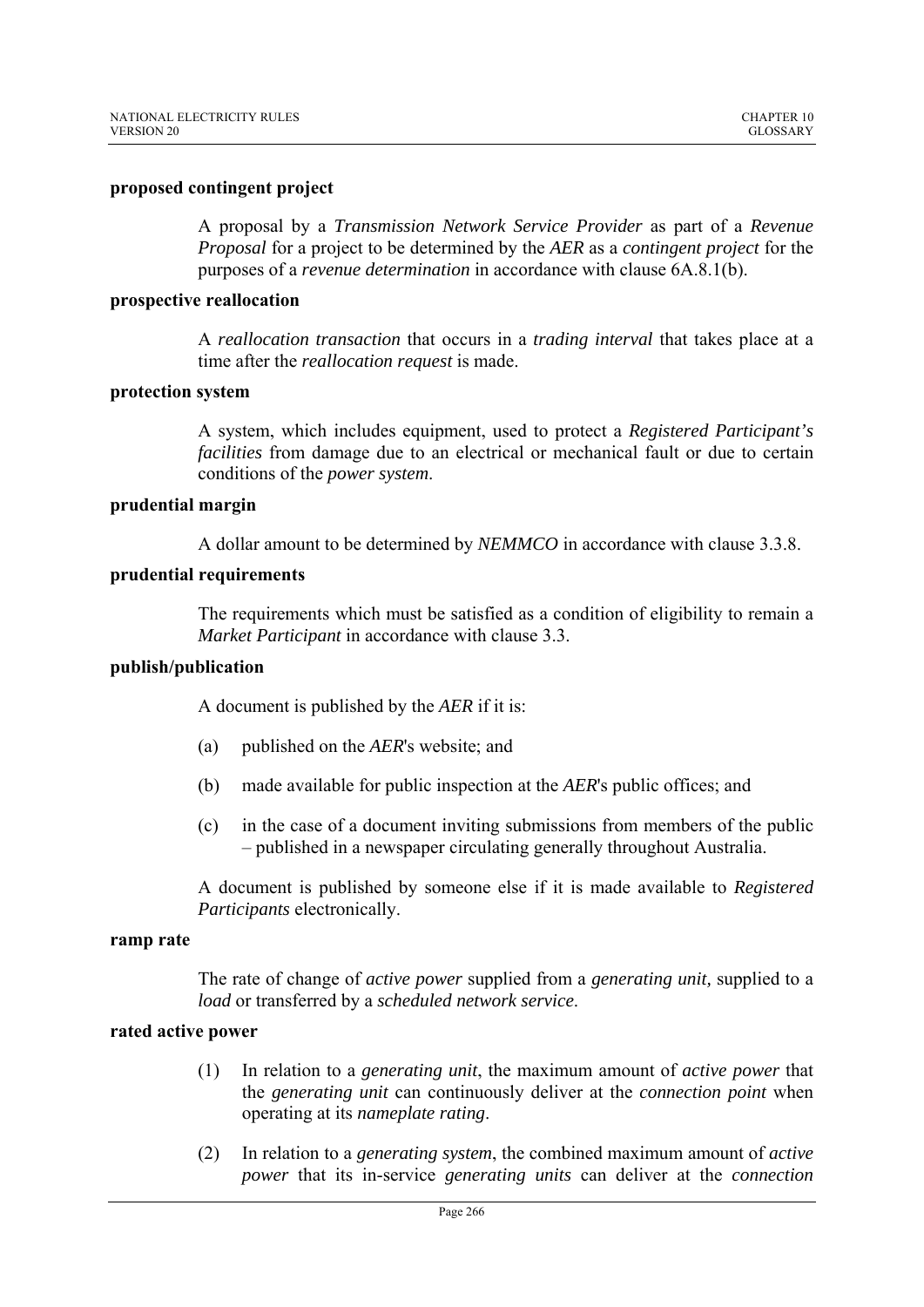*point,* when its in*-*service *generating units* are operating at their *nameplate ratings.*

## **reaction period**

The estimated period of time taken to remove defaulting *Market Participants* from the *market* as defined in schedule 3.3.

## **reactive energy**

A measure, in varhour-(varh), of the alternating exchange of stored energy in inductors and capacitors, which is the time-integral of the product of *voltage* and the out-of-phase component of current flow across a *connection point*.

### **reactive plant**

*Plant* which is normally specifically provided to be capable of providing or absorbing *reactive power* and includes the *plant* identified in clause 4.5.1(g).

# **reactive power**

The rate at which *reactive energy* is transferred.

*Reactive power* is a necessary component of alternating current electricity which is separate from *active power* and is predominantly consumed in the creation of magnetic fields in motors and *transformers* and produced by *plant* such as:

- (a) alternating current generators;
- (b) capacitors, including the capacitive effect of parallel *transmission* wires; and
- (c) *synchronous condensers*.

# **reactive power capability**

The maximum rate at which *reactive energy* may be transferred from a *generating unit* to a *connection point* as specified or proposed to be specified in a *connection agreement* (as the case may be).

## **reactive power reserve**

Unutilised sources of *reactive power* arranged to be available to cater for the possibility of the unavailability of another source of *reactive power* or increased requirements for *reactive power*.

### **reactive power support/reactive support**

The provision of *reactive power*.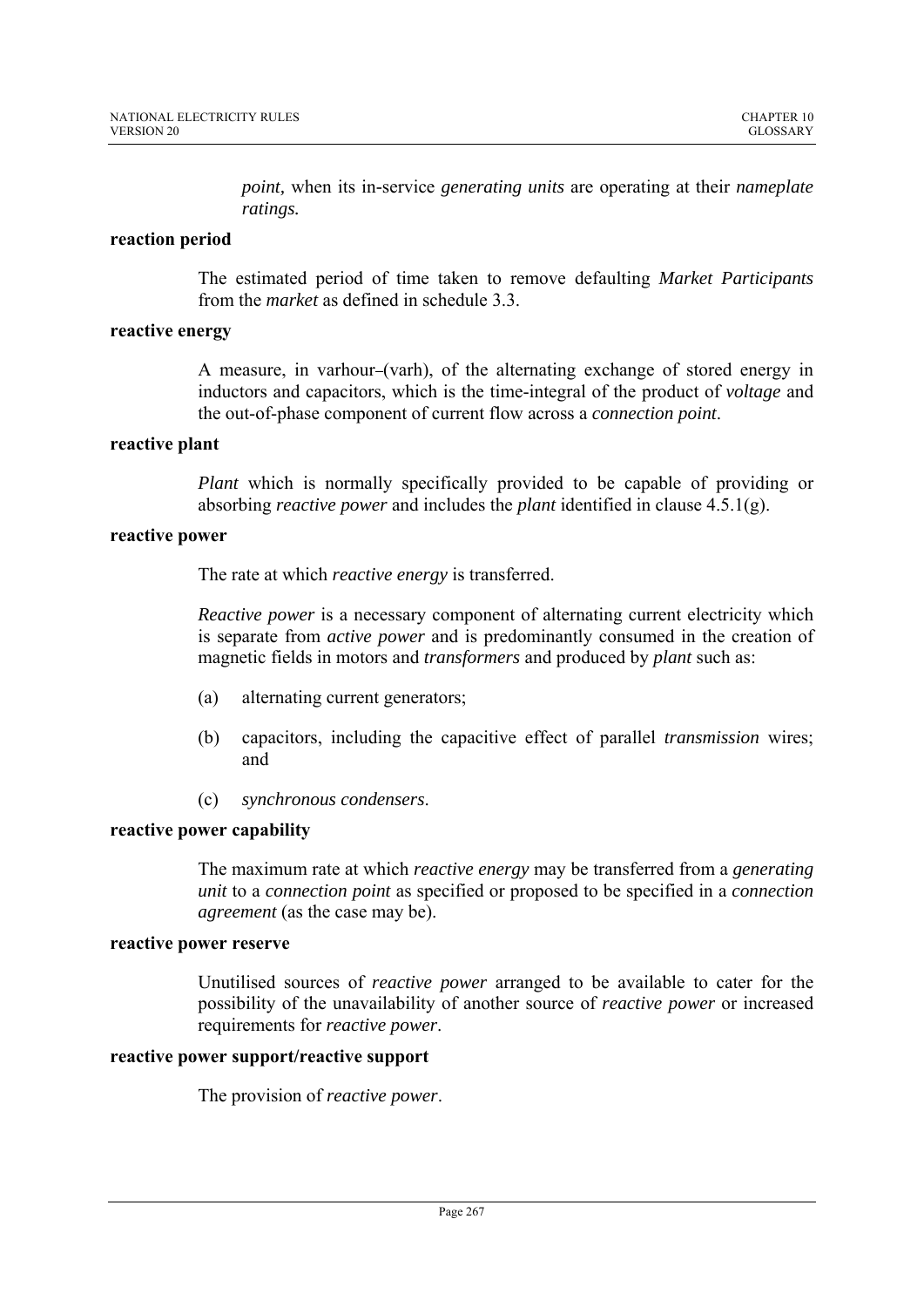#### **reactor**

A device, similar to a *transformer*, specifically arranged to be *connected* into the *transmission system* during periods of low *load* demand or low *reactive power* demand to counteract the natural capacitive effects of long *transmission lines* in generating excess *reactive power* and so correct any *transmission voltage* effects during these periods.

#### **reallocation**

A process under which two *Market Participants* request *NEMMCO* to make matching debits and credits to the position of those *Market Participants* with *NEMMCO*.

#### **reallocation amount**

In respect of a *Market Participant*, the positive or negative dollar amount in respect of a *reallocation transaction* being an amount payable to or by the *Market Participant*.

#### **reallocation procedures**

The procedures *published* by *NEMMCO* under clause 3.15.11A.

#### **reallocation request**

A request to *NEMMCO* for a *reallocation*, pursuant to clause 3.15.11(c).

#### **reallocation transaction**

A *transaction* which occurs when the applicable *trading interval* specified in a *reallocation request* occurs and the *reallocation request* has been registered and not deregistered before the expiration of the *trading interval*.

#### **Reallocator**

A person registered as a Reallocator by *NEMMCO* in accordance with rule 2.5B.

#### **reasonable worst case**

A position that, while not being impossible, is to a probability level that the estimate would not be exceeded more than once in 48 months.

#### **rebid**

A variation to a bid or offer made in accordance with clause 3.8.22.

# **reduced payment period request**

A written request to *NEMMCO* for the purpose of schedule 3.3, paragraph VI(C).

#### **Referred Affected Participant**

An *Affected Participant* who has a claim referred to an independent expert pursuant to clauses  $3.12.11(f)$  or  $3.12.11(g)$ .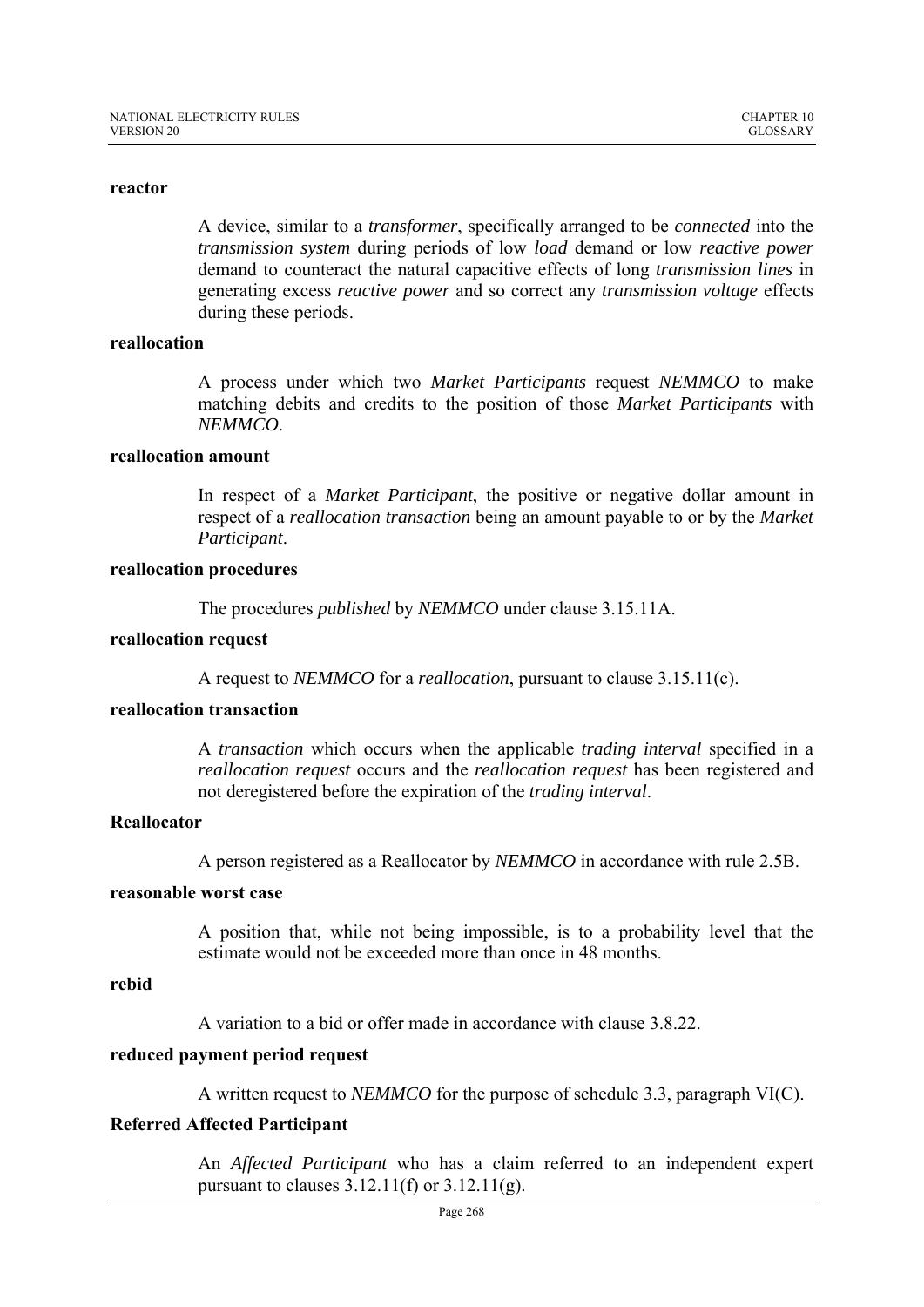# **Referred Directed Participant**

A *Directed Participant* who has a claim referred to an independent expert pursuant to clauses 3.15.7B(c) or 3.15.7B(d).

### **Referred Market Customer**

A *Market Customer* who has a claim referred to an independent expert pursuant to clauses  $3.12.11(f)$  or  $3.12.11(g)$ .

### **region, regional**

An area recommended by *NEMMCO* and approved by the AEMC in accordance with clause 3.5, being an area served by a particular part of the *transmission network* containing one or more major *load centres* or *generation centres* or both.

### **regional benefit directions procedures**

Has the meaning given in clause 3.15.8(b2).

### **regional reference node**

A location on a *transmission* or *distribution network* to be determined for each *region* by *NEMMCO* in accordance with clause 3.5.1.

#### **regional reference price**

*Spot price* at the *regional reference node*.

### **regional specific power system operating procedures**

The procedures described in clause  $4.10.1(a)(3)$ .

### **Regions Publication**

The document *published* by *NEMMCO* under clause 3.5.5 that provides a list of all *regions*, *regional reference nodes* and the *region* to which each *market connection point* is assigned.

### **registered bid and offer data**

Data submitted by *Scheduled Generators* and *Market Participants* to *NEMMCO* in relation to their *scheduled loads, scheduled generating units* and *scheduled market network services* in accordance with schedule 3.1.

### **Registered Participant**

A person who is registered by *NEMMCO* in any one or more of the categories listed in clauses 2.2 to 2.7 (in the case of a person who is registered by *NEMMCO* as a *Trader*, such a person is only a *Registered Participant* for the purposes referred to in clause 2.5A). However, as set out in clause 8.2.1(a1), for the purposes of some provisions of clause 8.2 only, *NEMMCO* and *Connection Applicants* who are not otherwise *Registered Participants* are also deemed to be *Registered Participants*.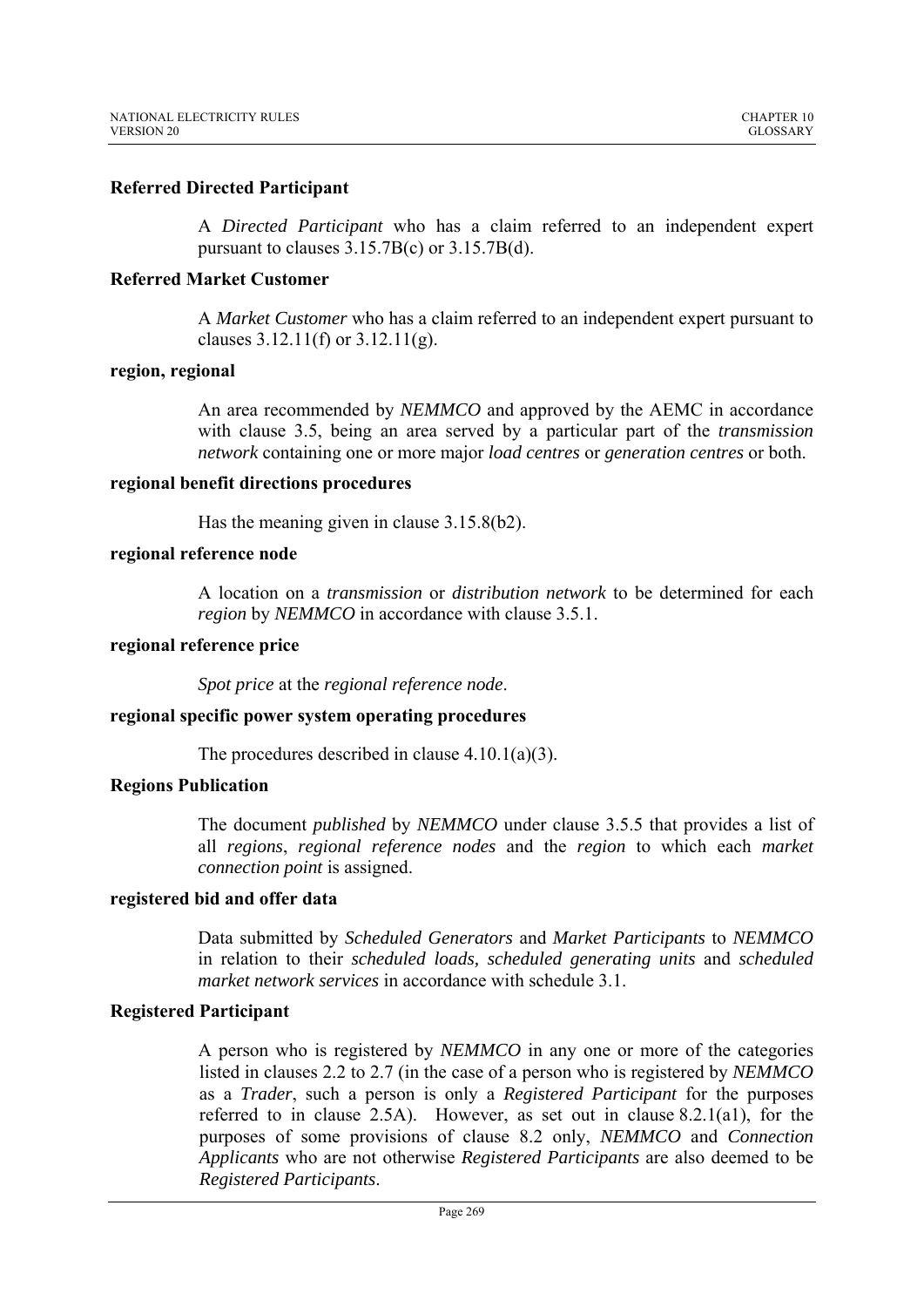# **Registered Participant Agent**

An agent of a *Registered Participant* appointed under clause 4.11.5.

#### **regulated interconnector**

An *interconnector* which is referred to in clause 11.8.2 of the *Rules* and is subject to *transmission service* regulation and pricing arrangements in Chapter 6A.

### **regulating capability**

The capability to perform *regulating duty*.

### **regulating capability constraints**

*Constraints* on the formulation of a realisable *dispatch* or *predispatch schedule* due to the need to provide for *regulating capability*.

### **regulating duty**

In relation to a *generating unit,* the duty to have its *generated* output adjusted frequently so that any *power system frequency* variations can be corrected.

# **regulating lower service**

The service of controlling the level of *generation* or *load* associated with a particular *facility*, in accordance with the requirements of the *market ancillary service specification*, in accordance with electronic signals from *NEMMCO* in order to lower the *frequency* of the *power system.* 

#### **regulating raise service**

The service of controlling the level of *generation* or *load* associated with a particular *facility*, in accordance with the requirements of the *market ancillary service specification*, in accordance with electronic signals from *NEMMCO* in order to raise the *frequency* of the *power system.* 

#### **regulation services**

The *regulating raise service* and *regulating lower service*.

# **regulatory change event**

A change in a *regulatory obligation* or *requirement* that:

- (a) falls within no other category of *pass through event*; and
- (b) occurs during the course of a *regulatory control period*; and
- (c) substantially affects the manner in which the *Transmission Network Service Provider* provides *prescribed transmission services* or the *Distribution Network Service Provider* provides *direct control services* (as the case requires); and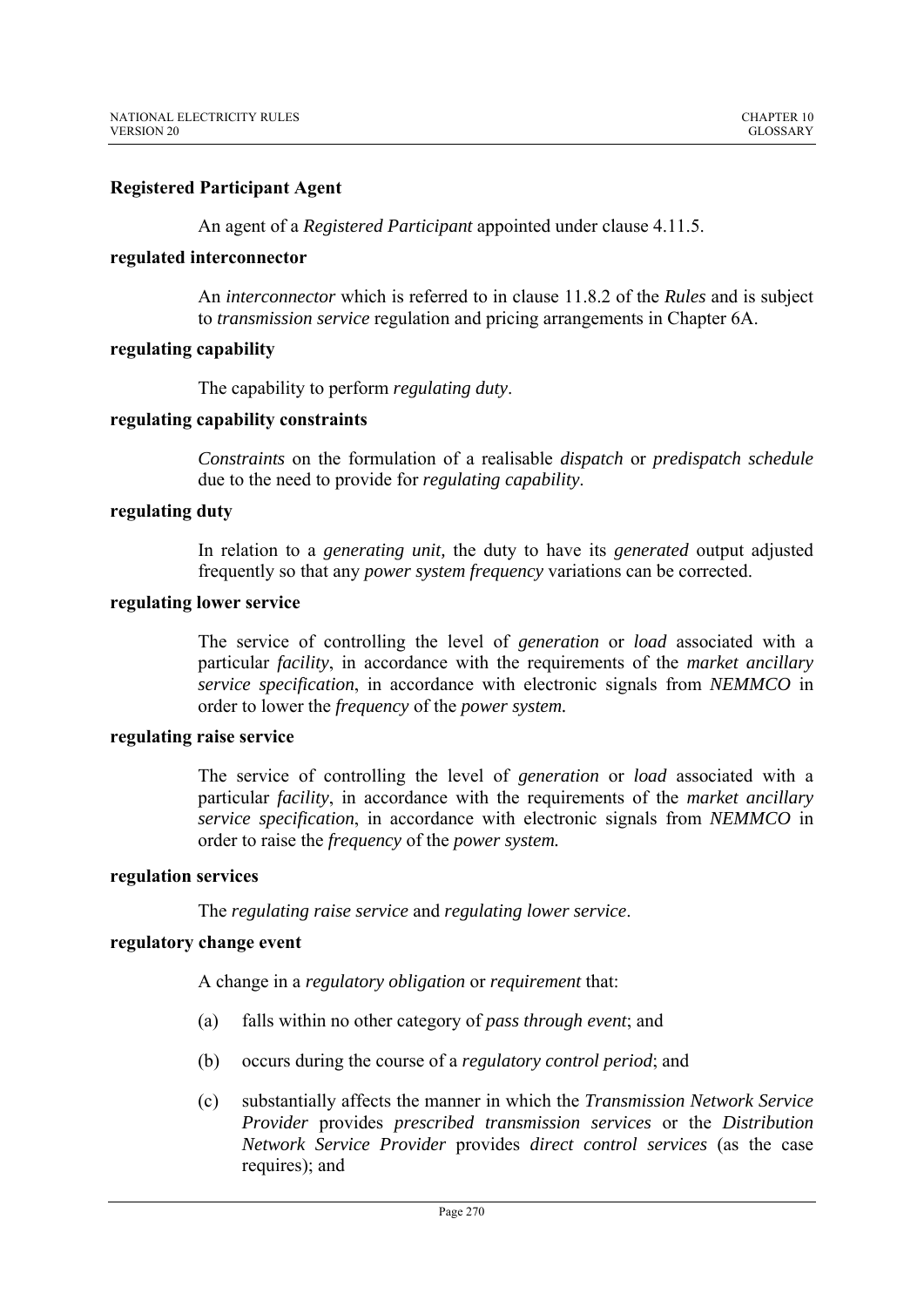(d) *materially* increases or *materially* decreases the costs of providing those services.

# **regulatory control period**

- (a) In respect of a *Transmission Network Service Provider*, a period of not less than 5 *regulatory years* in which a *total revenue cap* applies to that provider by virtue of a *revenue determination*.
- (b) In respect of a *Distribution Network Service Provider*, a period of not less than 5 *regulatory years* for which the provider is subject to a control mechanism imposed by a distribution determination.

# **regulatory obligation or requirement**

Has the meaning assigned in the Law.

# **regulatory proposal**

A proposal (by a *Distribution Network Service Provider*) under rule 6.8.

# **regulatory test**

The test developed and published by the *AER* in accordance with clause 5.6.5A, as in force from time to time, and includes amendments made in accordance with clause 5.6.5A.

### **regulatory year**

Each consecutive period of 12 calendar months in a *regulatory control period*, the first such 12 month period commencing at the beginning of the *regulatory control period* and the final 12 month period ending at the end of the *regulatory control period.*

### **related body corporate**

In relation to a body corporate, a body corporate that is related to the first-mentioned body by virtue of the Corporations Act 2001 (Cth).

# **relevant tax**

Any tax payable by a *Transmission Network Service Provider* or a *Distribution Network Service Provider* other than:

- (a) income tax and capital gains tax;
- (b) stamp duty, financial institutions duty and bank accounts debits tax;
- (c) penalties, charges, fees and interest on late payments, or deficiencies in payments, relating to any tax; or
- (d) any tax that replaces or is the equivalent of or similar to any of the taxes referred to in paragraphs (a) to (b) (including any State equivalent tax).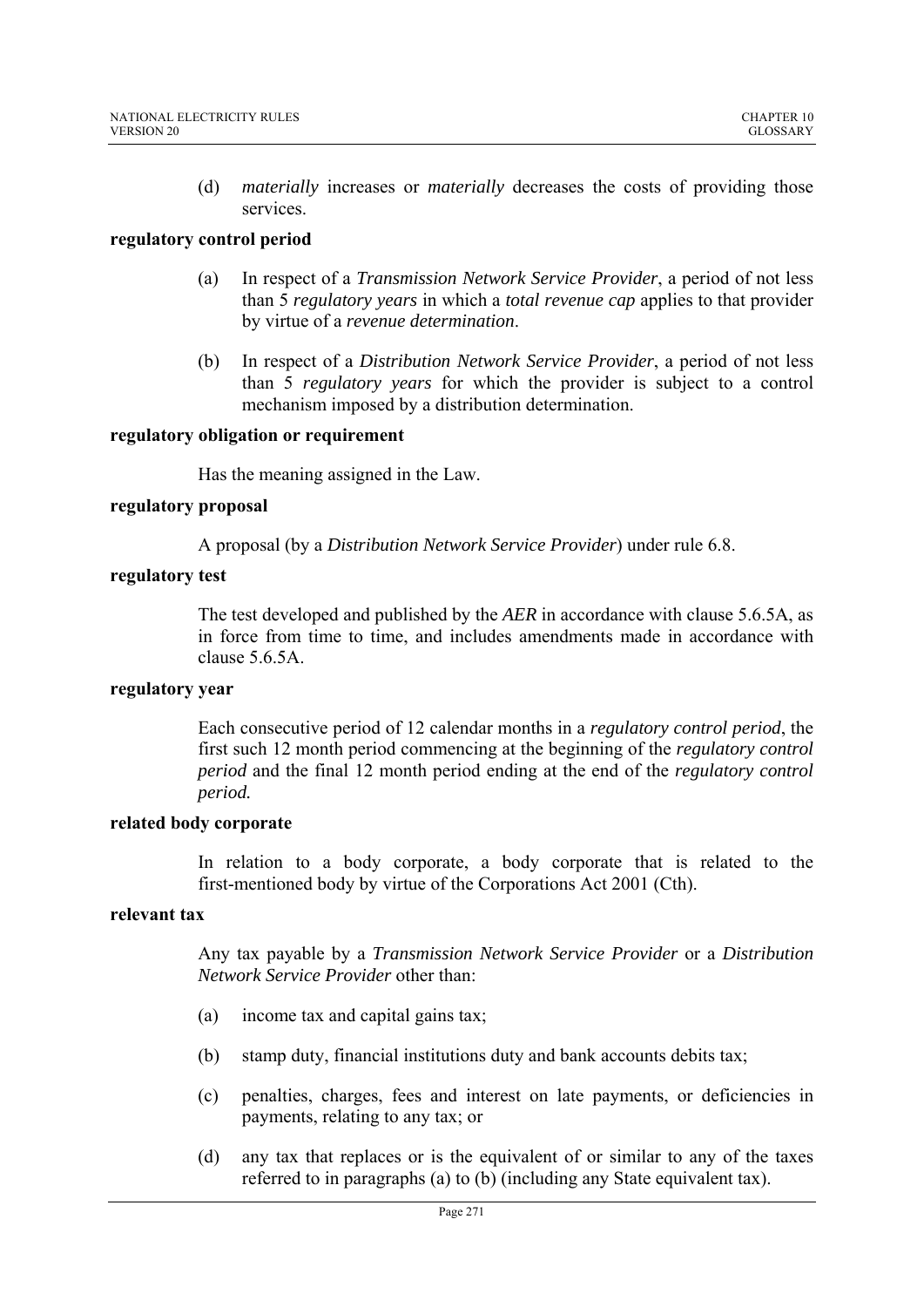## **Relevant Transmission Network Service Provider, Relevant TNSP**

In respect of clause 5.7.7 has the meaning given in clause 5.7.7(a).

### **reliability**

The probability of a system, device, *plant* or equipment performing its function adequately for the period of time intended, under the operating conditions encountered.

### **reliability augmentation**

A *transmission network augmentation* that is necessitated principally by inability to meet the minimum *network* performance requirements set out in schedule 5.1 or in relevant legislation, regulations or any statutory instrument of a *participating jurisdiction*.

### **Reliability Panel**

The panel established by the *AEMC* under section 38 of the *National Electricity Law*.

### **reliability safety net end date**

A date which is the earlier of:

- (a) a date determined by the *AEMC* and published in the South Australian Government Gazette, having regard to any recommendation of the *Reliability Panel* under clause 3.12.1(b); or
- (b) 1 July 2008.

# **reliable**

The expression of a recognised degree of confidence in the certainty of an event or action occurring when expected.

### **reliable operating state**

In relation to the *power system*, has the meaning set out in clause 4.2.7.

# **remote acquisition**

The acquisition of interval *metering data* from a *metering installation*, where the acquisition process transmits the *metering data* from the site of the *metering point*  to the *metering database*, and does not, at any time, require the presence of a person at, or near, the interval *meter* for the purposes of data collection or data verification (whether this occurs manually as a walk-by reading or through the use of a vehicle as a close proximity drive-by reading), and remote acquisition includes but is not limited to methods that transmit *metering data* via:

(1) direct dial-up;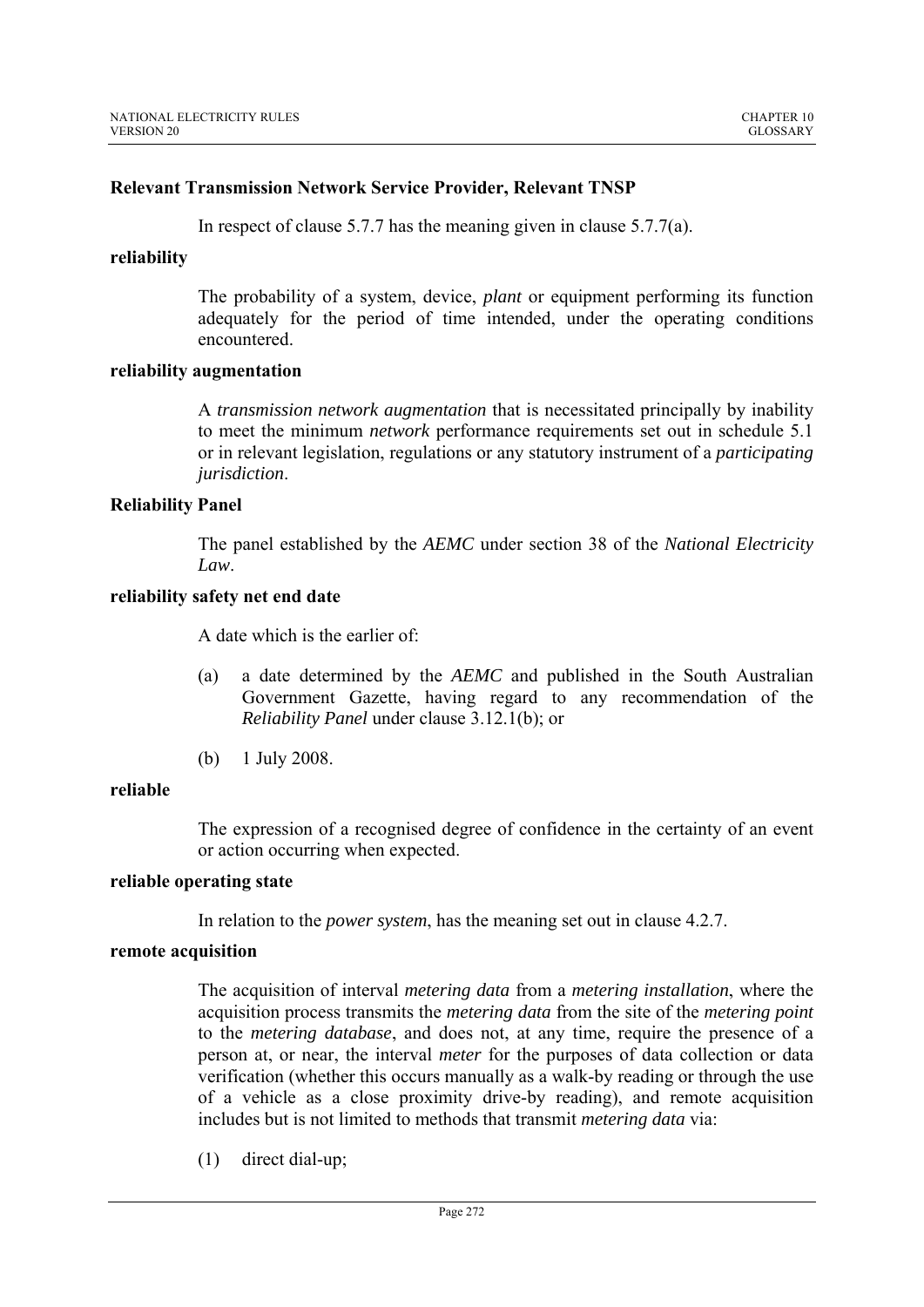- (2) satellite;
- (3) the internet;
- (4) a general packet radio service;
- (5) power line carrier; or
- (6) any other equivalent technology.

### **remote control equipment**

Equipment used to control the operation of elements of a *power station* or *substation* from a *control centre*.

### **remote monitoring equipment**

Equipment installed to enable monitoring of a *facility* from a *control centre.*

# **representative**

In relation to a person, any employee, agent or professional adviser of:

- (a) that person; or
- (b) a *related body corporate* of that person; or
- (c) a third party contractor to that person.

# **required pass through amount**

In respect of a *negative change event* for a *Transmission Network Service Provider*, the costs in the provision of *prescribed transmission services* that the *Transmission Network Service Provider* has saved and is likely to save until the end of the *regulatory control period* as a result of that *negative change event* (as opposed to the revenue impact of that event).

In respect of a negative change event for a *Distribution Network Service Provider*, the costs in the provision of *direct control services* that the *Distribution Network Service Provider* has saved and is likely to save up to the end of the *regulatory control period* as a result of the *negative change event* (as opposed to the revenue impact of that event).

#### **reserve**

*Short term capacity reserve* and *medium term capacity reserve* as contracted by *NEMMCO* under clause 3.12.

# **reserve contract**

A contract between a *Registered Participant* and *NEMMCO* to provide any *reserve* and includes a contract between a *Market Network Service Provider* and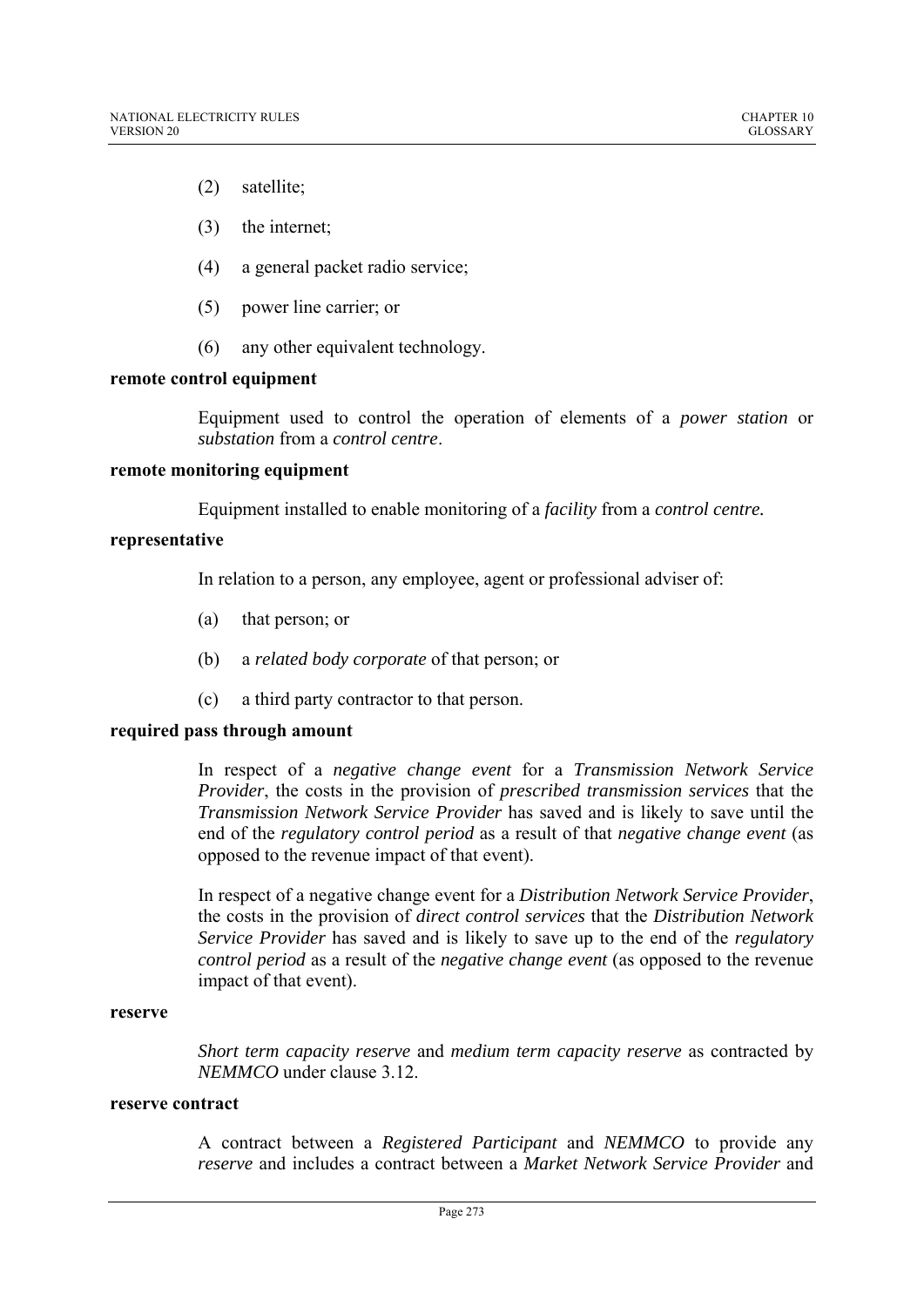*NEMMCO* to facilitate *reserves* in one *region* being made available in another *region.* 

# **response breakpoint**

- (a) In relation to a *market ancillary service offer* to raise the *frequency* of the *power system*, the level of associated *generation* or *load* (in MW) above which the amount of response specified in the *offer* reduces with increased *generation* or *load* level; and
- (b) in relation to a *market ancillary service offer* to lower the *frequency* of the *power system*, the level of associated *generation* or *load* (in MW) below which the amount of response specified in the *offer* reduces with decreased *generation* or *load* level.

# **response capability**

- (a) In relation to a *market ancillary service offer* to raise the *frequency* of the *power system*, the amount of the response in (MW) which is specified in the *offer* for every level of associated *generation* or *load* below the associated *response breakpoint*; and
- (b) in relation to a *market ancillary service offer* to lower the *frequency* of the *power system*, the amount of the response in (MW) which is specified in the *offer* for every level of associated *generation* or *load* above the associated *response breakpoint.*

### **responsible person**

The person who has responsibility for the provision of a *metering installation* for a particular *connection point*, being either the *Local Network Service Provider* or the *Market Participant* as described in Chapter 7.

# **restriction demand reduction**

The reduction in a *Market Customer's* demand due to the imposition of *mandatory restrictions* as reasonably determined by an independent expert in accordance with clause 3.12A.7. For the avoidance of doubt, the reduction of a *Market Customer's* demand due to the imposition of *mandatory restrictions*  should exclude any reduction in its demand which the *Market Customer* claims was due to the operation of *generation* and as reasonably verified by the independent expert in a similar manner to that used by the independent expert to determine restrictions due to demand management.

# **restriction offer**

An offer by a *Scheduled Generator* or a *Scheduled Network Service Provider* to provide capacity to *NEMMCO* for all or part of a *mandatory restriction period*  made in accordance with the *restriction offer procedures.*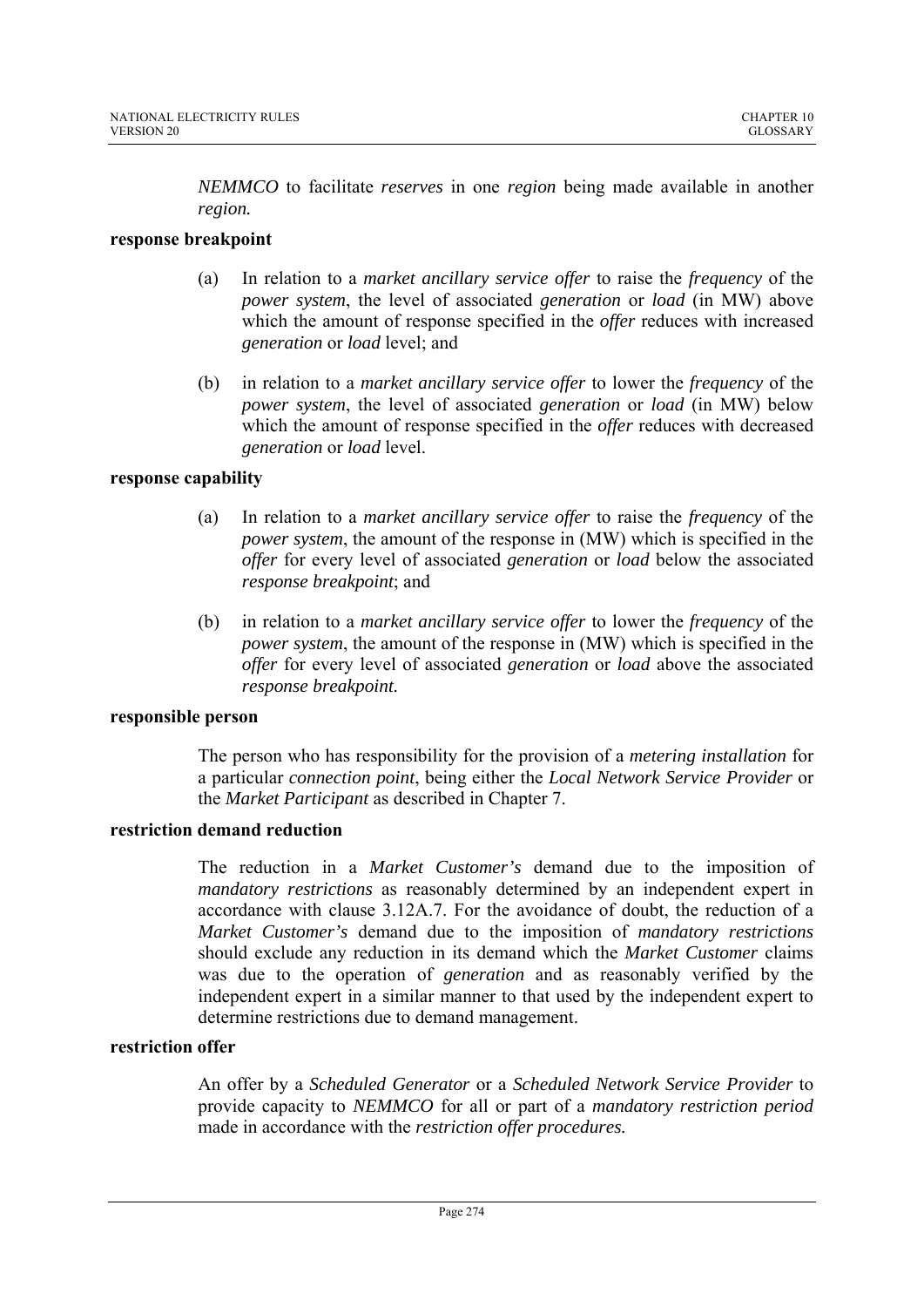#### **restriction offer procedures**

The procedures developed by *NEMMCO* in accordance with clause 3.12A.1.

# **restriction shortfall amount**

The amount determined in accordance with clause 3.12A.7(b).

#### **retailer of last resort**

In relation to a jurisdiction, means a person or persons required under the retailer of last resort arrangements of that jurisdiction to assume the obligations under the *Rules* (including the obligation to pay *trading amounts* and other amounts due under the *Rules*) of a *Market Customer* that has defaulted in the performance of its obligations under the *Rules*.

#### **revenue determination**

A determination referred to in clause 6A.2.2(1) and rule 6A.4 as substituted (if at all) pursuant to clause 6A.7.1 or rule 6A.15 or as amended pursuant to clause 6A.8.2.

#### **revenue meter**

The *meter* that is used for obtaining the primary source of *metering data*.

#### **revenue metering data**

The *metering data* obtained from a *revenue metering installation*.

#### **revenue metering installation**

A *metering installation* used as the primary source of *metering data* for the *settlements* process.

## **revenue metering point**

The *metering point* at which the *revenue metering installation* is *connected*.

# **Revenue Proposal**

For a *Transmission Network Service Provider*, a proposal submitted or resubmitted by the *Transmission Network Service Provider* to the *AER* pursuant to clause 6A.10.1(a), clause 6A.11.2 or clause 6A.12.3(a) (as the context requires).

#### **review**

An examination of the specified matters conducted to the standard specified for a "review" in Auditing Standard AUS106: "Explanatory Framework for standards on Audit and Audit Related Services" prepared by the Auditing Standards Board, as varied from time to time.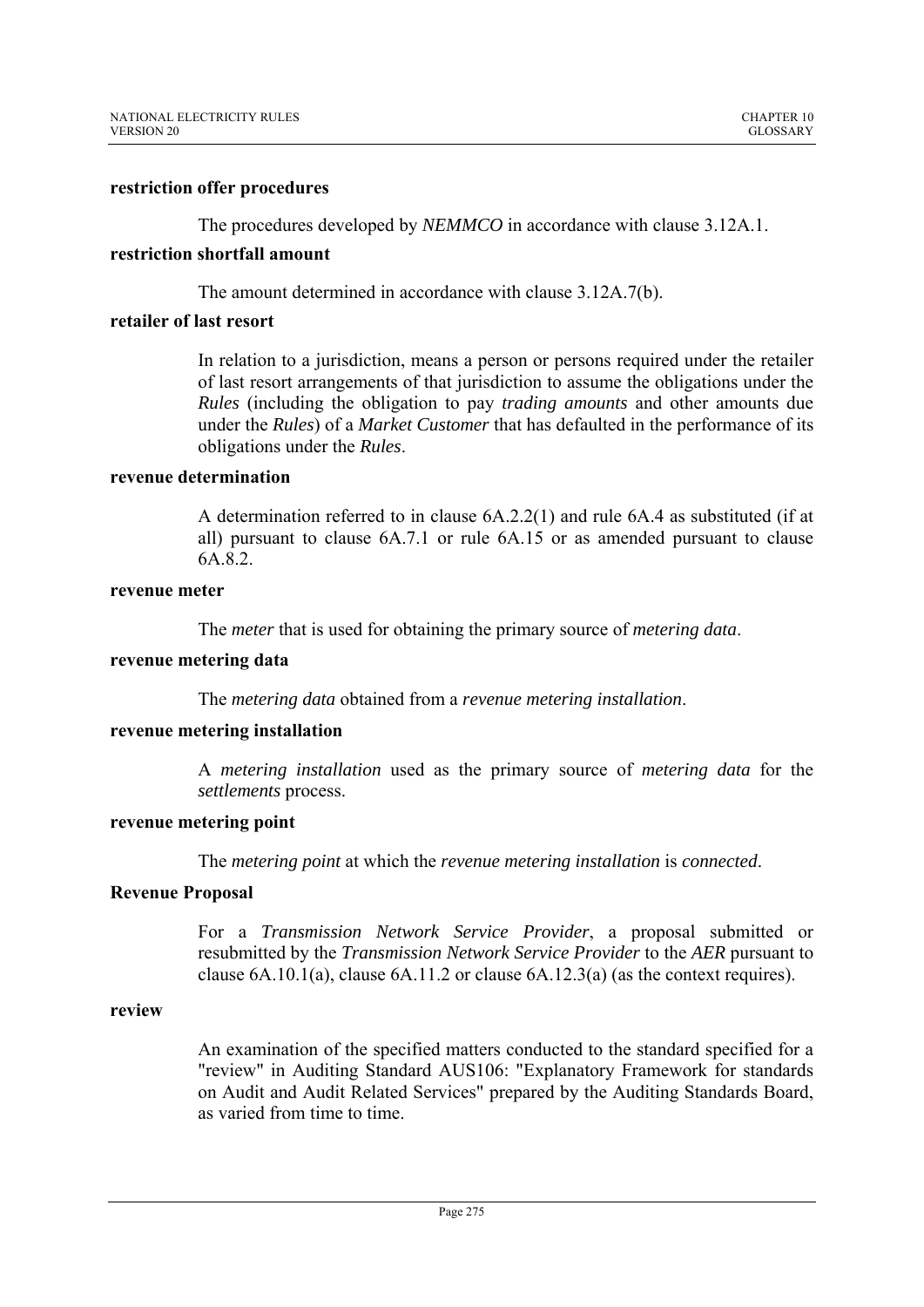#### **revised statement**

A statement issued by *NEMMCO* under clause 3.15.19 following the resolution of a dispute regarding a *final statement*.

#### **RMS phase voltage**

The *voltage* of *supply* measured as the average of the root mean square of the *voltages* between each pair of phases.

## **roll forward model**

According to context:

- (a) the model developed and published by the *AER* for the roll forward of the regulatory asset base for *transmission systems* in accordance with clause 6A.6.1 $\cdot$
- (b) the model developed and published by the *AER* for the roll forward of the regulatory asset base for *distribution systems* in accordance with clause 6.5.1.

#### **routine revised statement**

A *settlement statement* issued by *NEMMCO* under clause 3.15.19(b).

### **Rule fund**

A fund referred to in clause 1.11(a).

## **Rules**

The rules called the National Electricity Rules made under Part 7 of *the National Electricity Law* as amended from time to time in accordance with that Part.

# **Rules bodies**

Any person or body, other than *NEMMCO*, the *AER*, the *AEMC*, or the *ACCC,* that is appointed or constituted by the *Rules* to perform functions under the *Rules*.

#### **Rules consultation procedures**

The procedures for consultation with *Registered Participants* or other persons as set out in clause 8.9.

#### **satisfactory operating state**

In relation to the *power system*, has the meaning given in clause 4.2.2.

# **scheduled generating unit**

(a) A *generating unit* so classified in accordance with Chapter 2.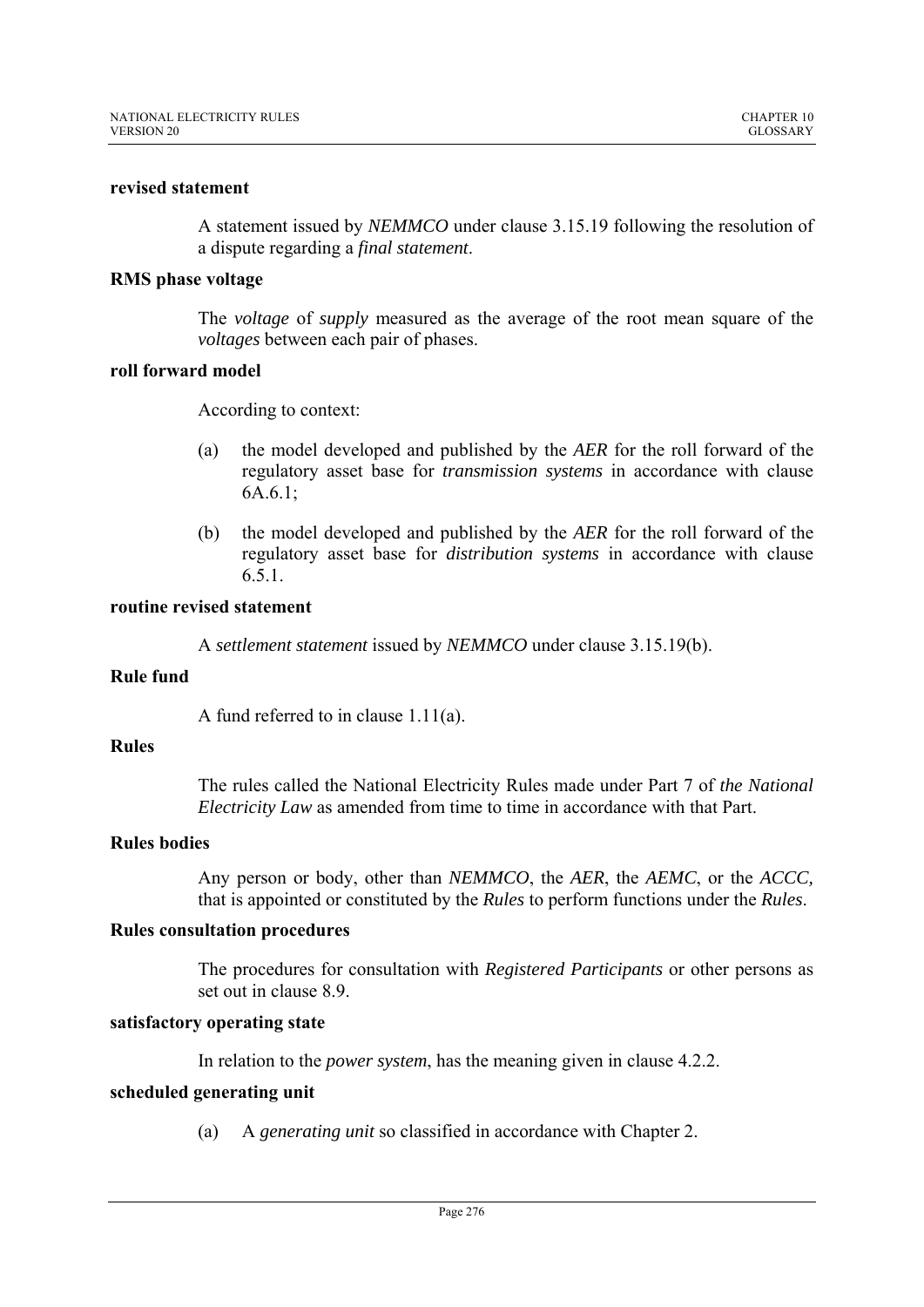(b) For the purposes of Chapter 3 and rule 4.9, two or more *generating units*  referred to in paragraph (a) that have been aggregated in accordance with clause 3.8.3.

### **scheduled generating system**

A *generating system* comprising *scheduled generating units.*

### **Scheduled Generator**

A *Generator* in respect of which any *generating unit* is classified as a *scheduled generating unit* in accordance with Chapter 2.

# **scheduled high price**

The dollar amount per MWh or MW, as the case may be, determined as such by *NEMMCO* pursuant to clause 3.3.17.

# **scheduled load**

- (a) A *market load* which has been classified by *NEMMCO* in accordance with Chapter 2 as a *scheduled load* at the *Market Customer's* request. Under Chapter 3, a *Market Customer* may submit *dispatch bids* in relation to *scheduled loads.*
- (b) For the purposes of Chapter 3 and rule 4.9, two or more *scheduled loads*  referred to in paragraph (a) that have been aggregated in accordance with clause 3.8.3.

### **scheduled low price**

The dollar amount per MWh or MW, as the case may be, determined as such by *NEMMCO* pursuant to clause 3.3.17.

# **scheduled network service**

- (a) A *network service* which is classified as a *scheduled network service* in accordance with Chapter 2.
- (b) For the purposes of Chapter 3 and rule 4.9, two or more *scheduled network services* referred to in paragraph (a) that have been aggregated in accordance with clause 3.8.3.

# **Scheduled Network Service Provider**

A *Network Service Provider* who has classified any of its *network services* as a *scheduled network service.* 

# **scheduled plant**

In respect of a *Registered Participant,* a *scheduled generating unit*, a *semischeduled generating unit*, a *scheduled network service* or a *scheduled load*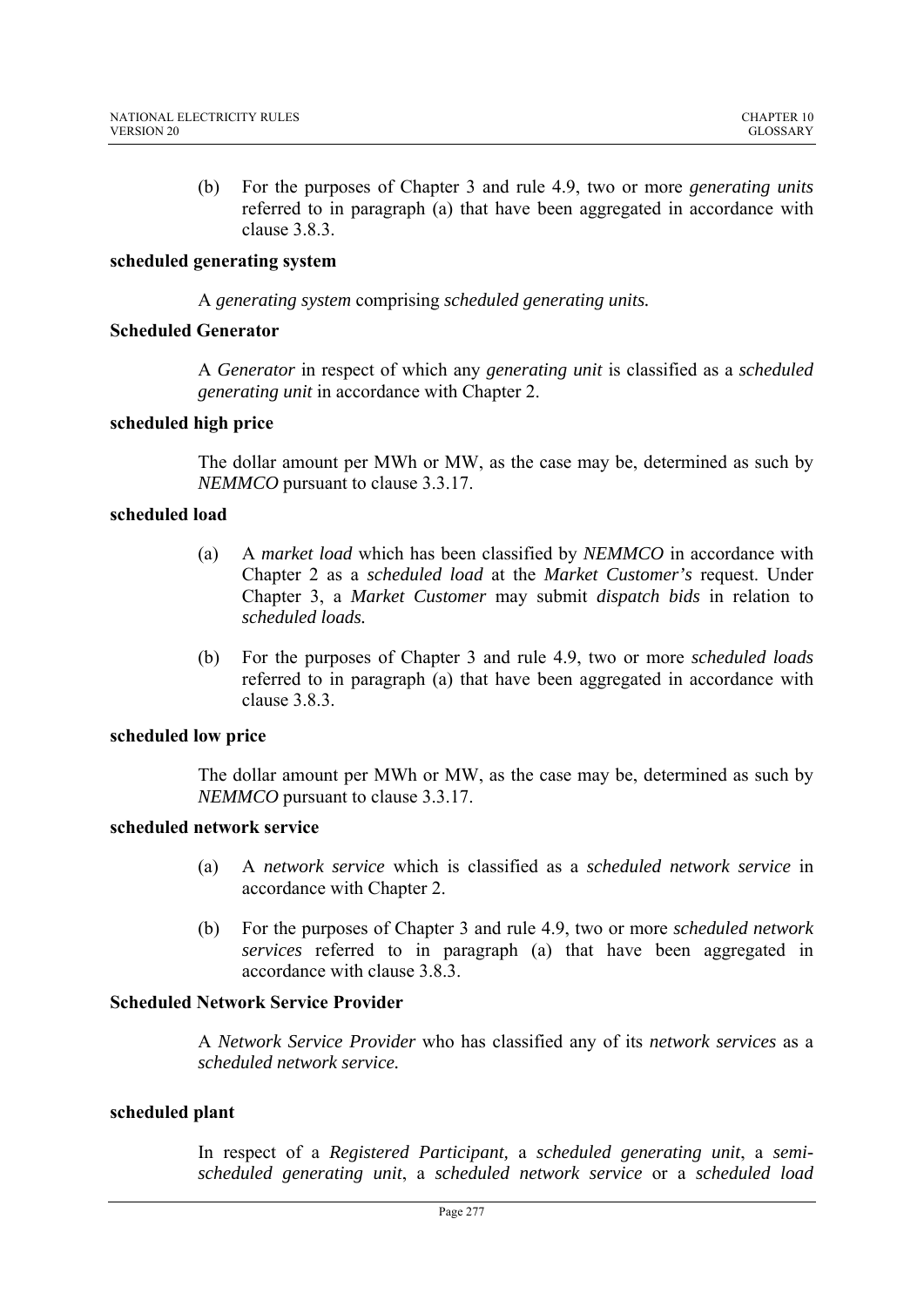classified by or in respect to that *Registered Participant* in accordance with Chapter 2.

### **scheduling error**

*Scheduling error* means any of the events described in clause 3.8.24(a).

#### **secondary equipment**

Those assets of a *Market Participant*'s *facility* which do not carry the *energy*  being traded, but which are required for control, protection or operation of assets which carry such *energy*.

#### **secondary restart service**

A *system restart ancillary service* that meets the technical and availability requirements of a *secondary restart service* specified by *NEMMCO* under clause 3.11.4A(d).

# **Second-Tier Customer**

A *Customer* which has classified any *load* as a *second-tier load* in accordance with Chapter 2*.*

# **second-tier load**

Electricity purchased at a *connection point* in its entirety other than directly from the *Local Retailer* or the *spot market* and which is classified as a *second-tier load* in accordance with Chapter 2.

## **secure operating state**

In relation to the *power system* has the meaning given in clause 4.2.4.

## **self-commitment, self-commit**

*Commitment,* where the decision to *commit* a *generating unit* was made by the relevant *Generator* without instruction or direction from *NEMMCO.*

### **self-decommitment**

*Decommitment*, where the decision to *decommit* a *generating unit* was made by the relevant *Generator* without instruction or direction from *NEMMCO.*

### **self-dispatch level**

The level of *generation* in MW, as specified in a *dispatch offer* for a *generating unit* and a *trading interval,* which is the level at which that *generating unit* must be *dispatched* by *NEMMCO* in that *trading interval* unless otherwise *dispatched* in accordance with clause 3.8 or unless required to operate under a *direction* issued by *NEMMCO* in accordance with clause 4.8.9.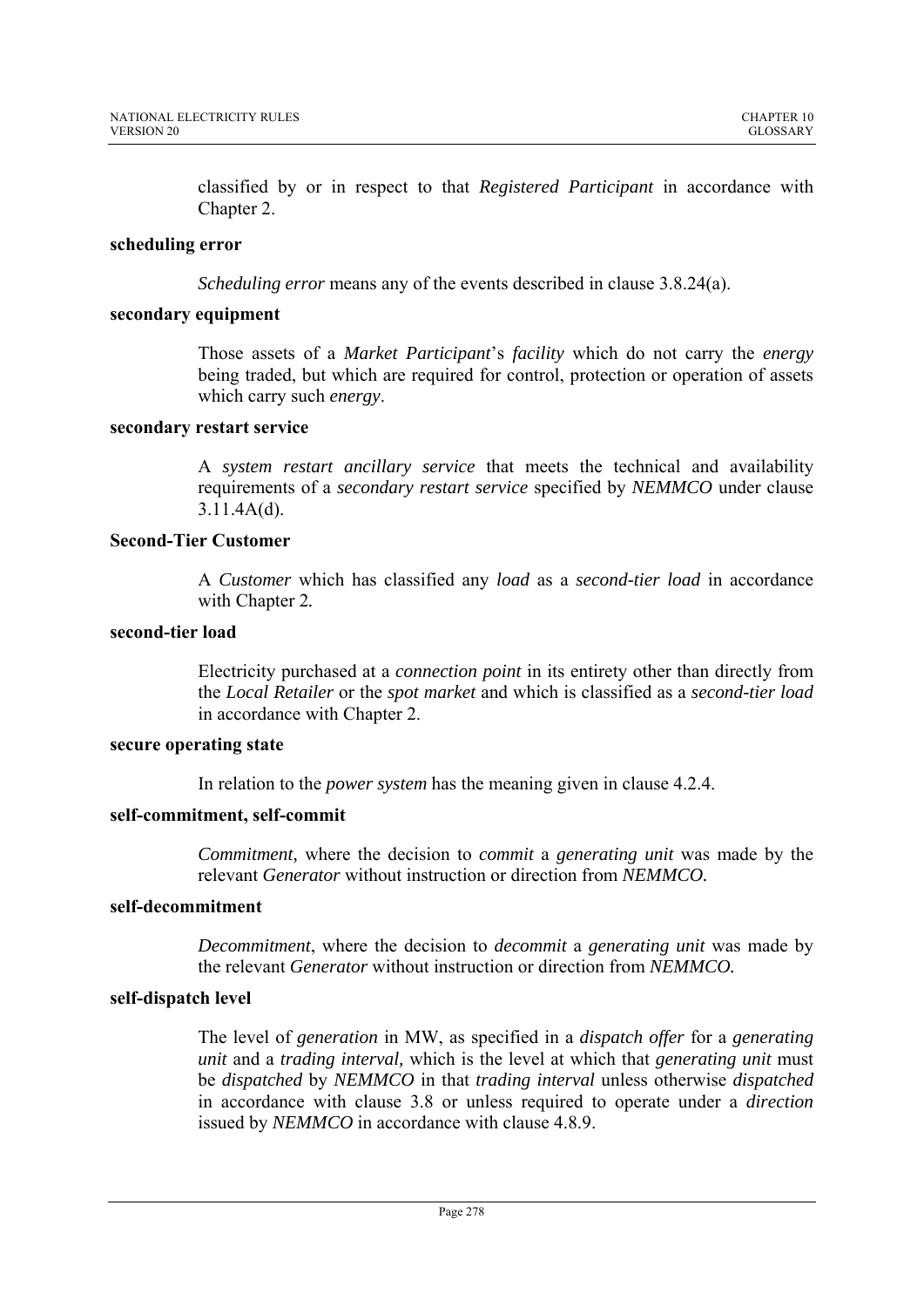#### **semi-scheduled generating system**

A *generating system* comprising *semi-scheduled generating units*.

#### **semi-scheduled generating unit**

- (a) A *generating unit* classified in accordance with clause 2.2.7.
- (b) For the purposes of Chapter 3 and rule 4.9, two or more *generating units*  referred to in paragraph (a) that have been aggregated in accordance with clause 3.8.3.

#### **Semi-Scheduled Generator**

A *Generator* in respect of which any *generating unit* is classified as a *semischeduled generating unit* in accordance with Chapter 2.

# **sensitive loads**

*Loads* defined as sensitive for each *participating jurisdiction* by the *Jurisdictional System Security Coordinator* for that *participating jurisdiction*.

#### **sent out generation**

In relation to a *generating unit,* the amount of electricity *supplied* to the *transmission* or *distribution network* at its *connection point*.

#### **Service Applicant**

According to context:

- (a) a person who is an existing or intending *Registered Participant* or a person who is eligible to become a *Registered Participant*; or
- (b) a person who asks a *Distribution Network Service Provider* for access to a *distribution service*.

## **service standard event**

A legislative or administrative act or decision that:

- (a) has the effect of:
	- (i) substantially varying, during the course of a *regulatory control period*, the manner in which a *Transmission Network Service Provider* is required to provide a *prescribed transmission service*, or a *Distribution Network Service Provider* is required to provide a *direct control service*; or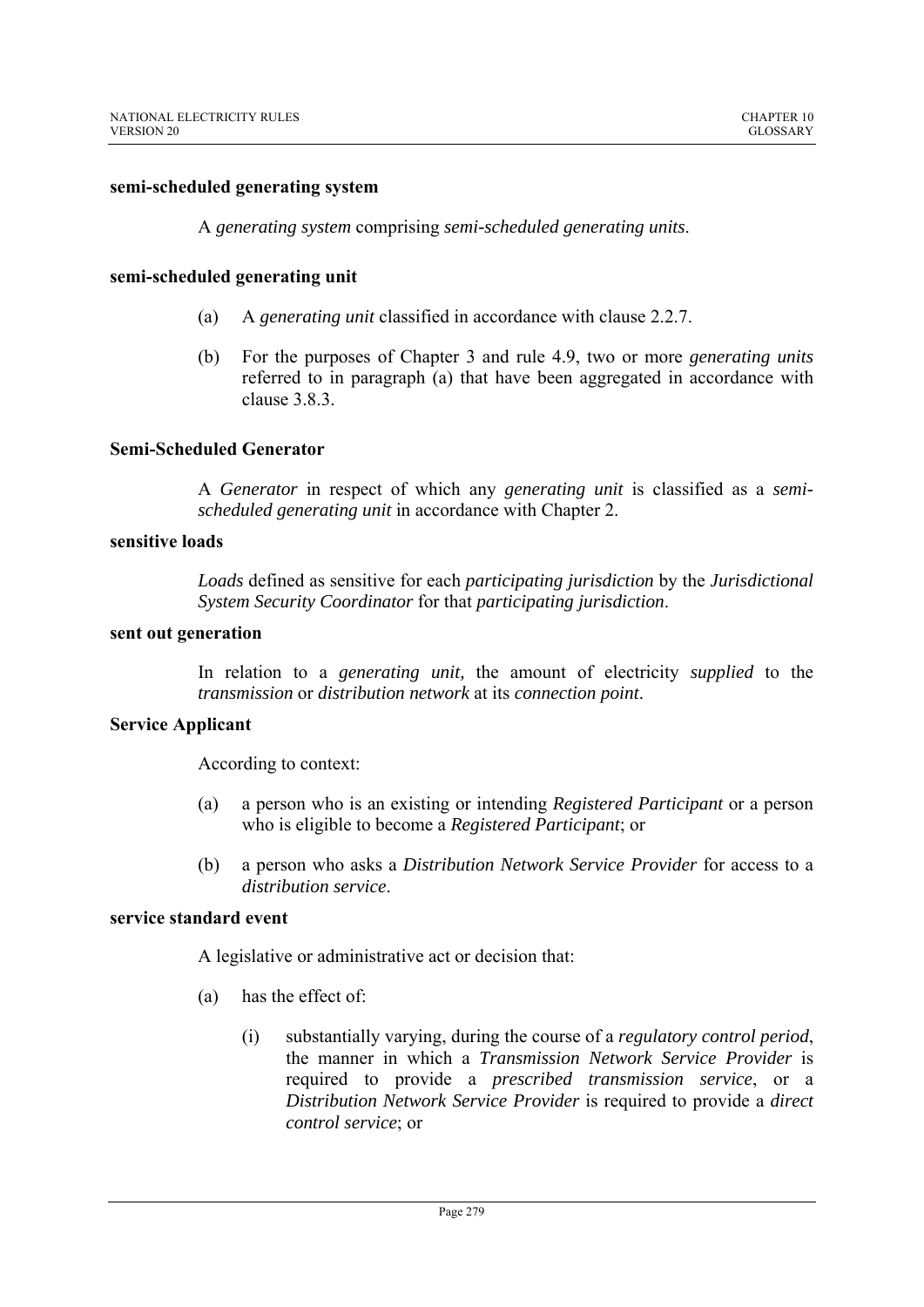- (ii) imposing, removing or varying, during the course of a *regulatory control period*, minimum service standards applicable to *prescribed transmission services* or *direct control services*; or
- (iii) altering, during the course of a *regulatory control period*, the nature or scope of the *prescribed transmission services* or *direct control services*, provided by the service provider; and
- (b) *materially* increases or *materially* decreases the costs to the service provider of providing *prescribed transmission services* or *direct control services*.

# **service target performance incentive scheme**

A For a *Transmission Network Service Provider* – a scheme developed and *published* by the *AER* in accordance with clause 6A.7.4.

For a *Distribution Network Service Provider* – a scheme developed and *published* by the *AER* in accordance with clause 6.6.2.

#### **settlement amount**

The amount calculated by *NEMMCO* pursuant to clause 3.15.12.

#### **settlement statement**

Includes an *interim statement, preliminary statement* and *final statement.* 

# **settlements**

The activity of producing bills and credit notes for *Market Participants*.

### **settlements ready data**

The *metering data* that has undergone a validation and substitution process by *NEMMCO* for the purpose of *settlements* and is delivered to the *metering database.* 

### **settlements residue**

Any surplus or deficit of funds retained by *NEMMCO* upon completion of *settlements* to all *Market Participants* in respect of a *trading interval*.

# **settlement residue committee**

The committee established by *NEMMCO* in accordance with clause 3.18.5.

### **settlement residue distribution agreement or SRD agreement**

Has the meaning given in clause 3.18.1(b).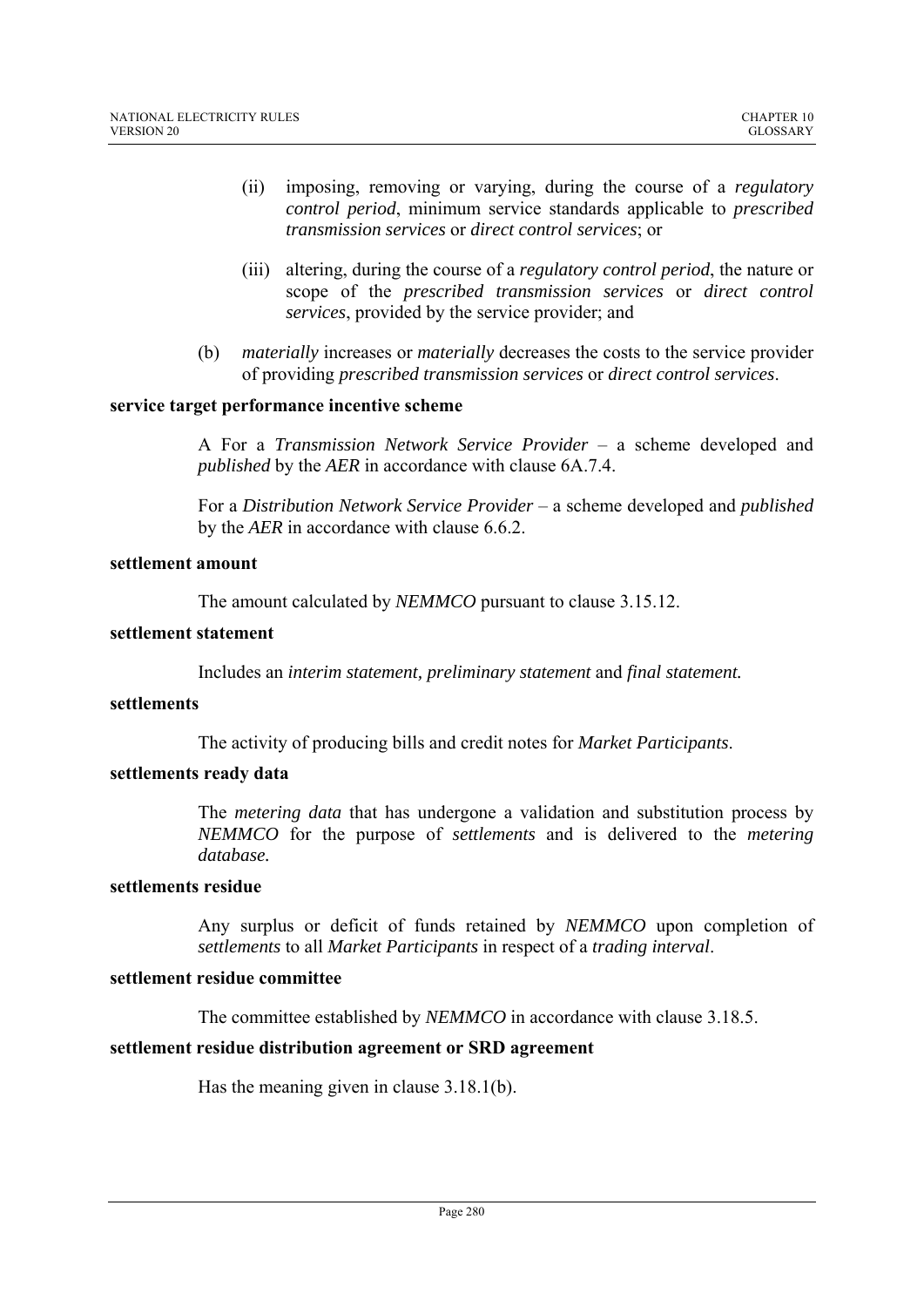#### **shared distribution service**

A service provided to a *Distribution Network User* for use of a *distribution network* for the conveyance of electricity (including a service that ensures the integrity of the related *distribution system*).

#### **shared transmission service**

A service provided to a *Transmission Network User* for use of a *transmission network* for the conveyance of electricity (including a service that ensures the integrity of the related *transmission system*).

# **short circuit fault**

A fault having a metallic conducting path between any two or more conductors or between any conductor and ground, including touching conductors and faults through earthing facilities, and excluding faults within equipment at a station.

### **short term capacity reserve**

At any time, the amount of surplus or unused generating capacity indicated by the relevant *Generators* as being available for any half hour period during the next 7 *days* and which is assessed as being in excess of the capacity requirement to meet the current forecast *load* demand, taking into account the known or historical levels of demand management.

#### **short term capacity reserve standard**

The level of *short term capacity reserve* required for a particular period in accordance with the *power system security and reliability standards*.

# **short term PASA**

The *PASA* in respect of the period from 2 *days* after the current *trading day* to the end of the 7<sup>th</sup> day after the current *trading day* inclusive in respect of each *trading interval* in that period.

#### **short term PASA inputs**

The inputs to be prepared by *NEMMCO* in accordance with clause 3.7.3(d).

### **shunt capacitor**

A type of *plant connected* to a *network* to generate *reactive power*.

#### **shunt reactor**

A type of *plant connected* to a *network* to absorb *reactive power*.

#### **single contingency**

In respect of a *transmission* or *distribution network* and *Network Users*, a sequence of related events which result in the removal from service of one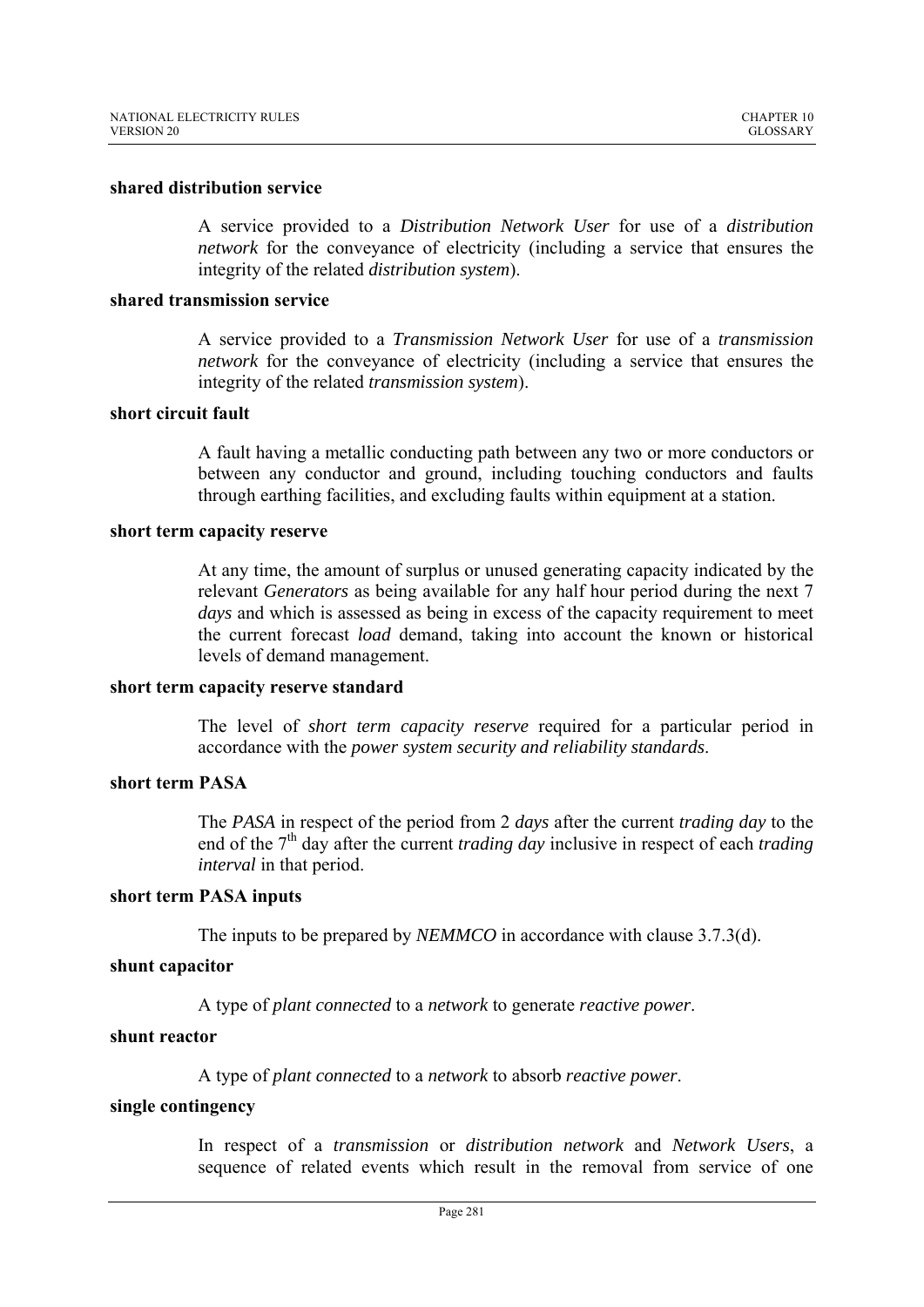*Network User*, *transmission* or *distribution line*, or *transformer*. The sequence of events may include the application and clearance of a fault of defined severity.

#### **single credible contingency event**

An event described in clause 4.2.3(c).

#### **slow lower service**

The service of providing, in accordance with the requirements of the *market ancillary service specification,* the capability of controlling the level of *generation*  or *load* associated with a particular *facility* in response to the locally sensed *frequency* of the *power system* in order to stabilise a rise in that *frequency*.

## **slow raise service**

The service of providing, in accordance with the requirements of the *market ancillary service specification,* the capability of controlling the level of *generation*  or *load* associated with a particular *facility* in response to the locally sensed *frequency* of the *power system* in order to stabilise a fall in that *frequency*.

#### **slow start generating unit**

A *generating unit* described in clause 3.8.17(a).

#### **slow start reserve generating unit**

A *slow start generating unit* providing *reserve*.

### **Special Participant**

A *System Operator* or a *Distribution System Operator*.

### **special revised statement**

A *settlement statement* issued by *NEMMCO* under clause 3.15.19(a)(3).

#### **spot market**

The spot market established and operated by *NEMMCO* in accordance with clause 3.4.1.

#### **spot market transaction**

A transaction as defined pursuant to clause 3.15.6 which occurs in the *spot market*.

# **spot price**

The price for electricity in a *trading interval* at a *regional reference node* or a *connection point* as determined in accordance with clause 3.9.2.

### **spot price forecast**

A forecast of the *spot price*.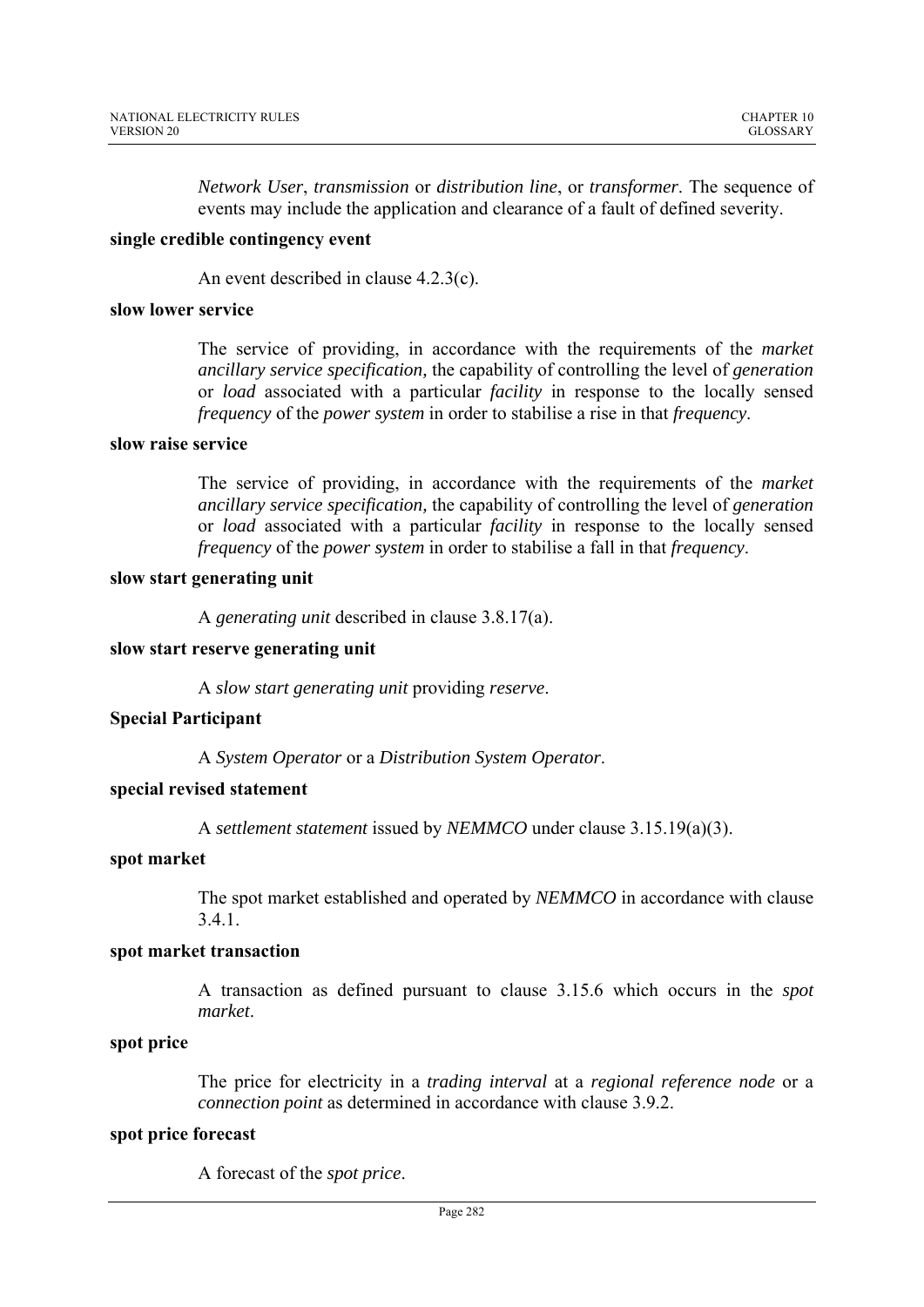# **SRAS**

A *system restart ancillary service*.

### **stand-alone amount**

For a *category of prescribed transmission services*, the costs of a *transmission system* asset that would have been incurred had that *transmission system* asset been developed, exclusively to provide that *category of prescribed transmission services*.

# **standard control service**

A *direct control service* that is subject to a control mechanism based on a *Distribution Network Service Provider's total revenue requirement*.

# **Standards Australia**

The Standards Association of Australia and includes its heirs or successors in business.

# **statement of opportunities**

A statement prepared by *NEMMCO* to provide information to assist *Scheduled Generators*, *Semi-Scheduled Generators*, *Transmission Network Service Providers* and *Market Participants* in making an assessment of the future need for electricity generating or demand management capacity or augmentation of the *power system*.

### **statement of regulatory intent**

A statement issued by the *AER* under clause 6.5.4(c).

### **static excitation system**

An *excitation control system* in which the power to the rotor of a *synchronous generating unit* is transmitted through high power solid-state electronic devices.

# **static VAR compensator**

A device specifically provided on a *network* to provide the ability to generate and absorb *reactive power* and to respond automatically and rapidly to *voltage* fluctuations or *voltage* instability arising from a disturbance or disruption on the *network.* 

### **submission guidelines**

The guidelines made by the *AER* in accordance with rule 6A.10 for the purposes of guiding a *Transmission Network Service Provider* in the submission of a *Revenue Proposal* under Part E of Chapter 6A.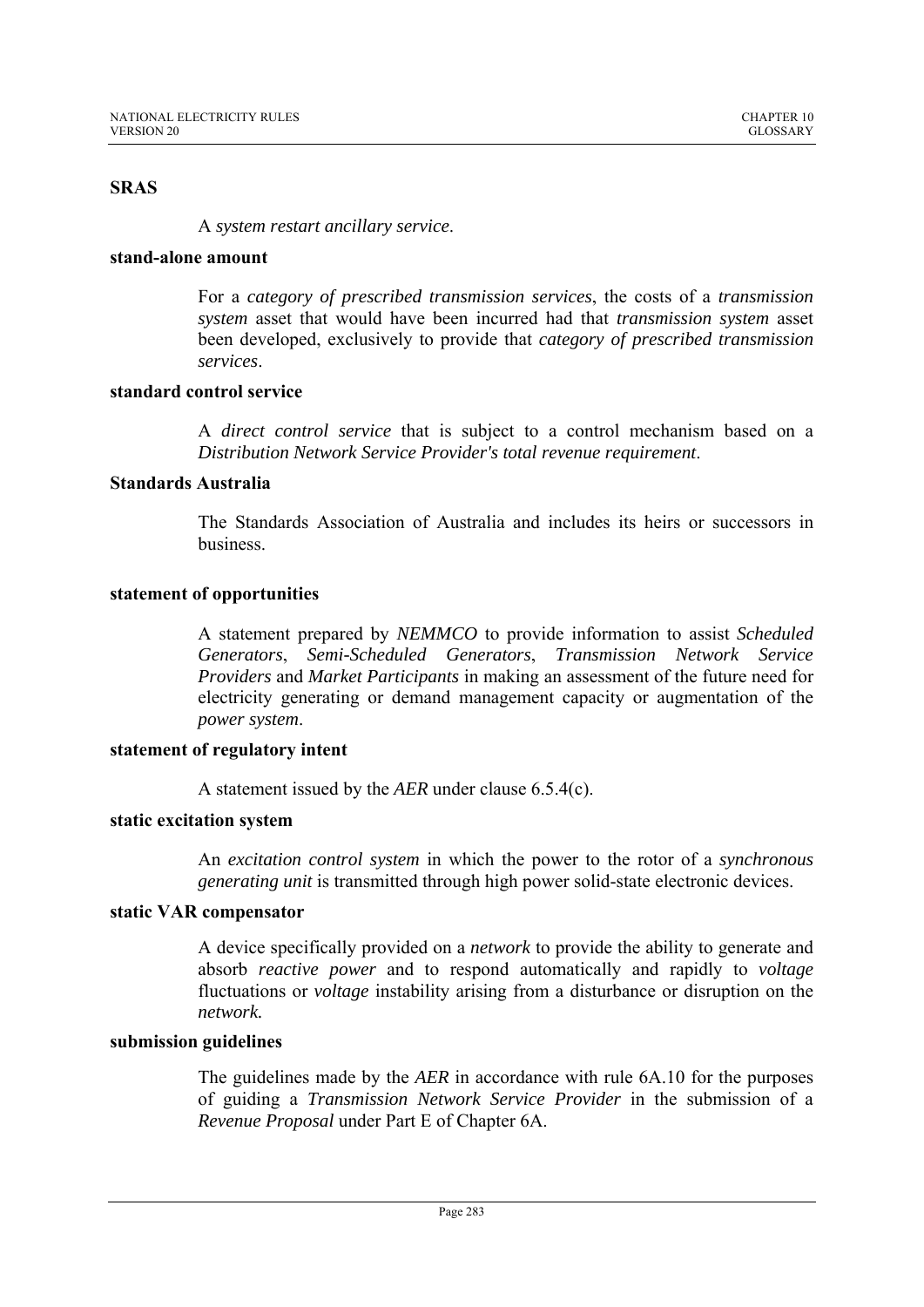## **substation**

A *facility* at which two or more lines are switched for operational purposes. May include one or more *transformers* so that some *connected* lines operate at different nominal *voltages* to others.

## **supply**

The delivery of electricity.

### **survey period**

An agreed sample period used to determine the allocation of costs and prices for use of *transmission network* or *distribution network* assets*.*

#### **suspended region**

A region in which the *spot market* is suspended in accordance with clause 3.14.5(a).

### **suspension notice**

A notice issued by *NEMMCO* to a *defaulting Market Participant* pursuant to clause 3.15.21(c).

### **switchyard**

The *connection point* of *a generating unit* into the *network*, generally involving the ability to *connect* the *generating unit* to one or more outgoing *network*  circuits.

### **Sydney time**

Eastern Standard Time or Eastern Daylight Saving Time as applicable in Sydney.

# **synchronise**

The act of *synchronising* a *generating unit* or a *scheduled network service* to the *power system*.

#### **synchronising, synchronisation**

To electrically *connect* a *generating unit* or a *scheduled network service* to the *power system*.

#### **synchronous condensors**

*Plant,* similar in construction to a *generating unit* of the *synchronous generator*  category, which operates at the equivalent speed of the *frequency* of the *power system,* specifically provided to generate or absorb *reactive power* through the adjustment of rotor current.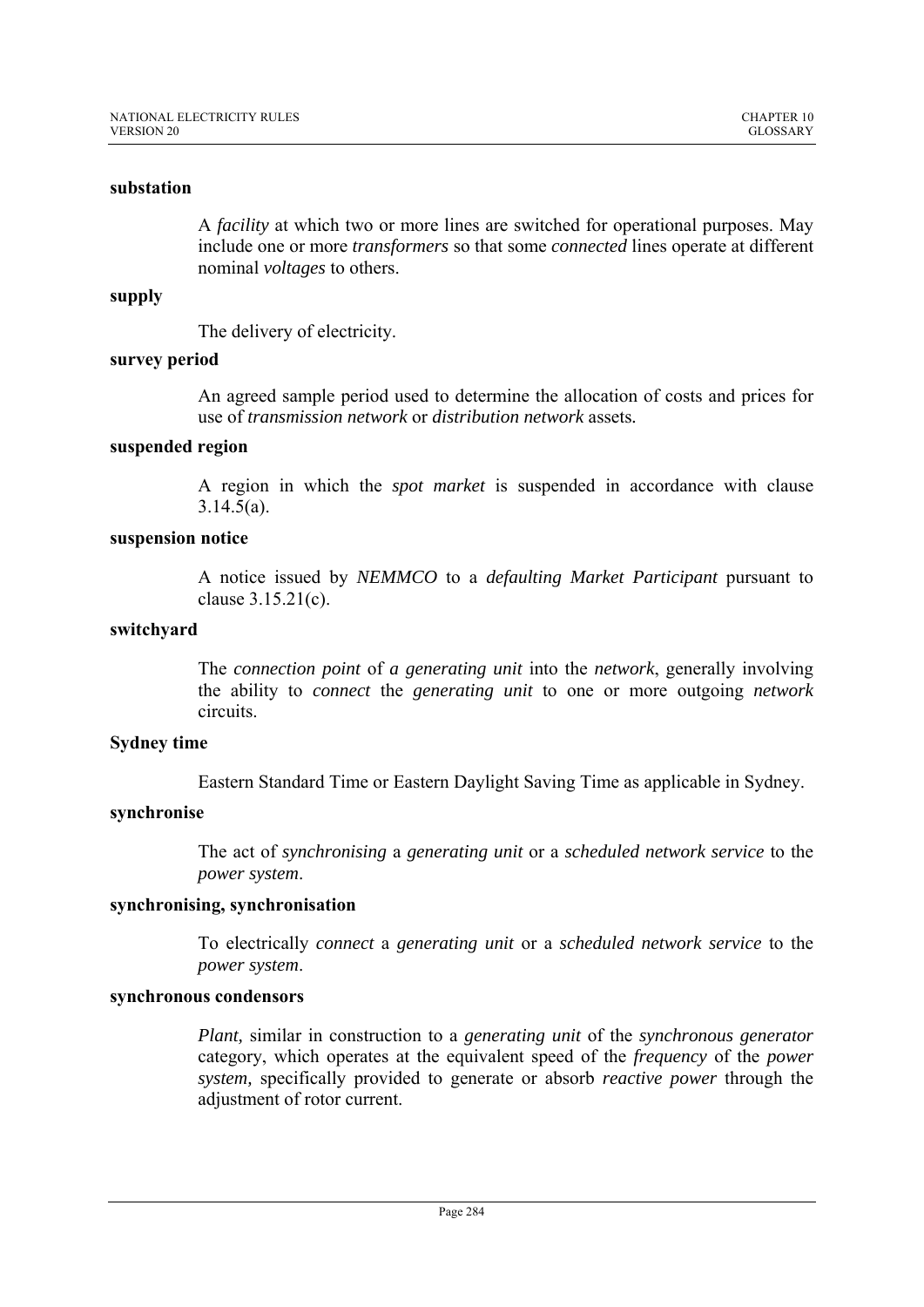#### **synchronous generating unit**

The alternating current generators of most thermal and hydro (water) driven power turbines which operate at the equivalent speed of the *frequency* of the *power system* in its *satisfactory operating state*.

#### **synchronous generator voltage control**

The automatic *voltage control system* of a *generating unit* of the *synchronous generator* category which changes the output *voltage* of the *generating unit* through the adjustment of the generator rotor current and effectively changes the *reactive power* output from that *generating unit.*

### **System Operator**

A person whom *NEMMCO* has engaged as its agent, or appointed as its delegate, under clause 4.3.3 to carry out some or all of *NEMMCO's* rights, functions and obligations under Chapter 4 of the *Rules* and who is registered by *NEMMCO* as a *System Operator* under Chapter 2.

# **system restart ancillary service**

A service provided by *facilities* with *black start capability* which allows:

- (a) *energy* to be supplied; and
- (b) a *connection* to be established,

sufficient to restart large *generating units* following a *major supply disruption*.

# **system restart plan**

The plan described in clause 4.8.12(a).

### **system restart standard**

The standard as determined by the *Reliability Panel* in accordance with clause 8.8.3(a)(1a), for the acquisition of *system restart ancillary services*.

### **system standard**

A standard for the performance of the *power system* as set out in schedule 5.1a.

### **system-wide benefits**

Benefits that extend beyond a *Transmission Network User*, or group of *Transmission Network Users*, at a single *transmission connection point* to other *Transmission Network Users*.

#### **take or pay contract**

A contract between a buyer and a seller of an asset-based service under which the buyer undertakes to pay regularly to the seller a fixed or minimum sum regardless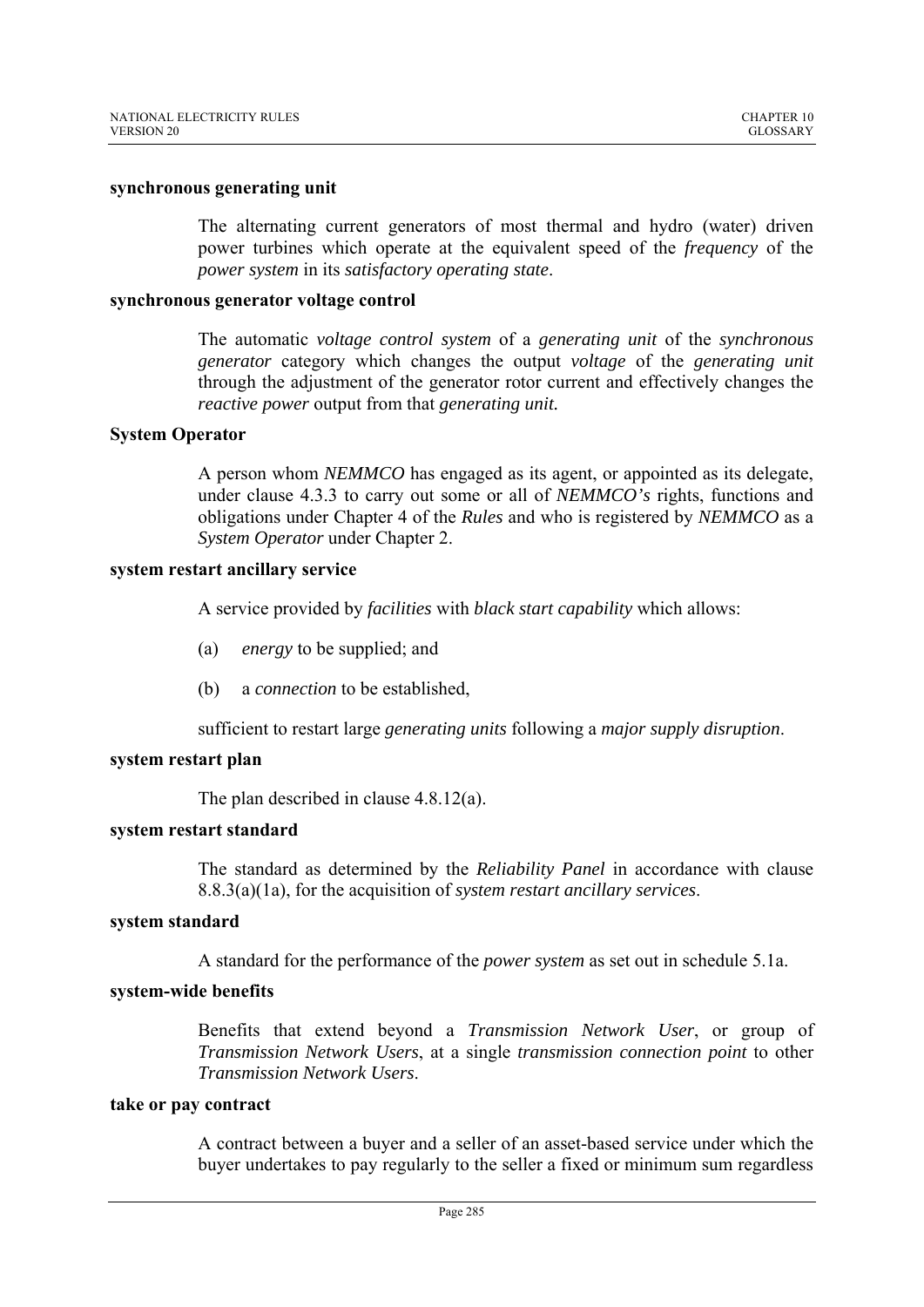of the actual level of consumption of the service by the buyer. The contract has the effect of transferring market risk associated with the assets from the seller (as the owner of the assets) to the buyer.

# **tap-changing transformer**

A *transformer* with the capability to allow internal adjustment of output *voltages* which can be automatically or manually initiated and which is used as a major component in the control of the *voltage* of *transmission* and *distribution networks* in conjunction with the operation of *reactive plant*. The *connection point* of a *generating unit* may have an associated tap-changing transformer, usually provided by the *Generator.* 

## **tariff class**

A class of customers for one or more *direct control services* who are subject to a particular tariff or particular tariffs.

### **tax**

Any tax, levy, impost, deduction, charge, rate, rebate, duty, fee or withholding which is levied or imposed by an *Authority*.

## **tax change event**

A tax change event occurs if:

- (a) any of the following occurs during the course of a *regulatory control period* for a *Transmission Network Service Provider* or a *Distribution Network Service Provider*:
	- (i) a change in a *relevant tax*, in the application or official interpretation of a *relevant tax*, in the rate of a *relevant tax*, or in the way a *relevant tax* is calculated;
	- (ii) the removal of a *relevant tax*;
	- (iii) the imposition of a *relevant tax*; and
- (b) in consequence, the costs to the service provider of providing *prescribed transmission services* or *direct control services* are materially increased or decreased.

## **technical envelope**

The limits described in clause 4.2.5.

## **telecommunications network**

A telecommunications network that provides access for public use or an alternate telecommunications network that has been approved by *NEMMCO* for the delivery of *metering data.*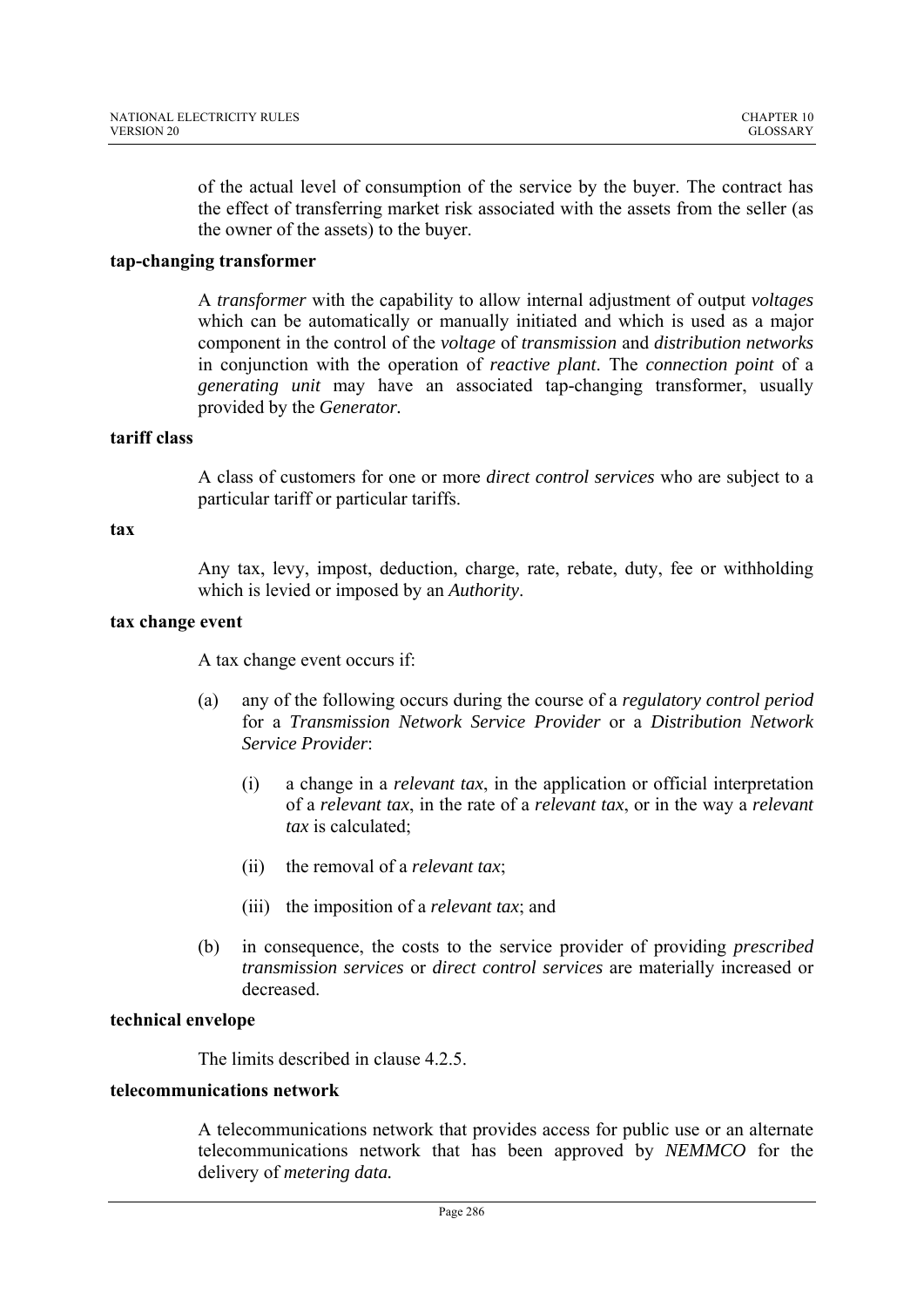#### **terms and conditions of access**

According to context:

- (a) the terms and conditions described in clause 6A.1.2 (access to transmission services);
- (b) the terms and conditions described in clause 6.1.3 (access to *distribution services*).

#### **terrorism event**

An act (including, but not limited to, the use of force or violence or the threat of force or violence) of any person or group of persons (whether acting alone or on behalf of in connection with any organisation or government), which from its nature or context is done for, or in connection with, political, religious, ideological, ethnic or similar purposes or reasons (including the intention to influence or intimidate any government and/or put the public, or any section of the public, in fear) and which *materially* increases the costs to a *Transmission Network Service Provider* of providing *prescribed transmission services* or the costs to a *Distribution Network Service Provider* of providing *direct control services*.

#### **test program**

In respect of an *inter-network test*, means the program and co-ordination arrangements for the test including, without limitation:

- (1) test procedures;
- (2) the proposed timing of the test;
- (3) operational procedures to manage *power system security* during the test;
- (4) required *power system* conditions for conducting the test;
- (5) test facilitation services including, as necessary, *ancillary services* required to achieve those *power system* conditions;
- (6) criteria for continuing or concluding a test and the decision-making process relevant to the test; and
- (7) contingency arrangements.

**tie** 

Identically priced *dispatch bids* or *dispatch offers*.

#### **time**

*Eastern Standard Time*.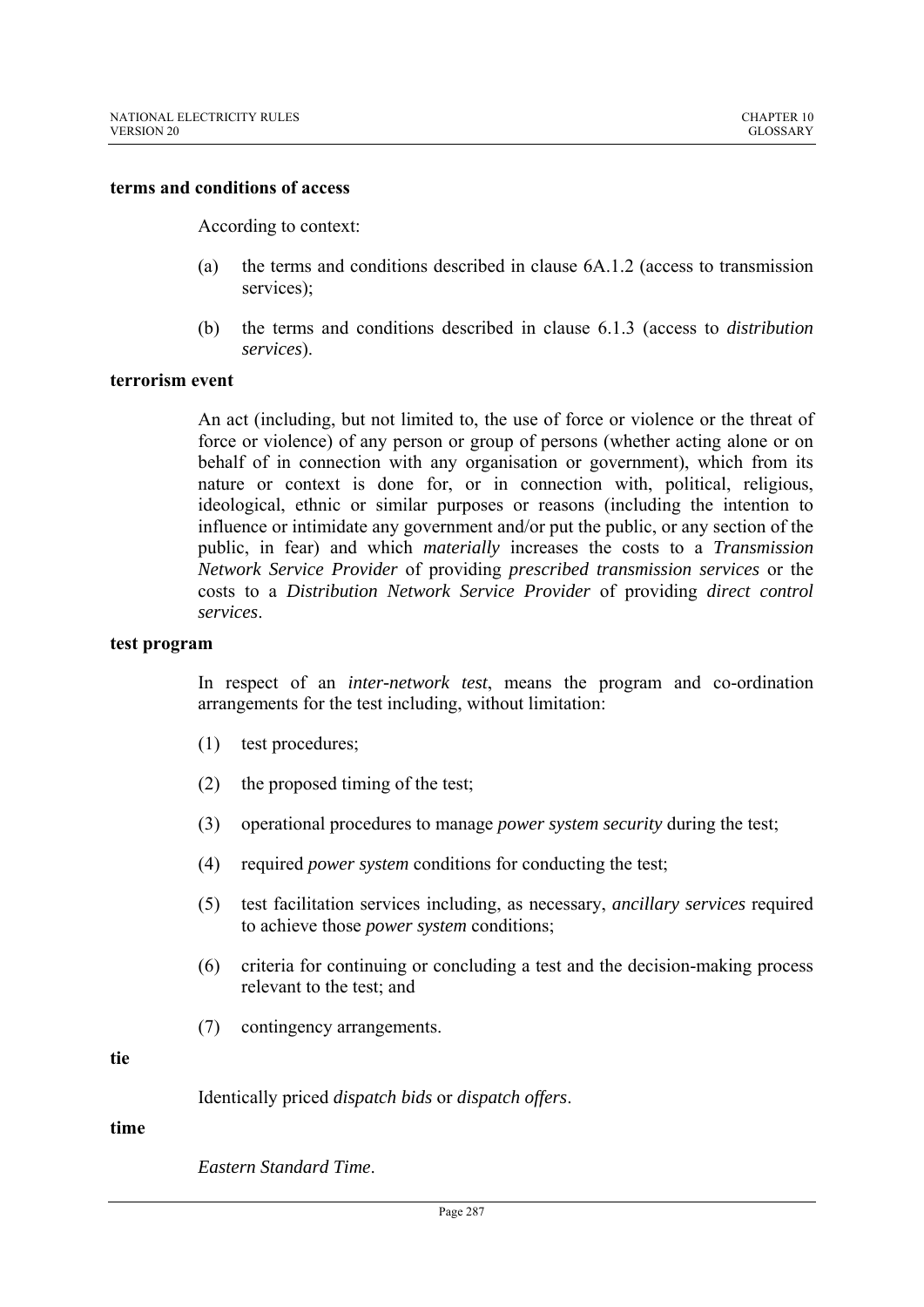### **time stamp**

The means of identifying the *time* and date at which data is transmitted or received.

# **timetable**

The timetable published by *NEMMCO* under clause 3.4.3 for the operation of the *spot market* and the provision of *market* information.

### **total revenue cap**

For a *Transmission Network Service Provider* for a *regulatory control period*, the sum of the *maximum allowed revenues* for that provider for each *regulatory year* of that *regulatory control period* as calculated in accordance with clause 6A.5.3 and set out in a *revenue determination*.

#### **total revenue requirement**

For a *Distribution Network Service Provider*, an amount representing revenue calculated for the whole of a *regulatory control period* in accordance with Part C of Chapter 6.

# **Trader**

A person who is registered by *NEMMCO* as a *Trader* under Chapter 2.

# **trading amount**

The positive or negative dollar amount resulting from a *transaction*, determined pursuant to clauses 3.15.6, 3.15.6A or 3.15.11.

# **trading day**

The 24 hour period commencing at 4.00 am and finishing at 4.00 am on the following *day*.

### **trading interval**

A 30 minute period ending on the hour (EST) or on the half hour and, where identified by a time, means the 30 minute period ending at that time.

### **trading limit**

A dollar amount for a *Market Participant*, determined pursuant to clause 3.3.10.

# **trading margin**

Has the meaning given in clause 3.3.15.

# **transaction**

A *spot market transaction*, *reallocation transaction* or any other transaction either in the *market* or to which *NEMMCO* is a party.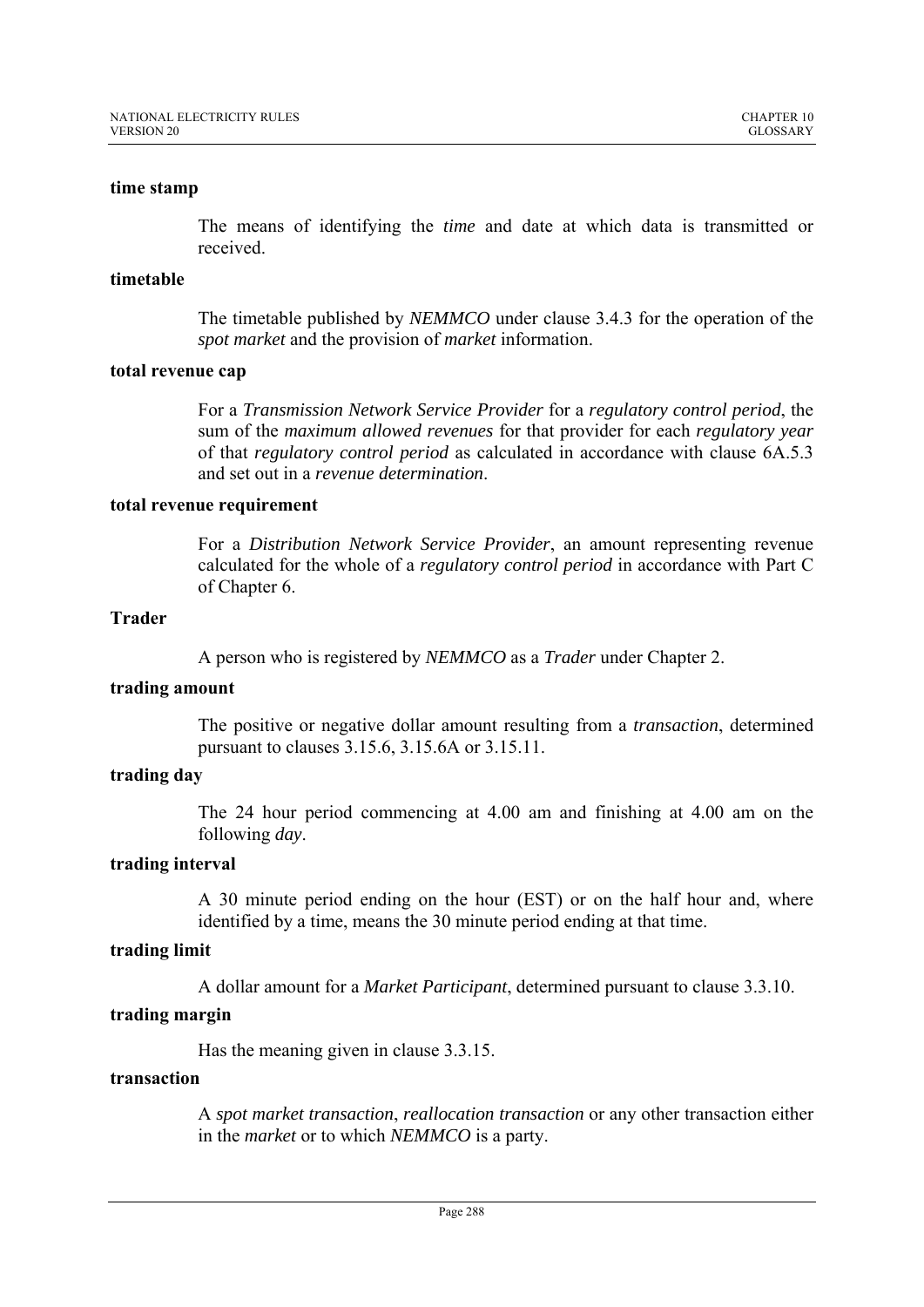#### **transformer**

A *plant* or device that reduces or increases the *voltage* of alternating current.

#### **transformer tap position**

Where a tap changer is fitted to a *transformer*, each tap position represents a change in *voltage* ratio of the *transformer* which can be manually or automatically adjusted to change the *transformer* output *voltage*. The tap position is used as a reference for the output *voltage* of the *transformer*.

#### **transmission**

Activities pertaining to a *transmission system* including the conveyance of electricity through that *transmission system*.

#### **transmission consultation procedures**

The procedures set out in Part H of Chapter 6A that must be followed by:

- (a) the *AER* in making, developing or amending guidelines, models or schemes or in reviewing methodologies; or
- (b) the *AEMC* in developing or amending guidelines.

# **Transmission Customer**

A *Customer, Non-Registered Customer* or *Distribution Network Service Provider* having a *connection point* with a *transmission network*.

### **transmission determination**

Has the meaning given in the *National Electricity Law,* and includes a determination by the *AER* as described in rule 6A.2.

#### **transmission element**

A single identifiable major component of a *transmission system* involving:

- (a) an individual *transmission* circuit or a phase of that circuit;
- (b) a major item of *transmission plant* necessary for the functioning of a particular *transmission* circuit or *connection point* (such as a *transformer* or a circuit breaker).

### **transmission line**

A power line that is part of a *transmission network*.

#### **transmission network**

A *network* within any *participating jurisdiction* operating at nominal *voltages* of 220 kV and above plus: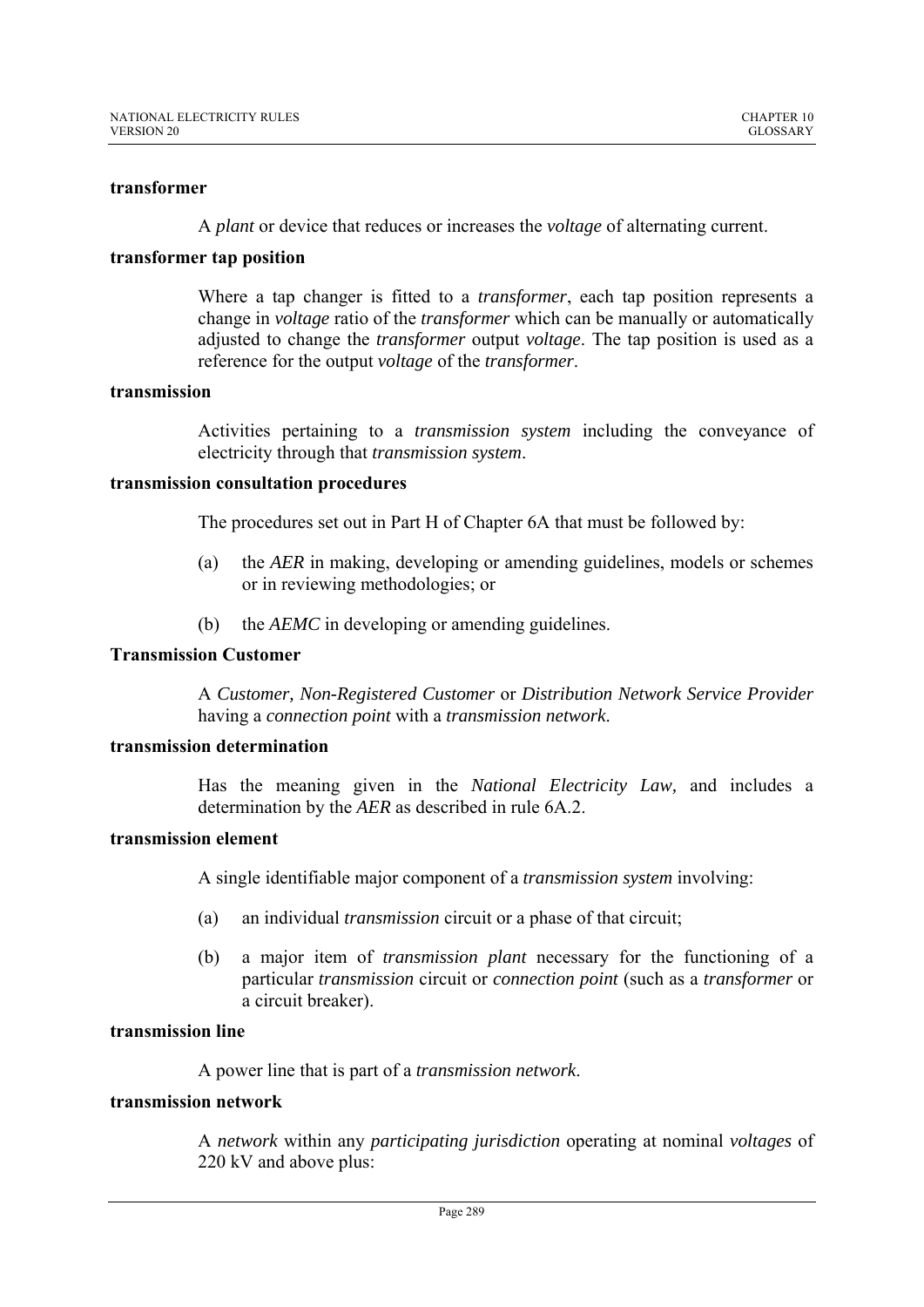- (a) any part of a *network* operating at nominal *voltages* between 66 kV and 220 kV that operates in parallel to and provides support to the higher voltage *transmission network*;
- (b) any part of a *network* operating at nominal *voltages* between 66 kV and 220 kV that is not referred to in paragraph (a) but is deemed by the *AER* to be part of the *transmission network*.

# **transmission network connection point**

A *connection point* on a *transmission network*.

### **Transmission Network Service Provider**

A person who engages in the activity of owning, controlling or operating a *transmission system.*

# **Transmission Network User**

In relation to a *transmission network*, a *Transmission Customer*, a *Generator*  whose *generating unit* is directly *connected* to the *transmission network* or a *Network Service Provider* whose *network* is *connected* to the *transmission network.* 

# **transmission network user access**

The *power transfer capability* of the *transmission network* in respect of:

- (a) *generating units* or group of *generating units*;
- (b) *network elements*; or
- (c) plant,

at a *connection point* which has been negotiated in accordance with rule 5.4A.

### **transmission or distribution system**

A *transmission system* or *distribution system* that:

- 1. is used to convey, and control the conveyance of, electricity to customers (whether wholesale or retail); and
- 2. is *connected* to another such system.

### **transmission plant**

Apparatus or equipment associated with the function or operation of a *transmission line* or an associated *substation* or *switchyard*, which may include *transformers*, circuit breakers, *reactive plant* and *monitoring equipment* and control equipment.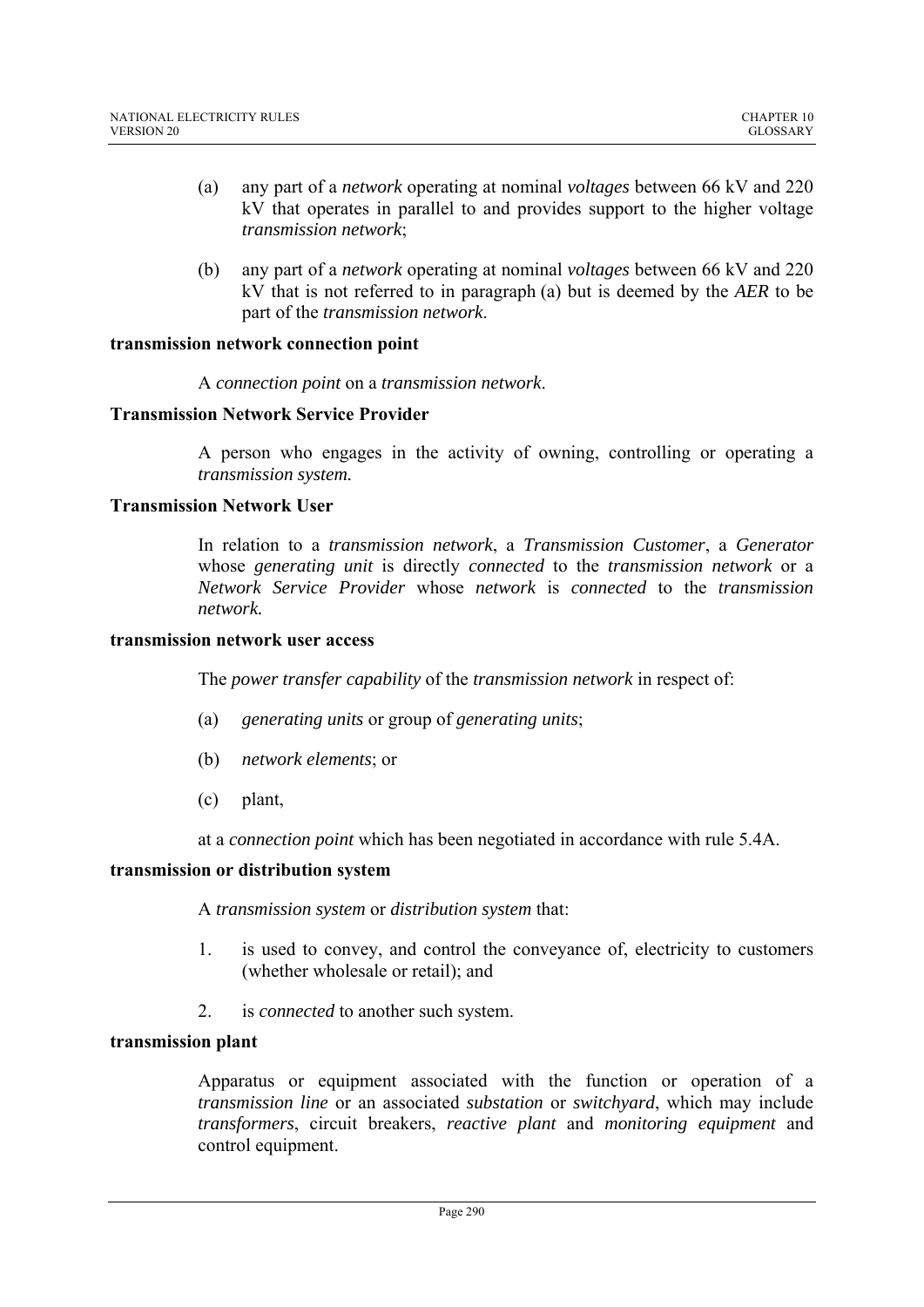# **Transmission Ring-Fencing Guidelines**

The Guidelines made under rule 6A.21.

#### **transmission service**

The services provided by means of, or in connection with, a *transmission system*.

### **transmission services access dispute**

A dispute between a *Transmission Network Service Provider* and a *Service Applicant* as to *terms and conditions of access* for the provision of *prescribed transmission services* or for the provision of *negotiated transmission services* as referred to in clause 6A.1.2, that is for determination by a *commercial arbitrator*  under Part K of Chapter 6A.

# **transmission standard control service**

Has the meaning given in clause 6.25(a).

# **transmission standard control service revenue**

Has the meaning given in clause  $6.26(b)(1)$ .

# **transmission system**

A *transmission network*, together with the *connection assets* associated with the *transmission network*, which is connected to another *transmission or distribution system*.

### **transmission use of system, transmission use of system service**

A *Generator transmission use of system service* or a *Customer transmission use of system service.* 

## **trigger event**

In relation to a *proposed contingent project* or a *contingent project*, a specific condition or event described in clause 6A.8.1(c), the occurrence of which, during the relevant *regulatory control period*, may result in the amendment of a *revenue determination* under clause 6A 8 2

# **two-terminal link**

One or more *network elements* that together enable the transfer of *energy* between two, and only two, *connection points.* 

### **type 5 accumulation boundary**

The volume of *energy* for a *connection point* above which the *metering data* that is extracted or emanates from a type 5 *metering installation* must be extracted or emanate as *interval energy data* for the purpose of producing *settlements ready data*.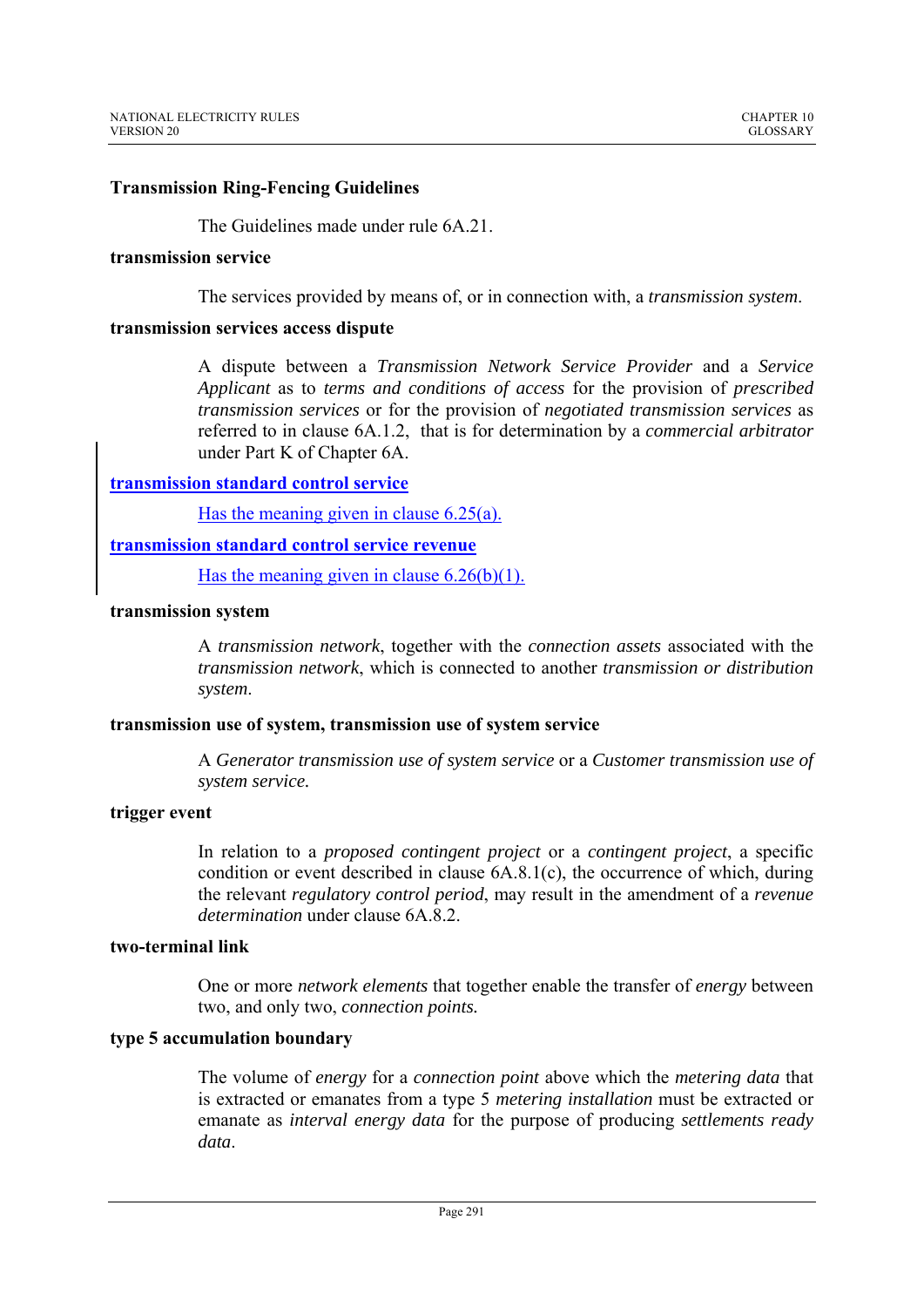[**Note:** Below the type 5 accumulation boundary, the metering data may be extracted or emanate from the metering installation as accumulated energy data for the purpose of producing settlements ready data, in which case the metering installation must be registered with NEMMCO as a type 6 metering installation. Otherwise the metering data may be extracted or emanate as interval energy data for the purpose of producing settlements ready data in which case the metering installation must be registered with NEMMCO as a type 5 metering installation.]

# **typical accrual**

Has the meaning given in clause 3.3.12(a).

# **uncompleted transaction**

Has the meaning given in clause 3.3.16(b).

# **unconstrained**

Free of *constraint*.

# **under-recovery amount**

Any amount by which the sum of the *AARR* in previous *financial years* exceeds the revenue earned from the provision of *prescribed transmission services* in those previous years, grossed up by the application of an annual interest rate approved by the *AER* for this purpose.

### **unmetered connection point**

A *connection point* at which a *meter* is not necessary under schedule 7.2.

# **use of system**

Includes *transmission use of system* and *distribution use of system.*

### **use of system services**

*Transmission use of system service* and *distribution use of system service.*

### **value of lost load (VoLL)**

A price cap on *regional reference prices,* described in clause 3.9.4.

# **violation**

In relation to *power system security*, a failure to meet the requirements of Chapter 4 or the *power system security and reliability standards.* 

# **virtual transmission node**

A non-physical node used for the purpose of *market settlements*, having a *transmission loss factor* determined in accordance with clause 3.6.2(b)(3).